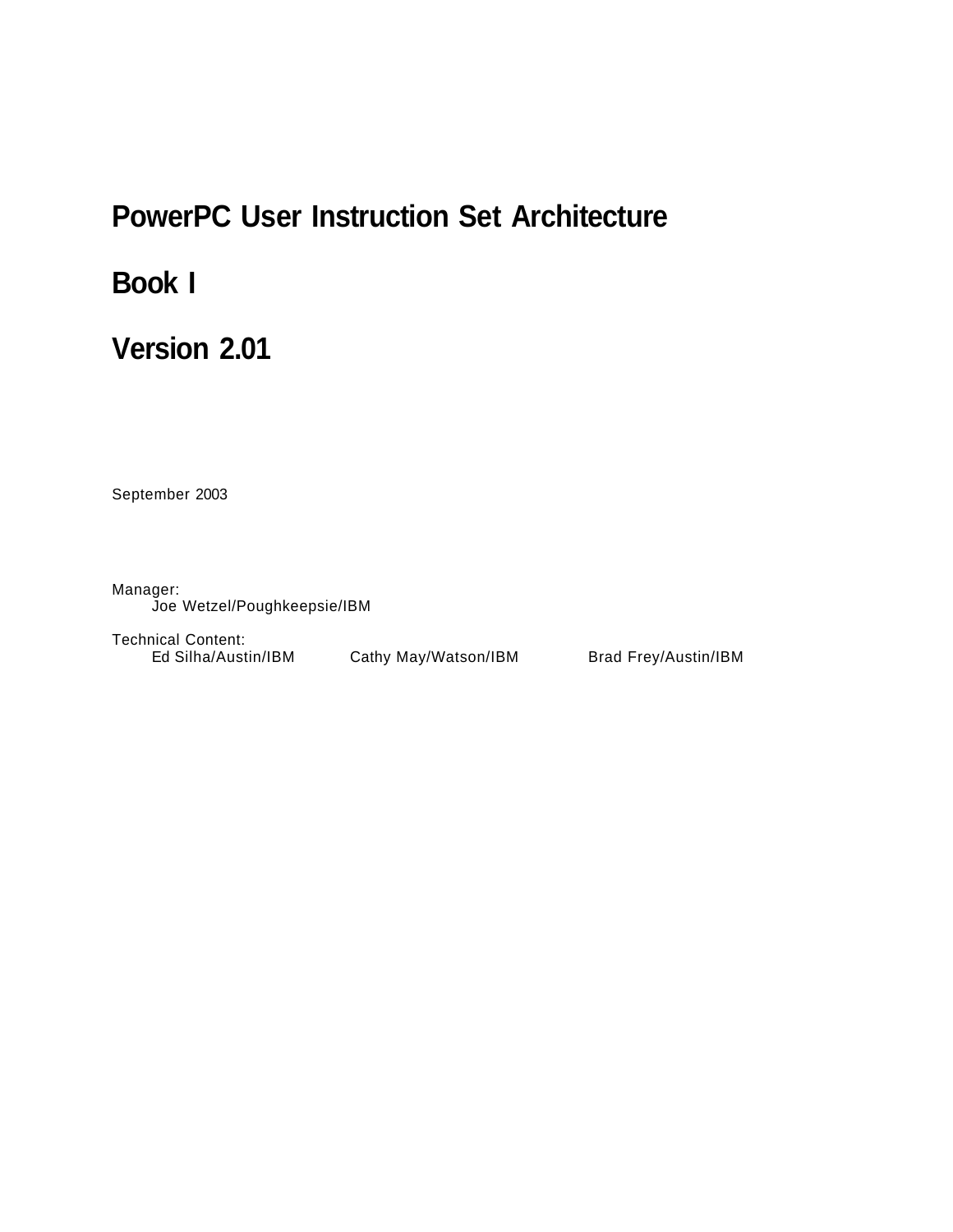The following paragraph does not apply to the United Kingdom or any country or state where such provisions are inconsistent with local law.

The specifications in this manual are subject to change without notice. This manual is provided "AS IS". International Business Machines Corp. makes no warranty of any kind, either expressed or implied, including, but not limited to, the implied warranties of merchantability and fitness for a particular purpose.

International Business Machines Corp. does not warrant that the contents of this publication or the accompanying source code examples, whether individually or as one or more groups, will meet your requirements or that the publication or the accompanying source code examples are error-free.

This publication could include technical inaccuracies or typographical errors. Changes are periodically made to the information herein; these changes will be incorporated in new editions of the publication.

Address comments to IBM Corporation, Internal Zip 9630, 11400 Burnett Road, Austin, Texas 78758-3493. IBM may use or distribute whatever information you supply in any way it believes appropriate without incurring any obligation to you.

The following terms are trademarks of the International Business Machines Corporation in the United States and/or other countries:

IBM PowerPC RISC/System 6000 POWER POWER2 POWER4 POWER4+ IBM System/370

Notice to U.S. Government Users—Documentation Related to Restricted Rights—Use, duplication or disclosure is subject to restrictions set fourth in GSA ADP Schedule Contract with IBM Corporation.

Copyright International Business Machines Corporation, 1994, 2003. All rights reserved.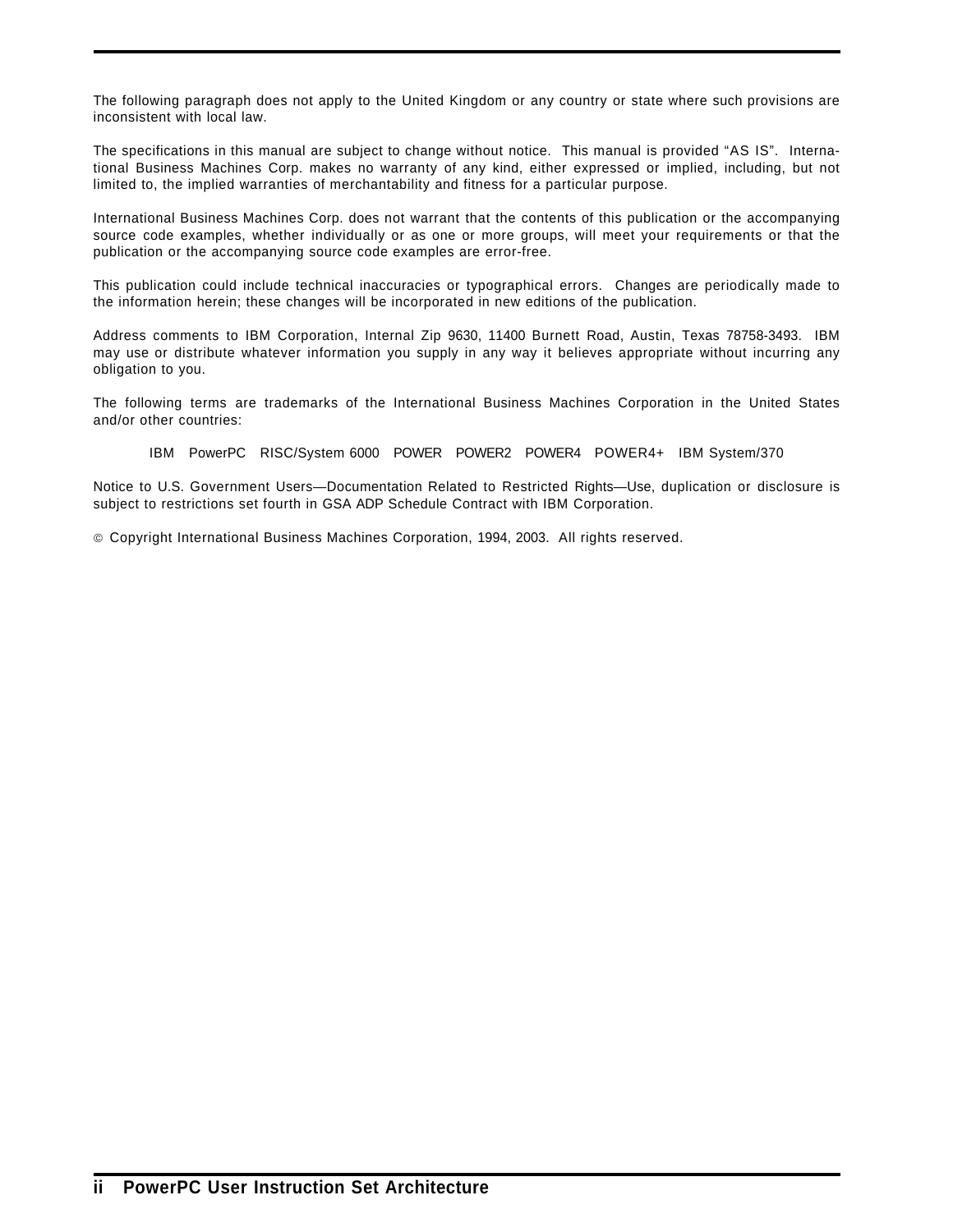## **Preface**

This document defines the PowerPC User Instruction Set Architecture. It covers the base instruction set and related facilities available to the application programmer.

Other related documents define the PowerPC Virtual Environment Architecture, the PowerPC Operating Environment Architecture, and PowerPC Implementation Features. Book II, *PowerPC Virtual Environment Architecture* defines the storage model and related instructions and facilities available to the application programmer, and the time-keeping facilities available to the application programmer. Book III, *PowerPC*

*Operating Environment Architecture* defines the system (privileged) instructions and related facilities. Book IV, *PowerPC Implementation Features* defines the implementation-dependent aspects of a particular implementation.

As used in this document, the term "PowerPC Architecture" refers to the instructions and facilities described in Books I, II, and III. The description of the instantiation of the PowerPC Architecture in a given implementation includes also the material in Book IV for that implementation.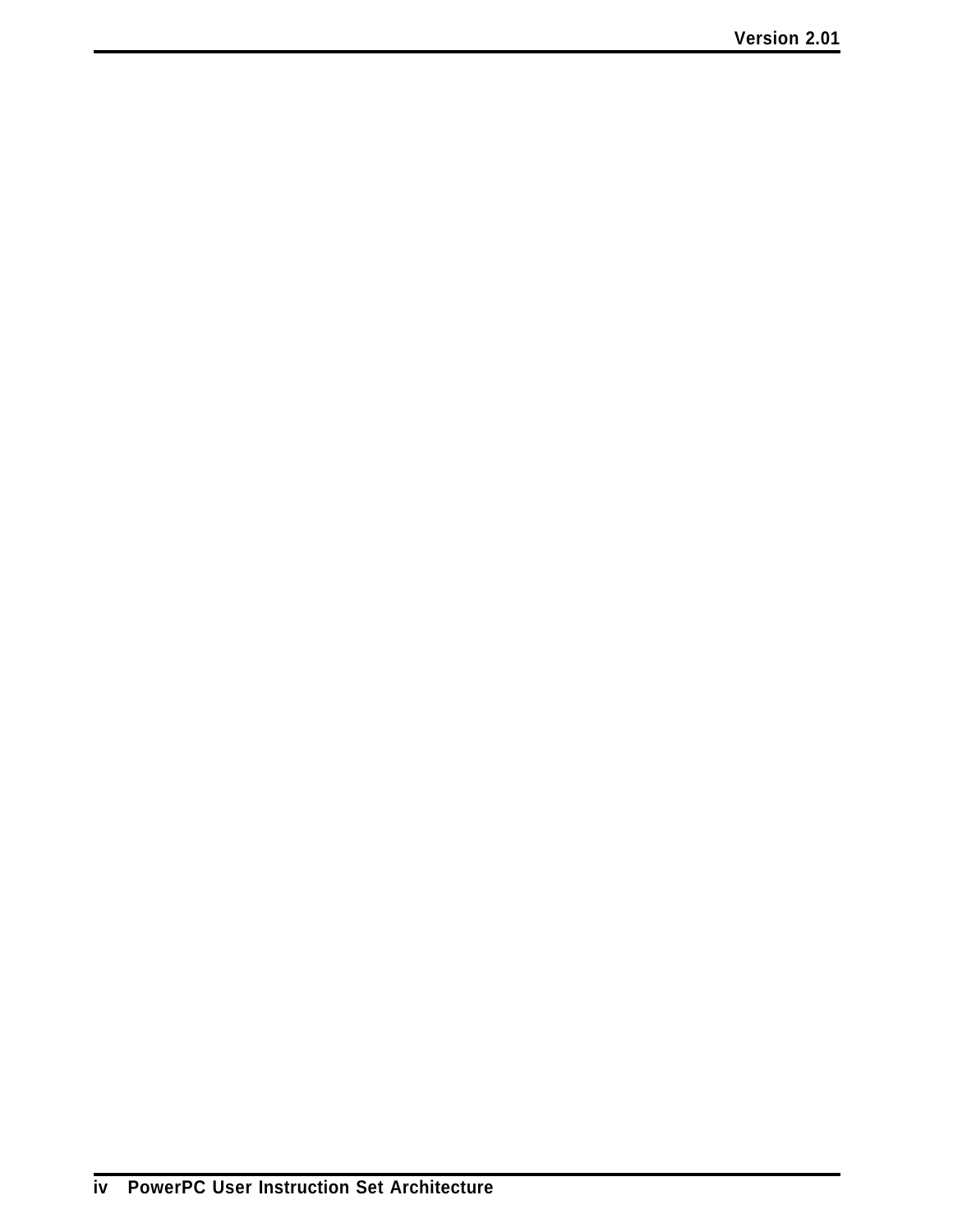# **Table of Contents**

| <b>Chapter 1. Introduction Administration</b>                             | 1                        |
|---------------------------------------------------------------------------|--------------------------|
| 1.1 Overview                                                              | $\overline{\phantom{a}}$ |
| 1.2 Computation Modes                                                     | 1                        |
| 1.3 Instruction Mnemonics and                                             |                          |
| Operands<br>.                                                             | 1                        |
| 1.4 Compatibility with the POWER                                          |                          |
| Architecture                                                              | 2                        |
| 1.5 Document Conventions                                                  | $\overline{c}$           |
| 1.5.1 Definitions and Notation Fig.                                       | $\overline{\mathbf{c}}$  |
| 1.5.2 Reserved Fields<br>and a construction of the second                 | 3                        |
| 1.5.3 Description of Instruction Operation                                | $\overline{4}$           |
| 1.6 Processor Overview<br><u>.</u><br>.                                   | 6                        |
| 1.7 Instruction Formats                                                   | $\overline{7}$           |
| 1.7.1 I-Form                                                              | 8                        |
| 1.7.2 B-Form                                                              | 8                        |
| 1.7.3 SC-Form                                                             | 8                        |
| 1.7.4 D-Form .                                                            | 8                        |
| 1.7.5 DS-Form                                                             | 8                        |
| 1.7.6 X-Form .<br>.                                                       | 9                        |
| 1.7.7 XL-Form .<br>$\sim$<br>$\ddot{\phantom{1}}$<br>$\sim$ $\sim$ $\sim$ | 9                        |
| 1.7.8 XFX-Form<br>.<br>$\sim$ $\sim$                                      | 9                        |
| 1.7.9 XFL-Form                                                            | 9                        |
| 1.7.10 XS-Form<br>and a straight and a straight                           | 9                        |
| 1.7.11 XO-Form                                                            | - 9                      |
| 1.7.12 A-Form                                                             | 10                       |
| 1.7.13 M-Form                                                             | 10                       |
| 1.7.14 MD-Form<br>.                                                       | 10                       |
| 1.7.15 MDS-Form<br>.                                                      | 10                       |
| 1.7.16 Instruction Fields                                                 | 10                       |
| 1.8 Classes of Instructions Fig.<br>1.8.1 Defined Instruction Class       | 12<br>12                 |
| 1.8.2 Illegal Instruction Class                                           | 12                       |
| 1.8.3 Reserved Instruction Class                                          | 12                       |
| 1.9 Forms of Defined Instructions<br>.                                    | 13                       |
| 1.9.1 Preferred Instruction Forms<br><b>College</b>                       | 13                       |
| 1.9.2 Invalid Instruction Forms                                           | 13                       |
|                                                                           | 13                       |
| 1.10 Optionality<br>1.11 Exceptions                                       | 13                       |
| 1.12 Storage Addressing Fig. 2.1.1.1.1.1.1                                | 14                       |
| 1.12.1 Storage Operands<br>a dia ang pag-                                 | 14                       |
| 1.12.2 Effective Address Calculation                                      | 14                       |
|                                                                           |                          |
| <b>Chapter 2. Branch Processor</b>                                        | 17                       |

| 2.1 Branch Processor Overview<br>$\cdots$                                                       | 17 |
|-------------------------------------------------------------------------------------------------|----|
| 2.2 Instruction Execution Order<br>$\cdots$                                                     | 17 |
| 2.3 Branch Processor Registers<br>$\sim 100$ km $^{-1}$                                         | 18 |
| 2.3.1 Condition Register                                                                        | 18 |
| 2.3.2 Link Register                                                                             | 19 |
| 2.3.3 Count Register                                                                            | 19 |
| 2.4 Branch Processor Instructions                                                               | 20 |
| 2.4.1 Branch Instructions                                                                       | 20 |
| 2.4.2 System Call Instruction                                                                   | 25 |
| 2.4.3 Condition Register Logical                                                                |    |
| Instructions<br>$\mathcal{A}$ , and a set of the set of the set of the set of the $\mathcal{A}$ | 26 |
| 2.4.4 Condition Register Field                                                                  |    |
| Instruction                                                                                     | 28 |
| .                                                                                               |    |
| <b>Chapter 3. Fixed-Point Processor</b><br>. . 29                                               |    |
| 3.1 Fixed-Point Processor Overview<br>. 29                                                      |    |
| 3.2 Fixed-Point Processor Registers                                                             | 29 |
| 3.2.1 General Purpose Registers                                                                 | 29 |
| 3.2.2 Fixed-Point Exception Register                                                            | 30 |
| 3.3 Fixed-Point Processor Instructions                                                          | 31 |
| 3.3.1 Fixed-Point Storage Access                                                                |    |
| Instructions                                                                                    | 31 |
| 3.3.2 Fixed-Point Load Instructions                                                             | 31 |
| 3.3.3 Fixed-Point Store Instructions                                                            | 38 |
| 3.3.4 Fixed-Point Load and Store with                                                           |    |
| <b>Byte Reversal Instructions</b><br>and the company of the company                             | 42 |
| 3.3.5 Fixed-Point Load and Store                                                                |    |
| Multiple Instructions                                                                           | 44 |
| 3.3.6 Fixed-Point Move Assist                                                                   |    |
| Instructions                                                                                    | 45 |
| .<br>3.3.7 Other Fixed-Point Instructions                                                       | 48 |
| 3.3.8 Fixed-Point Arithmetic Instructions                                                       | 49 |
|                                                                                                 |    |
| 3.3.9 Fixed-Point Compare Instructions                                                          | 58 |
| 3.3.10 Fixed-Point Trap Instructions<br>$\sim$                                                  | 60 |
| 3.3.11 Fixed-Point Logical Instructions                                                         | 62 |
| 3.3.12 Fixed-Point Rotate and Shift                                                             |    |
| Instructions<br>.                                                                               | 68 |
| 3.3.13 Move To/From System Register                                                             |    |
| Instructions<br>.                                                                               | 78 |
| <b>Chapter 4. Floating-Point Processor</b>                                                      | 81 |
| 4.1 Floating-Point Processor Overview                                                           | 81 |
| 4.2 Floating-Point Processor Registers                                                          | 82 |
|                                                                                                 |    |

4.2.1 Floating-Point Registers ...... 82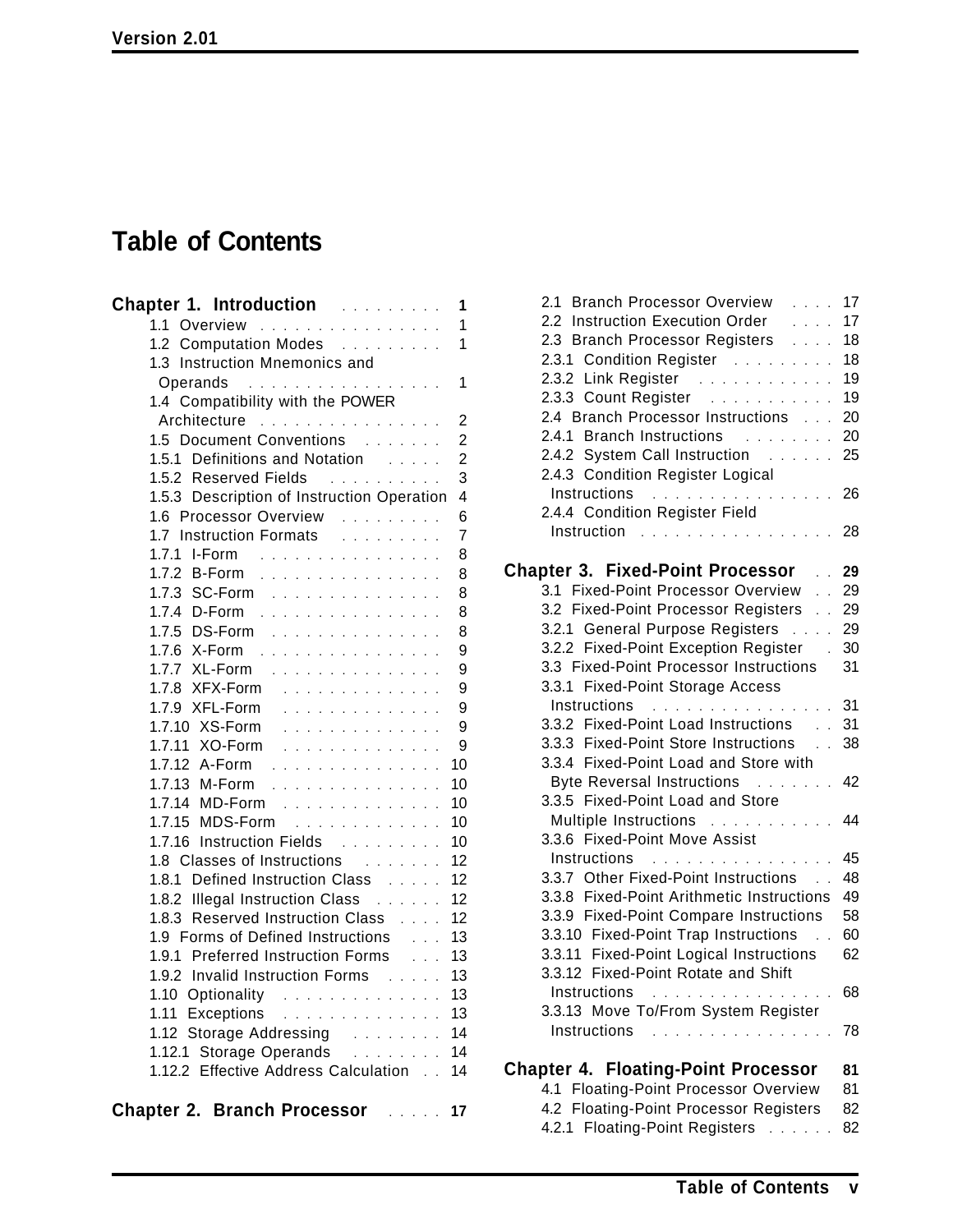| 4.2.2 Floating-Point Status and Control                                                                                                                                                                                                          |     |
|--------------------------------------------------------------------------------------------------------------------------------------------------------------------------------------------------------------------------------------------------|-----|
| Register                                                                                                                                                                                                                                         | 83  |
| 4.3 Floating-Point Data                                                                                                                                                                                                                          | 85  |
| 4.3.1 Data Format                                                                                                                                                                                                                                | 85  |
| 4.3.2 Value Representation                                                                                                                                                                                                                       | 86  |
| 4.3.3 Sign of Result                                                                                                                                                                                                                             | 87  |
| 4.3.4 Normalization and                                                                                                                                                                                                                          |     |
| Denormalization<br><u>.</u>                                                                                                                                                                                                                      | 87  |
| 4.3.5 Data Handling and Precision                                                                                                                                                                                                                | 88  |
| 4.3.6 Rounding                                                                                                                                                                                                                                   | 89  |
| $\sim$ 100 km s $\sim$ 100 km s $\sim$ 100 km s $\sim$<br>4.4 Floating-Point Exceptions                                                                                                                                                          | 89  |
| 4.4.1 Invalid Operation Exception                                                                                                                                                                                                                |     |
|                                                                                                                                                                                                                                                  | 91  |
| 4.4.2 Zero Divide Exception                                                                                                                                                                                                                      | 92  |
| 4.4.3 Overflow Exception                                                                                                                                                                                                                         | 93  |
| 4.4.4 Underflow Exception                                                                                                                                                                                                                        | 93  |
| 4.4.5 Inexact Exception                                                                                                                                                                                                                          | 94  |
| 4.5 Floating-Point Execution Models                                                                                                                                                                                                              | 94  |
| 4.5.1 Execution Model for IEEE                                                                                                                                                                                                                   |     |
| Operations<br>$\mathcal{A}$ . The set of the set of the set of the set of the set of the set of the set of the set of the set of the set of the set of the set of the set of the set of the set of the set of the set of the set of the set of t | 95  |
| 4.5.2 Execution Model for Multiply-Add                                                                                                                                                                                                           |     |
| Type Instructions                                                                                                                                                                                                                                | 96  |
| 4.6 Floating-Point Processor                                                                                                                                                                                                                     |     |
| Instructions<br>.                                                                                                                                                                                                                                | 97  |
| 4.6.1 Floating-Point Storage Access                                                                                                                                                                                                              |     |
| Instructions<br><u>. </u>                                                                                                                                                                                                                        | 97  |
| 4.6.2 Floating-Point Load Instructions                                                                                                                                                                                                           | 97  |
| 4.6.3 Floating-Point Store Instructions                                                                                                                                                                                                          | 100 |
| 4.6.4 Floating-Point Move Instructions                                                                                                                                                                                                           | 104 |
| 4.6.5 Floating-Point Arithmetic                                                                                                                                                                                                                  |     |
| Instructions<br>.                                                                                                                                                                                                                                | 105 |
| 4.6.6 Floating-Point Rounding and                                                                                                                                                                                                                |     |
| Conversion Instructions                                                                                                                                                                                                                          | 109 |
| 4.6.7 Floating-Point Compare                                                                                                                                                                                                                     |     |
| Instructions                                                                                                                                                                                                                                     | 113 |
| 4.6.8 Floating-Point Status and Control                                                                                                                                                                                                          |     |
| Register Instructions                                                                                                                                                                                                                            | 114 |
|                                                                                                                                                                                                                                                  |     |
| <b>Chapter 5. Optional Facilities and</b>                                                                                                                                                                                                        |     |
| <b>Instructions</b>                                                                                                                                                                                                                              | 117 |
| 5.1 Fixed-Point Processor Instructions                                                                                                                                                                                                           | 118 |
| 5.1.1 Move To/From System Register                                                                                                                                                                                                               |     |
| Instructions<br>.                                                                                                                                                                                                                                | 118 |
| 5.2 Floating-Point Processor                                                                                                                                                                                                                     |     |
| Instructions<br><u>.</u>                                                                                                                                                                                                                         | 119 |
| 5.2.1 Floating-Point Arithmetic                                                                                                                                                                                                                  |     |
| Instructions<br><u>.</u>                                                                                                                                                                                                                         | 120 |
| 5.2.2 Floating-Point Select Instruction                                                                                                                                                                                                          | 121 |
| 5.3 Little-Endian                                                                                                                                                                                                                                | 122 |
| 5.3.1 Byte Ordering                                                                                                                                                                                                                              | 122 |
| 5.3.2 Structure Mapping Examples .                                                                                                                                                                                                               | 122 |
| 5.3.3 PowerPC Byte Ordering                                                                                                                                                                                                                      | 123 |
| 5.3.4 PowerPC Data Addressing in                                                                                                                                                                                                                 |     |
| Little-Endian Mode                                                                                                                                                                                                                               | 125 |
| 5.3.5 PowerPC Instruction Addressing                                                                                                                                                                                                             |     |
| in Little-Endian Mode                                                                                                                                                                                                                            | 126 |

| Instructions in Little-Endian Mode                                   | 127<br>$\mathbf{r}$ |
|----------------------------------------------------------------------|---------------------|
| 5.3.7 PowerPC I/O in Little-Endian                                   |                     |
| 5.3.8 Origin of Endian                                               | 128<br>128          |
|                                                                      |                     |
| Chapter 6. Optional Facilities and                                   |                     |
| <b>Instructions that are being Phased</b>                            |                     |
| Out of the Architecture <b>Container and Street and Architecture</b> | 131                 |
| 6.1 Move To Condition Register from                                  |                     |
|                                                                      | 131                 |
| Appendix A. Suggested                                                |                     |
| <b>Floating-Point Models Electional Property</b>                     | 133                 |
| A.1 Floating-Point Round to                                          |                     |
| Single-Precision Model                                               | 133                 |
| A.2 Floating-Point Convert to Integer                                |                     |
|                                                                      | 138                 |
| A.3 Floating-Point Convert from                                      |                     |
| Integer Model                                                        | 141                 |
| Appendix B. Assembler Extended                                       |                     |
|                                                                      |                     |
| <b>Mnemonics</b><br>.                                                | 143                 |
| B.1 Symbols                                                          | 143                 |
| B.2 Branch Mnemonics                                                 | 144                 |
| B.2.1 BO and BI Fields                                               | 144                 |
| B.2.2 Simple Branch Mnemonics                                        | 144                 |
| <b>B.2.3 Branch Mnemonics</b>                                        |                     |
| Incorporating Conditions                                             | 145                 |
| B.2.4 Branch Prediction                                              | 146                 |
| <b>B.3 Condition Register Logical</b>                                |                     |
| Mnemonics<br>and a series of the company of the                      | 147                 |
| B.4 Subtract Mnemonics                                               | 147                 |
| B.4.1 Subtract Immediate                                             | 147                 |
| B.4.2 Subtract<br>and a construction of the construction             | 148                 |
| B.5 Compare Mnemonics                                                | 148                 |
| B.5.1 Doubleword Comparisons                                         | 149                 |
| B.5.2 Word Comparisons                                               | 149                 |
| <b>B.6 Trap Mnemonics</b><br>and a construction                      | 150                 |
| B.7 Rotate and Shift Mnemonics                                       | 151                 |
| B.7.1 Operations on Doublewords                                      | 151                 |
| B.7.2 Operations on Words                                            | 152                 |
| B.8 Move To/From Special Purpose                                     |                     |
| Register Mnemonics                                                   | 153                 |
| B.9 Miscellaneous Mnemonics                                          | 153                 |
| Appendix C. Programming                                              |                     |
| <b>Examples</b>                                                      | 155                 |
|                                                                      |                     |

5.3.6 PowerPC Cache Management

| <b>Examples</b> 155                  |  |
|--------------------------------------|--|
| C.1 Multiple-Precision Shifts 155    |  |
| C.2 Floating-Point Conversions 158   |  |
| C.2.1 Conversion from Floating-Point |  |
| Number to Floating-Point Integer 158 |  |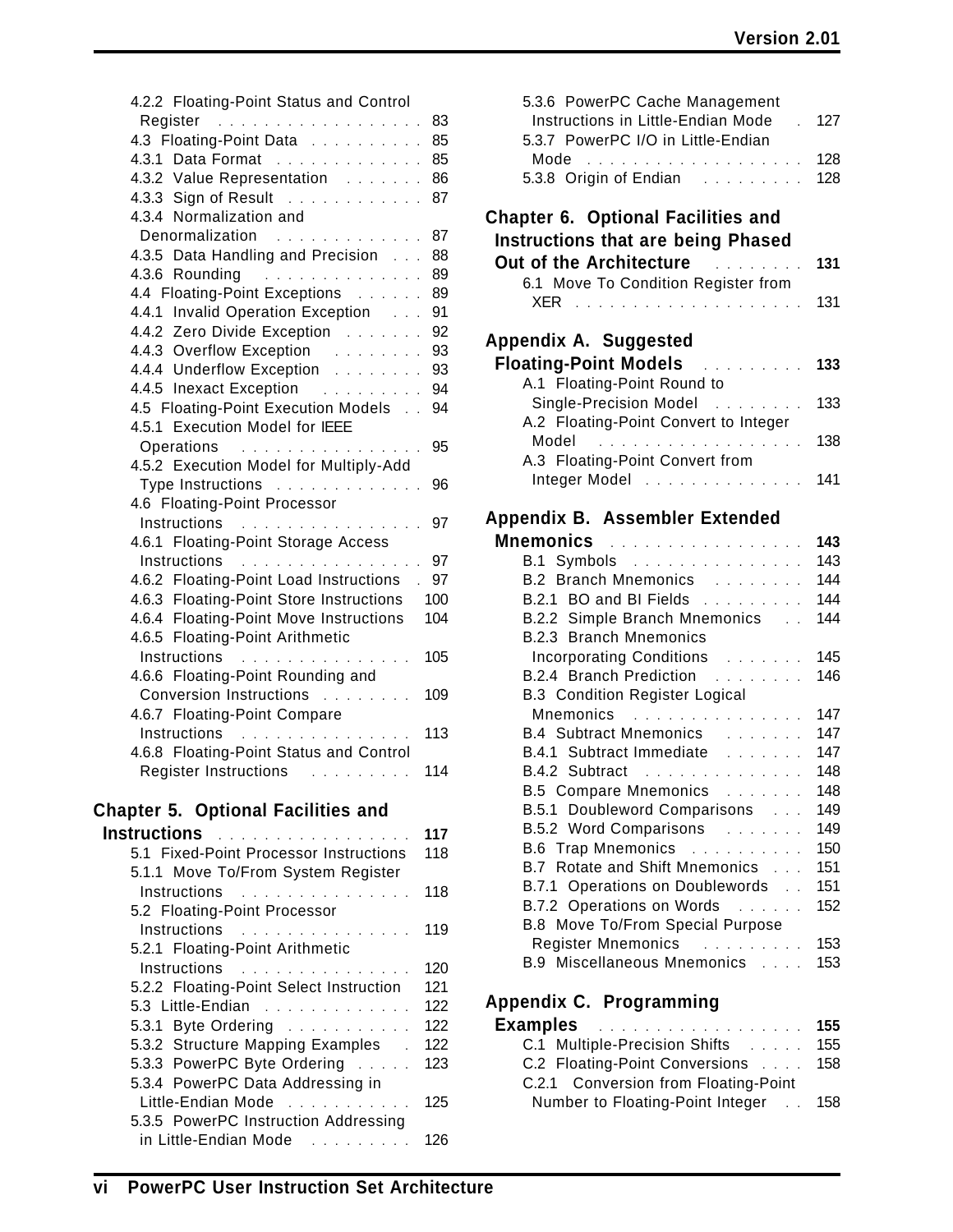| C.2.2 Conversion from Floating-Point<br>Number to Signed Fixed-Point Integer<br>Doubleword<br>$\mathbb{R}^n$<br>.             | 158 |  |  |
|-------------------------------------------------------------------------------------------------------------------------------|-----|--|--|
| C.2.3 Conversion from Floating-Point<br>Number to Unsigned Fixed-Point                                                        |     |  |  |
| Integer Doubleword<br>.<br>C.2.4 Conversion from Floating-Point                                                               | 158 |  |  |
| Number to Signed Fixed-Point Integer<br>Word <u>in the community of the community</u>                                         | 158 |  |  |
| C.2.5 Conversion from Floating-Point<br>Number to Unsigned Fixed-Point                                                        |     |  |  |
| Integer Word<br>والمتحاول والمتحاولة والمتحاوية والمتحدث<br>C.2.6 Conversion from Signed<br>Fixed-Point Integer Doubleword to | 159 |  |  |
| <b>Floating-Point Number</b><br>.                                                                                             | 159 |  |  |
| C.2.7 Conversion from Unsigned<br>Fixed-Point Integer Doubleword to<br><b>Floating-Point Number</b><br>.                      | 159 |  |  |
| C.2.8 Conversion from Signed<br>Fixed-Point Integer Word to                                                                   |     |  |  |
| <b>Floating-Point Number</b><br>.<br>C.2.9 Conversion from Unsigned<br>Fixed-Point Integer Word to                            | 159 |  |  |
| <b>Floating-Point Number</b><br><u>.</u>                                                                                      | 159 |  |  |
| C.3 Floating-Point Selection                                                                                                  | 160 |  |  |
| C.3.1 Comparison to Zero                                                                                                      | 160 |  |  |
| C.3.2 Minimum and Maximum                                                                                                     | 160 |  |  |
| C.3.3 Simple if-then-else                                                                                                     |     |  |  |
| Constructions                                                                                                                 | 160 |  |  |
| C.3.4 Notes                                                                                                                   | 160 |  |  |
| Appendix D. Cross-Reference for                                                                                               |     |  |  |
| <b>Changed POWER Mnemonics</b>                                                                                                | 161 |  |  |
| Appendix E. Incompatibilities with                                                                                            |     |  |  |
| the POWER Architecture<br>the company of the company                                                                          | 163 |  |  |
| E.1 New Instructions, Formerly                                                                                                |     |  |  |
| <b>Privileged Instructions</b><br>.                                                                                           | 163 |  |  |
| Newly Privileged Instructions<br>E.2                                                                                          | 163 |  |  |
| Reserved Fields in Instructions .<br>E.3                                                                                      | 163 |  |  |
| E.4 Reserved Bits in Registers                                                                                                | 163 |  |  |
| E.5 Alignment Check                                                                                                           | 163 |  |  |
| E.6 Condition Register                                                                                                        | 164 |  |  |
| E.7 LK and Rc Bits                                                                                                            | 164 |  |  |
| E.8 BO Field                                                                                                                  | 164 |  |  |
| E.9 BH Field<br>E.10 Branch Conditional to Count                                                                              | 164 |  |  |
| Register<br>$\mathcal{A}$ , and a set of the set of the set of the set of the $\mathcal{A}$                                   | 164 |  |  |
| E.11 System Call                                                                                                              | 164 |  |  |
| E.12 Fixed-Point Exception Register                                                                                           |     |  |  |
|                                                                                                                               |     |  |  |
| (XER)<br>.                                                                                                                    | 165 |  |  |
| E.13 Update Forms of Storage Access<br>Instructions                                                                           | 165 |  |  |

| E.14 Multiple Register Loads<br>Load/Store Multiple Instructions<br>E.15<br>Move Assist Instructions<br>E.16<br>$\sim$ 100 $\sim$ 100 $\sim$<br>E.17 Move To/From SPR<br>E.18 Effects of Exceptions on FPSCR | 165<br>165<br>165<br>165 |  |
|--------------------------------------------------------------------------------------------------------------------------------------------------------------------------------------------------------------|--------------------------|--|
| Bits FR and FI<br>E.19 Store Floating-Point Single                                                                                                                                                           | 166                      |  |
| Instructions                                                                                                                                                                                                 | 166                      |  |
| E.20 Move From FPSCR                                                                                                                                                                                         | 166                      |  |
| E.21 Zeroing Bytes in the Data Cache                                                                                                                                                                         | 166                      |  |
| E.22 Synchronization                                                                                                                                                                                         | 166                      |  |
| E.23 Move To Machine State Register                                                                                                                                                                          |                          |  |
| Instruction                                                                                                                                                                                                  | 166                      |  |
| E.24 Direct-Store Segments                                                                                                                                                                                   | 167                      |  |
| E.25 Segment Register Manipulation                                                                                                                                                                           |                          |  |
| Instructions<br>.                                                                                                                                                                                            | 167                      |  |
| E.26 TLB Entry Invalidation                                                                                                                                                                                  | 167                      |  |
| E.27 Alignment Interrupts                                                                                                                                                                                    | 167                      |  |
| E.28 Floating-Point Interrupts                                                                                                                                                                               | 167                      |  |
| E.29 Timing Facilities                                                                                                                                                                                       | 167                      |  |
| E.29.1 Real-Time Clock                                                                                                                                                                                       | 167                      |  |
| E.29.2 Decrementer                                                                                                                                                                                           | 168                      |  |
| E.30 Deleted Instructions                                                                                                                                                                                    | 168                      |  |
| E.31 Discontinued Opcodes                                                                                                                                                                                    | 169                      |  |
| E.32 POWER2 Compatibility                                                                                                                                                                                    | 170                      |  |
| E.32.1 Cross-Reference for Changed                                                                                                                                                                           |                          |  |
| POWER2 Mnemonics                                                                                                                                                                                             | 170                      |  |
| E.32.2 Floating-Point Conversion to                                                                                                                                                                          |                          |  |
| Integer                                                                                                                                                                                                      | 170                      |  |
| E.32.3 Floating-Point Interrupts                                                                                                                                                                             | 170                      |  |
| E.32.4 Trace                                                                                                                                                                                                 | 170                      |  |
| E.32.5 Deleted Instructions                                                                                                                                                                                  | 171                      |  |
| E.32.6 Discontinued Opcodes                                                                                                                                                                                  | 171                      |  |
| <b>Appendix F. New Instructions</b>                                                                                                                                                                          | 173                      |  |
|                                                                                                                                                                                                              |                          |  |
| Appendix G. Illegal Instructions . 175                                                                                                                                                                       |                          |  |
| Appendix H. Reserved Instructions<br>177                                                                                                                                                                     |                          |  |
| Appendix I. Opcode Maps  179                                                                                                                                                                                 |                          |  |
| <b>Appendix J. PowerPC Instruction</b>                                                                                                                                                                       |                          |  |
| Set Sorted by Opcode <b>Container 198</b>                                                                                                                                                                    |                          |  |
| <b>Appendix K. PowerPC Instruction</b><br>Set Sorted by Mnemonic <b>Set Sorted</b> by Mnemonic                                                                                                               |                          |  |
|                                                                                                                                                                                                              |                          |  |
| Last Page - End of Document  209                                                                                                                                                                             |                          |  |
|                                                                                                                                                                                                              |                          |  |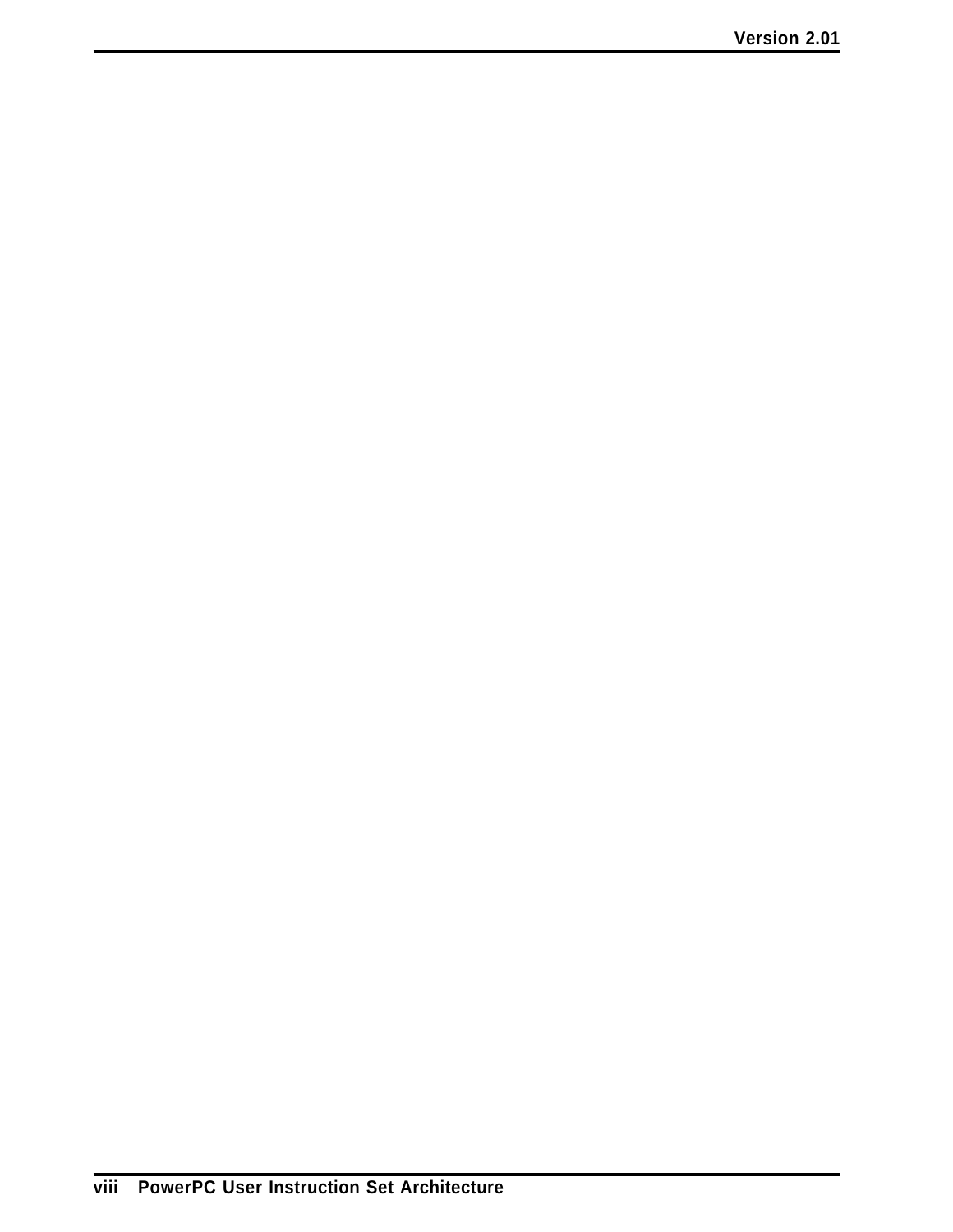# **Figures**

| 1.              | Logical processing model $\ldots$                                                                                                                                                                                              | 6  |
|-----------------|--------------------------------------------------------------------------------------------------------------------------------------------------------------------------------------------------------------------------------|----|
| 2.              | PowerPC user register set                                                                                                                                                                                                      | 7  |
| 3.              | I instruction format                                                                                                                                                                                                           | 8  |
| 4.              | B instruction format                                                                                                                                                                                                           | 8  |
| 5.              | SC instruction format residence in the contract of the set of the set of the set of the set of the set of the s                                                                                                                | 8  |
| 6.              | D instruction format                                                                                                                                                                                                           | 8  |
| 7 <sub>1</sub>  | DS instruction format enter and such a series of the series of the series of the series of the series of the series of the series of the series of the series of the series of the series of the series of the series of the s | 8  |
| 8.              | X instruction format<br>and a series of the contract of                                                                                                                                                                        | 9  |
| 9.              | XL instruction format                                                                                                                                                                                                          | 9  |
| 10.             | XFX instruction format                                                                                                                                                                                                         | 9  |
| 11.             | XFL instruction format Albert Linds and Albert Linds and Albert Linds                                                                                                                                                          | 9  |
| 12.             | XS instruction format                                                                                                                                                                                                          | 9  |
| 13.             | XO instruction format                                                                                                                                                                                                          | 9  |
| 14.             | A instruction format                                                                                                                                                                                                           | 10 |
| 15.             | Minstruction format Alberts Alberts Alberts Alberts Alberts Alberts Alberts Alberts Alberts Alberts Alberts Alberts Alberts Alberts Alberts Alberts Alberts Alberts Alberts Alberts Alberts Alberts Alberts Alberts Alberts Al | 10 |
| 16.             | MD instruction format                                                                                                                                                                                                          | 10 |
| 17 <sub>1</sub> | MDS instruction format                                                                                                                                                                                                         | 10 |
| 18.             | Condition Register                                                                                                                                                                                                             | 18 |
| 19.             | Link Register                                                                                                                                                                                                                  | 19 |
| 20.             | Count Register                                                                                                                                                                                                                 | 19 |
| 21.             | BO field encodings                                                                                                                                                                                                             | 20 |
| 22.             | "at" bit encodings                                                                                                                                                                                                             | 20 |
| 23.             | BH field encodings                                                                                                                                                                                                             | 21 |
| 24.             | General Purpose Registers                                                                                                                                                                                                      | 29 |
| 25.             | Fixed-Point Exception Register                                                                                                                                                                                                 | 30 |
| 26.             | Floating-Point Registers                                                                                                                                                                                                       | 83 |
| 27.             | Floating-Point Status and Control Register                                                                                                                                                                                     | 83 |
| 28.             | Floating-Point Result Flags                                                                                                                                                                                                    | 85 |
|                 |                                                                                                                                                                                                                                |    |

| 29. | Floating-point single format                                             | 85  |
|-----|--------------------------------------------------------------------------|-----|
| 30. | Floating-point double format                                             | 85  |
| 31. | IEEE floating-point fields                                               | 85  |
| 32. | Approximation to real numbers                                            | 86  |
| 33. |                                                                          | 89  |
| 34. | IEEE 64-bit execution model                                              | 95  |
| 35. | Interpretation of G, R, and X bits $\ldots$ .                            | 95  |
| 36. | Location of the Guard, Round, and Sticky                                 |     |
|     | bits in the IEEE execution model                                         | 95  |
| 37. | Multiply-add 64-bit execution model                                      | 96  |
| 38. | Location of the Guard, Round, and Sticky                                 |     |
|     | bits in the multiply-add execution model                                 | 96  |
| 39. | C structure 's', showing values of elements                              | 123 |
| 40. | Big-Endian mapping of structure 's'<br>$\mathcal{L}$                     | 123 |
| 41. | Little-Endian mapping of structure 's'                                   | 123 |
| 42. | PowerPC Little-Endian, structure 's' in                                  |     |
|     | storage subsystem<br>and the common contract of the common               | 124 |
| 43. | PowerPC Little-Endian, structure 's' as                                  |     |
|     | seen by processor<br>and the state of the state of the                   | 125 |
| 44. | Little-Endian mapping of word 'w' stored at                              |     |
|     | address 5<br>.                                                           | 125 |
| 45. | PowerPC Little-Endian, word 'w' stored at                                |     |
|     | address 5 in storage subsystem<br>1.1.1.1                                | 126 |
| 46. | Assembly language program 'p'<br>$\mathcal{L}$ , and $\mathcal{L}$ , and | 126 |
| 47. | Big-Endian mapping of program 'p'                                        | 126 |
| 48. | Little-Endian mapping of program 'p'<br>$\mathcal{L}^{\mathcal{L}}$      | 126 |
| 49. | PowerPC Little-Endian, program 'p' in                                    |     |
|     | storage subsystem<br>والمتواط والمتواط والمتواطئ                         | 127 |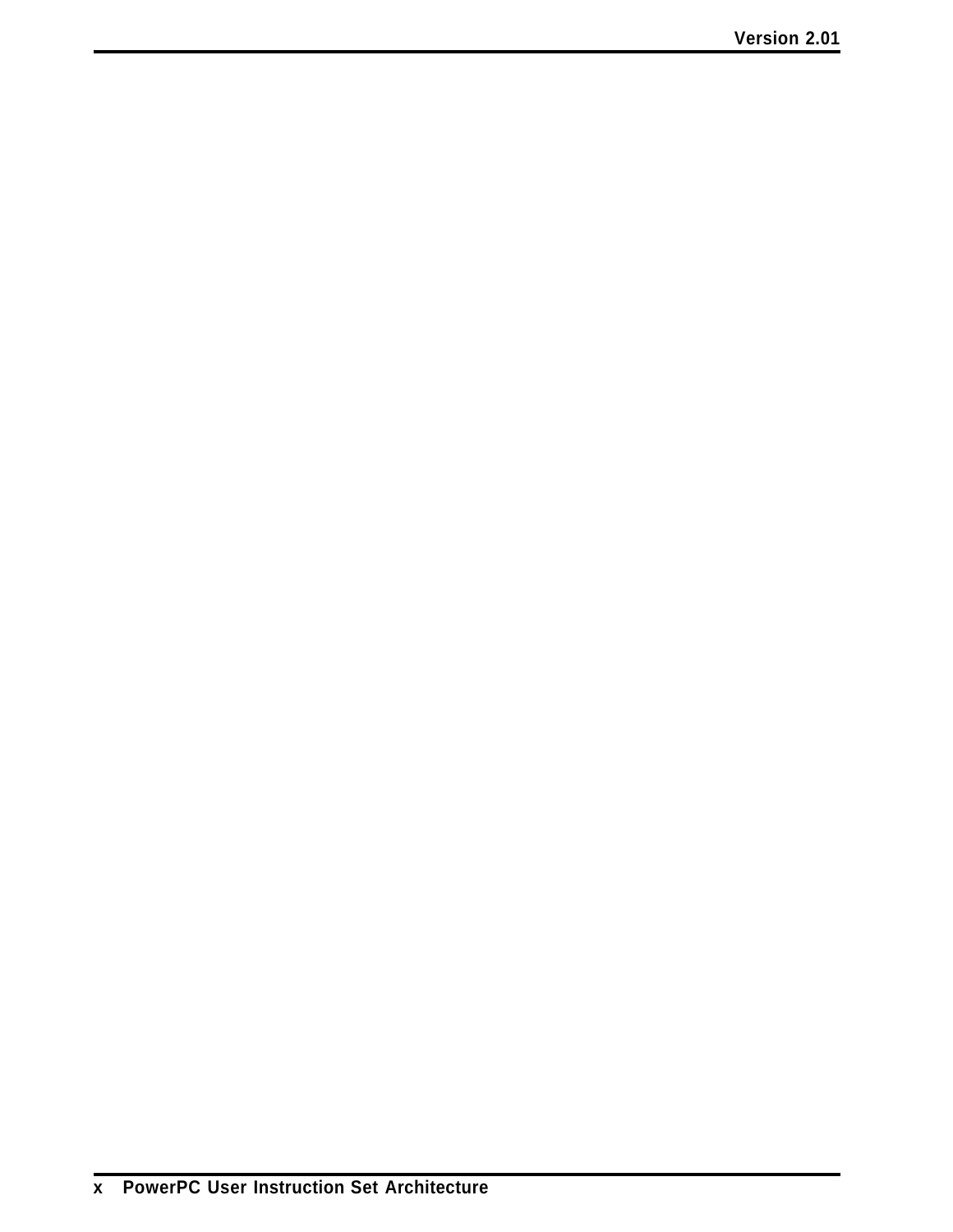## **Chapter 1. Introduction**

| Overview                                    | 1 |
|---------------------------------------------|---|
| 1.2 Computation Modes                       |   |
| 1.3 Instruction Mnemonics and               |   |
| Operands                                    | 1 |
| 1.4 Compatibility with the POWER            |   |
| Architecture                                | 2 |
| 1.5 Document Conventions                    | 2 |
| 1.5.1 Definitions and Notation Fig. 1.1.1.1 | 2 |
| 1.5.2 Reserved Fields                       | 3 |
| 1.5.3 Description of Instruction Operation  | 4 |
| 1.6 Processor Overview                      | 6 |
|                                             |   |
| 1.7 Instruction Formats                     | 7 |
| <b>I-Form</b><br>1.7.1                      | 8 |
| 1.7.2 B-Form                                | 8 |
| 1.7.3 SC-Form                               | 8 |
| 1.7.4 D-Form<br><u>.</u>                    | 8 |
| DS-Form<br>.<br>1.7.5                       | 8 |
| 1.7.6 X-Form<br>.                           | 9 |
| XL-Form<br>1.7.7                            | 9 |

| 1.7.9 XFL-Form<br>9<br>.                             |
|------------------------------------------------------|
| 1.7.10 XS-Form<br>9<br>.                             |
| 9<br>1.7.11 XO-Form<br>.                             |
| 1.7.12 A-Form<br>10<br>.                             |
| 1.7.13 M-Form<br>10                                  |
| 1.7.14 MD-Form<br>10                                 |
| 1.7.15 MDS-Form<br>10                                |
| 1.7.16 Instruction Fields<br>10                      |
| 1.8 Classes of Instructions<br>$12 \overline{ }$     |
| 1.8.1 Defined Instruction Class<br>$12 \overline{ }$ |
| 1.8.2 Illegal Instruction Class<br>12                |
| 1.8.3 Reserved Instruction Class<br>12               |
| 1.9 Forms of Defined Instructions<br>13              |
| 1.9.1 Preferred Instruction Forms<br>13              |
| 1.9.2 Invalid Instruction Forms<br>13                |
| 13<br>1.10 Optionality                               |
| Exceptions<br>13<br>1.11                             |
| 1.12 Storage Addressing<br>14                        |
| 1.12.1 Storage Operands<br>14                        |
| 1.12.2 Effective Address Calculation<br>14           |

## **1.1 Overview**

This chapter describes computation modes, compatibility with the POWER Architecture, document conventions, a processor overview, instruction formats, storage addressing, and instruction fetching.

## **1.2 Computation Modes**

Processors provide two execution enviroments, 32-bit and 64-bit. In both of these environments (modes), instructions that set a 64-bit register affect all 64 bits, and the value placed into the register is independent of mode.

## **1.3 Instruction Mnemonics and Operands**

The description of each instruction includes the mnemonic and a formatted list of operands. Some examples are the following.

| stw   | RS,D(RA)   |
|-------|------------|
| addis | RT, RA, SI |

PowerPC-compliant Assemblers will support the mnemonics and operand lists exactly as shown. They should also provide certain extended mnemonics, as described in Appendix B, "Assembler Extended Mnemonics" on page 143.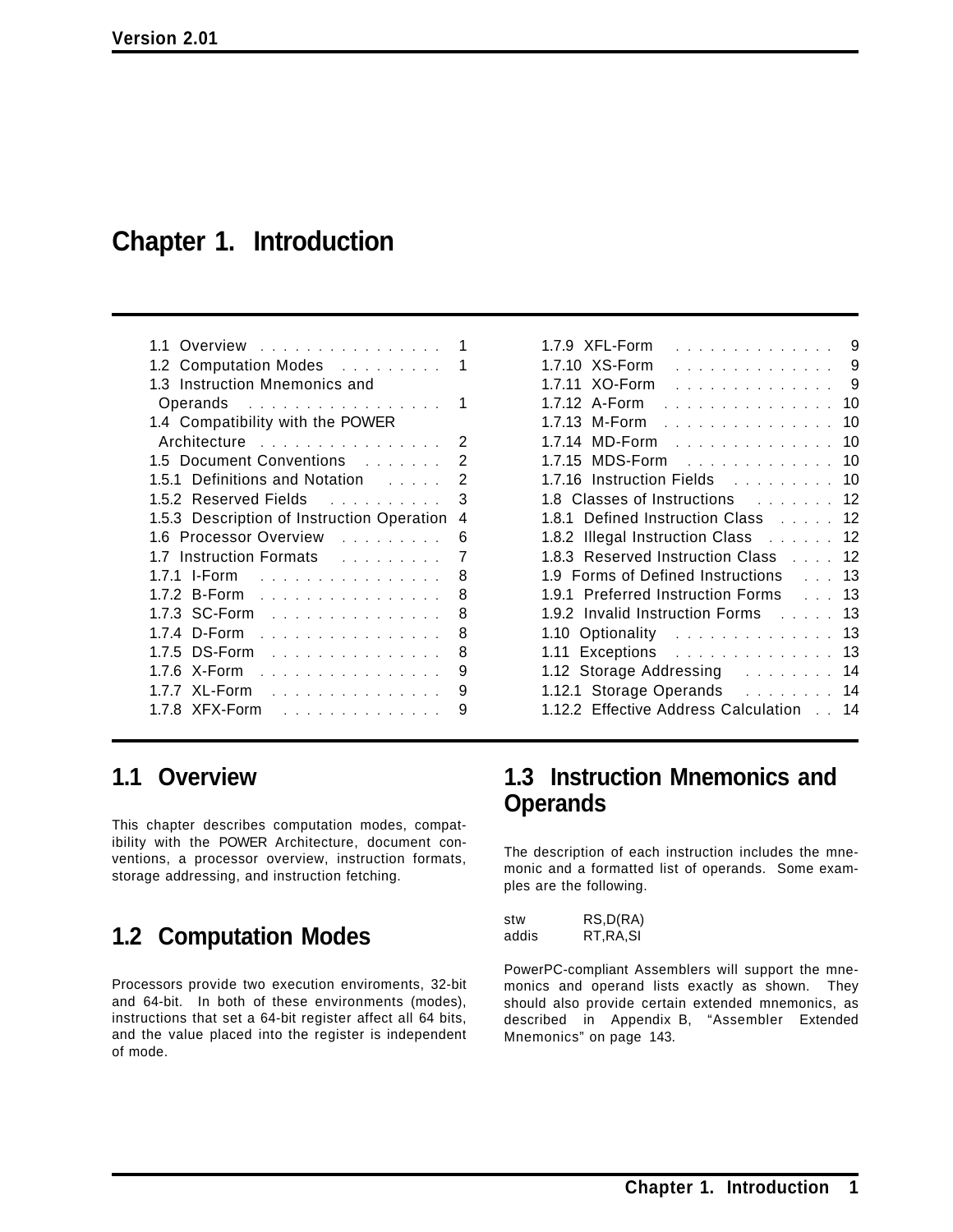## **1.4 Compatibility with the POWER Architecture**

The PowerPC Architecture provides binary compatibility for POWER application programs, except as described in Appendix E, "Incompatibilities with the POWER Architecture" on page 163.

Many of the PowerPC instructions are identical to POWER instructions. For some of these the PowerPC instruction name and/or mnemonic differs from that in POWER. To assist readers familiar with the POWER Architecture, POWER mnemonics are shown with the individual instruction descriptions when they differ from the PowerPC mnemonics. Also, Appendix D, "Cross-Reference for Changed POWER Mnemonics" on page 161 provides a cross-reference from POWER mnemonics to PowerPC mnemonics for the instructions in Books I, II, and III.

References to the POWER Architecture include POWER2 implementations of the POWER Architecture unless otherwise stated.

## **1.5 Document Conventions**

### **1.5.1 Definitions and Notation**

The following definitions and notation are used throughout the PowerPC Architecture documents.

- A program is a sequence of related instructions.
- **Quadwords are 128 bits, doublewords are 64 bits,** words are 32 bits, halfwords are 16 bits, and bytes are 8 bits.
- All numbers are decimal unless specified in some special way.
	- 0bnnnn means a number expressed in binary format.
	- 0xnnnn means a number expressed in hexadecimal format.
	- Underscores may be used between digits.
- RT, RA, R1, ... refer to General Purpose Registers.
- FRT, FRA, FR1, ... refer to Floating-Point Registers.
- $( x )$  means the contents of register x, where x is the name of an instruction field. For example, (RA) means the contents of register RA, and (FRA) means the contents of register FRA, where RA and FRA are instruction fields. Names such as LR and CTR denote registers, not fields, so parentheses are not used with them. Parentheses are also omitted when register x is the

register into which the result of an operation is placed.

- $\blacksquare$  (RA|0) means the contents of register RA if the RA field has the value 1-31, or the value 0 if the RA field is 0.
- **EXECT:** Bits in registers, instructions, and fields are specified as follows.
	- Bits are numbered left to right, starting with bit 0.
	- Ranges of bits are specified by two numbers separated by a colon (:). The range p:q consists of bits p through q.
- $\blacksquare$  X<sub>p</sub> means bit p of register/field X.
- $X_{p;q}$  means bits p through q of register/field X.
- $\blacksquare$   $X_{p,q}$  means bits p, q, ... of register/field X.
- $\blacksquare$   $\neg$ (RA) means the one's complement of the contents of register RA.
- **Field i refers to bits 4×i through 4×i + 3 of a reg**ister.
- **A** period (.) as the last character of an instruction mnemonic means that the instruction records status information in certain fields of the Condition Register as a side effect of execution, as described in Chapter 2 through Chapter 4.
- $\blacksquare$  The symbol  $\parallel$  is used to describe the concatenation of two values. For example, 010 || 111 is the same as 010111.
- $\blacksquare$  x<sup>n</sup> means x raised to the n<sup>th</sup> power.
- $n_x$  means the replication of x, n times (i.e., x concatenated to itself n−1 times). <sup>n</sup>0 and <sup>n</sup>1 are special cases:
	- $-$  <sup>n</sup>0 means a field of n bits with each bit equal to 0. Thus  $50$  is equivalent to 0b00000.
	- $-$  <sup>n</sup>1 means a field of n bits with each bit equal to 1. Thus  $51$  is equivalent to 0b11111.
- **Positive means greater than zero.**
- **Negative means less than zero.**
- **A** system library program is a component of the system software that can be called by an application program using a *Branch* instruction.
- $\blacksquare$  A system service program is a component of the system software that can be called by an application program using a *System Call* instruction.
- **The system trap handler is a component of the** system software that receives control when the conditions specified in a *Trap* instruction are satisfied.
- **The system error handler is a component of the** system software that receives control when an error occurs. The system error handler includes a component for each of the various kinds of error. These error-specific components are referred to as the system alignment error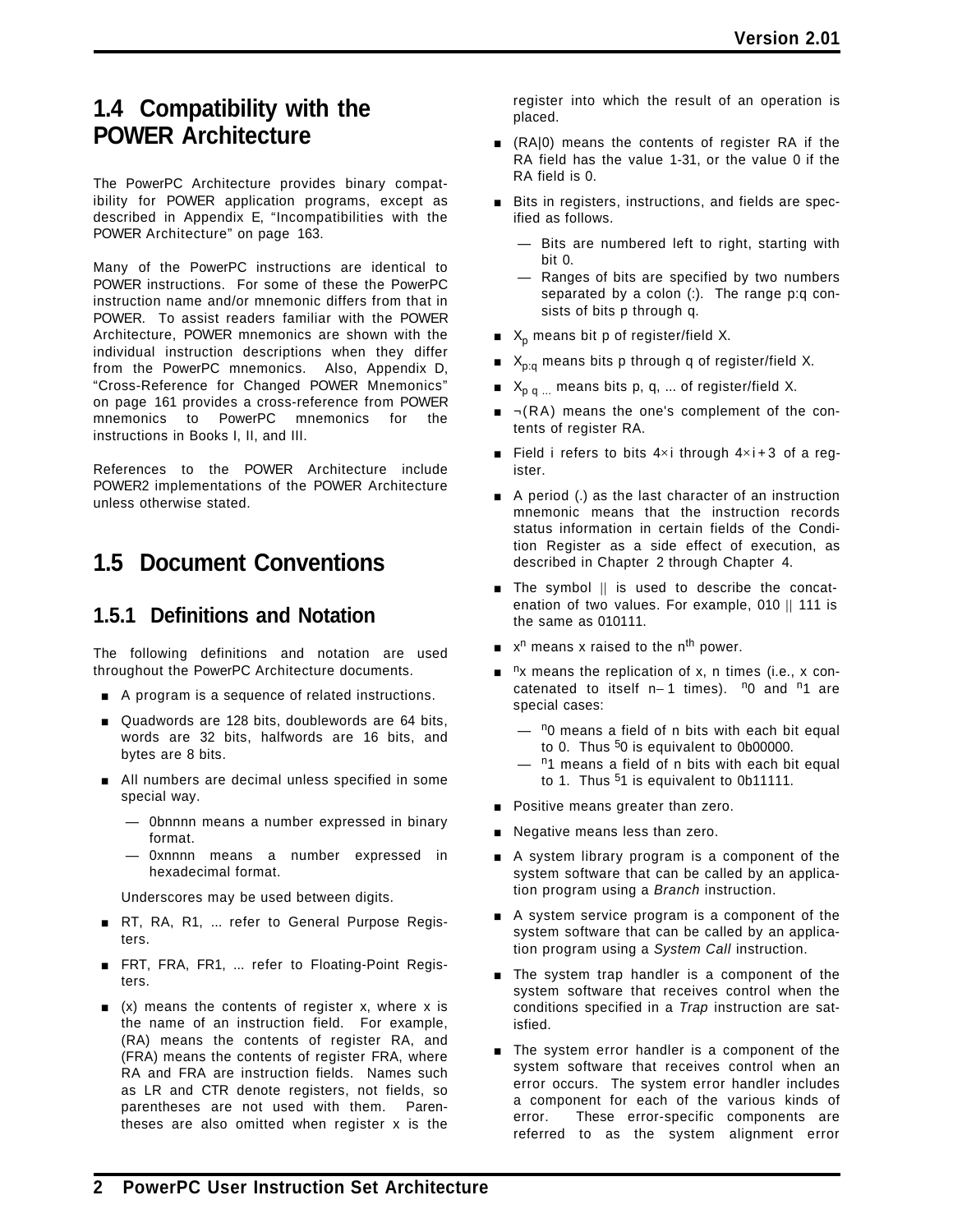handler, the system data storage error handler, etc.

- **Each bit and field in instructions, and in status** and control registers (e.g., XER, FPSCR) and Special Purpose Registers, is either defined or reserved.
- $\blacksquare$  /, //, ///, ... denotes a reserved field in an instruction.
- **Example 1** Latency refers to the interval from the time an instruction begins execution until it produces a result that is available for use by a subsequent instruction.
- **Unavailable refers to a resource that cannot be** used by the program. For example, storage is unavailable if access to it is denied. See Book III, *PowerPC Operating Environment Architecture*.
- **The results of executing a given instruction are** said to be boundedly undefined if they could have been achieved by executing an arbitrary finite sequence of instructions (none of which yields boundedly undefined results) in the state the processor was in before executing the given instruction. Boundedly undefined results may include the presentation of inconsistent state to the system error handler as described in the section entitled "Concurrent Modification and Execution of Instructions" in Book II. Boundedly undefined results for a given instruction may vary between implementations, and between different executions on the same implementation, and are not further defined in this document.
- **The sequential execution model is the model of** program execution described in Section 2.2, "Instruction Execution Order" on page 17.

### **1.5.2 Reserved Fields**

Reserved fields in instructions are ignored by the processor.

The handling of reserved bits in System Registers (e.g., XER, FPSCR) is implementation-dependent. Unless otherwise stated, software is permitted to write any value to such a bit. A subsequent reading of the bit returns 0 if the value last written to the bit was 0 and returns an undefined value (0 or 1) otherwise.

### **Programming Note**

Reserved fields in instructions should be coded as zero, and reserved bits in System Registers should be set to zero, because these fields and bits may be assigned a meaning in some future version of the architecture, such that the value zero will be consistent with the "old behavior".

### **Programming Note**

It is the responsibility of software to preserve bits that are now reserved in System Registers, as they may be assigned a meaning in some future version of the architecture.

In order to accomplish this preservation in implementation-independent fashion, software should do the following.

- **n** Initialize each such register supplying zeros for all reserved bits.
- $\blacksquare$  Alter (defined) bit(s) in the register by reading the register, altering only the desired bit(s), and then writing the new value back to the register.

The XER and FPSCR are partial exceptions to this recommendation. Software can alter the status bits in these registers, preserving the reserved bits, by executing instructions that have the side effect of altering the status bits. Similarly, software can alter any defined bit in the FPSCR by executing a *Floating-Point Status and Control Register* instruction. Using such instructions is likely to yield better performance than using the method described in the second item above.

When a currently reserved bit is subsequently assigned a meaning, every effort will be made to have the value to which the system initializes the bit correspond to the "old behavior".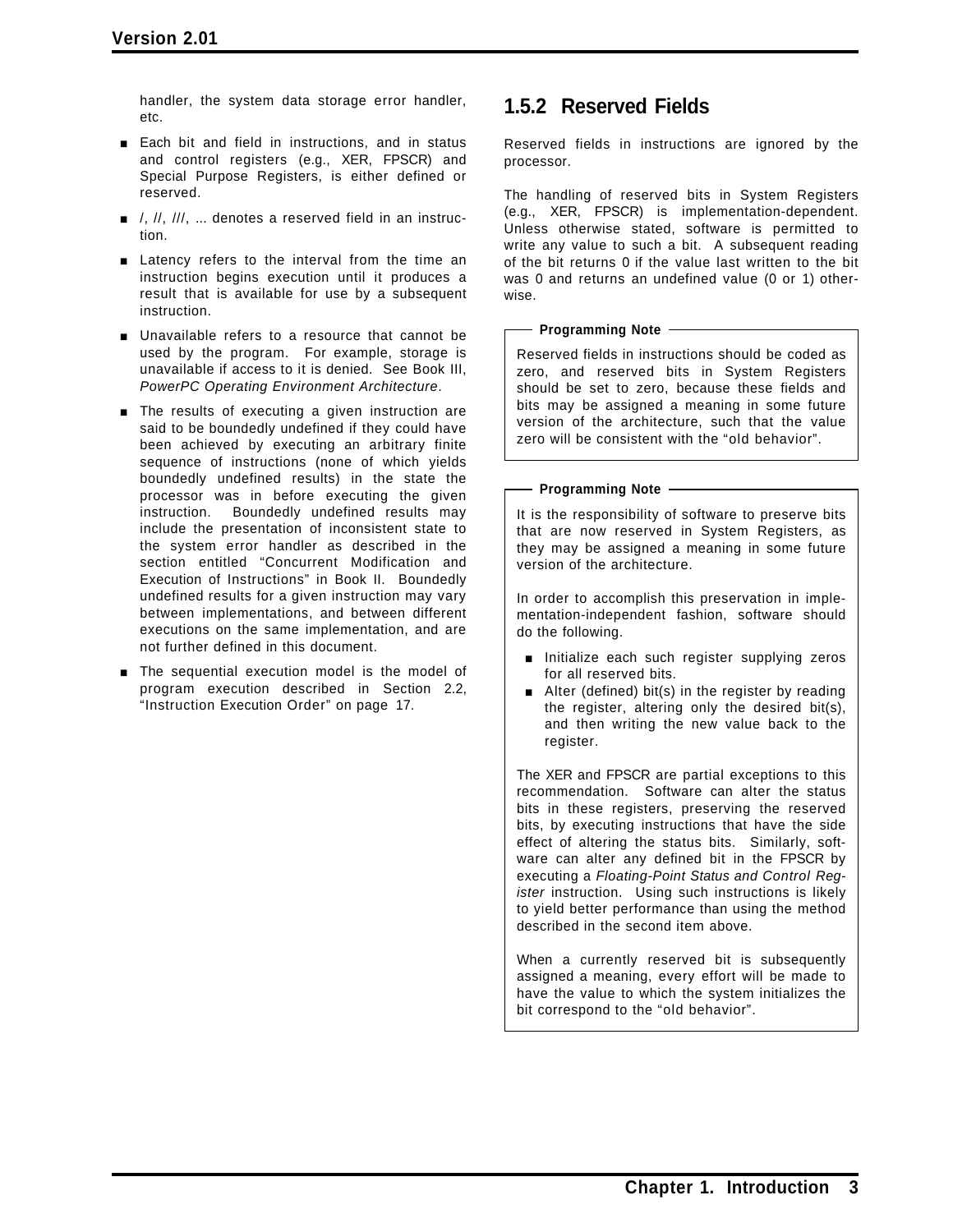### **1.5.3 Description of Instruction Operation**

A formal description is given of the operation of each instruction. In addition, the operation of most instructions is described by a semiformal language at the register transfer level (RTL). This RTL uses the notation given below, in addition to the definitions and notation described in Section 1.5.1, "Definitions and Notation" on page 2. Some of this notation is also used in the formal descriptions of instructions. RTL notation not summarized here should be selfexplanatory.

The RTL descriptions cover the normal execution of the instruction, except that "standard" setting of the Condition Register, Fixed-Point Exception Register, and Floating-Point Status and Control Register are not shown. ("Non-standard" setting of these registers, such as the setting of the Condition Register by the *Compare* instructions, is shown.) The RTL descriptions do not cover cases in which the system error handler is invoked, or for which the results are boundedly undefined.

The RTL descriptions specify the architectural transformation performed by the execution of an instruction. They do not imply any particular implementation.

| <b>Notation</b>                                                                       | <b>Meaning</b>                                                          |                |
|---------------------------------------------------------------------------------------|-------------------------------------------------------------------------|----------------|
| ←                                                                                     | Assignment                                                              |                |
| $\bullet$ iea                                                                         | Assignment of an instruction effec-<br>tive address. In 32-bit mode the | <b>NIA</b>     |
|                                                                                       | high-order 32 bits of the 64-bit target                                 |                |
|                                                                                       | address are set to 0.                                                   |                |
|                                                                                       | NOT logical operator                                                    |                |
| $\ddot{}$                                                                             | Two's complement addition                                               |                |
|                                                                                       | Two's complement subtraction, unary                                     |                |
|                                                                                       | minus                                                                   |                |
| $\times$                                                                              | Multiplication                                                          |                |
| $\div$                                                                                | Division (yielding quotient)                                            |                |
| $\sqrt{ }$                                                                            | Square root                                                             |                |
| $=$ , $\neq$                                                                          | Equals, Not Equals relations                                            |                |
| $\begin{array}{l} <, \leq, >, \geq \\ \downarrow & \downarrow \\ <, \geq \end{array}$ | Signed comparison relations                                             |                |
|                                                                                       | Unsigned comparison relations                                           |                |
| $\overline{\phantom{a}}$                                                              | Unordered comparison relation                                           |                |
| 8,                                                                                    | AND, OR logical operators                                               |                |
| $\oplus$ , $\equiv$                                                                   | Exclusive OR, Equivalence logical                                       |                |
|                                                                                       | operators $((a=b) = (a\oplus\neg b))$                                   |                |
| ABS(x)                                                                                | Absolute value of x                                                     |                |
| CEIL(x)                                                                               | Least integer $\geq x$                                                  |                |
| DOUBLE(x)                                                                             | Result of converting x from floating-                                   | if $\dots$ the |
|                                                                                       | point single format to floating-point                                   |                |
|                                                                                       | double format, using the model                                          | do             |
|                                                                                       | shown on page 97                                                        |                |
| EXTS(x)                                                                               | Result of extending x on the left with                                  |                |
|                                                                                       | sign bits                                                               |                |
| FLOOR(x)                                                                              | Greatest integer $\leq x$                                               |                |
| GPR(x)                                                                                | General Purpose Register x                                              | leave          |
| MASK(x, y)                                                                            | having 1s in positions<br>Mask<br>x                                     |                |
|                                                                                       | through y (wrapping if $x > y$ ) and 0s                                 |                |
|                                                                                       | elsewhere                                                               |                |

| MEM(x, y)         | Contents of y bytes of storage<br>starting at address x. In 32-bit mode<br>the high-order 32 bits of the 64-bit                       |
|-------------------|---------------------------------------------------------------------------------------------------------------------------------------|
| $ROTL_{64}(x, y)$ | value x are ignored.<br>Result of rotating the 64-bit value x<br>left y positions                                                     |
| $ROTL_{32}(x, y)$ | Result of rotating the 64-bit value<br>$x  x$ left y positions, where x is 32<br>bits long                                            |
| SINGLE(x)         | Result of converting x from floating-<br>point double format to floating-point<br>single format, using the model shown<br>on page 100 |
| SPREG(x)          | Special Purpose Register x                                                                                                            |
| <b>TRAP</b>       | Invoke the system trap handler                                                                                                        |
| characterization  | Reference to the setting of status                                                                                                    |
|                   | bits, in a standard way that is<br>explained in the text                                                                              |
| undefined         | An undefined value. The value may                                                                                                     |
|                   | vary between implementations, and                                                                                                     |
|                   | between different executions on the                                                                                                   |
|                   | same implementation.                                                                                                                  |
| <b>CIA</b>        | Current Instruction Address, which is<br>the 64-bit address of the instruction                                                        |
|                   |                                                                                                                                       |
|                   | being described by a sequence of<br>DTI Llead by ralative branches to                                                                 |

RTL. Used by relative branches to set the Next Instruction Address (NIA), and by *Branch* instructions with LK=1 to set the Link Register. In 32-bit mode the high-order 32 bits of CIA are always set to 0. Does not correspond to any architected register.

Next Instruction Address, which is the 64-bit address of the next instruction to be executed. For a successful branch, the next instruction address is the branch target address: in RTL, this is indicated by assigning a value to NIA. For other instructions that cause nonsequential instruction fetching (see Book III, *PowerPC Operating Environment Architecture*), the RTL is similar. For instructions that do not branch, and do not otherwise cause instruction fetching to be nonsequential, the next instruction address is CIA+4. In 32-bit mode the high-order 32 bits of NIA are always set to 0. Does not correspond to any architected register.

en ... else ... Conditional execution, indenting shows range; else is optional.

Do loop, indenting shows range. "To" and/or "by" clauses specify incrementing an iteration variable, and a "while" clause gives termination conditions.

Leave innermost do loop, or do loop described in leave statement.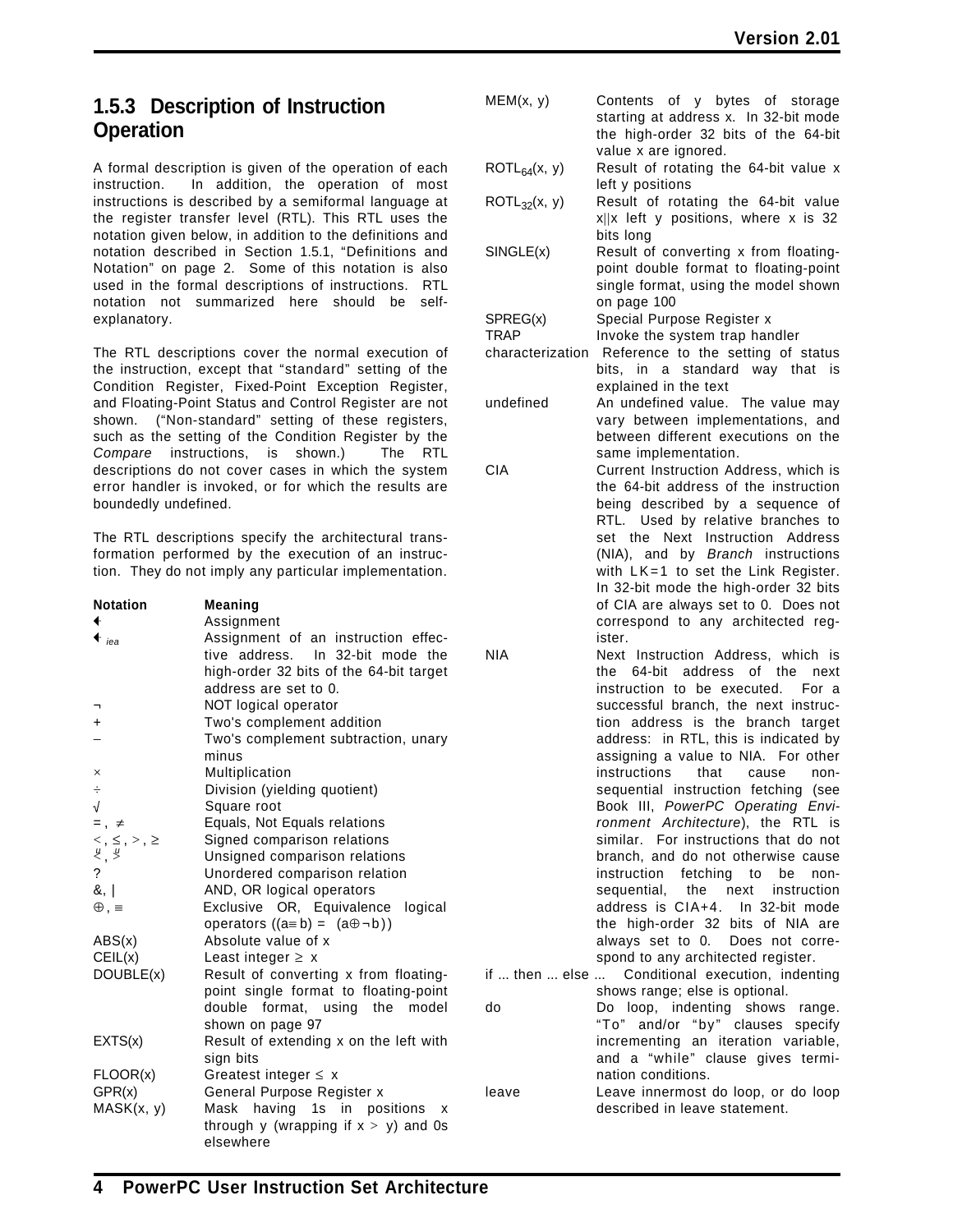for For loop, indenting shows range. Clause after "for" specifies the entities for which to execute the body of the loop.

The precedence rules for RTL operators are summarized in Table 1. Operators higher in the table are applied before those lower in the table. Operators at the same level in the table associate from left to right, from right to left, or not at all, as shown. (For example,  $-$  associates from left to right, so  $a-b-c=$ (a− b)− c.) Parentheses are used to override the evaluation order implied by the table or to increase clarity; parenthesized expressions are evaluated before serving as operands.

| Table 1. Operator precedence                                        |                      |
|---------------------------------------------------------------------|----------------------|
| <b>Operators</b>                                                    | <b>Associativity</b> |
| subscript, function evaluation                                      | left to right        |
| pre-superscript (replication),<br>post-superscript (exponentiation) | right to left        |
| unary $-$ , $\neg$                                                  | right to left        |
| $\times$ , $\div$                                                   | left to right        |
| $+$ , $-$                                                           | left to right        |
|                                                                     | left to right        |
| $= 1, \neq 1, \leq 1, \leq 1, \geq 1, \geq 1, \geq 1, \geq 1$       | left to right        |
| $\delta$ , $\oplus$ , $\equiv$                                      | left to right        |
|                                                                     | left to right        |
| : (range)                                                           | none                 |
|                                                                     | none                 |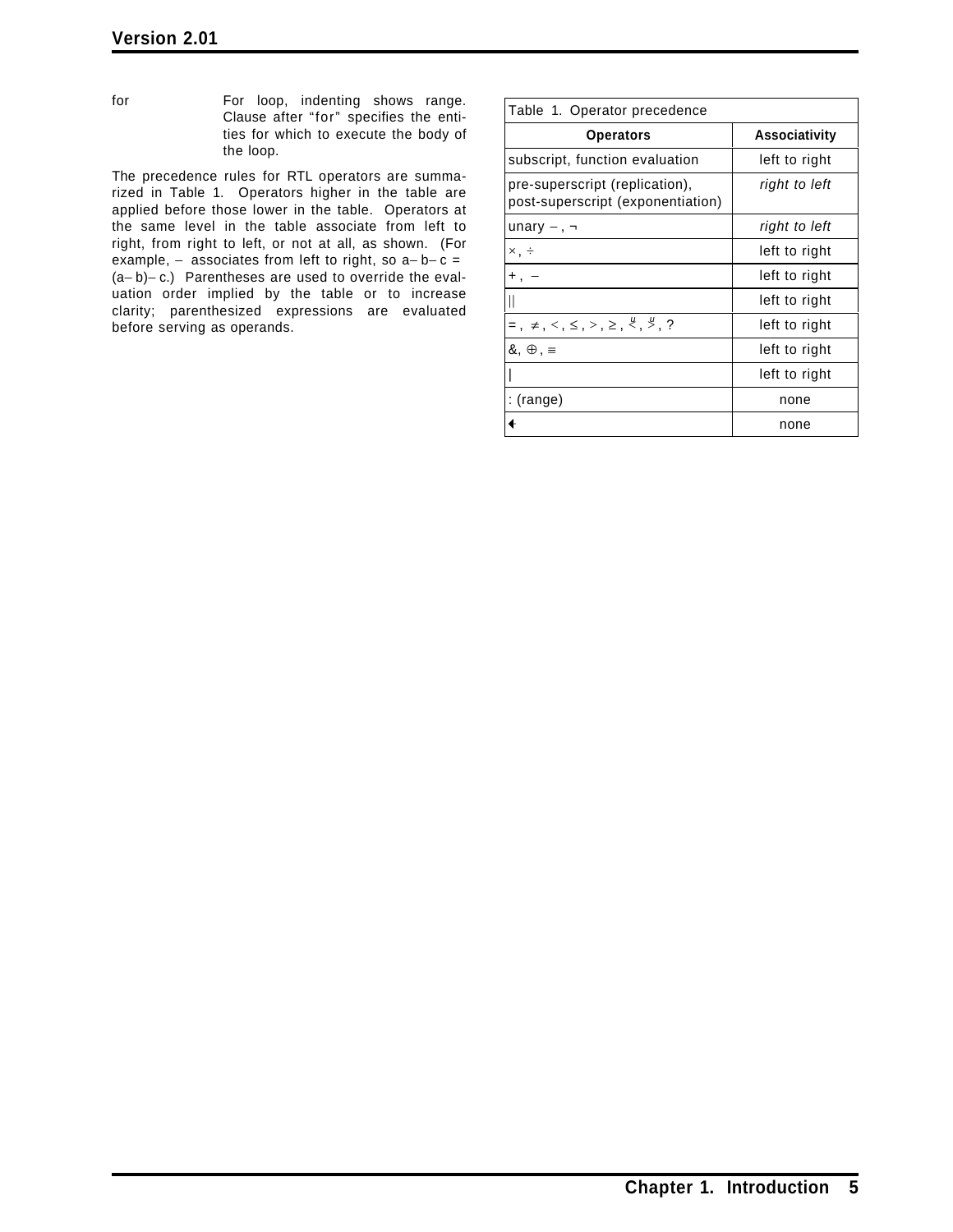## **1.6 Processor Overview**

The processor implements the instruction set, the storage model, and other facilities defined in this document. Instructions that the processor can execute fall into three classes:

- **p** branch instructions
- $\blacksquare$  fixed-point instructions
- **floating-point instructions**

Branch instructions are described in Section 2.4, "Branch Processor Instructions" on page 20. Fixedpoint instructions are described in Section 3.3, "Fixed-Point Processor Instructions" on page 31. Floating-point instructions are described in Section 4.6, "Floating-Point Processor Instructions" on page 97.

Fixed-point instructions operate on byte, halfword, word, and doubleword operands. Floating-point instructions operate on single-precision and doubleprecision floating-point operands. The PowerPC Architecture uses instructions that are four bytes long and word-aligned. It provides for byte, halfword, word, and doubleword operand fetches and stores between storage and a set of 32 General Purpose Registers (GPRs). It also provides for word and doubleword operand fetches and stores between storage and a set of 32 Floating-Point Registers (FPRs).

Signed integers are represented in two's complement form.

There are no computational instructions that modify storage. To use a storage operand in a computation and then modify the same or another storage location, the contents of the storage operand must be loaded into a register, modified, and then stored back to the target location. Figure 1 is a logical representation of instruction processing. Figure 2 on page 7 shows the registers of the PowerPC User Instruction Set Architecture.



**Figure 1. Logical processing model**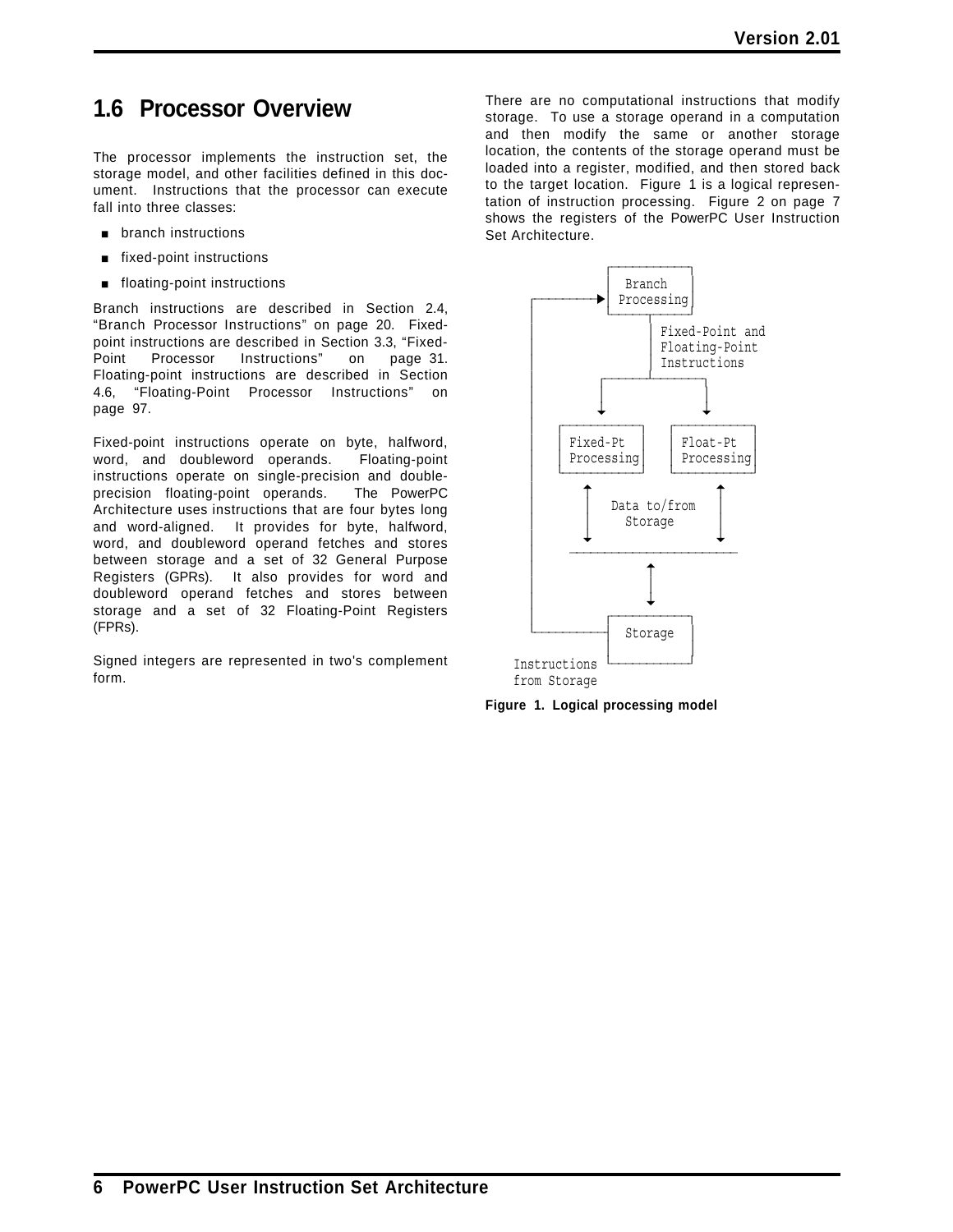

**Figure 2. PowerPC user register set**

## **1.7 Instruction Formats**

All instructions are four bytes long and word-aligned. Thus, whenever instruction addresses are presented to the processor (as in *Branch* instructions) the loworder two bits are ignored. Similarly, whenever the processor develops an instruction address the loworder two bits are zero.

Bits 0:5 always specify the opcode (OPCD, below). Many instructions also have an extended opcode (XO, below). The remaining bits of the instruction contain one or more fields as shown below for the different instruction formats.

The format diagrams given below show horizontally all valid combinations of instruction fields. The diagrams include instruction fields that are used only by instructions defined in Book II, *PowerPC Virtual Environment Architecture*, or in Book III, *PowerPC Operating Environment Architecture*.

If an instruction is coded such that a field contains a value that is not valid for the field (e.g., the values 0, 1, and 2 are defined for the field but it contains a value of 3), the instruction form is invalid (see Section 1.9.2, "Invalid Instruction Forms" on page 13).

### **Split Field Notation**

In some cases an instruction field occupies more than one contiguous sequence of bits, or occupies one contiguous sequence of bits that are used in permuted order. Such a field is called a *split field*. In the format diagrams given below and in the individual instruction layouts, the name of a split field is shown in small letters, once for each of the contiguous sequences. In the RTL description of an instruction having a split field, and in certain other places where individual bits of a split field are identified, the name of the field in small letters represents the concatenation of the sequences from left to right. In all other places, the name of the field is capitalized and represents the concatenation of the sequences in some order, which need not be left to right, as described for each affected instruction.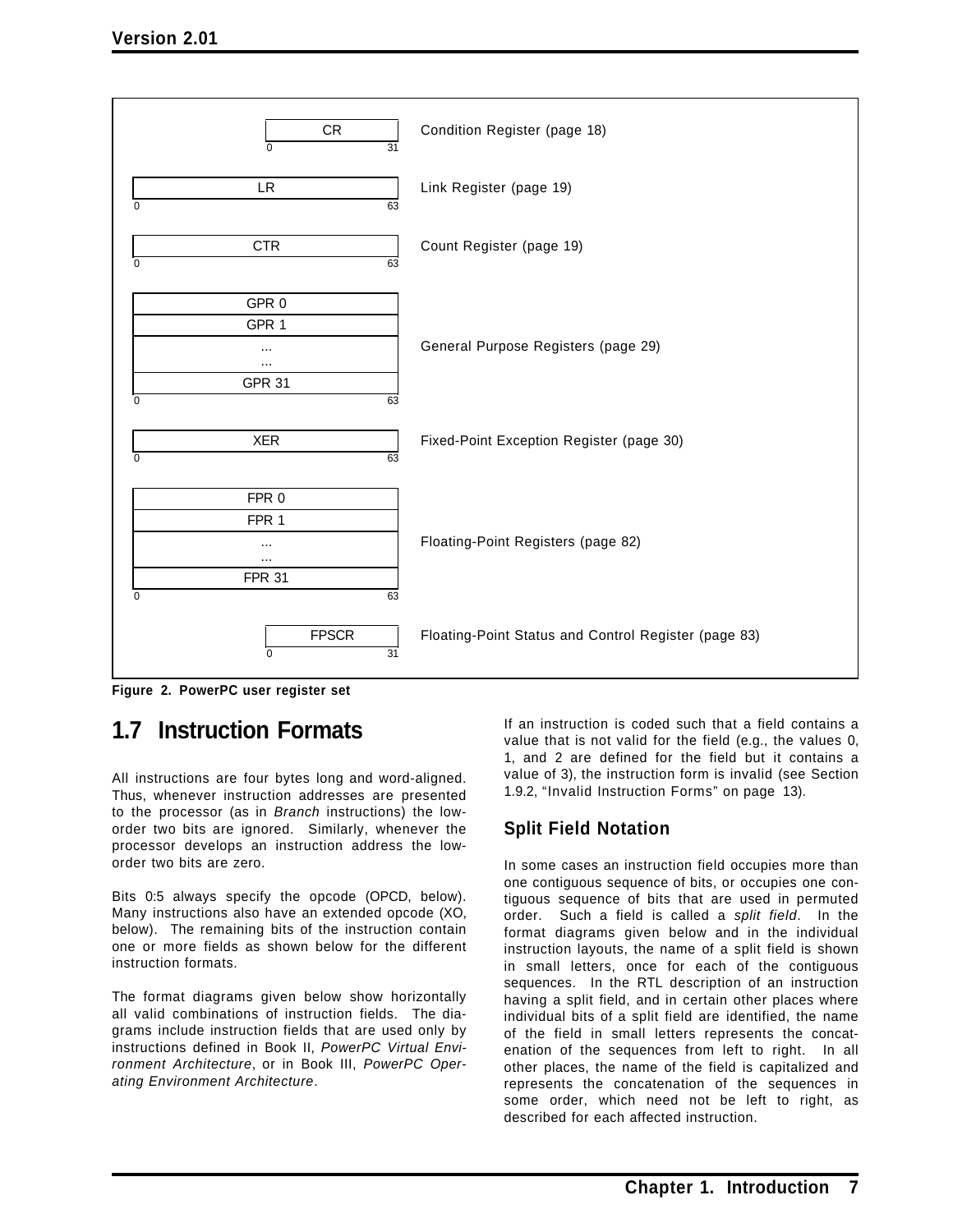## **1.7.1 I-Form**

## **1.7.4 D-Form**

|        | 30          |  |
|--------|-------------|--|
| י זכור | $\cdot$<br> |  |

**Figure 3. I instruction format**

### **1.7.2 B-Form**

| OPCD | ВO | 31 | $\cdot$ |  |
|------|----|----|---------|--|

**Figure 4. B instruction format**

### **1.7.3 SC-Form**



**Figure 5. SC instruction format**

| 0    | 6          |  | 11        | 31<br>16 |
|------|------------|--|-----------|----------|
| OPCD | <b>RT</b>  |  | RA        | D        |
| OPCD | <b>RT</b>  |  | RA        | SI       |
| OPCD | <b>RS</b>  |  | RA        | D        |
| OPCD | <b>RS</b>  |  | RA        | UI       |
| OPCD | <b>BF</b>  |  | RA        | SI       |
| OPCD | BF         |  | <b>RA</b> | UI       |
| OPCD | <b>TO</b>  |  | <b>RA</b> | SI       |
| OPCD | <b>FRT</b> |  | <b>RA</b> | D        |
| OPCD | <b>FRS</b> |  | RA        | D        |

**Figure 6. D instruction format**

### **1.7.5 DS-Form**

|      |    |    | 16 | 30 31 |
|------|----|----|----|-------|
| OPCD | RT | RA | DS | ХC    |
| OPCD | RS | RA | DS | ХC    |

**Figure 7. DS instruction format**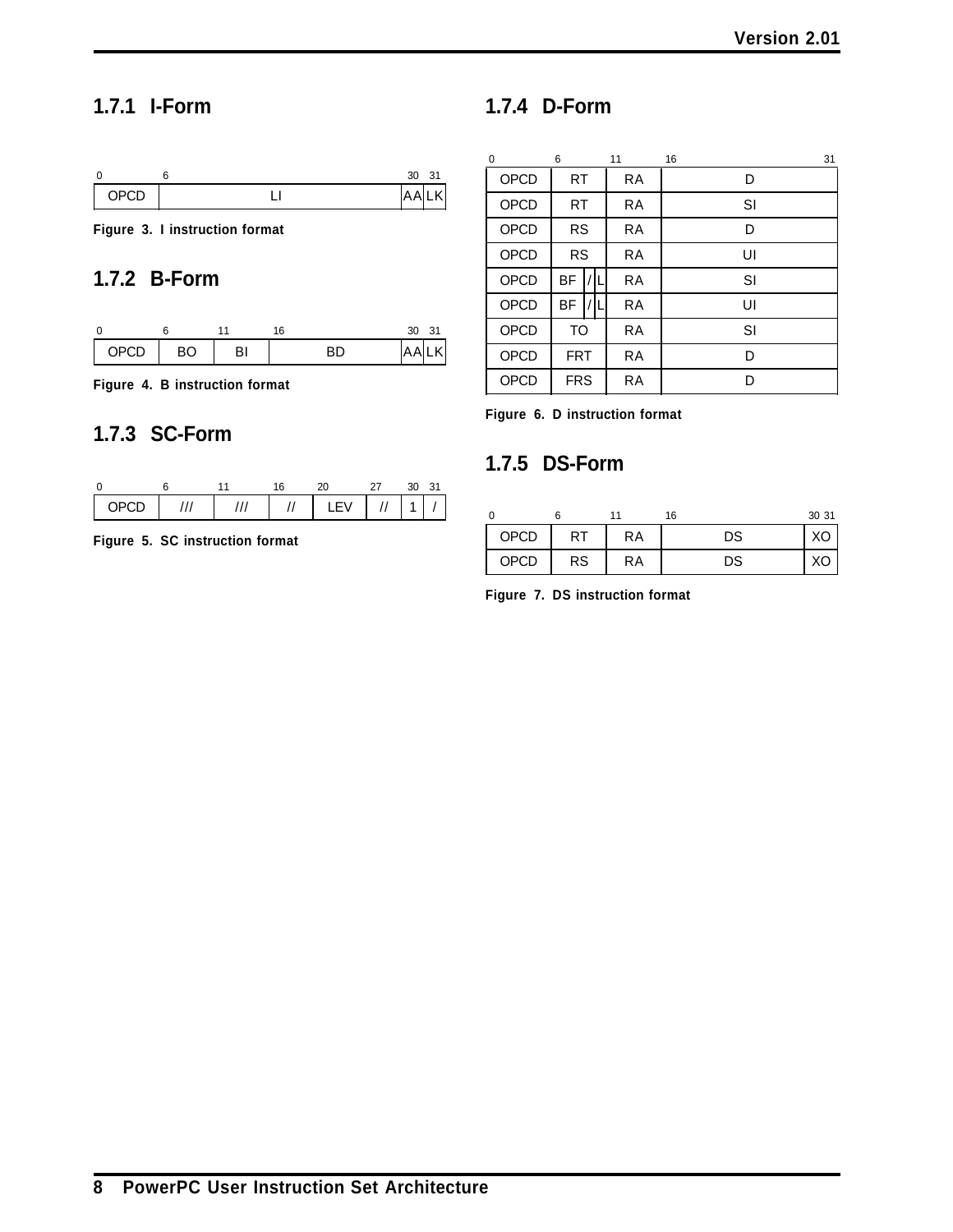## **1.7.6 X-Form**

| 0           | 6                                  |               | 11                                      | 16                                 | 21 | 31         |
|-------------|------------------------------------|---------------|-----------------------------------------|------------------------------------|----|------------|
| OPCD        | <b>RT</b>                          |               | <b>RA</b>                               | RB                                 | XO | /          |
| OPCD        | <b>RT</b>                          |               | RA                                      | <b>NB</b>                          | XO | /          |
| OPCD        | <b>RT</b>                          |               | $\prime$<br>SR                          | ///                                | XO | T          |
| OPCD        | RT                                 |               | $\ensuremath{\mathit{III}}\xspace$      | RB                                 | XO | /          |
| OPCD        | RT                                 |               | $^{\prime\prime\prime}$                 | ///                                | XO | $\sqrt{2}$ |
| <b>OPCD</b> | <b>RS</b>                          |               | RA                                      | RB                                 | XO | Rc         |
| OPCD        | <b>RS</b>                          |               | RA                                      | <b>RB</b>                          | XO | 1          |
| OPCD        | <b>RS</b>                          |               | RA                                      | RB                                 | XO | /          |
| OPCD        | <b>RS</b>                          |               | RA                                      | NB                                 | XO | /          |
| OPCD        | <b>RS</b>                          |               | RA                                      | <b>SH</b>                          | XO | Rc         |
| OPCD        | <b>RS</b>                          |               | RA                                      | $\ensuremath{\mathit{III}}\xspace$ | XO | Rc         |
| OPCD        | <b>RS</b>                          |               | <b>SR</b><br>$\prime$                   | $\mathcal{U}\mathcal{U}$           | XO | /          |
| OPCD        | <b>RS</b>                          |               | $^{\prime\prime\prime}$                 | RB                                 | XO | T          |
| OPCD        | <b>RS</b>                          |               | $^{\prime\prime\prime}$                 | ///                                | XO | /          |
| <b>OPCD</b> | <b>RS</b>                          |               | $\ensuremath{\mathsf{III}}\xspace$<br>L | ///                                | XO | /          |
| OPCD        | ΒF                                 | /L            | <b>RA</b>                               | RB                                 | XO | I          |
| <b>OPCD</b> | BF                                 | $\frac{1}{2}$ | <b>FRA</b>                              | <b>FRB</b>                         | XO | T          |
| OPCD        | ΒF                                 | //            | <b>BFA</b><br>$\frac{1}{2}$             | ///                                | XO | $\sqrt{2}$ |
| OPCD        | ВF                                 | //            | $\ensuremath{\mathit{III}}\xspace$      | U                                  | XO | Rc         |
| <b>OPCD</b> | BF                                 | $\frac{1}{2}$ | $\frac{1}{1}$                           | ///                                | XO | T          |
| OPCD        | ///                                | TН            | RA                                      | RB                                 | XO | /          |
| OPCD        | $\ensuremath{\mathit{III}}\xspace$ | L             | $\ensuremath{\mathit{III}}\xspace$      | RB                                 | XO | /          |
| OPCD        | ///                                | L             | $\ensuremath{\mathnormal{III}}\xspace$  | ///                                | XO | T          |
| <b>OPCD</b> | TO                                 |               | RA                                      | RB                                 | XO | /          |
| OPCD        | <b>FRT</b>                         |               | RA                                      | <b>RB</b>                          | XO | /          |
| OPCD        | <b>FRT</b>                         |               | $\ensuremath{\mathit{III}}\xspace$      | <b>FRB</b>                         | XO | Rc         |
| OPCD        | <b>FRT</b>                         |               | $\ensuremath{\mathit{III}}\xspace$      | $\ensuremath{\mathit{III}}\xspace$ | XO | Rc         |
| OPCD        | FRS                                |               | RA                                      | RB                                 | XO | /          |
| OPCD        | ВT                                 |               | $\ensuremath{\mathsf{III}}\xspace$      | ///                                | XO | Rc         |
| OPCD        | ///                                |               | RA                                      | RB                                 | XO | T          |
| OPCD        | $\frac{1}{1}$                      |               | $\ensuremath{\mathit{III}}\xspace$      | RB                                 | XO | T          |
| OPCD        | $\ensuremath{\mathsf{III}}\xspace$ |               | $\ensuremath{\mathsf{III}}\xspace$      | ///                                | XO | T          |

**Figure 8. X instruction format**

## **1.7.7 XL-Form**

|             |     | 11                               | 16  | 21 | 31 |
|-------------|-----|----------------------------------|-----|----|----|
| <b>OPCD</b> | ВT  | BA                               | BB  | XO |    |
| <b>OPCD</b> | BO  | BI                               | BHI | XO |    |
| <b>OPCD</b> |     | $BF$ $\mid$ // $ BF$ A $\mid$ // |     | XO |    |
| OPCD        | /// |                                  | /// | XO |    |

**Figure 9. XL instruction format**

## **1.7.8 XFX-Form**

| $\Omega$    | 6         | 11 |            | 21 | 31 |
|-------------|-----------|----|------------|----|----|
| OPCD        | <b>RT</b> |    | spr        | XO |    |
| OPCD        | <b>RT</b> |    | tbr        | XO |    |
| <b>OPCD</b> | <b>RT</b> | 0  | III        | XO |    |
| OPCD        | <b>RT</b> |    | <b>FXM</b> | XO |    |
| OPCD        | <b>RS</b> | 0  | <b>FXM</b> | XO |    |
| OPCD        | <b>RS</b> |    | <b>FXM</b> | XO |    |
| OPCD        | <b>RS</b> |    | spr        | XO |    |

**Figure 10. XFX instruction format**

## **1.7.9 XFL-Form**

|             |   | 15. | 16 |     |  |
|-------------|---|-----|----|-----|--|
| <b>OPCL</b> | M |     | RB | . . |  |

**Figure 11. XFL instruction format**

## **1.7.10 XS-Form**

|       |    |    |     |        | ۱ ب            |
|-------|----|----|-----|--------|----------------|
| חרוסר | RS | КA | 311 | $\sim$ | $\sim$<br>וווכ |

**Figure 12. XS instruction format**

## **1.7.11 XO-Form**

| $\Omega$ |           |           | 16 | 21 22     |    | 31  |
|----------|-----------|-----------|----|-----------|----|-----|
| OPCD     | <b>RT</b> | <b>RA</b> | RB | <b>OE</b> | XO | Rcl |
| OPCD     | RT        | RA        | RB |           | XO | Rcl |
| OPCD     | RT        | RA        |    | ОE        | XO | Rcl |

**Figure 13. XO instruction format**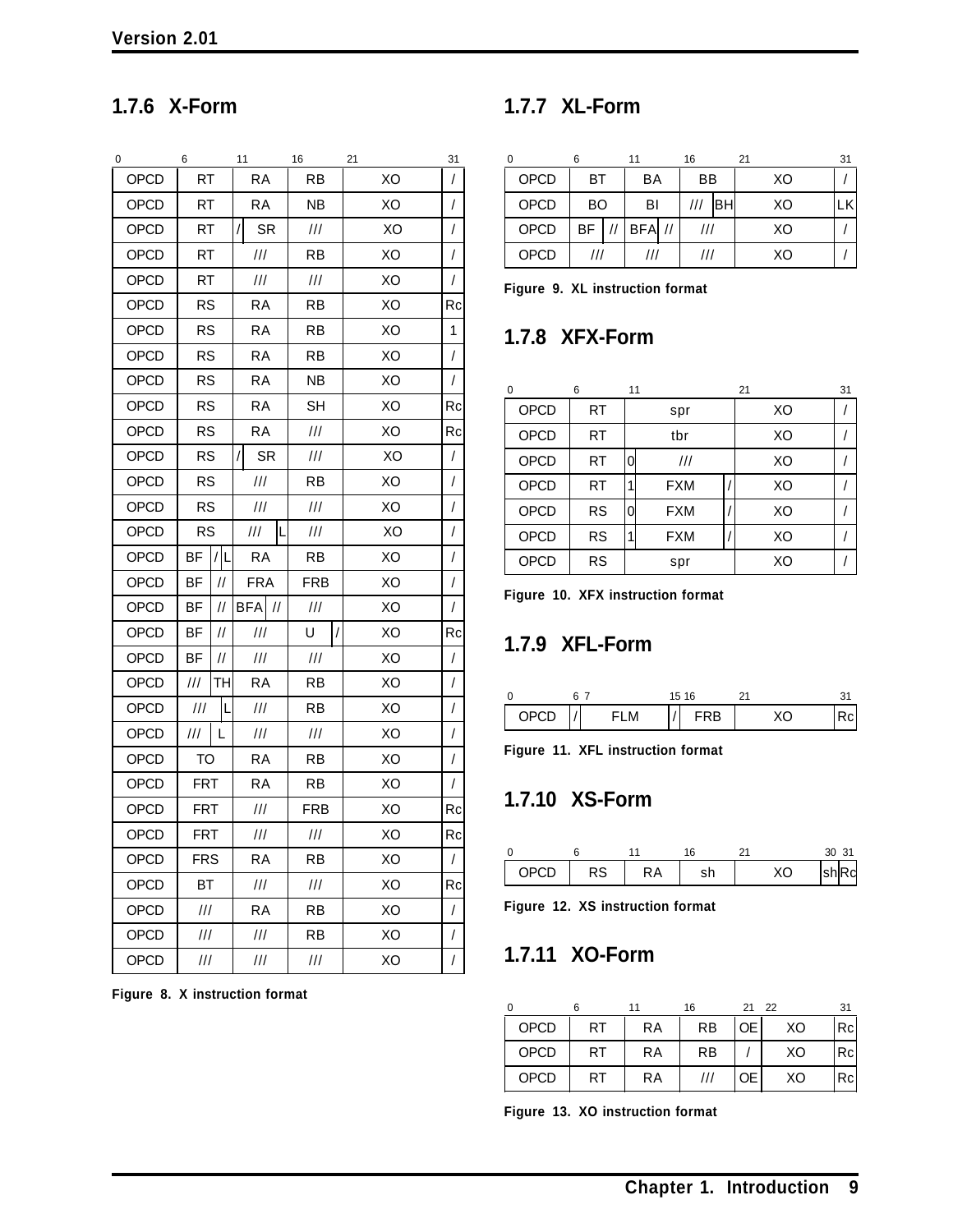### **1.7.12 A-Form**

|             |            |            | 16                      | 21                      | 26 | 31 |
|-------------|------------|------------|-------------------------|-------------------------|----|----|
| OPCD        | <b>FRT</b> | <b>FRA</b> | <b>FRB</b>              | <b>FRC</b>              | XO | Rc |
| <b>OPCD</b> | <b>FRT</b> | <b>FRA</b> | <b>FRB</b>              | III                     | XO | Rc |
| OPCD        | <b>FRT</b> | <b>FRA</b> | $^{\prime\prime\prime}$ | <b>FRC</b>              | XO | Rc |
| OPCD        | <b>FRT</b> | ///        | <b>FRB</b>              | $^{\prime\prime\prime}$ | XO | Rc |

**Figure 14. A instruction format**

### **1.7.13 M-Form**

|             |    |           | 16        |    | 26        |    |
|-------------|----|-----------|-----------|----|-----------|----|
| <b>OPCD</b> | RS | <b>RA</b> | RB        | MВ | ME        | Rc |
| <b>OPCD</b> | RS | <b>RA</b> | <b>SH</b> | MВ | <b>ME</b> | Rc |

**Figure 15. M instruction format**

### **1.7.14 MD-Form**

|             |           |           | 16 |    | 27 | 30 31         |
|-------------|-----------|-----------|----|----|----|---------------|
| <b>OPCD</b> | RS        | <b>RA</b> | sh | mb |    | <b>XOshRd</b> |
| <b>OPCD</b> | <b>RS</b> | RA        | sh | me |    | XOshRd        |

**Figure 16. MD instruction format**

### **1.7.15 MDS-Form**

|             |           |    | 16 |    |       |  |
|-------------|-----------|----|----|----|-------|--|
| <b>OPCD</b> | RS        | RA | RB | mb | XO Rc |  |
| <b>OPCD</b> | <b>RS</b> | RA | RB | me | XO Rc |  |

**Figure 17. MDS instruction format**

### **1.7.16 Instruction Fields**

### **AA (30)**

Absolute Address bit.

- 0 The immediate field represents an address relative to the current instruction address. For I-form branches the effective address of the branch target is the sum of the LI field sign-extended to 64 bits and the address of the branch instruction. For B-form branches the effective address of the branch target is the sum of the BD field sign-extended to 64 bits and the address of the branch instruction.
- 1 The immediate field represents an absolute address. For I-form branches the effective address of the branch target is the LI field sign-extended to 64 bits. For B-form branches the effective address of the branch target is the BD field sign-extended to 64 bits.

### **BA (11:15)**

Field used to specify a bit in the CR to be used as a source.

### **BB (16:20)**

Field used to specify a bit in the CR to be used as a source.

### **BD (16:29)**

Immediate field used to specify a 14-bit signed two's complement branch displacement which is concatenated on the right with 0b00 and signextended to 64 bits.

### **BF (6:8)**

Field used to specify one of the CR fields or one of the FPSCR fields to be used as a target.

### **BFA (11:13)**

Field used to specify one of the CR fields or one of the FPSCR fields to be used as a source.

### **BH (19:20)**

Field used to specify a hint in the *Branch Conditional to Link Register* and *Branch Conditional to Count Register* instructions. The encoding is described in Section 2.4.1, "Branch Instructions" on page 20.

### **BI (11:15)**

Field used to specify a bit in the CR to be tested by a *Branch Conditional* instruction.

### **BO (6:10)**

Field used to specify options for the *Branch Conditional* instructions. The encoding is described in Section 2.4.1, "Branch Instructions" on page 20.

### **BT (6:10)**

Field used to specify a bit in the CR or in the FPSCR to be used as a target.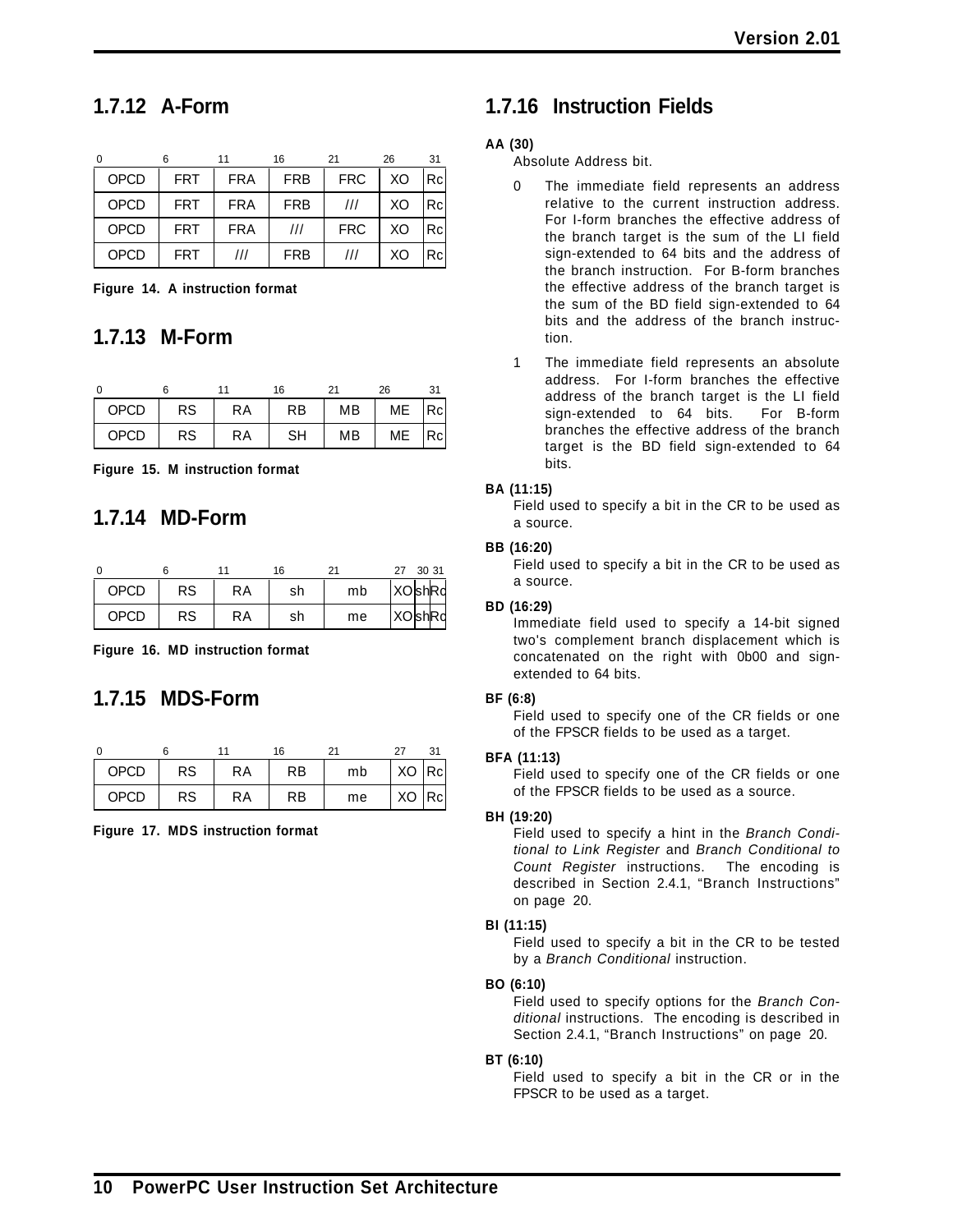### **D (16:31)**

Immediate field used to specify a 16-bit signed two's complement integer which is sign-extended to 64 bits.

### **DS (16:29)**

Immediate field used to specify a 14-bit signed two's complement integer which is concatenated on the right with 0b00 and sign-extended to 64 bits.

### **FLM (7:14)**

Field mask used to identify the FPSCR fields that are to be updated by the *mtfsf* instruction.

### **FRA (11:15)**

Field used to specify an FPR to be used as a source.

### **FRB (16:20)**

Field used to specify an FPR to be used as a source.

### **FRC (21:25)**

Field used to specify an FPR to be used as a source.

### **FRS (6:10)**

Field used to specify an FPR to be used as a source.

### **FRT (6:10)**

Field used to specify an FPR to be used as a target.

#### **FXM (12:19)**

Field mask used to identify the CR fields that are to be written by the *mtcrf* and *mtocrf* instructions, or read by the *mfocrf* instruction.

### **L (10 or 15)**

Field used to specify whether a fixed-point *Compare* instruction is to compare 64-bit numbers or 32-bit numbers.

Field used by the *Move To Machine State Register* and *TLB Invalidate Entry* instructions (see Book III, *PowerPC Operating Environment Architecture*).

### **L (9:10)**

Field used by the *Synchronize* instruction (see Book II, *PowerPC Virtual Environment Architecture*).

#### **LEV (20:26)**

Field used by the *System Call* instruction.

### **LI (6:29)**

Immediate field used to specify a 24-bit signed two's complement integer which is concatenated on the right with 0b00 and sign-extended to 64 bits.

### **LK (31)**

LINK bit.

0 Do not set the Link Register.

1 Set the Link Register. The address of the instruction following the *Branch* instruction is placed into the Link Register.

#### **MB (21:25) and ME (26:30)**

Fields used in M-form instructions to specify a 64-bit mask consisting of 1-bits from bit MB+32 through bit ME+32 inclusive and 0-bits elsewhere, as described in Section 3.3.12, "Fixed-Point Rotate and Shift Instructions" on page 68.

#### **MB (21:26)**

Field used in MD-form and MDS-form instructions to specify the first 1-bit of a 64-bit mask, as described in Section 3.3.12, "Fixed-Point Rotate and Shift Instructions" on page 68.

#### **ME (21:26)**

Field used in MD-form and MDS-form instructions to specify the last 1-bit of a 64-bit mask, as described in Section 3.3.12, "Fixed-Point Rotate and Shift Instructions" on page 68.

#### **NB (16:20)**

Field used to specify the number of bytes to move in an immediate *Move Assist* instruction.

### **OPCD (0:5)**

Primary opcode field.

#### **OE (21)**

Field used by XO-form instructions to enable setting OV and SO in the XER.

#### **RA (11:15)**

Field used to specify a GPR to be used as a source or as a target.

### **RB (16:20)**

Field used to specify a GPR to be used as a source.

#### **Rc (31)**

RECORD bit.

- 0 Do not alter the Condition Register.
- 1 Set Condition Register Field 0 or Field 1 as described in Section 2.3.1, "Condition Register" on page 18.

### **RS (6:10)**

Field used to specify a GPR to be used as a source.

#### **RT (6:10)**

Field used to specify a GPR to be used as a target.

#### **SH (16:20, or 16:20 and 30)**

Field used to specify a shift amount.

#### **SI (16:31)**

Immediate field used to specify a 16-bit signed integer.

#### **SPR (11:20)**

Field used to specify a Special Purpose Register for the *mtspr* and *mfspr* instructions.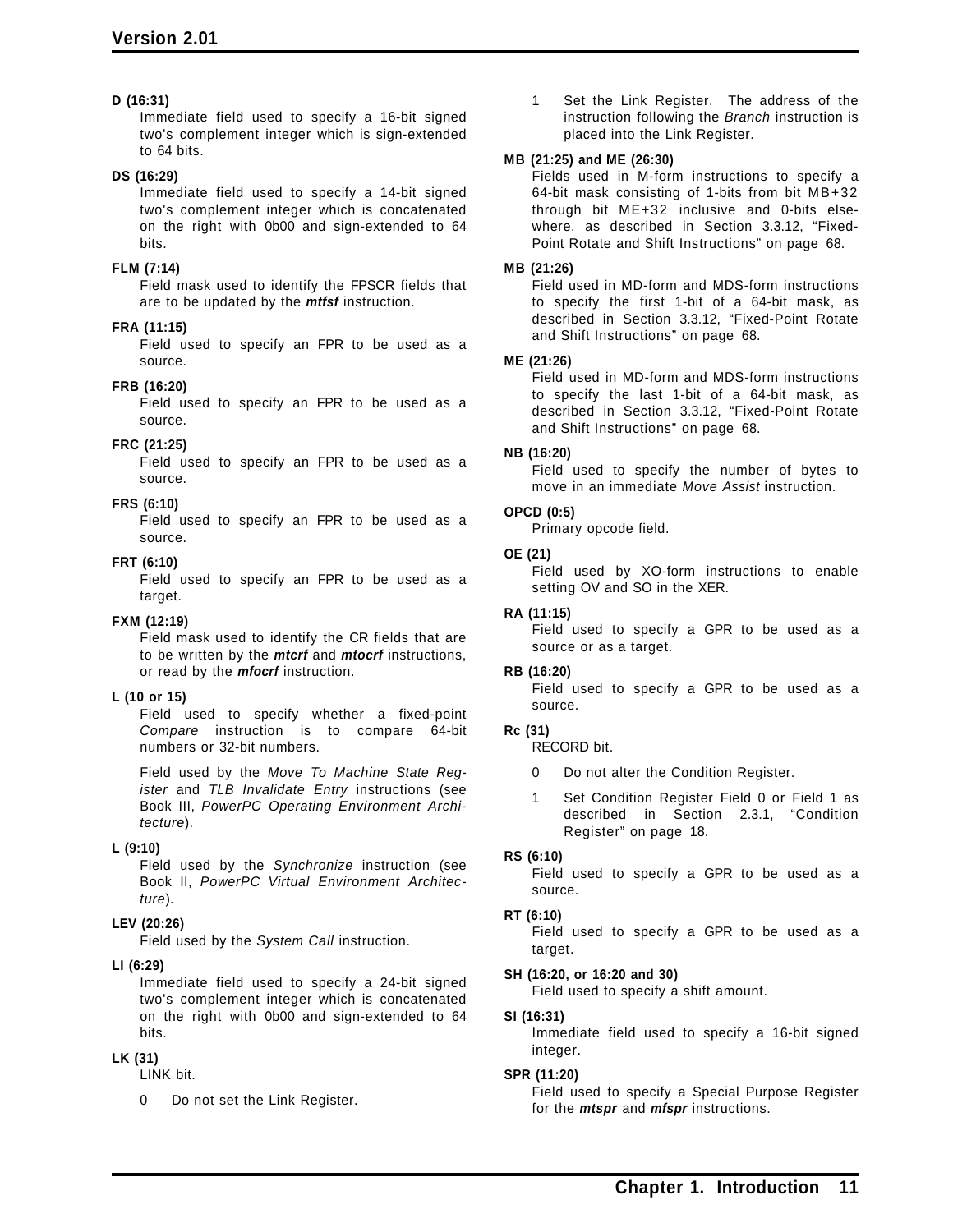### **SR (12:15)**

Field used by the *Segment Register Manipulation* instructions (see Book III, *PowerPC Operating Environment Architecture*).

### **TBR (11:20)**

Field used by the *Move From Time Base* instruction (see Book II, *PowerPC Virtual Environment Architecture*).

### **TH (9:10)**

Field used by the optional data stream variant of the *dcbt* instruction (see Book II, *PowerPC Virtual Environment Architecture*).

### **TO (6:10)**

Field used to specify the conditions on which to trap. The encoding is described in Section 3.3.10, "Fixed-Point Trap Instructions" on page 60.

### **U (16:19)**

Immediate field used as the data to be placed into a field in the FPSCR.

### **UI (16:31)**

Immediate field used to specify a 16-bit unsigned integer.

**XO (21:29, 21:30, 22:30, 26:30, 27:29, 27:30, or 30:31)** Extended opcode field.

## **1.8 Classes of Instructions**

An instruction falls into exactly one of the following three classes:

Defined Illegal Reserved

The class is determined by examining the opcode, and the extended opcode if any. If the opcode, or combination of opcode and extended opcode, is not that of a defined instruction or of a reserved instruction, the instruction is illegal.

A given instruction is in the same class for all implementations of the PowerPC Architecture. In future versions of this architecture, instructions that are now illegal may become defined (by being added to the architecture) or reserved (by being assigned to one of the special purposes described in Appendix H, "Reserved Instructions" on page 177). Similarly,

instructions that are now reserved may become defined.

## **1.8.1 Defined Instruction Class**

This class of instructions contains all the instructions defined in the PowerPC User Instruction Set Architecture, PowerPC Virtual Environment Architecture, and PowerPC Operating Environment Architecture.

In general, defined instructions are guaranteed to be provided in all implementations. The only exceptions are instructions that are optional instructions. These exceptions are identified in the instruction descriptions.

A defined instruction can have preferred and/or invalid forms, as described in Section 1.9.1, "Preferred Instruction Forms" on page 13 and Section 1.9.2, "Invalid Instruction Forms" on page 13.

## **1.8.2 Illegal Instruction Class**

This class of instructions contains the set of instructions described in Appendix G, "Illegal Instructions" on page 175. Illegal instructions are available for future extensions of the PowerPC Architecture; that is, some future version of the PowerPC Architecture may define any of these instructions to perform new functions.

Any attempt to execute an illegal instruction will cause the system illegal instruction error handler to be invoked and will have no other effect.

An instruction consisting entirely of binary 0s is guaranteed always to be an illegal instruction. This increases the probability that an attempt to execute data or uninitialized storage will result in the invocation of the system illegal instruction error handler.

## **1.8.3 Reserved Instruction Class**

This class of instructions contains the set of instructions described in Appendix H, "Reserved Instructions" on page 177.

Reserved instructions are allocated to specific purposes that are outside the scope of the PowerPC Architecture.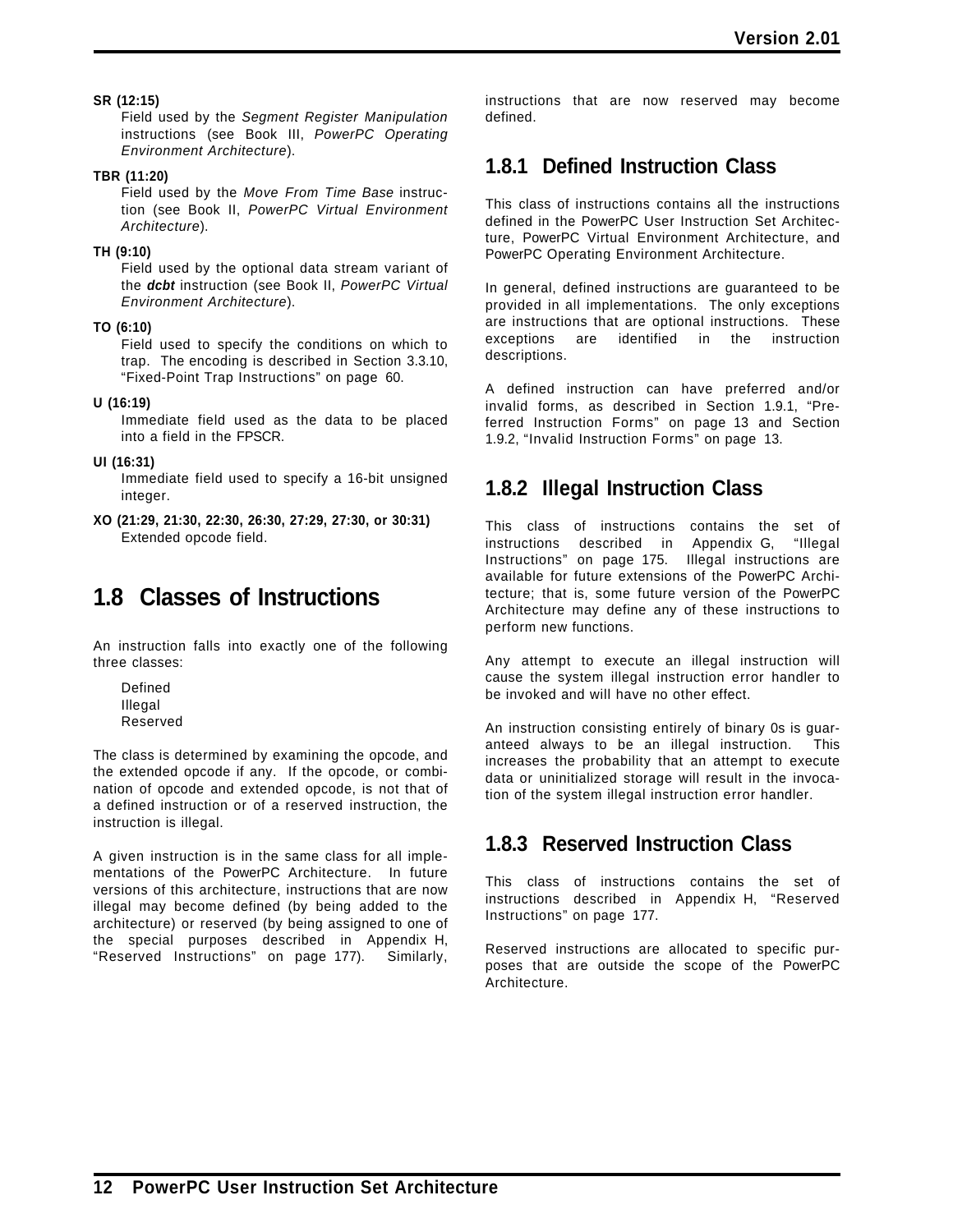Any attempt to execute a reserved instruction will:

- perform the actions described in Book IV, *PowerPC Implementation Features* for the implementation if the instruction is implemented; or
- $\Box$  cause the system illegal instruction error handler to be invoked if the instruction is not implemented.

## **1.9 Forms of Defined Instructions**

### **1.9.1 Preferred Instruction Forms**

Some of the defined instructions have preferred forms. For such an instruction, the preferred form will execute in an efficient manner, but any other form may take significantly longer to execute than the preferred form.

Instructions having preferred forms are:

- the *Condition Register Logical* instructions
- **n** the *Load Quadword* instruction
- the *Load/Store Multiple* instructions
- the *Load/Store String* instructions
- **the Or Immediate instruction (preferred form of** no-op)
- [ the *Move To Condition Register Fields* instruction

### **1.9.2 Invalid Instruction Forms**

Some of the defined instructions can be coded in a form that is invalid. An instruction form is invalid if one or more fields of the instruction, excluding the opcode fields and reserved fields, are coded incorrectly in a manner that can be deduced by examining only the instruction encoding.

Any attempt to execute an invalid form of an instruction will either cause the system illegal instruction error handler to be invoked or yield boundedly undefined results. Exceptions to this rule are stated in the instruction descriptions.

If a field (excluding opcode fields) of one of the instructions identified below contains a value other than that specified in the layout diagram, the instruction form is invalid.

**n** the *Store Conditional* instructions (see Book II, *PowerPC Virtual Environment Architecture*)

These invalid forms are not discussed further. The invalid forms of the instructions in the following list are identified in the instruction descriptions.

- [ the *Branch Conditional to Count Register* (*bcctr*[*l*]) instruction
- [ the *Load/Store with Update* instructions
- [ the *Load Multiple* instruction
- [ the *Load String* instructions

[ the *Load/Store Floating-Point with Update* instructions

#### **Assembler Note**

Assemblers should report uses of invalid instruction forms as errors.

## **1.10 Optionality**

Some of the defined instructions are optional. The optional instructions are defined in Chapter 5, "Optional Facilities and Instructions" on page 117. Additional optional instructions may be defined in Books II and III (e.g., see the section entitled "Lookaside Buffer Management" in Book III, and the chapters entitled "Optional Facilities and Instructions" in Book II and Book III).

Any attempt to execute an optional instruction that is not provided by the implementation will cause the system illegal instruction error handler to be invoked.

In addition to instructions, other kinds of optional facilities, such as registers, may be defined in Books II and III. The effects of attempting to use an optional facility that is not provided by the implementation are described in Books II and III as appropriate.

## **1.11 Exceptions**

There are two kinds of exception, those caused directly by the execution of an instruction and those caused by an asynchronous event. In either case, the exception may cause one of several components of the system software to be invoked.

The exceptions that can be caused directly by the execution of an instruction include the following:

- **n** an attempt to execute an illegal instruction, or an attempt by an application program to execute a "privileged" instruction (see Book III, *PowerPC Operating Environment Architecture*) (system illegal instruction error handler or system privileged instruction error handler)
- $\blacksquare$  the execution of a defined instruction using an invalid form (system illegal instruction error handler or system privileged instruction error handler)
- $\blacksquare$  the execution of an optional instruction that is not provided by the implementation (system illegal instruction error handler)
- **n** an attempt to access a storage location that is unavailable (system instruction storage error handler or system data storage error handler)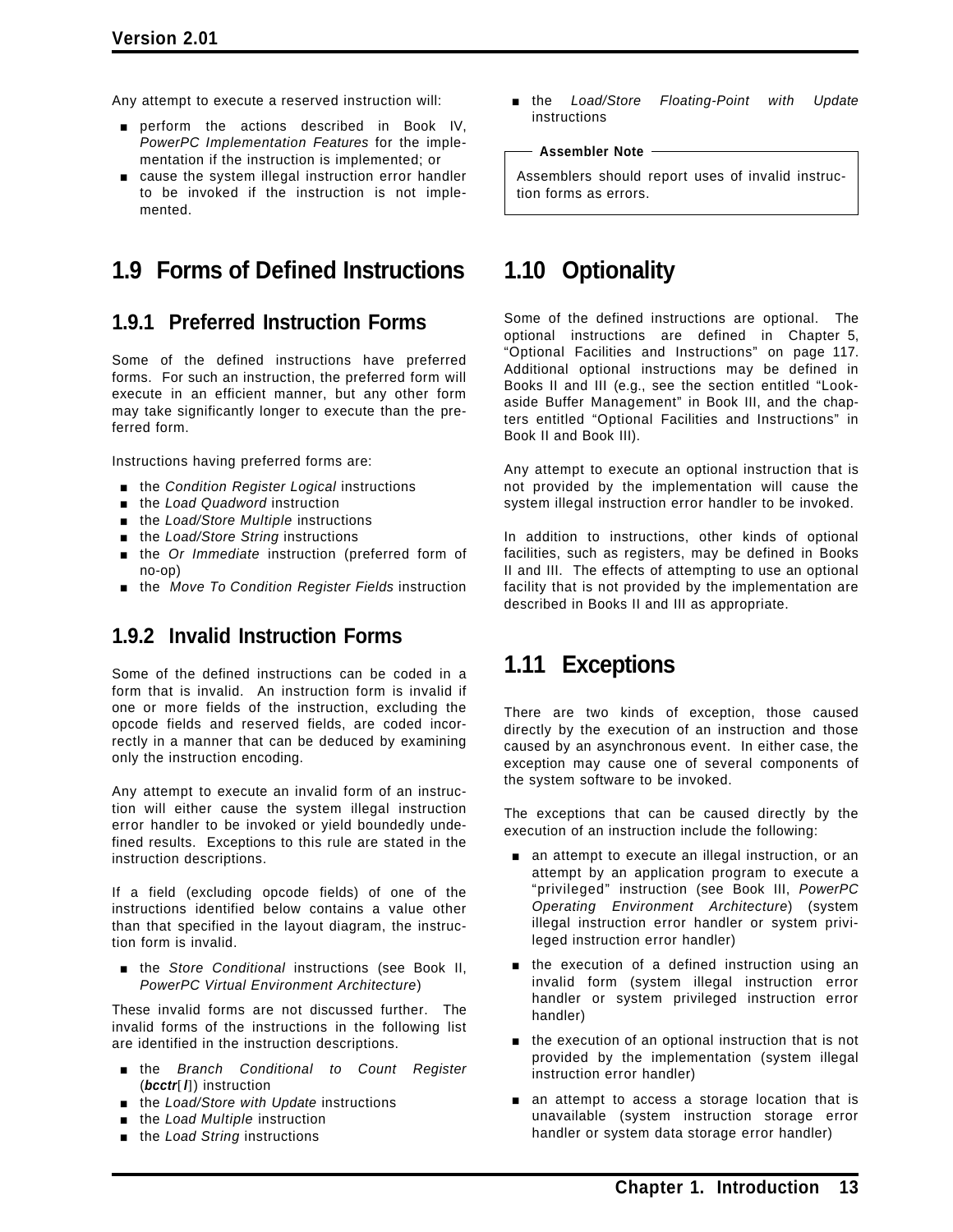- **an attempt to access storage with an effective** address alignment that is invalid for the instruction (system alignment error handler)
- **form** the execution of a *System Call* instruction (system service program)
- **form** the execution of a *Trap* instruction that traps (system trap handler)
- $\blacksquare$  the execution of a floating-point instruction that causes a floating-point enabled exception to exist (system floating-point enabled exception error handler)

The exceptions that can be caused by an asynchronous event are described in Book III, *PowerPC Operating Environment Architecture*.

The invocation of the system error handler is precise, except that if one of the imprecise modes for invoking the system floating-point enabled exception error handler is in effect (see page 90) then the invocation of the system floating-point enabled exception error handler may be imprecise. When the system error handler is invoked imprecisely, the excepting instruction does not appear to complete before the next instruction starts (because one of the effects of the excepting instruction, namely the invocation of the system error handler, has not yet occurred).

Additional information about exception handling can be found in Book III, *PowerPC Operating Environment Architecture*.

## **1.12 Storage Addressing**

A program references storage using the effective address computed by the processor when it executes a *Storage Access* or *Branch* instruction (or certain other instructions described in Book II, *PowerPC Virtual Environment Architecture*, and Book III, *PowerPC Operating Environment Architecture*), or when it fetches the next sequential instruction.

### **1.12.1 Storage Operands**

Bytes in storage are numbered consecutively starting with 0. Each number is the address of the corresponding byte.

Storage operands may be bytes, halfwords, words, or doublewords, or, for the *Load/Store Multiple* and *Move Assist* instructions, a sequence of bytes or words. The address of a storage operand is the address of its first byte (i.e., of its lowest-numbered byte). Byte ordering is Big-Endian. However, if the optional Little-Endian facility is implemented the system can be operated in a mode in which byte ordering is Little-Endian; see Section 5.3.

Operand length is implicit for each instruction.

The operand of a single-register *Storage Access* instruction has a "natural" alignment boundary equal to the operand length. In other words, the "natural" address of an operand is an integral multiple of the operand length. A storage operand is said to be *aligned* if it is aligned at its natural boundary; otherwise it is said to be *unaligned*.

Storage operands for single-register *Storage Access* instructions have the following characteristics. (Although not permitted as storage operands, quadwords are shown because quadword alignment is desirable for certain storage operands.)

| Operand     | Length   | $ $ Addr $_{60:63}$ if aligned |
|-------------|----------|--------------------------------|
| <b>Byte</b> | 8 bits   | <b>XXXX</b>                    |
| Halfword    | 2 bytes  | xxx0                           |
| Word        | 4 bytes  | xx00                           |
| Doubleword  | 8 bytes  | x000                           |
| Quadword    | 16 bytes | 0000                           |

Note: An "x" in an address bit position indicates that the bit can be 0 or 1 independent of the state of other bits in the address.

The concept of alignment is also applied more generally, to any datum in storage. For example, a 12-byte datum in storage is said to be word-aligned if its address is an integral multiple of 4.

Some instructions require their storage operands to have certain alignments. In addition, alignment may affect performance. For single-register *Storage Access* instructions the best performance is obtained when storage operands are aligned. Additional effects of data placement on performance are described in Book II, *PowerPC Virtual Environment Architecture*.

Instructions are always four bytes long and wordaligned.

### **1.12.2 Effective Address Calculation**

An effective address is computed by the processor when executing a *Storage Access* or *Branch* instruction (or certain other instructions described in Book II, *PowerPC Virtual Environment Architecture*, and Book III, *PowerPC Operating Environment Architecture*) or when fetching the next sequential instruction. The following provides an overview of this process. More detail is provided in the individual instruction descriptions.

Effective address calculations, for both data and instruction accesses, use 64-bit two's complement addition. All 64 bits of each address component participate in the calculation regardless of mode (32-bit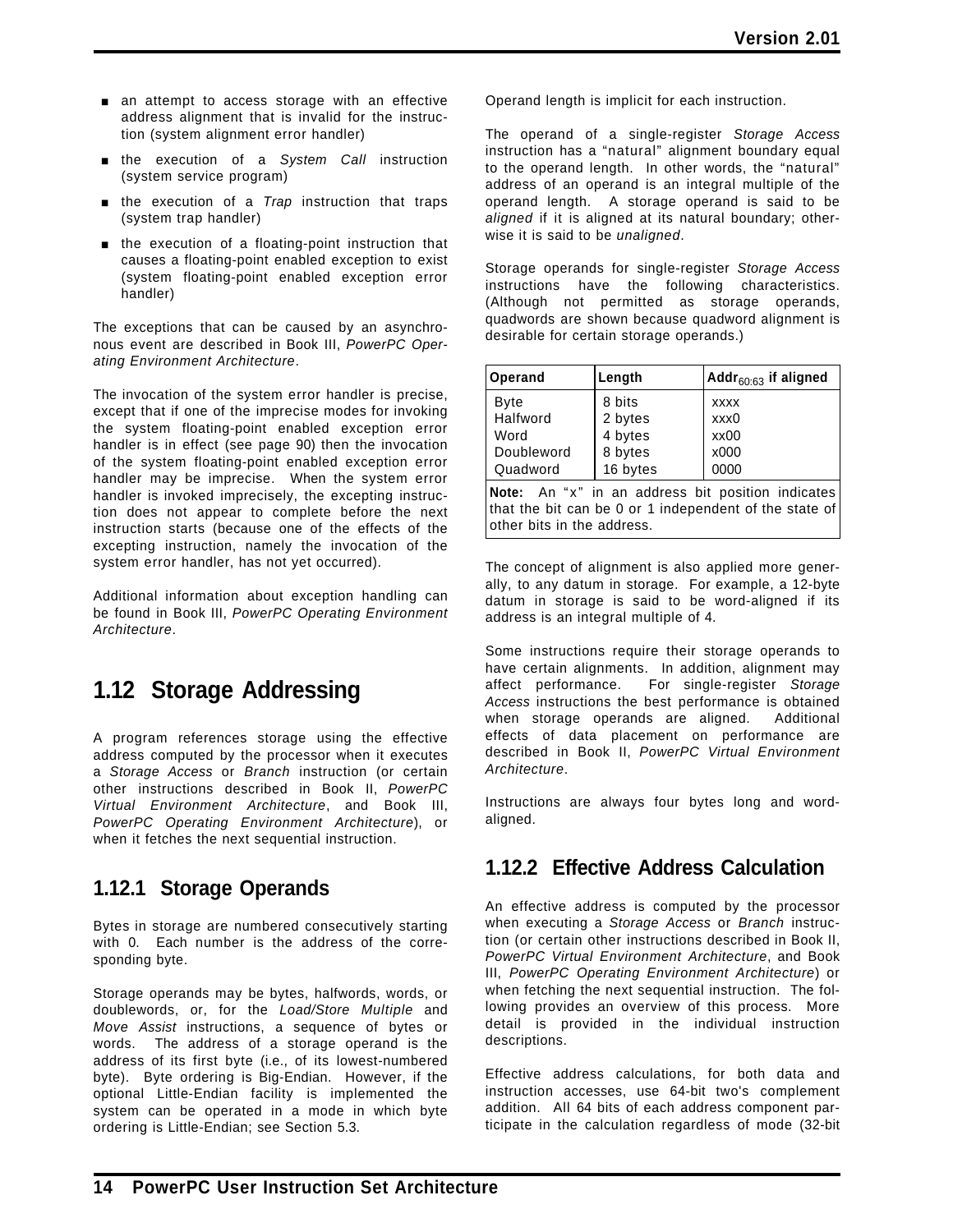or 64-bit). In this computation one operand is an address (which is by definition an unsigned number) and the second is a signed offset. Carries out of the most significant bit are ignored.

In 64-bit mode, the entire 64-bit result comprises the 64-bit effective address. The effective address arithmetic wraps around from the maximum address,  $2^{64} - 1$ , to address 0.

In 32-bit mode, the low-order 32 bits of the 64-bit result comprise the effective address for the purpose of addressing storage. The high-order 32 bits of the 64-bit effective address are ignored for the purpose of accessing data, but are included whenever an effective address is placed into a GPR by *Load with Update* and *Store with Update* instructions. The high-order 32 bits of the 64-bit effective address are effectively set to 0 for the purpose of fetching instructions, and explicitly so whenever an effective address is placed into the Link Register by Branch instructions having LK=1. The high-order 32 bits of the 64-bit effective address are set to 0 in Special Purpose Registers when the system error handler is invoked. As used to address storage, the effective address arithmetic appears to wrap around from the maximum address, 2<sup>32</sup> − 1, to address 0 in 32-bit mode.

The 64-bit current instruction address and next instruction address are not affected by a change from 32-bit mode to 64-bit mode, but they are affected by a change from 64-bit mode to 32-bit mode. In the latter case, the high-order 32 bits are set to 0.

RA is a field in the instruction which specifies an address component in the computation of an effective address. A zero in the RA field indicates the absence of the corresponding address component. A value of zero is substituted for the absent component of the effective address address computation. This substitution is shown in the instruction descriptions as (RA|0).

Effective addresses are computed as follows. In the descriptions below, it should be understood that "the contents of a GPR" refers to the entire 64-bit contents, independent of mode, but that in 32-bit mode only bits 32:63 of the 64-bit result of the computation are used to address storage.

**Nith X-form instructions, in computing the effec**tive address of a data element, the contents of the GPR designated by RB (or the value zero for *lswi*, *lsdi*, *stswi*, and *stsdi*) are added to the contents of the GPR designated by RA or to zero if  $RA=0$ .

- **With D-form instructions, the 16-bit D field is sign**extended to form a 64-bit address component. In computing the effective address of a data element, this address component is added to the contents of the GPR designated by RA or to zero if  $RA=0$ .
- **Number 14-bit DS-form instructions, the 14-bit DS field is** concatenated on the right with 0b00 and signextended to form a 64-bit address component. In computing the effective address of a data element, this address component is added to the contents of the GPR designated by RA or to zero if  $RA=0$ .
- **With I-form Branch instructions, the 24-bit LI field** is concatenated on the right with 0b00 and signextended to form a 64-bit address component. If AA=0, this address component is added to the address of the Branch instruction to form the effective address of the next instruction. If AA=1, this address component is the effective address of the next instruction.
- With B-form Branch instructions, the 14-bit BD field is concatenated on the right with 0b00 and sign-extended to form a 64-bit address component. If AA=0, this address component is added to the address of the Branch instruction to form the effective address of the next instruction. If AA=1, this address component is the effective address of the next instruction.
- **With XL-form Branch instructions, bits 0:61 of the** Link Register or the Count Register are concatenated on the right with 0b00 to form the effective address of the next instruction.
- $\blacksquare$  With sequential instruction fetching, the value 4 is added to the address of the current instruction to form the effective address of the next instruction.
- For an exception to sequential addressing when a change from 32- to 64-bit mode occurs, see the section entitled "Address Wrapping Combined with Changing MSR Bit SF" in Book III.

If the size of the operand of a storage access instruction is more than one byte, the effective address for each byte after the first is computed by adding 1 to the effective address of the preceding byte.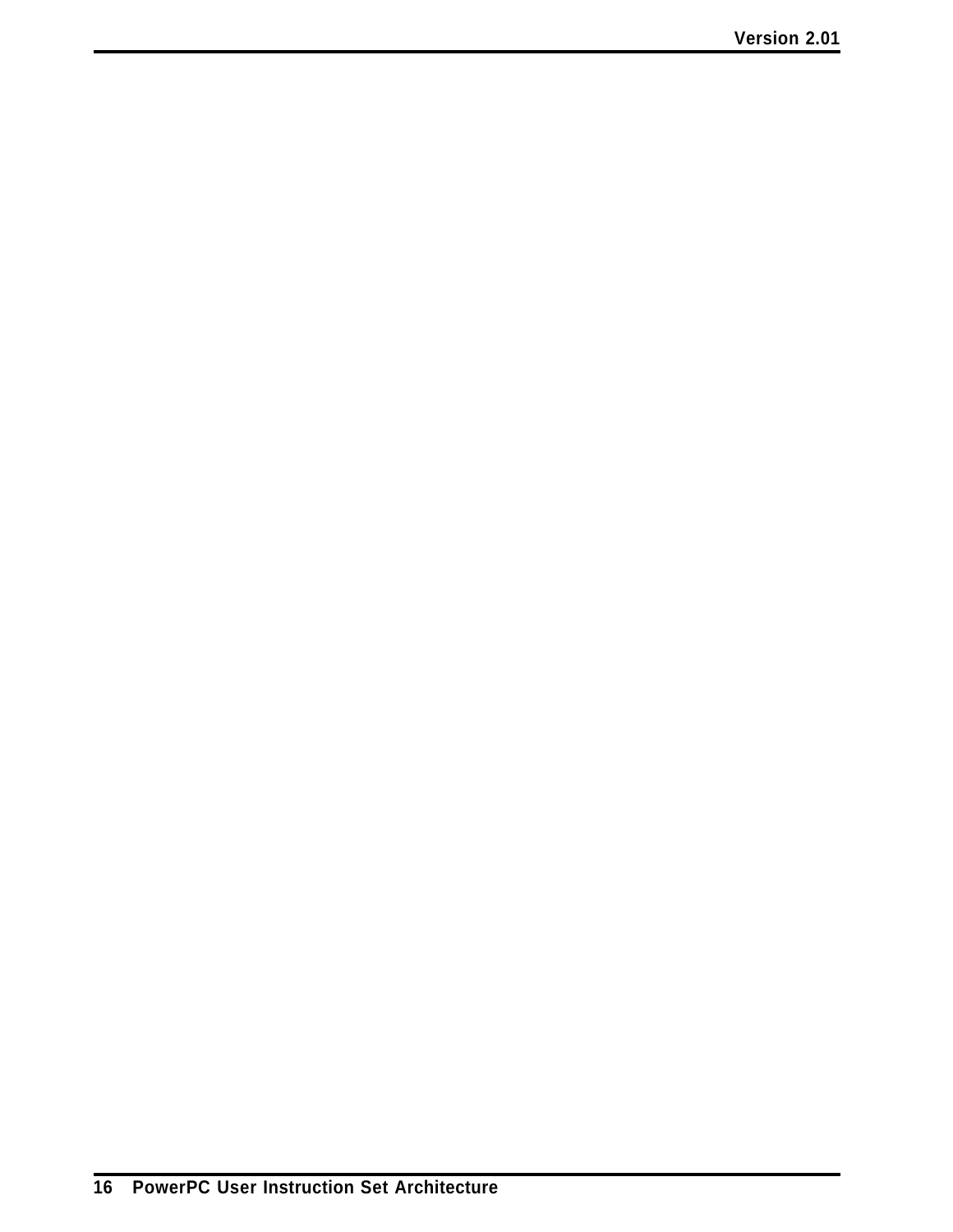## **Chapter 2. Branch Processor**

| 2.1 Branch Processor Overview 17     |  |  |  |
|--------------------------------------|--|--|--|
| 2.2 Instruction Execution Order 17   |  |  |  |
| 2.3 Branch Processor Registers 18    |  |  |  |
| 2.3.1 Condition Register 18          |  |  |  |
| 2.3.2 Link Register 19               |  |  |  |
| 2.3.3 Count Register 19              |  |  |  |
| 2.4 Branch Processor Instructions 20 |  |  |  |

### **2.1 Branch Processor Overview**

This chapter describes the registers and instructions that make up the Branch Processor facility. Section 2.3, "Branch Processor Registers" on page 18 describes the registers associated with the Branch Processor. Section 2.4, "Branch Processor Instructions" on page 20 describes the instructions associated with the Branch Processor.

## **2.2 Instruction Execution Order**

In general, instructions appear to execute sequentially, in the order in which they appear in storage. The exceptions to this rule are listed below.

- **Branch instructions for which the branch is taken** cause execution to continue at the target address specified by the *Branch* instruction.
- **Trap** instructions for which the trap conditions are satisfied, and *System Call* instructions, cause the appropriate system handler to be invoked.
- **Exceptions can cause the system error handler to** be invoked, as described in Section 1.11, "Exceptions" on page 13.
- **Executionary Returning from a system service program,** system trap handler, or system error handler causes execution to continue at a specified address.

| 2.4.1 Branch Instructions 20                     |  |
|--------------------------------------------------|--|
| 2.4.2 System Call Instruction 25                 |  |
| 2.4.3 Condition Register Logical                 |  |
| Instructions 26                                  |  |
| 2.4.4 Condition Register Field                   |  |
| Instruction $\ldots \ldots \ldots \ldots \ldots$ |  |
|                                                  |  |

The model of program execution in which the processor appears to execute one instruction at a time, completing each instruction before beginning to execute the next instruction is called the "sequential execution model". In general, the processor obeys the sequential execution model. For the instructions and facilities defined in this Book, the only exceptions to this rule are the following.

- **A** floating-point exception occurs when the processor is running in one of the Imprecise floating-point exception modes (see Section 4.4, "Floating-Point Exceptions" on page 89). The instruction that causes the exception does not complete before the next instruction begins execution, with respect to setting exception bits and (if the exception is enabled) invoking the system error handler.
- **EX** A *Store* instruction modifies one or more bytes in an area of storage that contains instructions that will subsequently be executed. Before an instruction in that area of storage is executed, software synchronization is required to ensure that the instructions executed are consistent with the results produced by the Store instruction.

### **Programming Note**

This software synchronization will generally be provided by system library programs (see the section entitled "Instruction Storage" in Book II). Application programs should call the appropriate system library program before attempting to execute modified instructions.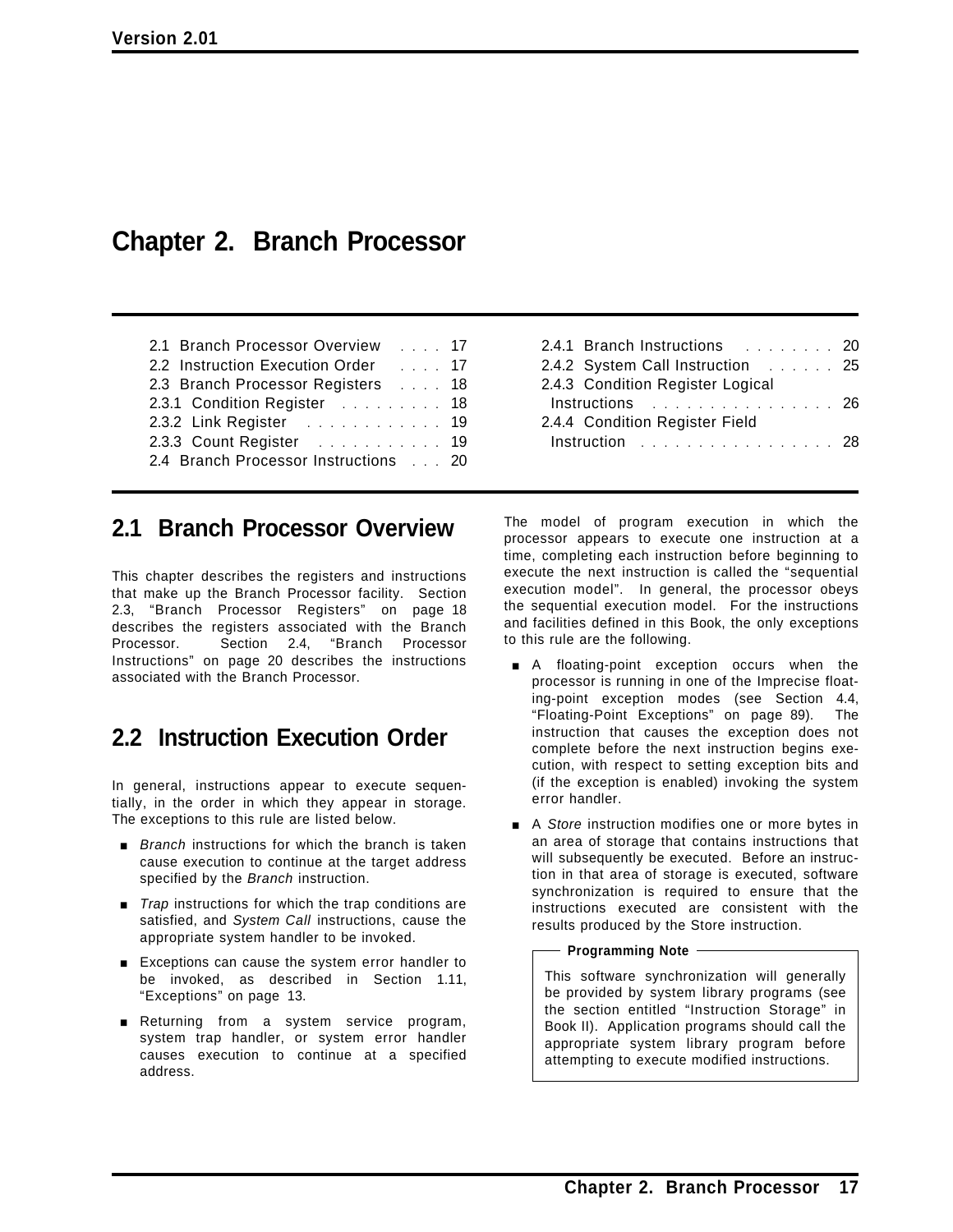## **2.3 Branch Processor Registers**

## **2.3.1 Condition Register**

The Condition Register (CR) is a 32-bit register which reflects the result of certain operations, and provides a mechanism for testing (and branching).



### **Figure 18. Condition Register**

The bits in the Condition Register are grouped into eight 4-bit fields, named CR Field 0 (CR0), ..., CR Field 7 (CR7), which are set in one of the following ways.

- **Burger** Specified fields of the CR can be set by a move to the CR from a GPR (*mtcrf, mtocrf*).
- $\blacksquare$  A specified field of the CR can be set by a move to the CR from another CR field (*mcrf*), from XER32:35 (*mcrxr*), or from the FPSCR (*mcrfs*).
- **CR** Field 0 can be set as the implicit result of a fixed-point instruction.
- **R** CR Field 1 can be set as the implicit result of a floating-point instruction.
- **A** specified CR field can be set as the result of either a fixed-point or a floating-point *Compare* instruction.

Instructions are provided to perform logical operations on individual CR bits and to test individual CR bits.

For all fixed-point instructions in which Rc=1, and for *addic., andi.*, and *andis.*, the first three bits of CR Field 0 (bits 0:2 of the Condition Register) are set by signed comparison of the result to zero, and the fourth bit of CR Field 0 (bit 3 of the Condition Register) is copied from the SO field of the XER. "Result" here refers to the entire 64-bit value placed into the target register in 64-bit mode, and to bits 32:63 of the 64-bit value placed into the target register in 32-bit mode.

```
if (64-bit mode)
  then M + 0else M + 32<br>if (tarque
           (target register)M:63 < 0 then c \triangleleft 0b100
else if (target\_register)_{M:63} > 0 then c \leftarrow 0b010<br>else
                                                        c \leftarrow 0b001CR0 \leftarrow c || XER_{SO}
```
If any portion of the result is undefined, then the value placed into the first three bits of CR Field 0 is undefined.

The bits of CR Field 0 are interpreted as follows.

### **Bit Description**

0 *Negative* (LT) The result is negative.

- 1 *Positive* (GT) The result is positive.
- 2 *Zero* (EQ) The result is zero.
- 3 *Summary Overflow* (SO) This is a copy of the final state of  $XER_{SO}$  at the completion of the instruction.

**Programming Note**

CR Field 0 may not reflect the "true" (infinitely precise) result if overflow occurs; see Section 3.3.8, "Fixed-Point Arithmetic Instructions" on page 49.

The *stwcx.* and *stdcx.* instructions (see Book II, *PowerPC Virtual Environment Architecture*) also set CR Field 0.

For all floating-point instructions in which Rc=1, CR Field 1 (bits 4:7 of the Condition Register) is set to the Floating-Point exception status, copied from bits 0:3 of the Floating-Point Status and Control Register. These bits are interpreted as follows.

### **Bit Description**

- 4 *Floating-Point Exception Summary* (FX) This is a copy of the final state of  $FPSCR_{FX}$  at the completion of the instruction.
- 5 *Floating-Point Enabled Exception Summary* (FEX) This is a copy of the final state of  $FPSCR_{FFX}$  at the completion of the instruction.
- 6 *Floating-Point Invalid Operation Exception Summary* (VX) This is a copy of the final state of  $FPSCR_{VX}$  at the completion of the instruction.
- 7 *Floating-Point Overflow Exception* (OX) This is a copy of the final state of  $FPSCR_{OX}$  at the completion of the instruction.

For *Compare* instructions, a specified CR field is set to reflect the result of the comparison. The bits of the specified CR field are interpreted as follows. A complete description of how the bits are set is given in the instruction descriptions in Section 3.3.9, "Fixed-Point Compare Instructions" on page 58 and Section 4.6.7, "Floating-Point Compare Instructions" on page 113.

### **Bit Description**

0 *Less Than, Floating-Point Less Than* (LT, FL) For fixed-point *Compare* instructions, (RA) < SI or (RB) (signed comparison) or (RA)  $\overset{u}{\leftarrow}$  UI or (RB) (unsigned comparison). For floating-point *Compare* instructions, (FRA) < (FRB).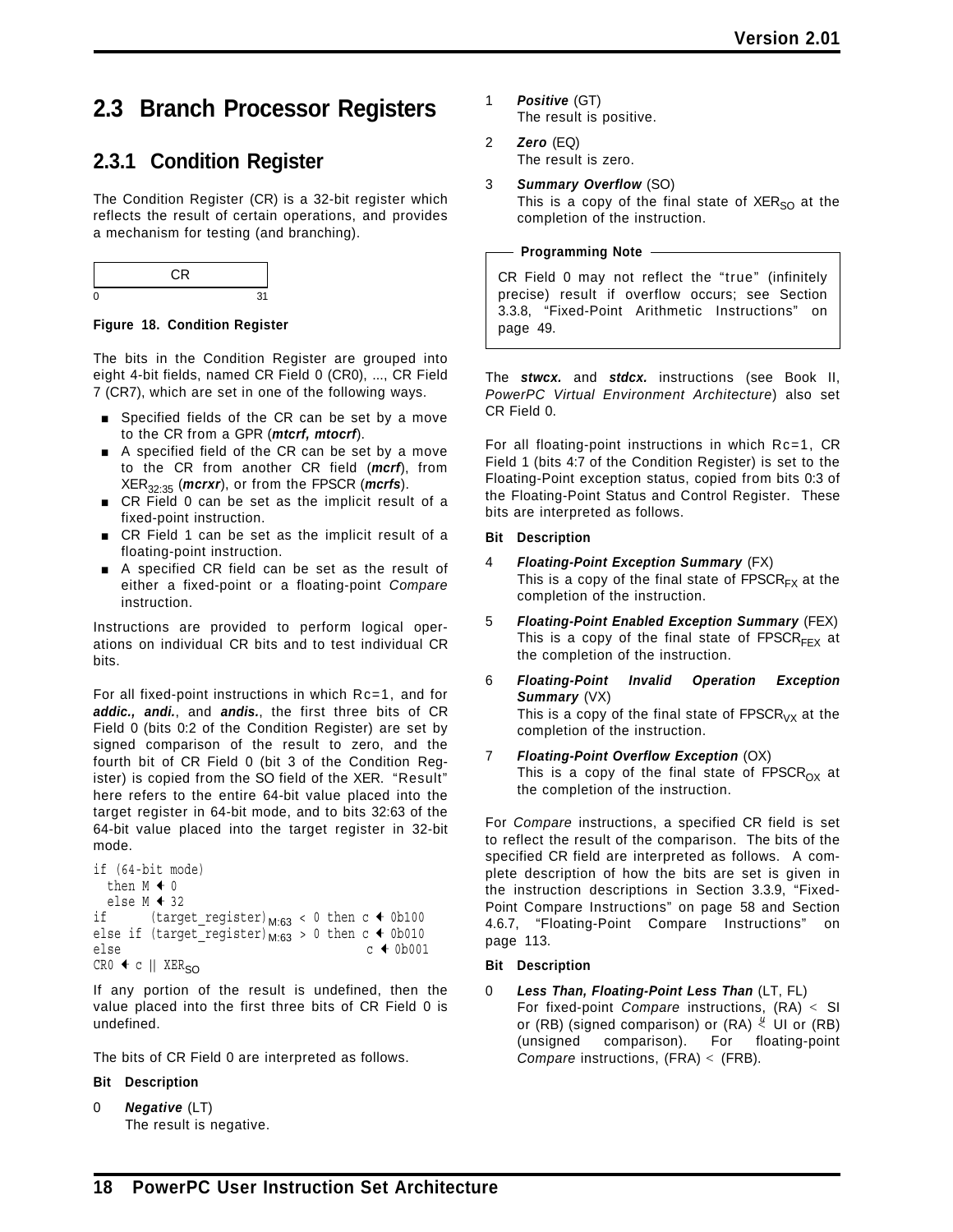1 *Greater Than, Floating-Point Greater Than* (GT, FG) For fixed-point *Compare* instructions, (RA) > SI or (RB) (signed comparison) or (RA)  $\stackrel{u}{>}$  UI or (RB)

(unsigned comparison). For floating-point *Compare* instructions, (FRA) > (FRB).

- 2 *Equal, Floating-Point Equal* (EQ, FE) For fixed-point *Compare* instructions, (RA) = SI, UI, or (RB). For floating-point *Compare* instructions, (FRA) = (FRB).
- 3 *Summary Overflow, Floating-Point Unordered* (SO, FU)

For fixed-point *Compare* instructions, this is a copy of the final state of  $XER_{SO}$  at the completion of the instruction. For floating-point *Compare* instructions, one or both of (FRA) and (FRB) is a NaN.

### **2.3.2 Link Register**

The Link Register (LR) is a 64-bit register. It can be used to provide the branch target address for the *Branch Conditional to Link Register* instruction, and it holds the return address after *Branch* instructions for which LK=1.

LR  $0 \hspace{2.5cm} 63$ 

**Figure 19. Link Register**

## **2.3.3 Count Register**

The Count Register (CTR) is a 64-bit register. It can be used to hold a loop count that can be decremented during execution of *Branch* instructions that contain an appropriately coded BO field. If the value in the Count Register is 0 before being decremented, it is − 1 afterward. The Count Register can also be used to provide the branch target address for the *Branch Conditional to Count Register* instruction.

**CTR**  $0 \hspace{2.5cm} 63$ 

**Figure 20. Count Register**

**Chapter 2. Branch Processor 19**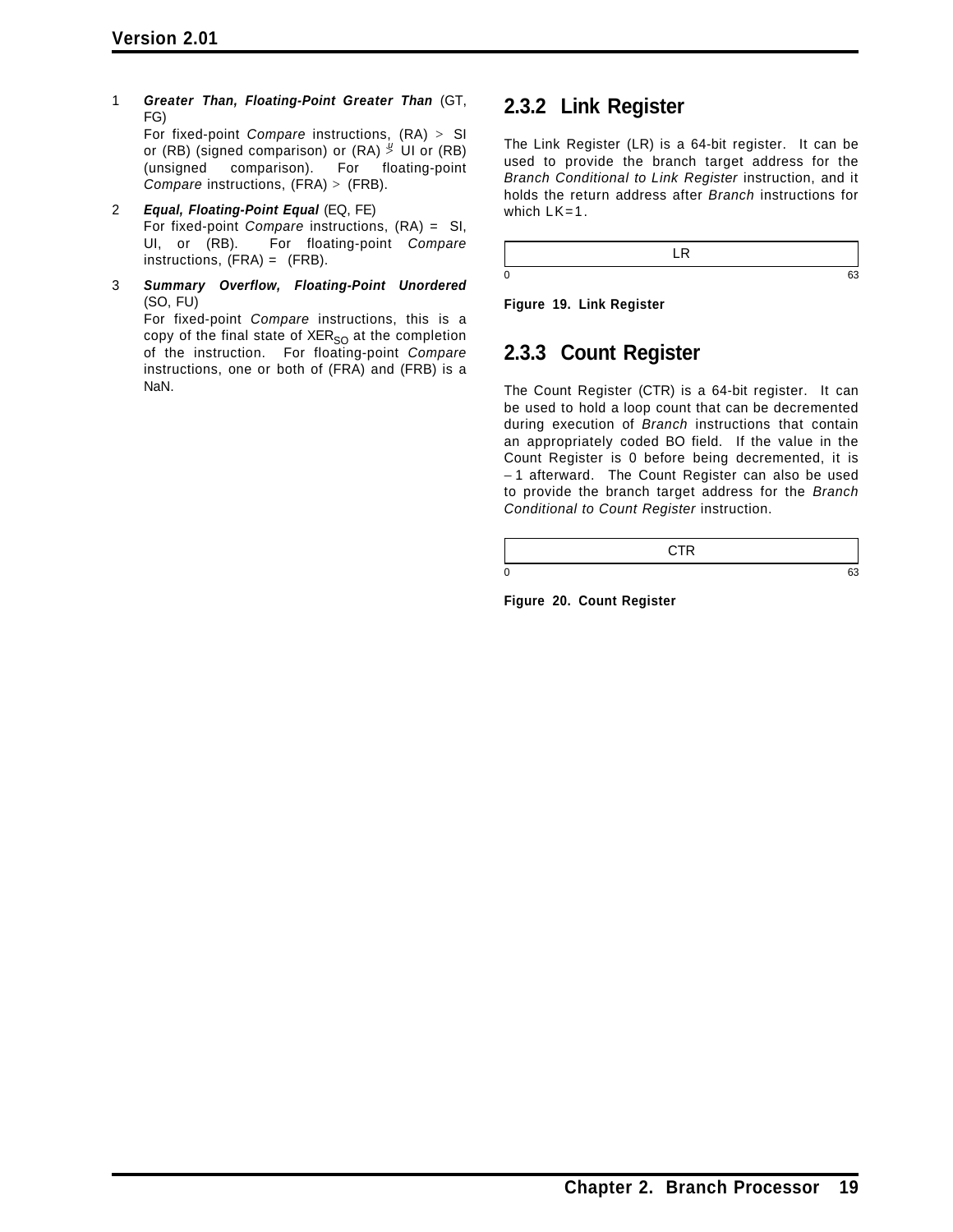## **2.4 Branch Processor Instructions**

### **2.4.1 Branch Instructions**

The sequence of instruction execution can be changed by the *Branch* instructions. Because all instructions are on word boundaries, bits 62 and 63 of the generated branch target address are ignored by the processor in performing the branch.

The *Branch* instructions compute the effective address (EA) of the target in one of the following four ways, as described in Section 1.12.2, "Effective Address Calculation" on page 14.

- 1. Adding a displacement to the address of the *Branch* instruction (*Branch* or *Branch Conditional* with  $AA=0$ ).
- 2. Specifying an absolute address (*Branch* or *Branch Conditional* with AA=1).
- 3. Using the address contained in the Link Register (*Branch Conditional to Link Register*).
- 4. Using the address contained in the Count Register (*Branch Conditional to Count Register*).

In all four cases, in 32-bit mode the final step in the address computation is setting the high-order 32 bits of the target address to 0.

For the first two methods, the target addresses can be computed sufficiently ahead of the *Branch* instruction that instructions can be prefetched along the target path. For the third and fourth methods, prefetching instructions along the target path is also possible provided the Link Register or the Count Register is loaded sufficiently ahead of the *Branch* instruction.

Branching can be conditional or unconditional, and the return address can optionally be provided. If the return address is to be provided  $(LK=1)$ , the effective address of the instruction following the *Branch* instruction is placed into the Link Register after the branch target address has been computed; this is done regardless of whether the branch is taken.

For *Branch Conditional* instructions, the BO field specifies the conditions under which the branch is taken, as shown in Figure 21. In the figure,  $M = 0$  in 64-bit mode and M=32 in 32-bit mode. If the BO field specifies that the CTR is to be decremented, the entire 64-bit CTR is decremented regardless of the mode.

| <b>BO</b>                                                                                                  | <b>Description</b>                                                                                                                   |  |  |  |
|------------------------------------------------------------------------------------------------------------|--------------------------------------------------------------------------------------------------------------------------------------|--|--|--|
| 0000z                                                                                                      | Decrement the CTR, then branch if the<br>decremented CTR <sub>M:63</sub> $\neq$ 0 and CR <sub>BI</sub> = 0                           |  |  |  |
| 0001z                                                                                                      | Decrement the CTR, then branch if the<br>decremented $CTR_{M:63}=0$ and $CR_{B1}=0$                                                  |  |  |  |
| 001at                                                                                                      | Branch if CR <sub>BI</sub> = 0                                                                                                       |  |  |  |
| 0100z                                                                                                      | Decrement the CTR, then branch if the<br>decremented $\mathrm{CTR}_{\mathrm{M} \cdot 63} \neq 0$ and $\mathrm{CR}_{\mathrm{BI}}$ = 1 |  |  |  |
| 0101z                                                                                                      | Decrement the CTR, then branch if the<br>decremented $CTR_{M:63}=0$ and $CR_{B1}=1$                                                  |  |  |  |
| 011at                                                                                                      | Branch if CR <sub>BI</sub> =1                                                                                                        |  |  |  |
| 1a00t                                                                                                      | Decrement the CTR, then branch if the<br>decremented CTR <sub>M·63</sub> ≠0                                                          |  |  |  |
| 1a01t                                                                                                      | Decrement the CTR, then branch if the<br>decremented CTR <sub>M·63</sub> = 0                                                         |  |  |  |
| 1z1zz                                                                                                      | Branch always                                                                                                                        |  |  |  |
| Notes:<br>1. "z" denotes a bit that is ignored.<br>2. The "a" and "t" bits are used as described<br>below. |                                                                                                                                      |  |  |  |

### **Figure 21. BO field encodings**

The "a" and "t" bits of the BO field can be used by software to provide a hint about whether the branch is likely to be taken or is likely not to be taken, as shown in Figure 22.

| . at | Hint                                       |
|------|--------------------------------------------|
| 00   | No hint is given                           |
| l 01 | Reserved                                   |
| l 10 | The branch is very likely not to be taken  |
|      | 11   The branch is very likely to be taken |

### **Figure 22. "at" bit encodings**

### **Programming Note**

Many implementations have dynamic mechanisms for predicting whether a branch will be taken. Because the dynamic prediction is likely to be very accurate, and is likely to be overridden by any hint provided by the "at" bits, the "at" bits should be set to 0b00 unless the static prediction implied by at=0b10 or at=0b11 is highly likely to be correct.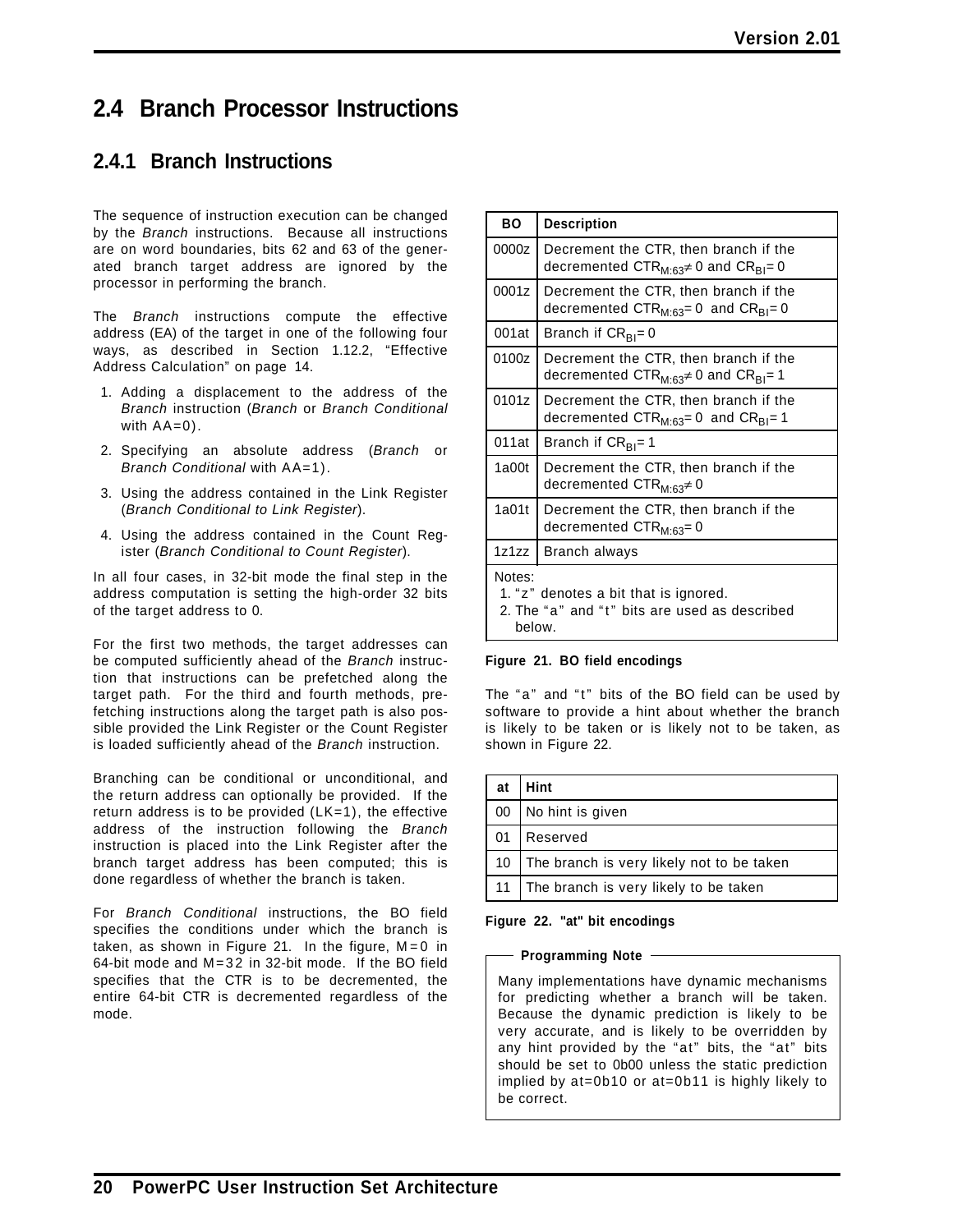For *Branch Conditional to Link Register* and *Branch Conditional to Count Register* instructions, the BH field provides a hint about the use of the instruction, as shown in Figure 23.

| BН | Hint                                                                                                                                                                                                                                                                  |  |  |  |
|----|-----------------------------------------------------------------------------------------------------------------------------------------------------------------------------------------------------------------------------------------------------------------------|--|--|--|
| 00 | <b>bclr</b> [ <i>I</i> ]: The instruction is a subroutine return<br><b>bcctr</b> [ <i>I</i> ]: The instruction is not a subroutine<br>return; the target address is likely to<br>be the same as the target address<br>used the preceding time the branch<br>was taken |  |  |  |
| 01 | <b>bcir</b> $\left  \mathbf{l} \right $ : The instruction is not a subroutine<br>return; the target address is likely to<br>be the same as the target address<br>used the preceding time the branch<br>was taken<br>bcctr[ I]: Reserved                               |  |  |  |
| 10 | Reserved                                                                                                                                                                                                                                                              |  |  |  |
| 11 | <b>bclr</b> [ <i>I</i> ] and <i>bcctr</i> [ <i>I</i> ]: The target address is not<br>predictable                                                                                                                                                                      |  |  |  |

### **Figure 23. BH field encodings**

#### **Programming Note**

The hint provided by the BH field is independent of the hint provided by the "at" bits (e.g., the BH field provides no indication of whether the branch is likely to be taken).

### **Extended mnemonics for branches**

Many extended mnemonics are provided so that *Branch Conditional* instructions can be coded with portions of the BO and BI fields as part of the mnemonic rather than as part of a numeric operand. Some of these are shown as examples with the *Branch* instructions. See Appendix B, "Assembler Extended Mnemonics" on page 143 for additional extended mnemonics.

### - Programming Note -

The hints provided by the "at" bits and by the BH field do not affect the results of executing the instruction.

The " $z$ " bits should be set to 0, because they may be assigned a meaning in some future version of the architecture.

#### **Programming Note**

Many implementations have dynamic mechanisms for predicting the target addresses of **bclr**[*l*] and **bcctr**[*l*] instructions. These mechanisms may These mechanisms may cache return addresses (i.e., Link Register values set by *Branch* instructions for which LK=1 and for which the branch was taken) and recently used branch target addresses. To obtain the best performance across the widest range of implementations, the programmer should obey the following rules.

- Use *Branch* instructions for which LK=1 only as subroutine calls (including function calls, etc.).
- [ Pair each subroutine call (i.e., each *Branch* instruction for which  $LK=1$  and the branch is taken) with a *bclr* instruction that returns from the subroutine and has BH=0b00.
- **Do not use bolied by a subroutine call.** (Some implementations access the return address cache at most once per instruction; such implementations are likely to treat *bclrl* as a subroutine return, and not as a subroutine call.)
- For *bclr*[*l*] and *bcctr*[*l*], use the appropriate value in the BH field.

The following are examples of programming conventions that obey these rules. In the examples, BH is assumed to contain 0b00 unless otherwise stated. In addition, the "at" bits are assumed to be coded appropriately.

Let A, B, and Glue be specific programs.

- **Loop counts:** Keep them in the Count Register, and use a *bc* instruction (LK=0) to decrement the count and to branch back to the beginning of the loop if the decremented count is nonzero.
- Computed goto's, case statements, etc.: Use the Count Register to hold the address to branch to, and use a *bcctr* instruction (LK=0, and BH=0b11 if appropriate) to branch to the selected address.
- **Direct subroutine linkage:** Here A calls B and B returns to A. The two branches should be as follows.
	- A calls B: use a *bl* or *bcl* instruction  $(LK=1)$ .
	- B returns to A: use a *bclr* instruction (LK=0) (the return address is in, or can be restored to, the Link Register).
- $\blacksquare$  Indirect subroutine linkage:
	- Here A calls Glue, Glue calls B, and B returns to A rather than to Glue. (Such a calling sequence is common in linkage code used when the subroutine that the programmer wants to call, here B, is in a different module from the caller; the Binder inserts "glue"<br>code to mediate the branch.) The three code to mediate the branch.) branches should be as follows.
		- A calls Glue: use a *bl* or *bcl* instruction  $(LK=1)$ .

(Programming Note continues in next column....)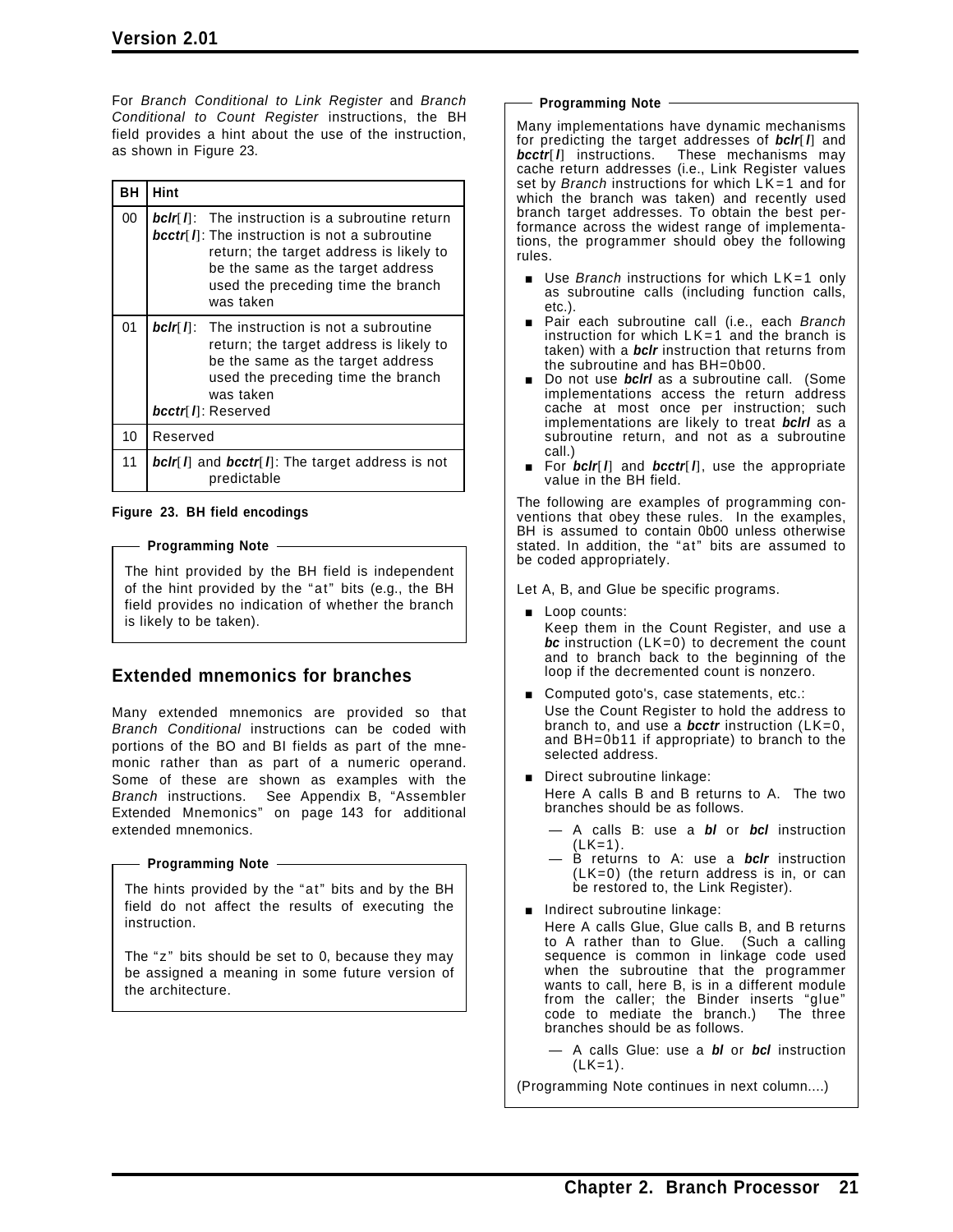#### **Programming Note (continued)**

- Glue calls B: place the address of B into the Count Register, and use a *bcctr* instruction (LK=0).
- B returns to A: use a *bclr* instruction (LK=0) (the return address is in, or can be restored to, the Link Register).
- **Function call:**

Here A calls a function, the identity of which may vary from one instance of the call to another, instead of calling a specific program B. This case should be handled using the conventions of the preceding two bullets, depending on whether the call is direct or indirect, with the following differences.

- If the call is direct, place the address of the function into the Count Register, and use a *bcctrl* instruction (LK=1) instead of a *bl* or *bcl* instruction.
- For the *bcctr*[*l*] instruction that branches to the function, use BH=0b11 if appropriate.

#### **Compatibility Note**

The bits corresponding to the current "a" and "t" bits, and to the current "z" bits except in the "branch always" BO encoding, had different meanings in versions of the architecture that precede Version 2.00.

- $\blacksquare$  The bit corresponding to the "t" bit was called the " $y$ " bit. The " $y$ " bit indicated whether to use the architected default prediction  $(y=0)$ or to use the complement of the default prediction  $(y=1)$ . The default prediction was defined as follows.
	- If the instruction is *bc*[*l*][*a*] with a negative value in the displacement field, the branch is taken. (This is the only case in which the prediction corresponding to the "y" bit differs from the prediction corresponding to the "t" bit.)
	- In all other cases (*bc*[*l*][*a*] with a nonnegative value in the displacement field, *bclr*[*l*], or *bcctr*[*l*]), the branch is not taken.
- The BO encodings that test both the Count Register and the Condition Register had a "y" bit in place of the current "z" bit. The meaning of the "y" bit was as described in the preceding item.
- $\blacksquare$  The "a" bit was a "z" bit.

Because these bits have always been defined either to be ignored or to be treated as hints, a given program will produce the same result on any implementation regardless of the values of the bits. Also, because even the "y" bit is ignored, in practice, by most processors that implement versions of the architecture that precede Version 2.00, the performance of a given program on those processors will not be affected by the values of the bits.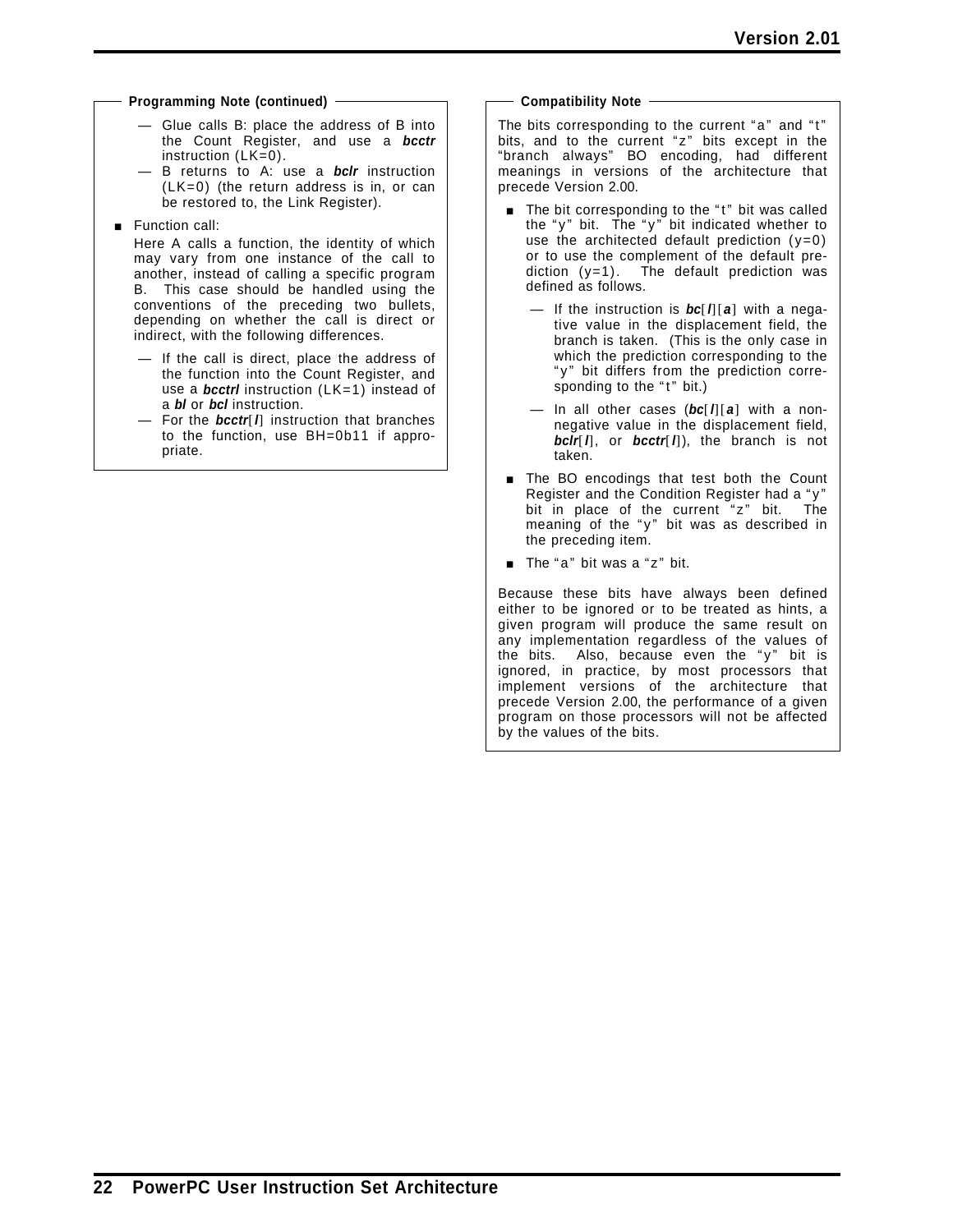### *Branch I-form*

| b   | target_addr | $(AA=0 LK=0)$ |
|-----|-------------|---------------|
| ba  | target_addr | $(AA=1 LK=0)$ |
| bl  | target_addr | $(AA=0 LK=1)$ |
| bla | target_addr | $(AA=1 LK=1)$ |

| 11 | ັ |  |
|----|---|--|

if AA then NIA  $\bigtriangleupleft_{i\text{ea}}$  EXTS(LI || 0b00) else  $NIA \bigtriangleupleft_{iea} CIA + EXTS(LI || 0b00)$ if LK then LR  $\triangleleft$ <sub>iea</sub> CIA + 4

*target\_addr* specifies the branch target address.

If AA=0 then the branch target address is the sum of LI || 0b00 sign-extended and the address of this instruction, with the high-order 32 bits of the branch target address set to 0 in 32-bit mode.

If AA=1 then the branch target address is the value LI || 0b00 sign-extended, with the high-order 32 bits of the branch target address set to 0 in 32-bit mode.

If  $LK=1$  then the effective address of the instruction following the *Branch* instruction is placed into the Link Register.

### **Special Registers Altered:**

 $LR$  (if  $LK=1$ )

### *Branch Conditional B-form*

| bc   | BO, BI, target_addr | $(AA=0 LK=0)$ |
|------|---------------------|---------------|
| bca  | BO, BI, target_addr | $(AA=1 LK=0)$ |
| bcl  | BO, Bl, target_addr | $(AA=0 LK=1)$ |
| bcla | BO, BI, target addr | $(AA=1 LK=1)$ |

| 16 | - -<br><u>ب ر</u> |    | 'A |  |
|----|-------------------|----|----|--|
| ١C |                   | 16 | 30 |  |

if (64-bit mode) then  $M \leftarrow 0$ else  $M$   $\leftarrow$  32 if ¬BO<sub>2</sub> then CTR  $\triangleleft$  CTR − 1 ctr\_ok  $\leftarrow$  BO<sub>2</sub> | ((CTR<sub>M:63</sub>  $\neq$  0)  $\oplus$  BO<sub>3</sub>) cond\_ok  $\triangle$  BO<sub>0</sub> | (CR<sub>BI</sub> = BO<sub>1</sub>) if ctr\_ok & cond\_ok then if  $A\overline{A}$  then  $NIA^-\bullet$ <sub>iea</sub> EXTS(BD || 0b00) else NIA  $\bigtriangleupleft_{iea}$  CIA + EXTS(BD || 0b00) if LK then LR  $\triangleleft$ <sub>iea</sub> CIA + 4

The BI field specifies the Condition Register bit to be tested. The BO field is used to resolve the branch as described in Figure 21. *target\_addr* specifies the branch target address.

If AA=0 then the branch target address is the sum of BD || 0b00 sign-extended and the address of this instruction, with the high-order 32 bits of the branch target address set to 0 in 32-bit mode.

If AA=1 then the branch target address is the value BD || 0b00 sign-extended, with the high-order 32 bits of the branch target address set to 0 in 32-bit mode.

If LK=1 then the effective address of the instruction following the *Branch* instruction is placed into the Link Register.

### **Special Registers Altered:**

| CTR | (if $BO_2 = 0$ ) |
|-----|------------------|
| LR  | (if $LK=1$ )     |

### **Extended Mnemonics:**

Examples of extended mnemonics for *Branch Conditional*:

| Extended: |             | Equivalent to: |                 |  |
|-----------|-------------|----------------|-----------------|--|
| blt       | target      | bc             | $12,0$ , target |  |
| bne       | cr2, target | bc             | 4,10,target     |  |
| bdnz      | target      | bc             | 16,0,target     |  |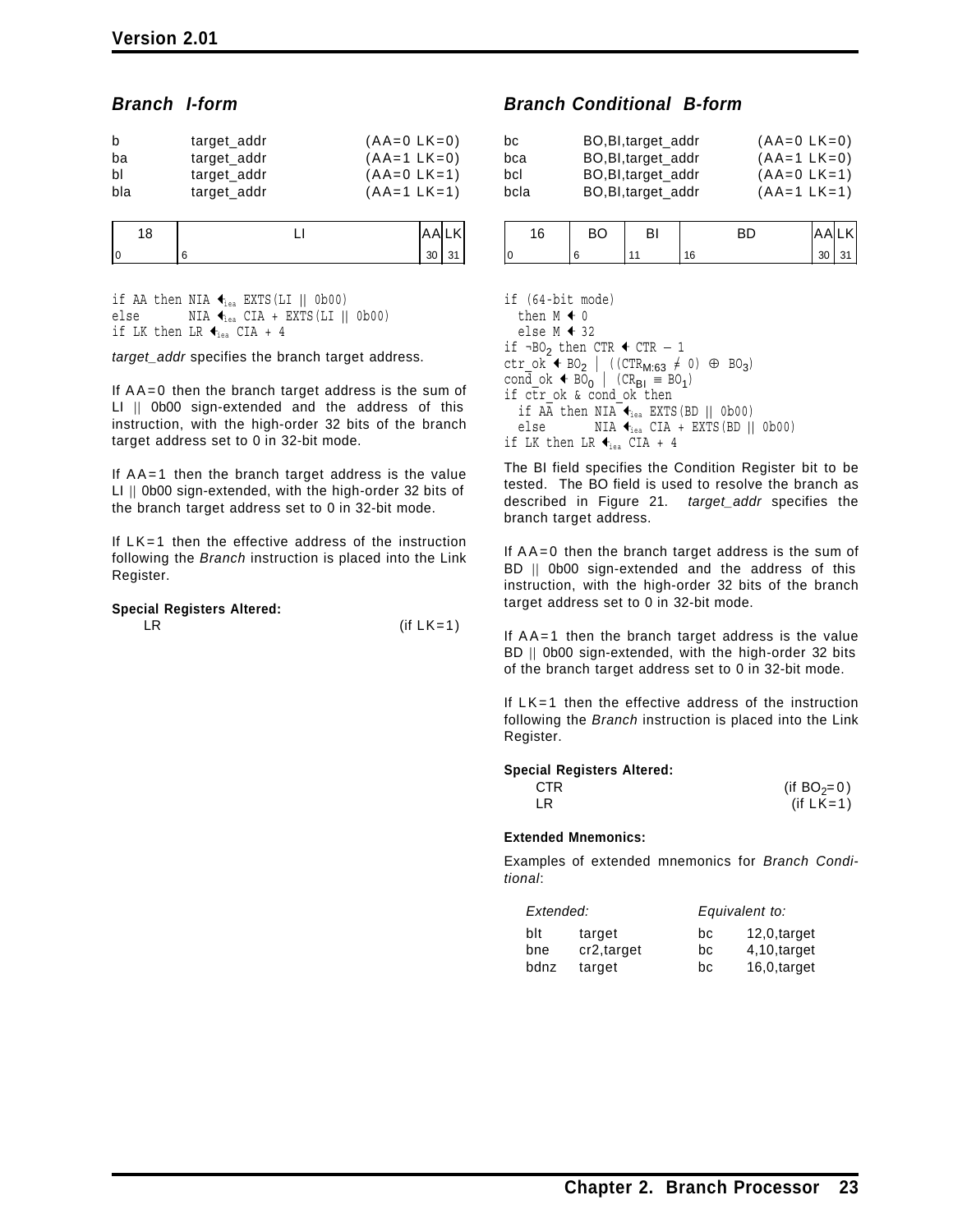### *Branch Conditional to Link Register XL-form*

| bclr  | BO.BI.BH | $(LK=0)$ |
|-------|----------|----------|
| bclrl | BO,BI,BH | $(LK=1)$ |

[POWER mnemonics: bcr, bcrl]

| 19 | BO | ΒI |    | IBHI | 16  | K    |
|----|----|----|----|------|-----|------|
|    |    |    | 16 | 19   | 121 | ັບ ເ |

```
if (64-bit mode)
    then M + 0else M \triangleleft 32
if ¬BO<sub>2</sub> then CTR \triangleleft CTR − 1
ctr_ok \leftrightarrow BO<sub>2</sub> | ((CTR<sub>M:63</sub> \neq 0) \oplus BO<sub>3</sub>)
cond_ok \triangle BO<sub>0</sub> | (CR<sub>BI</sub> \equiv BO<sub>1</sub>)
if \texttt{ctr\_ok} & \texttt{cond\_ok} then NIA \blacklozenge_{\text{lea}} LR_{0:61} || 0b00
if LK then LR \bigoplus_{i \in a} \text{CIA} + 4
```
The BI field specifies the Condition Register bit to be tested. The BO field is used to resolve the branch as described in Figure 21. The BH field is used as described in Figure 23. The branch target address is  $LR_{0:61}$  || 0b00, with the high-order 32 bits of the branch target address set to 0 in 32-bit mode.

If LK=1 then the effective address of the instruction following the *Branch* instruction is placed into the Link Register.

|  | <b>Special Registers Altered:</b> |  |
|--|-----------------------------------|--|
|--|-----------------------------------|--|

| <b>CTR</b> | (if $BO_2 = 0$ ) |
|------------|------------------|
| l R        | (if $LK=1$ )     |

### **Extended Mnemonics:**

Examples of extended mnemonics for *Branch Conditional to Link Register*:

| Extended: |     | Equivalent to: |        |  |
|-----------|-----|----------------|--------|--|
| bclr      | 4.6 | bclr           | 4.6.0  |  |
| bitir     |     | bclr           | 12.0.0 |  |
| bnelr     | cr2 | bclr           | 4.10.0 |  |
| bdnzlr    |     | bclr           | 16.0.0 |  |

### **Programming Note**

*bclr, bclrl, bcctr*, and *bcctrl* each serve as both a basic and an extended mnemonic. The Assembler will recognize a *bclr, bclrl, bcctr*, or *bcctrl* mnemonic with three operands as the basic form, and a *bclr, bclrl, bcctr*, or *bcctrl* mnemonic with two operands as the extended form. In the extended form the BH operand is omitted and assumed to be 0b00.

### *Branch Conditional to Count Register XL-form*

| bcctr   | BO, BI, BH | $(LK=0)$ |
|---------|------------|----------|
| bcctrl  | BO.BI.BH   | $(LK=1)$ |
| ------- |            |          |

[POWER mnemonics: bcc, bccl]

| 19 | ы |    | ۶H۱ | 528 |  |
|----|---|----|-----|-----|--|
| I٥ |   | 16 | 19  | 21  |  |

cond\_ok  $\triangle$  BO<sub>0</sub> | (CR<sub>BI</sub>  $\equiv$  BO<sub>1</sub>) if cond ok then NIA  $\blacktriangleleft_{i_{ea}}$  CTR<sub>0:61</sub> || 0b00 if LK then LR  $\blacklozenge_{\text{lea}}$  CIA + 4

The BI field specifies the Condition Register bit to be tested. The BO field is used to resolve the branch as described in Figure 21. The BH field is used as described in Figure 23. The branch target address is  $CTR<sub>0:61</sub>$  || 0b00, with the high-order 32 bits of the branch target address set to 0 in 32-bit mode.

If LK=1 then the effective address of the instruction following the *Branch* instruction is placed into the Link Register.

If the "decrement and test CTR" option is specified  $(BO<sub>2</sub>=0)$ , the instruction form is invalid.

### **Special Registers Altered:**

### $LR$  (if  $LK=1$ )

### **Extended Mnemonics:**

Examples of extended mnemonics for *Branch Conditional to Count Register*:

| Extended:  |      |               | Equivalent to: |
|------------|------|---------------|----------------|
| bcctr      | -4.6 | bcctr $4.6.0$ |                |
| bltctr     |      |               | bcctr 12.0.0   |
| bnectr cr2 |      |               | bcctr 4.10.0   |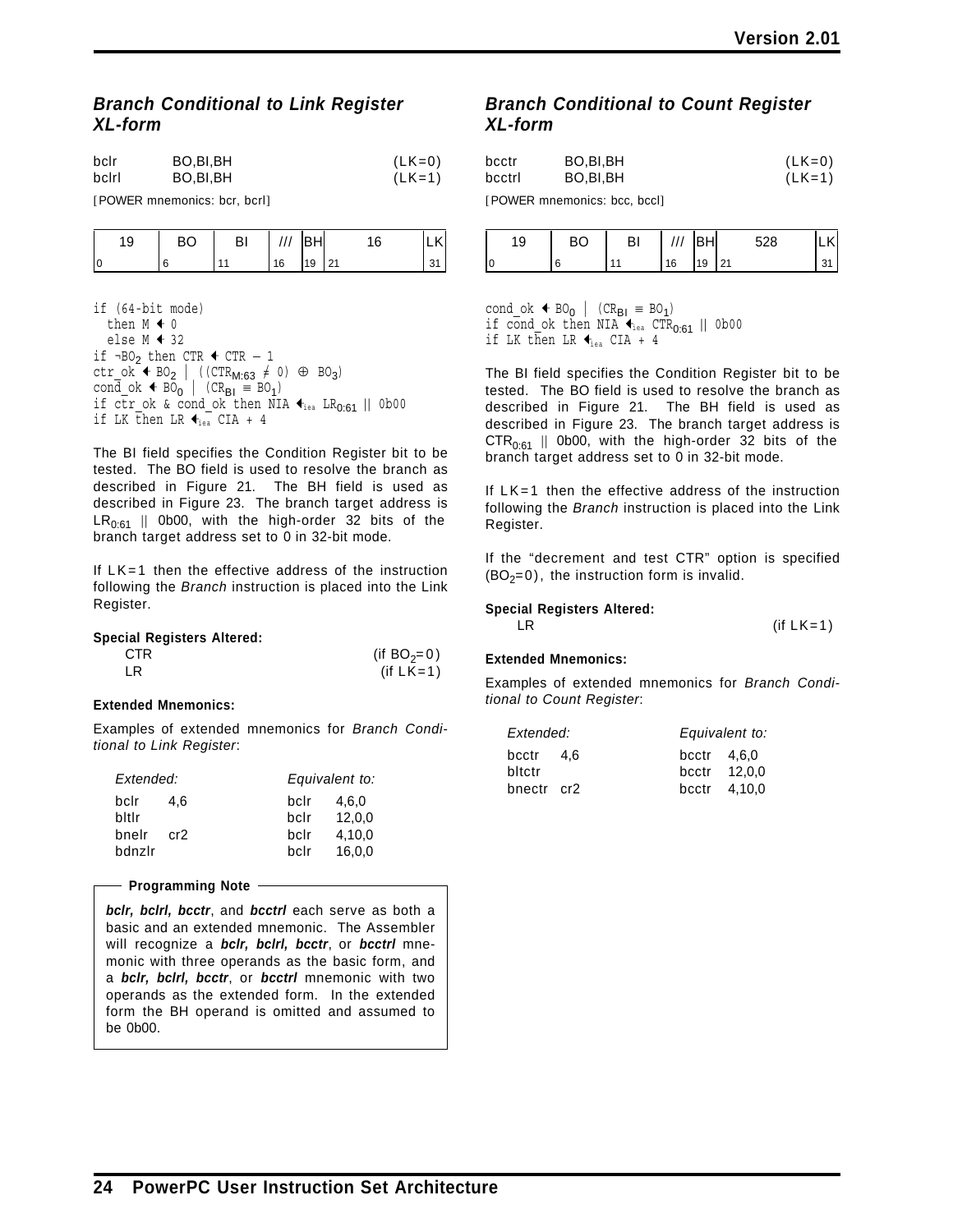### **2.4.2 System Call Instruction**

This instruction provides the means by which a program can call upon the system to perform a service.

### *System Call SC-form*

sc LEV

[POWER mnemonic: svca]

|  |  | 27<br>-- | ٩ſ<br>ັ |  |
|--|--|----------|---------|--|

This instruction calls the system to perform a service. A complete description of this instruction can be found in Book III, *PowerPC Operating Environment Architecture*.

The use of the LEV field is described in Book III. The value contained in the LEV field is effectively limited to 0 or 1, bits 0:5 of the LEV field being treated as a reserved field in this form.

When control is returned to the program that executed the *System Call* instruction, the contents of the registers will depend on the register conventions used by the program providing the system service.

This instruction is context synchronizing (see Book III, *PowerPC Operating Environment Architecture*).

### **Special Registers Altered:**

Dependent on the system service

#### **Programming Note**

*sc* serves as both a basic and an extended mnemonic. The Assembler will recognize an *sc* mnemonic with one operand as the basic form, and an *sc* mnemonic with no operand as the extended form. In the extended form the LEV operand is omitted and assumed to be 0.

In application programs the value of the LEV operand for *sc* should be 0.

#### **Compatibility Note**

For a discussion of POWER compatibility with respect to instruction bits 16:29, see Appendix E, "Incompatibilities with the POWER Architecture" on page 163.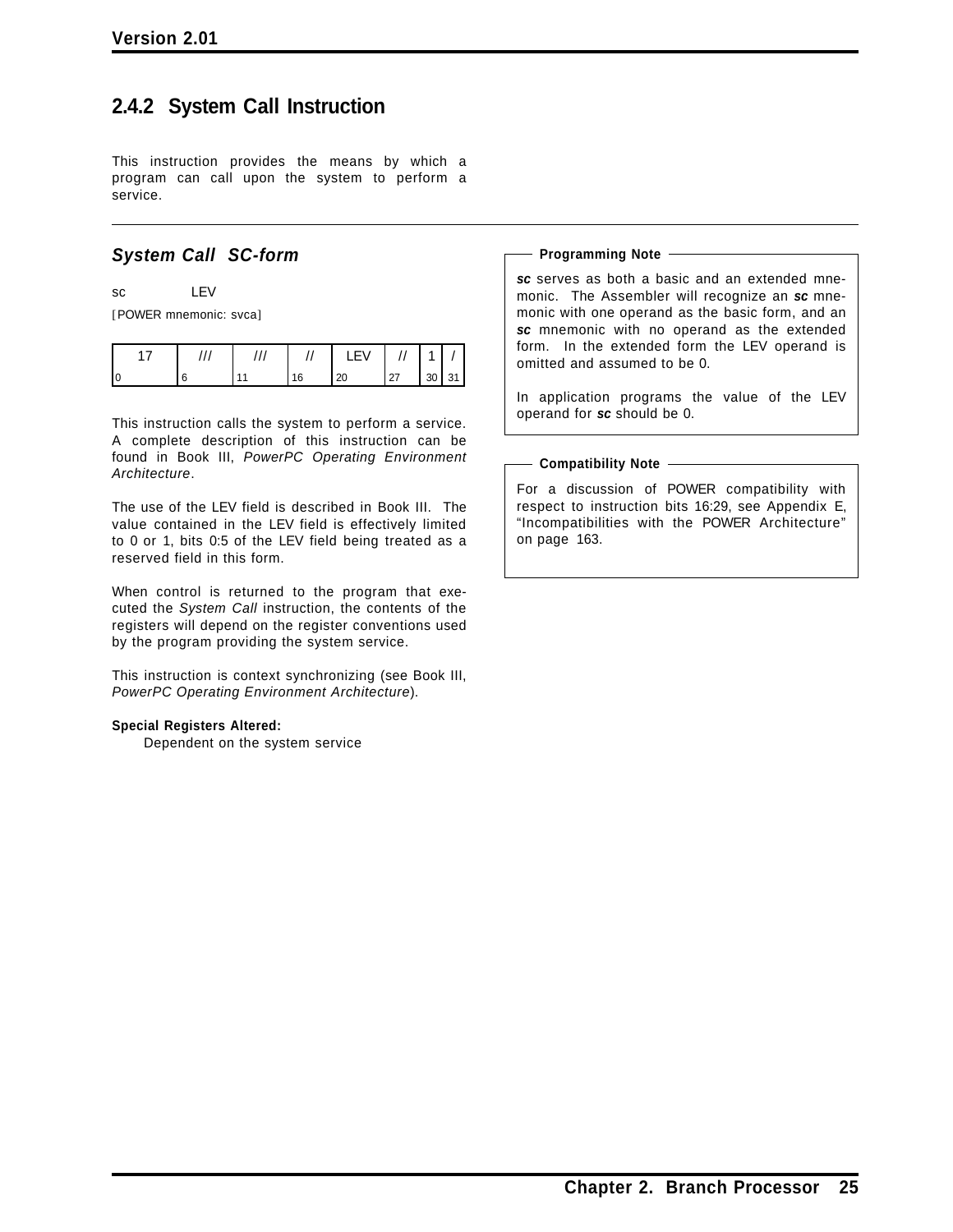### **2.4.3 Condition Register Logical Instructions**

The *Condition Register Logical* instructions have preferred forms; see Section 1.9.1, "Preferred Instruction Forms" on page 13. In the preferred forms, the BT and BB fields satisfy the following rule.

The bit specified by BT is in the same Condition Register field as the bit specified by BB.

### **Extended mnemonics for Condition Register logical operations**

A set of extended mnemonics is provided that allow additional Condition Register logical operations, beyond those provided by the basic *Condition Register Logical* instructions, to be coded easily. Some of these are shown as examples with the *Condition Register Logical* instructions. See Appendix B, "Assembler Extended Mnemonics" on page 143 for additional extended mnemonics.

### *Condition Register AND XL-form*

crand BT,BA,BB

 $CR_{BT}$  +  $CR_{BA}$  &  $CR_{BB}$ 

The bit in the Condition Register specified by BA is ANDed with the bit in the Condition Register specified by BB, and the result is placed into the bit in the Condition Register specified by BT.

### **Special Registers Altered:**

 $CR_{\rm RT}$ 

### *Condition Register XOR XL-form*

crxor BT,BA,BB

|  | . |
|--|---|
|  |   |
|  |   |

|  | - - | - | ~~ |  |
|--|-----|---|----|--|
|  |     |   |    |  |

 $CR_{BT}$  +  $CR_{BA}$  ⊕  $CR_{BB}$ 

The bit in the Condition Register specified by BA is XORed with the bit in the Condition Register specified by BB, and the result is placed into the bit in the Condition Register specified by BT.

### **Special Registers Altered:**

 $CR_{\rm BT}$ 

#### **Extended Mnemonics:**

Example of extended mnemonics for *Condition Register XOR*:

*Extended: Equivalent to:* crclr Bx crxor Bx,Bx,Bx

### *Condition Register OR XL-form*

cror BT,BA,BB

| ч<br>◡ | BА | ВB | $\Lambda$ $\cap$ |  |
|--------|----|----|------------------|--|
|        |    |    | $\sim$           |  |

### $CR_{\mathbf{BT}}$  +  $CR_{\mathbf{BA}}$  |  $CR_{\mathbf{BB}}$

The bit in the Condition Register specified by BA is ORed with the bit in the Condition Register specified by BB, and the result is placed into the bit in the Condition Register specified by BT.

#### **Special Registers Altered:**

 $CR_{\rm BT}$ 

#### **Extended Mnemonics:**

Example of extended mnemonics for *Condition Register OR*:

| Extended:     |      | Equivalent to: |
|---------------|------|----------------|
| crmove Bx, By | cror | Bx, By, By     |

### *Condition Register NAND XL-form*

crnand BT,BA,BB

| ັ      | <b></b> | ້ |  |
|--------|---------|---|--|
| ⌒<br>U |         |   |  |

 $CR_{\text{BT}}$   $\leftarrow$   $\neg$   $(CR_{\text{BA}} \& CR_{\text{BB}})$ 

The bit in the Condition Register specified by BA is ANDed with the bit in the Condition Register specified by BB, and the complemented result is placed into the bit in the Condition Register specified by BT.

#### **Special Registers Altered:**

 $CR_{\overline{BT}}$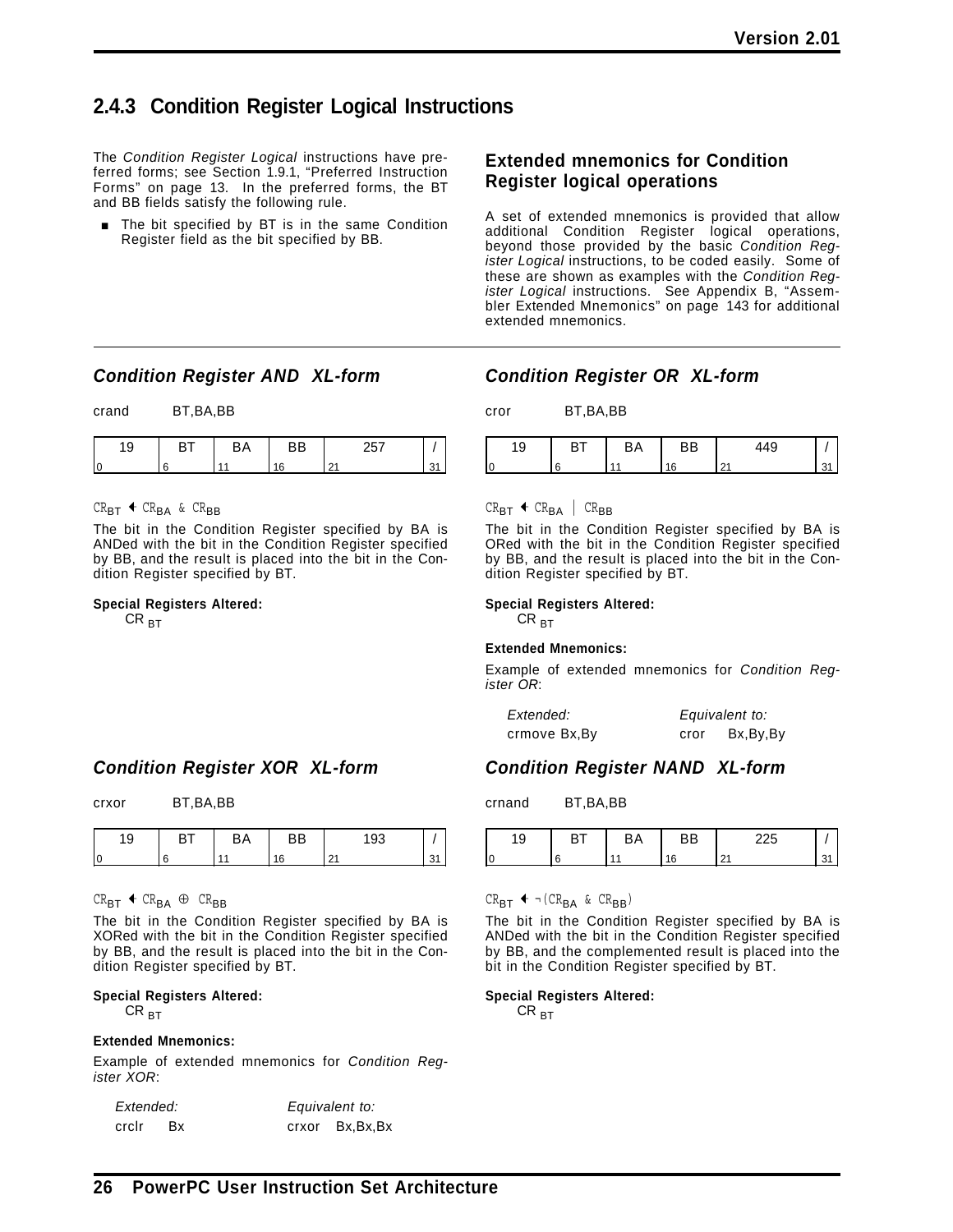### *Condition Register NOR XL-form*

| crnor | BT, BA, BB |
|-------|------------|
|       |            |

| $\sqrt{2}$<br>◡ | - - | BА | ۵B |  |
|-----------------|-----|----|----|--|
|                 |     |    |    |  |

 $CR_{\text{BT}} \leftarrow \neg (CR_{\text{BA}} \mid CR_{\text{BB}})$ 

The bit in the Condition Register specified by BA is ORed with the bit in the Condition Register specified by BB, and the complemented result is placed into the bit in the Condition Register specified by BT.

#### **Special Registers Altered:**

 $CR_{\text{BT}}$ 

#### **Extended Mnemonics:**

Example of extended mnemonics for *Condition Register NOR*:

| Extended: |       | Equivalent to: |                |
|-----------|-------|----------------|----------------|
| crnot     | Bx,By |                | crnor Bx,By,By |

### *Condition Register AND with Complement XL-form*

crandc BT,BA,BB

|  | - 1 | -≍ |  |
|--|-----|----|--|
|  |     | -  |  |

 $CR_{BT}$  +  $CR_{BA}$  &  $\neg CR_{BB}$ 

The bit in the Condition Register specified by BA is ANDed with the complement of the bit in the Condition Register specified by BB, and the result is placed into the bit in the Condition Register specified by BT.

#### **Special Registers Altered:**

 $CR_{\rm BT}$ 

# *Condition Register Equivalent XL-form*

creqv BT,BA,BB

| ◡ | - - | BА | ם<br>-- | $\sim$ $\sim$ $\sim$ |  |
|---|-----|----|---------|----------------------|--|
|   |     |    | F       |                      |  |

 $CR_{\text{BT}}$  +  $CR_{\text{BA}}$  =  $CR_{\text{BB}}$ 

The bit in the Condition Register specified by BA is XORed with the bit in the Condition Register specified by BB, and the complemented result is placed into the bit in the Condition Register specified by BT.

#### **Special Registers Altered:**

 $CR_{\rm BT}$ 

#### **Extended Mnemonics:**

Example of extended mnemonics for *Condition Register Equivalent*:

| Extended: |      | Equivalent to:   |  |  |
|-----------|------|------------------|--|--|
| crset     | - Bx | creqv Bx, Bx, Bx |  |  |

### *Condition Register OR with Complement XL-form*

crorc BT,BA,BB



### $CR_{BT}$   $\leftarrow$   $CR_{BA}$  |  $\neg CR_{BB}$

The bit in the Condition Register specified by BA is ORed with the complement of the bit in the Condition Register specified by BB, and the result is placed into the bit in the Condition Register specified by BT.

#### **Special Registers Altered:**

 $CR_{\rm BT}$ 

| tion Register AND witl |  |
|------------------------|--|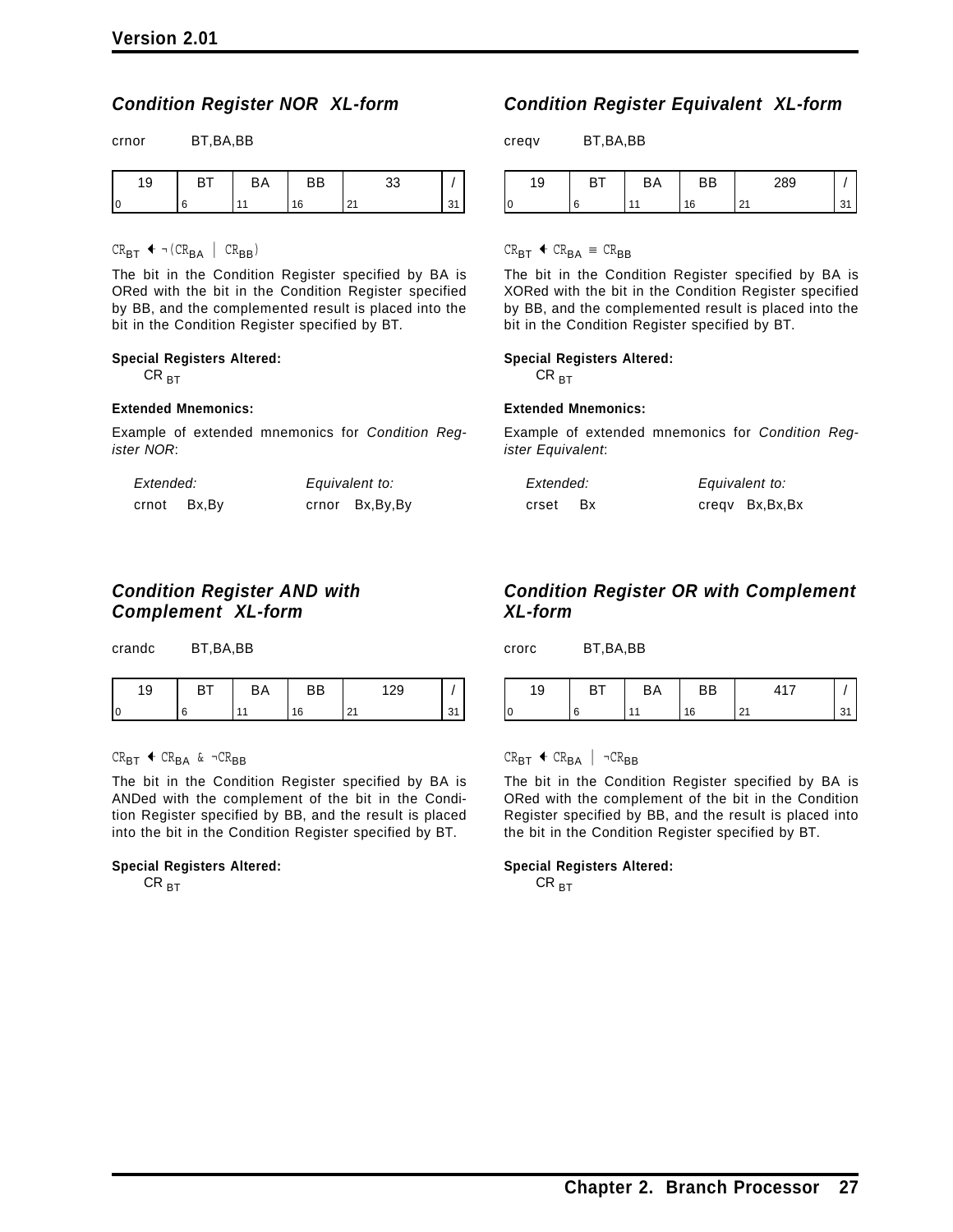# **2.4.4 Condition Register Field Instruction**

### *Move Condition Register Field XL-form*

mcrf BF,BFA

| 19 | ΒF | $\cdot$ | <b>BFA</b> | $\cdot$ $\cdot$ |    |                      |               |
|----|----|---------|------------|-----------------|----|----------------------|---------------|
|    | 6  | 9       |            | 14<br>т,        | 16 | $\mathcal{L}$<br>. I | $\sim$<br>ູບ. |

 $CR_{4\times BF:4\times BF+3}$  +  $CR_{4\times BFA:4\times BFA+3}$ 

The contents of Condition Register field BFA are copied to Condition Register field BF.

### **Special Registers Altered:**

CR field BF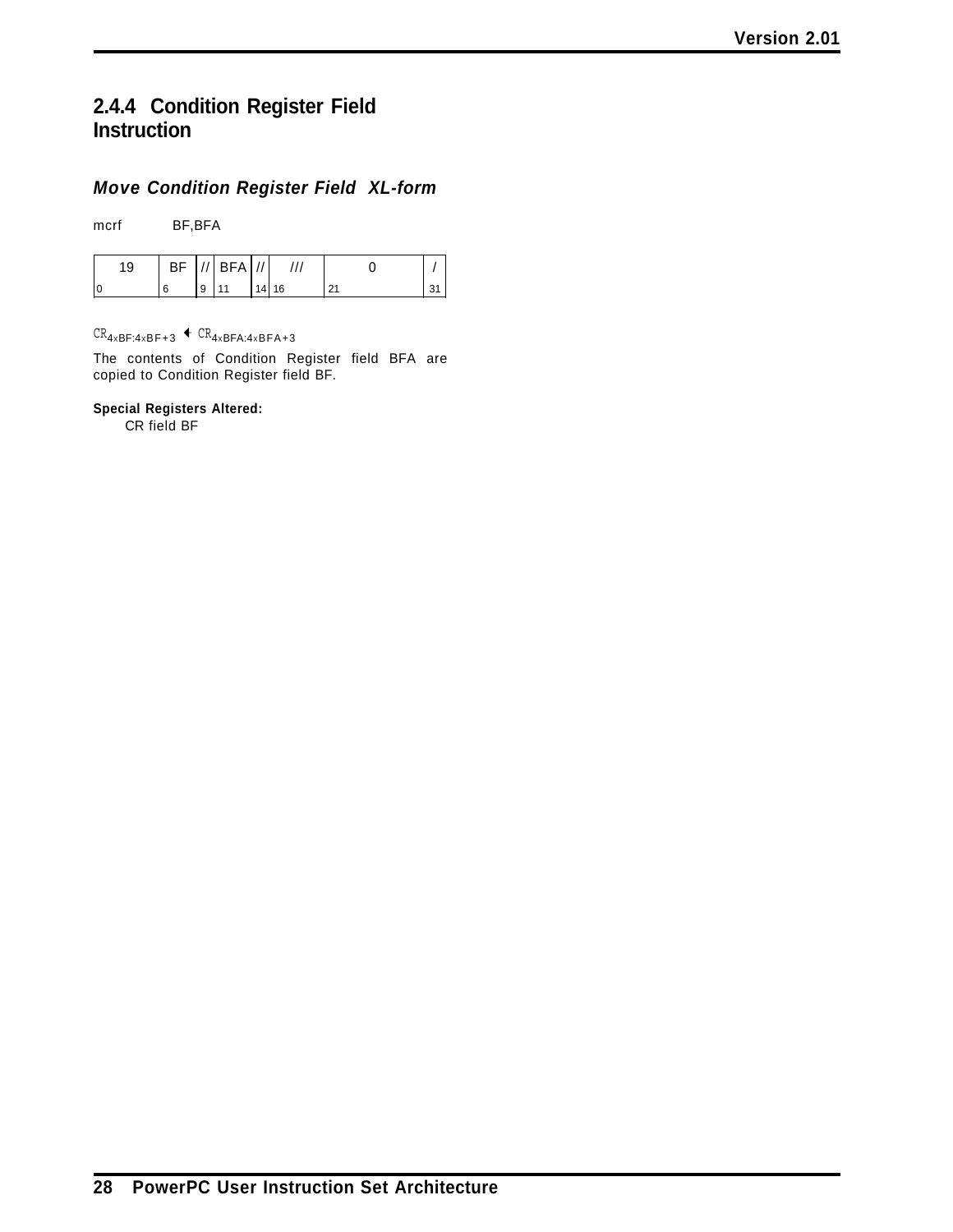# **Chapter 3. Fixed-Point Processor**

| 3.1 Fixed-Point Processor Overview 29  |    |
|----------------------------------------|----|
| 3.2 Fixed-Point Processor Registers    | 29 |
| 3.2.1 General Purpose Registers        | 29 |
| 3.2.2 Fixed-Point Exception Register . | 30 |
| 3.3 Fixed-Point Processor Instructions | 31 |
| 3.3.1 Fixed-Point Storage Access       |    |
| Instructions                           | 31 |
| 3.3.1.1 Storage Access Exceptions 31   |    |
| 3.3.2 Fixed-Point Load Instructions 31 |    |
| 3.3.3 Fixed-Point Store Instructions   | 38 |
| 3.3.4 Fixed-Point Load and Store with  |    |
| Byte Reversal Instructions 42          |    |
| 3.3.5 Fixed-Point Load and Store       |    |
| Multiple Instructions                  |    |

| 3.3.6 Fixed-Point Move Assist             |    |
|-------------------------------------------|----|
| $Instructions$ ,                          | 45 |
| 3.3.7 Other Fixed-Point Instructions      | 48 |
| 3.3.8 Fixed-Point Arithmetic Instructions | 49 |
| 3.3.9 Fixed-Point Compare Instructions    | 58 |
| 3.3.10 Fixed-Point Trap Instructions      | 60 |
| 3.3.11 Fixed-Point Logical Instructions   | 62 |
| 3.3.12 Fixed-Point Rotate and Shift       |    |
| Instructions                              | 68 |
| 3.3.12.1 Fixed-Point Rotate Instructions  | 68 |
| 3.3.12.2 Fixed-Point Shift Instructions   | 74 |
| 3.3.13 Move To/From System Register       |    |
| Instructions                              |    |
|                                           |    |

# **3.1 Fixed-Point Processor Overview**

This chapter describes the registers and instructions that make up the Fixed-Point Processor facility. Section 3.2, "Fixed-Point Processor Registers" describes the registers associated with the Fixed-Point Processor. Section 3.3, "Fixed-Point Processor Instructions" on page 31 describes the instructions associated with the Fixed-Point Processor.

# **3.2 Fixed-Point Processor Registers**

## **3.2.1 General Purpose Registers**

All manipulation of information is done in registers internal to the Fixed-Point Processor. The principal storage internal to the Fixed-Point Processor is a set of 32 General Purpose Registers (GPRs). See Figure 24.

| GPR 0         |    |
|---------------|----|
| GPR 1         |    |
| .             |    |
| ٠<br>. .      |    |
| <b>GPR 30</b> |    |
| <b>GPR 31</b> |    |
| 0             | 63 |

**Figure 24. General Purpose Registers**

Each GPR is a 64-bit register.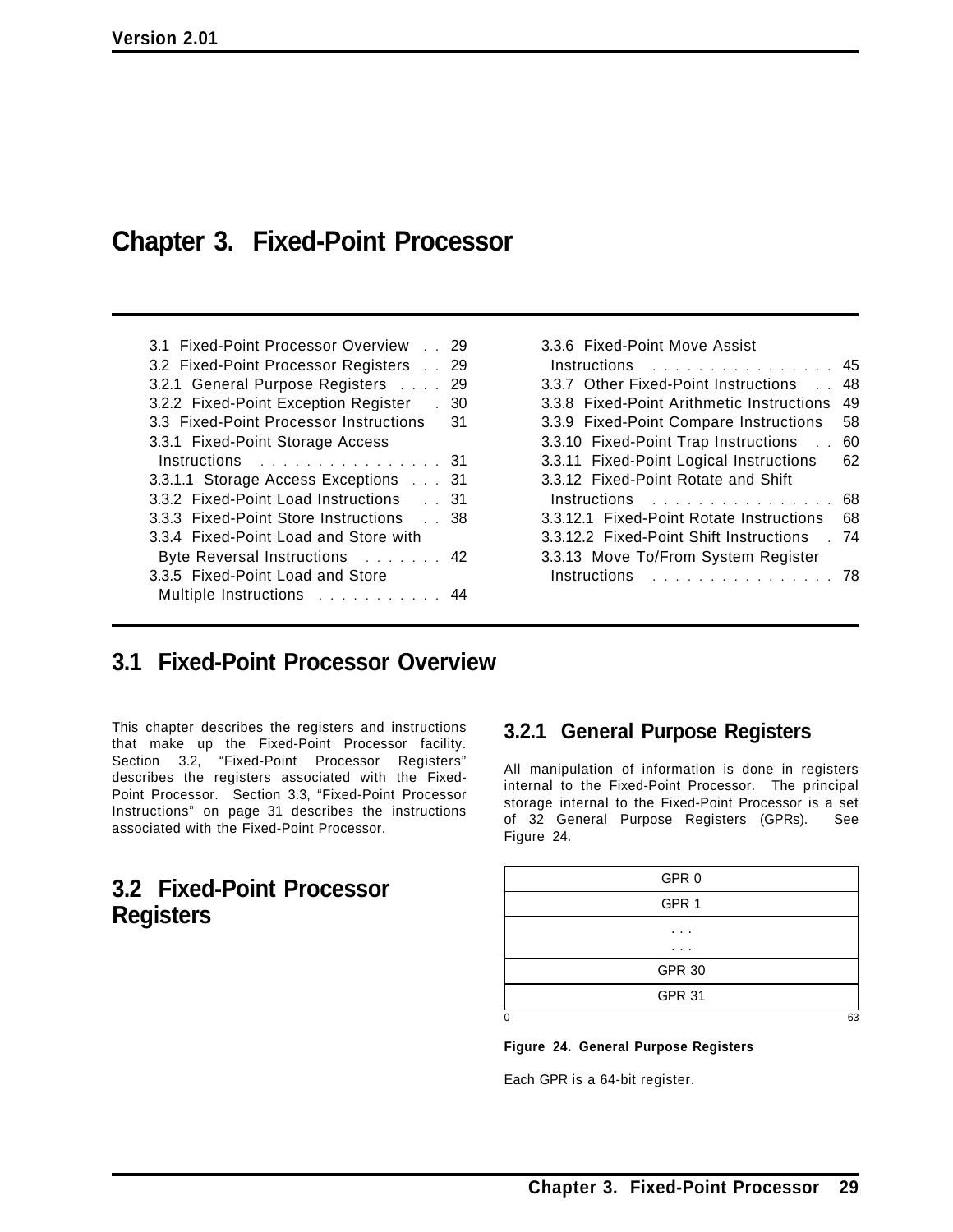# **3.2.2 Fixed-Point Exception Register**

The Fixed-Point Exception Register (XER) is a 64-bit register.

#### **Figure 25. Fixed-Point Exception Register**

The bit definitions for the Fixed-Point Exception Register are shown below. Here  $M = 0$  in 64-bit mode and  $M = 32$  in 32-bit mode.

The bits are set based on the operation of an instruction considered as a whole, not on intermediate results (e.g., the *Subtract From Carrying* instruction, the result of which is specified as the sum of three values, sets bits in the Fixed-Point Exception Register based on the entire operation, not on an intermediate sum).

- **Bit(s) Description**
- 0:31 Reserved

### 32 *Summary Overflow* (SO)

The Summary Overflow bit is set to 1 whenever an instruction (except *mtspr*) sets the Overflow bit. Once set, the SO bit remains set until it is cleared by an *mtspr* instruction (specifying the XER) or an *mcrxr* instruction. It is not altered by *Compare* instructions, nor by other instructions (except *mtspr* to the XER, and *mcrxr*) that cannot overflow. Executing an *mtspr* instruction to the XER, supplying the values 0 for SO and 1 for OV, causes SO to be set to 0 and OV to be set to 1.

#### 33 *Overflow* (OV)

The Overflow bit is set to indicate that an overflow has occurred during execution of an instruction. XO-form *Add, Subtract From*, and *Negate* instructions having OE=1 set it to 1 if the carry out of bit M is not equal to the carry out of bit M+1, and set it to 0 otherwise. XO-form *Multiply Low* and *Divide* instructions having OE=1 set it to 1 if the result cannot be represented in 64 bits (*mulld, divd, divdu*) or in 32 bits (*mullw, divw, divwu*), and set it to 0 otherwise. The OV bit is not altered by *Compare* instructions, nor by other instructions (except *mtspr* to the XER, and *mcrxr*) that cannot overflow.

#### 34 *Carry* (CA)

The Carry bit is set as follows, during execution of certain instructions. *Add Carrying, Subtract From Carrying, Add Extended,* and *Subtract From Extended* types of instructions set it to 1 if there is a carry out of bit M, and set it to 0 otherwise. *Shift Right Algebraic* instructions set it to 1 if any 1-bits have been shifted out of a negative operand, and set it to 0 otherwise. The CA bit is not altered by *Compare* instructions, nor by other instructions (except *Shift Right Algebraic*, *mtspr* to the XER, and *mcrxr*) that cannot carry.

- 35:56 Reserved
- 57:63 This field specifies the number of bytes to be transferred by a *Load String Indexed* or *Store String Indexed* instruction.

**Compatibility Note**

For a discussion of POWER compatibility with respect to XER, see Appendix E, "Incompatibilities with the POWER Architecture" on page 163.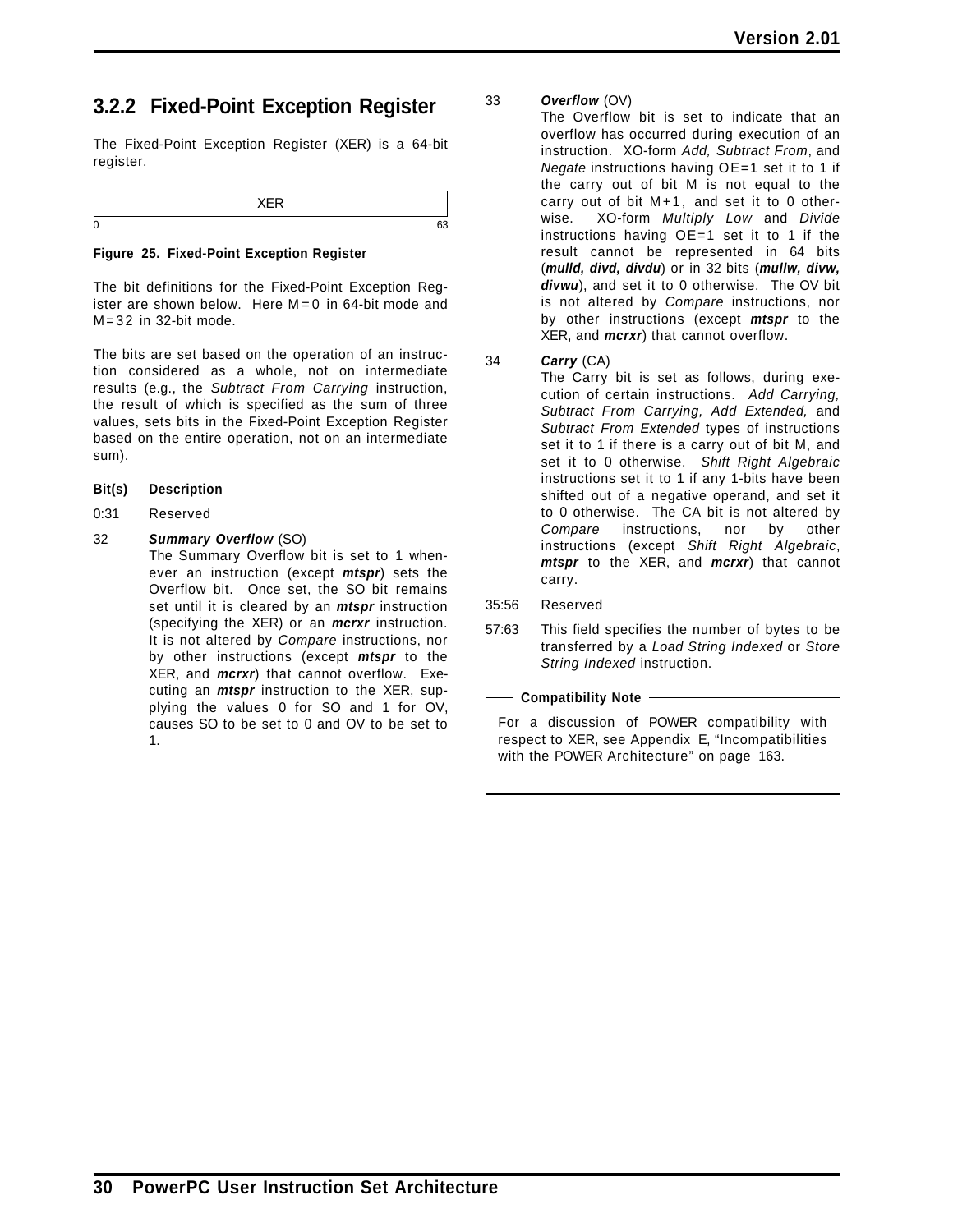# **3.3 Fixed-Point Processor Instructions**

# **3.3.1 Fixed-Point Storage Access Instructions**

The *Storage Access* instructions compute the effective address (EA) of the storage to be accessed as described in Section 1.12.2, "Effective Address Calculation" on page 14.

#### **Programming Note**

The *la* extended mnemonic permits computing an effective address as a *Load* or *Store* instruction would, but loads the address itself into a GPR rather than loading the value that is in storage at that address. This extended mnemonic is described in Section B.9, "Miscellaneous Mnemonics" on page 153.

#### **Programming Note**

The DS field in DS-form *Storage Access* instructions is a word offset, not a byte offset like the D field in D-form *Storage Access* instructions. However, for programming convenience, Assemblers should support the specification of byte offsets for both forms of instruction.

### **3.3.1.1 Storage Access Exceptions**

Storage accesses will cause the system data storage error handler to be invoked if the program is not allowed to modify the target storage (*Store* only), or if the program attempts to access storage that is unavailable.

# **3.3.2 Fixed-Point Load Instructions**

The byte, halfword, word, or doubleword in storage addressed by EA is loaded into register RT.

Many of the *Load* instructions have an "update" form, in which register RA is updated with the effective address. For these forms, if RA≠ 0 and RA≠ RT, the effective address is placed into register RA and the storage element (byte, halfword, word, or doubleword) addressed by EA is loaded into RT.

In the preferred form of the *Load Quadword* instruction  $RA \neq RT+1$ .

#### **Programming Note**

In some implementations, the *Load Algebraic* and *Load with Update* instructions may have greater latency than other types of *Load* instructions. Moreover, *Load with Update* instructions may take longer to execute in some implementations than the corresponding pair of a non-update *Load* instruction and an *Add* instruction.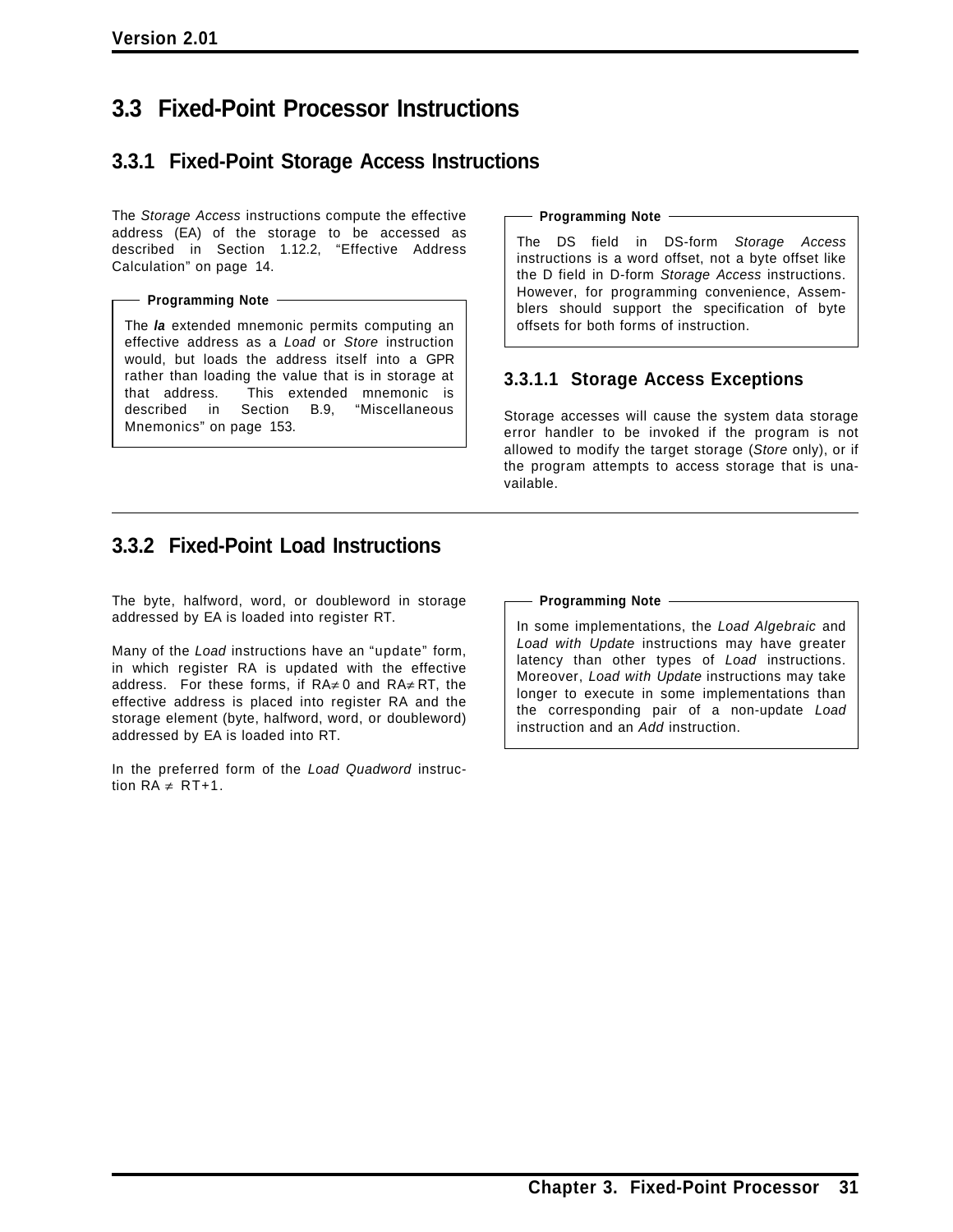### *Load Byte and Zero D-form*

lbz RT,D(RA)

| . | ĸА |    |  |
|---|----|----|--|
|   |    | ۹0 |  |

if RA = 0 then  $b \triangleleft 0$ else  $b \leftarrow (RA)$  $EA + b + EXTS(D)$  $RT$   $\leftarrow$  <sup>56</sup>0 || MEM(EA, 1)

Let the effective address (EA) be the sum (RA|0)+D. The byte in storage addressed by EA is loaded into  $RT_{56:63}$ .  $RT_{0:55}$  are set to 0.

#### **Special Registers Altered:**

None

### *Load Byte and Zero with Update D-form*

lbzu RT,D(RA)

|    | . | ĸА |   |  |
|----|---|----|---|--|
| 11 |   |    | c |  |

EA  $\leftarrow$  (RA) + EXTS(D)  $RT$   $\leftarrow$  <sup>56</sup>0 || MEM(EA, 1)  $RA + EA$ 

Let the effective address (EA) be the sum (RA)+D. The byte in storage addressed by EA is loaded into  $RT_{56:63}$ . RT<sub>0:55</sub> are set to 0.

EA is placed into register RA.

If RA=0 or RA=RT, the instruction form is invalid.

# **Special Registers Altered:**

None

### *Load Byte and Zero Indexed X-form*

lbzx RT,RA,RB

|     | . | ĸА | R<br>טח |     |  |
|-----|---|----|---------|-----|--|
| l ( |   |    |         | 2 I |  |

if RA = 0 then  $b \triangleleft 0$ else  $b \leftarrow (RA)$  $EA + b + (RB)$  $RT$   $\leftarrow$  560 || MEM(EA, 1)

Let the effective address (EA) be the sum (RA|0)+(RB). The byte in storage addressed by EA is loaded into  $RT_{56:63}$ .  $RT_{0:55}$  are set to 0.

**Special Registers Altered:**

None

### *Load Byte and Zero with Update Indexed X-form*

lbzux RT,RA,RB

| $\sim$<br>ا ت | n i | RA             | RB | 119           |  |
|---------------|-----|----------------|----|---------------|--|
|               |     | $\overline{A}$ | 16 | $\Omega$<br>ᅀ |  |

EA  $\leftarrow$  (RA) + (RB)

 $RT$   $\leftarrow$  <sup>56</sup>0 || MEM(EA, 1)

 $RA + EA$ 

Let the effective address (EA) be the sum (RA)+(RB). The byte in storage addressed by EA is loaded into  $RT_{56:63}$ . RT<sub>0:55</sub> are set to 0.

EA is placed into register RA.

If RA=0 or RA=RT, the instruction form is invalid.

**Special Registers Altered:**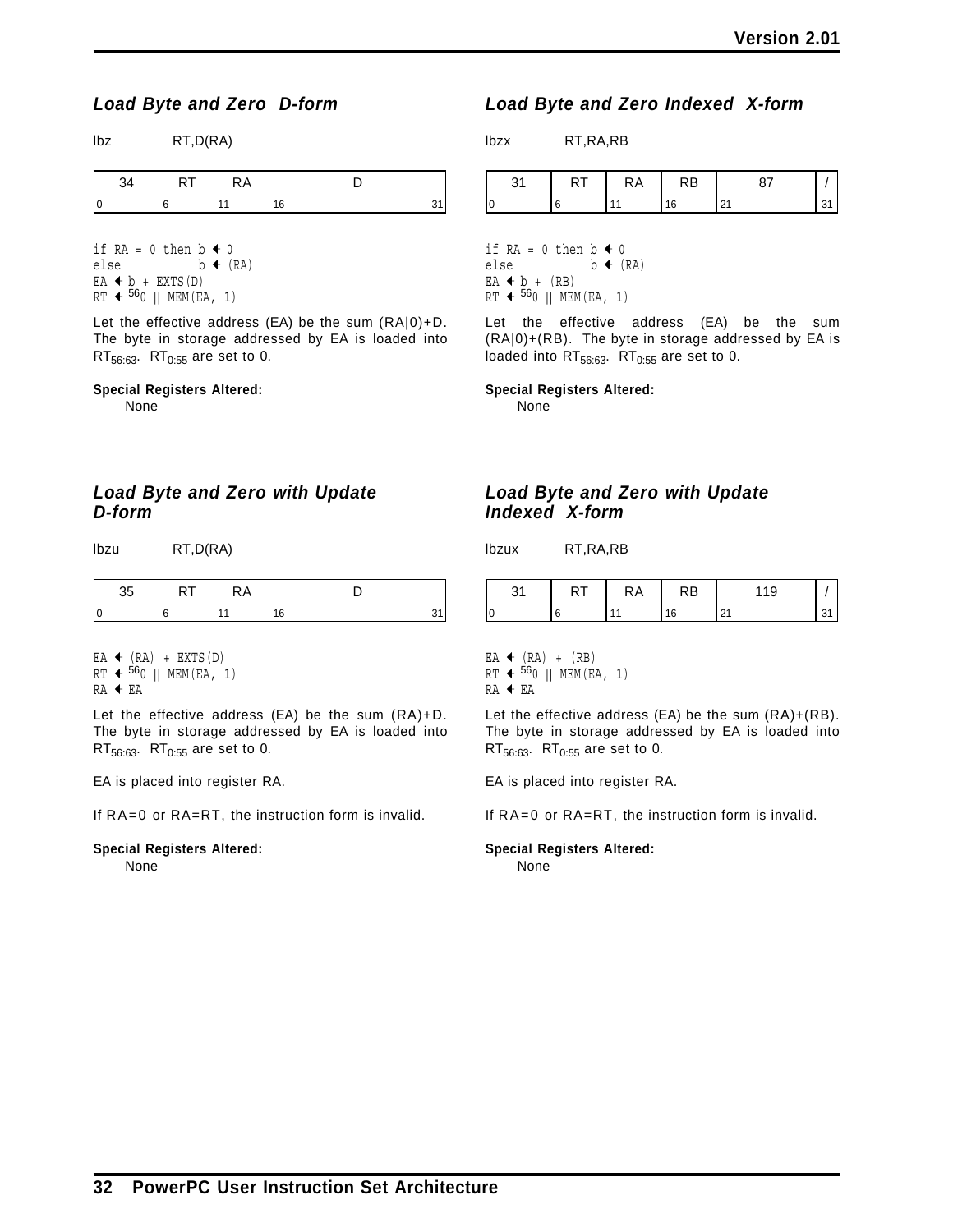### *Load Halfword and Zero D-form*

| lhz | RT, D(RA) |
|-----|-----------|
|     |           |

| . . | КA |  |
|-----|----|--|
|     |    |  |

if RA = 0 then  $b \triangleleft 0$ else  $b \leftarrow (RA)$  $EA + b + EXTS(D)$  $RT$   $\leftarrow$  <sup>48</sup>0 || MEM(EA, 2)

Let the effective address (EA) be the sum (RA|0)+D. The halfword in storage addressed by EA is loaded into  $RT_{48:63}$ .  $RT_{0:47}$  are set to 0.

#### **Special Registers Altered:**

None

### *Load Halfword and Zero with Update D-form*

| lhzu | RT, D(RA) |
|------|-----------|
|      |           |

|  | ĸА |  |
|--|----|--|
|  |    |  |

 $EA$   $\left( RA\right)$  + EXTS(D)  $RT$   $\leftarrow$  <sup>48</sup>0 || MEM(EA, 2)

 $RA$   $\leftarrow$  EA

Let the effective address (EA) be the sum (RA)+D. The halfword in storage addressed by EA is loaded into  $RT_{48:63}$ .  $RT_{0:47}$  are set to 0.

EA is placed into register RA.

If RA=0 or RA=RT, the instruction form is invalid.

#### **Special Registers Altered:**

None

### *Load Halfword and Zero Indexed X-form*

lhzx RT,RA,RB

|  | κA | √.B | ن ا ـَـ |  |
|--|----|-----|---------|--|
|  |    | ۱۵  |         |  |

if RA = 0 then  $b \leftarrow 0$ else  $b \leftarrow (RA)$  $EA + b + (RB)$  $RT$   $\leftarrow$  <sup>48</sup>0 || MEM(EA, 2)

Let the effective address (EA) be the sum (RA|0)+(RB). The halfword in storage addressed by EA is loaded into  $RT_{48:63}$ .  $RT_{0:47}$  are set to 0.

**Special Registers Altered:**

None

### *Load Halfword and Zero with Update Indexed X-form*

lhzux RT,RA,RB

|     | 1 N I | ĸА | √. B | . |  |
|-----|-------|----|------|---|--|
| l C |       |    | 16   | ້ |  |

 $EA$   $\left( RA\right)$  +  $(RB)$ 

RT 
$$
\leftarrow
$$
 <sup>48</sup>0 || MEM (EA, 2)

 $RA \leftarrow EA$ 

Let the effective address (EA) be the sum (RA)+(RB). The halfword in storage addressed by EA is loaded into  $RT_{48:63}$ .  $RT_{0:47}$  are set to 0.

EA is placed into register RA.

If RA=0 or RA=RT, the instruction form is invalid.

## **Special Registers Altered:**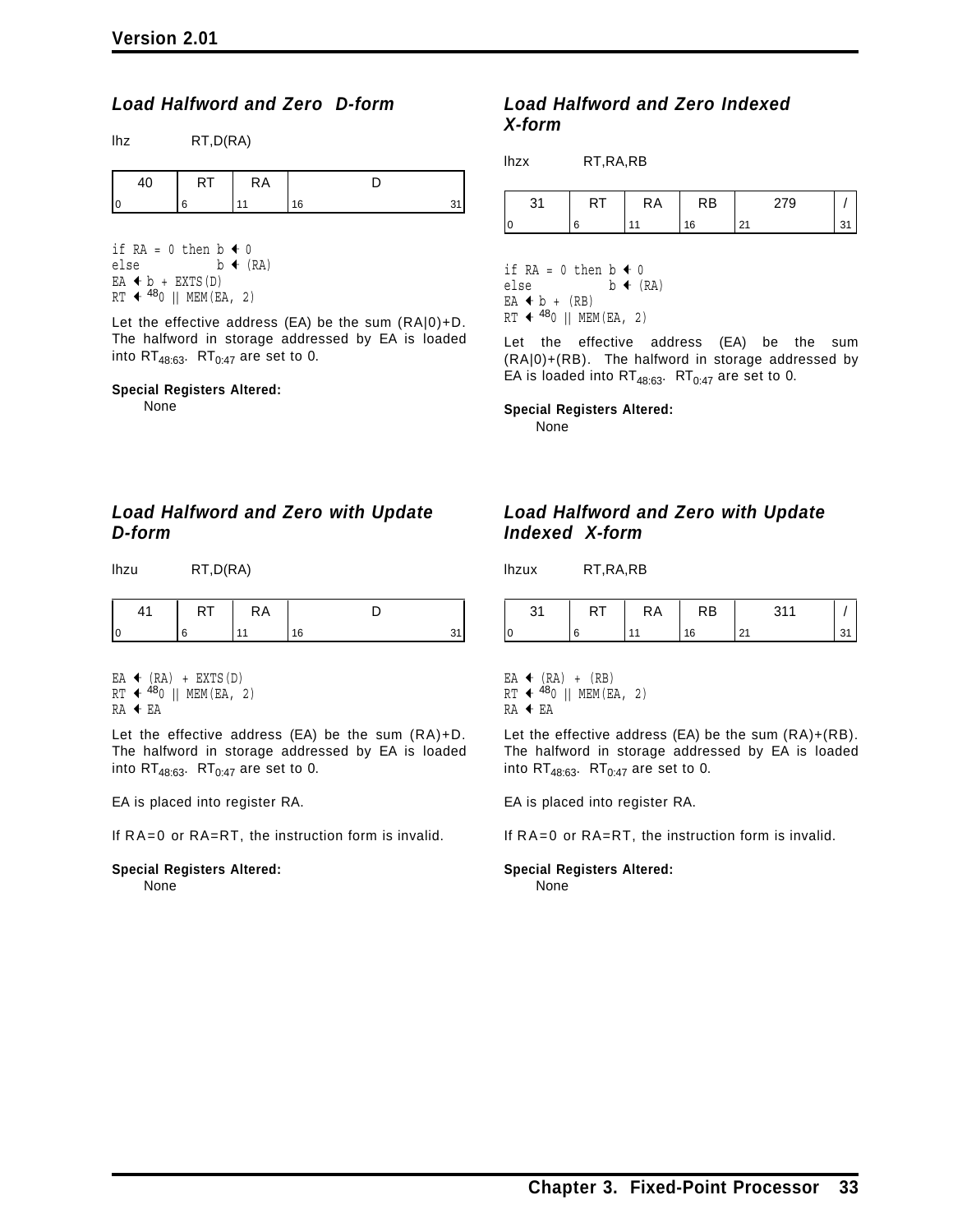### *Load Halfword Algebraic D-form*

lha RT,D(RA)

| ◠ | КA |        |  |
|---|----|--------|--|
|   |    | $\sim$ |  |

if RA = 0 then  $b \triangleleft 0$ else  $b \leftarrow (RA)$  $EA + b + EXTS(D)$  $RT$   $\leftarrow$  EXTS(MEM(EA, 2))

Let the effective address (EA) be the sum (RA|0)+D. The halfword in storage addressed by EA is loaded into  $RT_{48:63}$ .  $RT_{0:47}$  are filled with a copy of bit 0 of the loaded halfword.

#### **Special Registers Altered:**

None

### *Load Halfword Algebraic with Update D-form*

lhau RT,D(RA)

|  | ĸд |  |
|--|----|--|
|  |    |  |

EA  $\triangleleft$  (RA) + EXTS(D)

```
RT \leftarrow EXTS(MEM(EA, 2))
```

```
RA + EA
```
Let the effective address (EA) be the sum (RA)+D. The halfword in storage addressed by EA is loaded into RT<sub>48:63</sub>. RT<sub>0:47</sub> are filled with a copy of bit 0 of the loaded halfword.

EA is placed into register RA.

If RA=0 or RA=RT, the instruction form is invalid.

# **Special Registers Altered:**

None

### *Load Halfword Algebraic Indexed X-form*

| lhax<br>RT, RA, RB |
|--------------------|
|--------------------|

| . . | КA | ⊀B⊹ | $\Lambda$<br>∸∿ |  |
|-----|----|-----|-----------------|--|
|     |    |     |                 |  |

if RA = 0 then  $b \triangleleft 0$ else  $b \leftarrow (RA)$  $EA + b + (RB)$  $RT$   $\leftarrow$  EXTS(MEM(EA, 2))

Let the effective address (EA) be the sum (RA|0)+(RB). The halfword in storage addressed by EA is loaded into  $RT_{48:63}$ .  $RT_{0:47}$  are filled with a copy of bit 0 of the loaded halfword.

#### **Special Registers Altered:**

None

### *Load Halfword Algebraic with Update Indexed X-form*

lhaux RT,RA,RB

|  | КA | КB         | $- -$<br>ັ |  |
|--|----|------------|------------|--|
|  |    | $\epsilon$ |            |  |

 $EA$  (RA) + (RB)

 $RT$   $\leftarrow$  EXTS(MEM(EA, 2))

$$
\mathsf{RA} \triangleleft \mathsf{EA}
$$

Let the effective address (EA) be the sum (RA)+(RB). The halfword in storage addressed by EA is loaded into  $RT_{48:63}$ .  $RT_{0:47}$  are filled with a copy of bit 0 of the loaded halfword.

EA is placed into register RA.

If RA=0 or RA=RT, the instruction form is invalid.

#### **Special Registers Altered:**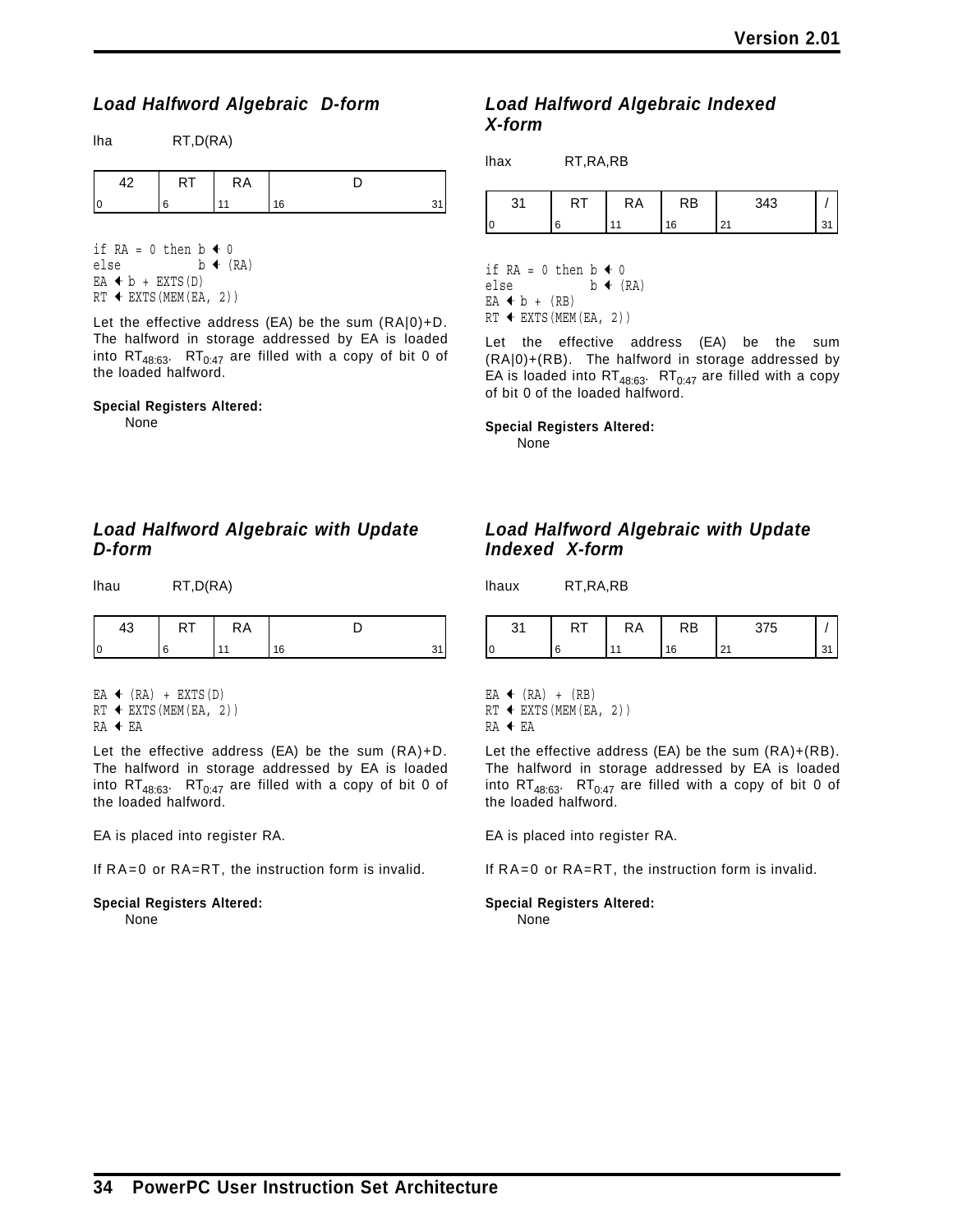### *Load Word and Zero D-form*

lwz RT,D(RA)

[POWER mnemonic: l]

|  | ĸА |  |
|--|----|--|
|  |    |  |

if  $RA = 0$  then  $b \leftarrow 0$ <br>else  $b \leftarrow 0$  $b \leftarrow (RA)$  $EA + b + EXTS(D)$  $RT \leftarrow 320 \mid\mid \text{ MEM (EA, 4)}$ 

Let the effective address (EA) be the sum (RA|0)+D. The word in storage addressed by EA is loaded into  $RT_{32:63}$ .  $RT_{0:31}$  are set to 0.

#### **Special Registers Altered:**

None

### *Load Word and Zero with Update D-form*

lwzu RT,D(RA)

[POWER mnemonic: lu]

| . | . | ĸА |        |  |
|---|---|----|--------|--|
|   |   |    | $\sim$ |  |

 $EA$  (RA) + EXTS(D)  $RT$   $\leftarrow$  320 || MEM(EA, 4) RA ← EA

Let the effective address (EA) be the sum (RA)+D. The word in storage addressed by EA is loaded into  $RT_{32:63}$ .  $RT_{0:31}$  are set to 0.

EA is placed into register RA.

If RA=0 or RA=RT, the instruction form is invalid.

# **Special Registers Altered:**

None

### *Load Word and Zero Indexed X-form*

lwzx RT,RA,RB

[POWER mnemonic: lx]

| . | <b>RA</b> | RΒ |  |
|---|-----------|----|--|
|   |           |    |  |

if RA = 0 then  $b \triangleleft 0$ else  $b \leftarrow (RA)$  $EA + b + (RB)$ RT  $\leftarrow$  320 || MEM(EA, 4)

Let the effective address (EA) be the sum (RA|0)+(RB). The word in storage addressed by EA is loaded into  $RT_{32:63}$ .  $RT_{0:31}$  are set to 0.

**Special Registers Altered:**

None

### *Load Word and Zero with Update Indexed X-form*

lwzux RT,RA,RB

[POWER mnemonic: lux]

| ົາ 1<br>ا ب | 1 V I | RA | RB | --               |  |
|-------------|-------|----|----|------------------|--|
|             |       |    | 16 | n,<br><u> 41</u> |  |

 $EA$   $\left( RA\right)$  +  $(RB)$  $RT$   $\leftarrow$  320 || MEM(EA, 4)

 $RA$   $\leftarrow$  EA

Let the effective address (EA) be the sum (RA)+(RB). The word in storage addressed by EA is loaded into  $RT_{32:63}$ .  $RT_{0:31}$  are set to 0.

EA is placed into register RA.

If RA=0 or RA=RT, the instruction form is invalid.

#### **Special Registers Altered:** None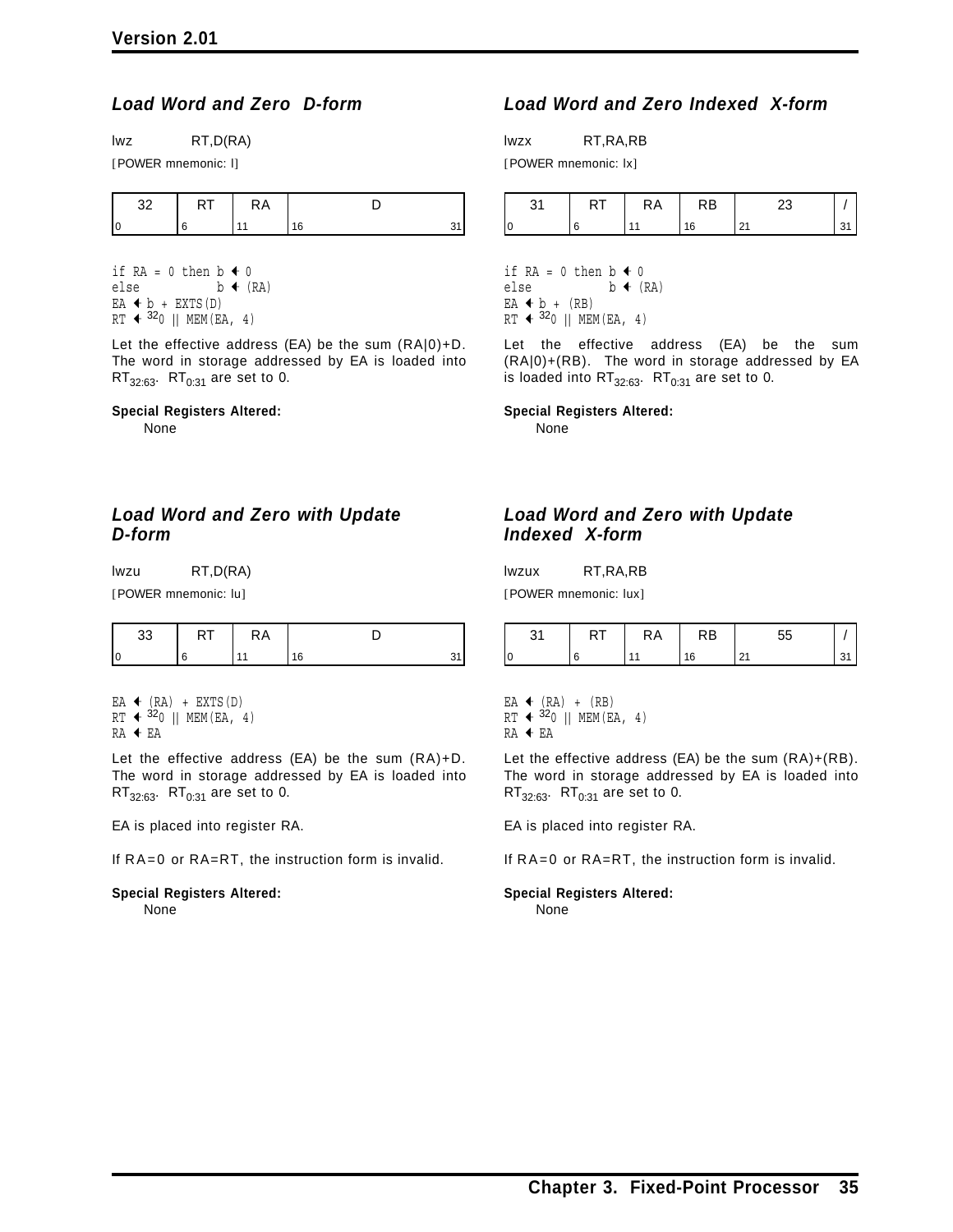### *Load Word Algebraic DS-form*

lwa RT,DS(RA)

| RT,DS(R/ |
|----------|
|----------|

| 58 | $\cdot$ . | ĸА | nn. | _   |
|----|-----------|----|-----|-----|
|    |           |    | 16  | ົບປ |

if  $RA = 0$  then  $b \leftarrow 0$ else  $b \leftarrow (RA)$ EA  $\triangleleft$  b + EXTS(DS || 0b00)  $RT$   $\leftarrow$  EXTS(MEM(EA, 4))

Let the effective address (EA) be the sum (RA|0)+(DS||0b00). The word in storage addressed by EA is loaded into  $RT_{32:63}$ .  $RT_{0:31}$  are filled with a copy of bit 0 of the loaded word.

#### **Special Registers Altered:**

None

### *Load Word Algebraic Indexed X-form*

lwax RT,RA,RB

| . | КA | .⊀B | 0.11 |  |
|---|----|-----|------|--|
|   |    | 16  | 2 I  |  |

if  $RA = 0$  then  $b \leftarrow 0$ else  $b \leftarrow (RA)$  $EA + b + (RB)$  $RT$   $\leftarrow$  EXTS(MEM(EA, 4))

Let the effective address (EA) be the sum (RA|0)+(RB). The word in storage addressed by EA is loaded into  $RT_{32:63}$ .  $RT_{0:31}$  are filled with a copy of bit 0 of the loaded word.

**Special Registers Altered:**

None

### *Load Word Algebraic with Update Indexed X-form*

lwaux RT,RA,RB

|  | ĸА | RB | $\sim$ $\sim$ $\sim$ |  |
|--|----|----|----------------------|--|
|  |    | 16 | .                    |  |

 $EA$  (RA) + (RB)  $RT$   $\leftarrow$  EXTS(MEM(EA, 4))

 $RA + EA$ 

Let the effective address (EA) be the sum (RA)+(RB). The word in storage addressed by EA is loaded into  $RT_{32:63}$ .  $RT_{0:31}$  are filled with a copy of bit 0 of the loaded word.

EA is placed into register RA.

If RA=0 or RA=RT, the instruction form is invalid.

#### **Special Registers Altered:**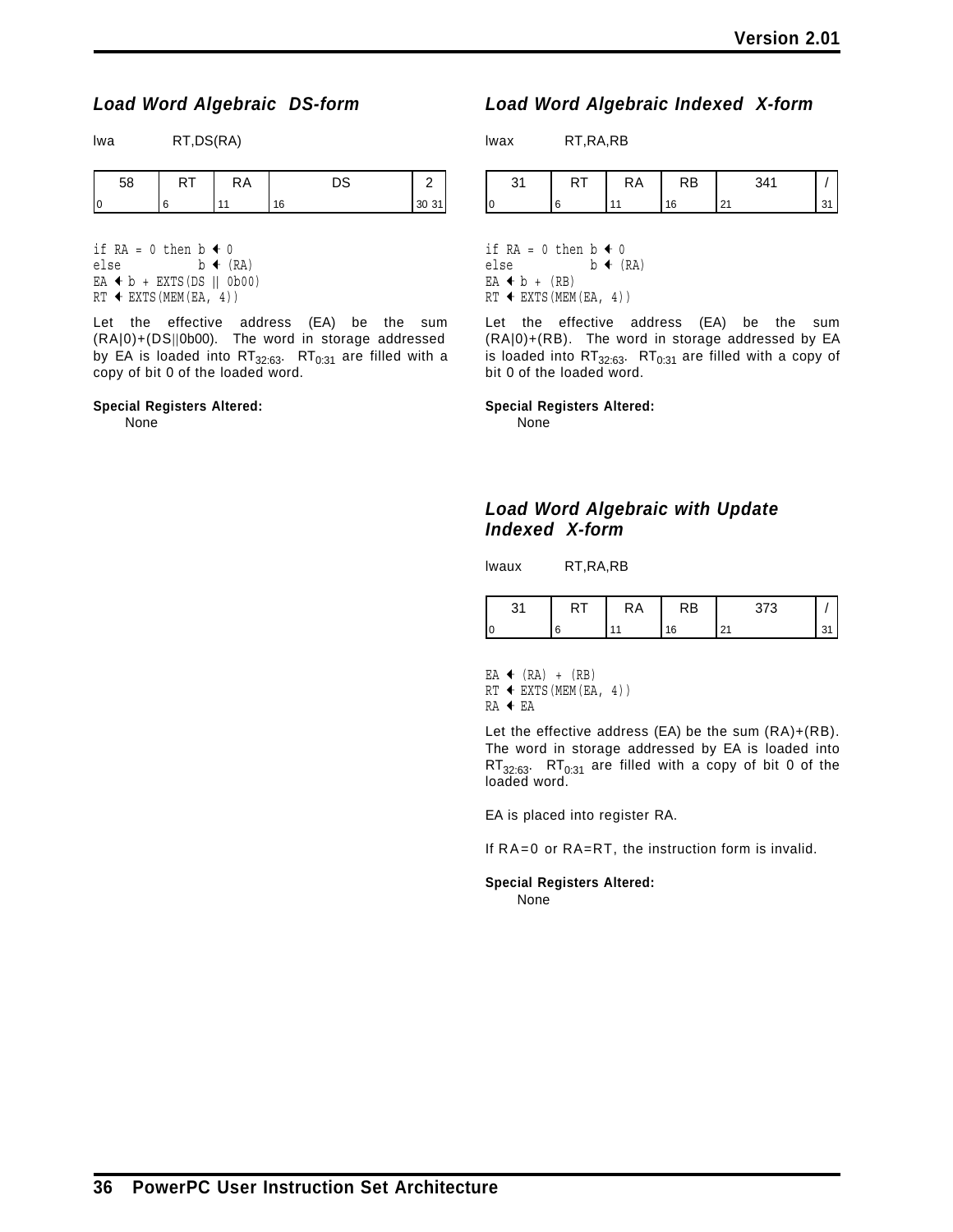### *Load Doubleword DS-form*

ld RT,DS(RA)

| 58 | . | <b>RA</b> | n o |                     |
|----|---|-----------|-----|---------------------|
|    |   |           | 16  | $^{\prime}$ 30<br>ັ |

if  $RA = 0$  then  $b \leftarrow 0$ else  $b \leftarrow (RA)$ EA  $\triangleleft$  b + EXTS(DS || 0b00)  $RT$   $\leftarrow$  MEM(EA, 8)

Let the effective address (EA) be the sum (RA|0)+(DS||0b00). The doubleword in storage addressed by EA is loaded into RT.

#### **Special Registers Altered:**

None

*Load Doubleword with Update DS-form*

ldu RT,DS(RA)

| . | ٢A |   |  |
|---|----|---|--|
|   |    | c |  |

- $EA$  (RA) + EXTS(DS || 0b00)
- $RT$   $\leftarrow$  MEM(EA, 8)
- RA + EA

Let the effective address (EA) be the sum (RA)+(DS||0b00). The doubleword in storage addressed by EA is loaded into RT.

EA is placed into register RA.

If RA=0 or RA=RT, the instruction form is invalid.

**Special Registers Altered:**

#### None

### *Load Doubleword Indexed X-form*

ldx RT,RA,RB

| . . | <b>RA</b> | ١R<br>nυ |     |  |
|-----|-----------|----------|-----|--|
|     |           | 6        | 2 I |  |

if  $RA = 0$  then  $b \triangleleft 0$ else  $b \leftarrow (RA)$  $EA + b + (RB)$  $RT$   $\leftarrow$  MEM(EA, 8)

Let the effective address (EA) be the sum (RA|0)+(RB). The doubleword in storage addressed by EA is loaded into RT.

**Special Registers Altered:**

None

### *Load Doubleword with Update Indexed X-form*

ldux RT,RA,RB

| n,<br>ູບ. | n i | RA | RB | r o |  |
|-----------|-----|----|----|-----|--|
|           |     |    |    |     |  |

 $EA$  (RA) + (RB)

- $RT$   $\leftarrow$  MEM(EA, 8)
- $RA + EA$

Let the effective address (EA) be the sum (RA)+(RB). The doubleword in storage addressed by EA is loaded into RT.

EA is placed into register RA.

If RA=0 or RA=RT, the instruction form is invalid.

**Special Registers Altered:** None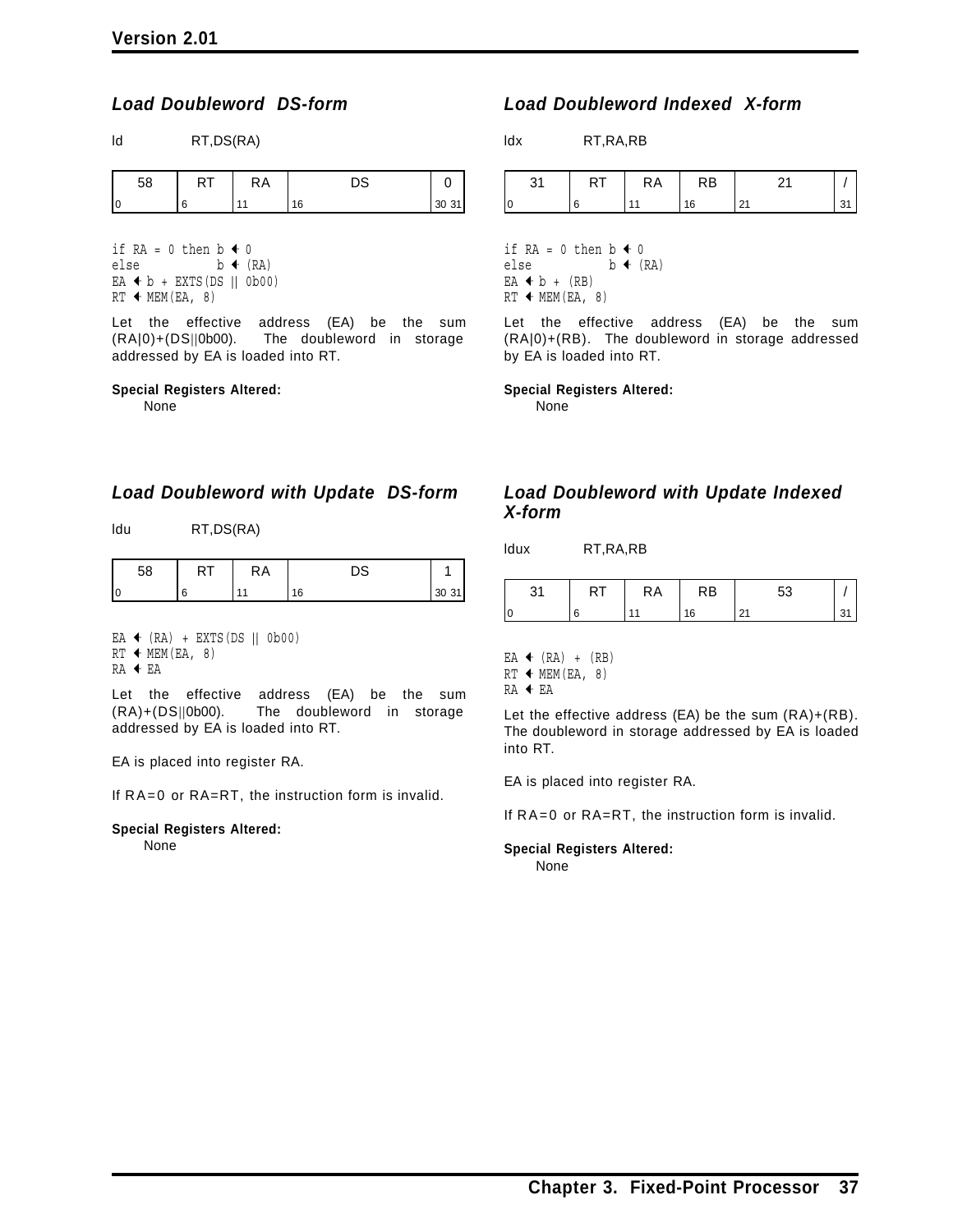# **3.3.3 Fixed-Point Store Instructions**

The contents of register RS are stored into the byte, halfword, word, or doubleword in storage addressed by EA.

Many of the *Store* instructions have an "update" form, in which register RA is updated with the effective address. For these forms, the following rules apply.

### *Store Byte D-form*

| RS,D(RA)<br>stb |
|-----------------|
|                 |

| ာဝ | <b>RS</b> | <b>RA</b> |   |  |
|----|-----------|-----------|---|--|
|    |           |           | ĥ |  |

if RA = 0 then  $b \triangleleft 0$ else  $b \leftarrow (RA)$  $EA + b + EXTS(D)$ MEM(EA, 1)  $\leftarrow$  (RS)<sub>56:63</sub>

Let the effective address (EA) be the sum (RA|0)+D.  $(RS)_{56:63}$  are stored into the byte in storage addressed by EA.

#### **Special Registers Altered:**

None

### *Store Byte with Update D-form*

stbu RS,D(RA)

|  | `` |  |
|--|----|--|
|  |    |  |

EA  $\leftarrow$  (RA) + EXTS(D) MEM(EA, 1)  $\leftarrow$  (RS)<sub>56:63</sub> RA + EA

Let the effective address (EA) be the sum (RA)+D.  $(RS)_{56:63}$  are stored into the byte in storage addressed by EA.

EA is placed into register RA.

If RA=0, the instruction form is invalid.

#### **Special Registers Altered:**

None

- $\blacksquare$  If RA $\neq$  0, the effective address is placed into register RA.
- **If RS=RA, the contents of register RS are copied** to the target storage element and then EA is placed into RA (RS).

### *Store Byte Indexed X-form*

stbx RS,RA,RB

| $\sim$<br>ن ۱ | R٨ | ∢B. | ∪ו |  |
|---------------|----|-----|----|--|
|               |    | 6   |    |  |

if  $RA = 0$  then  $b \leftarrow 0$ else  $b \leftarrow (RA)$  $EA + b + (RB)$ MEM(EA, 1)  $\leftarrow$  (RS)<sub>56:63</sub>

Let the effective address (EA) be the sum  $(RA|0)+(RB)$ .  $(RS)_{56:63}$  are stored into the byte in storage addressed by EA.

#### **Special Registers Altered:**

None

### *Store Byte with Update Indexed X-form*

stbux RS,RA,RB

| $\sim$<br>כ ה | ĸА | D<br>- دا ک | $\overline{\phantom{a}}$ |  |
|---------------|----|-------------|--------------------------|--|
|               |    | ៲ឝ          | $\sim$                   |  |

EA  $\leftarrow$  (RA) + (RB) MEM(EA, 1)  $\leftarrow$  (RS)<sub>56:63</sub> RA + EA

Let the effective address (EA) be the sum (RA)+(RB).  $(RS)_{56:63}$  are stored into the byte in storage addressed by EA.

EA is placed into register RA.

If RA=0, the instruction form is invalid.

#### **Special Registers Altered:**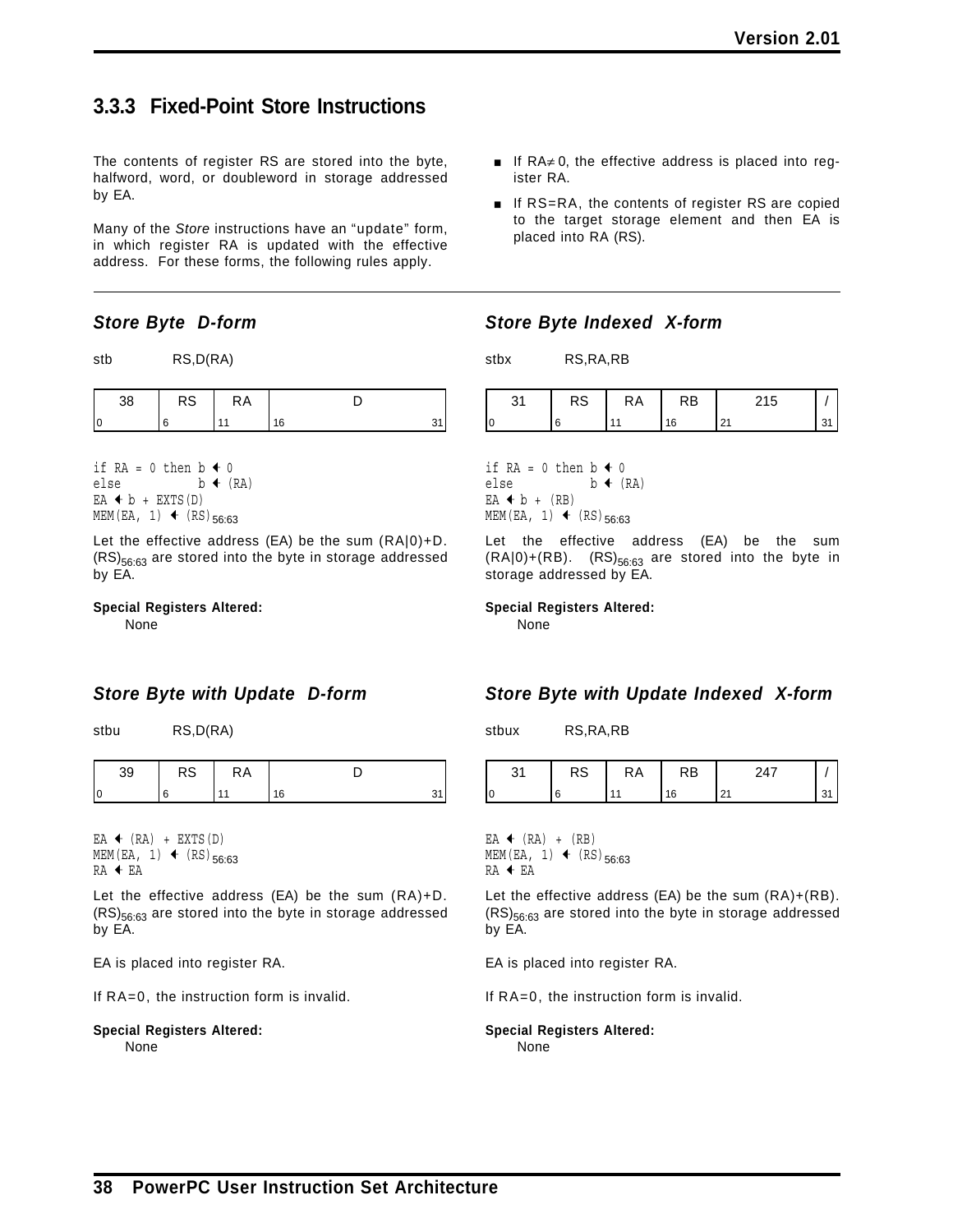sth RS,D(RA)

### *Store Halfword D-form*

| 44 | <b>RS</b> | <b>RA</b> |    |  |
|----|-----------|-----------|----|--|
|    |           |           | 16 |  |

if  $RA = 0$  then  $b \leftarrow 0$ else  $b \leftarrow (RA)$  $EA + b + EXTS(D)$ MEM(EA, 2)  $\leftarrow$  (RS)<sub>48:63</sub>

Let the effective address (EA) be the sum (RA|0)+D.  $(RS)_{48:63}$  are stored into the halfword in storage addressed by EA.

#### **Special Registers Altered:**

None

### *Store Halfword with Update D-form*

sthu RS,D(RA)

|  | .,<br>$\sqrt{2}$ |  |
|--|------------------|--|
|  |                  |  |

EA  $\leftarrow$  (RA) + EXTS(D)  $MEM(EA, 2)$  (RS)<sub>48:63</sub> RA + EA

Let the effective address (EA) be the sum (RA)+D.  $(RS)_{48:63}$  are stored into the halfword in storage addressed by EA.

EA is placed into register RA.

If RA=0, the instruction form is invalid.

**Special Registers Altered:** None

### *Store Halfword Indexed X-form*

sthx RS,RA,RB

|     | כא | КA | RB |  |
|-----|----|----|----|--|
| l O |    |    |    |  |

if  $RA = 0$  then  $b \leftarrow 0$ else  $b \leftarrow (RA)$  $EA + b + (RB)$ MEM(EA, 2)  $\leftarrow$  (RS)<sub>48:63</sub>

Let the effective address (EA) be the sum  $(RA|0)+(RB)$ .  $(RS)_{48:63}$  are stored into the halfword in storage addressed by EA.

**Special Registers Altered:**

None

### *Store Halfword with Update Indexed X-form*

sthux RS,RA,RB

| $\sim$<br>ا ت | RS | RA | RB | 439 |  |
|---------------|----|----|----|-----|--|
| l0            | ค  |    | 16 | 21  |  |

EA  $\leftarrow$  (RA) + (RB) MEM(EA, 2)  $\leftarrow$  (RS)<sub>48:63</sub>  $RA + EA$ 

Let the effective address (EA) be the sum (RA)+(RB).  $(RS)_{48:63}$  are stored into the halfword in storage addressed by EA.

EA is placed into register RA.

If RA=0, the instruction form is invalid.

**Special Registers Altered:** None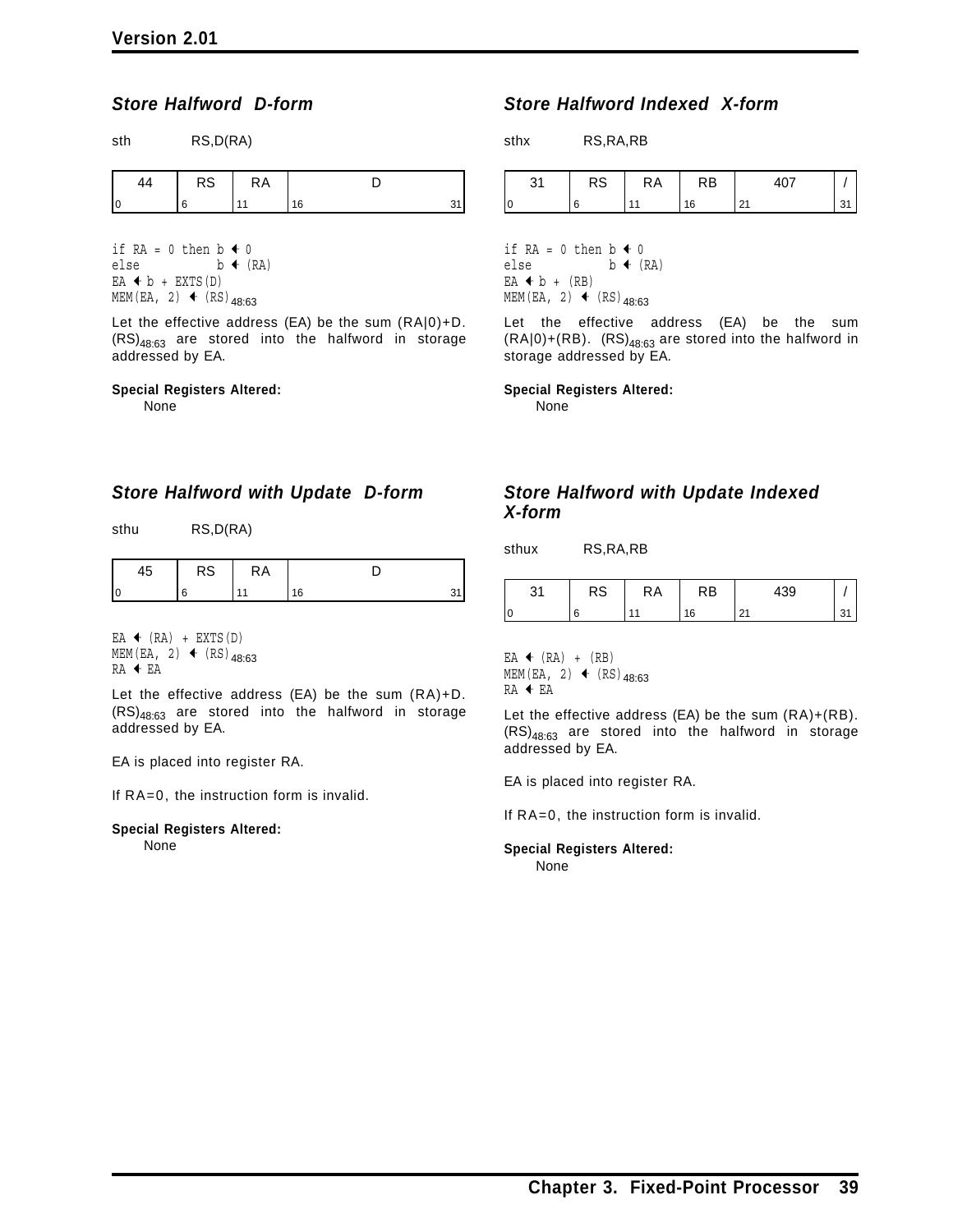### *Store Word D-form*

[POWER mnemonic: st]

| ے د | כא | КA |    |  |
|-----|----|----|----|--|
|     |    |    | 16 |  |

if RA = 0 then  $b \triangleleft 0$ else  $b \leftarrow (RA)$  $EA + b + EXTS(D)$ MEM(EA, 4)  $\leftarrow$  (RS)<sub>32:63</sub>

Let the effective address (EA) be the sum (RA|0)+D.  $(RS)_{32:63}$  are stored into the word in storage addressed by EA.

#### **Special Registers Altered:**

None

### *Store Word with Update D-form*

stwu RS,D(RA)

[POWER mnemonic: stu]

| -<br>ు అ | ĸА |  |
|----------|----|--|
|          |    |  |

EA  $\triangleleft$  (RA) + EXTS(D) MEM(EA, 4)  $\leftarrow$  (RS)<sub>32:63</sub>  $RA + EA$ 

Let the effective address (EA) be the sum (RA)+D.  $(RS)_{32:63}$  are stored into the word in storage addressed by EA.

EA is placed into register RA.

If RA=0, the instruction form is invalid.

### **Special Registers Altered:**

None

### *Store Word Indexed X-form*

stwx RS,RA,RB [POWER mnemonic: stx]

| κə | ĸА | RB | 54 |  |
|----|----|----|----|--|
|    |    |    |    |  |

if RA = 0 then  $b \triangleleft 0$ else  $b \leftarrow (RA)$  $EA + b + (RB)$ MEM(EA, 4)  $\leftarrow$  (RS)<sub>32:63</sub>

Let the effective address (EA) be the sum  $(RA|0)+(RB)$ .  $(RS)_{32:63}$  are stored into the word in storage addressed by EA.

**Special Registers Altered:**

None

### *Store Word with Update Indexed X-form*

stwux RS,RA,RB [POWER mnemonic: stux]

|    | . NO | ĸА | RB | 183 |  |
|----|------|----|----|-----|--|
| ١ſ |      |    |    |     |  |

 $EA$  (RA) + (RB) MEM(EA, 4)  $\leftarrow$  (RS)<sub>32:63</sub>  $RA + EA$ 

Let the effective address (EA) be the sum (RA)+(RB).  $(RS)_{32:63}$  are stored into the word in storage addressed by EA.

EA is placed into register RA.

If RA=0, the instruction form is invalid.

### **Special Registers Altered:**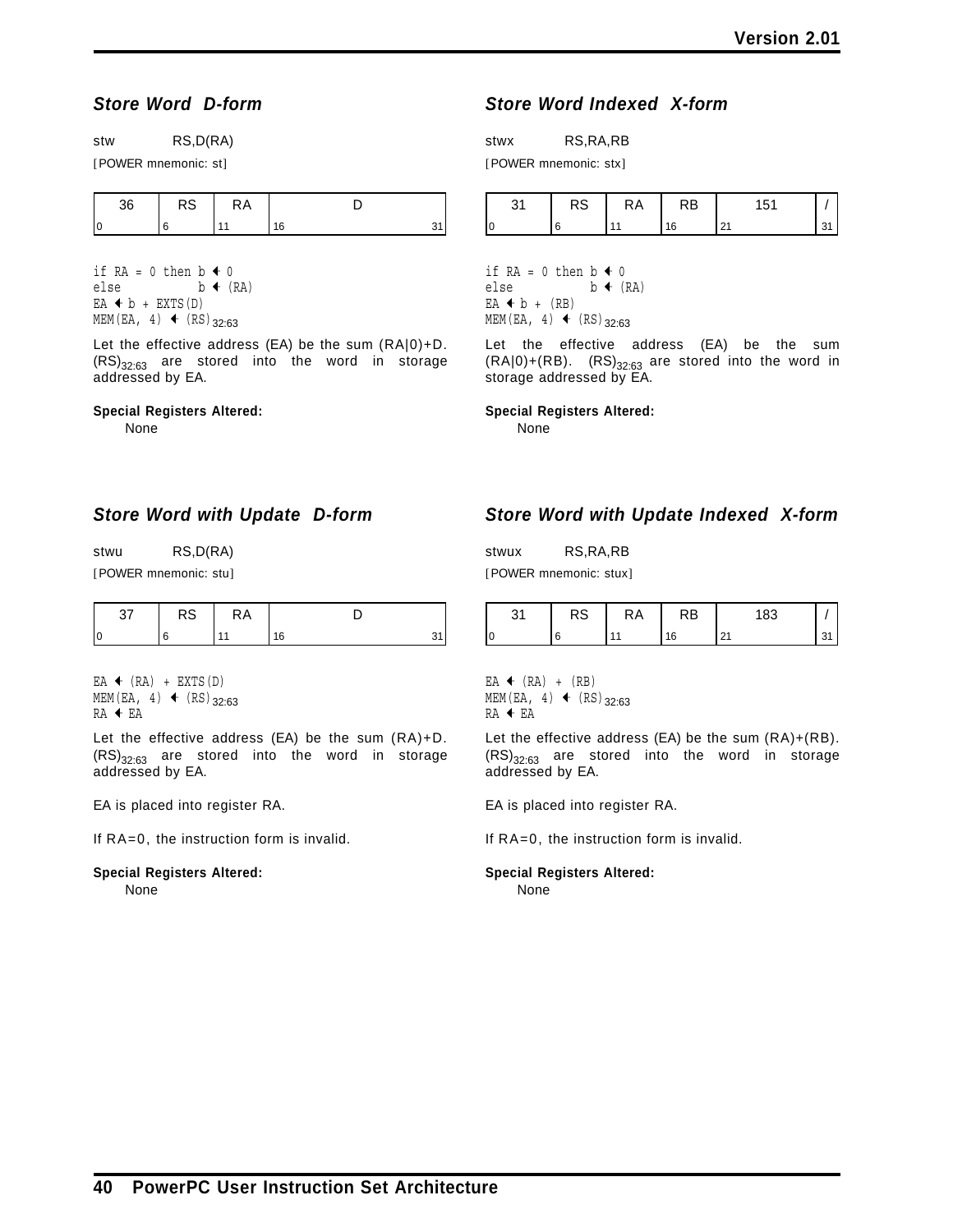### *Store Doubleword DS-form*

std RS,DS(RA)

| c0<br>υz | RS | RA | - כ |                    |
|----------|----|----|-----|--------------------|
|          |    |    | 16  | $^{\prime}30$<br>ັ |

if  $RA = 0$  then  $b \leftarrow 0$ else  $b \leftarrow (RA)$ EA  $\triangleleft$  b + EXTS(DS || 0b00)  $MEM(EA, 8)$  (RS)

Let the effective address (EA) be the sum (RA|0)+(DS||0b00). (RS) is stored into the doubleword in storage addressed by EA.

#### **Special Registers Altered:**

None

### *Store Doubleword with Update DS-form*

stdu RS,DS(RA)

| r | w | ٢A |   |  |
|---|---|----|---|--|
| и |   |    | 6 |  |

 $EA$  (RA) + EXTS(DS  $|| 0b00$ )  $MEM(EA, 8)$  (RS) RA + EA

Let the effective address (EA) be the sum (RA)+(DS||0b00). (RS) is stored into the doubleword in storage addressed by EA.

EA is placed into register RA.

If RA=0, the instruction form is invalid.

**Special Registers Altered:** None

### *Store Doubleword Indexed X-form*

stdx RS,RA,RB

|    | $\overline{\phantom{0}}$<br>v٥ | ĸА | ₹B | $\Lambda$ $\cap$ |  |
|----|--------------------------------|----|----|------------------|--|
| I٢ |                                |    | 16 | <u>_ .</u>       |  |

if  $RA = 0$  then  $b \triangleleft 0$ else  $b \leftarrow (RA)$  $EA + b + (RB)$  $MEM(EA, 8)$  (RS)

Let the effective address (EA) be the sum (RA|0)+(RB). (RS) is stored into the doubleword in storage addressed by EA.

**Special Registers Altered:**

None

### *Store Doubleword with Update Indexed X-form*

stdux RS,RA,RB

| ົ<br>، ت | n o<br>кэ | КA | RB | 404<br>ິ       |  |
|----------|-----------|----|----|----------------|--|
| l C      |           |    | ۱۵ | n,<br><u>.</u> |  |

EA  $\leftarrow$  (RA) + (RB)  $MEM(EA, 8)$  (RS)  $RA + EA$ 

Let the effective address (EA) be the sum (RA)+(RB). (RS) is stored into the doubleword in storage addressed by EA.

EA is placed into register RA.

If RA=0, the instruction form is invalid.

**Special Registers Altered:** None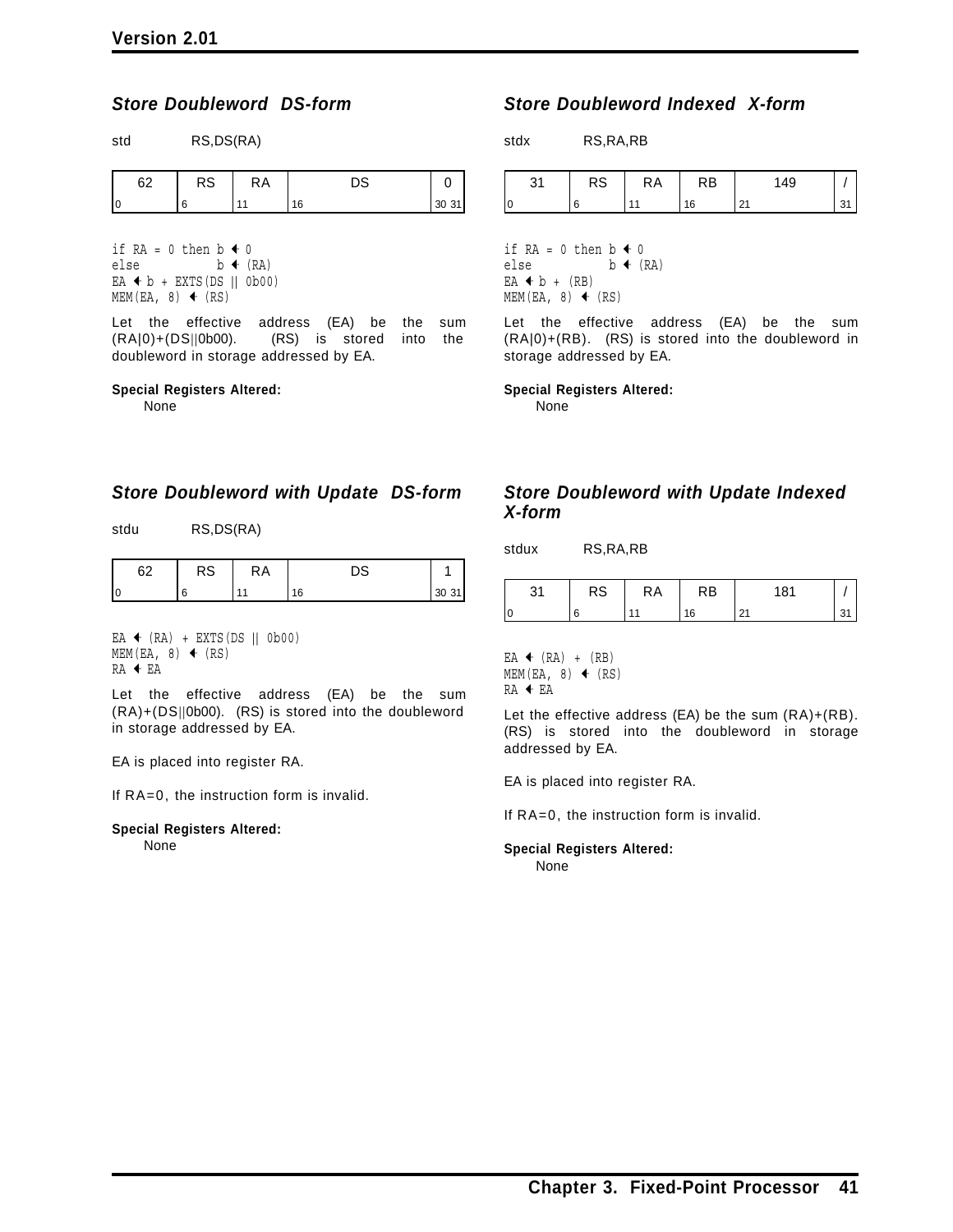# **3.3.4 Fixed-Point Load and Store with Byte Reversal Instructions**

#### **Programming Note**

These instructions have the effect of loading and storing data in Little-Endian byte order.

In some implementations, the *Load Byte-Reverse* instructions may have greater latency than other *Load* instructions.

### *Load Halfword Byte-Reverse Indexed X-form*

lhbrx RT,RA,RB

| ົ | КA | RB | 790                  |  |
|---|----|----|----------------------|--|
|   |    | '6 | $\sim$<br><u>. ເ</u> |  |

if RA = 0 then  $b \triangleleft 0$ else  $b \leftarrow (RA)$  $EA + b + (RB)$  $RT$   $\leftarrow$  480 || MEM(EA+1, 1) || MEM(EA, 1)

Let the effective address (EA) be the sum (RA|0)+(RB). Bits 0:7 of the halfword in storage addressed by EA are loaded into  $RT_{56:63}$ . Bits 8:15 of the halfword in storage addressed by EA are loaded into  $RT_{48:55}$ .  $RT_{0:47}$  are set to 0.

#### **Special Registers Altered:**

None

### *Load Word Byte-Reverse Indexed X-form*

lwbrx RT,RA,RB

[POWER mnemonic: lbrx]

| `` | КA | RB | <b>-04</b> |  |
|----|----|----|------------|--|
|    |    |    | $\Omega$   |  |

if  $RA = 0$  then  $b \triangleleft 0$ else  $b \leftarrow (RA)$  $EA + b + (RB)$  $RT$   $\leftarrow$  320 || MEM(EA+3, 1) || MEM(EA+2, 1) || MEM(EA+1, 1) || MEM(EA, 1)

Let the effective address (EA) be the sum (RA|0)+(RB). Bits 0:7 of the word in storage addressed by EA are loaded into  $RT_{56:63}$ . Bits 8:15 of the word in storage addressed by EA are loaded into RT<sub>48:55</sub>. Bits 16:23 of the word in storage addressed by EA are loaded into  $RT_{40:47}$ . Bits 24:31 of the word in storage addressed by EA are loaded into  $RT_{32:39}$ .  $RT_{0:31}$  are set to 0.

**Special Registers Altered:**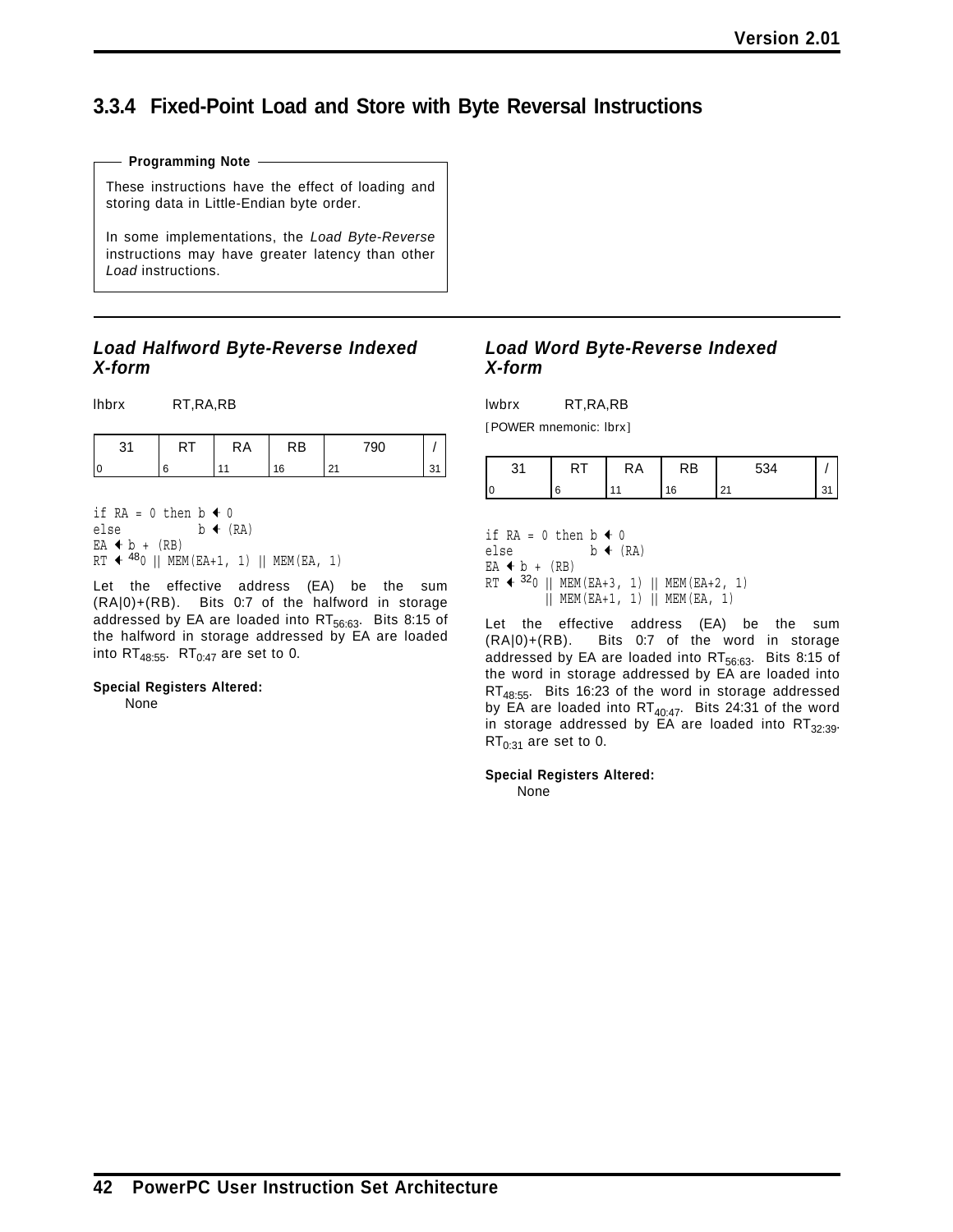sthbrx RS,RA,RB

### *Store Halfword Byte-Reverse Indexed X-form*

| 24<br>ا ت | <b>RS</b> | RA | RB | 918    |           |
|-----------|-----------|----|----|--------|-----------|
|           | 6         |    | 16 | $\sim$ | 21<br>، ب |

if  $RA = 0$  then  $b \triangleleft 0$ else  $b \leftarrow (RA)$  $EA + b + (RB)$ MEM(EA, 2)  $\leftarrow$  (RS)<sub>56:63</sub> || (RS)<sub>48:55</sub>

Let the effective address (EA) be the sum  $(RA|0)+(RB)$ .  $(RS)_{56:63}$  are stored into bits 0:7 of the halfword in storage addressed by EA.  $(RS)_{48:55}$  are stored into bits 8:15 of the halfword in storage addressed by EA.

#### **Special Registers Altered:**

None

### *Store Word Byte-Reverse Indexed X-form*

stwbrx RS,RA,RB

[POWER mnemonic: stbrx]

| ົ  | $\sim$ $\sim$<br>$\sim$ | КA | κB | cco                |         |
|----|-------------------------|----|----|--------------------|---------|
| ır |                         |    | 16 | $\sim$<br>$\sim$ 1 | $\cdot$ |

if RA = 0 then  $b \triangleleft 0$ else  $b \leftarrow (RA)$  $EA + b + (RB)$ MEM(EA, 4)  $\leftarrow$  (RS)<sub>56:63</sub> || (RS)<sub>48:55</sub> || (RS)<sub>40:47</sub> || (RS)<sub>32:39</sub>

Let the effective address (EA) be the sum  $(RA|0)+(RB)$ .  $(RS)_{56:63}$  are stored into bits 0:7 of the word in storage addressed by EA.  $(RS)_{48:55}$  are stored into bits 8:15 of the word in storage addressed by EA.  $(RS)_{40:47}$  are stored into bits 16:23 of the word in storage addressed by EA.  $(RS)_{32:39}$  are stored into bits 24:31 of the word in storage addressed by EA.

**Special Registers Altered:**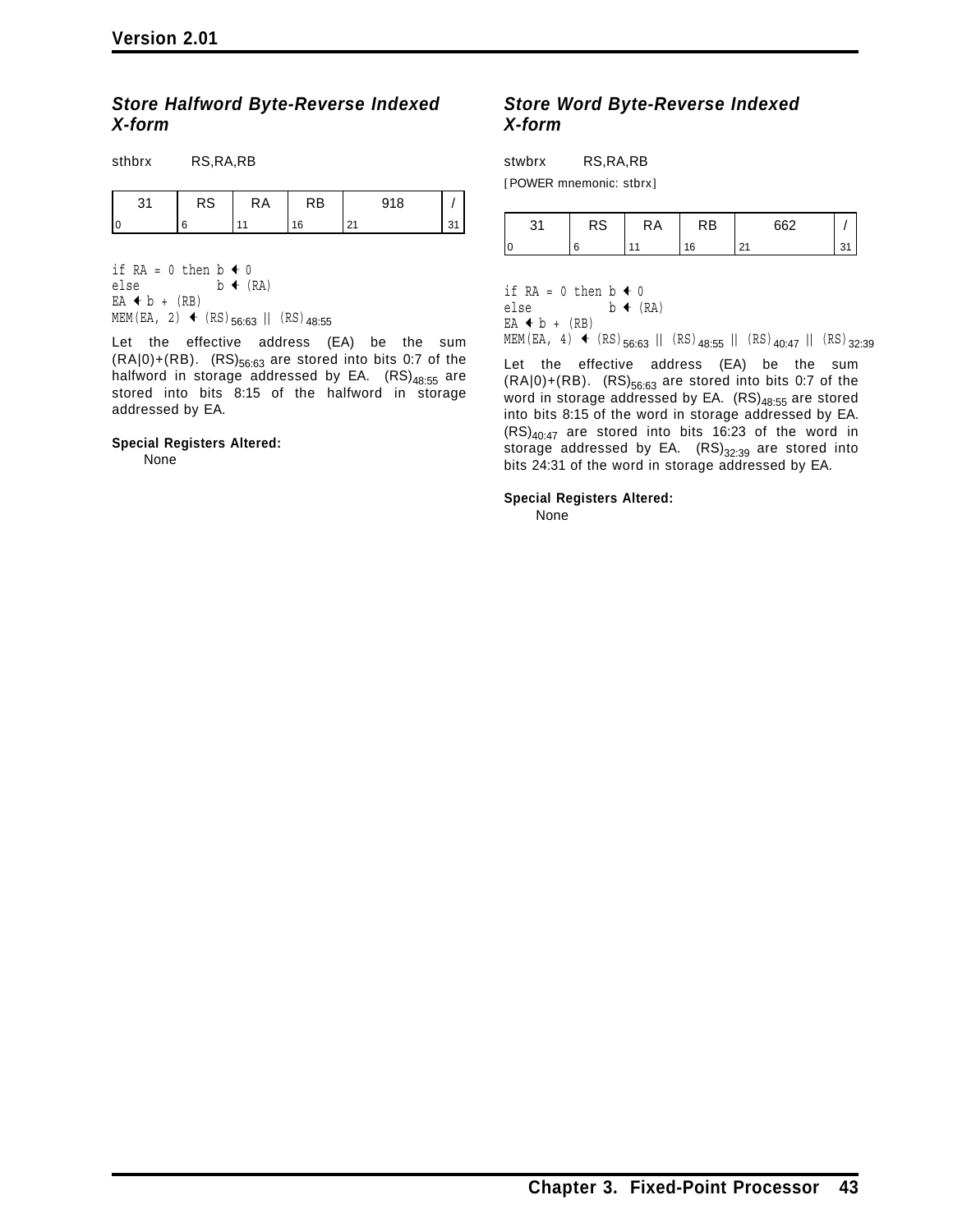# **3.3.5 Fixed-Point Load and Store Multiple Instructions**

The *Load/Store Multiple* instructions have preferred forms; see Section 1.9.1, "Preferred Instruction Forms" on page 13. In the preferred forms, storage alignment satisfies the following rule.

**The combination of the EA and RT (RS) is such** that the low-order byte of GPR 31 is loaded (stored) from (into) the last byte of an aligned quadword in storage.

#### **Compatibility Note**

For a discussion of POWER compatibility with respect to the alignment of the EA for the *Load Multiple Word* and *Store Multiple Word* instructions, see Appendix E, "Incompatibilities with the POWER Architecture" on page 163. For compatibility with future versions of the PowerPC Architecture, these EAs should be word-aligned.

### *Load Multiple Word D-form*

lmw RT,D(RA)

[POWER mnemonic: lm]

|  | <u>u</u> |  |
|--|----------|--|
|  |          |  |

if RA = 0 then  $b \triangleleft 0$ else  $b \leftarrow (RA)$  $EA + b + EXTS(D)$  $r$  + RT do while  $r \leq 31$  $GPR(r)$   $\leftarrow$  320 || MEM(EA, 4)  $r + r + 1$  $EA$   $\leftarrow$   $EA$   $+$  4

Let n = (32− RT). Let the effective address (EA) be the sum (RA|0)+D.

n consecutive words starting at EA are loaded into the low-order 32 bits of GPRs RT through 31. The high-order 32 bits of these GPRs are set to zero.

If RA is in the range of registers to be loaded, including the case in which RA=0, the instruction form is invalid.

# **Special Registers Altered:**

None

### *Store Multiple Word D-form*

stmw RS,D(RA) [POWER mnemonic: stm]

| D C<br>ΛU | ĸА |  |
|-----------|----|--|
|           |    |  |

if  $RA = 0$  then  $b \triangleleft 0$ else  $b \leftarrow (RA)$  $EA + b + EXTS(D)$  $r$  + RS do while r ≤ 31  $MEM(EA, 4)$  + GPR(r)<sub>32:63</sub>  $r + r + 1$  $EA$   $\leftarrow$   $EA$   $+$  4

Let n = (32− RS). Let the effective address (EA) be the sum (RA|0)+D.

n consecutive words starting at EA are stored from the low-order 32 bits of GPRs RS through 31.

**Special Registers Altered:** None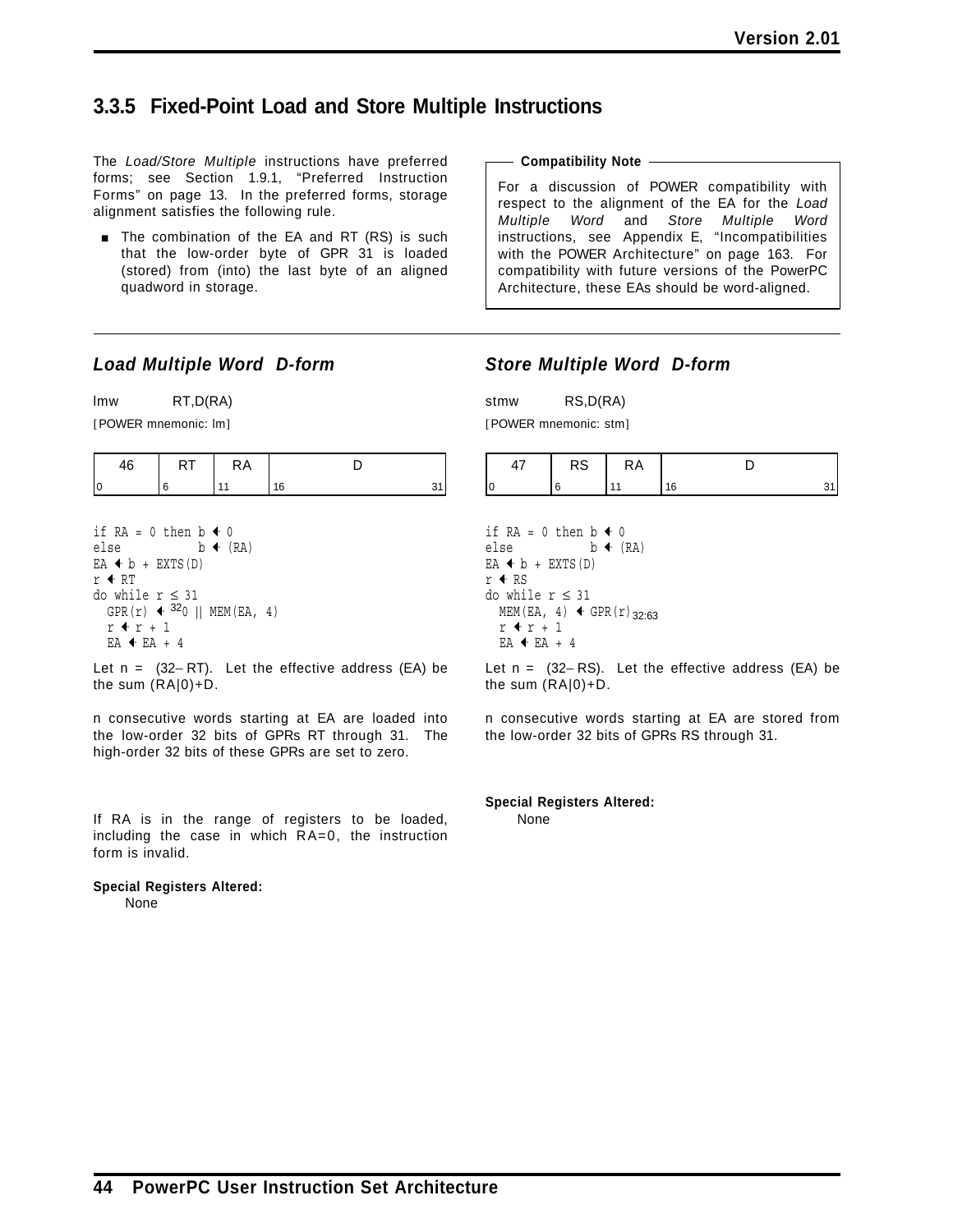# **3.3.6 Fixed-Point Move Assist Instructions**

The *Move Assist* instructions allow movement of data from storage to registers or from registers to storage without concern for alignment. These instructions can be used for a short move between arbitrary storage locations or to initiate a long move between unaligned storage fields.

The *Load/Store String* instructions have preferred forms; see Section 1.9.1, "Preferred Instruction Forms" on page 13. In the preferred forms, register usage satisfies the following rules.

- $RS = 4$  or 5
- $\blacksquare$  RT = 4 or 5
- last register loaded/stored  $≤ 12$

For some implementations, using GPR 4 for RS and RT may result in slightly faster execution than using GPR 5; see Book IV, *PowerPC Implementation Features*.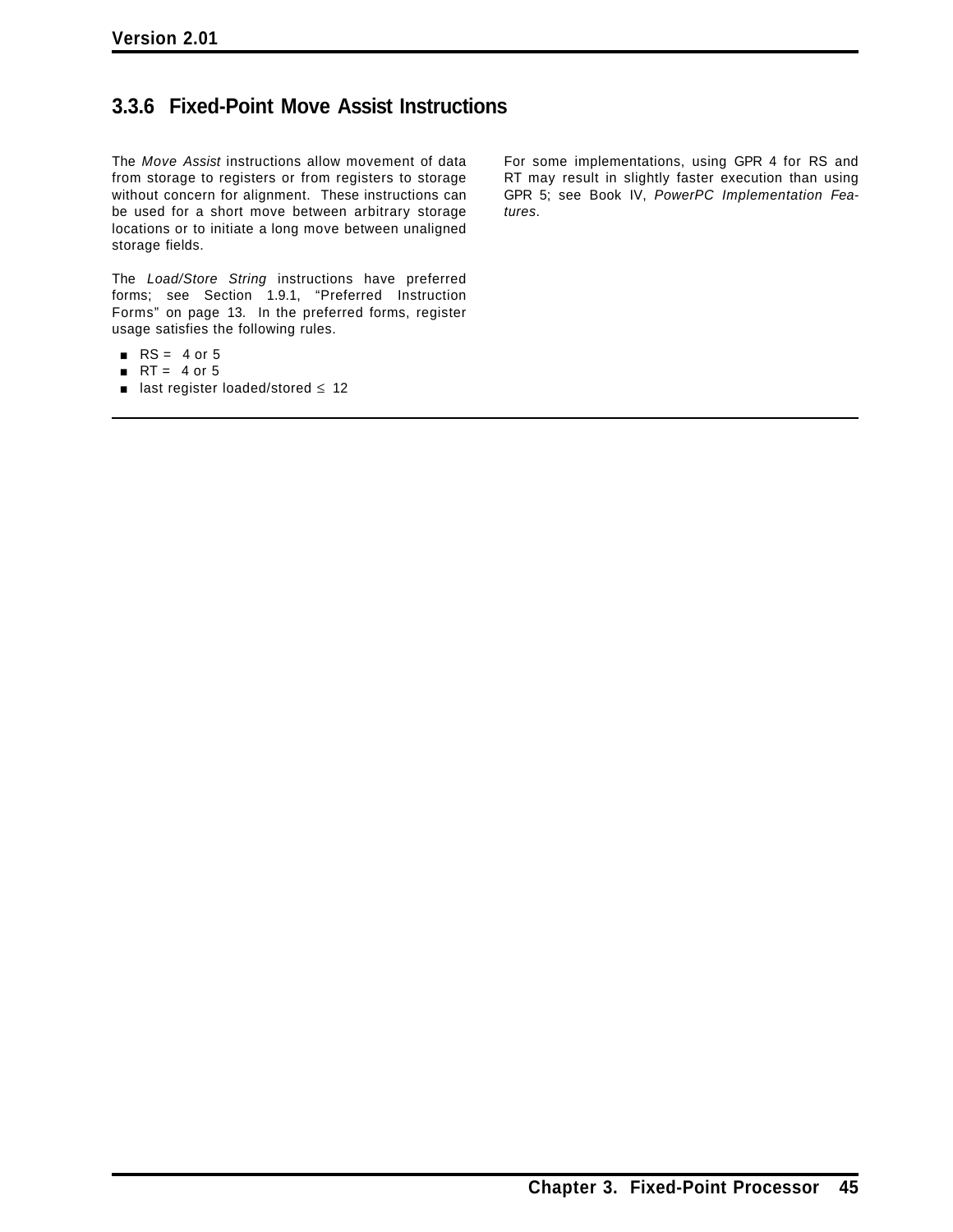### *Load String Word Immediate X-form*

lswi RT,RA,NB

[POWER mnemonic: lsi]

|  | ĸА | NΒ | $\sim$ |  |
|--|----|----|--------|--|
|  |    | 16 |        |  |

```
if RA = 0 then EA + 0else EA (RA)if NB = 0 then n \triangleleft  32else n \triangleleft NBr ← RT -1i + 32do while n > 0if i = 32 then
    r + r + 1 \pmod{32}GPR(r) \leftarrow 0
  GPR(r)_{i:i+7} + MEM(EA, 1)
  i + i + 8if i = 64 then i \triangleq 32
  EA + EA + 1
  n + n - 1
```
Let the effective address (EA) be  $(RA|0)$ . Let  $n = NB$ if NB≠ 0,  $n = 32$  if NB=0; n is the number of bytes to load. Let  $nr = \text{CEIL}(n \div 4)$ ; nr is the number of registers to receive data.

n consecutive bytes starting at EA are loaded into GPRs RT through RT+nr− 1. Data are loaded into the low-order four bytes of each GPR; the high-order four bytes are set to 0.

Bytes are loaded left to right in each register. The sequence of registers wraps around to GPR 0 if required. If the low-order four bytes of register RT+nr− 1 are only partially filled, the unfilled loworder byte(s) of that register are set to 0.

If RA is in the range of registers to be loaded, including the case in which RA=0, the instruction form is invalid.

### **Special Registers Altered:**

None

### *Load String Word Indexed X-form*

lswx RT,RA,RB [POWER mnemonic: lsx]

| . | ĸА | ND. | -00 |  |
|---|----|-----|-----|--|
|   |    |     |     |  |

```
if RA = 0 then b \triangleleft  0else b \leftarrow (RA)EA + b + (RB)n \leftarrow XER<sub>57:63</sub>
r + RT -1i + 32RT + undefined
do while n > 0if i = 32 then
     r + r + 1 \pmod{32}GPR(r) \triangleleft 0
  GPR(r)_{i:i+7} + MEM(EA, 1)
  i + i + 8if i = 64 then i \triangle 32
  EA \leftarrow EA + 1
  n + n - 1
```
Let the effective address (EA) be the sum  $(RA|0)+(RB)$ . Let  $n = XER<sub>57:63</sub>$ ; n is the number of bytes to load. Let  $nr = \text{CEIL}(n \div 4)$ ; nr is the number of registers to receive data.

If n>0, n consecutive bytes starting at EA are loaded into GPRs RT through RT+nr− 1. Data are loaded into the low-order four bytes of each GPR; the highorder four bytes are set to 0.

Bytes are loaded left to right in each register. The sequence of registers wraps around to GPR 0 if required. If the low-order four bytes of register RT+nr− 1 are only partially filled, the unfilled loworder byte(s) of that register are set to 0.

If n=0, the contents of register RT are undefined.

If RA or RB is in the range of registers to be loaded, including the case in which RA=0, either the system illegal instruction error handler is invoked or the results are boundedly undefined. If RT=RA or RT=RB, the instruction form is invalid.

**Special Registers Altered:** None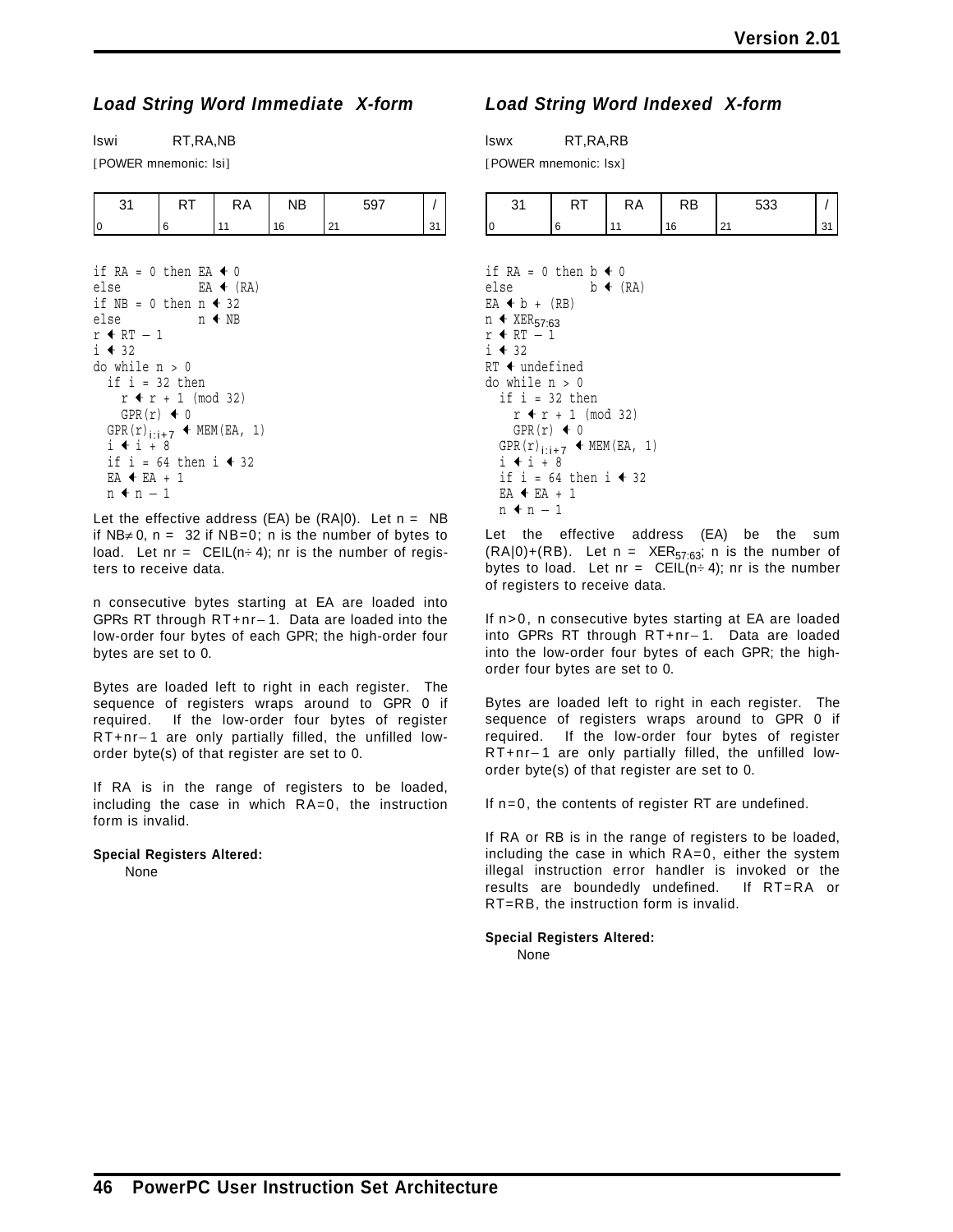### *Store String Word Immediate X-form*

stswi RS,RA,NB

[POWER mnemonic: stsi]

| nu | ĸА | √B، |          |  |
|----|----|-----|----------|--|
|    |    | ĥ   | $\sim$ 1 |  |

if  $RA = 0$  then  $EA + 0$ else  $EA \left( RA \right)$ if  $NB = 0$  then  $n \div 32$ else  $n \triangleleft NB$  $r$  ← RS  $-1$  $i + 32$ do while  $n > 0$ if i = 32 then  $r + r + 1$  (mod 32) MEM(EA, 1)  $\leftarrow$  GPR(r)<sub>i:i+7</sub>  $i + i + 8$ if i = 64 then i  $\triangleq$  32  $EA$   $\leftarrow$   $EA$   $+$  1 n **+** n − 1

Let the effective address (EA) be  $(RA|0)$ . Let  $n = NB$ if NB≠ 0,  $n = 32$  if NB=0; n is the number of bytes to store. Let  $nr = \text{CEIL}(n \div 4)$ ; nr is the number of registers to supply data.

n consecutive bytes starting at EA are stored from GPRs RS through RS+nr− 1. Data are stored from the low-order four bytes of each GPR.

Bytes are stored left to right from each register. The sequence of registers wraps around to GPR 0 if required.

#### **Special Registers Altered:** None

### *Store String Word Indexed X-form*

stswx RS,RA,RB [POWER mnemonic: stsx]

| <sub>D</sub> o<br>د ∖ | ĸА | RΒ | 201    |  |
|-----------------------|----|----|--------|--|
|                       |    | ۱۴ | $\sim$ |  |

if RA = 0 then  $b \triangleleft 0$ else  $b \leftarrow (RA)$ EA  $\triangleleft b + (RB)$  $n$   $\leftarrow$  XER<sub>57:63</sub>  $r$  + RS  $-1$  $i + 32$ do while  $n > 0$ if i = 32 then  $r$   $\uparrow$   $r$  + 1 (mod 32) MEM(EA, 1)  $\leftarrow$  GPR(r)<sub>i:i+7</sub>  $i + i + 8$ if i = 64 then i  $\div$  32  $EA$   $\leftarrow$   $EA$   $+$  1 n ← n - 1

Let the effective address (EA) be the sum  $(RA|0)+(RB)$ . Let n = XER<sub>57:63</sub>; n is the number of bytes to store. Let  $nr = \text{CEIL}(n \div 4)$ ; nr is the number of registers to supply data.

If n>0, n consecutive bytes starting at EA are stored from GPRs RS through RS+nr− 1. Data are stored from the low-order four bytes of each GPR.

Bytes are stored left to right from each register. The sequence of registers wraps around to GPR 0 if required.

If n=0, no bytes are stored.

#### **Special Registers Altered:** None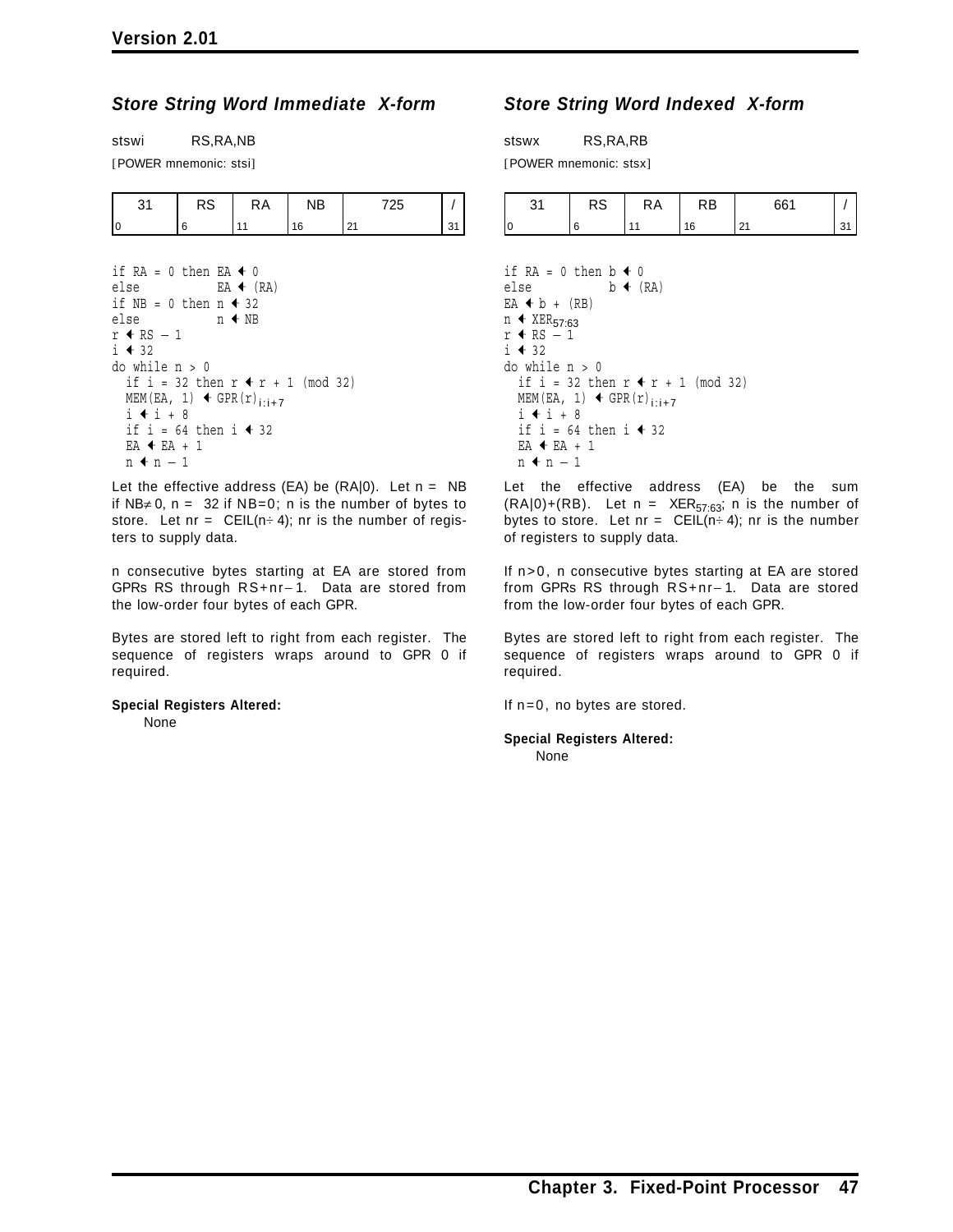# **3.3.7 Other Fixed-Point Instructions**

The remainder of the fixed-point instructions use the contents of the General Purpose Registers (GPRs) as source operands, and place results into GPRs, into the Fixed-Point Exception Register (XER), and into Condition Register fields. In addition, the *Trap* instructions test the contents of a GPR or XER bit, invoking the system trap handler if the result of the specified test is true.

These instructions treat the source operands as signed integers unless the instruction is explicitly identified as performing an unsigned operation.

The X-form and XO-form instructions with Rc=1, and the D-form instructions *addic., andi.,* and *andis.,* set the first three bits of CR Field 0 to characterize the result placed into the target register. In 64-bit mode, these bits are set by signed comparison of the result to zero. In 32-bit mode, these bits are set by signed comparison of the low-order 32 bits of the result to zero.

Unless otherwise noted and when appropriate, when CR Field 0 and the XER are set they reflect the value placed into the target register.

#### - Programming Note -

Instructions with the OE bit set or that set CA may execute slowly or may prevent the execution of subsequent instructions until the instruction has completed.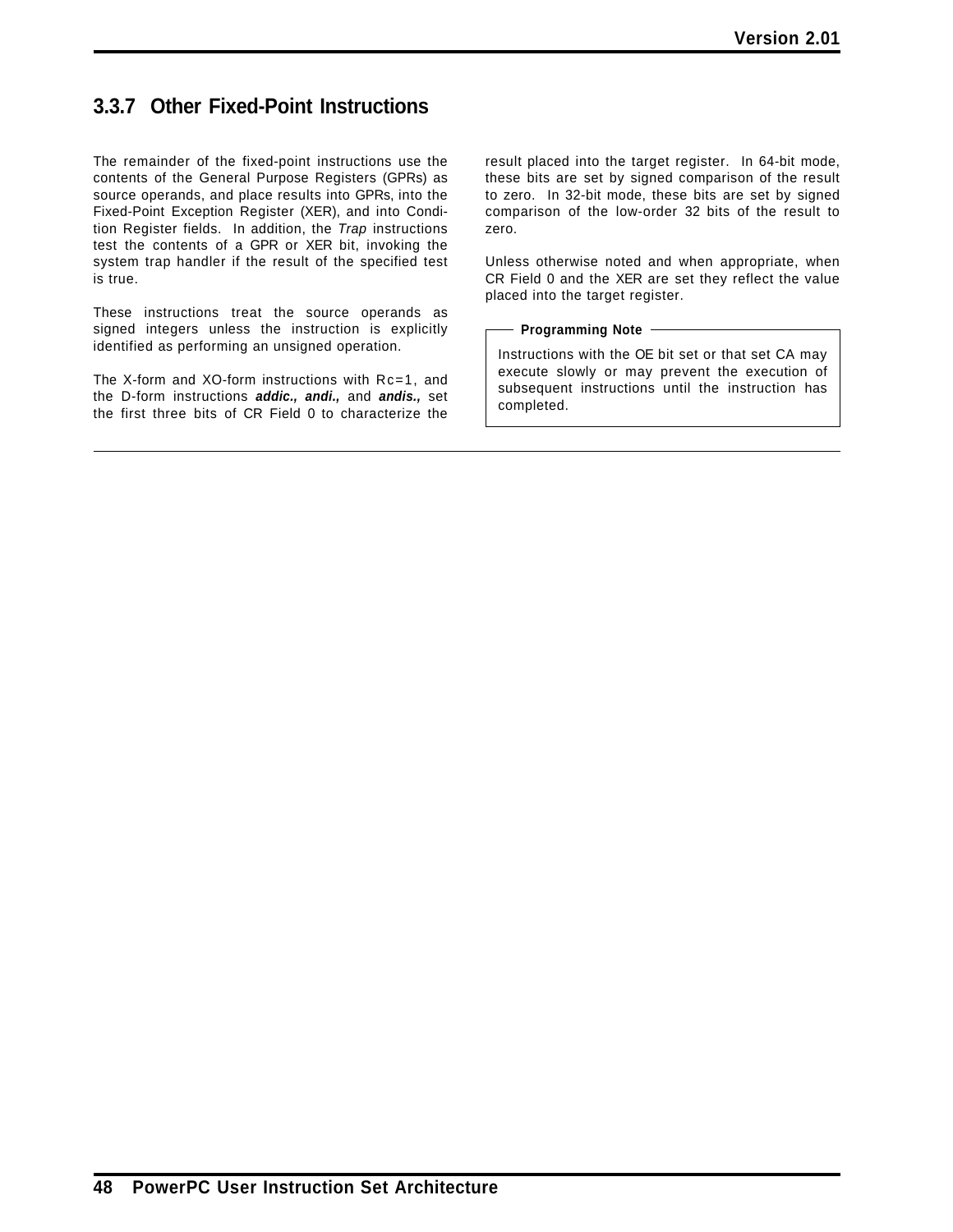# **3.3.8 Fixed-Point Arithmetic Instructions**

The XO-form *Arithmetic* instructions with Rc=1, and the D-form *Arithmetic* instruction *addic.*, set the first three bits of CR Field 0 as described in Section 3.3.7, "Other Fixed-Point Instructions" on page 48.

*addic, addic., subfic, addc, subfc, adde, subfe, addme, subfme, addze,* and *subfze* always set CA, to reflect the carry out of bit 0 in 64-bit mode and out of bit 32 in 32-bit mode. The XO-form *Arithmetic* instructions set SO and OV when OE=1 to reflect overflow of the result. Except for the *Multiply Low* and *Divide* instructions, the setting of these bits is modedependent, and reflects overflow of the 64-bit result in 64-bit mode and overflow of the low-order 32-bit result in 32-bit mode. For XO-form *Multiply Low* and *Divide* instructions, the setting of these bits is modeindependent, and reflects overflow of the 64-bit result for *mulld, divd*, and *divdu*, and overflow of the loworder 32-bit result for *mullw, divw*, and *divwu*.

#### **Programming Note**

Notice that CR Field 0 may not reflect the "true" (infinitely precise) result if overflow occurs.

### *Add Immediate D-form*

addi RT,RA,SI [POWER mnemonic: cal]

if  $RA = 0$  then  $RT \triangleleft EXTS(SI)$  $else \qquad \qquad RT \text{ } \leftarrow (RA) \text{ } + \text{ EXTS(SI)}$ 

The sum  $(RA|0) + SI$  is placed into register RT.

### **Special Registers Altered:**

None

#### **Extended Mnemonics:**

Examples of extended mnemonics for *Add Immediate*:

| Extended: |                    | Equivalent to: |                 |
|-----------|--------------------|----------------|-----------------|
| -li       | Rx.value           | addi           | Rx,0, value     |
| la        | $Rx$ , disp $(Ry)$ | addi           | $Rx.Ry$ , disp  |
| subi      | Rx, Ry, value      | addi           | $Rx,Ry, -value$ |

#### **Programming Note**

*addi, addis, add,* and *subf* are the preferred instructions for addition and subtraction, because they set few status bits.

Notice that *addi* and *addis* use the value 0, not the contents of GPR 0, if RA=0.

### **Extended mnemonics for addition and subtraction**

Several extended mnemonics are provided that use the *Add Immediate* and *Add Immediate Shifted* instructions to load an immediate value or an address into a target register. Some of these are shown as examples with the two instructions.

The PowerPC Architecture supplies *Subtract From* instructions, which subtract the second operand from the third. A set of extended mnemonics is provided that use the more "normal" order, in which the third operand is subtracted from the second, with the third operand being either an immediate field or a register. Some of these are shown as examples with the appropriate *Add* and *Subtract From* instructions.

See Appendix B, "Assembler Extended Mnemonics" on page 143 for additional extended mnemonics.

### *Add Immediate Shifted D-form*

addis RT,RA,SI [POWER mnemonic: cau]

| 1 V I | $\cdot$<br>היו |   |  |
|-------|----------------|---|--|
|       |                | c |  |

if RA = 0 then RT  $\triangleleft$  EXTS(SI || <sup>16</sup>0) else RT  $(RA) + EXTS(SI || 160)$ 

The sum  $(RA|0) + (SI || 0x0000)$  is placed into register RT.

### **Special Registers Altered:**

None

#### **Extended Mnemonics:**

Examples of extended mnemonics for *Add Immediate Shifted*:

| Extended: |               | Equivalent to: |                       |  |
|-----------|---------------|----------------|-----------------------|--|
| lis       | Rx.value      |                | addis Rx, 0, value    |  |
| subis     | Rx, Ry, value |                | addis Rx, Ry, - value |  |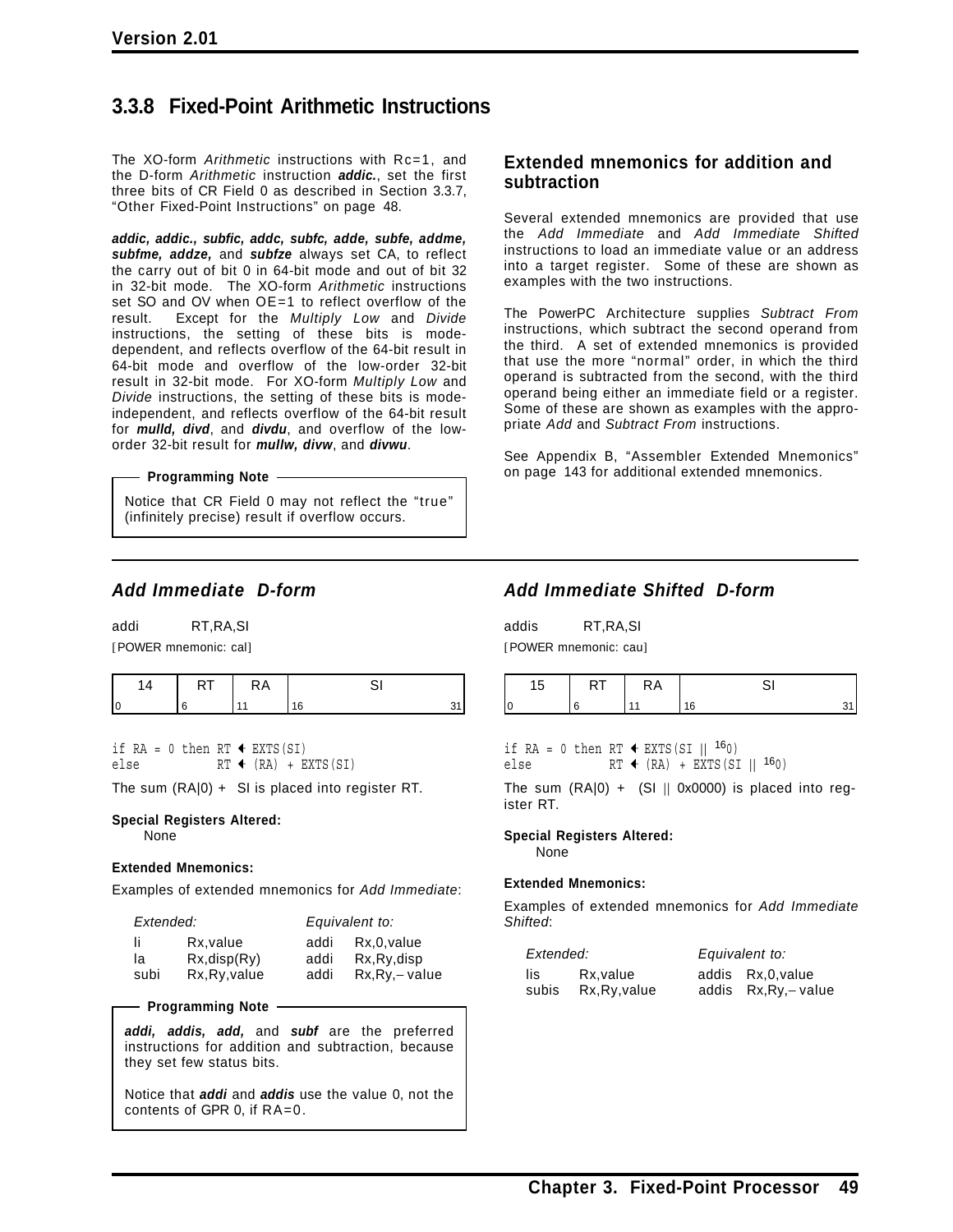### *Add XO-form*

| add   | RT.RA.RB   | $(OE=0$ Rc=0) |
|-------|------------|---------------|
| add.  | RT.RA.RB   | $(OE=0$ Rc=1) |
| addo  | RT.RA.RB   | $(OE=1$ Rc=0) |
| addo. | RT, RA, RB | $(OE=1$ Rc=1) |

[POWER mnemonics: cax, cax., caxo, caxo.]

|  | КA | RB |   | 266             |  |
|--|----|----|---|-----------------|--|
|  |    | ៲ឝ | C | nn<br><u>__</u> |  |

 $RT$  (RA) + (RB)

The sum (RA) + (RB) is placed into register RT.

#### **Special Registers Altered:**

| CR <sub>0</sub> | (if $Rc=1$ ) |
|-----------------|--------------|
| SO OV           | (if $OE=1$ ) |

### *Subtract From XO-form*

| subf   | RT.RA.RB   | $(OE=0$ Rc=0) |
|--------|------------|---------------|
| subf.  | RT.RA.RB   | $(OE=0$ Rc=1) |
| subfo  | RT.RA.RB   | $(OE=1$ Rc=0) |
| subfo. | RT, RA, RB | $(OE=1$ Rc=1) |

|  | ₹A | ⊀B |  |  |
|--|----|----|--|--|
|  |    |    |  |  |

 $RT$   $\leftarrow \neg (RA)$  +  $(RB)$  + 1

The sum  $\neg$ (RA) + (RB) +1 is placed into register RT.

### **Special Registers Altered:**

| CR0   | (if $Rc=1$ ) |
|-------|--------------|
| SO OV | (if $OE=1$ ) |

#### **Extended Mnemonics:**

Example of extended mnemonics for *Subtract From*:

| Extended: |            |      | Equivalent to: |
|-----------|------------|------|----------------|
| sub       | Rx, Ry, Rz | subf | Rx, Rz, Ry     |

### *Add Immediate Carrying D-form*

addic RT,RA,SI [POWER mnemonic: ai]

|  | ٢А |   |  |
|--|----|---|--|
|  |    | r |  |

 $RT$  (RA) + EXTS(SI)

The sum (RA) + SI is placed into register RT.

#### **Special Registers Altered:** CA

### **Extended Mnemonics:**

Example of extended mnemonics for *Add Immediate Carrying*:

| Extended: |               | Equivalent to: |                       |  |
|-----------|---------------|----------------|-----------------------|--|
| subic     | Rx, Ry, value |                | addic Rx, Ry, - value |  |

### *Add Immediate Carrying and Record D-form*

addic. RT,RA,SI [POWER mnemonic: ai.]

|  | $\cdots$ |  |
|--|----------|--|
|  |          |  |

 $RT$   $(RA)$  + EXTS(SI)

The sum  $(RA) + SI$  is placed into register RT.

#### **Special Registers Altered:** CR0 CA

### **Extended Mnemonics:**

Example of extended mnemonics for *Add Immediate Carrying and Record*:

| Extended: |                      | Equivalent to:         |
|-----------|----------------------|------------------------|
|           | subic. Rx, Ry, value | addic. Rx, Ry, - value |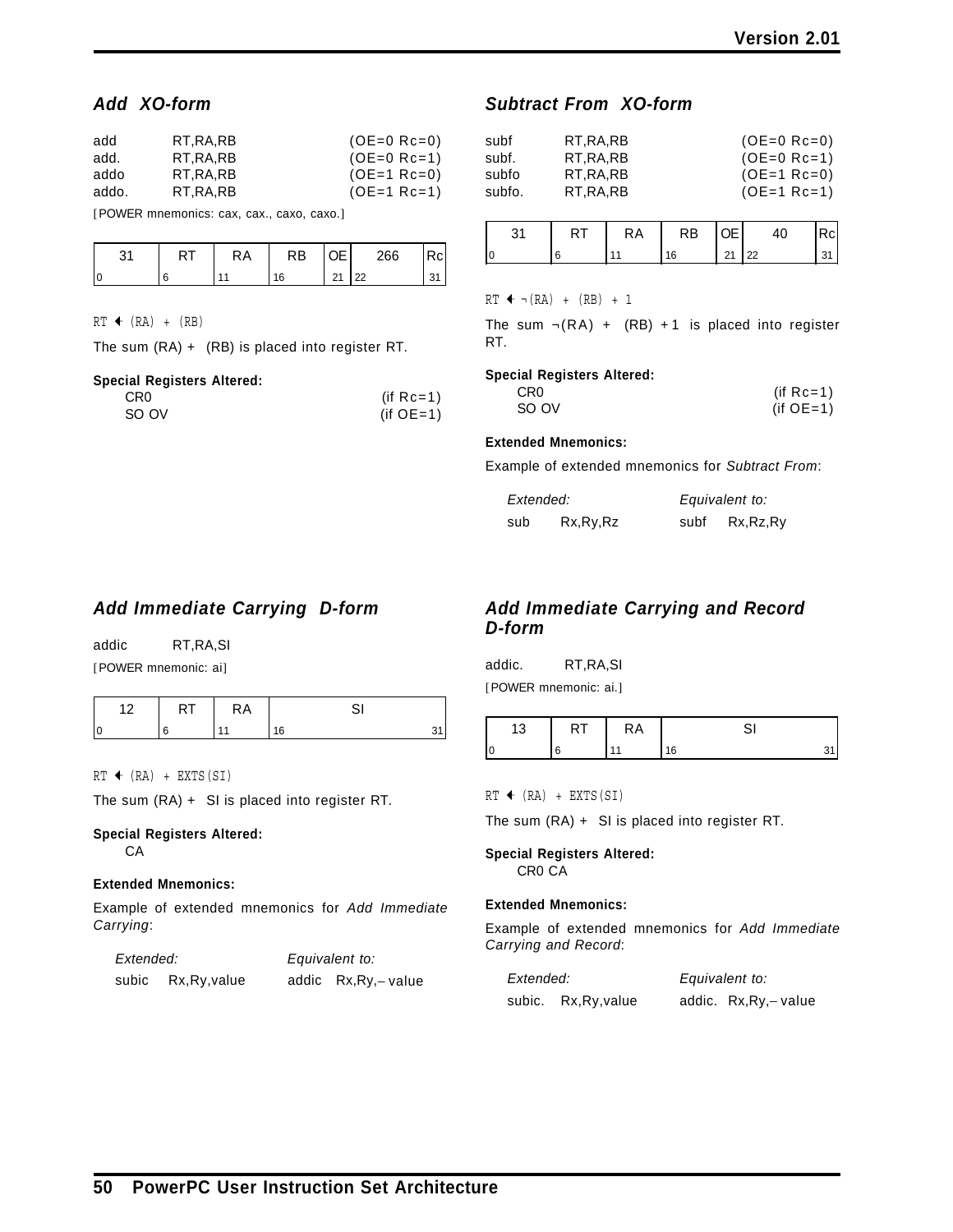### *Subtract From Immediate Carrying D-form*

subfic RT,RA,SI

[POWER mnemonic: sfi]

| . . | КA |            |
|-----|----|------------|
|     |    | $\epsilon$ |

 $RT$   $\leftarrow \neg (RA)$  + EXTS(SI) + 1

The sum  $\neg$ (RA) + SI + 1 is placed into register RT.

#### **Special Registers Altered:**

CA

### *Add Carrying XO-form*

| addc<br>addc.<br>addco<br>addco. | RT.RA.RB<br>RT.RA.RB<br>RT.RA.RB<br>RT.RA.RB | $(OE=0$ Rc=0)<br>$(OE=0$ Rc=1)<br>$(OE=1$ Rc=0)<br>$(OE=1$ Rc=1) |
|----------------------------------|----------------------------------------------|------------------------------------------------------------------|
|                                  |                                              |                                                                  |
|                                  |                                              |                                                                  |

[POWER mnemonics: a, a., ao, ao.]

|    | КA | ⊀B | u  |  |
|----|----|----|----|--|
| 16 |    | 16 | __ |  |

 $RT$  (RA) + (RB)

The sum (RA) + (RB) is placed into register RT.

#### **Special Registers Altered:**

| CА    |              |
|-------|--------------|
| CR0   | (if $Rc=1$ ) |
| SO OV | $(if OE=1)$  |

### *Subtract From Carrying XO-form*

| subfc   | RT.RA.RB   | $(OE=0$ Rc=0) |
|---------|------------|---------------|
| subfc.  | RT.RA.RB   | $(OE=0$ Rc=1) |
| subfco  | RT.RA.RB   | $(OE=1$ Rc=0) |
| subfco. | RT, RA, RB | $(OE=1$ Rc=1) |
|         |            |               |

[POWER mnemonics: sf, sf., sfo, sfo.]

|  | RA | RB | ЭE |    |  |
|--|----|----|----|----|--|
|  |    | 16 | 21 | 22 |  |

 $RT$   $\leftarrow \neg (RA)$  +  $(RB)$  + 1

The sum  $\neg$ (RA) + (RB) + 1 is placed into register RT.

#### **Special Registers Altered:**

| CA              |              |
|-----------------|--------------|
| CR <sub>0</sub> | (if $Rc=1$ ) |
| SO OV           | $(if OE=1)$  |

#### **Extended Mnemonics:**

Example of extended mnemonics for *Subtract From Carrying*:

| Extended: |            | Equivalent to:   |
|-----------|------------|------------------|
| subc      | Rx, Ry, Rz | subfc Rx, Rz, Ry |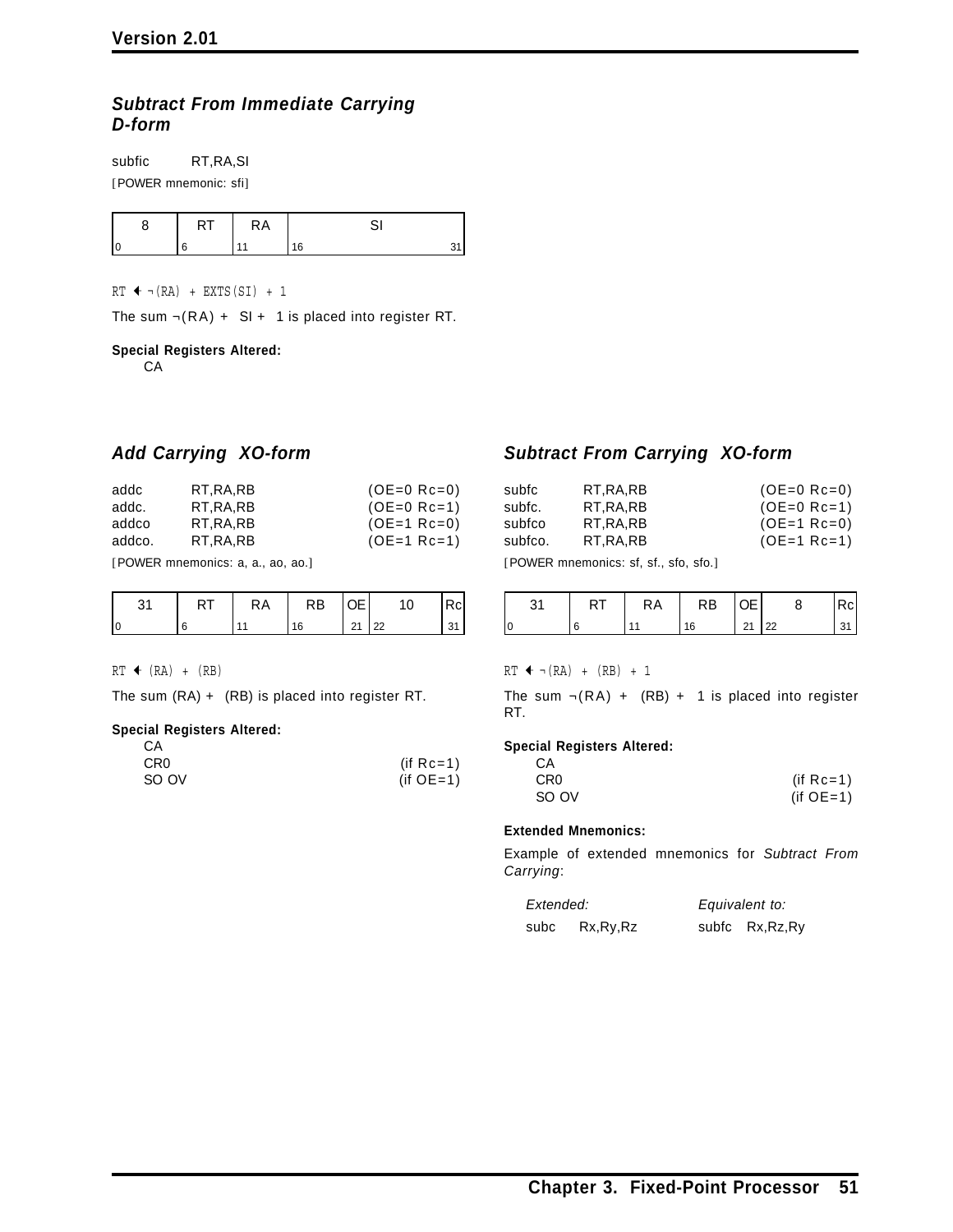### *Add Extended XO-form*

| adde   | RT.RA.RB | $(OE=0$ Rc=0) |
|--------|----------|---------------|
| adde.  | RT.RA.RB | $(OE=0$ Rc=1) |
| addeo  | RT.RA.RB | $(OE=1$ Rc=0) |
| addeo. | RT.RA.RB | $(OE=1$ Rc=1) |

[POWER mnemonics: ae, ae., aeo, aeo.]

| ັ | КA | RB | ⊢ | 138 | ا آن ۱ |
|---|----|----|---|-----|--------|
|   |    | 16 |   | 22  | ັ      |

#### $RT$   $\leftarrow$   $(RA)$   $+$   $(RB)$   $+$  CA

The sum  $(RA) + (RB) + CA$  is placed into register RT.

#### **Special Registers Altered:**

| CA    |              |
|-------|--------------|
| CR0   | (if $Rc=1$ ) |
| SO OV | (if $OE=1$ ) |

### *Add to Minus One Extended XO-form*

| addme   | RT,RA | $(OE=0$ Rc=0) |
|---------|-------|---------------|
| addme.  | RT.RA | $(OE=0$ Rc=1) |
| addmeo  | RT.RA | $(OE=1$ Rc=0) |
| addmeo. | RT.RA | $(OE=1$ Rc=1) |

[POWER mnemonics: ame, ame., ameo, ameo.]

|    | RT | КA | (1) | 234 | Rcl |
|----|----|----|-----|-----|-----|
| ١c |    |    | 21  | 22  |     |

 $RT$   $(RA)$  +  $CA - 1$ 

The sum  $(RA) + CA + <sup>641</sup>$  is placed into register RT.

#### **Special Registers Altered:**

| CA              |              |
|-----------------|--------------|
| CR <sub>0</sub> | (if $Rc=1$ ) |
| SO OV           | $(if OE=1)$  |

### *Subtract From Extended XO-form*

| subfe   | RT.RA.RB | $(OE=0$ Rc=0) |
|---------|----------|---------------|
| subfe.  | RT.RA.RB | $(OE=0$ Rc=1) |
| subfeo  | RT.RA.RB | $(OE=1$ Rc=0) |
| subfeo. | RT.RA.RB | $(OE=1$ Rc=1) |

[POWER mnemonics: sfe, sfe., sfeo, sfeo.]

| וא | КA | RB | า∟ | 136 |  |
|----|----|----|----|-----|--|
|    |    |    |    |     |  |

 $RT$   $\leftarrow \neg (RA)$  +  $(RB)$  + CA

The sum  $\neg (RA) + (RB) + CA$  is placed into register RT.

#### **Special Registers Altered:**

| - CA  |              |
|-------|--------------|
| CR0   | (if $Rc=1$ ) |
| SO OV | $(if OE=1)$  |

### *Subtract From Minus One Extended XO-form*

| subfme   | RT,RA | $(OE=0$ Rc=0) |
|----------|-------|---------------|
| subfme.  | RT.RA | $(OE=0$ Rc=1) |
| subfmeo  | RT.RA | $(OE=1$ Rc=0) |
| subfmeo. | RT.RA | $(OE=1$ Rc=1) |

[POWER mnemonics: sfme, sfme., sfmeo, sfmeo.]

|   | КA | 77 | ℩∟ | つつつ      |  |
|---|----|----|----|----------|--|
| 0 |    | 16 |    | nn<br>__ |  |

 $RT$   $\leftarrow \neg (RA) + CA - 1$ 

The sum  $\neg$ (RA) + CA +  $^{64}$ 1 is placed into register RT.

#### **Special Registers Altered:**

| CA    |              |
|-------|--------------|
| CR0   | (if $Rc=1$ ) |
| SO OV | $(if OE=1)$  |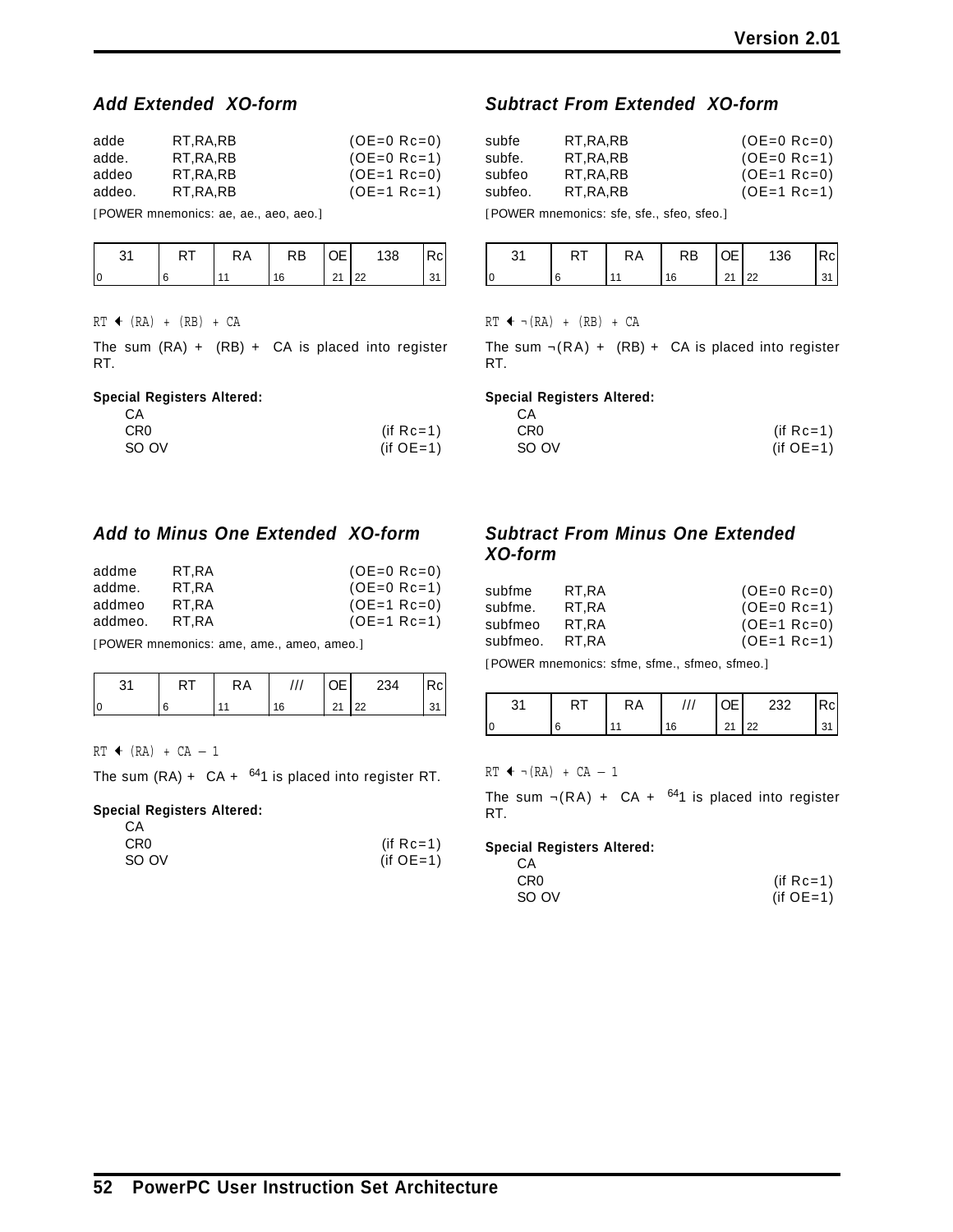### *Add to Zero Extended XO-form*

| addze   | RT.RA | $(OE=0$ Rc=0) |
|---------|-------|---------------|
| addze.  | RT.RA | $(OE=0$ Rc=1) |
| addzeo  | RT.RA | $(OE=1$ Rc=0) |
| addzeo. | RT.RA | $(OE=1$ Rc=1) |

[POWER mnemonics: aze, aze., azeo, azeo.]

|  | КA | า⊏<br>'- | つへつ     |  |
|--|----|----------|---------|--|
|  |    | 21       | 22<br>ے |  |

#### $RT$  (RA) + CA

The sum (RA) + CA is placed into register RT.

#### **Special Registers Altered:**

| СA              |              |
|-----------------|--------------|
| CR <sub>0</sub> | (if $Rc=1$ ) |
| SO OV           | $(if OE=1)$  |

### *Subtract From Zero Extended XO-form*

| subfze   | RT.RA | $(OE=0$ Rc=0) |
|----------|-------|---------------|
| subfze.  | RT.RA | $(OE=0$ Rc=1) |
| subfzeo  | RT.RA | $(OE=1$ Rc=0) |
| subfzeo. | RT.RA | $(OE=1$ Rc=1) |

[POWER mnemonics: sfze, sfze., sfzeo, sfzeo.]

| n.<br>ບ | ≺A |          | 200         |  |
|---------|----|----------|-------------|--|
|         |    | 21<br>۷. | $\sim$<br>ᅩ |  |

#### $RT$  +  $\neg$ (RA) + CA

The sum  $\neg (RA) + CA$  is placed into register RT.

#### **Special Registers Altered:**

| CA              |              |
|-----------------|--------------|
| CR <sub>0</sub> | (if $Rc=1$ ) |
| SO OV           | (if $OE=1$ ) |

#### **Programming Note**

The setting of CA by the *Add* and *Subtract From* instructions, including the Extended versions thereof, is mode-dependent. If a sequence of these instructions is used to perform extendedprecision addition or subtraction, the same mode should be used throughout the sequence.

### *Negate XO-form*

|    | RT | <b>RA</b> | l OE I       | 104 | Rcl |
|----|----|-----------|--------------|-----|-----|
| I٥ |    |           | $21 \mid 22$ |     |     |

 $RT$   $\leftarrow \neg (RA) + 1$ 

The sum  $\neg(RA) + 1$  is placed into register RT.

If the processor is in 64-bit mode and register RA contains the most negative 64-bit number (0x8000\_ 0000\_0000\_0000), the result is the most negative number and, if OE=1, OV is set to 1. Similarly, if the processor is in 32-bit mode and  $(RA)_{32:63}$  contain the most negative 32-bit number (0x8000\_0000), the loworder 32 bits of the result contain the most negative 32-bit number and, if OE=1, OV is set to 1.

#### **Special Registers Altered:**

| CR0   | $(if Rc=1)$ |
|-------|-------------|
| SO OV | $(if OE=1)$ |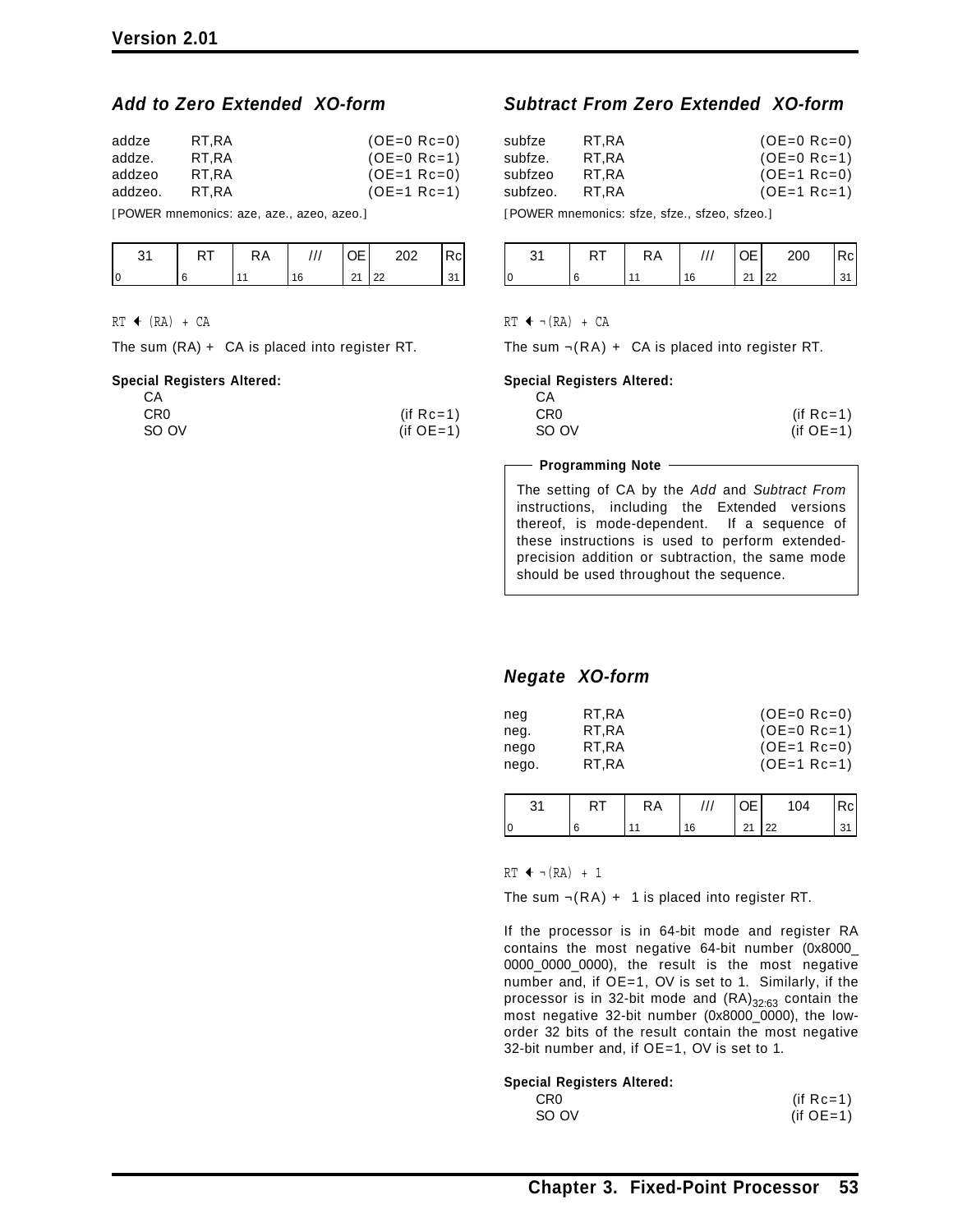### *Multiply Low Immediate D-form*

mulli RT,RA,SI

[POWER mnemonic: muli]

 $\text{prod}_{0:127}$  + (RA) × EXTS(SI)  $RT$  + prod<sub>64:127</sub>

The 64-bit first operand is (RA). The 64-bit second operand is the sign-extended value of the SI field. The low-order 64 bits of the 128-bit product of the operands are placed into register RT.

Both operands and the product are interpreted as signed integers.

**Special Registers Altered:**

None

### *Multiply Low Doubleword XO-form*

| mulld   | RT.RA.RB | $(OE=0$ Rc=0) |
|---------|----------|---------------|
| mulld.  | RT.RA.RB | $(OE=0$ Rc=1) |
| mulldo  | RT.RA.RB | $(OE=1$ Rc=0) |
| mulldo. | RT.RA.RB | $(OE=1$ Rc=1) |

|  | RΑ | RB | ⊢ | 233      | łс |
|--|----|----|---|----------|----|
|  |    |    |   | $\Omega$ |    |

 $\text{prod}_{0:127}$  (RA) × (RB)  $RT$  + prod<sub>64:127</sub>

The 64-bit operands are (RA) and (RB). The low-order 64 bits of the 128-bit product of the operands are placed into register RT.

If OE=1 then OV is set to 1 if the product cannot be represented in 64 bits.

Both operands and the product are interpreted as signed integers.

#### **Special Registers Altered:**

| CR <sub>0</sub> | $(if Rc=1)$ |
|-----------------|-------------|
| SO OV           | $(if OE=1)$ |

#### **Programming Note**

The XO-form *Multiply* instructions may execute faster on some implementations if RB contains the operand having the smaller absolute value.

### *Multiply Low Word XO-form*

| mullw   | RT.RA.RB | $(OE=0$ Rc=0) |
|---------|----------|---------------|
| mullw.  | RT.RA.RB | $(OE=0$ Rc=1) |
| mullwo  | RT.RA.RB | $(OE=1$ Rc=0) |
| mullwo. | RT.RA.RB | $(OE=1$ Rc=1) |

[POWER mnemonics: muls, muls., mulso, mulso.]

|    | RA | <b>RB</b> | IOE. | 235 | Rcl |
|----|----|-----------|------|-----|-----|
| ١c |    |           | 21   | 22  |     |

 $RT$  (RA)<sub>32:63</sub> × (RB)<sub>32:63</sub>

The 32-bit operands are the low-order 32 bits of RA and of RB. The 64-bit product of the operands is placed into register RT.

If OE=1 then OV is set to 1 if the product cannot be represented in 32 bits.

Both operands and the product are interpreted as signed integers.

#### **Special Registers Altered:**

| CR0   | (if $Rc=1$ ) |
|-------|--------------|
| SO OV | $(if OE=1)$  |

#### **Programming Note**

For *mulli* and *mullw*, the low-order 32 bits of the product are the correct 32-bit product for 32-bit mode.

For *mulli* and *mulld*, the low-order 64 bits of the product are independent of whether the operands are regarded as signed or unsigned 64-bit integers. For *mulli* and *mullw*, the low-order 32 bits of the product are independent of whether the operands are regarded as signed or unsigned 32-bit integers.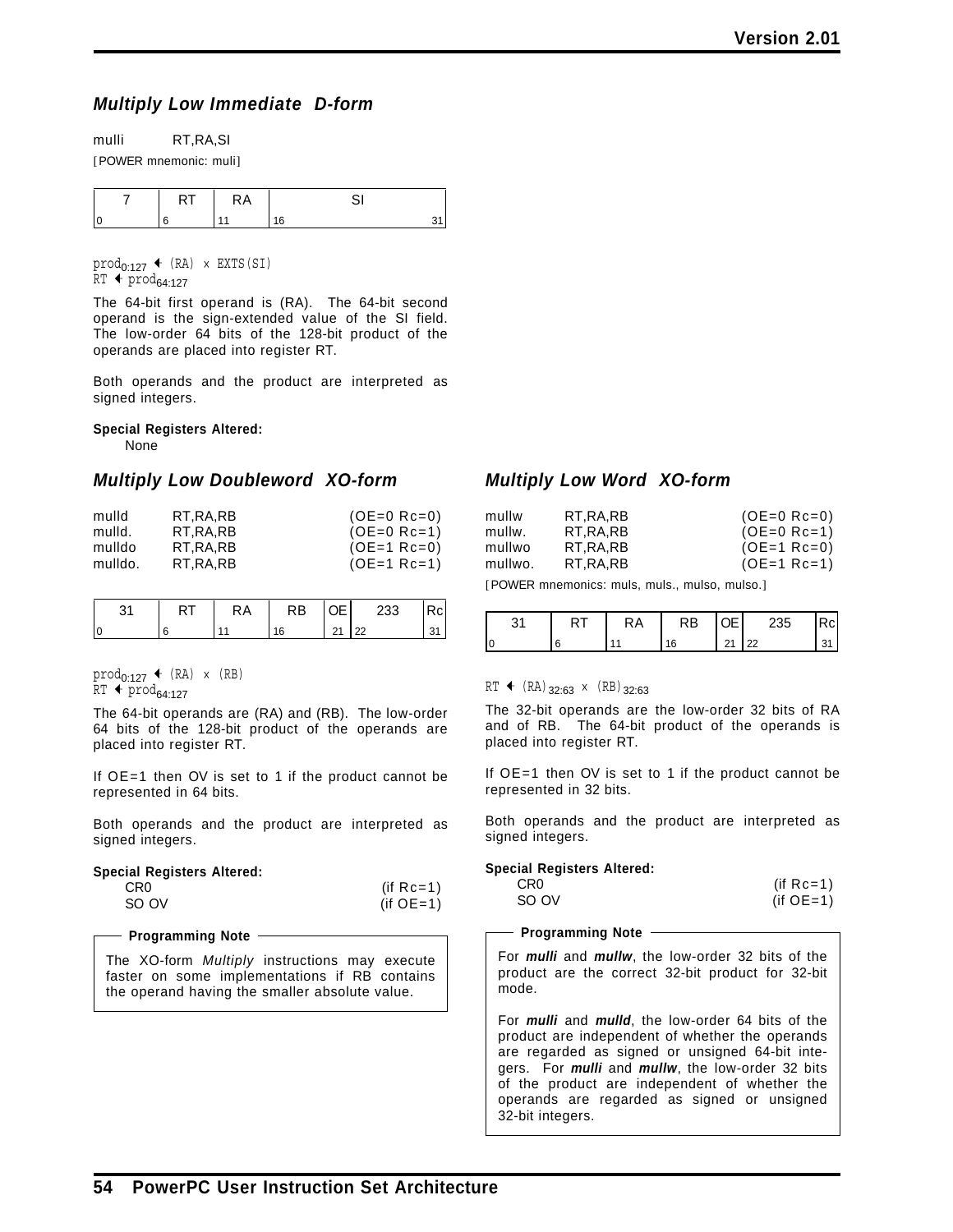### *Multiply High Doubleword XO-form*

| mulhd  | RT, RA, RB | $(Re=0)$ |
|--------|------------|----------|
| mulhd. | RT, RA, RB | $(Re=1)$ |
|        |            |          |

|  | <b>RT</b> | <b>RA</b> | <b>RB</b> |              | 73 | Rc |
|--|-----------|-----------|-----------|--------------|----|----|
|  |           |           | 16        | $21 \mid 22$ |    | 31 |

 $\text{prod}_{0:127}$  (RA) × (RB)  $RT$  + prod<sub>0:63</sub>

The 64-bit operands are (RA) and (RB). The highorder 64 bits of the 128-bit product of the operands are placed into register RT.

Both operands and the product are interpreted as signed integers.

| <b>Special Registers Altered:</b> |              |
|-----------------------------------|--------------|
| CR <sub>0</sub>                   | (if $Rc=1$ ) |

### *Multiply High Doubleword Unsigned XO-form*

| mulhdu  | RT, RA, RB | $(Rc=0)$ |
|---------|------------|----------|
| mulhdu. | RT.RA.RB   | $(Re=1)$ |

|    | КA | .⊀B ∶ |                |        |  |
|----|----|-------|----------------|--------|--|
| Ιſ |    |       | 2 <sub>1</sub> | ഹ<br>ᅭ |  |

 $\texttt{prod}_{0:127} \leftarrow (\texttt{RA}) \times (\texttt{RB})$  $RT$  + prod<sub>0:63</sub>

The 64-bit operands are (RA) and (RB). The highorder 64 bits of the 128-bit product of the operands are placed into register RT.

Both operands and the product are interpreted as unsigned integers, except that if Rc=1 the first three bits of CR Field 0 are set by signed comparison of the result to zero.

#### **Special Registers Altered:**

 $CR0$  (if  $Rc=1$ )

### *Multiply High Word XO-form*

| mulhw  | RT, RA, RB | $(Re=0)$ |
|--------|------------|----------|
| mulhw. | RT, RA, RB | $(Re=1)$ |

| 31 | RA | <b>RB</b> |    | 75 | Rc |
|----|----|-----------|----|----|----|
|    | 44 | 16        | 21 | 22 | 31 |

 $\text{prod}_{0:63}$  + (RA)<sub>32:63</sub> × (RB)<sub>32:63</sub>  $RT_{32:63}$  + prod<sub>0:31</sub>  $RT_{0:31}$  + undefined

The 32-bit operands are the low-order 32 bits of RA and of RB. The high-order 32 bits of the 64-bit product of the operands are placed into  $RT_{32:63}$ . The contents of  $RT<sub>0:31</sub>$  are undefined.

Both operands and the product are interpreted as signed integers.

#### **Special Registers Altered:**

CR0 (bits 0:2 undefined in 64-bit mode) (if Rc=1)

### *Multiply High Word Unsigned XO-form*

| mulhwu  | RT, RA, RB | $(Re=0)$ |
|---------|------------|----------|
| mulhwu. | RT, RA, RB | $(Re=1)$ |

| $\Omega$<br>ັັ | <b>A</b> 1 | ĸА | RB |              | $\overline{\phantom{a}}$ |  |
|----------------|------------|----|----|--------------|--------------------------|--|
| 0              | ι.         |    | 16 | $\mathbf{A}$ | ററ<br>∠∠                 |  |

 $\text{prod}_{0:63}$   $\leftarrow$  (RA)<sub>32:63</sub> × (RB)<sub>32:63</sub>  $RT_{32:63}$  + prod<sub>0:31</sub>  $RT_{0:31}$  + undefined

The 32-bit operands are the low-order 32 bits of RA and of RB. The high-order 32 bits of the 64-bit product of the operands are placed into  $RT_{32:63}$ . The contents of  $RT_{0:31}$  are undefined.

Both operands and the product are interpreted as unsigned integers, except that if Rc=1 the first three bits of CR Field 0 are set by signed comparison of the result to zero.

#### **Special Registers Altered:**

CR0 (bits 0:2 undefined in 64-bit mode) (if Rc=1)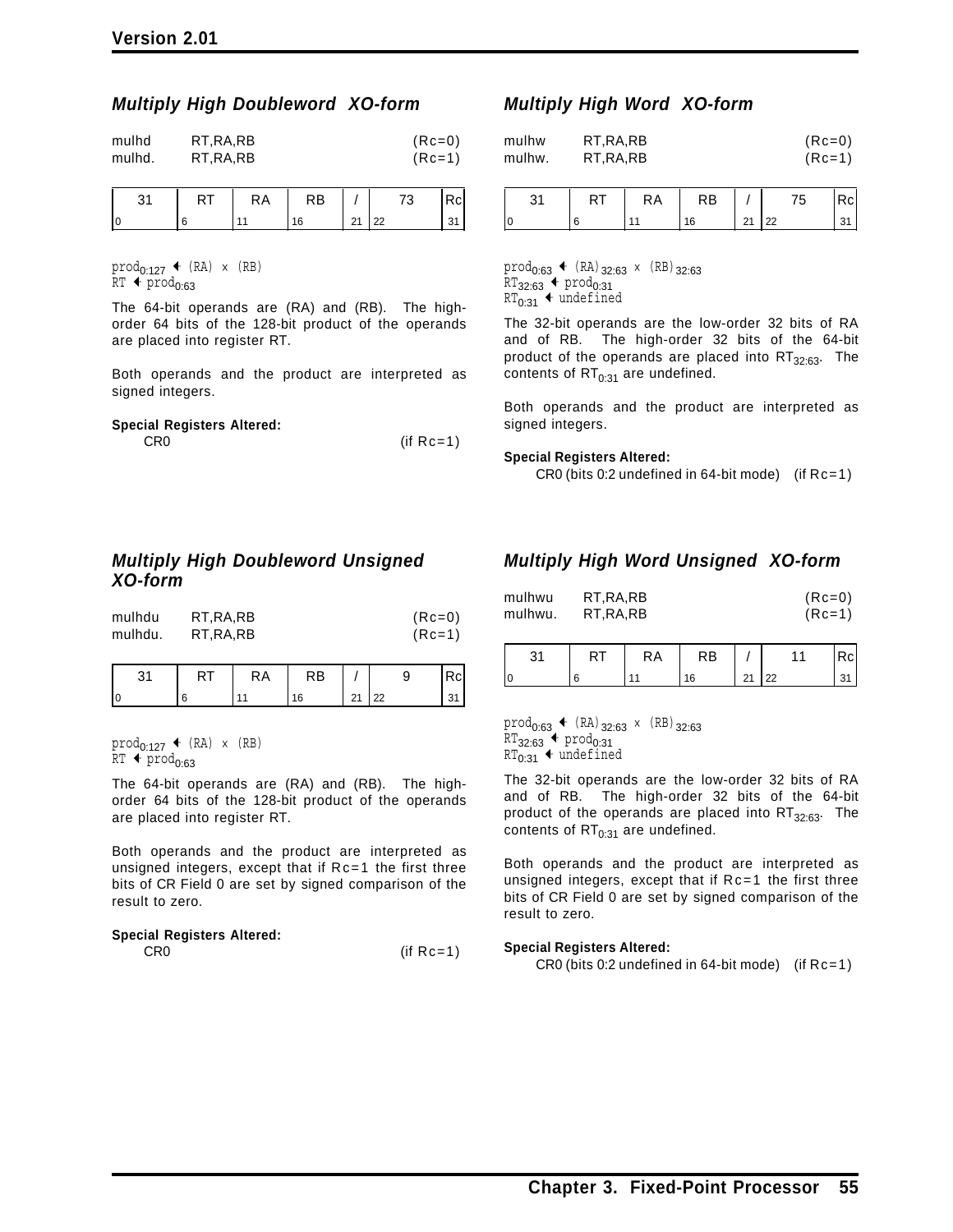### *Divide Doubleword XO-form*

| divd   | RT.RA.RB | $(OE=0$ Rc=0) |
|--------|----------|---------------|
| divd.  | RT.RA.RB | $(OE=0$ Rc=1) |
| divdo  | RT.RA.RB | $(OE=1$ Rc=0) |
| divdo. | RT.RA.RB | $(OE=1$ Rc=1) |

|  | RA | RB | OE | 489 | IRcl |
|--|----|----|----|-----|------|
|  |    |    | 21 | 122 |      |

dividend<sub>0:63</sub>  $\leftarrow$  (RA) divisor $_{0:63}$   $\leftarrow$  (RB)  $RT + dividend + divisor$ 

The 64-bit dividend is (RA). The 64-bit divisor is (RB). The 64-bit quotient of the dividend and divisor is placed into register RT. The remainder is not supplied as a result.

Both operands and the quotient are interpreted as signed integers. The quotient is the unique signed integer that satisfies

*dividend* = (*quotient* × *divisor*) + *r*

where  $0 \le r < |divisor|$  if the dividend is nonnegative, and − |*divisor*| < *r* ≤ 0 if the dividend is negative.

If an attempt is made to perform any of the divisions

 $0x8000$  0000 0000 0000 ÷ -1  $\langle$ anything>  $\div$  0

then the contents of register RT are undefined as are (if Rc=1) the contents of the LT, GT, and EQ bits of CR Field 0. In these cases, if OE=1 then OV is set to 1.

| <b>Special Registers Altered:</b> |              |
|-----------------------------------|--------------|
| CR <sub>0</sub>                   | (if $Rc=1$ ) |

#### **Programming Note**

The 64-bit signed remainder of dividing (RA) by (RB) can be computed as follows, except in the case that  $(RA) = -2^{63}$  and  $(RB) = -1$ .

SO OV (if OE=1)

|      | divd RT,RA,RB  |  | $# RT = quotient$       |
|------|----------------|--|-------------------------|
|      | mulld RT,RT,RB |  | # RT = quotient*divisor |
| subf | RT, RT, RA     |  | # RT = remainder        |

### *Divide Word XO-form*

| divw<br>divw.<br>divwo<br>divwo. | RT.RA.RB<br>RT.RA.RB<br>RT.RA.RB<br>RT, RA, RB | $(OE=0$ Rc=0)<br>$(OE=0$ Rc=1)<br>$(OE=1$ Rc=0)<br>$(OE=1$ Rc=1) |
|----------------------------------|------------------------------------------------|------------------------------------------------------------------|
|                                  |                                                |                                                                  |
|                                  |                                                |                                                                  |

| 31 | RA | <b>RB</b> | Œ  | 491     | κcι |
|----|----|-----------|----|---------|-----|
|    |    | 16        | 24 | 22<br>" |     |

dividend $_{0.63}$   $\leftrightarrow$  EXTS((RA)<sub>32:63</sub>) divisor<sub>0:63</sub>  $\leftarrow$  EXTS((RB)<sub>32:63</sub>)  $RT_{32:63}$  + dividend ÷ divisor  $RT_{0:31}$  + undefined

The 64-bit dividend is the sign-extended value of  $(RA)_{32:63}$ . The 64-bit divisor is the sign-extended value of  $(RB)_{32:63}$ . The 64-bit quotient is formed. The low-order 32 bits of the 64-bit quotient are placed into  $RT_{32:63}$ . The contents of  $RT_{0:31}$  are undefined. The remainder is not supplied as a result.

Both operands and the quotient are interpreted as signed integers. The quotient is the unique signed integer that satisfies

$$
dividend = (quotient \times divisor) + r
$$

where  $0 \le r < |divisor|$  if the dividend is nonnegative, and − |*divisor*| < *r* ≤ 0 if the dividend is negative.

If an attempt is made to perform any of the divisions

```
0x8000_0000 ÷ −1
<anything> ÷ 0
```
then the contents of register RT are undefined as are (if Rc=1) the contents of the LT, GT, and EQ bits of CR Field 0. In these cases, if OE=1 then OV is set to 1.

#### **Special Registers Altered:**

| $CR0$ (bits 0:2 undefined in 64-bit mode) (if $Rc=1$ ) |             |
|--------------------------------------------------------|-------------|
| SO OV                                                  | $(if OE=1)$ |

**Programming Note** The 32-bit signed remainder of dividing  $(RA)_{32:63}$ by  $(RB)_{32:63}$  can be computed as follows, except in the case that  $(RA)_{32:63} = -2^{31}$  and  $(RB)_{32:63} = -1$ . divw RT,RA,RB # RT = quotient mullw RT, RT, RB # RT = quotient\*divisor<br>subf RT, RT, RA # RT = remainder # RT = remainder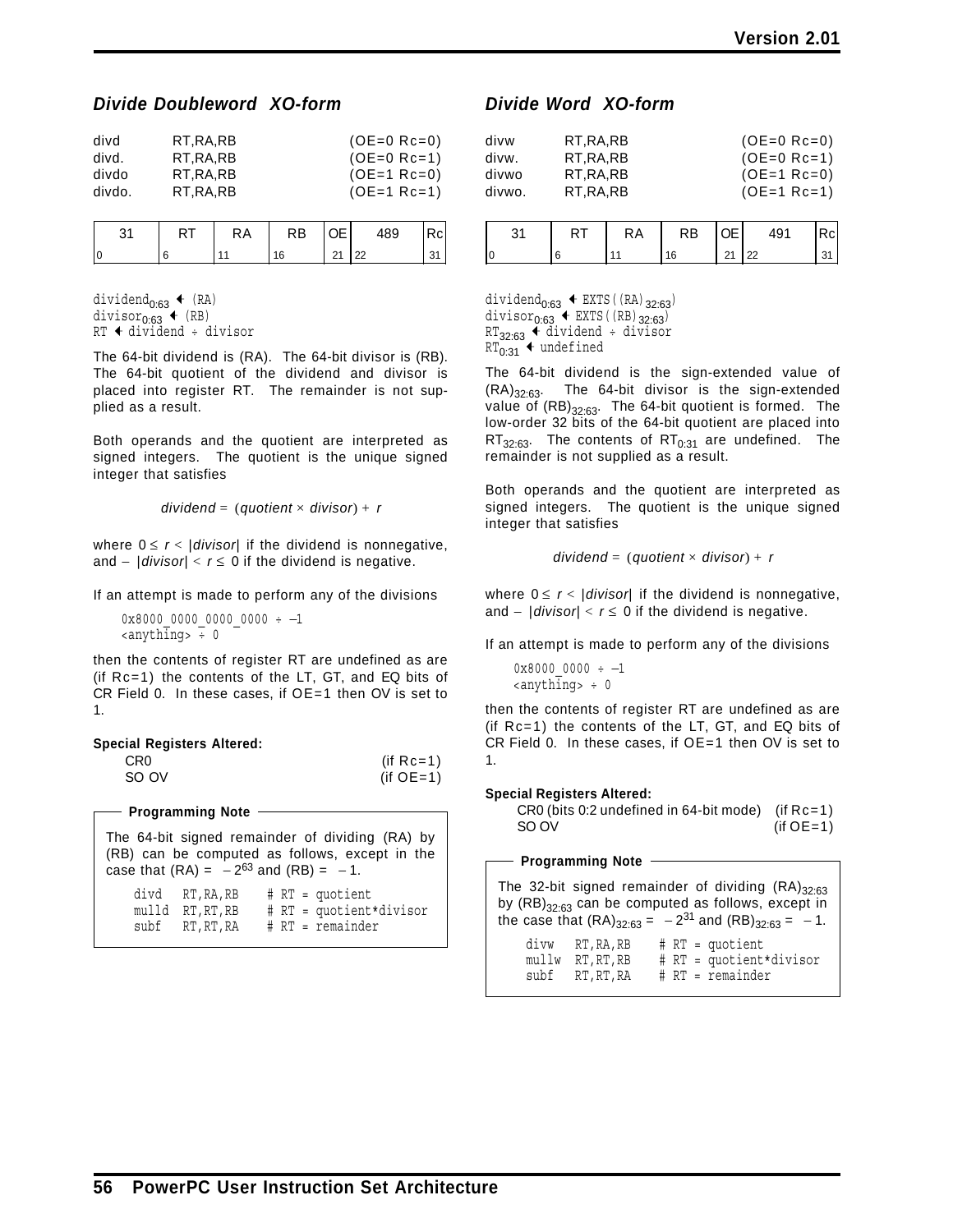### *Divide Doubleword Unsigned XO-form*

| divdu<br>divdu. | RT.RA.RB<br>RT.RA.RB | $(OE=0$ Rc=0)<br>$(OE=0$ Rc=1) |
|-----------------|----------------------|--------------------------------|
| divduo          | RT.RA.RB             | $(OE=1$ Rc=0)                  |
| divduo.         | RT.RA.RB             | $(OE=1$ Rc=1)                  |

| RT | RA | <b>RB</b> | OE.          | 457 | Rcl |
|----|----|-----------|--------------|-----|-----|
|    |    |           | $21 \mid 22$ |     |     |

dividend<sub>0:63</sub>  $\leftarrow$  (RA) divisor $_{0:63}$   $\leftarrow$  (RB)  $RT$  + dividend ÷ divisor

The 64-bit dividend is (RA). The 64-bit divisor is (RB). The 64-bit quotient of the dividend and divisor is placed into register RT. The remainder is not supplied as a result.

Both operands and the quotient are interpreted as unsigned integers, except that if Rc=1 the first three bits of CR Field 0 are set by signed comparison of the result to zero. The quotient is the unique unsigned integer that satisfies

```
dividend = (quotient × divisor) + r
```
where  $0 \le r <$  *divisor.* 

If an attempt is made to perform the division

<anything> ÷ 0

then the contents of register RT are undefined as are (if Rc=1) the contents of the LT, GT, and EQ bits of CR Field 0. In this case, if OE=1 then OV is set to 1.

#### **Special Registers Altered:**

| CR <sub>0</sub> | $(if Rc=1)$ |
|-----------------|-------------|
| SO OV           | $(if OE=1)$ |

#### **Programming Note**

The 64-bit unsigned remainder of dividing (RA) by (RB) can be computed as follows.

|      | divdu RT, RA, RB |  | $# RT = quotient$       |
|------|------------------|--|-------------------------|
|      | mulld RT,RT,RB   |  | # RT = quotient*divisor |
| subf | RT, RT, RA       |  | $# RT = remainder$      |

### *Divide Word Unsigned XO-form*

| divwu   | RT, RA, RB | $(OE=0$ Rc=0) |
|---------|------------|---------------|
| divwu.  | RT.RA.RB   | $(OE=0$ Rc=1) |
| divwuo  | RT, RA, RB | $(OE=1$ Rc=0) |
| divwuo. | RT, RA, RB | $(OE=1$ Rc=1) |

|  | RA | RB | I OE I | 459 | 'cl |
|--|----|----|--------|-----|-----|
|  |    |    | 21     | 22  |     |

dividend<sub>0:63</sub>  $\leftarrow$  <sup>32</sup>0 || (RA)<sub>32:63</sub> divisor<sub>0:63</sub>  $+$  32<sub>0</sub> || (RB)<sub>32:63</sub>  $RT_{32:63}$  + dividend ÷ divisor  $RT_{0:31}$  + undefined

The 64-bit dividend is the zero-extended value of  $(RA)_{32:63}$ . The 64-bit divisor is the zero-extended value of  $(RB)_{32:63}$ . The 64-bit quotient is formed. The low-order 32 bits of the 64-bit quotient are placed into  $RT_{32:63}$ . The contents of  $RT_{0:31}$  are undefined. The remainder is not supplied as a result.

Both operands and the quotient are interpreted as unsigned integers, except that if Rc=1 the first three bits of CR Field 0 are set by signed comparison of the result to zero. The quotient is the unique unsigned integer that satisfies

*dividend* = (*quotient* × *divisor*) + *r*

where  $0 \le r <$  *divisor.* 

If an attempt is made to perform the division

<anything> ÷ 0

then the contents of register RT are undefined as are (if Rc=1) the contents of the LT, GT, and EQ bits of CR Field 0. In this case, if OE=1 then OV is set to 1.

#### **Special Registers Altered:**

CR0 (bits 0:2 undefined in 64-bit mode) (if Rc=1) SO OV (if OE=1)

#### **Programming Note**

|  | The 32-bit unsigned remainder of dividing<br>$(RA)_{32:63}$ by $(RB)_{32:63}$ can be computed as follows. |  |                   |                         |  |
|--|-----------------------------------------------------------------------------------------------------------|--|-------------------|-------------------------|--|
|  | divwu RT.RA.RB<br>mullw RT.RT.RB                                                                          |  | $# RT = quotient$ | # RT = quotient*divisor |  |

subf RT,RT,RA # RT = remainder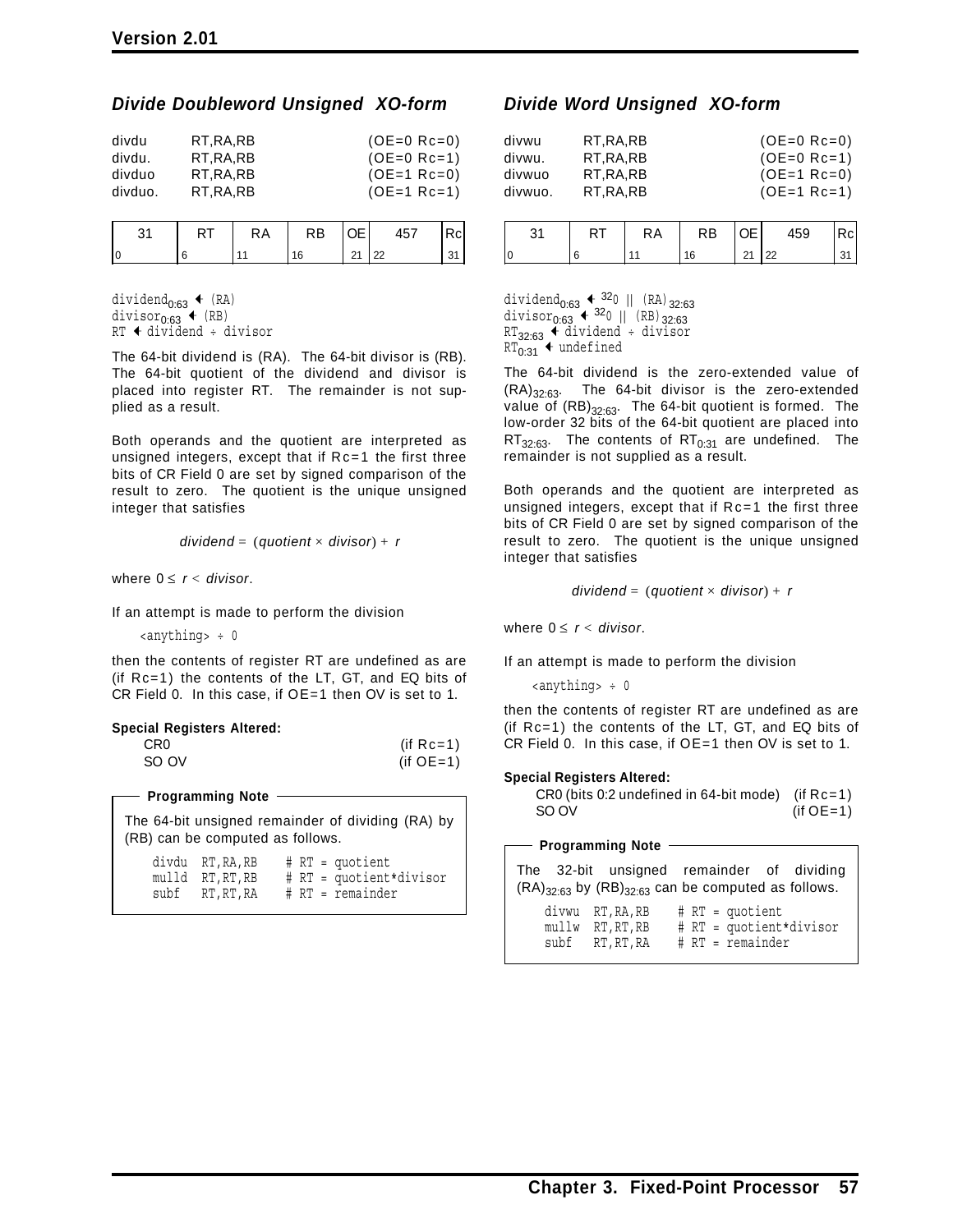# **3.3.9 Fixed-Point Compare Instructions**

The fixed-point *Compare* instructions compare the contents of register RA with (1) the sign-extended value of the SI field, (2) the zero-extended value of the UI field, or (3) the contents of register RB. The comparison is signed for *cmpi* and *cmp*, and unsigned for *cmpli* and *cmpl*.

The L field controls whether the operands are treated as 64-bit or 32-bit quantities, as follows:

- **L Operand length**
- 0 32-bit operands
- 1 64-bit operands

When the operands are treated as 32-bit signed quantities, bit 32 of the register (RA or RB) is the sign bit.

The *Compare* instructions set one bit in the leftmost three bits of the designated CR field to 1, and the other two to 0.  $XER_{SO}$  is copied to bit 3 of the designated CR field.

### *Compare Immediate D-form*

| cmpi | BF,L,RA,SI |
|------|------------|
|      |            |

|   | ΡI |  | ĸА |  |
|---|----|--|----|--|
| C |    |  |    |  |

|                                                         |  |  |  |  | else a $\triangleleft$ (RA) |  |  | if L = 0 then a $\triangleleft$ EXTS ((RA) 32.63) |  |                                                     |  |
|---------------------------------------------------------|--|--|--|--|-----------------------------|--|--|---------------------------------------------------|--|-----------------------------------------------------|--|
|                                                         |  |  |  |  |                             |  |  |                                                   |  |                                                     |  |
| if                                                      |  |  |  |  |                             |  |  |                                                   |  | $a \lt EXTS(SI)$ then $c \triangleleft 0b100$       |  |
|                                                         |  |  |  |  |                             |  |  |                                                   |  | else if $a > EXTS(SI)$ then $c \triangleleft 0b010$ |  |
| else                                                    |  |  |  |  |                             |  |  |                                                   |  | $c \leftarrow 00001$                                |  |
| $CR_{4\times BF:4\times BF+3}$ + c    XER <sub>SO</sub> |  |  |  |  |                             |  |  |                                                   |  |                                                     |  |

The contents of register RA  $((RA)_{32:63}$  sign-extended to 64 bits if L=0) are compared with the signextended value of the SI field, treating the operands as signed integers. The result of the comparison is placed into CR field BF.

#### **Special Registers Altered:** CR field BF

#### **Extended Mnemonics:**

Examples of extended mnemonics for *Compare Immediate*:

| Extended: |                      | Equivalent to: |              |  |
|-----------|----------------------|----------------|--------------|--|
|           | cmpdi Rx.value       | cmpi           | 0.1.Rx.value |  |
|           | cmpwi cr3, Rx, value | cmpi           | 3,0,Rx,value |  |

The CR field is set as follows.

| Bit | Name | <b>Description</b>                                          |
|-----|------|-------------------------------------------------------------|
| 0   | LT.  | $(RA) <$ SI or $(RB)$ (signed comparison)                   |
|     |      | $(RA)$ $\overset{U}{\sim}$ UI or (RB) (unsigned comparison) |
| 1   | GT   | $(RA)$ > SI or $(RB)$ (signed comparison)                   |
|     |      | $(RA)$ UI or (RB) (unsigned comparison)                     |
| 2   | FQ.  | $(RA) = SI$ , UI, or $(RB)$                                 |
| 3   | SO   | Summary Overflow from the XER                               |
|     |      |                                                             |

### **Extended mnemonics for compares**

A set of extended mnemonics is provided so that compares can be coded with the operand length as part of the mnemonic rather than as a numeric operand. Some of these are shown as examples with the *Compare* instructions. See Appendix B, "Assembler Extended Mnemonics" on page 143 for additional extended mnemonics.

### *Compare X-form*

cmp BF,L,RA,RB

| - | $\cdot$<br>ᇅ | ۰D |  |
|---|--------------|----|--|
|   |              |    |  |

| if L = 0 then a $\triangleleft$ EXTS ((RA) 32.63) |
|---------------------------------------------------|
| b $\leftarrow$ EXTS ((RB) 32.63)                  |
| else a $\triangleleft$ (RA)                       |
| $b \leftarrow (RB)$                               |
| i f<br>$a < b$ then $c \leftarrow 0b100$          |
| else if $a > b$ then $c \triangleleft 0$ b010     |
| $c \leftarrow 0b001$<br>else                      |
| CD. __ . _ _ . ▲ c    YFD._                       |

 $CK_{4\times BF:4\times BF+3}$   $\bullet$  C || XERSO

The contents of register RA  $((RA)_{32:63}$  if L=0) are compared with the contents of register RB ((RB) $_{32:63}$  if L=0), treating the operands as signed integers. The  $L=0$ ), treating the operands as signed integers. result of the comparison is placed into CR field BF.

#### **Special Registers Altered:**

CR field BF

#### **Extended Mnemonics:**

Examples of extended mnemonics for *Compare*:

| Extended: |             | Equivalent to: |            |  |
|-----------|-------------|----------------|------------|--|
| cmpd      | Rx.Rv       | cmp            | 0,1,Rx,Ry  |  |
| cmpw      | cr3, Rx, Ry | cmp            | 3,0,Rx, Ry |  |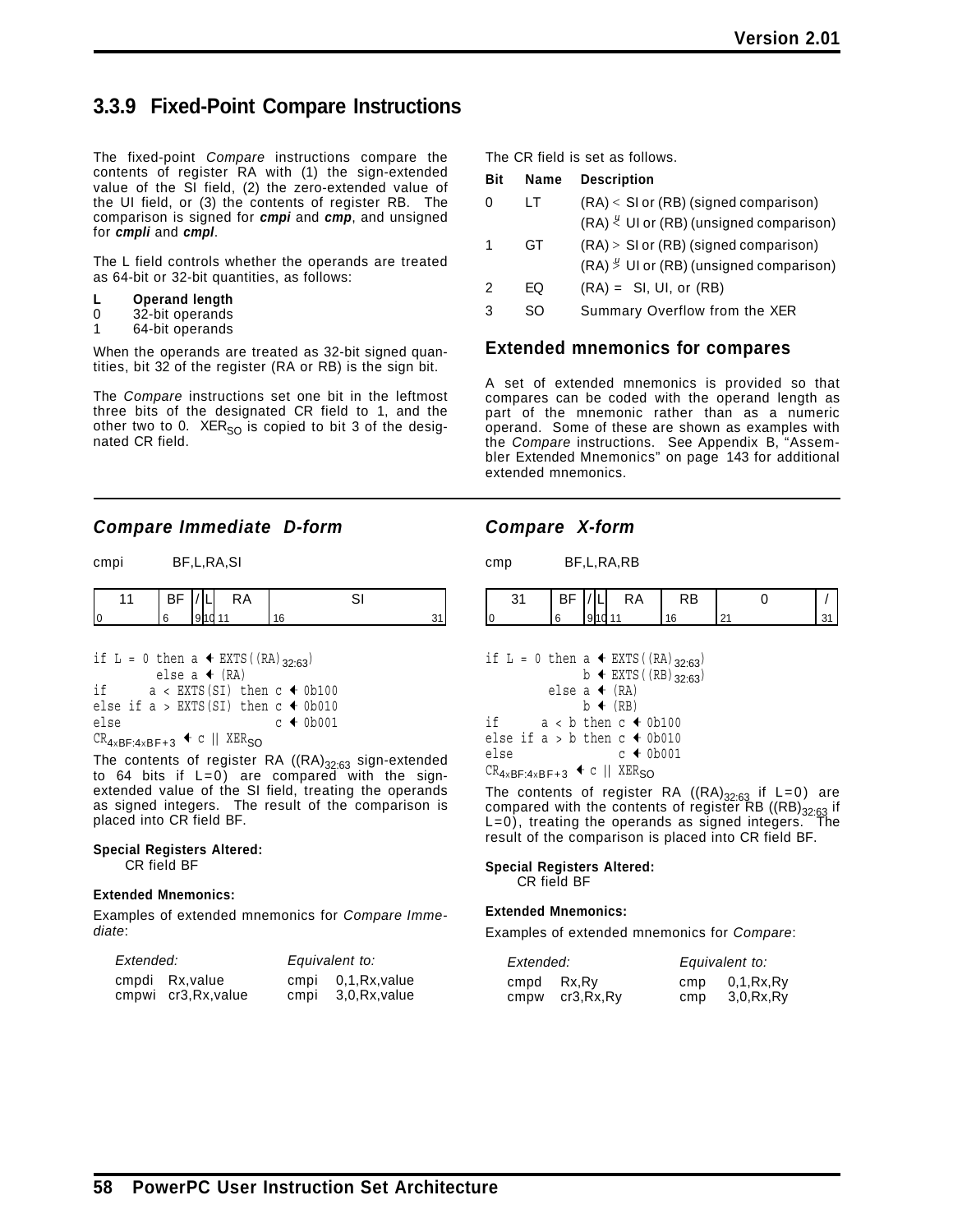### *Compare Logical Immediate D-form*

| cmpli | BF,L,RA,UI |
|-------|------------|

| ັ | - 1<br>- - |         | КA |   |  |
|---|------------|---------|----|---|--|
|   |            | ۵I<br>◡ |    | ĥ |  |

if L = 0 then a  $\arrow$  <sup>32</sup>0 || (RA)<sub>32:63</sub> else a  $\triangleleft$  (RA) if  $a \stackrel{u}{\leftarrow} (480 \parallel \text{UI})$  then  $c \leftarrow 0b100$ else if a  $\frac{1}{5}$  (480 || UI) then c  $\leftarrow$  0b010<br>else c  $\leftarrow$  0b001  $c \leftarrow 0b001$  $CR_{4\times BF:4\times BF+3}$  + c || XER<sub>SO</sub>

The contents of register RA ((RA) $_{\rm 32:63}$  zero-extended to 64 bits if L=0) are compared with  $^{48}$ 0 || UI, treating the operands as unsigned integers. The result of the comparison is placed into CR field BF.

#### **Special Registers Altered:** CR field BF

#### **Extended Mnemonics:**

Examples of extended mnemonics for *Compare Logical Immediate*:

| Extended: |                       | Equivalent to:       |  |  |
|-----------|-----------------------|----------------------|--|--|
|           | cmpldi Rx, value      | cmpli 0,1, Rx, value |  |  |
|           | cmplwi cr3, Rx, value | cmpli 3,0, Rx, value |  |  |

### *Compare Logical X-form*

cmpl BF,L,RA,RB

| - -    |   | <b>RA</b> | κB |    |
|--------|---|-----------|----|----|
| $\sim$ | ◡ |           | 6  | ι. |

| if L = 0 then a $\arrow$ 320    (RA) 32:63                          |
|---------------------------------------------------------------------|
| b $\leftarrow$ 320    (RB) 32:63                                    |
| else a $\triangleleft$ (RA)                                         |
| $b \leftarrow (RB)$                                                 |
| if<br>$a \times b$ then $c \leftarrow 0b100$                        |
| else if $a \overset{u}{\rightarrow} b$ then $c \triangleleft 0b010$ |
| $c + 0b001$<br>else                                                 |
| $CR_{4\times BF:4\times BF+3}$ + c    XER <sub>SO</sub>             |

The contents of register RA  $((RA)_{32:63}$  if L=0) are compared with the contents of register RB ((RB) $_{32:63}$  if L=0), treating the operands as unsigned integers. The result of the comparison is placed into CR field BF.

#### **Special Registers Altered:**

CR field BF

#### **Extended Mnemonics:**

Examples of extended mnemonics for *Compare Logical*:

| Extended:    |                   | Equivalent to: |                    |  |
|--------------|-------------------|----------------|--------------------|--|
| cmpld Rx, Ry |                   |                | cmpl $0,1, Rx, Ry$ |  |
|              | cmplw cr3, Rx, Ry |                | cmpl $3,0,Rx,Ry$   |  |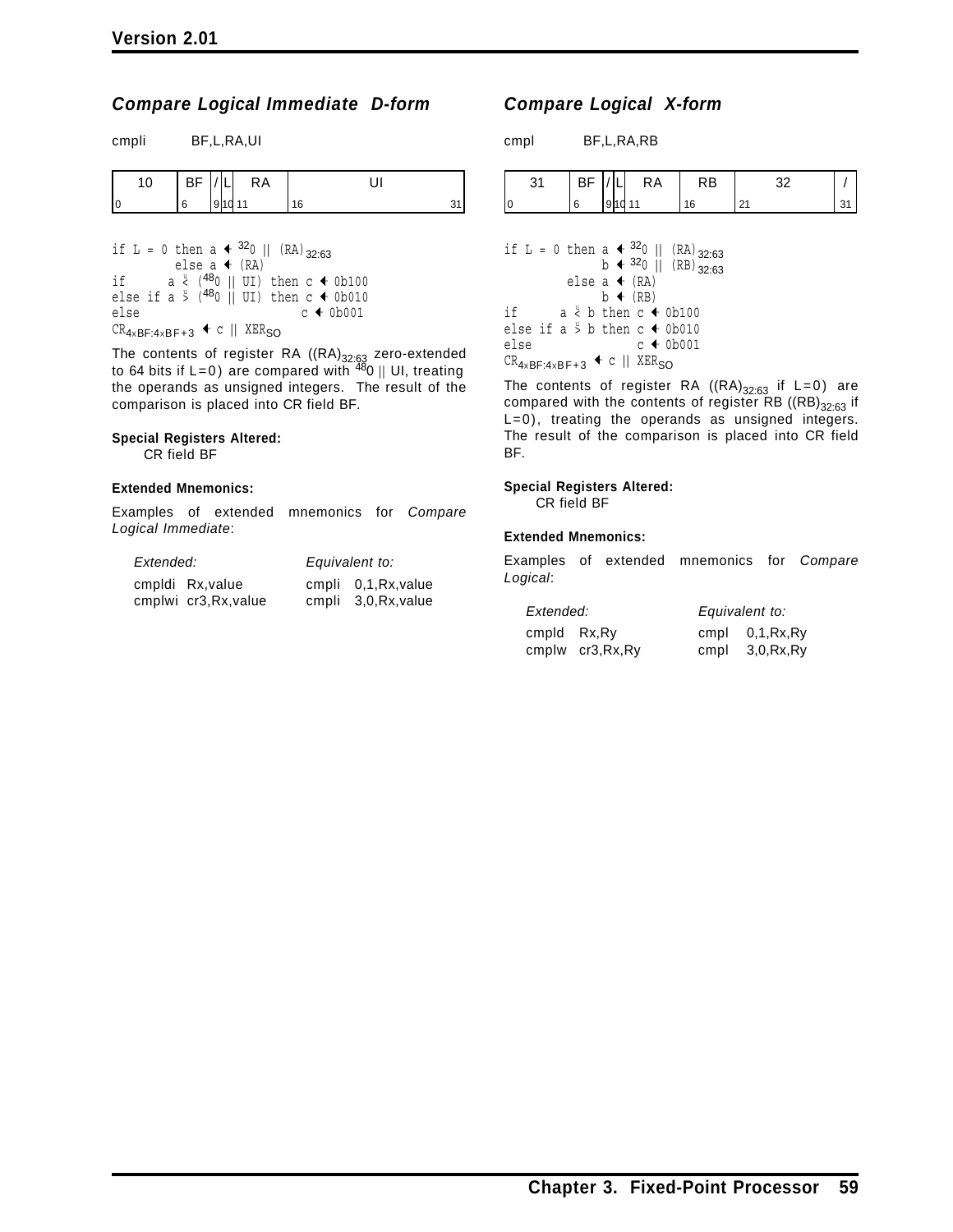# **3.3.10 Fixed-Point Trap Instructions**

The *Trap* instructions are provided to test for a specified set of conditions. If any of the conditions tested by a *Trap* instruction are met, the system trap handler is invoked. If none of the tested conditions are met, instruction execution continues normally.

The contents of register RA are compared with either the sign-extended value of the SI field or the contents of register RB, depending on the *Trap* instruction. For *tdi* and *td*, the entire contents of RA (and RB) participate in the comparison; for *twi* and *tw*, only the contents of the low-order 32 bits of RA (and RB) participate in the comparison.

This comparison results in five conditions which are ANDed with TO. If the result is not 0 the system trap handler is invoked. These conditions are as follows.

### *Trap Doubleword Immediate D-form*

tdi TO,RA,SI

|  | $\cdot$<br><u>u i</u> |  |
|--|-----------------------|--|
|  |                       |  |

a  $\triangleleft$  (RA)

|  | if $(a < EXTS(SI))$ & TO <sub>0</sub> then TRAP           |  |  |
|--|-----------------------------------------------------------|--|--|
|  | if $(a > EXTS(SI))$ & TO <sub>1</sub> then TRAP           |  |  |
|  | if $(a = EXTS(SI))$ & TO <sub>2</sub> then TRAP           |  |  |
|  | if (a $\&$ EXTS(SI)) & TO <sub>3</sub> then TRAP          |  |  |
|  | if (a $\frac{1}{2}$ EXTS(SI)) & TO <sub>4</sub> then TRAP |  |  |
|  |                                                           |  |  |

The contents of register RA are compared with the sign-extended value of the SI field. If any bit in the TO field is set to 1 and its corresponding condition is met by the result of the comparison, the system trap handler is invoked.

#### **Special Registers Altered:**

None

#### **Extended Mnemonics:**

Examples of extended mnemonics for *Trap Doubleword Immediate*:

| Extended: |          |     | Equivalent to: |
|-----------|----------|-----|----------------|
| tdlti     | Rx.value | tdi | 16, Rx, value  |
| tdnei     | Rx.value | tdi | 24, Rx, value  |

#### **TO Bit ANDed with Condition**

- 0 Less Than, using signed comparison
- 1 Greater Than, using signed comparison
- 2 Equal
- 3 Less Than, using unsigned comparison
- 4 Greater Than, using unsigned comparison

### **Extended mnemonics for traps**

A set of extended mnemonics is provided so that traps can be coded with the condition as part of the mnemonic rather than as a numeric operand. Some of these are shown as examples with the *Trap* instructions. See Appendix B, "Assembler Extended Mnemonics" on page 143 for additional extended mnemonics.

### *Trap Word Immediate D-form*

twi TO,RA,SI

[POWER mnemonic: ti]

|    | $\sim$<br>Ô | RA |    |  |
|----|-------------|----|----|--|
| ١o |             |    | 16 |  |

 $a \leftarrow EXTS((RA)_{32:63})$ 

|  | if $(a < EXTS(SI))$ & TO <sub>0</sub> then TRAP                                                        |  |  |
|--|--------------------------------------------------------------------------------------------------------|--|--|
|  | if $(a > EXTS(SI))$ & TO <sub>1</sub> then TRAP                                                        |  |  |
|  | if $(a = EXTS(SI))$ & TO <sub>2</sub> then TRAP                                                        |  |  |
|  | if (a $\&$ EXTS(SI)) & TO <sub>3</sub> then TRAP                                                       |  |  |
|  | if $(a \overset{\phantom{\prime}}{\phantom{\phantom{\prime}}} - EXTS(SI))$ & TO <sub>4</sub> then TRAP |  |  |
|  |                                                                                                        |  |  |

The contents of  $RA_{32:63}$  are compared with the signextended value of the SI field. If any bit in the TO field is set to 1 and its corresponding condition is met by the result of the comparison, the system trap handler is invoked.

#### **Special Registers Altered:**

None

#### **Extended Mnemonics:**

Examples of extended mnemonics for *Trap Word Immediate*:

| Extended: |          |     | Equivalent to: |
|-----------|----------|-----|----------------|
| twgti     | Rx.value | twi | 8, Rx, value   |
| twllei    | Rx.value | twi | 6, Rx, value   |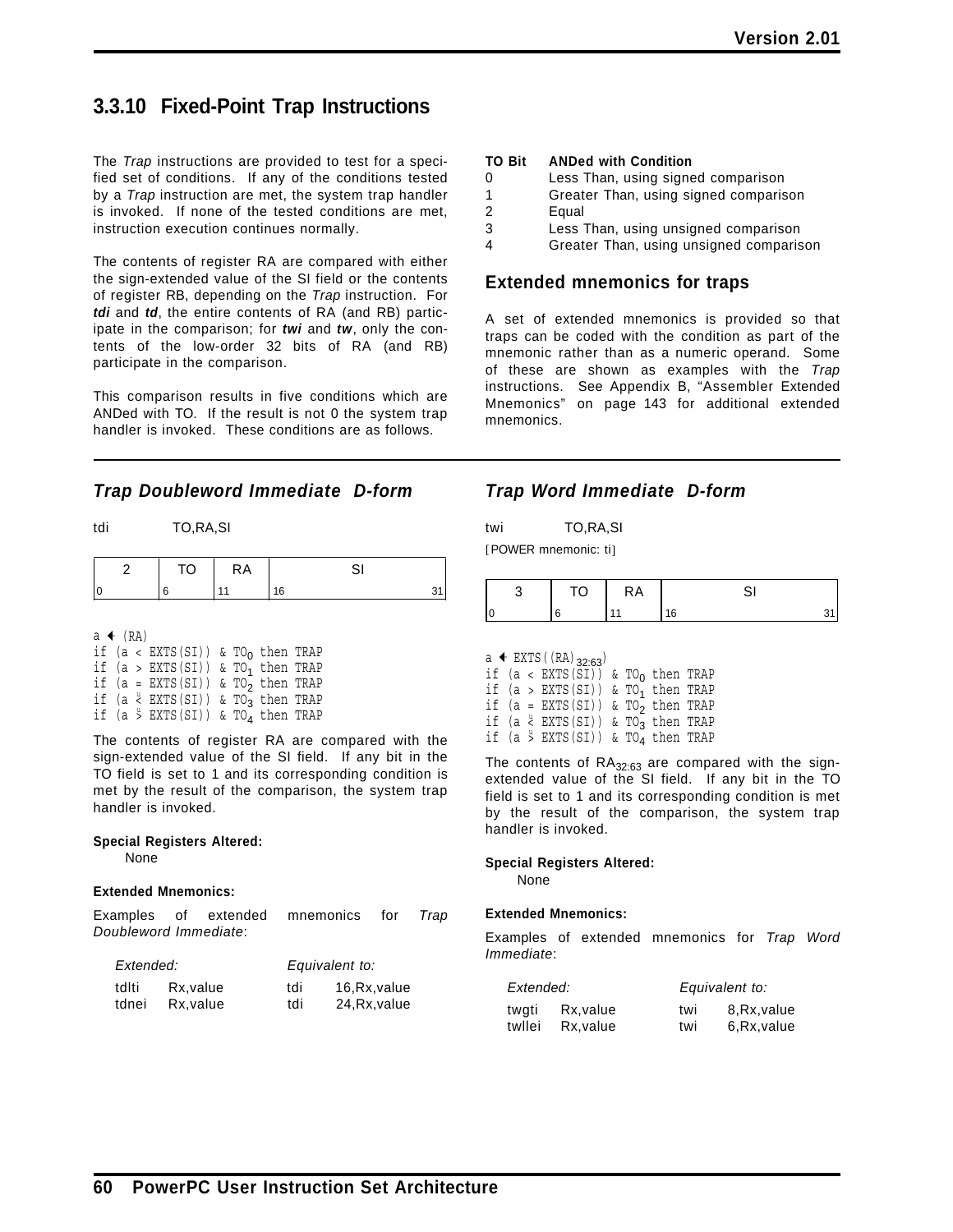### *Trap Doubleword X-form*

| td | TO, RA, RB |
|----|------------|

| RA<br>ΤО<br>RB |  |
|----------------|--|
|                |  |
| $\sim$         |  |

| $a \triangleleft (RA)$ |                     |  |  |                                                                 |  |
|------------------------|---------------------|--|--|-----------------------------------------------------------------|--|
|                        | $b \leftarrow (RB)$ |  |  |                                                                 |  |
|                        |                     |  |  | if $(a < b)$ & TO <sub>0</sub> then TRAP                        |  |
|                        |                     |  |  | if $(a > b)$ & TO <sub>1</sub> then TRAP                        |  |
|                        |                     |  |  | if $(a = b)$ & TO <sub>2</sub> then TRAP                        |  |
|                        |                     |  |  | if $(a \stackrel{u}{\leftarrow} b)$ & TO <sub>3</sub> then TRAP |  |
|                        |                     |  |  | if $(a \gt b)$ & TO <sub>4</sub> then TRAP                      |  |

The contents of register RA are compared with the contents of register RB. If any bit in the TO field is set to 1 and its corresponding condition is met by the result of the comparison, the system trap handler is invoked.

#### **Special Registers Altered:**

None

#### **Extended Mnemonics:**

|             | Examples of extended | mnemonics for Trap |  |
|-------------|----------------------|--------------------|--|
| Doubleword: |                      |                    |  |

| Extended: |        |    | Equivalent to: |
|-----------|--------|----|----------------|
| tdge      | Rx, Ry | td | 12, Rx, Ry     |
| tdlnl     | Rx, Ry | td | 5, Rx, Ry      |

### *Trap Word X-form*

| tw | TO, RA, RB |
|----|------------|
|----|------------|

[POWER mnemonic: t]

|  | ◡ | КA | ۱D. |          |  |
|--|---|----|-----|----------|--|
|  |   |    |     | <u>.</u> |  |

a  $\leftarrow$  EXTS ((RA)<sub>32:63</sub>)  $b \leftarrow$  EXTS((RB)<sub>32:63</sub>) if (a < b) & TO<sub>0</sub> then TRAP if (a > b) & TO<sub>1</sub> then TRAP if (a = b) & TO<sub>2</sub> then TRAP if  $(a \stackrel{u}{\leq} b)$  & TO<sub>3</sub> then TRAP if  $(a \stackrel{u}{\rightarrow} b)$  & TO<sub>4</sub> then TRAP

The contents of  $RA_{32:63}$  are compared with the contents of  $RB_{32:63}$ . If any bit in the TO field is set to 1 and its corresponding condition is met by the result of the comparison, the system trap handler is invoked.

#### **Special Registers Altered:**

None

#### **Extended Mnemonics:**

Examples of extended mnemonics for *Trap Word*:

| Extended: |       | Equivalent to: |         |  |
|-----------|-------|----------------|---------|--|
| tweg      | Rx.Ry | tw             | 4,Rx,Ry |  |
| twlge     | Rx.Ry | tw             | 5.Rx.Ry |  |
| trap      |       | tw             | 31.0.0  |  |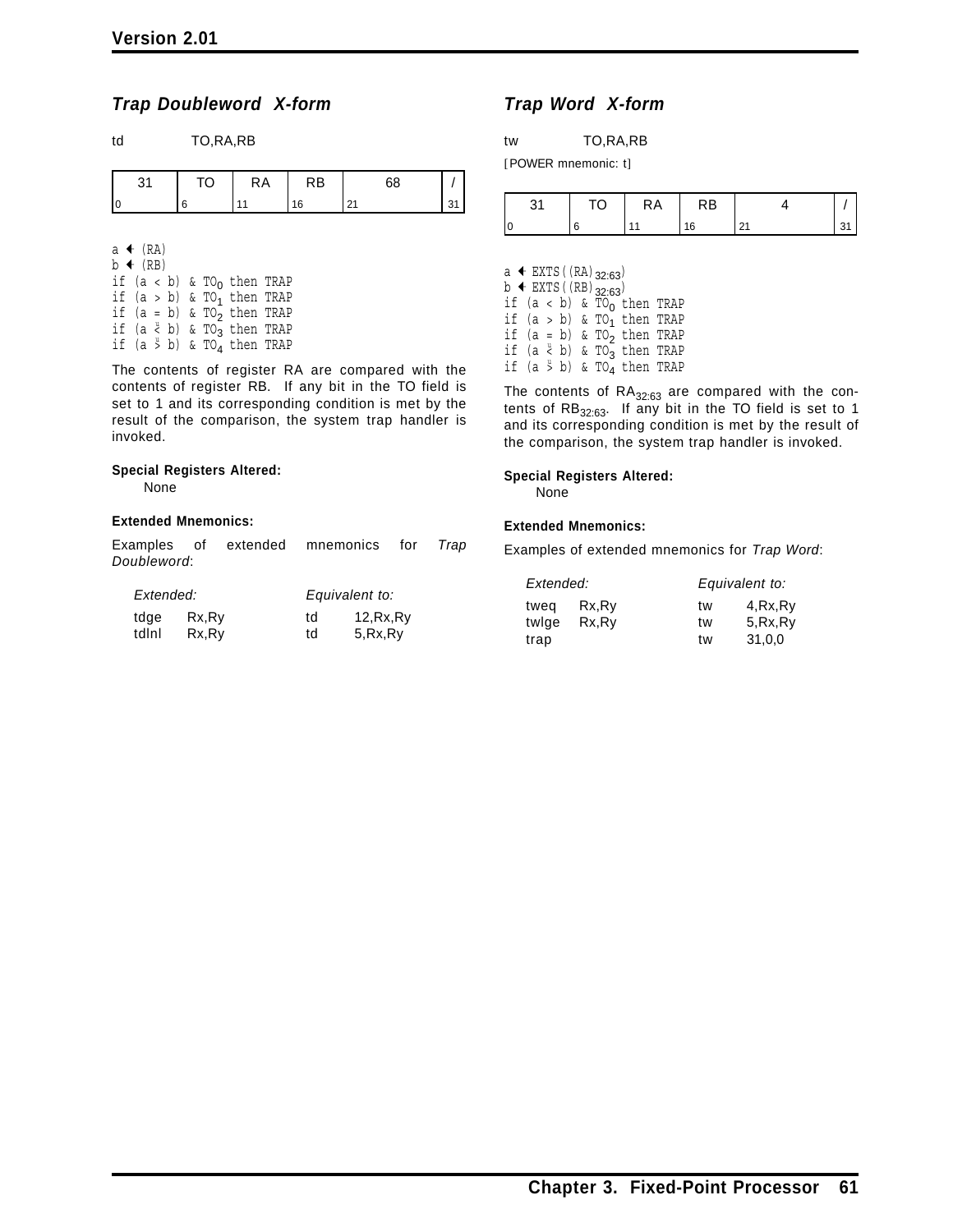# **3.3.11 Fixed-Point Logical Instructions**

The *Logical* instructions perform bit-parallel operations on 64-bit operands.

The X-form *Logical* instructions with Rc=1, and the D-form *Logical* instructions *andi.* and *andis.*, set the first three bits of CR Field 0 as described in Section 3.3.7, "Other Fixed-Point Instructions" on page 48. The *Logical* instructions do not change the SO, OV, and CA bits in the XER.

### **Extended mnemonics for logical operations**

An extended mnemonic is provided that generates the preferred form of "no-op" (an instruction that does nothing). This is shown as an example with the *OR Immediate* instruction.

Extended mnemonics are provided that use the *OR* and *NOR* instructions to copy the contents of one register to another, with and without complementing. These are shown as examples with the two instructions.

See Appendix B, "Assembler Extended Mnemonics" on page 143 for additional extended mnemonics.

### *AND Immediate D-form*

[POWER mnemonic: andil.]

| ື່ | $\mathbf{r}$<br>١n |  |
|----|--------------------|--|
|    |                    |  |

 $RA \leftarrow (RS) \& (480 || UI)$ 

The contents of register RS are ANDed with  $480$  || UI and the result is placed into register RA.

#### **Special Registers Altered:**

CR0

### *AND Immediate Shifted D-form*

andis. RA,RS,UI [POWER mnemonic: andiu.]

| 29 | RS | КA |  |
|----|----|----|--|
| 0  |    |    |  |

#### $RA \leftarrow (RS)$  &  $(320 || UI || 160)$

The contents of register RS are ANDed with  $320$  || UI  $||$  <sup>16</sup>0 and the result is placed into register RA.

**Special Registers Altered:**

CR0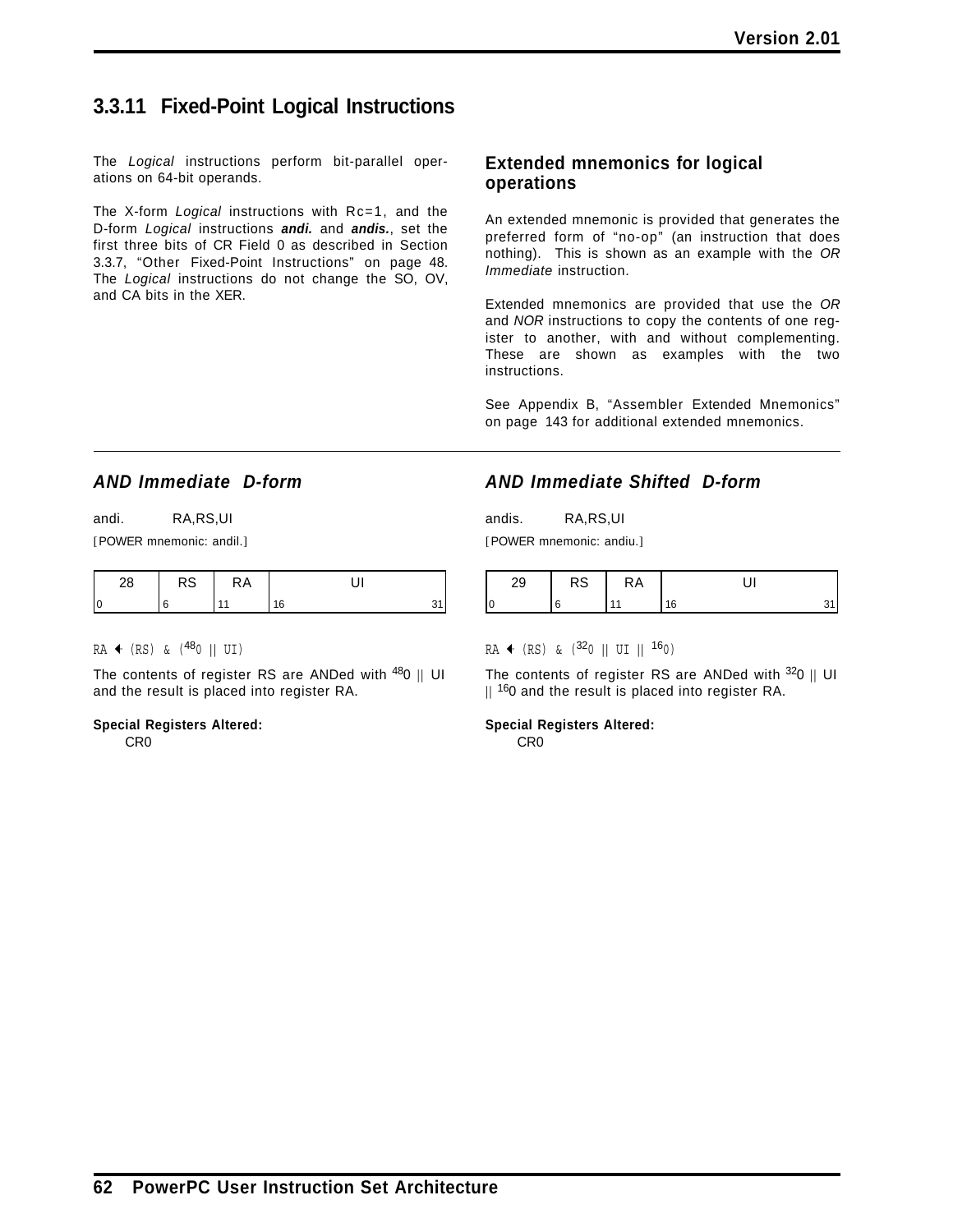## *OR Immediate D-form*

ori RA,RS,UI

[POWER mnemonic: oril]

| $\sim$ | ĸА |    |  |
|--------|----|----|--|
|        |    | 16 |  |

#### $RA \leftarrow (RS) | (480 || UI)$

The contents of register RS are ORed with  $480$  || UI and the result is placed into register RA.

The preferred "no-op" (an instruction that does nothing) is:

ori 0,0,0

# **Special Registers Altered:**

None

#### **Extended Mnemonics:**

Example of extended mnemonics for *OR Immediate*:

| Extended: |     | Equivalent to: |
|-----------|-----|----------------|
| nop       | ori | 0.0.0          |

# *XOR Immediate D-form*

xori RA,RS,UI [POWER mnemonic: xoril]

| -<br>$\sim$ | √.A |    |  |
|-------------|-----|----|--|
|             |     | 16 |  |

#### RA  $\leftarrow$  (RS)  $\oplus$  (<sup>48</sup>0 || UI)

The contents of register RS are XORed with  $480$  || UI and the result is placed into register RA.

#### **Special Registers Altered:**

None

# *OR Immediate Shifted D-form*

oris RA,RS,UI

[POWER mnemonic: oriu]

| $\sim$<br>د∠ | כא. | ĸА |    |
|--------------|-----|----|----|
|              |     |    | ۱ᠷ |

 $RA \leftarrow (RS) | (320 || UI || 160)$ 

The contents of register RS are ORed with  $320$  || UI || 160 and the result is placed into register RA.

**Special Registers Altered:**

None

# *XOR Immediate Shifted D-form*

| xoris | RA, RS, UI              |
|-------|-------------------------|
|       | [POWER mnemonic: xoriu] |

| <u>.</u> | טח | ĸА |  |
|----------|----|----|--|
| 0        |    |    |  |

 $RA$  ← (RS) ⊕ (<sup>32</sup>0 || UI || <sup>16</sup>0)

The contents of register RS are XORed with  $320$  || UI  $||$  <sup>16</sup>0 and the result is placed into register RA.

**Special Registers Altered:**

None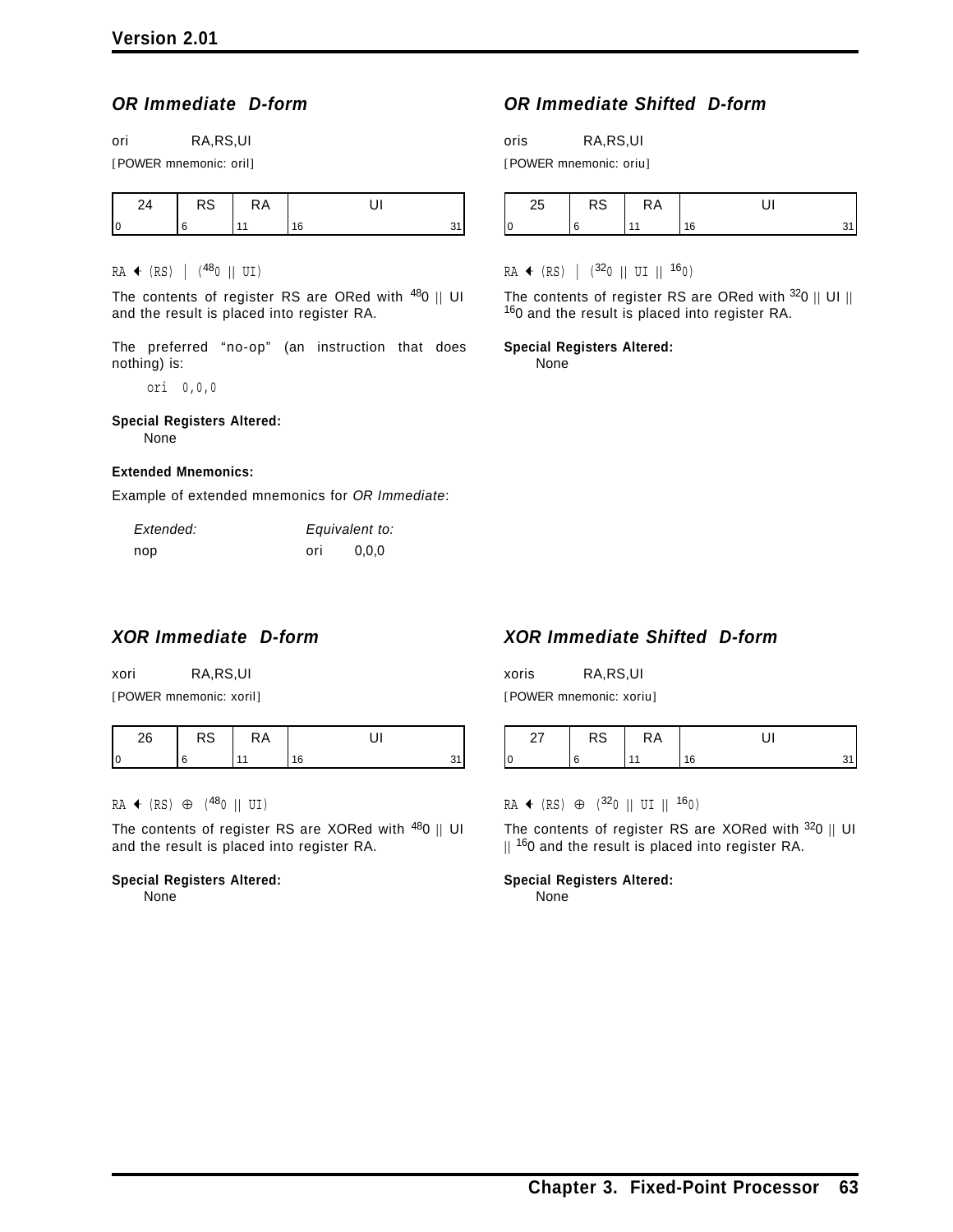## *AND X-form*

| and  | RA, RS, RB | $(Re=0)$ |
|------|------------|----------|
| and. | RA, RS, RB | $(RC=1)$ |

| <b>RS</b> | RA | RB | ററ |  |
|-----------|----|----|----|--|
|           |    | 16 |    |  |

 $RA \leftarrow (RS) \& (RB)$ 

The contents of register RS are ANDed with the contents of register RB and the result is placed into register RA.

| <b>Special Registers Altered:</b> |              |
|-----------------------------------|--------------|
| CR <sub>0</sub>                   | (if $Rc=1$ ) |

### *OR X-form*

| or  | RA, RS, RB | $(Re=0)$ |
|-----|------------|----------|
| or. | RA, RS, RB | $(Rc=1)$ |

|         | ◝◠ | ٢D |     | $\ddot{\phantom{0}}$ |
|---------|----|----|-----|----------------------|
| r<br>ι. |    |    | - 1 |                      |

#### $RA \leftarrow (RS) | (RB)$

The contents of register RS are ORed with the contents of register RB and the result is placed into register RA.

### **Special Registers Altered:**

CR0 (if Rc=1)

### **Extended Mnemonics:**

Example of extended mnemonics for *OR*:

| Extended: |       |    | Equivalent to: |            |
|-----------|-------|----|----------------|------------|
| mr        | Rx.Ry | or |                | Rx, Ry, Ry |

# *XOR X-form*

| xor  | RA, RS, RB | $(Re=0)$ |
|------|------------|----------|
| xor. | RA, RS, RB | (Rc=1)   |

| ົ<br>ູບ . | RS | КA | RB | 316    |  |
|-----------|----|----|----|--------|--|
|           |    |    | G  | $\sim$ |  |

#### $RA$  ← (RS) ⊕ (RB)

The contents of register RS are XORed with the contents of register RB and the result is placed into register RA.

#### **Special Registers Altered:**

CR0 (if Rc=1)

# *NAND X-form*

| nand  | RA, RS, RB | $(Re=0)$ |
|-------|------------|----------|
| nand. | RA, RS, RB | $(RC=1)$ |

| ົາ 4 | <b>RS</b> | RA | RB |    | Rci |
|------|-----------|----|----|----|-----|
| 0    |           |    | ់ភ | n, |     |

 $RA \leftarrow \neg ((RS) \& (RB))$ 

The contents of register RS are ANDed with the contents of register RB and the complemented result is placed into register RA.

#### **Special Registers Altered:**

CR0 (if Rc=1)

#### **Programming Note**

*nand* or *nor* with RS=RB can be used to obtain the one's complement.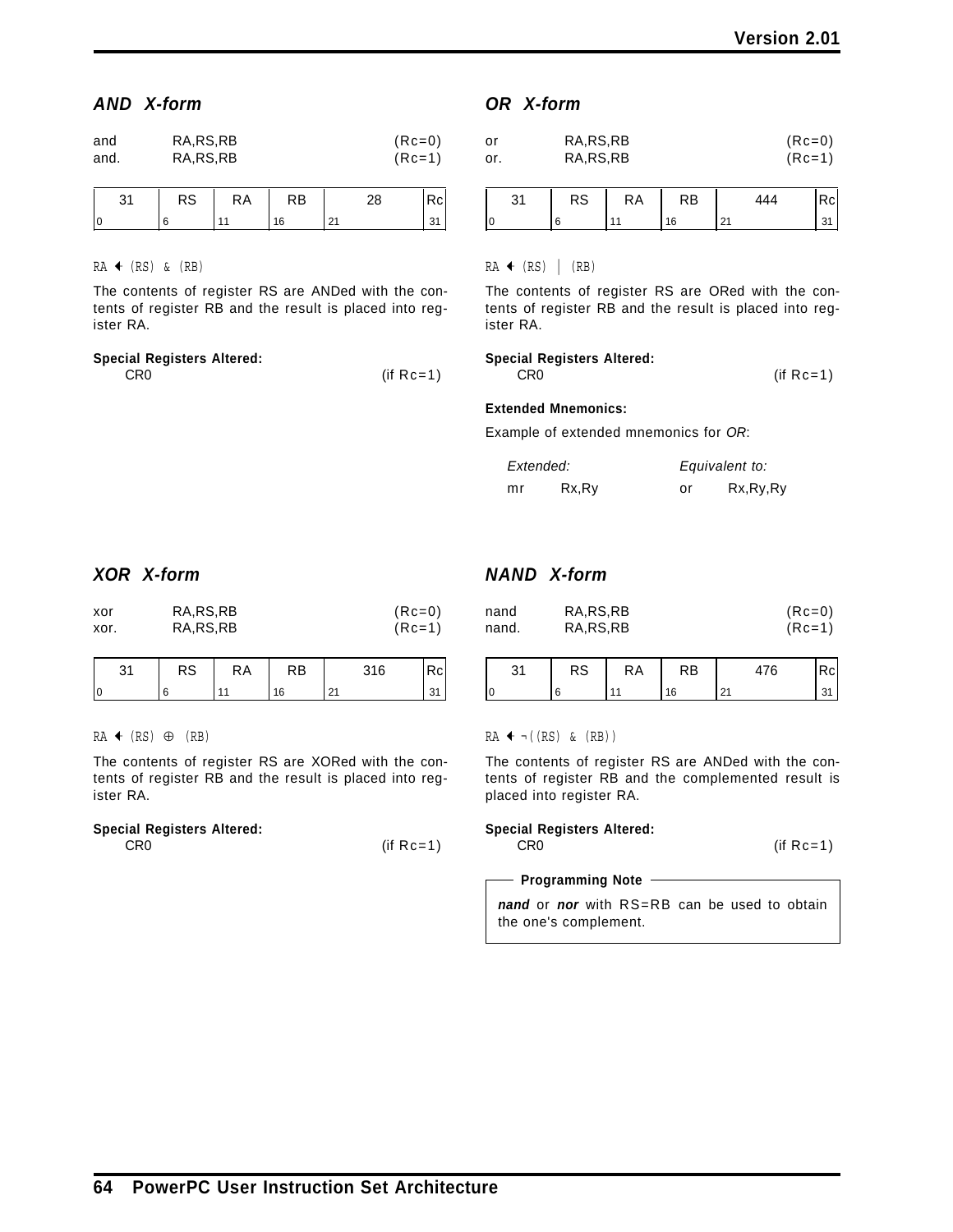### *NOR X-form*

| nor  | RA, RS, RB | $(Re=0)$ |
|------|------------|----------|
| nor. | RA, RS, RB | $(Re=1)$ |

| $\mathcal{D}$<br>ĸə | КA | RB |              | kC' |
|---------------------|----|----|--------------|-----|
|                     |    |    | . <u>.</u> . |     |

 $RA \leftarrow \neg ((RS) | (RB))$ 

The contents of register RS are ORed with the contents of register RB and the complemented result is placed into register RA.

#### **Special Registers Altered:** CR0 (if Rc=1)

#### **Extended Mnemonics:**

Example of extended mnemonics for *NOR*:

| Extended: |       |     | Equivalent to: |
|-----------|-------|-----|----------------|
| not       | Rx,Ry | nor | Rx, Ry, Ry     |

### *AND with Complement X-form*

| andc  | RA, RS, RB | $(Re=0)$ |
|-------|------------|----------|
| andc. | RA, RS, RB | $(Re=1)$ |

| n,<br>ີ | RS | ≺Α | RB  |   |
|---------|----|----|-----|---|
| ١c      |    |    | ' ፎ | ັ |

#### $RA \leftarrow (RS) \& \neg (RB)$

The contents of register RS are ANDed with the complement of the contents of register RB and the result is placed into register RA.

#### **Special Registers Altered:**

| CR0 | $(if Rc=1)$ |
|-----|-------------|
|     |             |

# *Equivalent X-form*

| eav  | RA, RS, RB | $(Re=0)$ |
|------|------------|----------|
| eqv. | RA, RS, RB | $(RC=1)$ |
|      |            |          |

| $\sim$ | <b>RS</b> | RA | RB | 284           | Rcl |
|--------|-----------|----|----|---------------|-----|
|        |           |    | 16 | $\sim$<br>ـ ء |     |

 $RA \leftarrow (RS) \equiv (RB)$ 

The contents of register RS are XORed with the contents of register RB and the complemented result is placed into register RA.

#### **Special Registers Altered:**

CR0 (if Rc=1)

|  | <b>OR with Complement X-form</b> |  |
|--|----------------------------------|--|
|  |                                  |  |

| orc  | RA, RS, RB | $(Rc=0)$ |
|------|------------|----------|
| orc. | RA, RS, RB | $(RC=1)$ |

| $\Omega$<br>ູບ. | RS | RA | RB | 112                  | C. |
|-----------------|----|----|----|----------------------|----|
|                 |    |    | 16 | $\mathcal{D}$<br>۰∠۰ |    |

### $RA \leftarrow (RS) | \neg (RB)$

The contents of register RS are ORed with the complement of the contents of register RB and the result is placed into register RA.

#### **Special Registers Altered:**

CR0 (if Rc=1)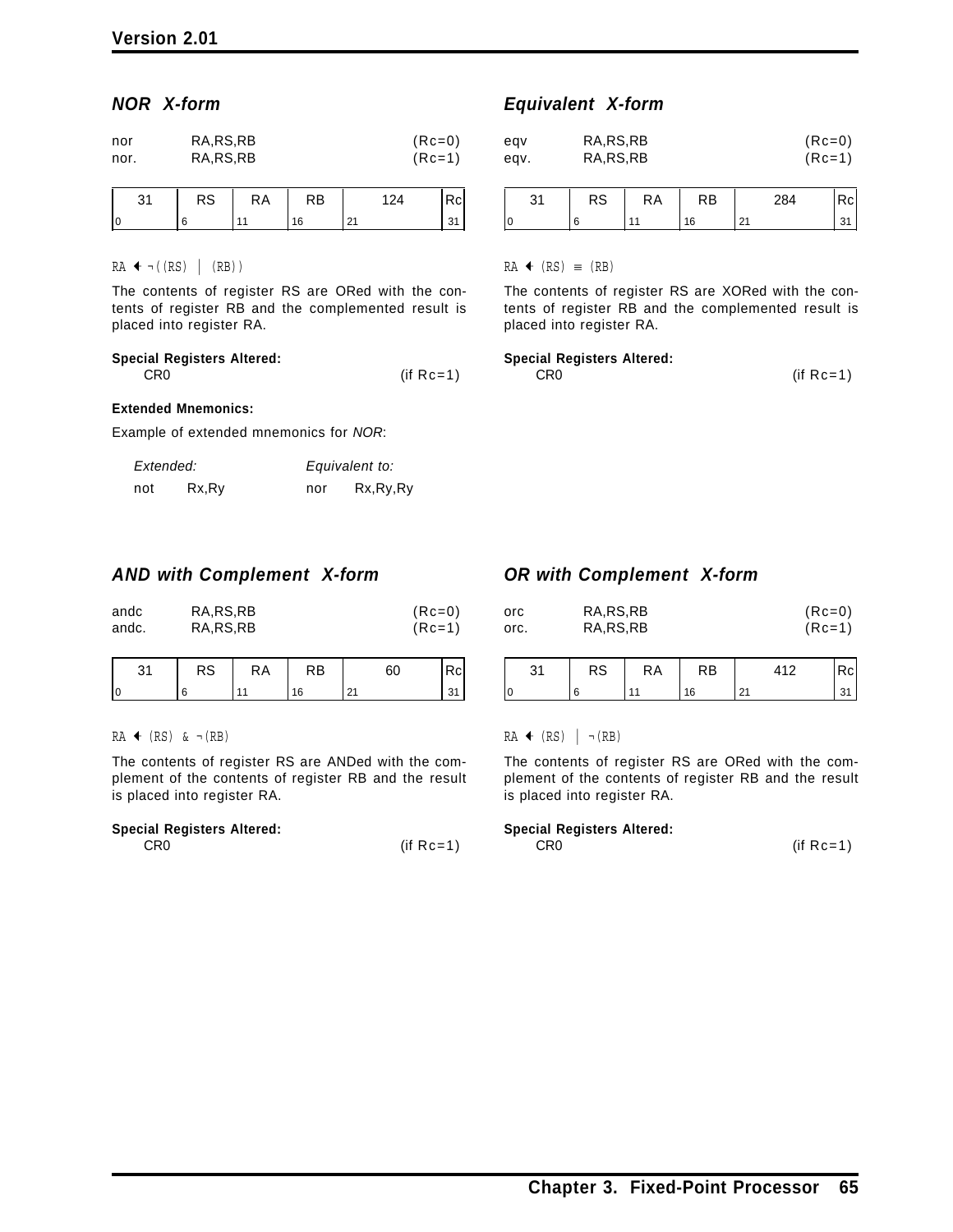# *Extend Sign Byte X-form*

| extsb  | RA,RS | $(Re=0)$ |
|--------|-------|----------|
| extsb. | RA,RS | (Rc=1)   |

| $\sim$ | <b>RA</b> | , , , | 05.1                   |  |
|--------|-----------|-------|------------------------|--|
|        |           | ۱۴    | $\sim$<br>. <u>.</u> . |  |

s  $\leftarrow$  (RS)  $_{56}$  $RA_{56:63}$   $\leftarrow$  (RS)<sub>56:63</sub>  $RA_{0:55}$  +  $^{56}$ s

 $(RS)_{56:63}$  are placed into  $RA_{56:63}$ . Bit 56 of register RS is placed into  $\text{RA}_{0:55}$ .

#### **Special Registers Altered:**

CR0 (if Rc=1)

# *Extend Sign Halfword X-form*

| extsh  | RA,RS | $(Re=0)$ |
|--------|-------|----------|
| extsh. | RA.RS | $(Re=1)$ |

[POWER mnemonics: exts, exts.]

|        | ∽<br>κə | ĸΑ |   | $\sim$ $\sim$ |  |
|--------|---------|----|---|---------------|--|
| r<br>U |         |    | ี | ۰.<br>. .     |  |

s  $\leftarrow$  (RS)  $_{48}$  $RA_{48:63}$  (RS)  $_{48:63}$ 

 $RA_{0:47}$  +  $^{48}$ s

 $(RS)_{48:63}$  are placed into  $RA_{48:63}$ . Bit 48 of register RS is placed into  $RA<sub>0:47</sub>$ .

#### **Special Registers Altered:**

CR0 (if Rc=1)

# *Extend Sign Word X-form*

| extsw  | RA,RS | $(Re=0)$ |
|--------|-------|----------|
| extsw. | RA,RS | $(RC=1)$ |
|        |       |          |

|    | no<br><b>s</b> | RA | 28G | <sub>C</sub> |
|----|----------------|----|-----|--------------|
| ١O |                |    |     |              |

s  $\leftarrow$  (RS)  $_{32}$  $RA_{32:63}$   $\leftarrow$  (RS)<sub>32:63</sub>  $RA_{0:31} + 32s$ 

 $(RS)_{32:63}$  are placed into  $RA_{32:63}$ . Bit 32 of register RS is placed into  $RA<sub>0:31</sub>$ .

#### **Special Registers Altered:**

CR0 (if Rc=1)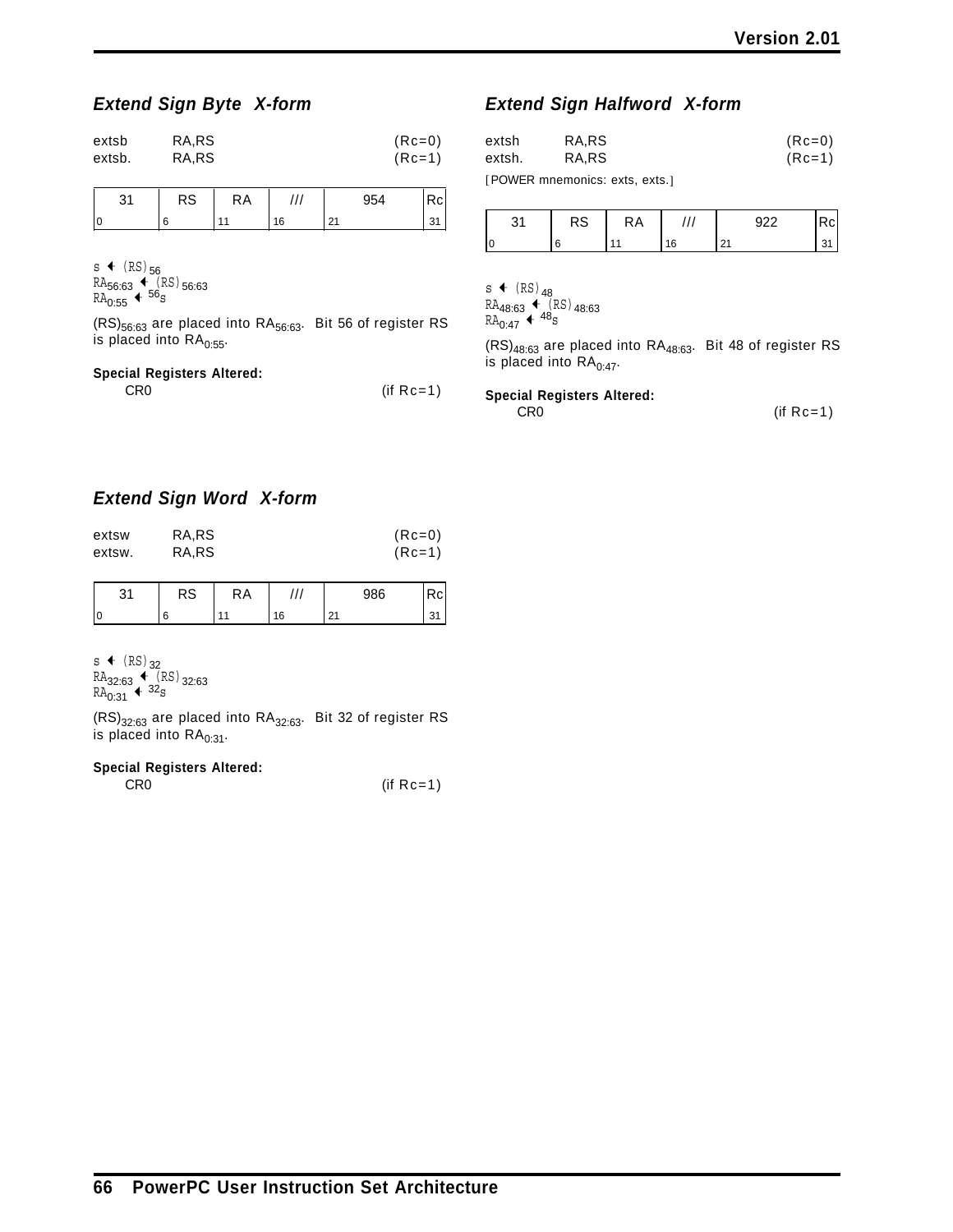## *Count Leading Zeros Doubleword X-form*

| cntlzd  | RA,RS | $(Re=0)$ |
|---------|-------|----------|
| cntlzd. | RA,RS | $(Re=1)$ |

| RS | RA             |    | 58 |  |
|----|----------------|----|----|--|
|    | $\overline{A}$ | 16 | ິ  |  |

 $n + 0$ do while n < 64 if (RS)<sub>n</sub> = 1 then leave  $n + n + 1$ RA ← n

A count of the number of consecutive zero bits starting at bit 0 of register RS is placed into RA. This number ranges from 0 to 64, inclusive.

If Rc=1, CR Field 0 is set to reflect the result.

#### **Special Registers Altered:**  $CR0$  (if  $Rc=1$ )

## *Count Leading Zeros Word X-form*

| cntlzw  | RA.RS | $(Re=0)$ |
|---------|-------|----------|
| cntlzw. | RA.RS | $(Rc=1)$ |

[POWER mnemonics: cntlz, cntlz.]

| າ 1 | <b>RS</b> | RA |    | ጎድ          |  |
|-----|-----------|----|----|-------------|--|
|     |           |    | 16 | $\sim$<br>້ |  |

 $n + 32$ do while n < 64 if  $(RS)_n = 1$  then leave  $n + n + 1$  $RA$  ←  $n - 32$ 

A count of the number of consecutive zero bits starting at bit 32 of register RS is placed into RA. This number ranges from 0 to 32, inclusive.

If Rc=1, CR Field 0 is set to reflect the result.

#### **Special Registers Altered:**

CR0 (if Rc=1)

#### - Programming Note -

For both *Count Leading Zeros* instructions, if Rc=1 then LT is set to 0 in CR Field 0.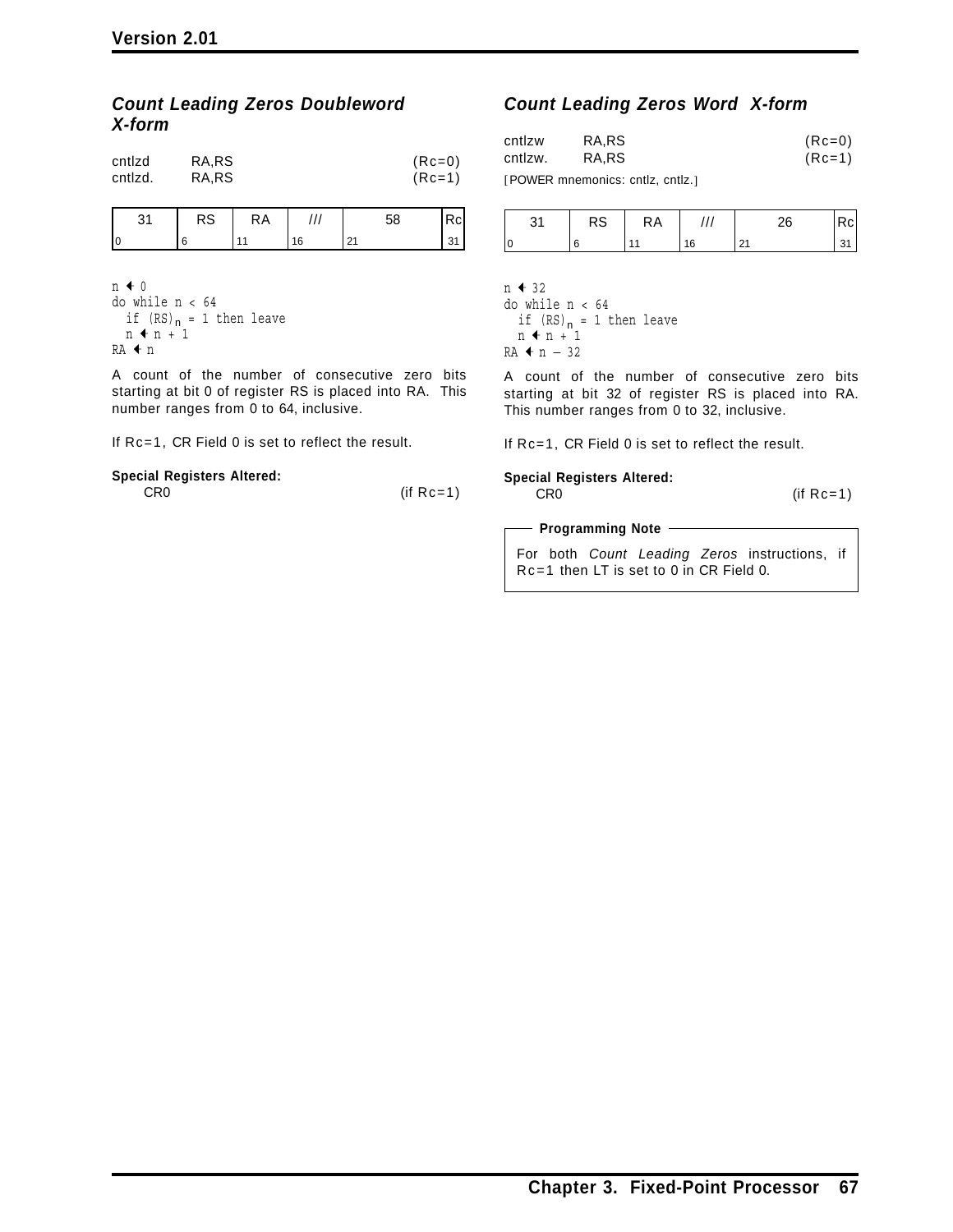# **3.3.12 Fixed-Point Rotate and Shift Instructions**

The Fixed-Point Processor performs rotation operations on data from a GPR and returns the result, or a portion of the result, to a GPR.

The rotation operations rotate a 64-bit quantity left by a specified number of bit positions. Bits that exit from position 0 enter at position 63.

Two types of rotation operation are supported.

For the first type, denoted rotate $_{64}$  or ROTL $_{64}$ , the value rotated is the given 64-bit value. The rotate $64$ operation is used to rotate a given 64-bit quantity.

For the second type, denoted rotate<sub>32</sub> or ROTL<sub>32</sub>, the value rotated consists of two copies of bits 32:63 of the given 64-bit value, one copy in bits 0:31 and the other in bits 32:63. The rotate<sub>32</sub> operation is used to rotate a given 32-bit quantity.

The *Rotate and Shift* instructions employ a mask generator. The mask is 64 bits long, and consists of 1-bits from a start bit, *mstart*, through and including a stop bit, *mstop*, and 0-bits elsewhere. The values of *mstart* and *mstop* range from 0 to 63. If *mstart* > *mstop*, the 1-bits wrap around from position 63 to position 0. Thus the mask is formed as follows:

```
if mstart ≤ mstop then
    mask_{\text{mstart:mstop}} = ones
    mask_{all} other bits = zeros
else
    mask_{\text{mstart}:63} = onesmask_{0:mstop} = onesmask_{all} other bits = zeros
```
There is no way to specify an all-zero mask.

For instructions that use the rotate<sub>32</sub> operation, the mask start and stop positions are always in the loworder 32 bits of the mask.

The use of the mask is described in following sections.

The *Rotate and Shift* instructions with Rc=1 set the first three bits of CR field 0 as described in Section 3.3.7, "Other Fixed-Point Instructions" on page 48. *Rotate and Shift* instructions do not change the OV and SO bits. *Rotate and Shift* instructions, except algebraic right shifts, do not change the CA bit.

### **Extended mnemonics for rotates and shifts**

The *Rotate and Shift* instructions, while powerful, can be complicated to code (they have up to five operands). A set of extended mnemonics is provided that allow simpler coding of often-used functions such as clearing the leftmost or rightmost bits of a register, left justifying or right justifying an arbitrary field, and performing simple rotates and shifts. Some of these are shown as examples with the *Rotate* instructions. See Appendix B, "Assembler Extended Mnemonics" on page 143 for additional extended mnemonics.

# **3.3.12.1 Fixed-Point Rotate Instructions**

These instructions rotate the contents of a register. The result of the rotation is

- $\blacksquare$  inserted into the target register under control of a mask (if a mask bit is 1 the associated bit of the rotated data is placed into the target register, and if the mask bit is 0 the associated bit in the target register remains unchanged); or
- **ANDed with a mask before being placed into the** target register.

The *Rotate Left* instructions allow right-rotation of the contents of a register to be performed (in concept) by a left-rotation of 64− n, where n is the number of bits by which to rotate right. They allow right-rotation of the contents of the low-order 32 bits of a register to be performed (in concept) by a left-rotation of 32− n, where n is the number of bits by which to rotate right.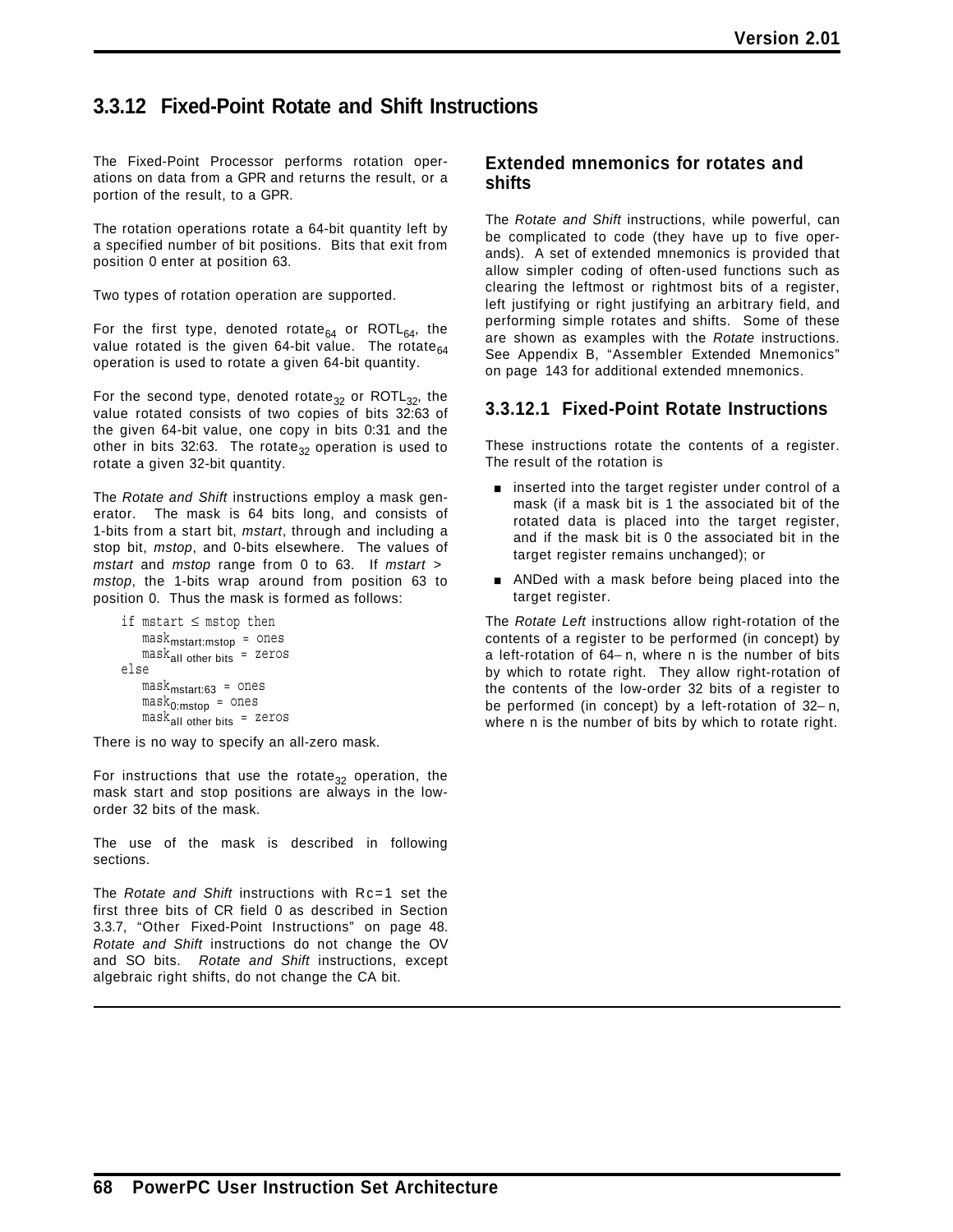### *Rotate Left Doubleword Immediate then Clear Left MD-form*

| ridici  | RA, RS, SH, MB | $(Re=0)$ |
|---------|----------------|----------|
| ridici. | RA, RS, SH, MB | $(RC=1)$ |

| ບບ | w | ĸА | r r<br>יוס | mb | ⌒<br>v       | ∩י |
|----|---|----|------------|----|--------------|----|
|    |   |    |            |    | $\mathbf{z}$ | 24 |

n  $\leftrightarrow$  sh<sub>5</sub> || sh<sub>0:4</sub>  $r \triangleleft ROTL_{64}((RS), n)$ 

- $b \text{ thm}$ <sub>5</sub> || mb<sub>0:4</sub>
- $m \leftarrow \text{MASK}(b, 63)$
- RA  $\text{tr}$  & m

The contents of register RS are rotated $_{64}$  left SH bits. A mask is generated having 1-bits from bit MB through bit 63 and 0-bits elsewhere. The rotated data are ANDed with the generated mask and the result is placed into register RA.

#### **Special Registers Altered:** CR0 (if Rc=1)

#### **Extended Mnemonics:**

Examples of extended mnemonics for *Rotate Left Doubleword Immediate then Clear Left*:

| Extended: |           | Equivalent to:          |  |  |
|-----------|-----------|-------------------------|--|--|
| extrdi    | Rx,Ry,n,b | rldicl $Rx,Ry,b+n,64-n$ |  |  |
| srdi      | Rx.Rv.n   | ridici $Rx.Rv,64 - n,n$ |  |  |
| ciridi    | Rx.Rv.n   | ridici Rx, Ry, 0, n     |  |  |

#### **Programming Note**

*rldicl* can be used to extract an n-bit field that starts at bit position b in register RS, rightjustified into register RA (clearing the remaining 64-n bits of RA), by setting SH=b+n and MB=64− n. It can be used to rotate the contents of a register left (right) by n bits, by setting SH=n (64− n) and MB=0. It can be used to shift the contents of a register right by n bits, by setting SH=64− n and MB=n. It can be used to clear the high-order n bits of a register, by setting SH=0 and MB=n.

Extended mnemonics are provided for all of these uses; see Appendix B, "Assembler Extended Mnemonics" on page 143.

# *Rotate Left Doubleword Immediate then Clear Right MD-form*

| rldicr  | RA, RS, SH, ME | $(Re=0)$ |
|---------|----------------|----------|
| rldicr. | RA, RS, SH, ME | $(Re=1)$ |
|         |                |          |

| 30 | RS | КA | sh | me                 |    |      |
|----|----|----|----|--------------------|----|------|
| ١c |    |    | ۱ĥ | $\mathcal{D}$<br>້ | 27 | ا 31 |

n  $\leftrightarrow$  sh<sub>5</sub> || sh<sub>0:4</sub>  $r$  + ROTL<sub>64</sub>((RS), n)

 $e \leftarrow me_5$  || me<sub>0:4</sub>

 $m + \text{MASK}(0, e)$ 

RA + r & m

The contents of register RS are rotated $_{64}$  left SH bits. A mask is generated having 1-bits from bit 0 through bit ME and 0-bits elsewhere. The rotated data are ANDed with the generated mask and the result is placed into register RA.

#### **Special Registers Altered:**

 $CRO$  (if  $Rc=1$ )

#### **Extended Mnemonics:**

Examples of extended mnemonics for *Rotate Left Doubleword Immediate then Clear Right*:

| Extended: |           | Equivalent to: |                            |  |
|-----------|-----------|----------------|----------------------------|--|
| extldi    | Rx,Ry,n,b |                | ridicr $Rx,Rv,b,n-1$       |  |
| sldi      | Rx.Rv.n   |                | rldicr Rx, Ry, n, 63-n     |  |
| cirrdi    | Rx.Rv.n   |                | rldicr $Rx, Ry, 0, 63 - n$ |  |

#### **Programming Note**

*rldicr* can be used to extract an n-bit field that starts at bit position b in register RS, left-justified into register RA (clearing the remaining 64− n bits of RA), by setting SH=b and ME=n− 1. It can be used to rotate the contents of a register left (right) by n bits, by setting SH=n (64− n) and ME=63. It can be used to shift the contents of a register left by n bits, by setting SH=n and ME=63− n. It can be used to clear the low-order n bits of a register, by setting SH=0 and ME=63− n.

Extended mnemonics are provided for all of these uses (some devolve to *rldicl*); see Appendix B, "Assembler Extended Mnemonics" on page 143.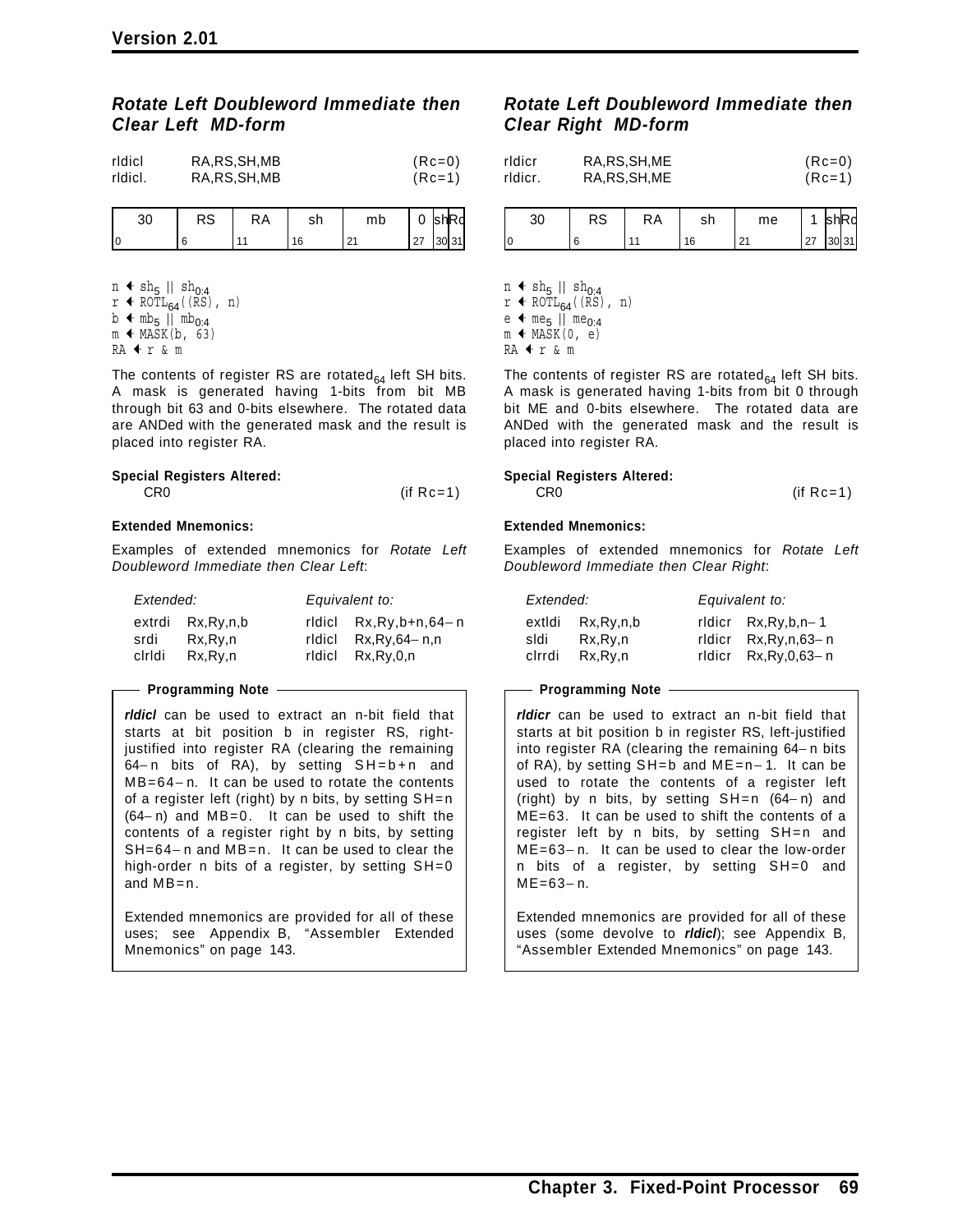### *Rotate Left Doubleword Immediate then Clear MD-form*

| ridic  | RA, RS, SH, MB | $(Re=0)$ |
|--------|----------------|----------|
| rldic. | RA, RS, SH, MB | (Rc=1)   |

| $\sim$<br>ບບ | nc<br>κə | .⊀A | ິ<br>، رت | mb      | $\sqrt{2}$              |    |
|--------------|----------|-----|-----------|---------|-------------------------|----|
|              |          |     | I<br>v    | n,<br>_ | $\sim$<br>$\mathcal{L}$ | 24 |

 $n \triangleleft sh_5 || sh_{0:4}$  $r \triangleleft ROTL_{64}((RS), n)$  $b \leftarrow mb_5 || mb_{0.4}$  $m + MASK(b, \neg n)$  $RA + r & m$ 

The contents of register RS are rotated $_{64}$  left SH bits. A mask is generated having 1-bits from bit MB through bit 63− SH and 0-bits elsewhere. The rotated data are ANDed with the generated mask and the result is placed into register RA.

#### **Special Registers Altered:**

| CR <sub>0</sub> | $(if Rc=1)$ |
|-----------------|-------------|
|                 |             |

#### **Extended Mnemonics:**

Example of extended mnemonics for *Rotate Left Doubleword Immediate then Clear*:

| Extended: |                    |       | Equivalent to:     |
|-----------|--------------------|-------|--------------------|
|           | cirisidi Rx,Ry,b,n | ridic | $Rx, Ry, n, b - n$ |

#### **Programming Note**

*rldic* can be used to clear the high-order b bits of the contents of a register and then shift the result left by n bits, by setting SH=n and MB=b-n. It can be used to clear the high-order n bits of a register, by setting SH=0 and MB=n.

Extended mnemonics are provided for both of these uses (the second devolves to *rldicl*); see Appendix B, "Assembler Extended Mnemonics" on page 143.

### *Rotate Left Word Immediate then AND with Mask M-form*

| rlwinm  | RA, RS, SH, MB, ME | $(Re=0)$ |
|---------|--------------------|----------|
| rlwinm. | RA, RS, SH, MB, ME | $(Re=1)$ |
|         | $F_{\mathbf{A}}$   |          |

[POWER mnemonics: rlinm, rlinm.]

| ິ | RS | RA | SН | MВ               | ME | Rc |
|---|----|----|----|------------------|----|----|
|   |    |    | 16 | $\sim$<br>$\sim$ | 26 |    |

n + SH

 $r$  + ROTL<sub>32</sub>((RS)<sub>32:63</sub>, n)

 $m \leftarrow \text{MASK}(MB+32, ME+32)$ 

RA  $\text{tr}$  & m

The contents of register RS are rotated<sub>32</sub> left SH bits. A mask is generated having 1-bits from bit MB+32 through bit ME+32 and 0-bits elsewhere. The rotated data are ANDed with the generated mask and the result is placed into register RA.

#### **Special Registers Altered:**

CR0 (if Rc=1)

#### **Extended Mnemonics:**

Examples of extended mnemonics for *Rotate Left Word Immediate then AND with Mask*:

| Extended: |           | Equivalent to:                 |
|-----------|-----------|--------------------------------|
| extlwi    | Rx.Ry.n.b | rlwinm $Rx,Ry,b,0,n-1$         |
| srwi      | Rx.Rv.n   | rlwinm $Rx, Ry, 32 - n, n, 31$ |
| clrrwi    | Rx,Rv,n   | rlwinm $Rx, Ry, 0, 0, 31 - n$  |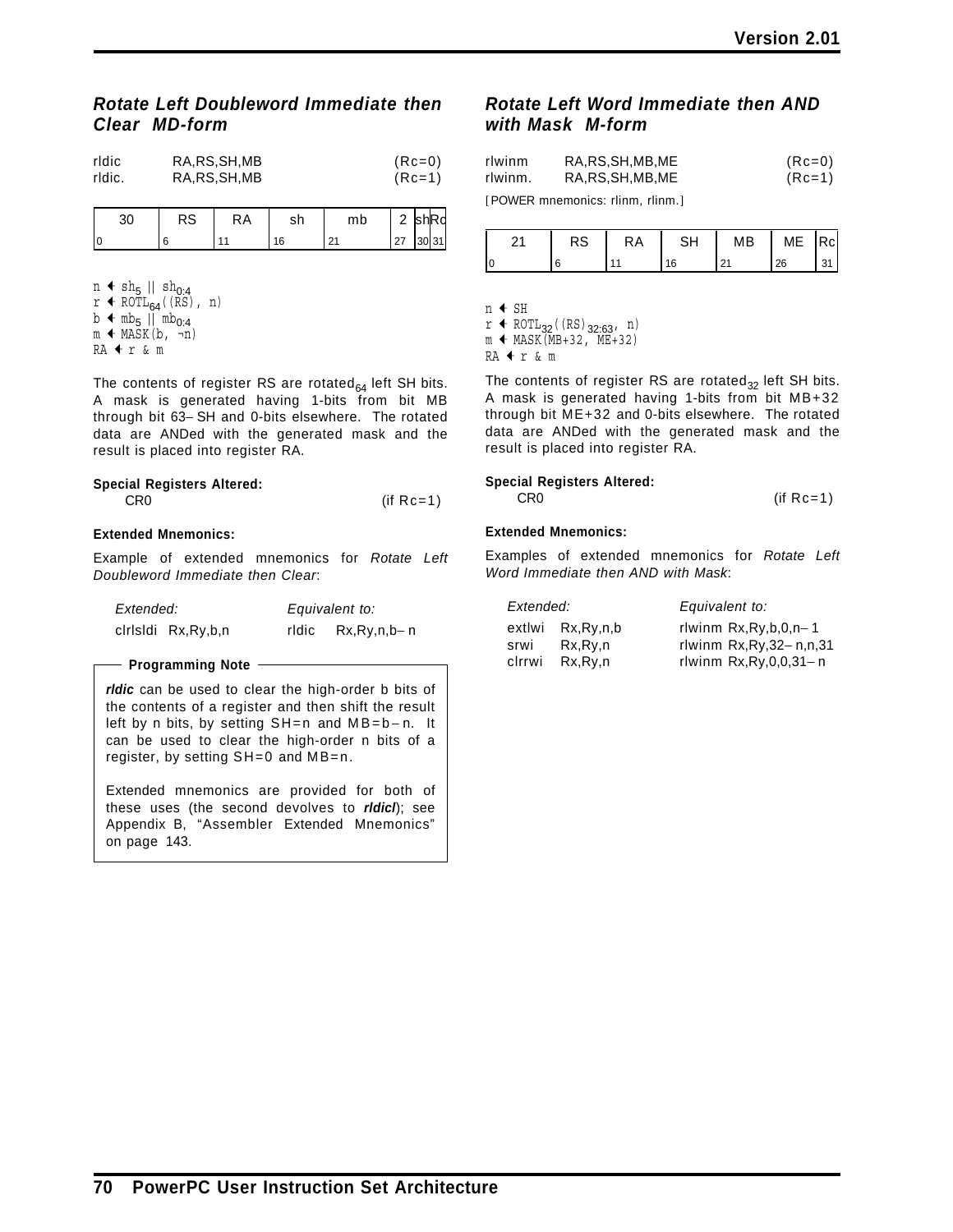#### **Programming Note**

Let RSL represent the low-order 32 bits of register RS, with the bits numbered from 0 through 31.

*rlwinm* can be used to extract an n-bit field that starts at bit position b in RSL, right-justified into the low-order 32 bits of register RA (clearing the remaining 32− n bits of the low-order 32 bits of RA), by setting SH=b+n, MB=32− n, and ME=31. It can be used to extract an n-bit field that starts at bit position b in RSL, left-justified into the low-order 32 bits of register RA (clearing the remaining 32− n bits of the low-order 32 bits of RA), by setting SH=b, MB = 0, and ME=n− 1. It can be used to rotate the contents of the loworder 32 bits of a register left (right) by n bits, by setting SH=n (32-n), MB=0, and ME=31. It can be used to shift the contents of the low-order 32 bits of a register right by n bits, by setting SH=32− n, MB=n, and ME=31. It can be used to clear the high-order b bits of the low-order 32 bits of the contents of a register and then shift the result left by n bits, by setting  $SH=n$ ,  $MB=b-n$ , and ME=31− n. It can be used to clear the loworder n bits of the low-order 32 bits of a register, by setting SH=0, MB=0, and ME=31− n.

For all the uses given above, the high-order 32 bits of register RA are cleared.

Extended mnemonics are provided for all of these uses; see Appendix B, "Assembler Extended Mnemonics" on page 143.

### *Rotate Left Doubleword then Clear Left MDS-form*

| rldcl  | RA, RS, RB, MB | $(Re=0)$ |
|--------|----------------|----------|
| rldcl. | RA, RS, RB, MB | $(Re=1)$ |

| ບບ | 10 | RA | RB | mb | o   |  |
|----|----|----|----|----|-----|--|
|    |    |    |    | n. | ، ے |  |

 $n$  ← (RB)<sub>58:63</sub>  $r$  + ROTL<sub>64</sub>((RS), n)  $b \triangleleft m b_5 || m b_{0.4}$ 

 $m + MASK(b, 63)$ 

RA + r & m

The contents of register RS are rotated $_{64}$  left the number of bits specified by  $(RB)_{58:63}$ . A mask is generated having 1-bits from bit MB through bit 63 and 0-bits elsewhere. The rotated data are ANDed with the generated mask and the result is placed into register RA.

#### **Special Registers Altered:**

 $CR0$  (if  $Rc=1$ )

#### **Extended Mnemonics:**

Example of extended mnemonics for *Rotate Left Doubleword then Clear Left*:

| Extended: |            |       | Equivalent to: |
|-----------|------------|-------|----------------|
| rotld     | Rx, Ry, Rz | ridci | Rx,Ry,Rz,0     |

#### **Programming Note**

*rldcl* can be used to extract an n-bit field that starts at variable bit position b in register RS, right-justified into register RA (clearing the remaining 64− n bits of RA), by setting  $RB_{58:63}=b+n$  and MB=64-n. It can be used to rotate the contents of a register left (right) by variable n bits, by setting  $RB_{58:63}=n$  (64-n) and  $MB=0.$ 

Extended mnemonics are provided for some of these uses; see Appendix B, "Assembler Extended Mnemonics" on page 143.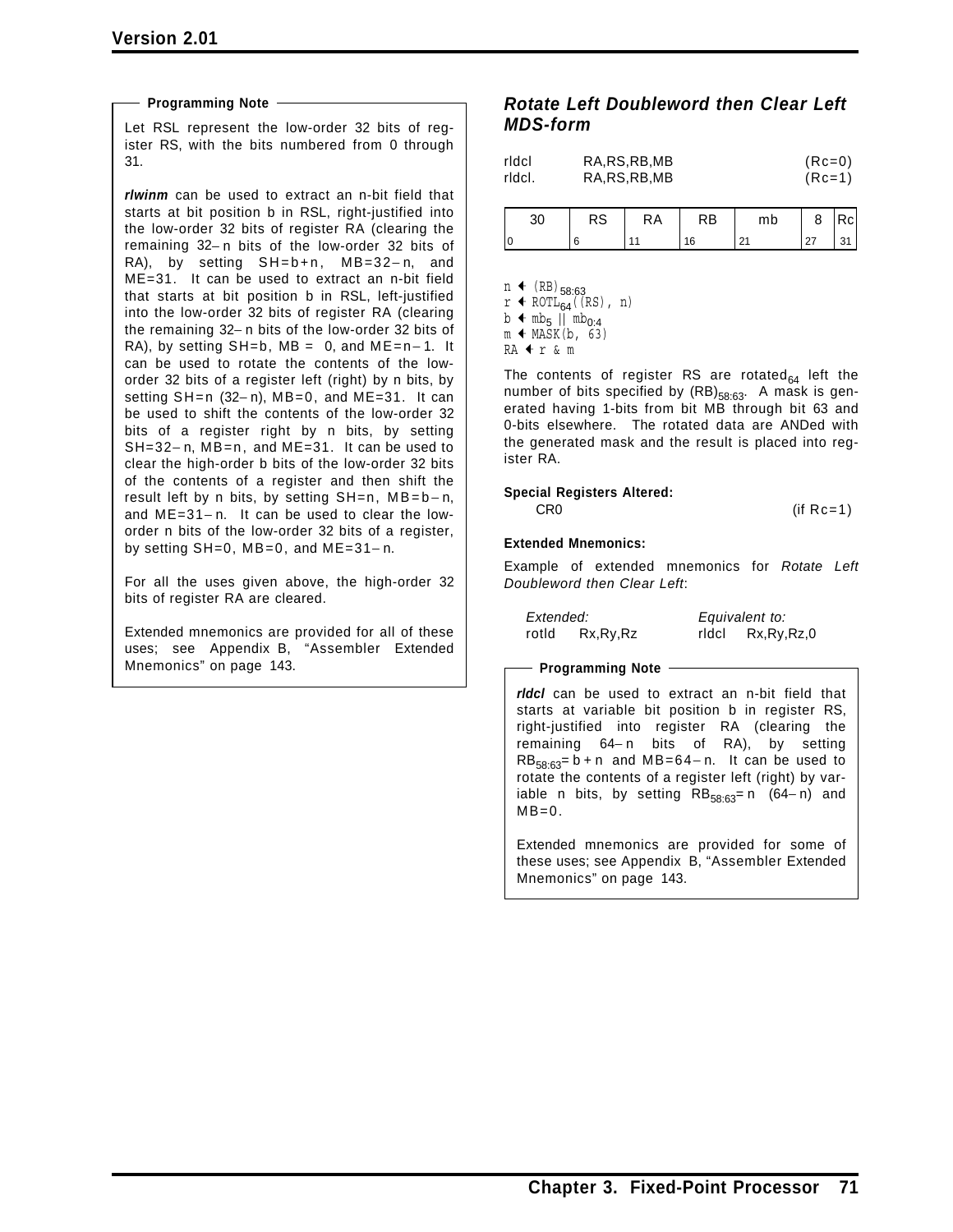### *Rotate Left Doubleword then Clear Right MDS-form*

| rldcr  | RA, RS, RB, ME | $(Re=0)$ |
|--------|----------------|----------|
| rldcr. | RA, RS, RB, ME | (Rc=1)   |

| ບບ | 93 | RA | RΒ | me | u<br>÷     | c. |
|----|----|----|----|----|------------|----|
|    |    |    |    |    | 27<br>ا ہے |    |

 $n$  ← (RB)<sub>58:63</sub>  $r$  + ROTL<sub>64</sub>((RS), n)  $e \cdot \text{me}_{5}$  || me<sub>0:4</sub>  $m + MASK(0, e)$ RA  $\text{tr}$  & m

The contents of register RS are rotated $_{64}$  left the number of bits specified by  $(RB)_{58:63}$ . A mask is generated having 1-bits from bit 0 through bit ME and 0-bits elsewhere. The rotated data are ANDed with the generated mask and the result is placed into register RA.

## **Special Registers Altered:**

CR0 (if Rc=1)

#### **Programming Note**

*rldcr* can be used to extract an n-bit field that starts at variable bit position b in register RS, leftjustified into register RA (clearing the remaining 64− n bits of RA), by setting RB $_{58:63}=$  b and ME=n− 1. It can be used to rotate the contents of a register left (right) by variable n bits, by setting  $RB_{58:63}=n(64-n)$  and ME=63.

Extended mnemonics are provided for some of these uses (some devolve to *rldcl*); see Appendix B, "Assembler Extended Mnemonics" on page 143.

## *Rotate Left Word then AND with Mask M-form*

| rlwnm  | RA, RS, RB, MB, ME                          | $(Re=0)$ |
|--------|---------------------------------------------|----------|
| rlwnm. | RA, RS, RB, MB, ME                          | $(Re=1)$ |
|        | $FDMMFD$ as a second solution of the second |          |

[POWER mnemonics: rlnm, rlnm.]

| ົ<br>دے | nn<br>כא | ΚA | RB | МB                     | ME | IRCI. |
|---------|----------|----|----|------------------------|----|-------|
|         |          |    | 16 | $\mathbf{C}$<br>$\sim$ | 26 |       |

 $n \leftarrow (RB)_{59:63}$ 

 $r$  + ROTL<sub>32</sub>((RS)<sub>32:63</sub>, n)

 $m \leftarrow \text{MASK}(MB+32, ME+32)$ 

RA  $\text{tr}$  & m

The contents of register RS are rotated<sub>32</sub> left the number of bits specified by  $(RB)_{59:63}$ . A mask is generated having 1-bits from bit MB+32 through bit ME+32 and 0-bits elsewhere. The rotated data are ANDed with the generated mask and the result is placed into register RA.

#### **Special Registers Altered:**

 $CR0$  (if  $Rc=1$ )

#### **Extended Mnemonics:**

Example of extended mnemonics for *Rotate Left Word then AND with Mask*:

| Extended: |            | Equivalent to:          |  |  |
|-----------|------------|-------------------------|--|--|
| rotlw     | Rx, Ry, Rz | rlwnm Rx, Ry, Rz, 0, 31 |  |  |

#### **Programming Note**

Let RSL represent the low-order 32 bits of register RS, with the bits numbered from 0 through 31.

*rlwnm* can be used to extract an n-bit field that starts at variable bit position b in RSL, rightjustified into the low-order 32 bits of register RA (clearing the remaining 32− n bits of the low-order 32 bits of RA), by setting  $RB_{59:63}=b+n$ , MB=32− n, and ME=31. It can be used to extract an n-bit field that starts at variable bit position b in RSL, left-justified into the low-order 32 bits of register RA (clearing the remaining 32− n bits of the low-order 32 bits of RA), by setting  $RB_{59:63}=b$ , MB = 0, and ME=n− 1. It can be used to rotate the contents of the low-order 32 bits of a register left (right) by variable n bits, by setting  $RB_{59:63}=n$ (32− n), MB=0, and ME=31.

For all the uses given above, the high-order 32 bits of register RA are cleared.

Extended mnemonics are provided for some of these uses; see Appendix B, "Assembler Extended Mnemonics" on page 143.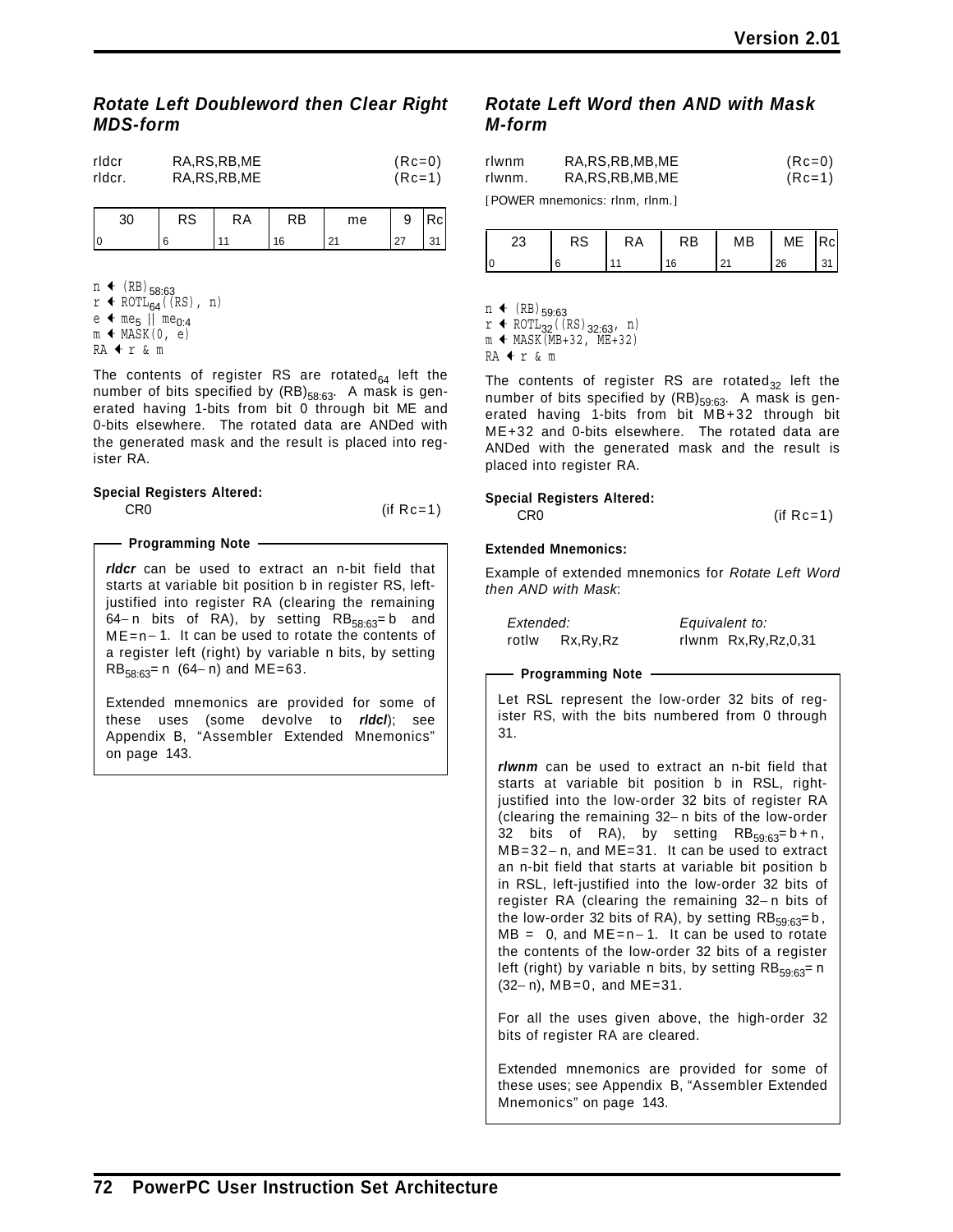### *Rotate Left Doubleword Immediate then Mask Insert MD-form*

| rldimi  | RA, RS, SH, MB | $(Re=0)$ |
|---------|----------------|----------|
| rldimi. | RA, RS, SH, MB | $(Re=1)$ |

| RS | .kA | r r<br>5H | mb | $\sim$<br>ັ  | <b>IshRd</b> |      |
|----|-----|-----------|----|--------------|--------------|------|
|    |     |           |    | $\mathbf{z}$ |              | 1311 |

 $n \triangleleft sh_5 || sh_{0:4}$ 

- $r \triangleleft ROTL_{64}((RS), n)$
- $b \triangleleft m b_5 || m b_{0.4}$
- $m \leftarrow \text{MASK}(b, \neg n)$
- RA ← r&m | (RA)&¬m

The contents of register RS are rotated $_{64}$  left SH bits. A mask is generated having 1-bits from bit MB through bit 63− SH and 0-bits elsewhere. The rotated data are inserted into register RA under control of the generated mask.

#### **Special Registers Altered:**

CR0 (if Rc=1)

#### **Extended Mnemonics:**

Example of extended mnemonics for *Rotate Left Doubleword Immediate then Mask Insert*:

| Extended: |                     | Equivalent to:               |  |  |
|-----------|---------------------|------------------------------|--|--|
|           | insrdi Rx, Ry, n, b | rldimi $Rx, Ry, 64-(b+n), b$ |  |  |

#### **Programming Note**

*rldimi* can be used to insert an n-bit field that is right-justified in register RS, into register RA starting at bit position b, by setting  $SH=64-(b+n)$  and  $MB=b$ .

An extended mnemonic is provided for this use; see Appendix B, "Assembler Extended Mnemonics" on page 143.

### *Rotate Left Word Immediate then Mask Insert M-form*

| rlwimi  | RA, RS, SH, MB, ME | $(Re=0)$ |
|---------|--------------------|----------|
| rlwimi. | RA, RS, SH, MB, ME | $(Re=1)$ |
|         |                    |          |

[POWER mnemonics: rlimi, rlimi.]

|    | n o<br>ĸə | КA | ⊂⊔ | МB | ME | Rcl |
|----|-----------|----|----|----|----|-----|
| I٥ |           |    |    | Ζ. | 26 |     |

n + SH

 $r$   $\leftarrow$  ROTL<sub>32</sub>((RS)<sub>32:63</sub>, n)

 $m \leftarrow \text{MASK}(MB+32, ME+32)$ 

 $RA + r$ &m |  $(RA)$ &¬m

The contents of register RS are rotated<sub>32</sub> left SH bits. A mask is generated having 1-bits from bit MB+32 through bit ME+32 and 0-bits elsewhere. The rotated data are inserted into register RA under control of the generated mask.

#### **Special Registers Altered:**

CR0 (if Rc=1)

#### **Extended Mnemonics:**

Example of extended mnemonics for *Rotate Left Word Immediate then Mask Insert*:

| Extended: |                  | Equivalent to:                    |
|-----------|------------------|-----------------------------------|
|           | inslwi Rx,Ry,n,b | rlwimi $Rx, Ry, 32 - b, b, b+n-1$ |

**Programming Note**

Let RAL represent the low-order 32 bits of register RA, with the bits numbered from 0 through 31.

*rlwimi* can be used to insert an n-bit field that is left-justified in the low-order 32 bits of register RS, into RAL starting at bit position b, by setting SH=32−b, MB=b, and ME= $(b+n)-1$ . It can be used to insert an n-bit field that is right-justified in the low-order 32 bits of register RS, into RAL starting at bit position b, by setting  $SH=32-(b+n)$ , MB=b, and ME= $(b+n)-1$ .

Extended mnemonics are provided for both of these uses; see Appendix B, "Assembler Extended Mnemonics" on page 143.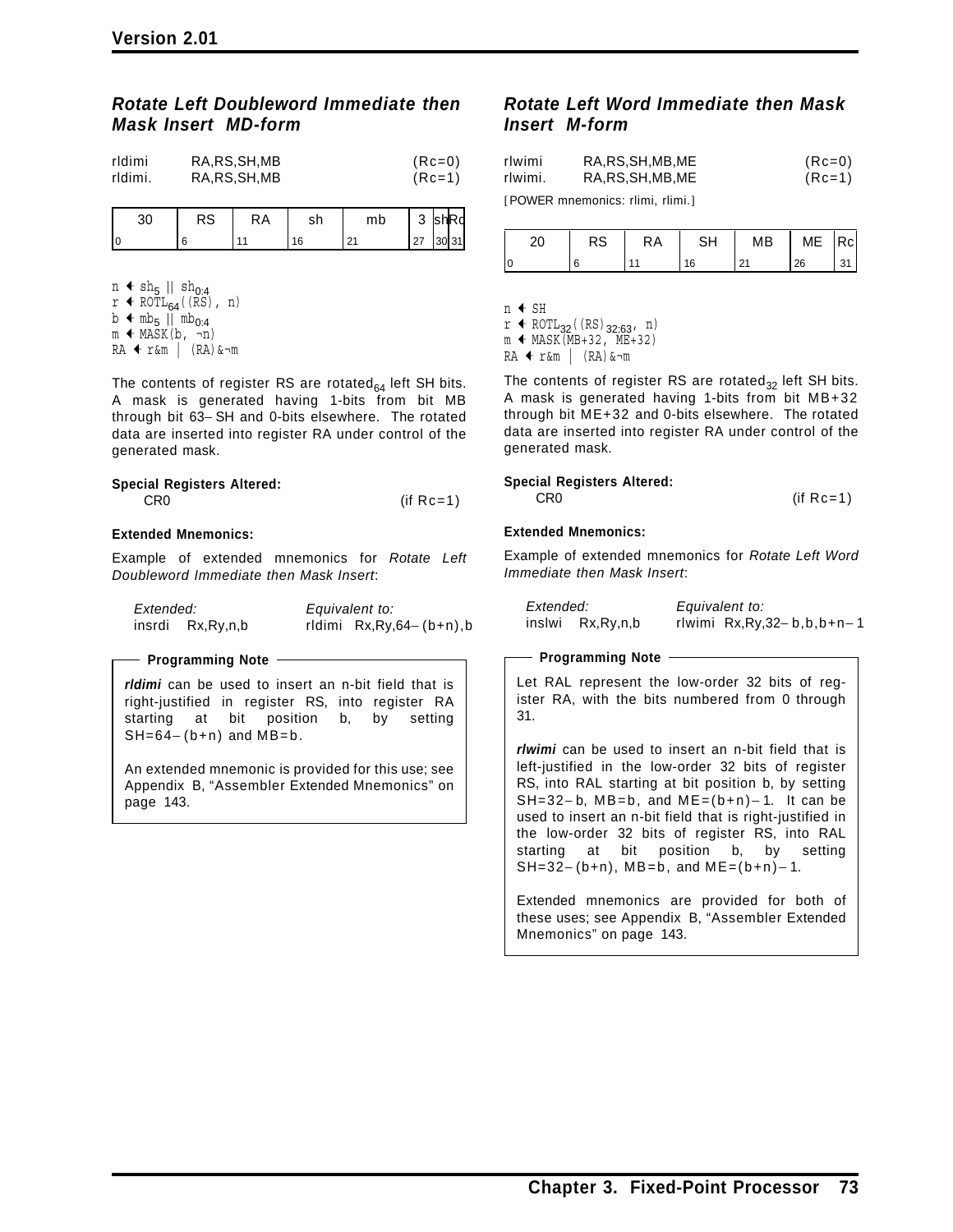# **3.3.12.2 Fixed-Point Shift Instructions**

The instructions in this section perform left and right shifts.

## **Extended mnemonics for shifts**

Immediate-form logical (unsigned) shift operations are obtained by specifying appropriate masks and shift values for certain *Rotate* instructions. A set of extended mnemonics is provided to make coding of such shifts simpler and easier to understand. Some of these are shown as examples with the *Rotate* instructions. See Appendix B, "Assembler Extended Mnemonics" on page 143 for additional extended mnemonics.

### **Programming Note**

Any *Shift Right Algebraic* instruction, followed by addze, can be used to divide quickly by 2<sup>n</sup>. The setting of the CA bit by the *Shift Right Algebraic* instructions is independent of mode.

#### **Programming Note**

Multiple-precision shifts can be programmed as shown in Section C.1, "Multiple-Precision Shifts" on page 155.

## *Shift Left Doubleword X-form*

| sld  | RA, RS, RB | $(Re=0)$ |
|------|------------|----------|
| sld. | RA, RS, RB | $(Re=1)$ |

| ⌒<br>۸Ű | $\mathcal{A}$ | RB |  |
|---------|---------------|----|--|
|         |               |    |  |

 $n \leftarrow (RB)_{58:63}$ 

r  $\leftrightarrow$  ROTL<sub>64</sub>((RS), n) if  $(RB)_{57} = 0$  then m  $\leftrightarrow$  MASK(0, 63-n) else m  $\leftarrow$   $640$ RA  $\texttt{f r}$  & m

The contents of register RS are shifted left the number of bits specified by  $(RB)_{57:63}$ . Bits shifted out of position 0 are lost. Zeros are supplied to the vacated positions on the right. The result is placed into register RA. Shift amounts from 64 to 127 give a zero result.

#### **Special Registers Altered:**

CR0 (if Rc=1)

## *Shift Left Word X-form*

| slw  | RA, RS, RB | $(Re=0)$ |
|------|------------|----------|
| slw. | RA, RS, RB | $(Re=1)$ |

[POWER mnemonics: sl, sl.]

|    | RS | ĸА | RВ |  |
|----|----|----|----|--|
| ١c |    |    | 6  |  |

 $n \leftarrow (RB)_{59:63}$  $r$  + ROTL<sub>32</sub>((RS)<sub>32:63</sub>, n) if  $(RB)_{58} = 0$  then m <sup> $\leftarrow$ </sup> MASK(32, 63-n) else m $\blacklozenge$  640  $RA + r & m$ 

The contents of the low-order 32 bits of register RS are shifted left the number of bits specified by  $(RB)_{58:63}$ . Bits shifted out of position 32 are lost. Zeros are supplied to the vacated positions on the right. The 32-bit result is placed into  $RA_{32:63}$ .  $RA_{0:31}$ are set to zero. Shift amounts from 32 to 63 give a zero result.

#### **Special Registers Altered:**

CR0 (if Rc=1)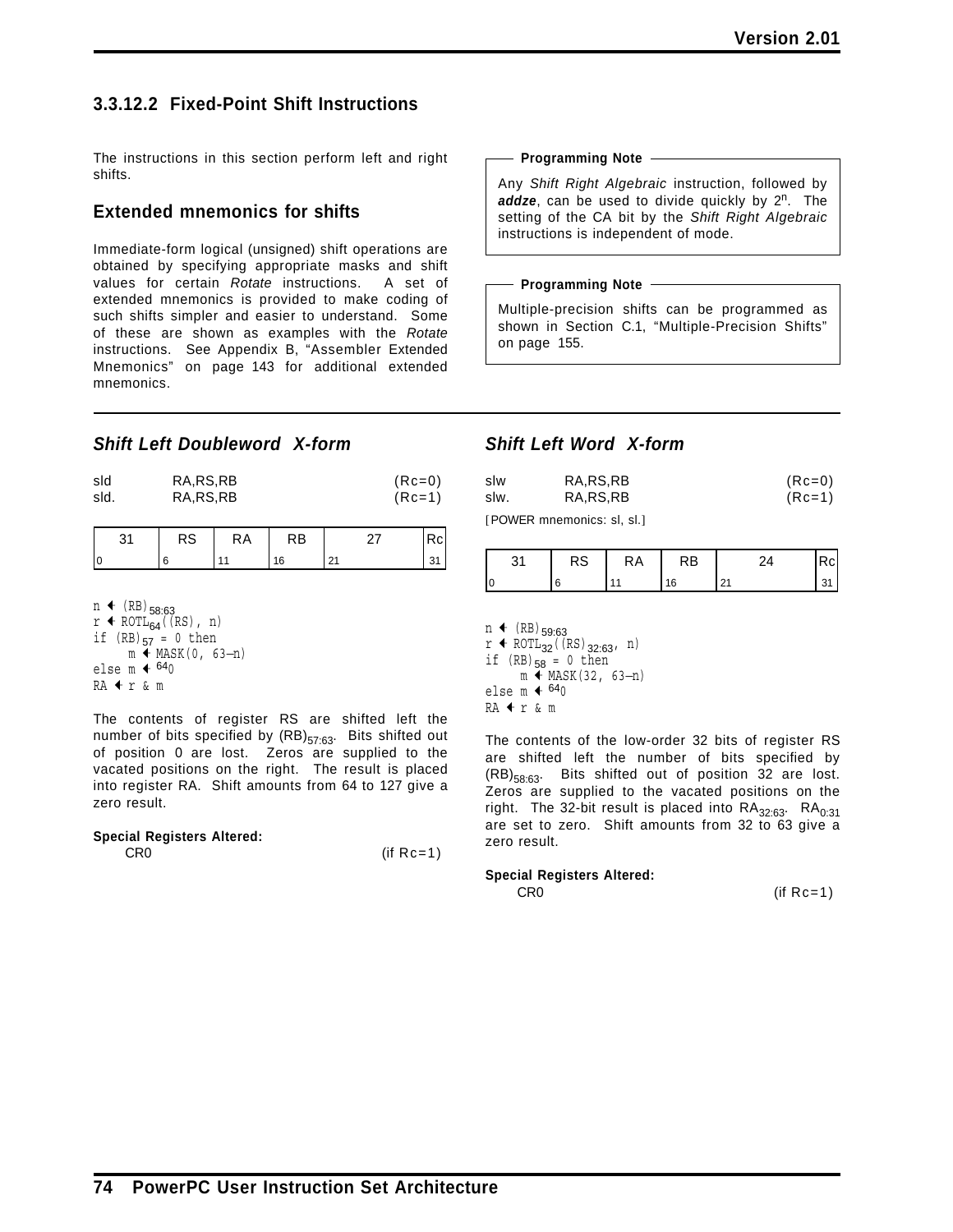### *Shift Right Doubleword X-form*

| srd  | RA, RS, RB | $(Re=0)$ |
|------|------------|----------|
| srd. | RA, RS, RB | $(Re=1)$ |

| RS | КA | RB | 539 |  |
|----|----|----|-----|--|
|    |    |    |     |  |

 $n \leftarrow (RB)_{58:63}$  $r$  ← ROTL<sub>64</sub>((RS), 64-n) if  $(RB)_{57} = 0$  then  $m \leftarrow \text{MASK}(n, 63)$ else m  $\leftarrow$   $640$  $RA + r$  & m

The contents of register RS are shifted right the number of bits specified by  $(RB)_{57:63}$ . Bits shifted out of position 63 are lost. Zeros are supplied to the vacated positions on the left. The result is placed into register RA. Shift amounts from 64 to 127 give a zero result.

#### **Special Registers Altered:**

| CR <sub>0</sub> | $(if Rc=1)$ |  |
|-----------------|-------------|--|
|                 |             |  |

## *Shift Right Word X-form*

| srw  | RA, RS, RB | $(Re=0)$ |
|------|------------|----------|
| srw. | RA, RS, RB | $(Re=1)$ |

[POWER mnemonics: sr, sr.]

| ົ | n o<br>кэ | КA | RB | 536                  |  |
|---|-----------|----|----|----------------------|--|
|   |           |    | 16 | $\sim$<br><u> 41</u> |  |

n  $\leftarrow$  (RB)<sub>59:63</sub>  $r$  ← ROTL<sub>32</sub>((RS)<sub>32:63</sub>, 64-n) if  $(RB)_{58} = 0$  then m + MASK(n+32, 63) else m $\blacklozenge$  640  $RA$   $r$  & m

The contents of the low-order 32 bits of register RS are shifted right the number of bits specified by (RB)58:63. Bits shifted out of position 63 are lost. Zeros are supplied to the vacated positions on the left. The 32-bit result is placed into  $\mathsf{RA}_{32:63}$ .  $\mathsf{RA}_{0:31}$ are set to zero. Shift amounts from 32 to 63 give a zero result.

#### **Special Registers Altered:**

CR0 (if Rc=1)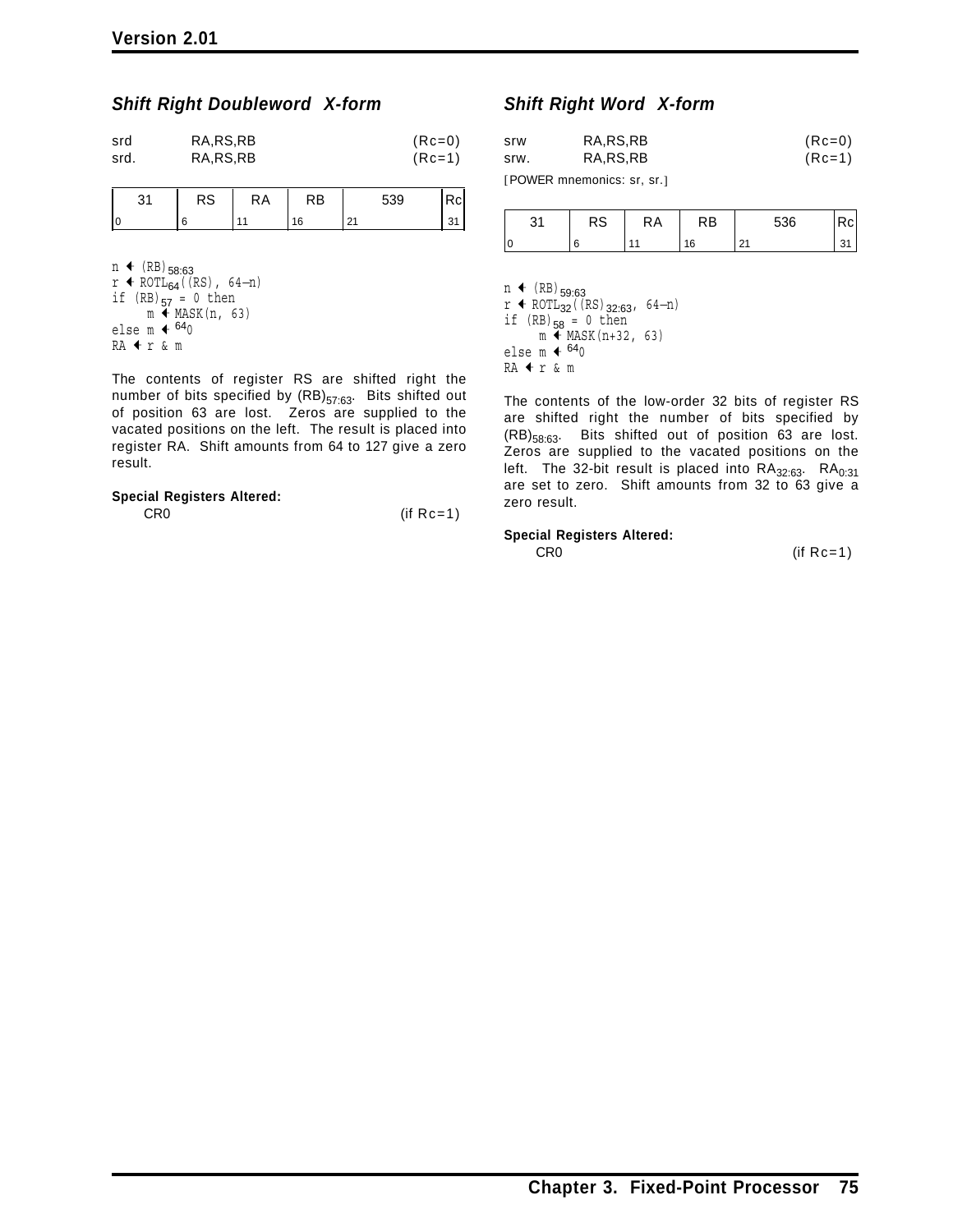## *Shift Right Algebraic Doubleword Immediate XS-form*

| sradi  | RA, RS, SH | $(Re=0)$ |
|--------|------------|----------|
| sradi. | RA, RS, SH | $(Re=1)$ |

| ົ<br>ັບເ | RS | КA | sh |        | $\sim$ $\sim$<br>וווט | ᅟᅵᆷᆺ   |
|----------|----|----|----|--------|-----------------------|--------|
|          |    |    | 16 | $\sim$ | 30 <sup>1</sup>       | $\sim$ |

n  $\leftrightarrow$  sh<sub>5</sub> || sh<sub>0:4</sub> r ← ROTL<sub>64</sub>((RS), 64−n)  $m$   $\blacktriangleleft$  MASK(n, 63) s  $\leftarrow$  (RS)<sub>0</sub> RA Q r&m | (64s)&¬m  $CA \leftarrow s \& ((r\&\neg\mathfrak{m})\neq 0)$ 

The contents of register RS are shifted right SH bits. Bits shifted out of position 63 are lost. Bit 0 of RS is replicated to fill the vacated positions on the left. The result is placed into register RA. CA is set to 1 if (RS) is negative and any 1-bits are shifted out of position 63; otherwise CA is set to 0. A shift amount of zero causes RA to be set equal to (RS), and CA to be set to 0.

#### **Special Registers Altered:**

| CA              |             |
|-----------------|-------------|
| CR <sub>0</sub> | $(if Rc=1)$ |

## *Shift Right Algebraic Word Immediate X-form*

| srawi  | RA, RS, SH | $(Re=0)$ |
|--------|------------|----------|
| srawi. | RA.RS.SH   | $(Re=1)$ |
|        |            |          |

[POWER mnemonics: srai, srai.]

| $\sim$<br>כא | КA |   | ົ່       |  |
|--------------|----|---|----------|--|
|              |    | 6 | $\sim$ 1 |  |

n + SH

 $r$  ← ROTL<sub>32</sub>((RS)<sub>32:63</sub>, 64-n)  $m$  + MASK(n+32, 63)  $s$  (RS)<sub>32</sub>  $RA + r$ &m |  $(64s)$  & $\neg$ m  $CA \Leftrightarrow s \& ((r\&\neg\mathfrak{m})_{32:63}\neq 0)$ 

The contents of the low-order 32 bits of register RS are shifted right SH bits. Bits shifted out of position 63 are lost. Bit 32 of RS is replicated to fill the vacated positions on the left. The 32-bit result is placed into  $RA_{32:63}$ . Bit 32 of RS is replicated to fill  $RA<sub>0:31</sub>$ . CA is set to 1 if the low-order 32 bits of (RS) contain a negative number and any 1-bits are shifted out of position 63; otherwise CA is set to 0. A shift amount of zero causes RA to receive  $EXTS((RS)_{32:63})$ , and CA to be set to 0.

#### **Special Registers Altered:**

| CA              |             |
|-----------------|-------------|
| CR <sub>0</sub> | $(if Rc=1)$ |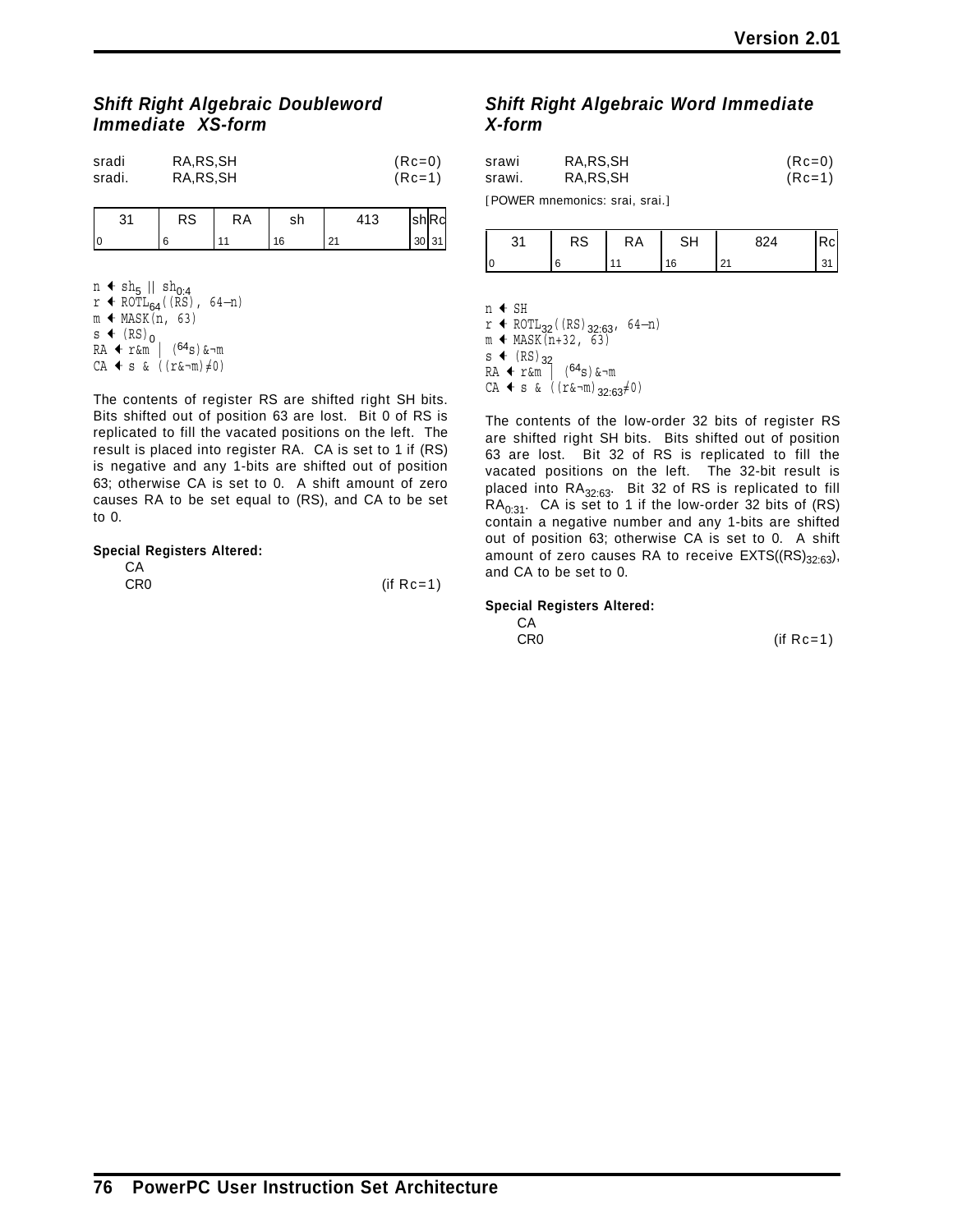## *Shift Right Algebraic Doubleword X-form*

| srad  | RA, RS, RB | $(Re=0)$ |
|-------|------------|----------|
| srad. | RA, RS, RB | $(Re=1)$ |

| ັ<br>. . | RS | RA | RB | 794    | $\sqrt{C}$ |
|----------|----|----|----|--------|------------|
|          |    | ٠  | 16 | $\sim$ |            |

 $n$  ← (RB)<sub>58:63</sub>  $r$  ← ROTL<sub>64</sub>((RS), 64-n) if  $(RB)_{57} = 0$  then  $m \leftarrow \text{MASK}(n, 63)$ else m  $\div$  <sup>64</sup>0  $s$  (RS)<sub>0</sub>  $RA + r$ &m |  $(64s)$ & $\neg$ m CA  $\leftrightarrow$  s & ((r&¬m) $\neq$ 0)

The contents of register RS are shifted right the number of bits specified by  $(RB)_{57:63}$ . Bits shifted out of position 63 are lost. Bit 0 of RS is replicated to fill the vacated positions on the left. The result is placed into register RA. CA is set to 1 if (RS) is negative and any 1-bits are shifted out of position 63; otherwise CA is set to 0. A shift amount of zero causes RA to be set equal to (RS), and CA to be set to 0. Shift amounts from 64 to 127 give a result of 64 sign bits in RA, and cause CA to receive the sign bit of (RS).

#### **Special Registers Altered:**

| CA  |             |
|-----|-------------|
| CR0 | $(if Rc=1)$ |

# *Shift Right Algebraic Word X-form*

| sraw  | RA, RS, RB       | $(Re=0)$ |
|-------|------------------|----------|
| sraw. | RA.RS.RB         | $(Re=1)$ |
|       | $F_{\mathbf{A}}$ |          |

[POWER mnemonics: sra, sra.]

| n.<br>ັ | Ò<br>nυ | КA | ĸB     | 700 |  |
|---------|---------|----|--------|-----|--|
|         |         |    | $\sim$ | ۰.  |  |

 $n \leftarrow (RB)_{59:63}$  $r$  ← ROTL<sub>32</sub>((RS)<sub>32:63</sub>, 64-n) if  $(RB)_{58} = 0$  then  $m \leftarrow \text{MASK}(n+32, 63)$ else m  $\leftarrow$   $^{64}0$  $s$  (RS)<sub>32</sub>  $RA + r$ &m |  $(64s)$ & $\neg$ m  $CA \leftarrow s$  & ( $(r&\neg m)_{32:63}\neq 0$ )

The contents of the low-order 32 bits of register RS are shifted right the number of bits specified by  $(RB)_{58:63}$ . Bits shifted out of position 63 are lost. Bit 32 of RS is replicated to fill the vacated positions on the left. The 32-bit result is placed into  $RA_{32:63}$ . Bit 32 of RS is replicated to fill  $RA_{0:31}$ . CA is set to 1 if the low-order 32 bits of (RS) contain a negative number and any 1-bits are shifted out of position 63; otherwise CA is set to 0. A shift amount of zero causes RA to receive  $EXTS((RS)_{32:63})$ , and CA to be set to 0. Shift amounts from 32 to 63 give a result of 64 sign bits, and cause CA to receive the sign bit of  $(RS)_{32.63}$ .

#### **Special Registers Altered:**

CA

CR0 (if Rc=1)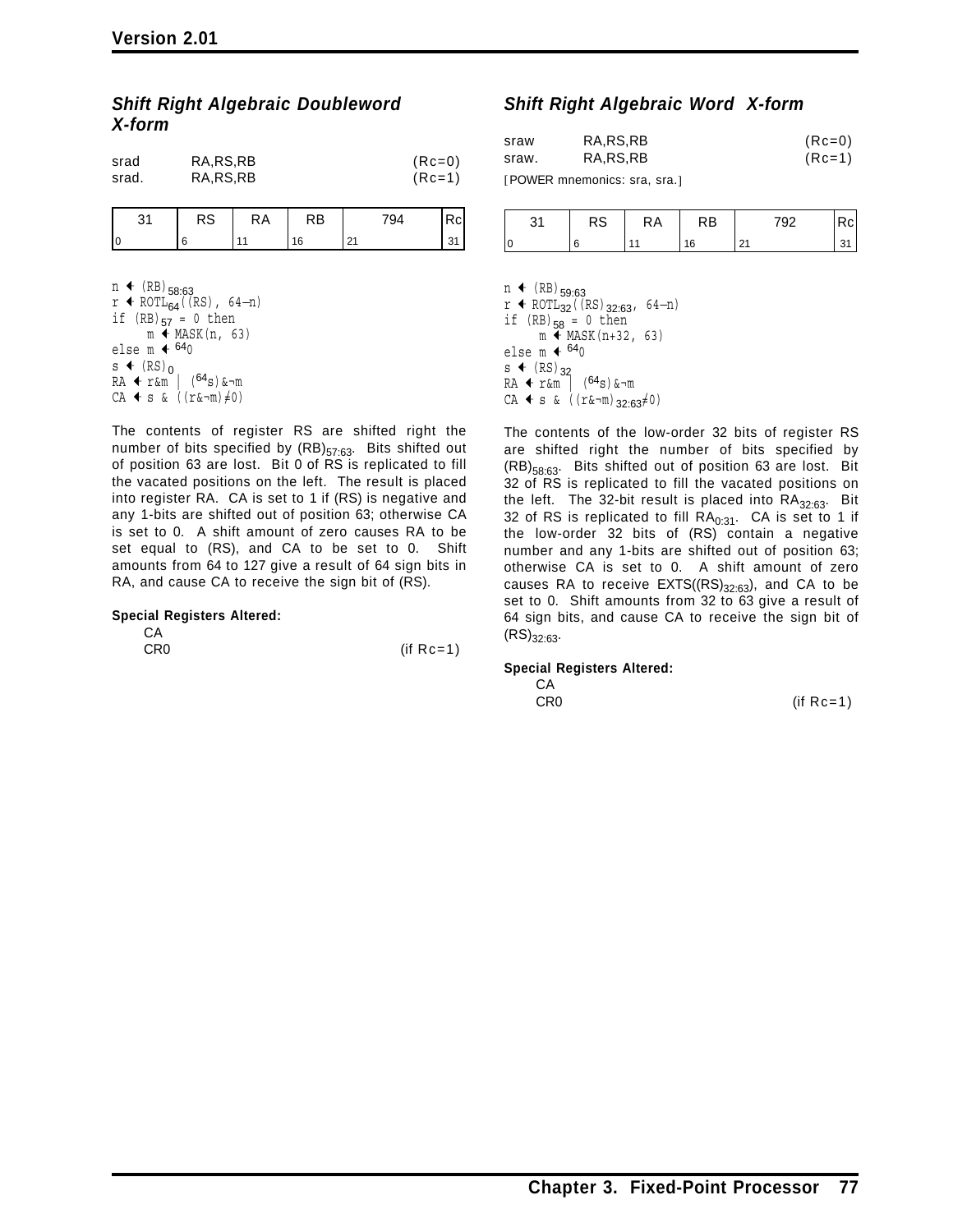# **3.3.13 Move To/From System Register Instructions**

The *Move To Condition Register Fields* instruction has a preferred form; see Section 1.9.1, "Preferred Instruction Forms" on page 13. In the preferred form, the FXM field satisfies the following rule.

**Exactly one bit of the FXM field is set to 1.** 

## **Extended mnemonics**

Extended mnemonics are provided for the *mtspr* and *mfspr* instructions so that they can be coded with the

## *Move To Special Purpose Register XFX-form*

mtspr SPR,RS

|     | טר | $\sim$ $\sim$ $\sim$ | $\sim$ $\sim$ |  |
|-----|----|----------------------|---------------|--|
| l ( |    |                      |               |  |

| n $\triangleleft$ spr <sub>5:9</sub>    spr <sub>0:4</sub><br>if length $(SPREG(n)) = 64$ then |  |  |
|------------------------------------------------------------------------------------------------|--|--|
| $SPREG(n)$ (RS)                                                                                |  |  |
| else                                                                                           |  |  |
| SPREG(n) $\leftarrow$ (RS) 32:63                                                               |  |  |

The SPR field denotes a Special Purpose Register, encoded as shown in the table below. The contents of register RS are placed into the designated Special Purpose Register. For Special Purpose Registers that are 32 bits long, the low-order 32 bits of RS are placed into the SPR.

| decimal                                                                       | SPR <sup>*</sup><br>$spr_{5.9}$ spr $_{0.4}$ | Register<br><b>Name</b> |  |  |
|-------------------------------------------------------------------------------|----------------------------------------------|-------------------------|--|--|
|                                                                               | 00000 00001                                  | <b>XFR</b>              |  |  |
| 8                                                                             | 00000 01000                                  | LR                      |  |  |
| g                                                                             | 00000 01001                                  | <b>CTR</b>              |  |  |
| Note that the order of the two 5-bit<br>halves of the SPR number is reversed. |                                              |                         |  |  |

If the SPR field contains any value other than one of the values shown above then one of the following occurs.

- **The system illegal instruction error handler is** invoked.
- **The system privileged instruction error handler is** invoked.
- **The results are boundedly undefined.**

A complete description of this instruction can be found in Book III, *PowerPC Operating Environment Architecture*.

**Special Registers Altered:**

See above

SPR name as part of the mnemonic rather than as a numeric operand. An extended mnemonic is provided for the *mtcrf* instruction for compatibility with old software (written for a version of the architecture that precedes Version 2.00) that uses it to set the entire Condition Register. Some of these extended mnemonics are shown as examples with the relevant instructions. See Appendix B, "Assembler Extended Mnemonics" on page 143 for additional extended mnemonics.

#### **Extended Mnemonics:**

Examples of extended mnemonics for *Move To Special Purpose Register*:

| Extended: |      | Equivalent to: |  |
|-----------|------|----------------|--|
| mtxer     | - Rx | mtspr 1, Rx    |  |
| mtlr      | Rx   | mtspr 8, Rx    |  |
| mtctr     | Rx   | mtspr 9, Rx    |  |

#### **Compiler and Assembler Note**

For the *mtspr* and *mfspr* instructions, the SPR number coded in assembler language does not appear directly as a 10-bit binary number in the instruction. The number coded is split into two 5-bit halves that are reversed in the instruction, with the high-order 5 bits appearing in bits 16:20 of the instruction and the low-order 5 bits in bits 11:15. This maintains compatibility with POWER SPR encodings, in which these two instructions have only a 5-bit SPR field occupying bits 11:15.

**Compatibility Note**

For a discussion of POWER compatibility with respect to SPR numbers not shown in the instruction descriptions for *mtspr* and *mfspr*, see Appendix E, "Incompatibilities with the POWER Architecture" on page 163.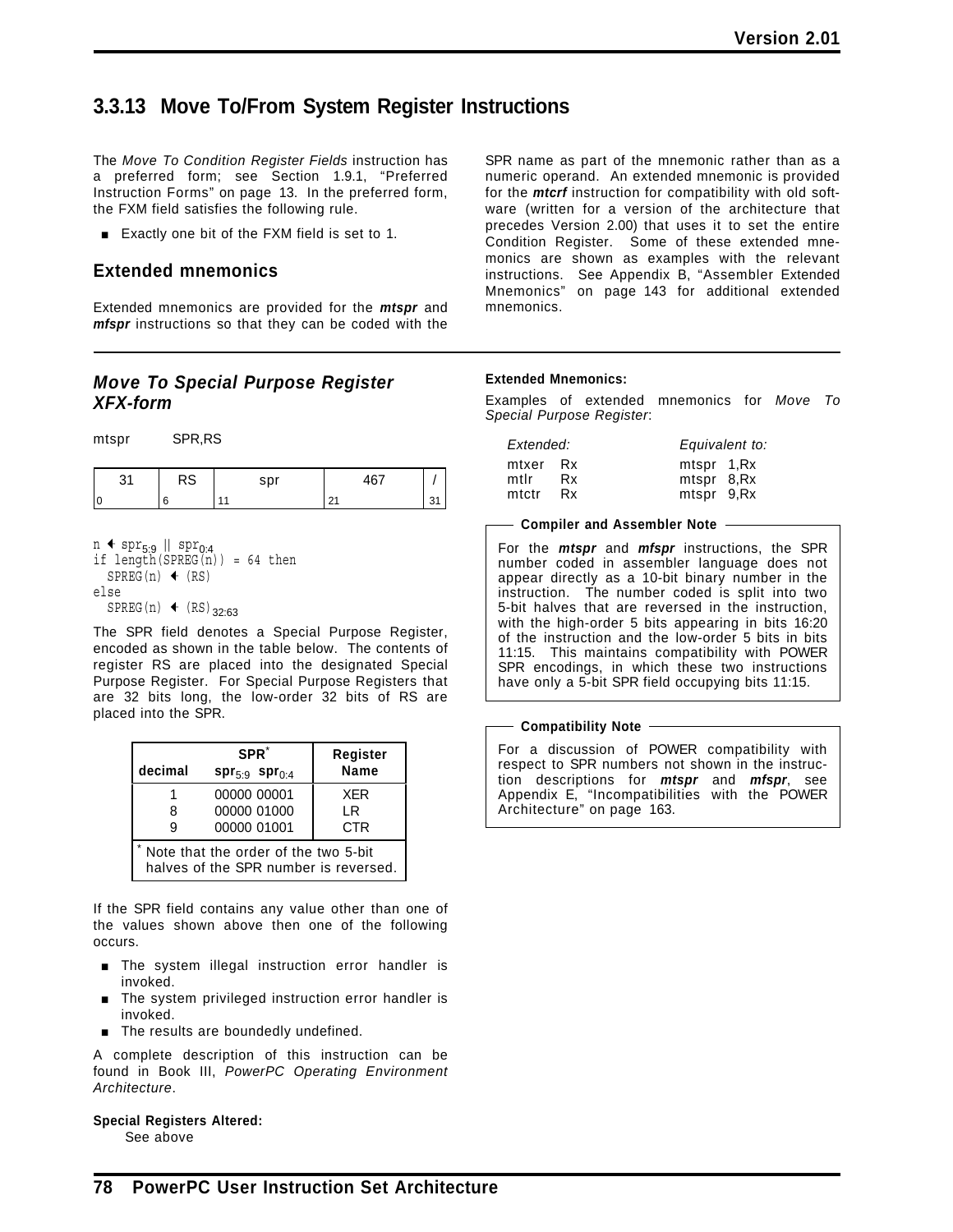## *Move From Special Purpose Register XFX-form*

mfspr RT,SPR

|  | <b></b> | $\sim$ $\sim$ |  |
|--|---------|---------------|--|
|  |         |               |  |

n  $\leftrightarrow$  spr<sub>5:9</sub> || spr<sub>0:4</sub> if length( $SPREG(n)$ ) = 64 then  $RT$  + SPREG(n) else  $RT$   $\leftarrow$  <sup>32</sup>0 || SPREG(n)

The SPR field denotes a Special Purpose Register, encoded as shown in the table below. The contents of the designated Special Purpose Register are placed into register RT. For Special Purpose Registers that are 32 bits long, the low-order 32 bits of RT receive the contents of the Special Purpose Register and the high-order 32 bits of RT are set to zero.

| decimal                                                                       | SPR <sup>*</sup>         | Register<br><b>Name</b> |  |  |
|-------------------------------------------------------------------------------|--------------------------|-------------------------|--|--|
|                                                                               | $spr_{5:9}$ spr $_{0:4}$ |                         |  |  |
|                                                                               | 00000 00001              | <b>XFR</b>              |  |  |
| 8                                                                             | 00000 01000              | l R                     |  |  |
| я                                                                             | 00000 01001              | <b>CTR</b>              |  |  |
| Note that the order of the two 5-bit<br>halves of the SPR number is reversed. |                          |                         |  |  |

If the SPR field contains any value other than one of the values shown above then one of the following occurs.

- **The system illegal instruction error handler is** invoked.
- **The system privileged instruction error handler is** invoked.
- The results are boundedly undefined.

A complete description of this instruction can be found in Book III, *PowerPC Operating Environment Architecture*.

#### **Special Registers Altered:**

None

#### **Extended Mnemonics:**

Examples of extended mnemonics for *Move From Special Purpose Register*:

| Extended:                 |          |                                                    | Equivalent to: |
|---------------------------|----------|----------------------------------------------------|----------------|
| mfxer Rx<br>mflr<br>mfctr | Rx<br>Rx | mfspr Rx,1<br>mfspr Rx <sub>,8</sub><br>mfspr Rx,9 |                |

- Note -

See the Notes that appear with *mtspr*.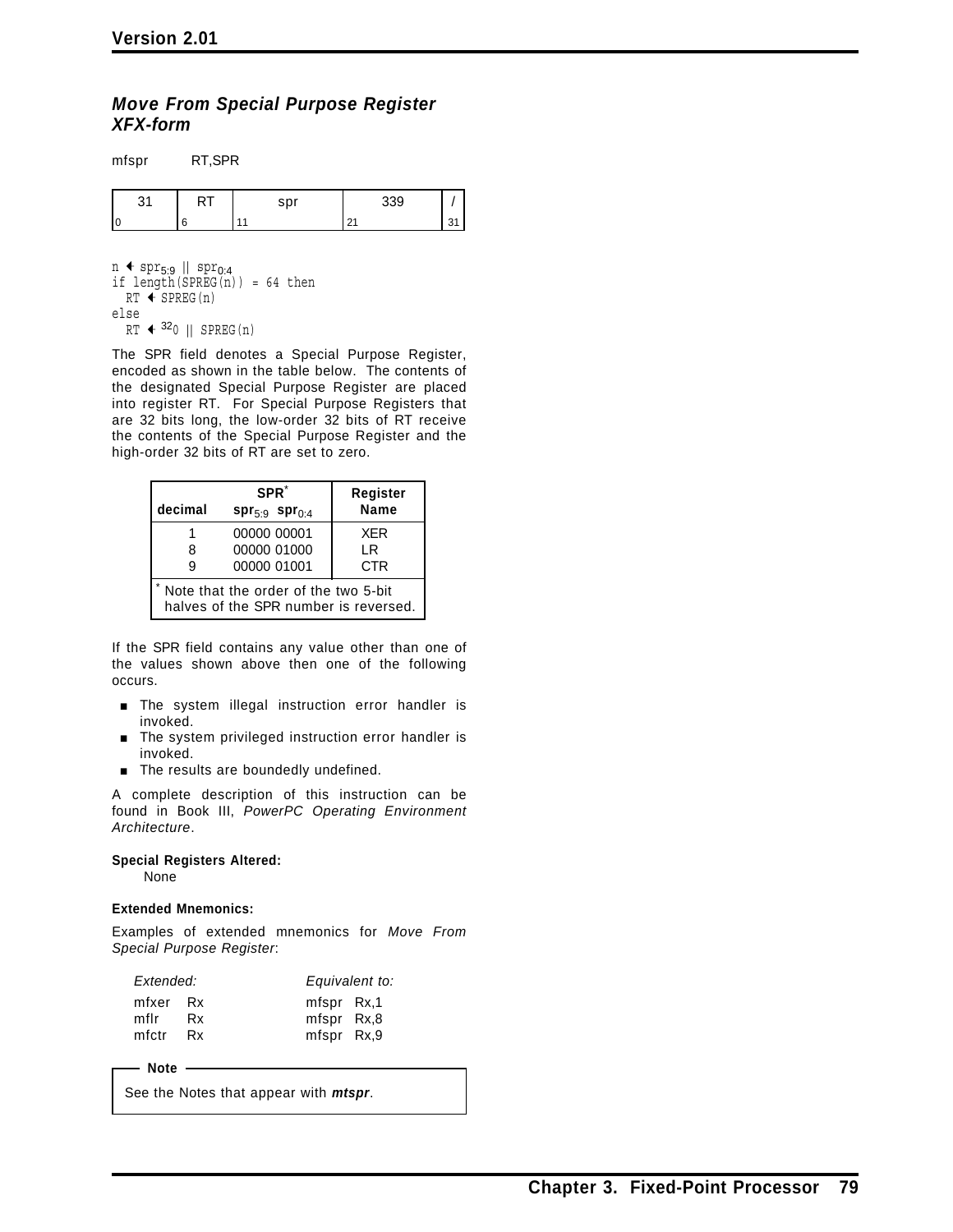## *Move To Condition Register Fields XFX-form*

| $\Omega$ | RS | υ | <b>FXM</b> |           | 144 |           |
|----------|----|---|------------|-----------|-----|-----------|
|          | 6  |   | $11$ 12    | $20$   21 |     | n,<br>ູບ. |

 $\text{mask} \triangleleft {}^{4}(\text{FXM}_{0})$  ||  ${}^{4}(\text{FXM}_{1})$  || ...  ${}^{4}(\text{FXM}_{7})$  $CR$  ((RS)<sub>32:63</sub> & mask) | (CR & ¬mask)

The contents of bits 32:63 of register RS are placed into the Condition Register under control of the field mask specified by FXM. The field mask identifies the 4-bit fields affected. Let i be an integer in the range 0-7. If  $\mathsf{FXM}_\mathsf{i=1}$  then CR field i (CR bits 4 $\times$ i:4 $\times$ i+3) is set to the contents of the corresponding field of the low-order 32 bits of RS.

#### **Special Registers Altered:**

CR fields selected by mask

#### **Extended Mnemonics:**

mtcrf FXM,RS

Example of extended mnemonics for *Move To Condition Register Fields*:

*Extended: Equivalent to:* mtcr Rx mtcrf 0xFF,Rx

#### **Programming Note**

In the preferred form of this instruction (see the introduction to Section 3.3.13), only one Condition Register field is updated.

### *Move From Condition Register XFX-form*

mfcr RT



### $RT + 320$  || CR

The contents of the Condition Register are placed into  $RT_{32:63}$ .  $RT_{0:31}$  are set to 0.

#### **Special Registers Altered:**

None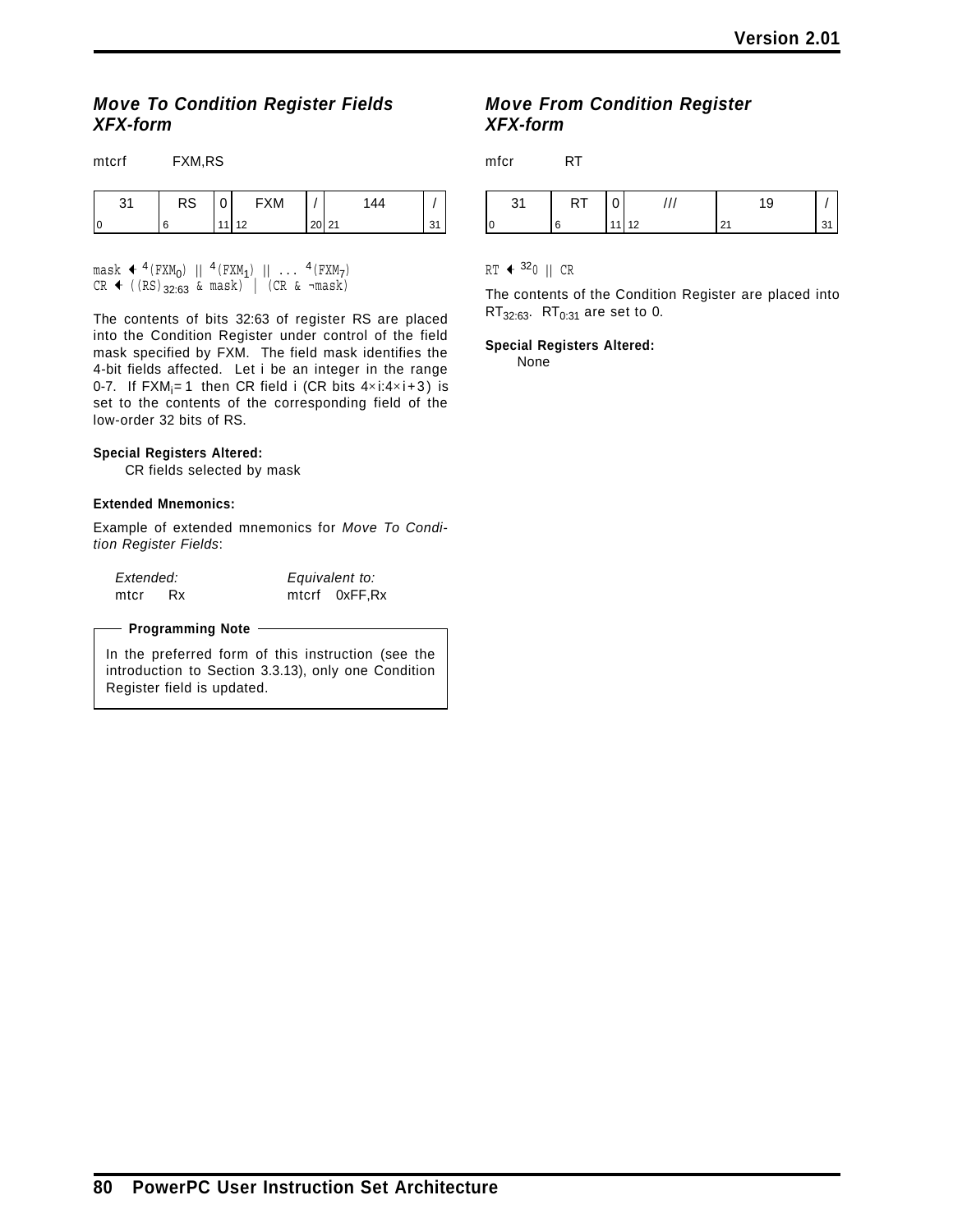# **Chapter 4. Floating-Point Processor**

### 4.4.5.2 Action ............... 94 4.5 Floating-Point Execution Models . . 94 4.5.1 Execution Model for IEEE Operations ................ 95 4.5.2 Execution Model for Multiply-Add Type Instructions . . . . . . . . . . . . 96 4.6 Floating-Point Processor Instructions ................ 97 4.6.1 Floating-Point Storage Access Instructions ................ 97 4.6.1.1 Storage Access Exceptions ... 97 4.6.2 Floating-Point Load Instructions . 97 4.6.3 Floating-Point Store Instructions 100 4.6.4 Floating-Point Move Instructions 104 4.6.5 Floating-Point Arithmetic Instructions ............... 105 4.6.5.1 Floating-Point Elementary Arithmetic Instructions ......... 105 4.6.5.2 Floating-Point Multiply-Add Instructions ............... 107 4.6.6 Floating-Point Rounding and Conversion Instructions ........ 109 4.6.7 Floating-Point Compare Instructions . . . . . . . . . . . . . . . 113 4.6.8 Floating-Point Status and Control Register Instructions ............. 114

4.4.5.1 Definition ............. 94

# **4.1 Floating-Point Processor Overview**

This chapter describes the registers and instructions that make up the Floating-Point Processor facility. Section 4.2, "Floating-Point Processor Registers" on page 82 describes the registers associated with the Floating-Point Processor. Section 4.6, "Floating-Point Processor Instructions" on page 97 describes the instructions associated with the Floating-Point Processor.

This architecture specifies that the processor implement a floating-point system as defined in ANSI/IEEE Standard 754-1985, "IEEE Standard for Binary Floating-Point Arithmetic" (hereafter referred to as "the IEEE standard"), but requires software support in order to conform fully with that standard. That standard defines certain required "operations" (addition, subtraction, etc.); the term "floating-point operation" is used in this chapter to refer to one of these required operations, or to the operation performed by one of the *Multiply-Add* or *Reciprocal Estimate* instructions. All floating-point operations conform to that standard, except if software sets the Floating-Point Non-IEEE Mode (NI) bit in the Floating-Point Status and Control Register to 1 (see page 84), in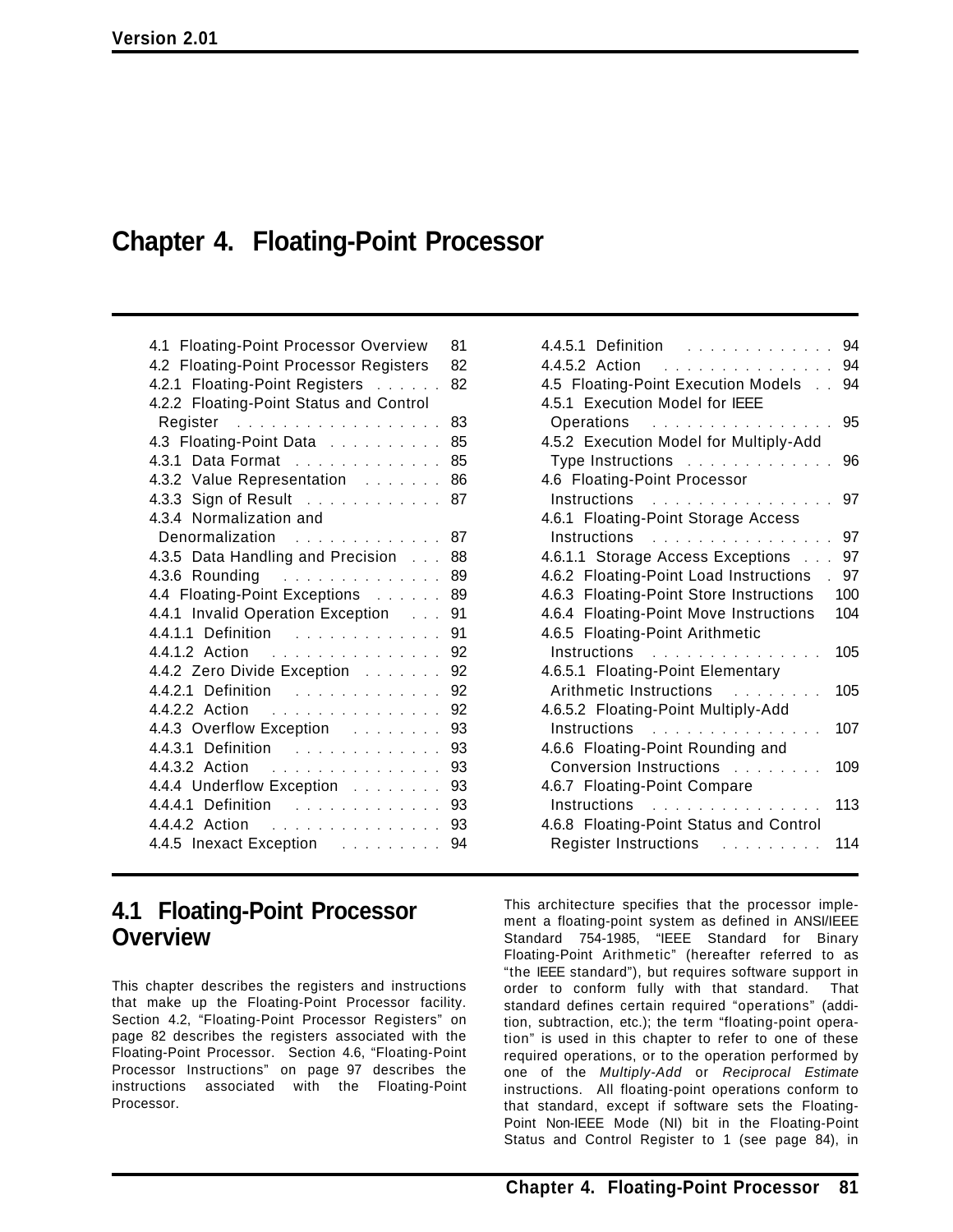which case floating-point operations do not necessarily conform to that standard.

Instructions are provided to perform arithmetic, rounding, conversion, comparison, and other operations in floating-point registers; to move floatingpoint data between storage and these registers; and to manipulate the Floating-Point Status and Control Register explicitly.

These instructions are divided into two categories.

**EXECOMPUTATIONAL INSTRUCTIONS** 

The computational instructions are those that perform addition, subtraction, multiplication, division, extracting the square root, rounding, conversion, comparison, and combinations of these operations. These instructions provide the floating-point operations. They place status information into the Floating-Point Status and Control Register. They are the instructions described in Sections 4.6.5 through 4.6.7 and Section 5.2.1.

 $\blacksquare$  non-computational instructions

The non-computational instructions are those that perform loads and stores, move the contents of a floating-point register to another floating-point register possibly altering the sign, manipulate the Floating-Point Status and Control Register explicitly, and select the value from one of two floating-point registers based on the value in a third floating-point register. The operations performed by these instructions are not considered floatingpoint operations. With the exception of the instructions that manipulate the Floating-Point Status and Control Register explicitly, they do not alter the Floating-Point Status and Control Register. They are the instructions described in Sections 4.6.2 through 4.6.4, 4.6.8, and 5.2.2.

A floating-point number consists of a signed exponent and a signed significand. The quantity expressed by this number is the product of the significand and the number 2exponent. Encodings are provided in the data format to represent finite numeric values,  $\pm$  Infinity, and values that are "Not a Number" (NaN). Operations involving infinities produce results obeying traditional mathematical conventions. NaNs have no mathematical interpretation. Their encoding permits a variable diagnostic information field. They may be used to indicate such things as uninitialized variables and can be produced by certain invalid operations.

There is one class of exceptional events that occur during instruction execution that is unique to the Floating-Point Processor: the Floating-Point Exception. Floating-point exceptions are signaled with bits set in the Floating-Point Status and Control Register (FPSCR). They can cause the system floating-point enabled exception error handler to be invoked, precisely or imprecisely, if the proper control bits are set.

# **Floating-Point Exceptions**

The following floating-point exceptions are detected by the processor:

| <b>Invalid Operation Exception</b> | (VX)     |
|------------------------------------|----------|
| SNaN                               | (VXSNAN) |
| Infinity-Infinity                  | (VXISI)  |
| Infinity÷ Infinity                 | (VXIDI)  |
| Zero÷ Zero                         | (VXZDZ)  |
| Infinity×Zero                      | (VXIMZ)  |
| <b>Invalid Compare</b>             | (VXVC)   |
| Software Request                   | (VXSOFT) |
| <b>Invalid Square Root</b>         | (VXSQRT) |
| Invalid Integer Convert            | (VXCVI)  |
| <b>Zero Divide Exception</b>       | (ZX)     |
| <b>Overflow Exception</b>          | (OX)     |
| <b>Underflow Exception</b>         | (UX)     |
| <b>Inexact Exception</b>           |          |
|                                    |          |

Each floating-point exception, and each category of Invalid Operation Exception, has an exception bit in the FPSCR. In addition, each floating-point exception has a corresponding enable bit in the FPSCR. See Section 4.2.2, "Floating-Point Status and Control Register" on page 83 for a description of these exception and enable bits, and Section 4.4, "Floating-Point Exceptions" on page 89 for a detailed discussion of floating-point exceptions, including the effects of the enable bits.

# **4.2 Floating-Point Processor Registers**

# **4.2.1 Floating-Point Registers**

Implementations of this architecture provide 32 floating-point registers (FPRs). The floating-point instruction formats provide 5-bit fields for specifying the FPRs to be used in the execution of the instruction. The FPRs are numbered 0-31. See Figure 26 on page 83.

Each FPR contains 64 bits that support the floatingpoint double format. Every instruction that interprets the contents of an FPR as a floating-point value uses the floating-point double format for this interpretation.

The computational instructions, and the *Move* and *Select* instructions, operate on data located in FPRs and, with the exception of the *Compare* instructions, place the result value into an FPR and optionally place status information into the Condition Register.

*Load Double* and *Store Double* instructions are provided that transfer 64 bits of data between storage and the FPRs with no conversion. *Load Single* instructions are provided to transfer and convert floating-point values in floating-point single format from storage to the same value in floating-point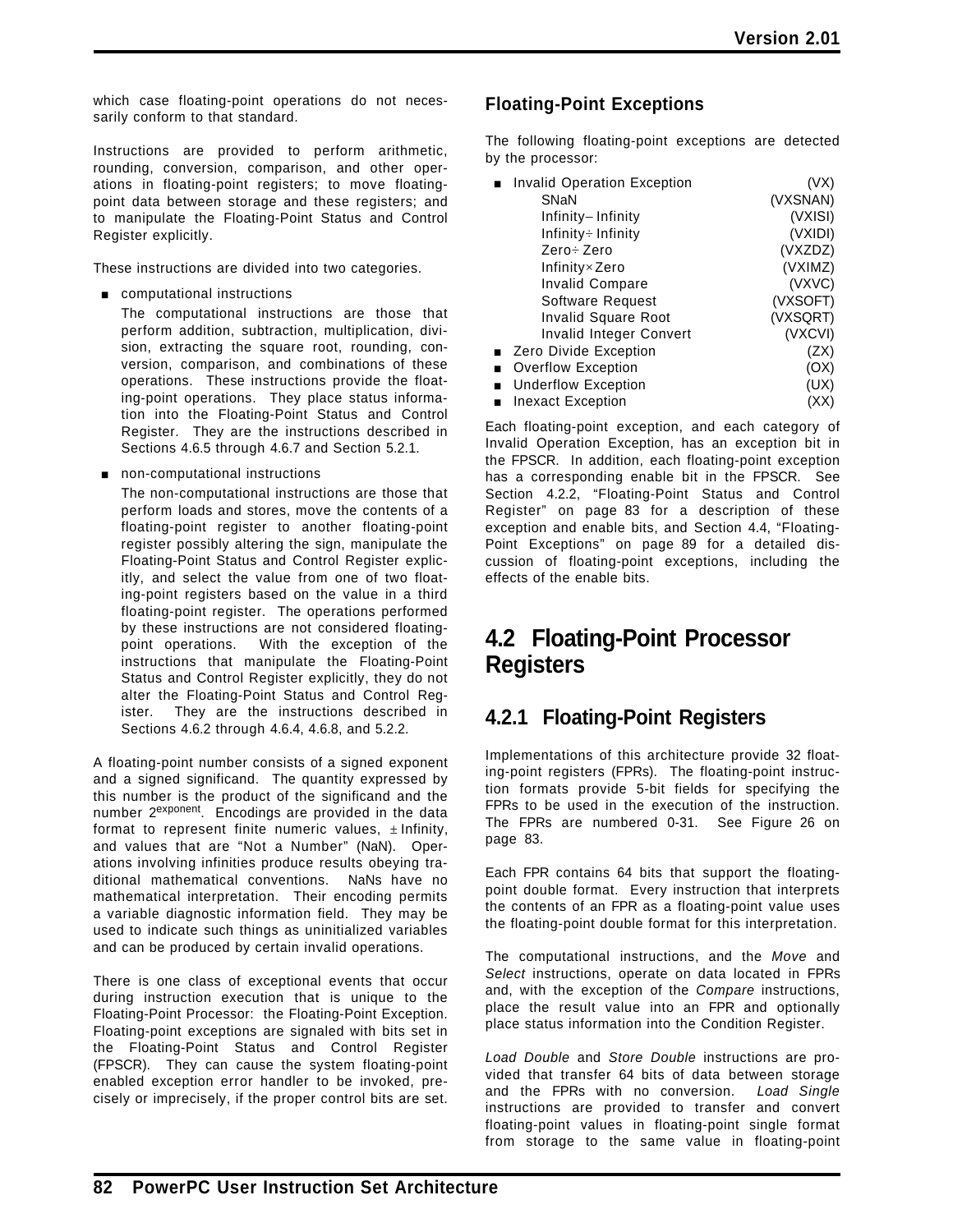double format in the FPRs. *Store Single* instructions are provided to transfer and convert floating-point values in floating-point double format from the FPRs to the same value in floating-point single format in storage.

Instructions are provided that manipulate the Floating-Point Status and Control Register and the Condition Register explicitly. Some of these instructions copy data from an FPR to the Floating-Point Status and Control Register or vice versa.

The computational instructions and the *Select* instruction accept values from the FPRs in double format. For single-precision arithmetic instructions, all input values must be representable in single format; if they are not, the result placed into the target FPR, and the setting of status bits in the FPSCR and in the Condition Register (if Rc=1), are undefined.

| FPR <sub>0</sub> |    |
|------------------|----|
| FPR <sub>1</sub> |    |
| .                |    |
| .                |    |
| <b>FPR 30</b>    |    |
| <b>FPR 31</b>    |    |
|                  | 63 |

**Figure 26. Floating-Point Registers**

# **4.2.2 Floating-Point Status and Control Register**

The Floating-Point Status and Control Register (FPSCR) controls the handling of floating-point exceptions and records status resulting from the floating-point operations. Bits 0:23 are status bits. Bits 24:31 are control bits.

The exception bits in the FPSCR (bits 3:12, 21:23) are sticky; that is, once set to 1 they remain set to 1 until they are set to 0 by an *mcrfs, mtfsfi, mtfsf,* or *mtfsb0* instruction. The exception summary bits in the FPSCR (FX, FEX, and VX, which are bits 0:2) are not considered to be "exception bits", and only FX is sticky.

FEX and VX are simply the ORs of other FPSCR bits. Therefore these two bits are not listed among the FPSCR bits affected by the various instructions.



**Figure 27. Floating-Point Status and Control Register**

The bit definitions for the FPSCR are as follows.

### **Bit(s) Description**

- 0 *Floating-Point Exception Summary* (FX) Every floating-point instruction, except *mtfsfi* and *mtfsf*, implicitly sets  $FPSCR_{FX}$  to 1 if that instruction causes any of the floating-point exception bits in the FPSCR to change from 0 to 1. *mcrfs*, *mtfsfi*, *mtfsf*, *mtfsb0,* and *mtfsb1* can alter  $FPSCR_{FX}$  explicitly.
- 1 *Floating-Point Enabled Exception Summary* (FEX) This bit is the OR of all the floating-point exception bits masked by their respective enable bits. *mcrfs*, *mtfsfi*, *mtfsf*, *mtfsb0*, and *mtfsb1* cannot alter  $FPSCR_{FFX}$  explicitly.
- 2 *Floating-Point Invalid Operation Exception Summary* (VX) This bit is the OR of all the Invalid Operation exception bits. *mcrfs*, *mtfsfi*, *mtfsf*, *mtfsb0*, and  $m$ *tfsb1* cannot alter  $FPSCR<sub>VX</sub>$  explicitly.
- 3 *Floating-Point Overflow Exception* (OX) See Section 4.4.3, "Overflow Exception" on page 93.
- 4 *Floating-Point Underflow Exception* (UX) See Section 4.4.4, "Underflow Exception" on page 93.
- 5 *Floating-Point Zero Divide Exception* (ZX) See Section 4.4.2, "Zero Divide Exception" on page 92.
- 6 *Floating-Point Inexact Exception* (XX) See Section 4.4.5, "Inexact Exception" on page 94.

FPSCR<sub>XX</sub> is a sticky version of FPSCR<sub>FI</sub> (see below). Thus the following rules completely describe how FPSCR $_{XX}$  is set by a given instruction.

- If the instruction affects FPSCR<sub>FI</sub>, the new value of  $\text{FPSCR}_{XX}$  is obtained by ORing the old value of  $FPSCR_{XX}$  with the new value of  $FPSCR_{FI}$ .
- If the instruction does not affect FPSCR $F_1$ , the value of  $FPSCR_{XX}$  is unchanged.
- 7 *Floating-Point Invalid Operation Exception (SNaN)* (VXSNAN) See Section 4.4.1, "Invalid Operation Exception" on page 91.
- 8 *Floating-Point Invalid Operation Exception (*∞−∞ *)* (VXISI) See Section 4.4.1, "Invalid Operation Exception" on page 91.
- 9 *Floating-Point Invalid Operation Exception (*∞ ÷ ∞ *)* (VXIDI) See Section 4.4.1, "Invalid Operation Exception" on page 91.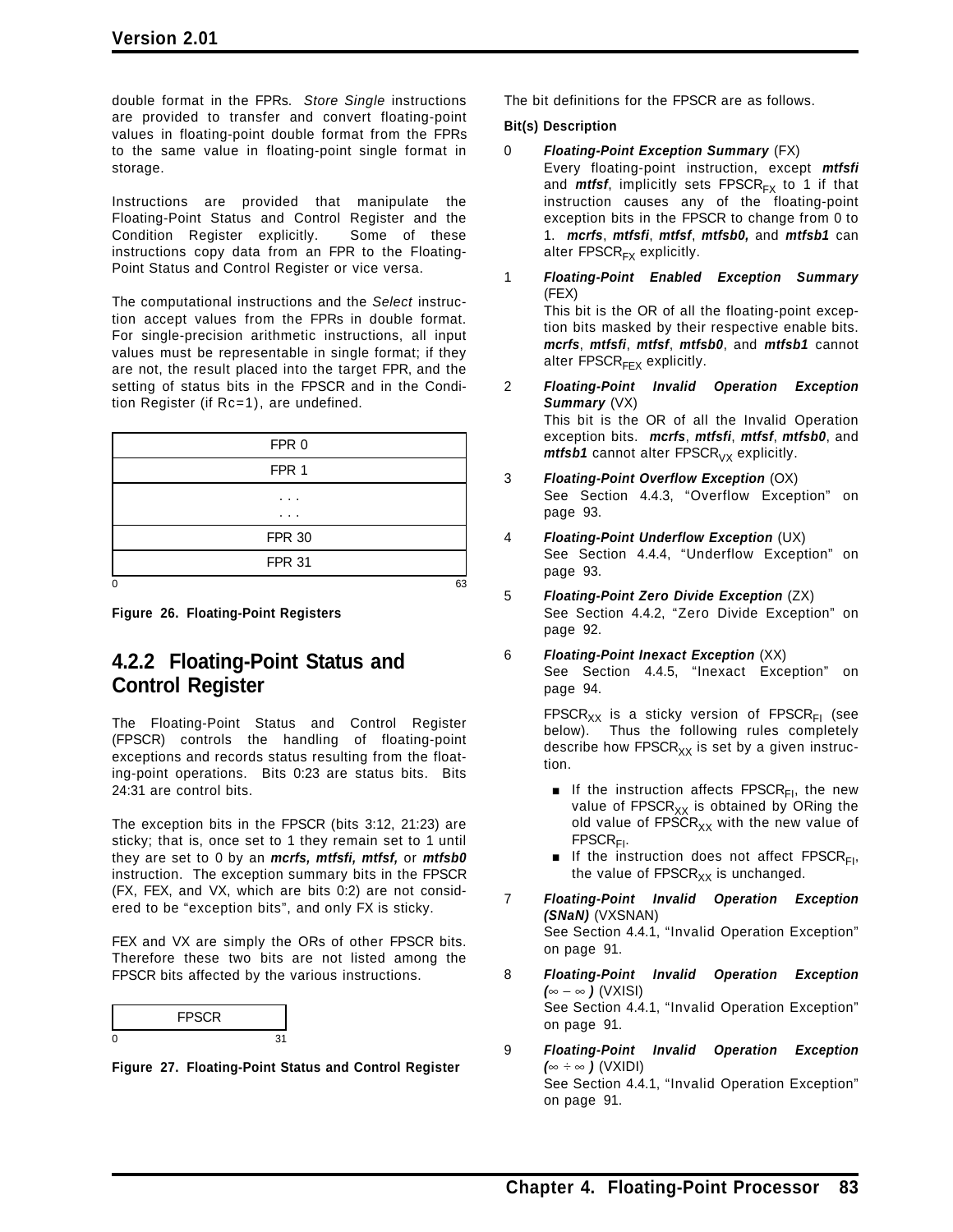- 10 *Floating-Point Invalid Operation Exception (0*÷ *0)* (VXZDZ) See Section 4.4.1, "Invalid Operation Exception" on page 91.
- 11 *Floating-Point Invalid Operation Exception (*∞ ×*0)* (VXIMZ) See Section 4.4.1, "Invalid Operation Exception" on page 91.
- 12 *Floating-Point Invalid Operation Exception (Invalid Compare)* (VXVC) See Section 4.4.1, "Invalid Operation Exception" on page 91.
- 13 *Floating-Point Fraction Rounded* (FR) The last *Arithmetic* or *Rounding and Conversion* instruction incremented the fraction during rounding. See Section 4.3.6, "Rounding" on page 89. This bit is not sticky.
- 14 *Floating-Point Fraction Inexact* (FI) The last *Arithmetic* or *Rounding and Conversion* instruction either produced an inexact result during rounding or caused a disabled Overflow Exception. See Section 4.3.6, "Rounding" on page 89. This bit is not sticky.

See the definition of  $FPSCR_{XX}$ , above, regarding the relationship between FPSCR $_{FI}$  and FPSCR $_{XX}$ .

15:19 *Floating-Point Result Flags* (FPRF)

This field is set as described below. For arithmetic, rounding, and conversion instructions, the field is set based on the result placed into the target register, except that if any portion of the result is undefined then the value placed into FPRF is undefined.

- 15 *Floating-Point Result Class Descriptor* (C) Arithmetic, rounding, and conversion instructions may set this bit with the FPCC bits, to indicate the class of the result as shown in Figure 28 on page 85.
- 16:19 *Floating-Point Condition Code* (FPCC)

Floating-point *Compare* instructions set one of the FPCC bits to 1 and the other three FPCC bits to 0. Arithmetic, rounding, and conversion instructions may set the FPCC bits with the C bit, to indicate the class of the result as shown in Figure 28 on page 85. Note that in this case the high-order three bits of the FPCC retain their relational significance indicating that the value is less than, greater than, or equal to zero.

- 16 *Floating-Point Less Than or Negative* (FL or < )
- 17 *Floating-Point Greater Than or Positive* (FG or  $>$ )
- 18 *Floating-Point Equal or Zero* (FE or = )
- 19 *Floating-Point Unordered or NaN* (FU or ?)
- 20 Reserved
- 21 *Floating-Point Invalid Operation Exception (Software Request)* (VXSOFT) This bit can be altered only by *mcrfs, mtfsfi, mtfsf, mtfsb0,* or *mtfsb1*. See Section 4.4.1, "Invalid Operation Exception" on page 91.
- 22 *Floating-Point Invalid Operation Exception (Invalid Square Root)* (VXSQRT) See Section 4.4.1, "Invalid Operation Exception" on page 91.

**Programming Note**

If the implementation does not support the optional *Floating Square Root* or *Floating Reciprocal Square Root Estimate* instruction, software can simulate the instruction and set this bit to reflect the exception.

- 23 *Floating-Point Invalid Operation Exception (Invalid Integer Convert)* (VXCVI) See Section 4.4.1, "Invalid Operation Exception" on page 91.
- 24 *Floating-Point Invalid Operation Exception Enable* (VE) See Section 4.4.1, "Invalid Operation Exception" on page 91.
- 25 *Floating-Point Overflow Exception Enable* (OE) See Section 4.4.3, "Overflow Exception" on page 93.
- 26 *Floating-Point Underflow Exception Enable* (UE) See Section 4.4.4, "Underflow Exception" on page 93.
- 27 *Floating-Point Zero Divide Exception Enable* (ZE) See Section 4.4.2, "Zero Divide Exception" on page 92.
- 28 *Floating-Point Inexact Exception Enable* (XE) See Section 4.4.5, "Inexact Exception" on page 94.
- 29 *Floating-Point Non-IEEE Mode* (NI) Floating-point non-IEEE mode is optional. If floating-point non-IEEE mode is not implemented, this bit is treated as reserved, and the remainder of the definition of this bit does not apply.

If floating-point non-IEEE mode is implemented, this bit has the following meaning.

- 0 The processor is not in floating-point non-IEEE mode (i.e., all floating-point operations conform to the IEEE standard).
- 1 The processor is in floating-point non-IEEE mode.

When the processor is in floating-point non-IEEE mode, the remaining FPSCR bits may have meanings different from those given in this document, and floating-point operations need not conform to the IEEE standard. The effects of running with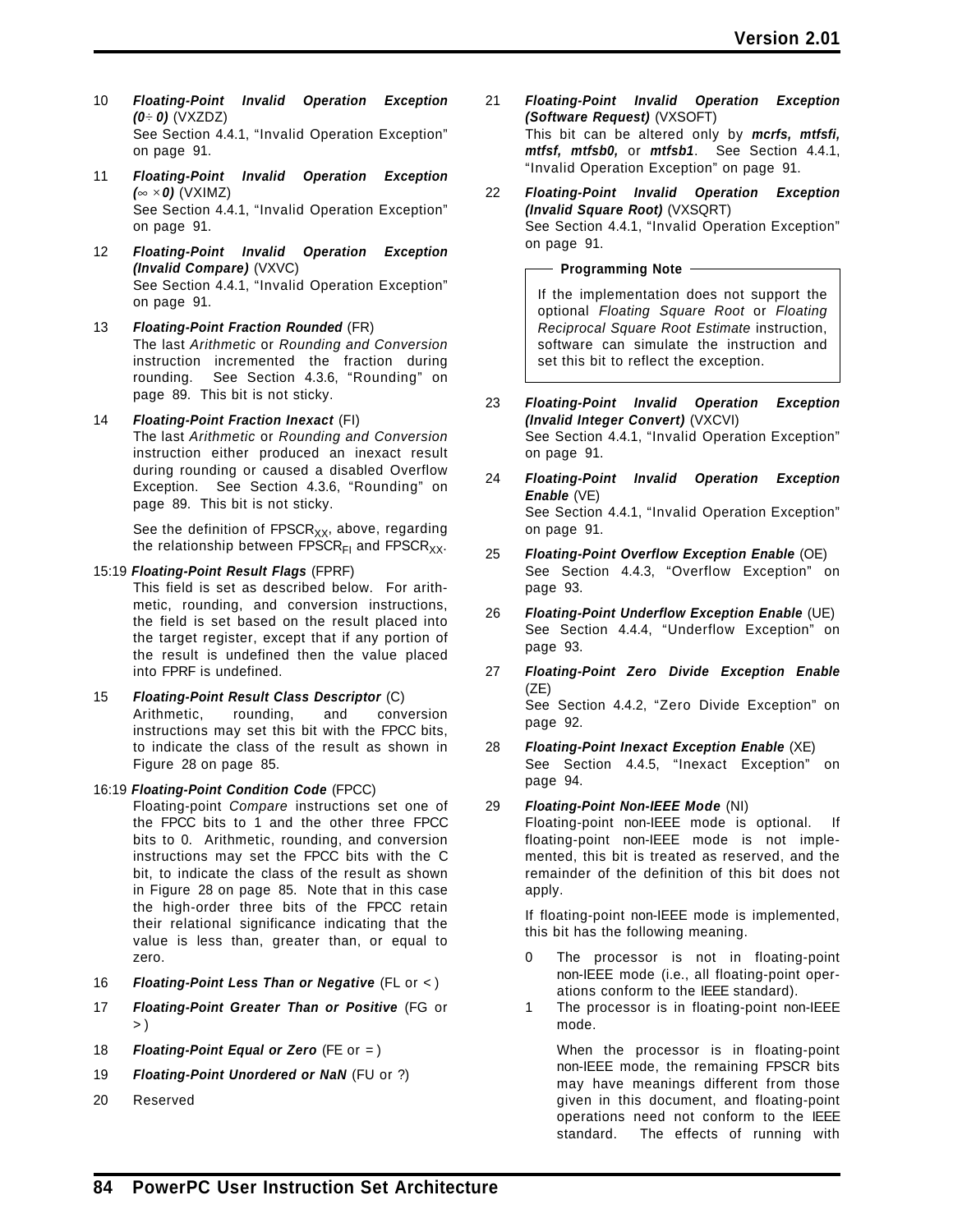$FPSCR_{NI}=1$ , and any additional requirements for using non-IEEE mode, are described in the Book IV, *PowerPC Implementation Features* for the implementation, and may differ between implementations.

#### **Programming Note**

When the processor is in floating-point non-IEEE mode, the results of floatingpoint operations may be approximate, and performance for these operations may be better, more predictable, or less data-dependent than when the processor is not in non-IEEE mode. For example, in non-IEEE mode an implementation may return 0 instead of a denormalized number, and may return a large number instead of an infinity.

#### 30:31 *Floating-Point Rounding Control* (RN)

See Section 4.3.6, "Rounding" on page 89.

- 00 Round to Nearest
- 01 Round toward Zero
- 10 Round toward  $+$  Infinity
- 11 Round toward − Infinity

| Result<br><b>Flags</b> |              |              | <b>Result Value Class</b> |              |                       |
|------------------------|--------------|--------------|---------------------------|--------------|-----------------------|
|                        | $c \sim$     |              | $> = ?$                   |              |                       |
|                        | O            |              | U                         | -1           | Quiet NaN             |
|                        | 1            | U            | <sup>0</sup>              | -1           | – Infinity            |
|                        | 1            | <sup>0</sup> | 0                         | 0            | - Normalized Number   |
|                        | 1            | 0            | O                         | U            | - Denormalized Number |
|                        | <sup>0</sup> | $\Omega$     | 1                         | - 0          | – Zero                |
|                        |              | O            | 1                         | <sup>0</sup> | + Zero                |
|                        | O            | 1            | O                         | 0            | + Denormalized Number |
|                        | O            |              | U                         | O            | $+$ Normalized Number |
|                        |              |              |                           |              | Infinity<br>$^{+}$    |

**Figure 28. Floating-Point Result Flags**

# **4.3 Floating-Point Data**

# **4.3.1 Data Format**

This architecture defines the representation of a floating-point value in two different binary fixed-length formats. The format may be a 32-bit single format for a single-precision value or a 64-bit double format for a double-precision value. The single format may be used for data in storage. The double format format may be used for data in storage and for data in floating-point registers.

The lengths of the exponent and the fraction fields differ between these two formats. The structure of the single and double formats is shown below.

|  | <b>FRACTION</b> |  |
|--|-----------------|--|
|  |                 |  |

**Figure 29. Floating-point single format**

|     | <b>RACTION</b> |
|-----|----------------|
| . . | 63             |

#### **Figure 30. Floating-point double format**

Values in floating-point format are composed of three fields:

| S        | sign bit      |
|----------|---------------|
| FXP      | exponent+bias |
| FRACTION | fraction      |

Representation of numeric values in the floating-point formats consists of a sign bit (S), a biased exponent (EXP), and the fraction portion (FRACTION) of the significand. The significand consists of a leading implied bit concatenated on the right with the FRAC-TION. This leading implied bit is 1 for normalized numbers and 0 for denormalized numbers and is located in the unit bit position (i.e., the first bit to the left of the binary point). Values representable within the two floating-point formats can be specified by the parameters listed in Figure 31.

|                                                                        |                            | Format                        |
|------------------------------------------------------------------------|----------------------------|-------------------------------|
|                                                                        | Single                     | <b>Double</b>                 |
| <b>Exponent Bias</b><br>Maximum Exponent<br>Minimum Exponent           | $+127$<br>$+127$<br>$-126$ | $+1023$<br>$+1023$<br>$-1022$ |
| Widths (bits)<br>Format<br>Sign<br>Exponent<br>Fraction<br>Significand | 32<br>8<br>23<br>24        | 64<br>11<br>52<br>53          |

#### **Figure 31. IEEE floating-point fields**

The architecture requires that the FPRs of the Floating-Point Processor support the floating-point double format only.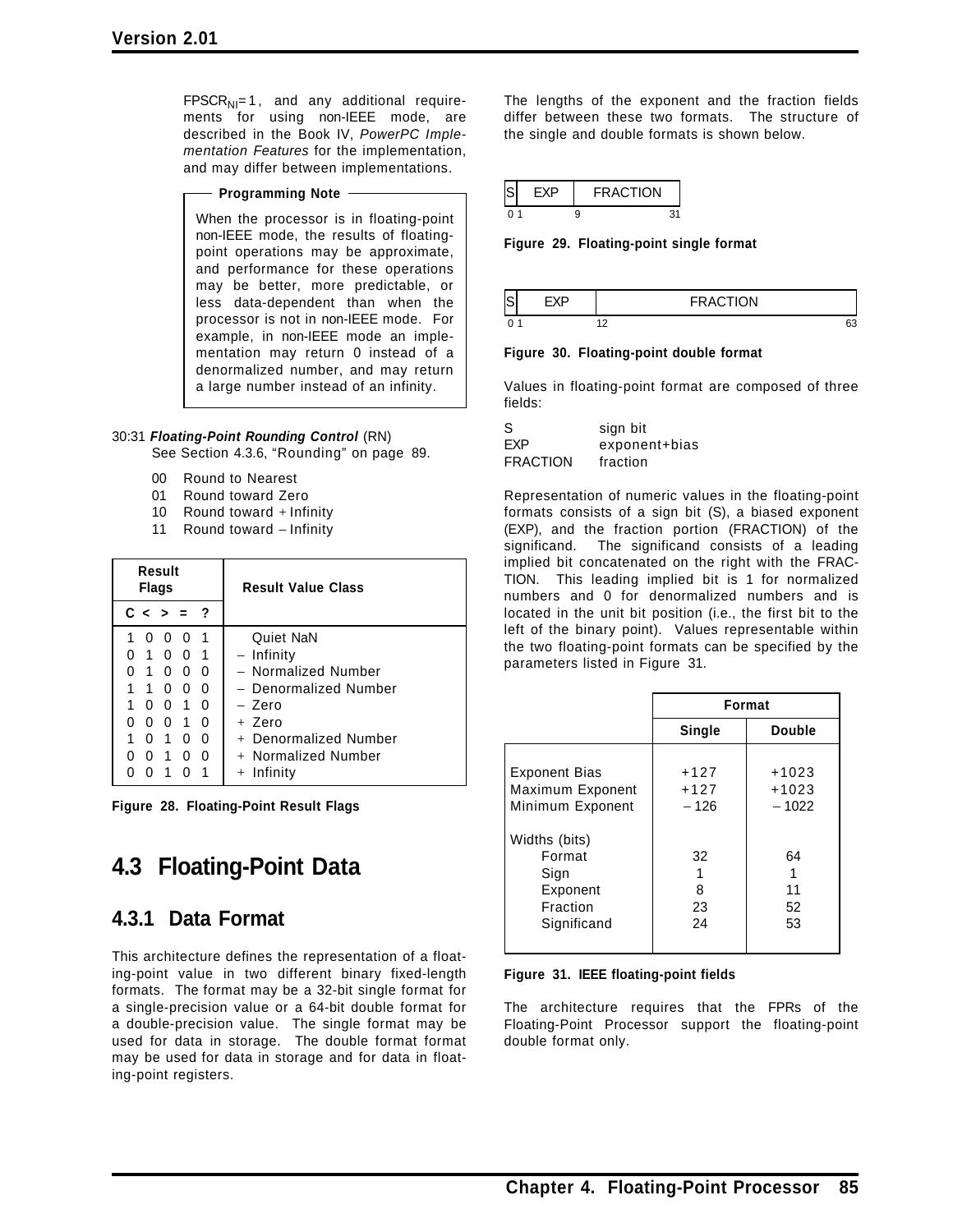# **4.3.2 Value Representation**

This architecture defines numeric and non-numeric values representable within each of the two supported formats. The numeric values are approximations to the real numbers and include the normalized numbers, denormalized numbers, and zero values. The non-numeric values representable are the infinities and the Not a Numbers (NaNs). The infinities are adjoined to the real numbers, but are not numbers themselves, and the standard rules of arithmetic do not hold when they are used in an operation. They are related to the real numbers by order alone. It is possible however to define restricted operations among numbers and infinities as defined below. The relative location on the real number line for each of the defined entities is shown in Figure 32.

| - TNF |  |  | $-NOR$ $ -DEN -0 +0 +DEN $ $+NOR$ i |  |
|-------|--|--|-------------------------------------|--|
|       |  |  |                                     |  |
|       |  |  |                                     |  |

#### **Figure 32. Approximation to real numbers**

The NaNs are not related to the numeric values or infinities by order or value but are encodings used to convey diagnostic information such as the representation of uninitialized variables.

The following is a description of the different floatingpoint values defined in the architecture:

#### *Binary floating-point numbers*

Machine representable values used as approximations to real numbers. Three categories of numbers are supported: normalized numbers, denormalized numbers, and zero values.

#### *Normalized numbers* (± NOR)

These are values that have a biased exponent value in the range:

1 to 254 in single format

1 to 2046 in double format

They are values in which the implied unit bit is 1. Normalized numbers are interpreted as follows:

NOR =  $(-1)^s$  x  $2^E$  x (1.fraction)

where s is the sign, E is the unbiased exponent, and 1.fraction is the significand, which is composed of a leading unit bit (implied bit) and a fraction part.

The ranges covered by the magnitude (M) of a normalized floating-point number are approximately equal to:

Single Format:

1.2x10<sup>-38</sup> ≤ M ≤ 3.4x10<sup>38</sup>

Double Format:

 $2.2x10^{-308} \le M \le 1.8x10^{308}$ 

#### *Zero values*  $(\pm 0)$

These are values that have a biased exponent value of zero and a fraction value of zero. Zeros can have a positive or negative sign. The sign of zero is ignored by comparison operations (i.e., comparison regards + 0 as equal to  $-$  0).

#### *Denormalized numbers* (± DEN)

These are values that have a biased exponent value of zero and a nonzero fraction value. They are nonzero numbers smaller in magnitude than the representable normalized numbers. They are values in which the implied unit bit is 0. Denormalized numbers are interpreted as follows:

DEN =  $(-1)^s$  x  $2^{E min}$  x (0.fraction)

where Emin is the minimum representable exponent value (-126 for single-precision, -1022 for doubleprecision).

*Infinities*  $(\pm \infty)$ 

These are values that have the maximum biased exponent value:

255 in single format 2047 in double format

and a zero fraction value. They are used to approximate values greater in magnitude than the maximum normalized value.

Infinity arithmetic is defined as the limiting case of real arithmetic, with restricted operations defined among numbers and infinities. Infinities and the real numbers can be related by ordering in the affine sense:

 $-\infty <$  every finite number  $< +\infty$ 

Arithmetic on infinities is always exact and does not signal any exception, except when an exception occurs due to the invalid operations as described in Section 4.4.1, "Invalid Operation Exception" on page 91.

#### *Not a Numbers* (NaNs)

These are values that have the maximum biased exponent value and a nonzero fraction value. The sign bit is ignored (i.e., NaNs are neither positive nor negative). If the high-order bit of the fraction field is 0 then the NaN is a *Signaling NaN*; otherwise it is a *Quiet NaN*.

Signaling NaNs are used to signal exceptions when they appear as operands of computational instructions.

Quiet NaNs are used to represent the results of certain invalid operations, such as invalid arithmetic operations on infinities or on NaNs, when Invalid Operation Exception is disabled (FPSCR<sub>VE</sub>=0). Quiet NaNs propagate through all floating-point operations except ordered comparison, *Floating Round to Single-*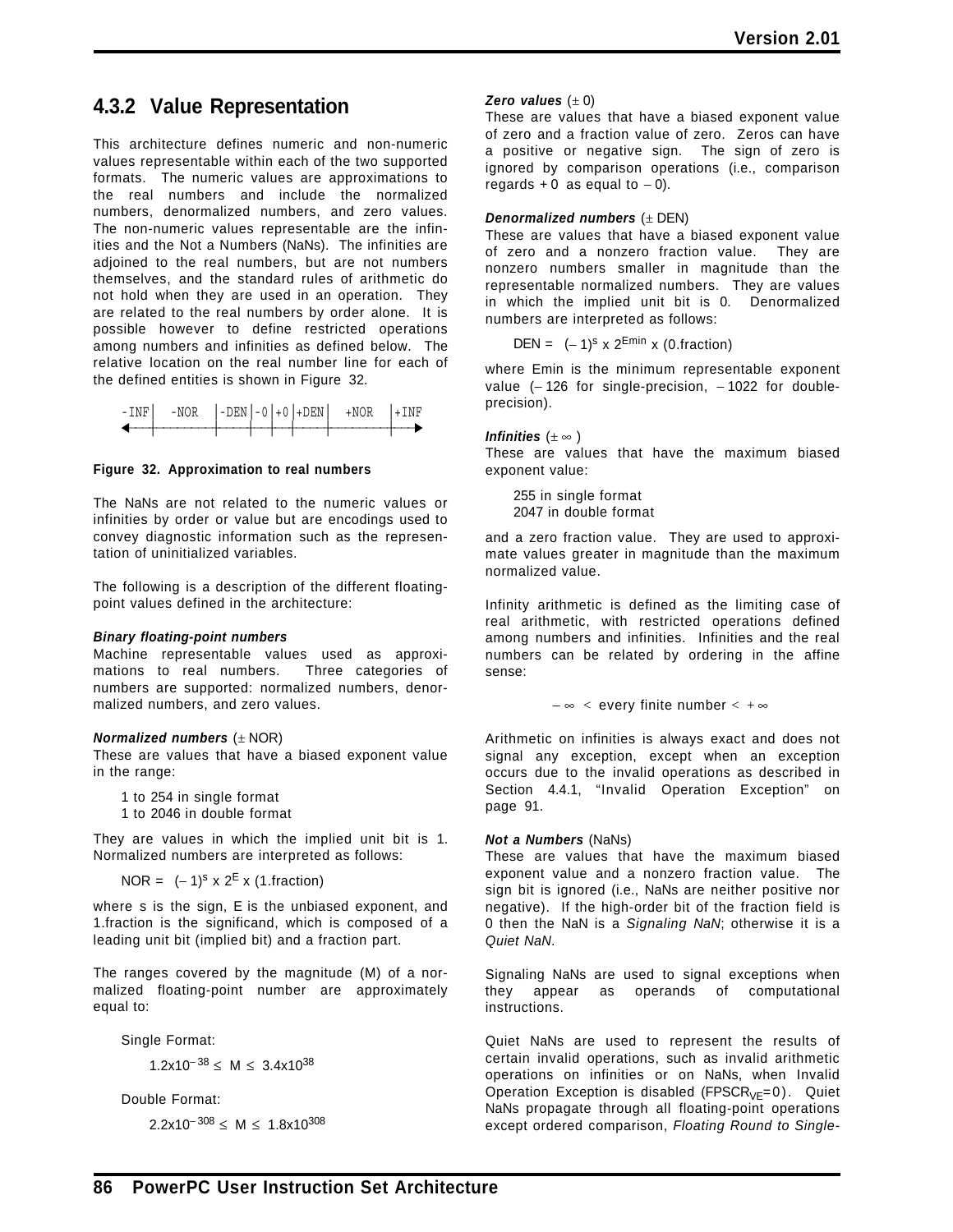*Precision*, and conversion to integer. Quiet NaNs do not signal exceptions, except for ordered comparison and conversion to integer operations. Specific encodings in QNaNs can thus be preserved through a sequence of floating-point operations, and used to convey diagnostic information to help identify results from invalid operations.

When a QNaN is the result of a floating-point operation because one of the operands is a NaN or because a QNaN was generated due to a disabled Invalid Operation Exception, then the following rule is applied to determine the NaN with the high-order fraction bit set to 1 that is to be stored as the result.

```
if (FRA) is a NaN
    then FRT \leftarrow (FRA)
    else if (FRB) is a NaN
         then if instruction is frsp
              then FRT \leftarrow (FRB)<sub>0:34</sub> || <sup>29</sup>0
              else FRT \leftarrow (FRB)
         else if (FRC) is a NaN
              then FRT \leftarrow (FRC)
              else if generated QNaN
                   then FRT \triangleleft generated QNaN
```
If the operand specified by FRA is a NaN, then that NaN is stored as the result. Otherwise, if the operand specified by FRB is a NaN (if the instruction specifies an FRB operand), then that NaN is stored as the result, with the low-order 29 bits of the result set to 0 if the instruction is *frsp*. Otherwise, if the operand specified by FRC is a NaN (if the instruction specifies an FRC operand), then that NaN is stored as the result. Otherwise, if a QNaN was generated due to a disabled Invalid Operation Exception, then that QNaN is stored as the result. If a QNaN is to be generated as a result, then the QNaN generated has a sign bit of 0, an exponent field of all 1s, and a high-order fraction bit of 1 with all other fraction bits 0. Any instruction that generates a QNaN as the result of a disabled Invalid Operation Exception generates this QNaN (i.e., 0x7FF8\_0000\_0000\_0000).

A double-precision NaN is considered to be representable in single format if and only if the low-order 29 bits of the double-precision NaN's fraction are zero.

# **4.3.3 Sign of Result**

The following rules govern the sign of the result of an arithmetic, rounding, or conversion operation, when the operation does not yield an exception. They apply even when the operands or results are zeros or infinities.

**The sign of the result of an add operation is the** sign of the operand having the larger absolute value. If both operands have the same sign, the sign of the result of an add operation is the same as the sign of the operands. The sign of the

result of the subtract operation x− y is the same as the sign of the result of the add operation  $x + (-y)$ .

When the sum of two operands with opposite sign, or the difference of two operands with the same sign, is exactly zero, the sign of the result is positive in all rounding modes except Round toward − Infinity, in which mode the sign is negative.

- **The sign of the result of a multiply or divide oper**ation is the Exclusive OR of the signs of the operands.
- The sign of the result of a *Square Root* or *Reciprocal Square Root Estimate* operation is always positive, except that the square root of  $-0$  is  $-0$ and the reciprocal square root of  $-0$  is  $-$  Infinity.
- **The sign of the result of a Round to Single-***Precision* or *Convert To/From Integer* operation is the sign of the operand being converted.

For the *Multiply-Add* instructions, the rules given above are applied first to the multiply operation and then to the add or subtract operation (one of the inputs to the add or subtract operation is the result of the multiply operation).

# **4.3.4 Normalization and Denormalization**

The intermediate result of an arithmetic or *frsp* instruction may require normalization and/or denormalization as described below. Normalization and denormalization do not affect the sign of the result.

When an arithmetic or *frsp* instruction produces an intermediate result, consisting of a sign bit, an exponent, and a nonzero significand with a 0 leading bit, it is not a normalized number and must be normalized before it is stored.

A number is normalized by shifting its significand left while decrementing its exponent by 1 for each bit shifted, until the leading significand bit becomes 1. The Guard bit and the Round bit (see Section 4.5.1, "Execution Model for IEEE Operations" on page 95) participate in the shift with zeros shifted into the Round bit. The exponent is regarded as if its range were unlimited.

After normalization, or if normalization was not required, the intermediate result may have a nonzero significand and an exponent value that is less than the minimum value that can be represented in the format specified for the result. In this case, the intermediate result is said to be "Tiny" and the stored result is determined by the rules described in Section 4.4.4, "Underflow Exception" on page 93. These rules may require denormalization.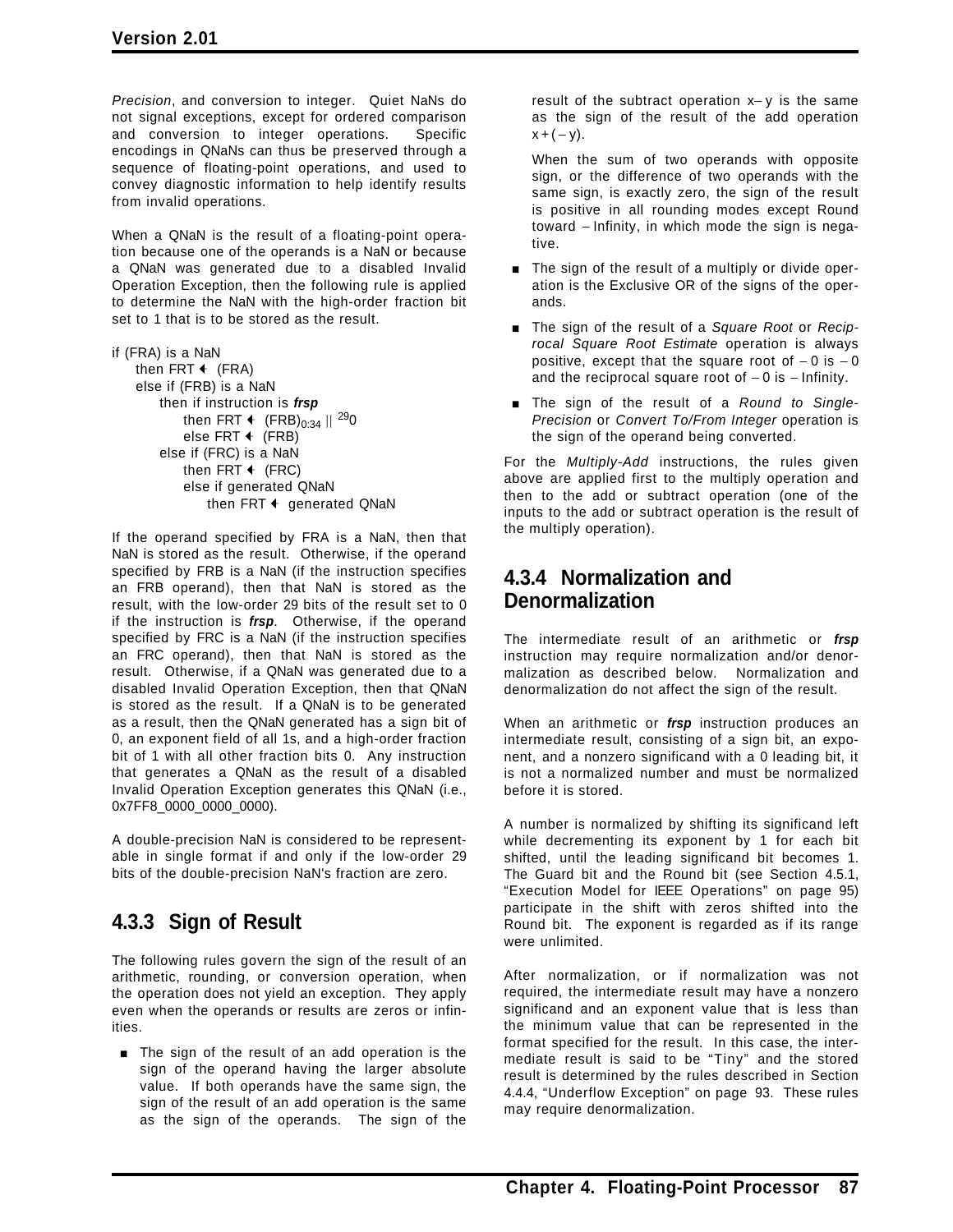A number is denormalized by shifting its significand right while incrementing its exponent by 1 for each bit shifted, until the exponent is equal to the format's minimum value. If any significant bits are lost in this shifting process then "Loss of Accuracy" has occurred (See Section 4.4.4, "Underflow Exception" on page 93) and Underflow Exception is signaled.

# **4.3.5 Data Handling and Precision**

Instructions are defined to move floating-point data between the FPRs and storage. For double format data, the data are not altered during the move. For single format data, a format conversion from single to double is performed when loading from storage into an FPR and a format conversion from double to single is performed when storing from an FPR to storage. No floating-point exceptions are caused by these instructions.

All computational, *Move*, and *Select* instructions use the floating-point double format.

Floating-point single-precision is obtained with the implementation of four types of instruction.

1. Load Floating-Point Single

This form of instruction accesses a singleprecision operand in single format in storage, converts it to double format, and loads it into an FPR. No floating-point exceptions are caused by these instructions.

2. Round to Floating-Point Single-Precision

The *Floating Round to Single-Precision* instruction rounds a double-precision operand to singleprecision, checking the exponent for singleprecision range and handling any exceptions according to respective enable bits, and places that operand into an FPR as a double-precision operand. For results produced by singleprecision arithmetic instructions, single-precision loads, and other instances of the *Floating Round to Single-Precision* instruction, this operation does not alter the value.

3. Single-Precision Arithmetic Instructions

This form of instruction takes operands from the FPRs in double format, performs the operation as if it produced an intermediate result having infinite precision and unbounded exponent range, and then coerces this intermediate result to fit in single format. Status bits, in the FPSCR and optionally in the Condition Register, are set to reflect the single-precision result. The result is then converted to double format and placed into

an FPR. The result lies in the range supported by the single format.

All input values must be representable in single format; if they are not, the result placed into the target FPR, and the setting of status bits in the FPSCR and in the Condition Register (if Rc=1), are undefined.

4. Store Floating-Point Single

This form of instruction converts a doubleprecision operand to single format and stores that operand into storage. No floating-point exceptions are caused by these instructions. (The value being stored is effectively assumed to be the result of an instruction of one of the preceding three types.)

When the result of a *Load Floating-Point Single*, *Floating Round to Single-Precision*, or single-precision arithmetic instruction is stored in an FPR, the loworder 29 FRACTION bits are zero.

#### **Programming Note**

The *Floating Round to Single-Precision* instruction is provided to allow value conversion from double-precision to single-precision with appropriate exception checking and rounding. This instruction should be used to convert doubleprecision floating-point values (produced by double-precision load and arithmetic instructions and by *fcfid*) to single-precision values prior to storing them into single format storage elements or using them as operands for single-precision arithmetic instructions. Values produced by single-precision load and arithmetic instructions are already single-precision values and can be stored directly into single format storage elements, or used directly as operands for singleprecision arithmetic instructions, without preceding the store, or the arithmetic instruction, by a *Floating Round to Single-Precision* instruction.

#### **Programming Note**

A single-precision value can be used in doubleprecision arithmetic operations. The reverse is true only if the double-precision value is representable in single format.

Some implementations may execute singleprecision arithmetic instructions faster than double-precision arithmetic instructions. Therefore, if double-precision accuracy is not required, single-precision data and instructions should be used.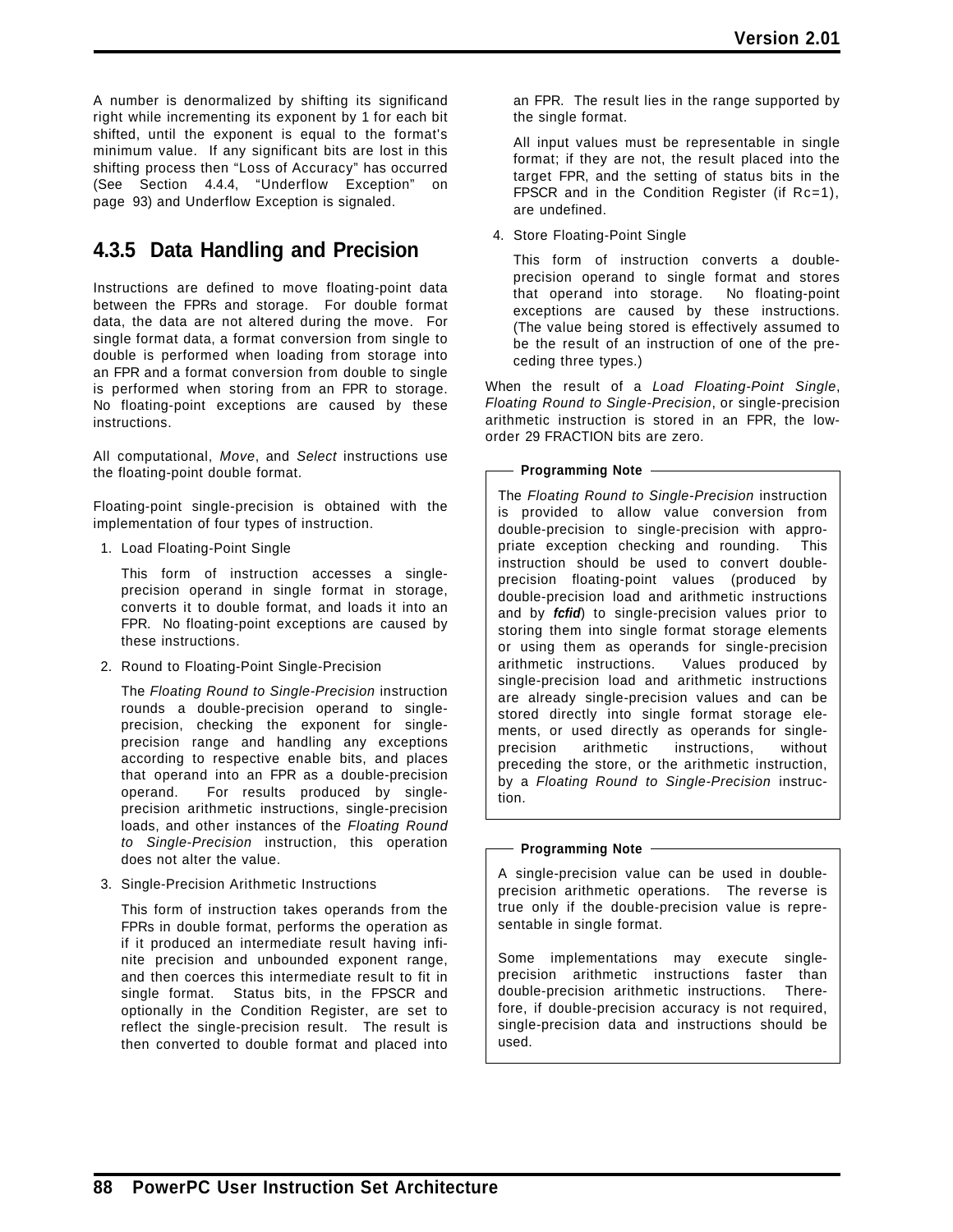# **4.3.6 Rounding**

The material in this section applies to operations that have numeric operands (i.e., operands that are not infinities or NaNs). Rounding the intermediate result of such an operation may cause an Overflow Exception, an Underflow Exception, or an Inexact Exception. The remainder of this section assumes that the operation causes no exceptions and that the result is numeric. See Section 4.3.2, "Value Representation" on page 86 and Section 4.4, "Floating-Point Exceptions" on page 89 for the cases not covered here.

The arithmetic, rounding, and conversion instructions produce an intermediate result that can be regarded as having infinite precision and unbounded exponent range. This intermediate result is normalized or denormalized if required, then rounded to the destination format. The final result is then placed into the target FPR in double format or in fixed-point integer format, depending on the instruction.

The instructions that round their intermediate result are the *Arithmetic* and *Rounding and Conversion* instructions. Each of these instructions sets FPSCR bits FR and FI. If the fraction was incremented during rounding then FR is set to 1, otherwise FR is set to 0. If the rounded result is inexact then FI is set to 1, otherwise FI is set to 0.

The two *Estimate* instructions set FR and FI to undefined values. The remaining floating-point instructions do not alter FR and FI.

Four user-selectable rounding modes are provided through the Floating-Point Rounding Control field in the FPSCR. See Section 4.2.2, "Floating-Point Status and Control Register" on page 83. These are encoded as follows:

#### **RN Rounding Mode**

- 00 Round to Nearest
- 01 Round toward Zero
- 10 Round toward  $+$  Infinity
- 11 Round toward − Infinity

Let Z be the intermediate arithmetic result or the operand of a convert operation. If Z can be represented exactly in the target format, then the result in all rounding modes is Z as represented in the target format. If Z cannot be represented exactly in the target format, let Z1 and Z2 bound Z as the next larger and next smaller numbers representable in the target format. Then Z1 or Z2 can be used to approximate the result in the target format.

Figure 33 shows the relation of Z, Z1, and Z2 in this case. The following rules specify the rounding in the four modes. "LSB" means "least significant bit".



**Figure 33. Selection of Z1 and Z2**

#### **Round to Nearest**

Choose the value that is closer to Z (Z1 or Z2). In case of a tie, choose the one that is even (least significant bit 0).

#### **Round toward Zero**

Choose the smaller in magnitude (Z1 or Z2).

#### **Round toward** + **Infinity**

Choose Z1.

#### **Round toward** − **Infinity** Choose Z2.

See Section 4.5.1, "Execution Model for IEEE Operations" on page 95 for a detailed explanation of rounding.

# **4.4 Floating-Point Exceptions**

This architecture defines the following floating-point exceptions:

- **n** Invalid Operation Exception SNaN Infinity− Infinity Infinity÷ Infinity Zero÷ Zero Infinity×Zero Invalid Compare Software Request Invalid Square Root Invalid Integer Convert
- Zero Divide Exception
- **Overflow Exception** Underflow Exception
- **n** Inexact Exception

These exceptions may occur during execution of computational instructions. In addition, an Invalid Operation Exception occurs when a *Move To FPSCR* instruction sets FPSCR<sub>VXSOFT</sub> to 1 (Software Request).

Each floating-point exception, and each category of Invalid Operation Exception, has an exception bit in the FPSCR. In addition, each floating-point exception has a corresponding enable bit in the FPSCR. The exception bit indicates occurrence of the corresponding exception. If an exception occurs, the corresponding enable bit governs the result produced by the instruction and, in conjunction with the FE0 and FE1 bits (see page 90), whether and how the system floating-point enabled exception error handler is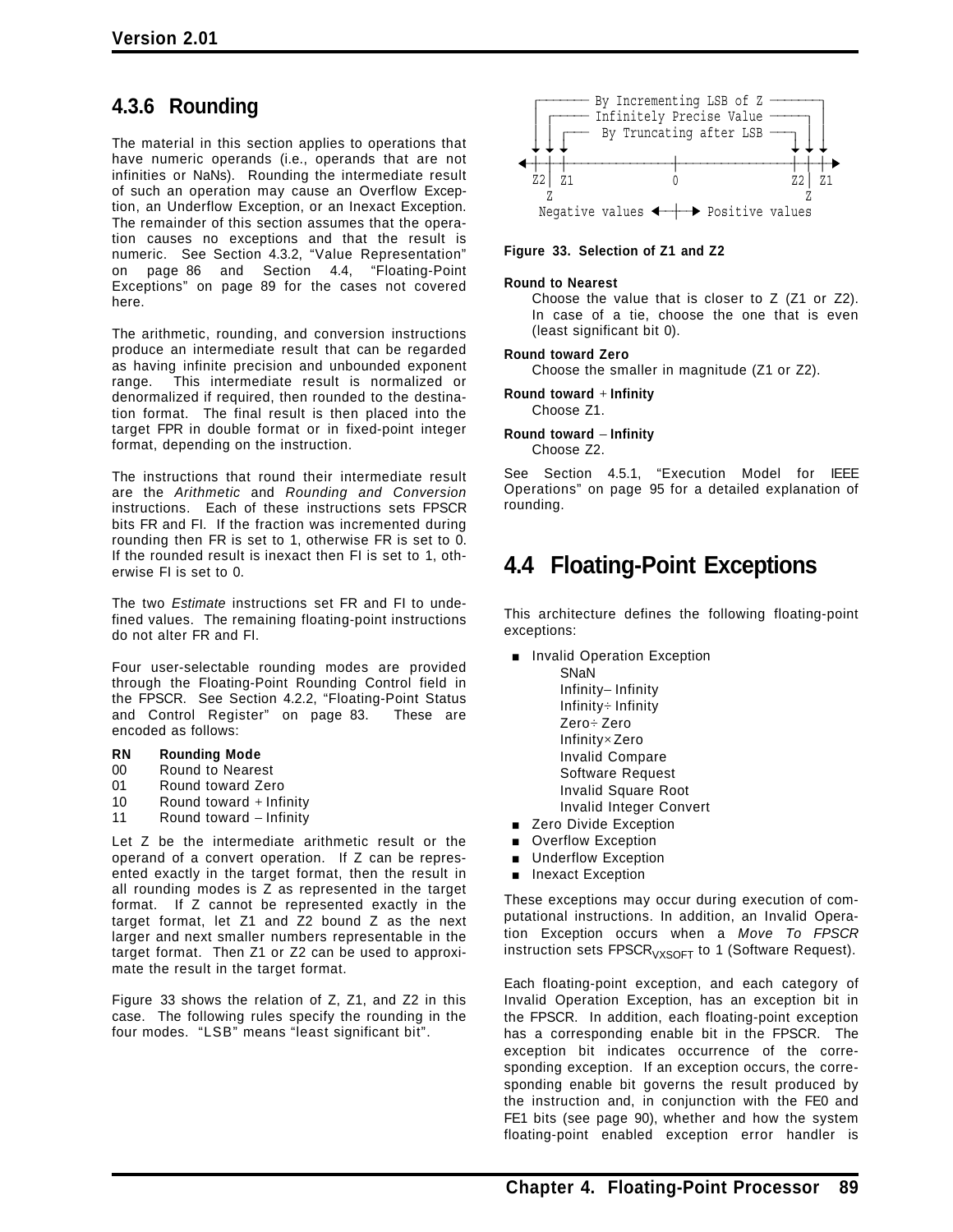invoked. (In general, the enabling specified by the enable bit is of invoking the system error handler, not of permitting the exception to occur. The occurrence of an exception depends only on the instruction and its inputs, not on the setting of any control bits. The only deviation from this general rule is that the occurrence of an Underflow Exception may depend on the setting of the enable bit.)

A single instruction, other than *mtfsfi* or *mtfsf*, may set more than one exception bit only in the following cases:

- **n** Inexact Exception may be set with Overflow Exception.
- Inexact Exception may be set with Underflow Exception.
- **Invalid Operation Exception (SNaN) is set with** Invalid Operation Exception ( $\infty \times 0$ ) for *Multiply-Add* instructions for which the values being multiplied are infinity and zero and the value being added is an SNaN.
- **Invalid Operation Exception (SNaN) may be set** with Invalid Operation Exception (Invalid Compare) for *Compare Ordered* instructions.
- **Invalid Operation Exception (SNaN) may be set** with Invalid Operation Exception (Invalid Integer Convert) for *Convert To Integer* instructions.

When an exception occurs the instruction execution may be suppressed or a result may be delivered, depending on the exception.

Instruction execution is suppressed for the following kinds of exception, so that there is no possibility that one of the operands is lost:

- **Enabled Invalid Operation**
- **Enabled Zero Divide**

For the remaining kinds of exception, a result is generated and written to the destination specified by the instruction causing the exception. The result may be a different value for the enabled and disabled conditions for some of these exceptions. The kinds of exception that deliver a result are the following:

- Disabled Invalid Operation
- **Disabled Zero Divide**
- **Disabled Overflow**
- **Disabled Underflow**
- **Disabled Inexact**
- **Enabled Overflow**
- **Enabled Underflow**
- **Enabled Inexact**

Subsequent sections define each of the floating-point exceptions and specify the action that is taken when they are detected.

The IEEE standard specifies the handling of exceptional conditions in terms of "traps" and "trap handlers". In this architecture, an FPSCR exception enable bit of 1 causes generation of the result value

specified in the IEEE standard for the "trap enabled" case; the expectation is that the exception will be detected by software, which will revise the result. An FPSCR exception enable bit of 0 causes generation of the "default result" value specified for the "trap disabled" (or "no trap occurs" or "trap is not implemented") case; the expectation is that the exception will not be detected by software, which will simply use the default result. The result to be delivered in each case for each exception is described in the sections below.

The IEEE default behavior when an exception occurs is to generate a default value and not to notify software. In this architecture, if the IEEE default behavior when an exception occurs is desired for all exceptions, all FPSCR exception enable bits should be set to 0 and Ignore Exceptions Mode (see below) should be used. In this case the system floating-point enabled exception error handler is not invoked, even if floating-point exceptions occur: software can inspect the FPSCR exception bits if necessary, to determine whether exceptions have occurred.

In this architecture, if software is to be notified that a given kind of exception has occurred, the corresponding FPSCR exception enable bit must be set to 1 and a mode other than Ignore Exceptions Mode must be used. In this case the system floating-point enabled exception error handler is invoked if an enabled floating-point exception occurs. The system floating-point enabled exception error handler is also invoked if a *Move To FPSCR* instruction causes an exception bit and the corresponding enable bit both to be 1; the *Move To FPSCR* instruction is considered to cause the enabled exception.

The FE0 and FE1 bits control whether and how the system floating-point enabled exception error handler is invoked if an enabled floating-point exception occurs. The location of these bits and the requirements for altering them are described in Book III, *PowerPC Operating Environment Architecture*. (The system floating-point enabled exception error handler is never invoked because of a disabled floating-point exception.) The effects of the four possible settings of these bits are as follows.

#### **FE0 FE1 Description**

#### 0 0 **Ignore Exceptions Mode**

Floating-point exceptions do not cause the system floating-point enabled exception error handler to be invoked.

#### 0 1 **Imprecise Nonrecoverable Mode**

The system floating-point enabled exception error handler is invoked at some point at or beyond the instruction that caused the enabled exception. It may not be possible to identify the excepting instruction or the data that caused the exception. Results produced by the excepting instruction may have been used by or may have affected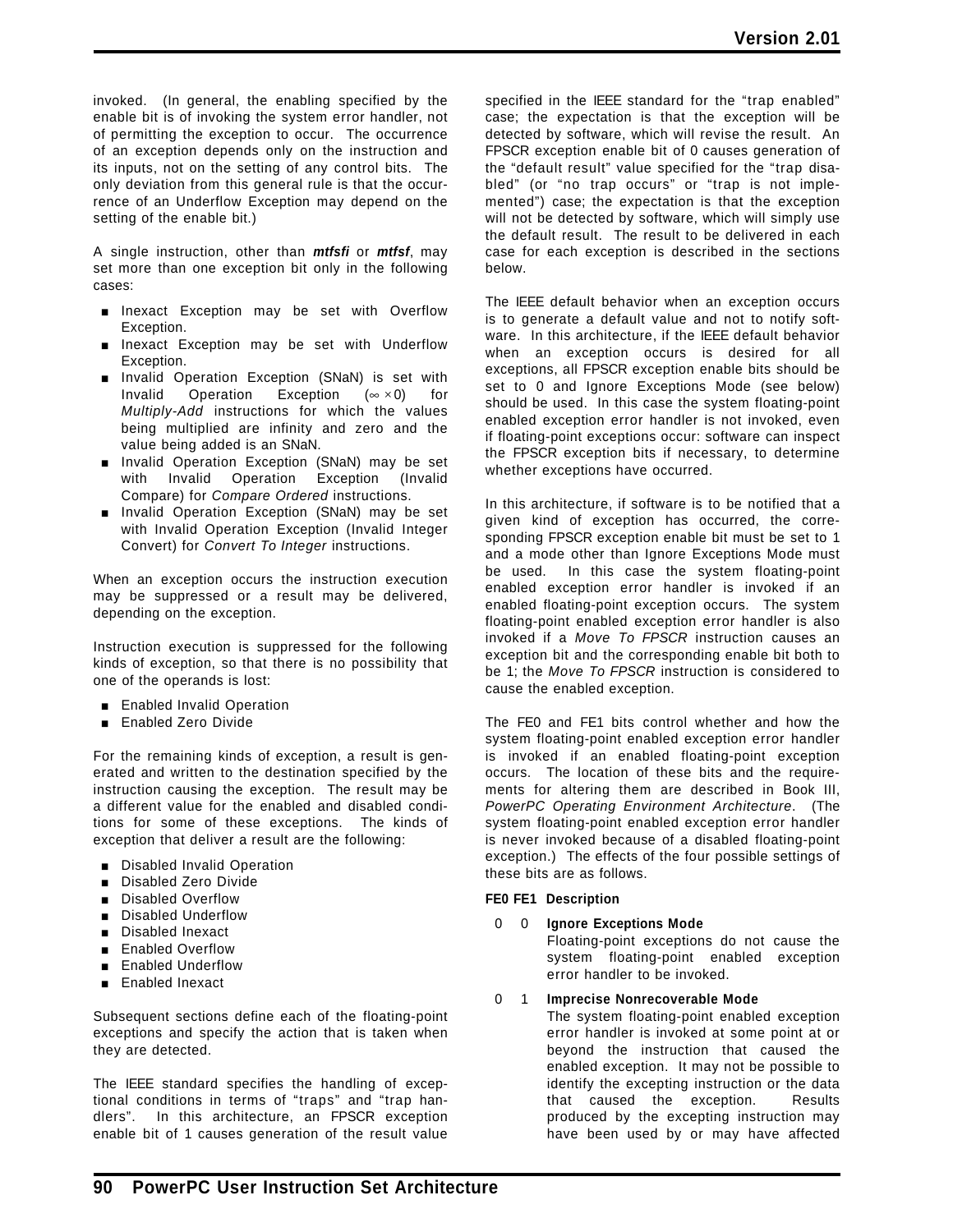subsequent instructions that are executed before the error handler is invoked.

#### 1 0 **Imprecise Recoverable Mode**

The system floating-point enabled exception error handler is invoked at some point at or beyond the instruction that caused the enabled exception. Sufficient information is provided to the error handler that it can identify the excepting instruction and the operands, and correct the result. No results produced by the excepting instruction have been used by or have affected subsequent instructions that are executed before the error handler is invoked.

#### 1 1 **Precise Mode**

The system floating-point enabled exception error handler is invoked precisely at the instruction that caused the enabled exception.

In all cases, the question of whether a floating-point result is stored, and what value is stored, is governed by the FPSCR exception enable bits, as described in subsequent sections, and is not affected by the value of the FE0 and FE1 bits.

In all cases in which the system floating-point enabled exception error handler is invoked, all instructions before the instruction at which the system floatingpoint enabled exception error handler is invoked have completed, and no instruction after the instruction at which the system floating-point enabled exception error handler is invoked has begun execution. (Recall that, for the two Imprecise modes, the instruction at which the system floating-point enabled exception error handler is invoked need not be the instruction that caused the exception.) The instruction at which the system floating-point enabled exception error handler is invoked has not been executed unless it is the excepting instruction, in which case it has been executed if the exception is not among those listed on page 90 as suppressed.

#### **Programming Note**

In any of the three non-Precise modes, a *Floating-Point Status and Control Register* instruction can be used to force any exceptions, due to instructions initiated before the *Floating-Point Status and Control Register* instruction, to be recorded in the FPSCR. (This forcing is superfluous for Precise Mode.)

In either of the Imprecise modes, a *Floating-Point Status and Control Register* instruction can be used to force any invocations of the system floating-point enabled exception error handler, due to instructions initiated before the *Floating-Point Status and Control Register* instruction, to occur. (This forcing has no effect in Ignore Exceptions Mode, and is superfluous for Precise Mode.)

In order to obtain the best performance across the widest range of implementations, the programmer should obey the following guidelines.

- If the IEEE default results are acceptable to the application, Ignore Exceptions Mode should be used with all FPSCR exception enable bits set to  $\Omega$ .
- If the IEEE default results are not acceptable to the application, Imprecise Nonrecoverable Mode should be used, or Imprecise Recoverable Mode if recoverability is needed, with FPSCR exception enable bits set to 1 for those exceptions for which the system floating-point enabled exception error handler is to be invoked.
- $\blacksquare$  Ignore Exceptions Mode should not, in general, be used when any FPSCR exception enable bits are set to 1.
- **Precise Mode may degrade performance in some** implementations, perhaps substantially, and therefore should be used only for debugging and other specialized applications.

# **4.4.1 Invalid Operation Exception**

# **4.4.1.1 Definition**

An Invalid Operation Exception occurs when an operand is invalid for the specified operation. The invalid operations are:

- **Any floating-point operation on a Signaling NaN** (SNaN)
- For add or subtract operations, magnitude subtraction of infinities (∞−∞ )
- Division of infinity by infinity ( $\infty \div \infty$ )
- Division of zero by zero  $(0 \div 0)$
- **I** Multiplication of infinity by zero ( $\infty \times 0$ )
- Ordered comparison involving a NaN (Invalid Compare)
- **Square root or reciprocal square root of a nega**tive (and nonzero) number (Invalid Square Root)
- **Integer convert involving a number too large in** magnitude to be represented in the target format, or involving an infinity or a NaN (Invalid Integer Convert)

In addition, an Invalid Operation Exception occurs if software explicitly requests this by executing an *mtfsfi, mtfsf,* or *mtfsb1* instruction that sets  $FPSCR<sub>VXSOFF</sub>$  to 1 (Software Request).

#### - Programming Note -

The purpose of FPSCR<sub>VXSOFT</sub> is to allow software to cause an Invalid Operation Exception for a condition that is not necessarily associated with the execution of a floating-point instruction. For example, it might be set by a program that computes a square root, if the source operand is negative.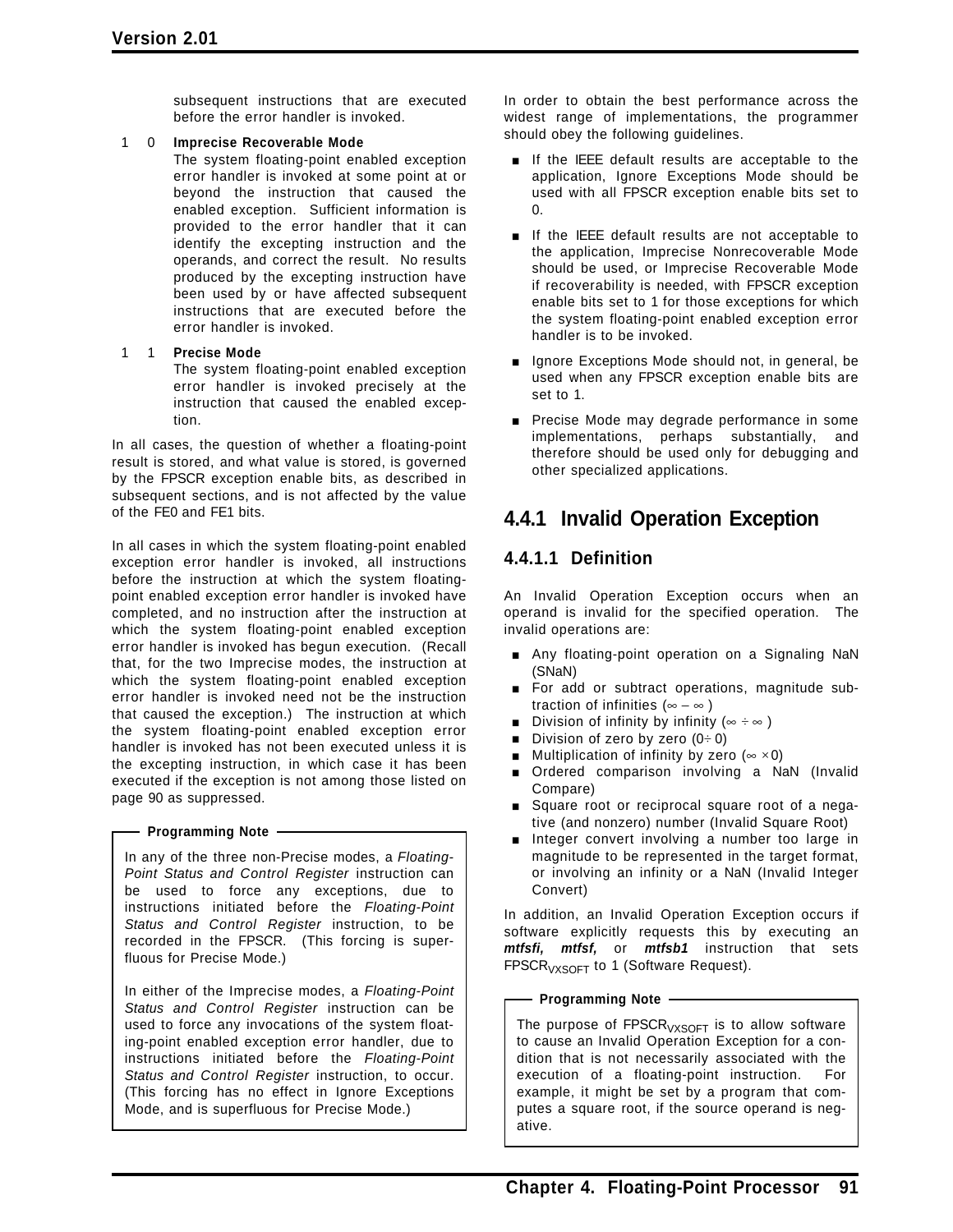### **4.4.1.2 Action**

The action to be taken depends on the setting of the Invalid Operation Exception Enable bit of the FPSCR.

When Invalid Operation Exception is enabled  $(FPSCR<sub>VE</sub>=1)$  and Invalid Operation occurs or software explicitly requests the exception, the following actions are taken:

1. One or two Invalid Operation Exceptions are set

| FPSCR <sub>VXSNAN</sub>       | (if SNaN)                  |
|-------------------------------|----------------------------|
| <b>FPSCR<sub>VXISI</sub></b>  | (if $\infty - \infty$ )    |
| <b>FPSCR<sub>VXIDI</sub></b>  | (if $\infty \div \infty$ ) |
| <b>FPSCR<sub>VXZDZ</sub></b>  | (if $0 \div 0$ )           |
| FPSCR <sub>VXIMZ</sub>        | (if $\infty \times 0$ )    |
| <b>FPSCR<sub>VXVC</sub></b>   | (if invalid comp)          |
| <b>FPSCR<sub>VXSOFT</sub></b> | (if software req)          |
| FPSCR <sub>VXSQRT</sub>       | (if invalid sqrt)          |
| <b>FPSCR<sub>VXCVI</sub></b>  | (if invalid int cvrt)      |
|                               |                            |

2. If the operation is an arithmetic, *Floating Round to Single-Precision*, or convert to integer operation,

> the target FPR is unchanged FPSCR $F_R F_I$  are set to zero FPSCR<sub>FPRF</sub> is unchanged

3. If the operation is a compare,  $FPSCR_{FR FI C}$  are unchanged

FPSCR<sub>FPCC</sub> is set to reflect unordered

4. If software explicitly requests the exception, FPSCR<sub>FR FI FPRF</sub> are as set by the *mtfsfi*, *mtfsf,* or *mtfsb1* instruction

When Invalid Operation Exception is disabled  $(FPSCR<sub>VE</sub>=0)$  and Invalid Operation occurs or software explicitly requests the exception, the following actions are taken:

1. One or two Invalid Operation Exceptions are set

| FPSCR <sub>VXSNAN</sub>            | (if SNaN)                  |
|------------------------------------|----------------------------|
| <b>FPSCR<sub>VXISI</sub></b>       | (if $\infty - \infty$ )    |
| <b>FPSCR<sub>VXIDI</sub></b>       | (if $\infty \div \infty$ ) |
| <b>FPSCR<sub>VXZDZ</sub></b>       | (if $0 \div 0$ )           |
| <b>FPSCR<sub>VXIMZ</sub></b>       | (if $\infty \times 0$ )    |
| <b>FPSCR<sub>VXVC</sub></b>        | (if invalid comp)          |
| $\mathsf{FPSCR}_{\mathsf{VXSOFT}}$ | (if software req)          |
| $\mathsf{FPSCR}_{\mathsf{VXSQRT}}$ | (if invalid sqrt)          |
| <b>FPSCR<sub>VXCVI</sub></b>       | (if invalid int cvrt)      |
|                                    |                            |

2. If the operation is an arithmetic or *Floating Round to Single-Precision* operation, the target FPR is set to a Quiet NaN

FPSCR $_{FRF}$  are set to zero

 $FPSCR<sub>FPRF</sub>$  is set to indicate the class of the result (Quiet NaN)

3. If the operation is a convert to 64-bit integer operation,

the target FPR is set as follows:

FRT is set to the most positive 64-bit integer if the operand in FRB is a positive number or  $+ \infty$ , and to the most

negative 64-bit integer if the operand in FRB is a negative number,  $-\infty$ , or NaN  $FPSCR_{FRFI}$  are set to zero  $FPSCR<sub>FPRF</sub>$  is undefined

- 4. If the operation is a convert to 32-bit integer operation,
	- the target FPR is set as follows:  $FRT_{0:31}$  + undefined  $FRT_{32:63}$  are set to the most positive 32-bit integer if the operand in FRB is a positive number or  $+ \infty$ , and to the most negative 32-bit integer if the operand in FRB is a negative number,  $-\infty$ , or NaN FPSCR $_{FRF}$ <sub>FI</sub> are set to zero  $FPSCR<sub>FPRF</sub>$  is undefined
- 5. If the operation is a compare,  $FPSCR_{FR FI C}$  are unchanged FPSCR<sub>FPCC</sub> is set to reflect unordered
- 6. If software explicitly requests the exception, FPSCR<sub>FR FI FPRF</sub> are as set by the *mtfsfi*, *mtfsf,* or *mtfsb1* instruction

# **4.4.2 Zero Divide Exception**

# **4.4.2.1 Definition**

A Zero Divide Exception occurs when a *Divide* instruction is executed with a zero divisor value and a finite nonzero dividend value. It also occurs when a *Reciprocal Estimate* instruction (*fres* or *frsqrte*) is executed with an operand value of zero.

# **4.4.2.2 Action**

The action to be taken depends on the setting of the Zero Divide Exception Enable bit of the FPSCR.

When Zero Divide Exception is enabled (FPSCR<sub>7F</sub>=1) and Zero Divide occurs, the following actions are taken:

- 1. Zero Divide Exception is set
- $FPSCR_{ZX}$  + 1
- 2. The target FPR is unchanged
- 3. FPSCR $F_R F_I$  are set to zero
- 4. FPSCR<sub>FPRF</sub> is unchanged

When Zero Divide Exception is disabled (FPSCR $_{7F}$ =0) and Zero Divide occurs, the following actions are taken:

- 1. Zero Divide Exception is set FPSCR<sub>7X</sub>  $\leftarrow$  1
- 2. The target FPR is set to  $\pm$  Infinity, where the sign is determined by the XOR of the signs of the operands
- 3. FPSCR $F_R F_I$  are set to zero
- 4. FPSCR<sub>FPRF</sub> is set to indicate the class and sign of the result  $(\pm \text{Infinity})$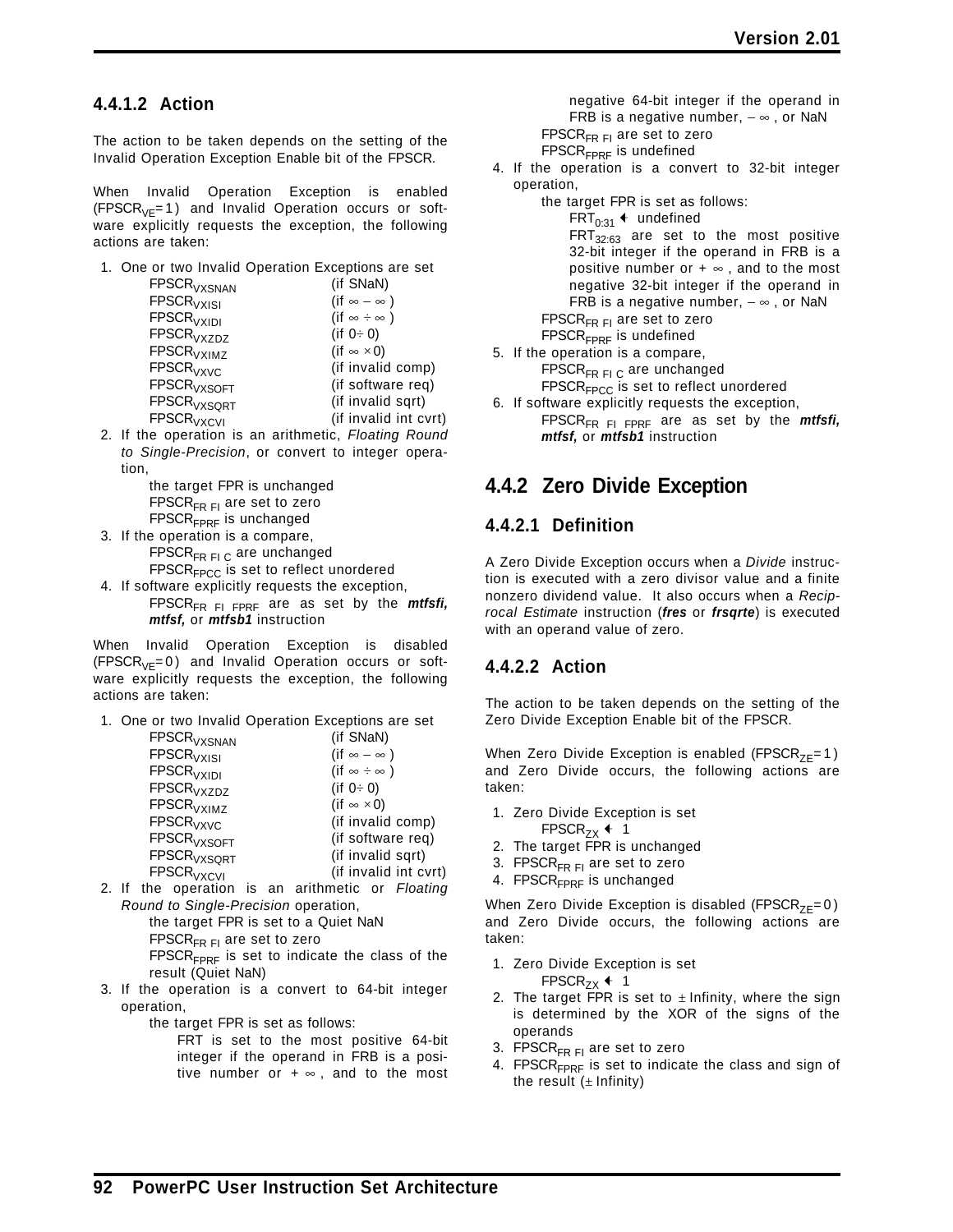# **4.4.3 Overflow Exception**

### **4.4.3.1 Definition**

Overflow occurs when the magnitude of what would have been the rounded result if the exponent range were unbounded exceeds that of the largest finite number of the specified result precision.

## **4.4.3.2 Action**

The action to be taken depends on the setting of the Overflow Exception Enable bit of the FPSCR.

When Overflow Exception is enabled (FPSCR<sub>OE</sub>=1) and exponent overflow occurs, the following actions are taken:

- 1. Overflow Exception is set
	- FPSCR<sub>OX</sub>  $\leftarrow$  1
- 2. For double-precision arithmetic instructions, the exponent of the normalized intermediate result is adjusted by subtracting 1536
- 3. For single-precision arithmetic instructions and the *Floating Round to Single-Precision* instruction, the exponent of the normalized intermediate result is adjusted by subtracting 192
- 4. The adjusted rounded result is placed into the target FPR
- 5. FPSCR<sub>FPRF</sub> is set to indicate the class and sign of the result  $(\pm$  Normal Number)

When Overflow Exception is disabled (FPSCR<sub>OE</sub>=0) and overflow occurs, the following actions are taken:

- 1. Overflow Exception is set FPSCR<sub>OX</sub> $+1$
- 2. Inexact Exception is set FPSCR<sub>XX</sub>  $\leftarrow$  1
- 3. The result is determined by the rounding mode  $(FPSCR<sub>RN</sub>)$  and the sign of the intermediate result as follows:
	- A. Round to Nearest Store  $\pm$  Infinity, where the sign is the sign of the intermediate result
	- B. Round toward Zero Store the format's largest finite number with the sign of the intermediate result
	- C. Round toward  $+$  Infinity For negative overflow, store the format's most negative finite number; for positive overflow, store  $+$  Infinity
	- D. Round toward Infinity For negative overflow, store − Infinity; for positive overflow, store the format's largest finite number
- 4. The result is placed into the target FPR
- 5. FPSCR<sub>FR</sub> is undefined
- 6. FPSCR $F<sub>F1</sub>$  is set to 1
- 7. FPSCR $F_{\text{PRF}}$  is set to indicate the class and sign of the result  $(\pm 1)$ nfinity or  $\pm 1$ Normal Number)

# **4.4.4 Underflow Exception**

## **4.4.4.1 Definition**

Underflow Exception is defined separately for the enabled and disabled states:

- **Enabled:** Underflow occurs when the intermediate result is "Tiny".
- Disabled: Underflow occurs when the intermediate result is "Tiny" and there is "Loss of Accuracy".

A "Tiny" result is detected before rounding, when a nonzero intermediate result computed as though both the precision and the exponent range were unbounded would be less in magnitude than the smallest normalized number.

If the intermediate result is "Tiny" and Underflow Exception is disabled (FPSCR $_{UE} = 0$ ) then the intermediate result is denormalized (see Section 4.3.4, "Normalization and Denormalization" on page 87) and rounded (see Section 4.3.6, "Rounding" on page 89) before being placed into the target FPR.

"Loss of Accuracy" is detected when the delivered result value differs from what would have been computed were both the precision and the exponent range unbounded.

# **4.4.4.2 Action**

The action to be taken depends on the setting of the Underflow Exception Enable bit of the FPSCR.

When Underflow Exception is enabled (FPSCR<sub>UE</sub>=1) and exponent underflow occurs, the following actions are taken:

- 1. Underflow Exception is set FPSCR<sub>UX</sub>  $\leftarrow$  1
- 2. For double-precision arithmetic instructions, the exponent of the normalized intermediate result is adjusted by adding 1536
- 3. For single-precision arithmetic instructions and the *Floating Round to Single-Precision* instruction, the exponent of the normalized intermediate result is adjusted by adding 192
- 4. The adjusted rounded result is placed into the target FPR
- 5. FPSCR<sub>FPRF</sub> is set to indicate the class and sign of the result  $(\pm$  Normalized Number)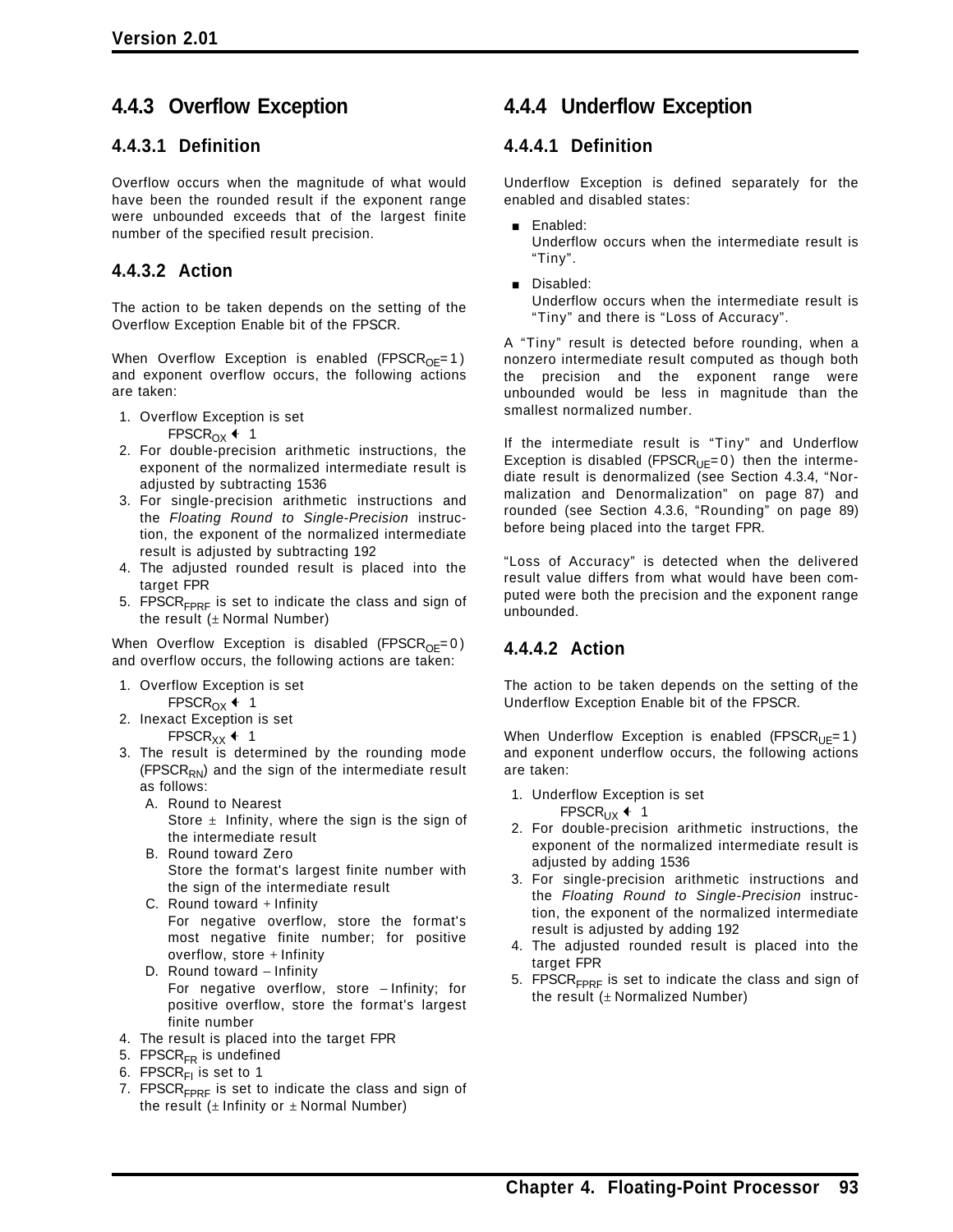#### **Programming Note**

The FR and FI bits are provided to allow the system floating-point enabled exception error handler, when invoked because of an Underflow Exception, to simulate a "trap disabled" environment. That is, the FR and FI bits allow the system floating-point enabled exception error handler to unround the result, thus allowing the result to be denormalized.

When Underflow Exception is disabled (FPSCR $_{\text{UE}}=0$ ) and underflow occurs, the following actions are taken:

- 1. Underflow Exception is set FPSCR<sub>UX</sub>  $\leftarrow$  1
- 2. The rounded result is placed into the target FPR
- 3. FPSCR $F_{FPRF}$  is set to indicate the class and sign of the result  $(\pm$  Normalized Number,  $\pm$  Denormalized Number, or  $\pm$  Zero)

# **4.4.5 Inexact Exception**

### **4.4.5.1 Definition**

An Inexact Exception occurs when one of two conditions occur during rounding:

- 1. The rounded result differs from the intermediate result assuming both the precision and the exponent range of the intermediate result to be unbounded. In this case the result is said to be inexact. (If the rounding causes an enabled Overflow Exception or an enabled Underflow Exception, an Inexact Exception also occurs only if the significands of the rounded result and the intermediate result differ.)
- 2. The rounded result overflows and Overflow Exception is disabled.

## **4.4.5.2 Action**

The action to be taken does not depend on the setting of the Inexact Exception Enable bit of the FPSCR.

When Inexact Exception occurs, the following actions are taken:

- 1. Inexact Exception is set FPSCR<sub>XX</sub> $\leftarrow$  1
- 2. The rounded or overflowed result is placed into the target FPR
- 3. FPSCR $F_{FPRF}$  is set to indicate the class and sign of the result

**Programming Note**

In some implementations, enabling Inexact Exceptions may degrade performance more than does enabling other types of floating-point exception.

# **4.5 Floating-Point Execution Models**

All implementations of this architecture must provide the equivalent of the following execution models to ensure that identical results are obtained.

Special rules are provided in the definition of the computational instructions for the infinities, denormalized numbers and NaNs. The material in the remainder of this section applies to instructions that have numeric operands and a numeric result (i.e., operands and result that are not infinities or NaNs), and that cause no exceptions. See Section 4.3.2, "Value Representation" on page 86 and Section 4.4, "Floating-Point Exceptions" on page 89 for the cases not covered here.

Although the double format specifies an 11-bit exponent, exponent arithmetic makes use of two additional bits to avoid potential transient overflow conditions. One extra bit is required when denormalized doubleprecision numbers are prenormalized. The second bit is required to permit the computation of the adjusted exponent value in the following cases when the corresponding exception enable bit is 1:

- **Dimograph** Underflow during multiplication using a denormalized operand.
- Overflow during division using a denormalized divisor.

The IEEE standard includes 32-bit and 64-bit arithmetic. The standard requires that single-precision arithmetic be provided for single-precision operands. The standard permits double-precision floating-point operations to have either (or both) single-precision or double-precision operands, but states that singleprecision floating-point operations should not accept double-precision operands. The PowerPC Architecture follows these guidelines; double-precision arithmetic instructions can have operands of either or both precisions, while single-precision arithmetic instructions require all operands to be single-precision. Doubleprecision arithmetic instructions and *fcfid* produce double-precision values, while single-precision arithmetic instructions produce single-precision values.

For arithmetic instructions, conversions from doubleprecision to single-precision must be done explicitly by software, while conversions from single-precision to double-precision are done implicitly.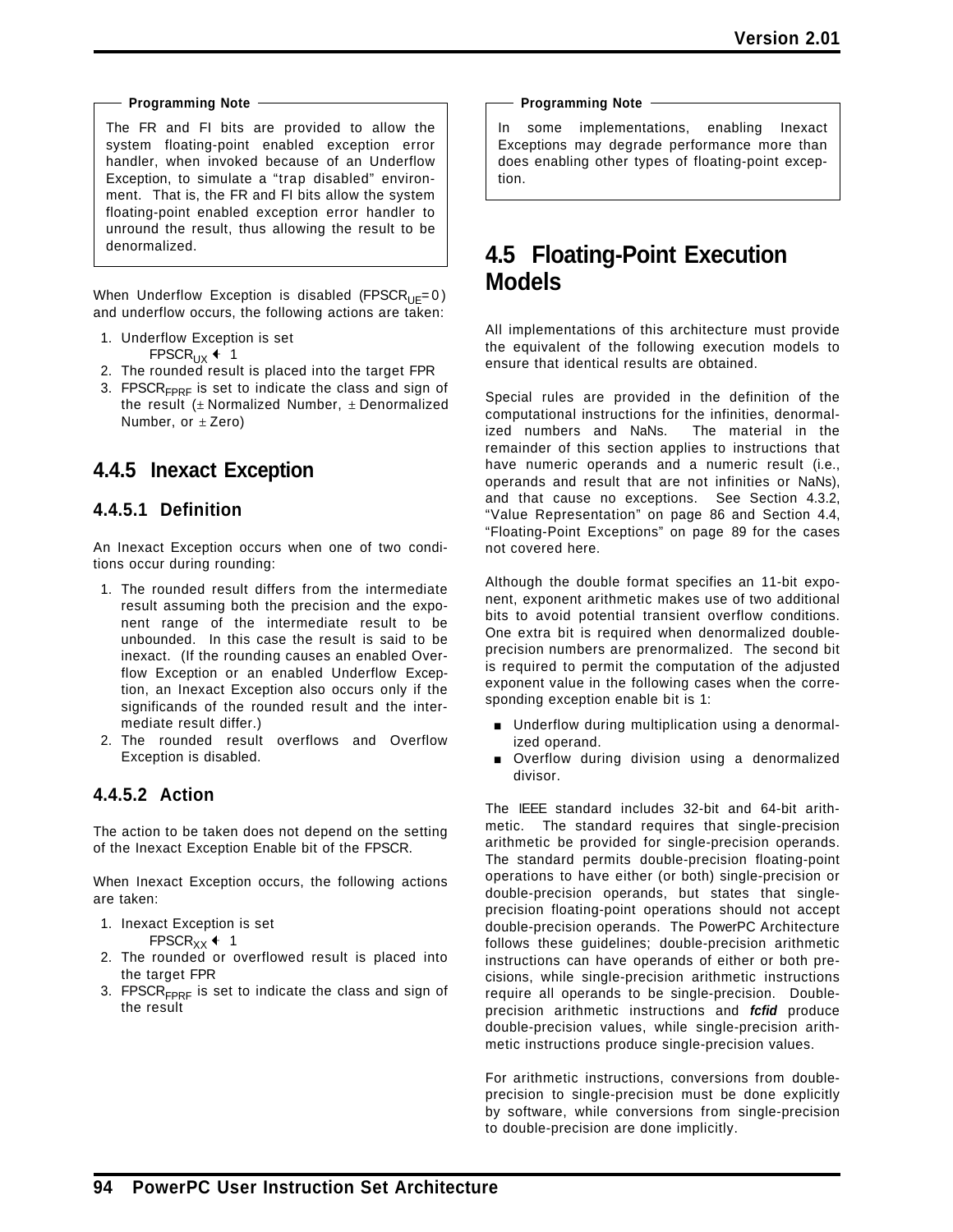# **4.5.1 Execution Model for IEEE Operations**

The following description uses 64-bit arithmetic as an example. 32-bit arithmetic is similar except that the FRACTION is a 23-bit field, and the single-precision Guard, Round, and Sticky bits (described in this section) are logically adjacent to the 23-bit FRACTION field.

IEEE-conforming significand arithmetic is considered to be performed with a floating-point accumulator having the following format, where bits 0:55 comprise the significand of the intermediate result.

| lslo | <b>FRACTION</b> |    |
|------|-----------------|----|
|      | ٠               | 55 |

#### **Figure 34. IEEE 64-bit execution model**

The S bit is the sign bit.

The C bit is the carry bit, which captures the carry out of the significand.

The L bit is the leading unit bit of the significand, which receives the implicit bit from the operand.

The FRACTION is a 52-bit field that accepts the fraction of the operand.

The Guard (G), Round (R), and Sticky (X) bits are extensions to the low-order bits of the accumulator. The G and R bits are required for postnormalization of the result. The G, R, and X bits are required during rounding to determine if the intermediate result is equally near the two nearest representable values. The X bit serves as an extension to the G and R bits by representing the logical OR of all bits that may appear to the low-order side of the R bit, due either to shifting the accumulator right or to other generation of low-order result bits. The G and R bits participate in the left shifts with zeros being shifted into the R bit. Figure 35 shows the significance of the G, R, and X bits with respect to the intermediate result (IR), the representable number next lower in magnitude (NL), and the representable number next higher in magnitude (NH).

| GRX                             | Interpretation              |  |
|---------------------------------|-----------------------------|--|
| O<br>0<br>$\mathbf{0}$          | IR is exact                 |  |
| -1<br>$\Omega$<br>1 0<br>1<br>1 | IR closer to NL             |  |
| 0<br>$\mathbf{0}$               | IR midway between NL and NH |  |
| 0<br>$\mathbf{1}$<br>$\Omega$   | IR closer to NH             |  |



After normalization, the intermediate result is rounded, using the rounding mode specified by FPSCR<sub>RN</sub>. If rounding results in a carry into C, the significand is shifted right one position and the exponent incremented by one. This yields an inexact result and possibly also exponent overflow. Fraction bits to the left of the bit position used for rounding are stored into the FPR and low-order bit positions, if any, are set to zero.

Four user-selectable rounding modes are provided through FPSCR<sub>RN</sub> as described in Section 4.3.6, "Rounding" on page 89. For rounding, the conceptual Guard, Round, and Sticky bits are defined in terms of accumulator bits. Figure 36 shows the positions of the Guard, Round, and Sticky bits for double-precision and single-precision floating-point numbers in the IEEE execution model.

| Format | <b>Guard</b> | Round   | <b>Sticky</b>        |
|--------|--------------|---------|----------------------|
| Double | IG bit       | l R bit | l X bit              |
| Single | 24           | 25      | OR of 26:52, G, R, X |

#### **Figure 36. Location of the Guard, Round, and Sticky bits in the IEEE execution model**

Rounding can be treated as though the significand were shifted right, if required, until the least significant bit to be retained is in the low-order bit position of the FRACTION. If any of the Guard, Round, or Sticky bits is nonzero, then the result is inexact.

Z1 and Z2, as defined on page 89, can be used to approximate the result in the target format when one of the following rules is used.

#### [ *Round to Nearest*

#### **Guard bit = 0**

The result is truncated. (Result exact (GRX = 000) or closest to next lower value in magnitude (GRX = 001, 010, or 011))

#### **Guard bit = 1**

Depends on Round and Sticky bits:

#### **Case a**

If the Round or Sticky bit is 1 (inclusive), the result is incremented. (Result closest to next higher value in magnitude (GRX  $= 101, 110, or 111)$ 

#### **Case b**

If the Round and Sticky bits are 0 (result midway between closest representable values), then if the low-order bit of the result is 1 the result is incremented. Otherwise (the low-order bit of the result is 0) the result is truncated (this is the case of a tie rounded to even).

[ *Round toward Zero*

Choose the smaller in magnitude of Z1 or Z2. If the Guard, Round, or Sticky bit is nonzero, the result is inexact.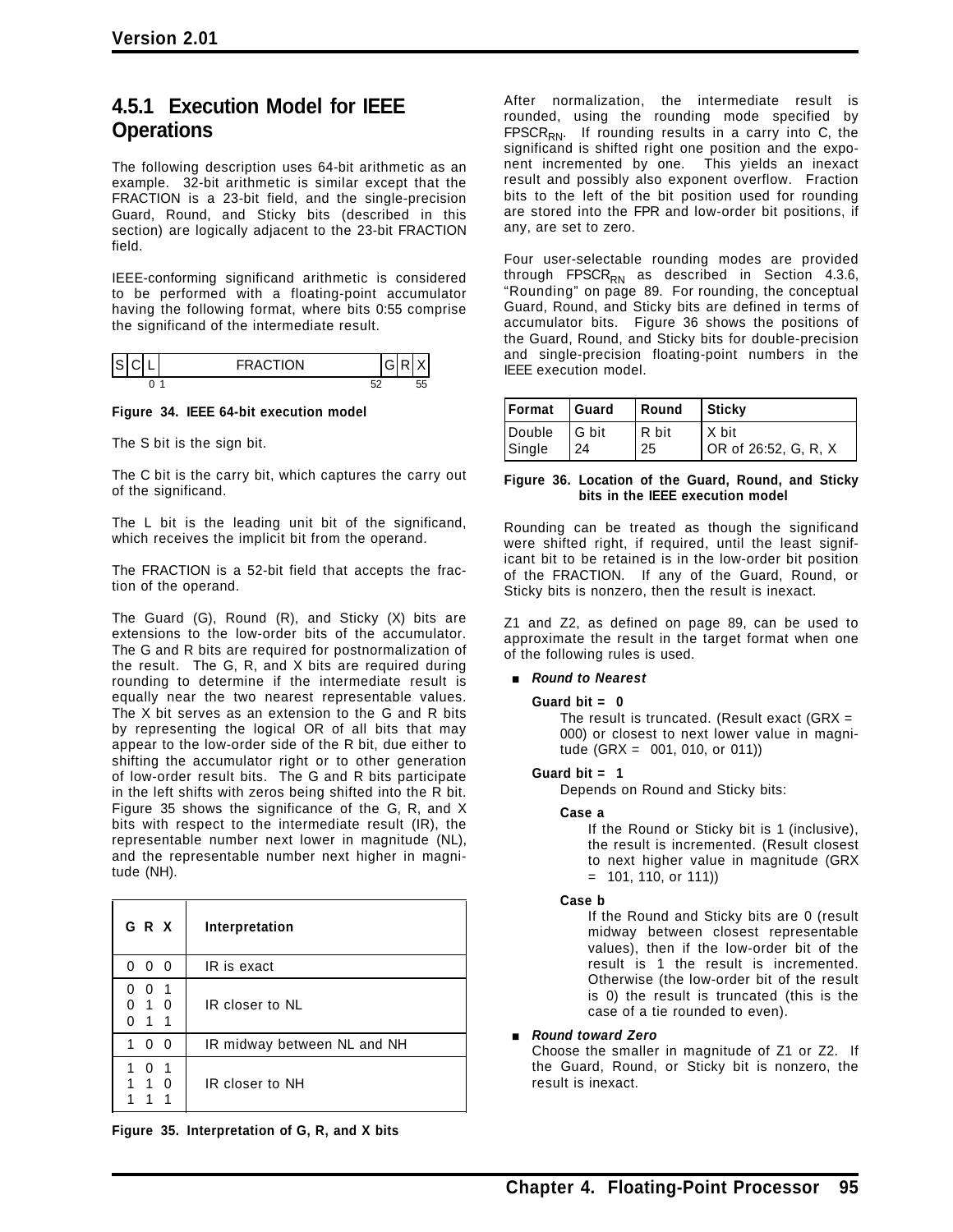- [ *Round toward* + *Infinity* Choose Z1.
- [ *Round toward* − *Infinity* Choose Z2.

Where the result is to have fewer than 53 bits of precision because the instruction is a *Floating Round to Single-Precision* or single-precision arithmetic instruction, the intermediate result is either normalized or placed in correct denormalized form before being rounded.

# **4.5.2 Execution Model for Multiply-Add Type Instructions**

The PowerPC Architecture provides a special form of instruction that performs up to three operations in one instruction (a multiplication, an addition, and a negation). With this added capability comes the special ability to produce a more exact intermediate result as input to the rounder. 32-bit arithmetic is similar except that the FRACTION field is smaller.

Multiply-add significand arithmetic is considered to be performed with a floating-point accumulator having the following format, where bits 0:106 comprise the significand of the intermediate result.

|  | <b>RACTION</b> |    |
|--|----------------|----|
|  | 105            | 06 |

**Figure 37. Multiply-add 64-bit execution model**

The first part of the operation is a multiplication. The multiplication has two 53-bit significands as inputs, which are assumed to be prenormalized, and produces a result conforming to the above model. If there is a carry out of the significand (into the C bit), then the significand is shifted right one position, shifting the L bit (leading unit bit) into the most significant bit of the FRACTION and shifting the C bit (carry out) into the L bit. All 106 bits (L bit, the FRACTION) of the product take part in the add operation. If the exponents of the two inputs to the adder are not equal, the significand of the operand with the smaller exponent is aligned (shifted) to the right by an amount that is added to that exponent to make it equal to the other input's exponent. Zeros are shifted into the left of the significand as it is aligned and bits shifted out of bit 105 of the significand are ORed into the X' bit. The add operation also produces a result conforming to the above model with the X' bit taking part in the add operation.

The result of the addition is then normalized, with all bits of the addition result, except the X' bit, participating in the shift. The normalized result serves as the intermediate result that is input to the rounder.

For rounding, the conceptual Guard, Round, and Sticky bits are defined in terms of accumulator bits. Figure 38 shows the positions of the Guard, Round, and Sticky bits for double-precision and singleprecision floating-point numbers in the multiply-add execution model.

| <b> Format</b> | I Guard | l Round | Sticky           |
|----------------|---------|---------|------------------|
| Double         | 153     | 54      | OR of 55:105, X' |
| Single         | 24      | 25      | OR of 26:105, X' |

#### **Figure 38. Location of the Guard, Round, and Sticky bits in the multiply-add execution model**

The rules for rounding the intermediate result are the same as those given in Section 4.5.1, "Execution Model for IEEE Operations" on page 95.

If the instruction is *Floating Negative Multiply-Add* or *Floating Negative Multiply-Subtract*, the final result is negated.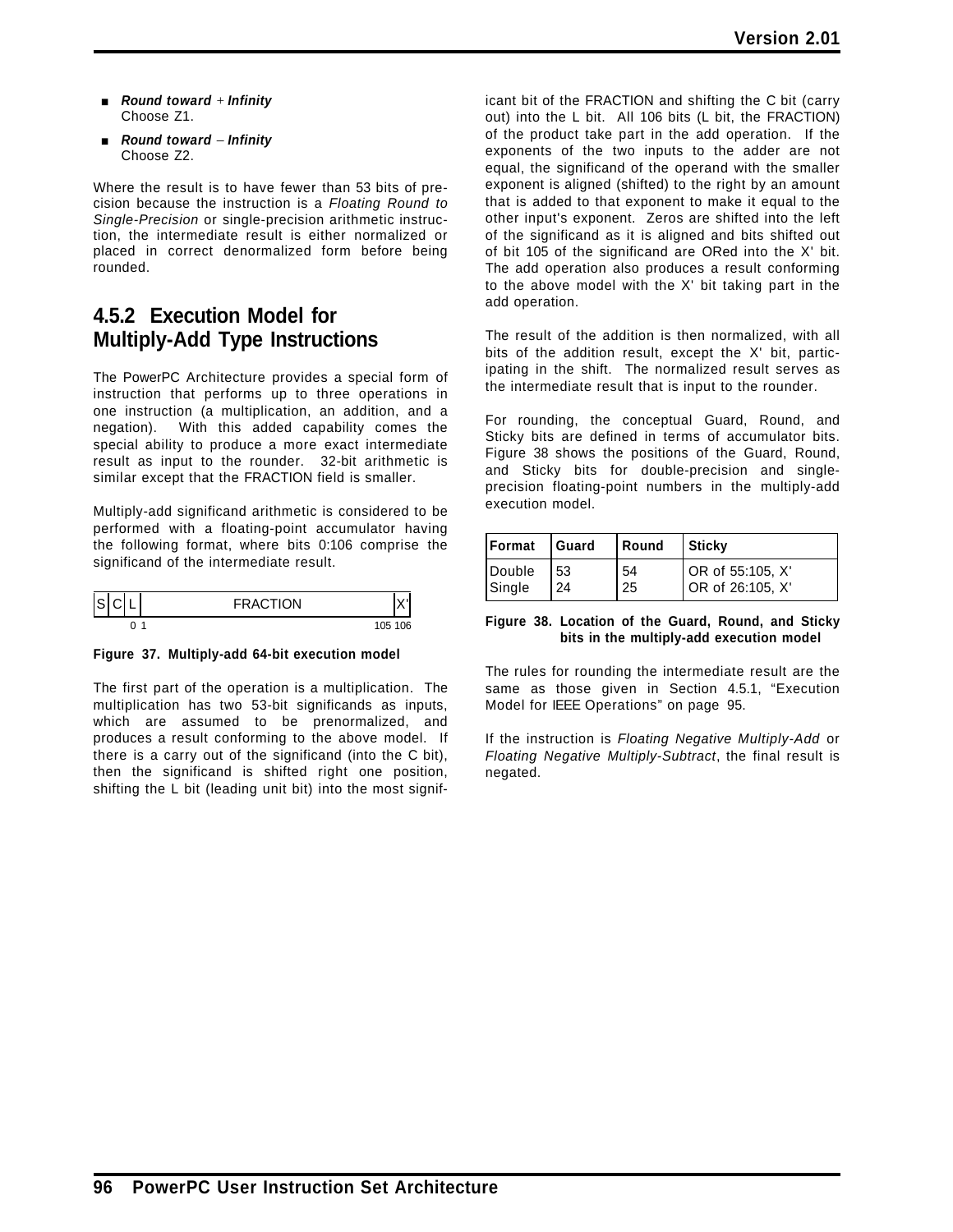# **4.6 Floating-Point Processor Instructions**

# **4.6.1 Floating-Point Storage Access Instructions**

The *Storage Access* instructions compute the effective address (EA) of the storage to be accessed as described in Section 1.12.2, "Effective Address Calculation" on page 14.

**Programming Note**

The *la* extended mnemonic permits computing an effective address as a *Load* or *Store* instruction would, but loads the address itself into a GPR rather than loading the value that is in storage at that address. This extended mnemonic is described in Section B.9, Mnemonics" on page 153.

# **4.6.1.1 Storage Access Exceptions**

Storage accesses will cause the system data storage error handler to be invoked if the program is not allowed to modify the target storage (*Store* only), or if the program attempts to access storage that is unavailable.

# **4.6.2 Floating-Point Load Instructions**

There are two basic forms of load instruction: singleprecision and double-precision. Because the FPRs support only floating-point double format, singleprecision *Load Floating-Point* instructions convert single-precision data to double format prior to loading the operand into the target FPR. The conversion and loading steps are as follows.

Let WORD $_{0:31}$  be the floating-point single-precision operand accessed from storage.

#### *Normalized Operand*

if WORD<sub>1:8</sub> > 0 and WORD<sub>1:8</sub> < 255 then  $FRT_{0:1}$  WORD<sub>0:1</sub>  $FRT_2$   $\leftrightarrow$  ¬WORD<sub>1</sub>  $FRT_3$  +  $\neg WORD_1$  $FRT_4$   $\leftrightarrow$  ¬WORD<sub>1</sub>  $FRT_{5:63}$  + WORD<sub>2:31</sub> || <sup>29</sup>0

#### *Denormalized Operand*

```
if WORD<sub>1:8</sub> = 0 and WORD<sub>9:31</sub> \neq 0 then
      sign \triangleleft WORD<sub>0</sub>
      exp \leftarrow -126
     frac<sub>0:52</sub> \leftarrow 0b0 || WORD<sub>9:31</sub> || <sup>29</sup>0
     normalize the operand
           do while frac<sub>0</sub> = 0
                 frac \leftarrow frac<sub>1:52</sub> || 0b0
                 exp + exp - 1
      FRT_0 + sign
      FRT_{1:11} + exp + 1023
      FRT_{12:63} + frac<sub>1:52</sub>
```
*Zero / Infinity / NaN* if WORD<sub>1:8</sub> = 255 or WORD<sub>1:31</sub> = 0 then  $FRT_{0:1}$  + WORD<sub>0:1</sub>  $FRT_2$   $\leftarrow$  WORD<sub>1</sub>  $FRT_3$  + WORD<sub>1</sub> FRT<sub>4</sub>  $\leftrightarrow$  WORD<sub>1</sub>  $FRT_{5:63}$  + WORD<sub>2:31</sub> || <sup>29</sup>0

For double-precision *Load Floating-Point* instructions no conversion is required, as the data from storage are copied directly into the FPR.

Many of the *Load Floating-Point* instructions have an "update" form, in which register RA is updated with the effective address. For these forms, if  $RA \neq 0$ , the effective address is placed into register RA and the storage element (word or doubleword) addressed by EA is loaded into FRT.

**Note:** Recall that RA and RB denote General Purpose Registers, while FRT denotes a Floating-Point Register.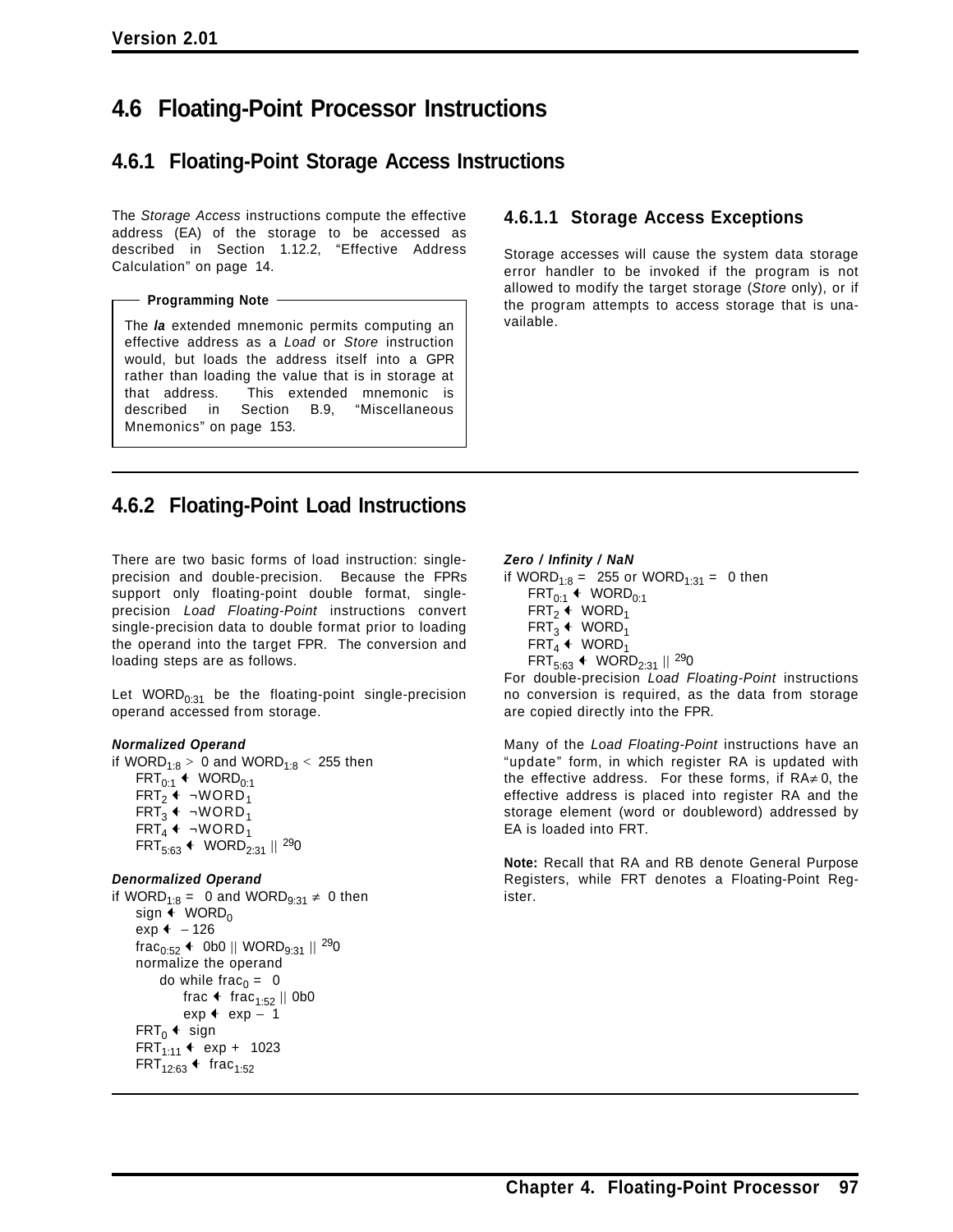# *Load Floating-Point Single D-form*

| <b>FRT</b> | КA |    |  |
|------------|----|----|--|
|            |    | ١c |  |

if  $RA = 0$  then  $b \leftarrow 0$ else  $b \leftarrow (RA)$  $EA + b + EXTS(D)$ FRT  $\leftarrow$  DOUBLE (MEM(EA, 4))

lfs FRT,D(RA)

Let the effective address (EA) be the sum (RA|0)+D.

The word in storage addressed by EA is interpreted as a floating-point single-precision operand. This word is converted to floating-point double format (see page 97) and placed into register FRT.

#### **Special Registers Altered:**

None

### *Load Floating-Point Single with Update D-form*

lfsu FRT,D(RA)

| <b>CDT</b><br>. . | КA |     |  |
|-------------------|----|-----|--|
|                   |    | ' ፎ |  |

EA  $\leftarrow$  (RA) + EXTS(D) FRT  $\leftarrow$  DOUBLE(MEM(EA, 4))  $RA$   $+$  EA

Let the effective address (EA) be the sum (RA)+D.

The word in storage addressed by EA is interpreted as a floating-point single-precision operand. This word is converted to floating-point double format (see page 97) and placed into register FRT.

EA is placed into register RA.

If RA=0, the instruction form is invalid.

**Special Registers Altered:** None

## *Load Floating-Point Single Indexed X-form*

| lfsx | FRT, RA, RB |
|------|-------------|
|      |             |

| n,<br>ີ | КA | ₹B | 535 |  |
|---------|----|----|-----|--|
|         |    |    | n.  |  |

if RA = 0 then  $b \triangleleft 0$ else  $b \leftarrow (RA)$  $EA + b + (RB)$ FRT  $\leftarrow$  DOUBLE (MEM(EA, 4))

Let the effective address (EA) be the sum  $(RA|0)+(RB)$ .

The word in storage addressed by EA is interpreted as a floating-point single-precision operand. This word is converted to floating-point double format (see page 97) and placed into register FRT.

**Special Registers Altered:**

None

## *Load Floating-Point Single with Update Indexed X-form*

| --------  |            |    |    |     |    |
|-----------|------------|----|----|-----|----|
| 31        | <b>FRT</b> | RA | RB | 567 |    |
| $\vert$ 0 |            |    | 16 | 21  | 31 |

EA  $\leftarrow$  (RA) + (RB) FRT  $\leftarrow$  DOUBLE (MEM(EA, 4))  $RA$   $+$  EA

lfsux FRT,RA,RB

Let the effective address (EA) be the sum (RA)+(RB).

The word in storage addressed by EA is interpreted as a floating-point single-precision operand. This word is converted to floating-point double format (see page 97) and placed into register FRT.

EA is placed into register RA.

If RA=0, the instruction form is invalid.

**Special Registers Altered:** None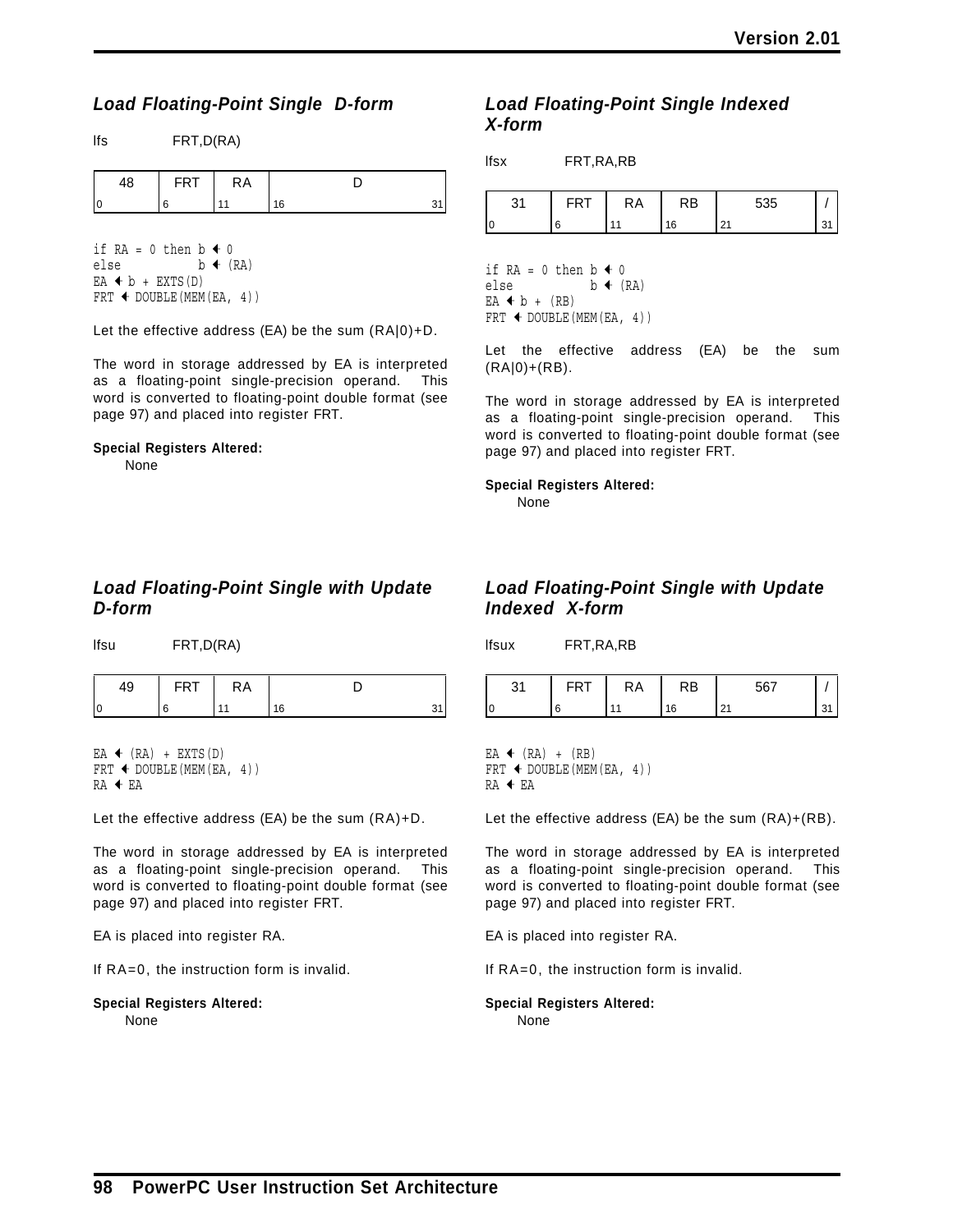### *Load Floating-Point Double D-form*

lfd FRT,D(RA)

| ►<br>. | КA |    |  |
|--------|----|----|--|
|        |    | 16 |  |

if  $RA = 0$  then  $b \triangleleft 0$ else  $b \leftarrow (RA)$  $EA + b + EXTS(D)$ FRT  $\leftarrow$  MEM(EA, 8)

Let the effective address (EA) be the sum (RA|0)+D.

The doubleword in storage addressed by EA is placed into register FRT.

## **Special Registers Altered:**

None

### $EA + b + (RB)$ FRT  $\leftarrow$  MEM(EA, 8)

*X-form*

lfdx FRT,RA,RB

if  $RA = 0$  then  $b \leftarrow 0$ else  $b \leftarrow (RA)$ 

Let the effective address (EA) be the sum (RA|0)+(RB).

31 | FRT | RA | RB | 599 | / 0 6 11 16 21 31

*Load Floating-Point Double Indexed*

The doubleword in storage addressed by EA is placed into register FRT.

**Special Registers Altered:** None

*Load Floating-Point Double with Update D-form*

lfdu FRT,D(RA)

| ħ | - | κA. |  |
|---|---|-----|--|
|   |   |     |  |

EA  $\leftarrow$  (RA) + EXTS(D) FRT  $\leftarrow$  MEM(EA, 8) RA + EA

Let the effective address (EA) be the sum (RA)+D.

The doubleword in storage addressed by EA is placed into register FRT.

EA is placed into register RA.

If RA=0, the instruction form is invalid.

#### **Special Registers Altered:** None

### *Load Floating-Point Double with Update Indexed X-form*

lfdux FRT,RA,RB

|   | ٢A | ξD | $\sim$ |  |
|---|----|----|--------|--|
| C |    |    | - 1    |  |

EA  $\leftarrow$  (RA) + (RB) FRT  $\leftarrow$  MEM(EA, 8) RA + EA

Let the effective address (EA) be the sum (RA)+(RB).

The doubleword in storage addressed by EA is placed into register FRT.

EA is placed into register RA.

If RA=0, the instruction form is invalid.

#### **Special Registers Altered:** None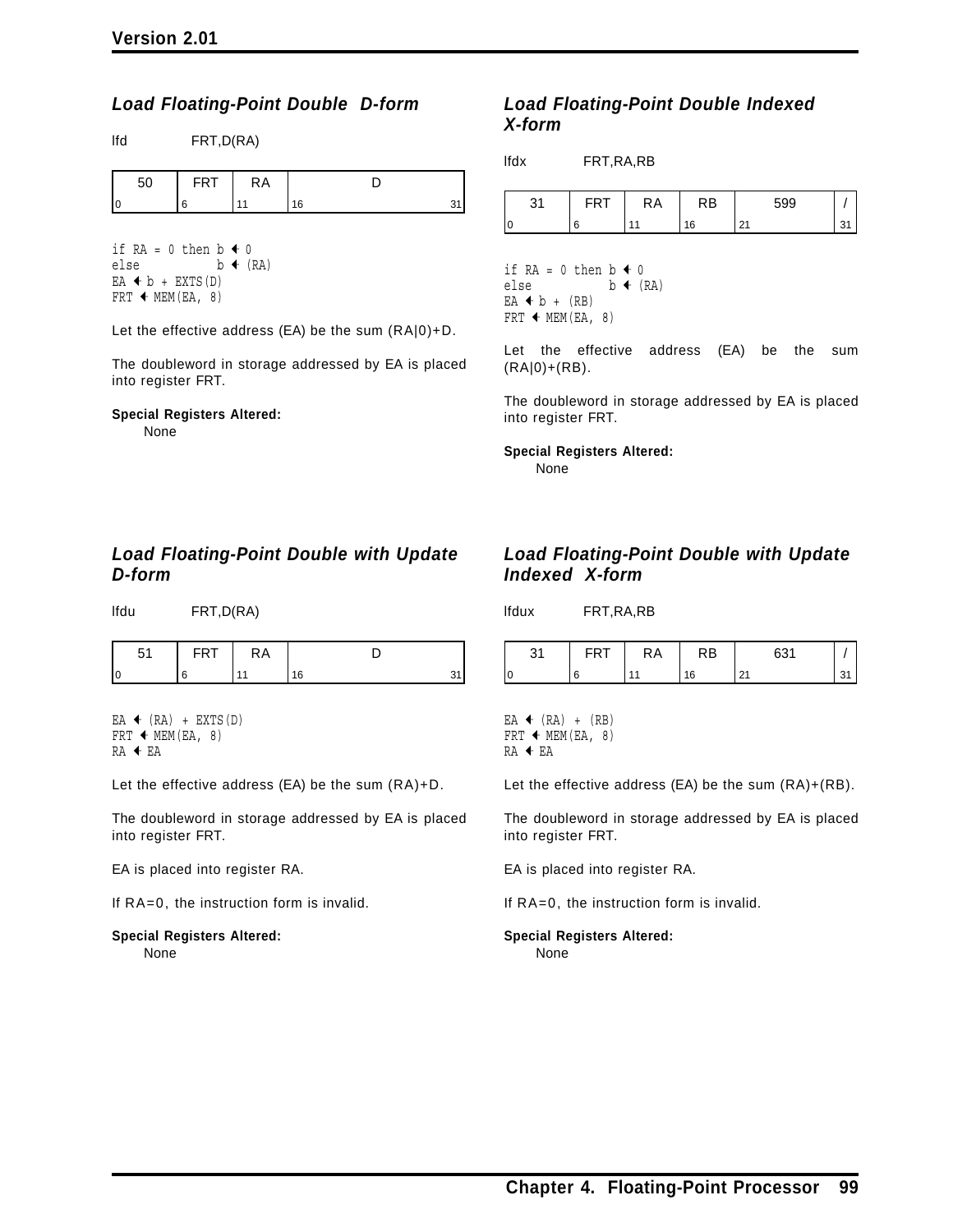# **4.6.3 Floating-Point Store Instructions**

There are three basic forms of store instruction: single-precision, double-precision, and integer. The integer form is provided by the *Store Floating-Point as Integer Word* instruction, described on page 103. Because the FPRs support only floating-point double format for floating-point data, single-precision *Store Floating-Point* instructions convert double-precision data to single format prior to storing the operand into storage. The conversion steps are as follows.

Let WORD $_{0:31}$  be the word in storage written to.

*No Denormalization Required (includes Zero / Infinity / NaN)*

```
if FRS_{1:11} > 896 or FRS_{1:63} = 0 then
    WORD_{0:1} + FRS_{0:1}WORD_{2:31} + FRS<sub>5:34</sub>
```
#### *Denormalization Required*

if 874 ≤  $FRS<sub>1:11</sub>$  ≤ 896 then sign  $\leftarrow$  FRS<sub>0</sub> exp  $\leftarrow$  FRS<sub>1:11</sub> - 1023 frac  $\leftarrow$  0b1 || FRS<sub>12:63</sub> denormalize operand do while  $exp < -126$ frac  $\leftarrow$  0b0 || frac<sub>0:62</sub>  $exp$  +  $exp$  + 1 WORD<sub>0</sub>  $\leftarrow$  sign WORD<sub>1:8</sub>  $\leftarrow$  0x00 WORD $_{9:31}$  + frac<sub>1:23</sub> else WORD  $\leftarrow$  undefined

Notice that if the value to be stored by a singleprecision *Store Floating-Point* instruction is larger in magnitude than the maximum number representable in single format, the first case above (No Denormalization Required) applies. The result stored in WORD is then a well-defined value, but is not numerically equal to the value in the source register (i.e., the result of a single-precision *Load Floating-Point* from WORD will not compare equal to the contents of the original source register).

For double-precision *Store Floating-Point* instructions and for the *Store Floating-Point as Integer Word* instruction no conversion is required, as the data from the FPR are copied directly into storage.

Many of the *Store Floating-Point* instructions have an "update" form, in which register RA is updated with the effective address. For these forms, if  $RA \neq 0$ , the effective address is placed into register RA.

**Note:** Recall that RA and RB denote General Purpose Registers, while FRS denotes a Floating-Point Register.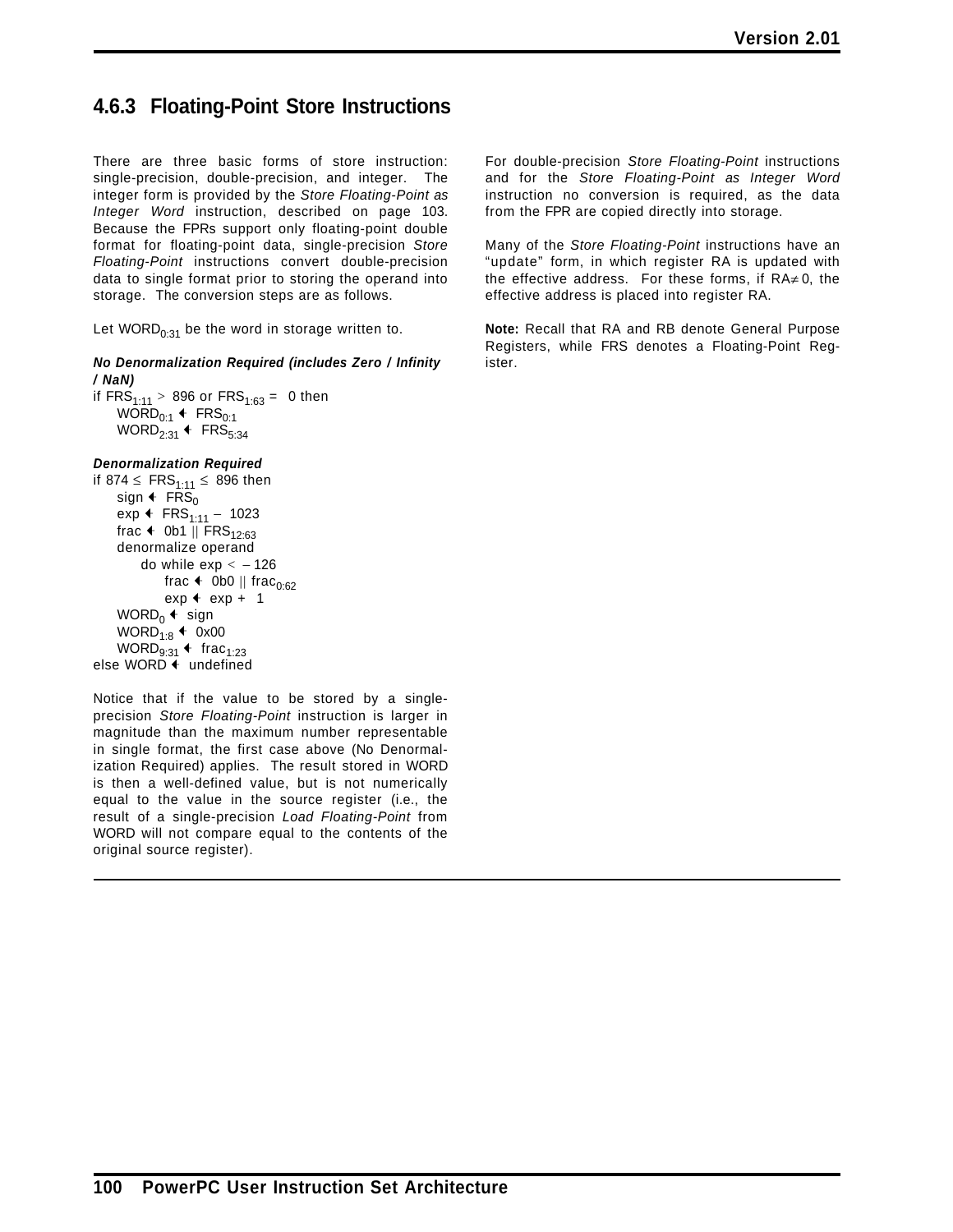### *Store Floating-Point Single D-form*

stfs FRS,D(RA)

| r o | <b>FRS</b> | КA |   |  |
|-----|------------|----|---|--|
|     |            |    | Q |  |

if  $RA = 0$  then  $b \leftarrow 0$ else  $b \leftarrow (RA)$  $EA + b + EXTS(D)$  $MEM(EA, 4)$  + SINGLE((FRS))

Let the effective address (EA) be the sum (RA|0)+D.

The contents of register FRS are converted to single format (see page 100) and stored into the word in storage addressed by EA.

#### **Special Registers Altered:** None

### *Store Floating-Point Single with Update D-form*

stfsu FRS,D(RA)

| r o | $\ddotsc$ | .A. |   |  |
|-----|-----------|-----|---|--|
|     |           |     | I |  |

 $EA$  (RA) + EXTS(D)  $MEM(EA, 4)$  + SINGLE((FRS)) RA ← EA

Let the effective address (EA) be the sum (RA)+D.

The contents of register FRS are converted to single format (see page 100) and stored into the word in storage addressed by EA.

EA is placed into register RA.

If RA=0, the instruction form is invalid.

#### **Special Registers Altered:** None

### *Store Floating-Point Single Indexed X-form*

stfsx FRS,RA,RB

| n, | --^<br>טו | RA | RB | 663 |  |
|----|-----------|----|----|-----|--|
|    |           |    |    | Ő.  |  |

if RA = 0 then  $b \leftarrow 0$ else  $b \leftarrow (RA)$  $EA + b + (RB)$  $MEM(EA, 4)$  + SINGLE((FRS))

Let the effective address (EA) be the sum  $(RA|0)+(RB)$ .

The contents of register FRS are converted to single format (see page 100) and stored into the word in storage addressed by EA.

**Special Registers Altered:** None

### *Store Floating-Point Single with Update Indexed X-form*

stfsux FRS,RA,RB

| ົ<br>C | FRS | RA | RΒ | 695       |  |
|--------|-----|----|----|-----------|--|
| ١c     |     |    | 16 | n,<br>2 I |  |

EA  $\leftarrow$  (RA) + (RB)  $MEM(EA, 4)$  + SINGLE((FRS)) RA + EA

Let the effective address (EA) be the sum (RA)+(RB).

The contents of register FRS are converted to single format (see page 100) and stored into the word in storage addressed by EA.

EA is placed into register RA.

If RA=0, the instruction form is invalid.

#### **Special Registers Altered:** None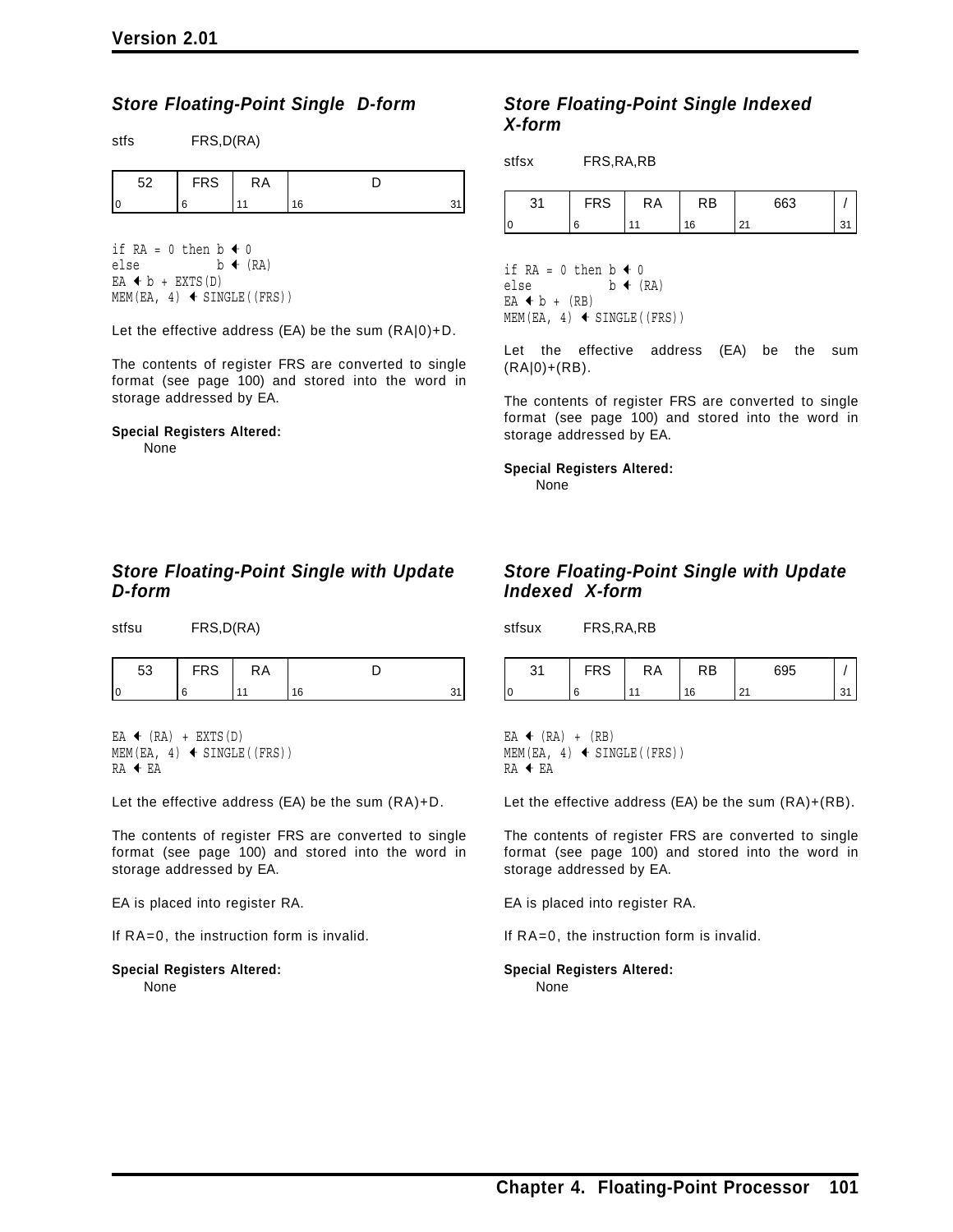### *Store Floating-Point Double D-form*

stfd FRS,D(RA)

| $\neg$<br>nυ | ĸА |    |  |
|--------------|----|----|--|
|              |    | 16 |  |

if  $RA = 0$  then  $b \leftarrow 0$ else  $b \leftarrow (RA)$  $EA + b + EXTS(D)$  $MEM(EA, 8)$  (FRS)

Let the effective address (EA) be the sum (RA|0)+D.

The contents of register FRS are stored into the doubleword in storage addressed by EA.

#### **Special Registers Altered:**

None

### *Store Floating-Point Double with Update D-form*

stfdu FRS,D(RA)

| 55       | <b>FRS</b> | ĸА |      |  |
|----------|------------|----|------|--|
| ∩<br>. . |            |    | 1 หิ |  |

EA  $\leftarrow$  (RA) + EXTS(D)  $MEM(EA, 8)$  (FRS) RA + EA

Let the effective address (EA) be the sum (RA)+D.

The contents of register FRS are stored into the doubleword in storage addressed by EA.

EA is placed into register RA.

If RA=0, the instruction form is invalid.

#### **Special Registers Altered:** None

### *Store Floating-Point Double Indexed X-form*

|   | nυ | KΑ | RΒ |  |
|---|----|----|----|--|
| ı |    |    |    |  |

if RA = 0 then  $b \triangleleft 0$ else  $b \leftarrow (RA)$  $EA + b + (RB)$  $MEM(EA, 8)$  (FRS)

Let the effective address (EA) be the sum (RA|0)+(RB).

The contents of register FRS are stored into the doubleword in storage addressed by EA.

#### **Special Registers Altered:**

None

### *Store Floating-Point Double with Update Indexed X-form*

stfdux FRS,RA,RB

| v | ĸΑ | - - |  |
|---|----|-----|--|
|   |    |     |  |

EA  $\leftarrow$  (RA) + (RB)  $MEM(EA, 8)$  (FRS) RA + EA

Let the effective address (EA) be the sum (RA)+(RB).

The contents of register FRS are stored into the doubleword in storage addressed by EA.

EA is placed into register RA.

If RA=0, the instruction form is invalid.

#### **Special Registers Altered:** None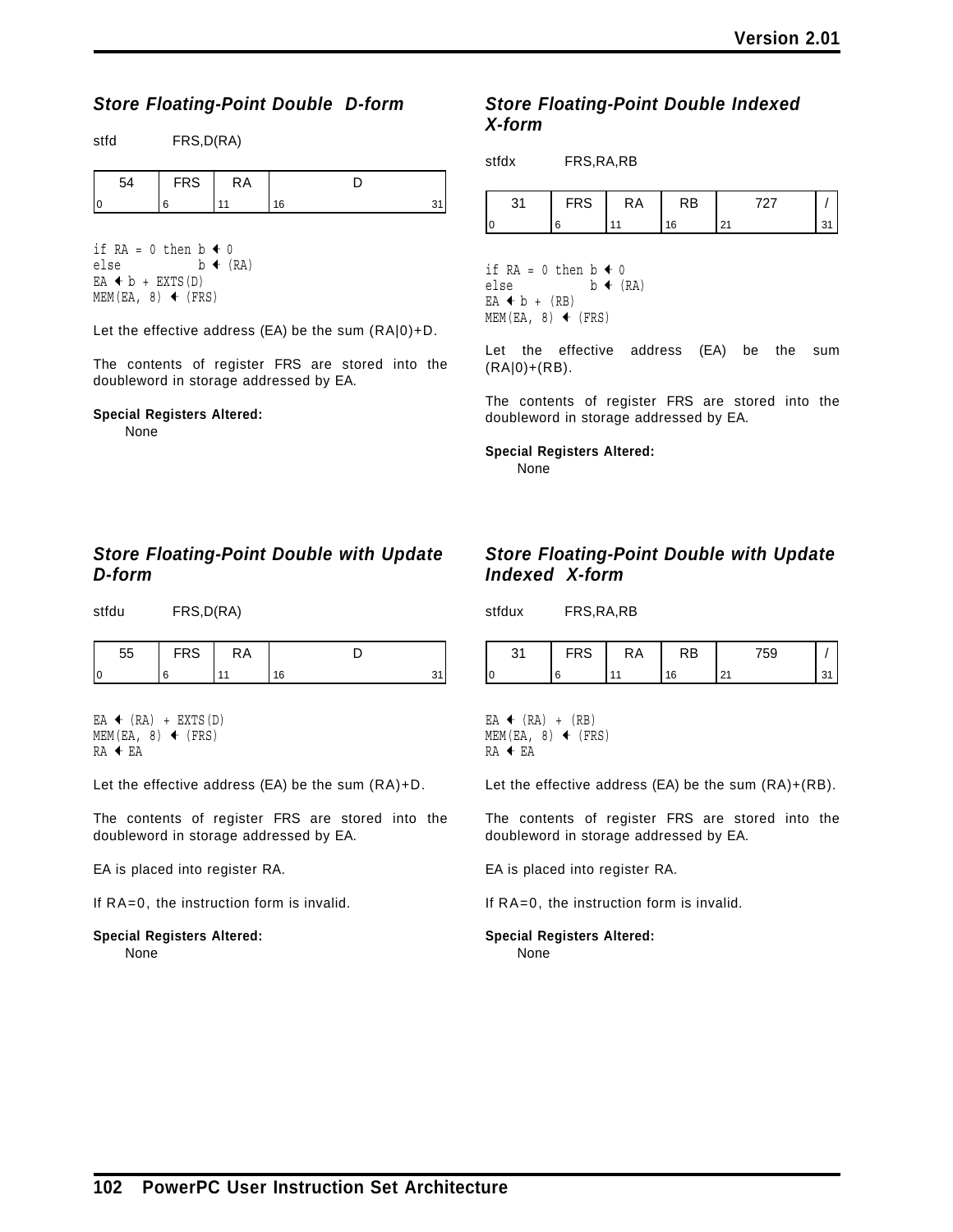### *Store Floating-Point as Integer Word Indexed X-form*

stfiwx FRS,RA,RB

| n, | $\sim$ | ĸА | AD. | 983                  |  |
|----|--------|----|-----|----------------------|--|
|    |        |    | 16  | $\sim$<br><u>_ i</u> |  |

if  $RA = 0$  then  $b \triangleleft 0$ else  $b \leftarrow (RA)$  $EA + b + (RB)$ MEM(EA, 4)  $\leftarrow$  (FRS)<sub>32:63</sub>

Let the effective address (EA) be the sum (RA|0)+(RB).

The contents of the low-order 32 bits of register FRS are stored, without conversion, into the word in storage addressed by EA.

If the contents of register FRS were produced, either directly or indirectly, by a *Load Floating-Point Single* instruction, a single-precision *Arithmetic* instruction, or *frsp*, then the value stored is undefined. (The contents of register FRS are produced directly by such an instruction if FRS is the target register for the instruction. The contents of register FRS are produced indirectly by such an instruction if FRS is the final target register of a sequence of one or more *Floating-Point Move* instructions, with the input to the sequence having been produced directly by such an instruction.)

**Special Registers Altered:**

None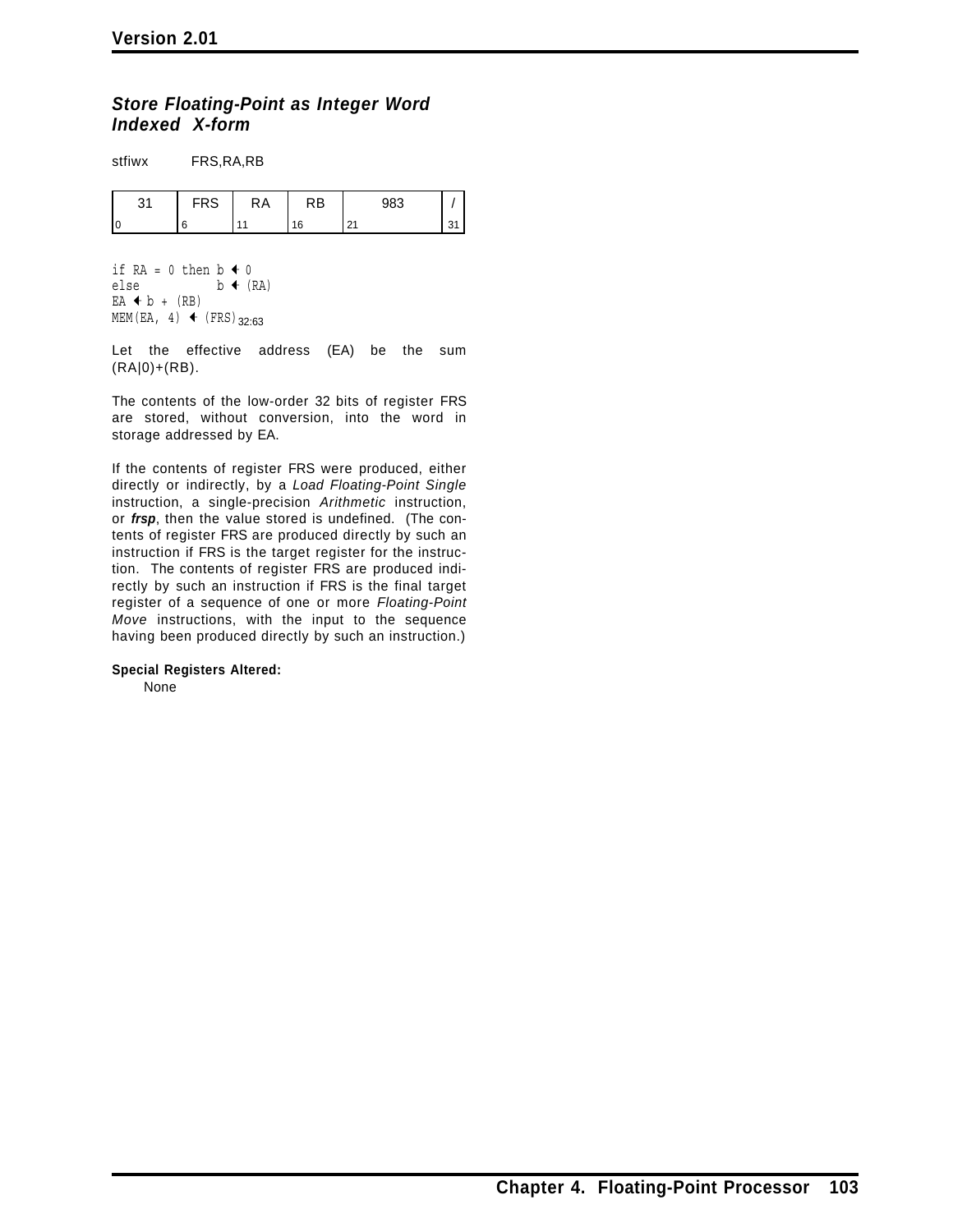# **4.6.4 Floating-Point Move Instructions**

These instructions copy data from one floating-point register to another, altering the sign bit (bit 0) as described below for *fneg, fabs*, and *fnabs*. These instructions treat NaNs just like any other kind of

*Floating Move Register X-form*

| fmr  | FRT.FRB | $(Re=0)$ |
|------|---------|----------|
| fmr. | FRT.FRB | $(Re=1)$ |

| r. |  | RB | — |  |
|----|--|----|---|--|
|    |  |    |   |  |

The contents of register FRB are placed into register FRT.

| <b>Special Registers Altered:</b> |              |
|-----------------------------------|--------------|
| CR1                               | (if $Rc=1$ ) |

### *Floating Absolute Value X-form*

| fabs<br>FRT, FRB<br>fabs.<br>FRT, FRB |     |  |            |    | $(Rc=0)$<br>$(Rc=1)$ |     |  |
|---------------------------------------|-----|--|------------|----|----------------------|-----|--|
| 63                                    | FRT |  | <b>FRB</b> |    | 264                  | Rcl |  |
|                                       | 6   |  | 16         | 21 |                      | 31  |  |

The contents of register FRB with bit 0 set to zero are placed into register FRT.

### **Special Registers Altered:**

CR1 (if Rc=1)

value (e.g., the sign bit of a NaN may be altered by *fneg, fabs*, and *fnabs*). These instructions do not alter the FPSCR.

### *Floating Negate X-form*

| fneg  | FRT.FRB | $(Re=0)$ |
|-------|---------|----------|
| fneg. | FRT.FRB | $(Re=1)$ |

| 63     |  | RΒ |  |
|--------|--|----|--|
| ⌒<br>υ |  | ี  |  |

The contents of register FRB with bit 0 inverted are placed into register FRT.

#### **Special Registers Altered:**

| CR1 | $(if Rc=1)$ |
|-----|-------------|
|-----|-------------|

### *Floating Negative Absolute Value X-form*

| fnabs  | FRT.FRB | $(Re=0)$ |
|--------|---------|----------|
| fnabs. | FRT.FRB | $(Re=1)$ |

| 63 |  | <b>RB</b> |                  |  |
|----|--|-----------|------------------|--|
| C  |  | 16        | n.<br><u>. ເ</u> |  |

The contents of register FRB with bit 0 set to one are placed into register FRT.

#### **Special Registers Altered:**

CR1 (if Rc=1)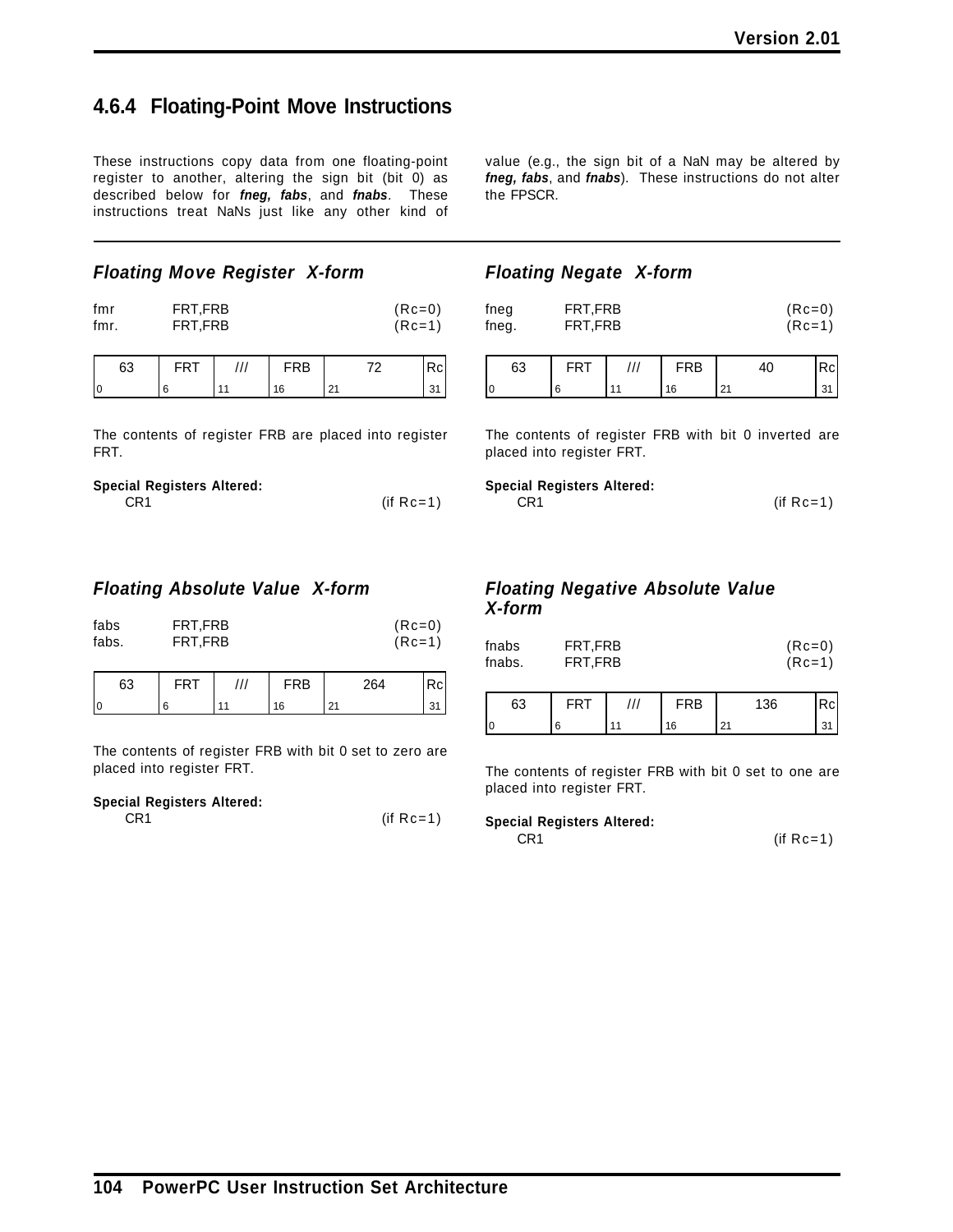# **4.6.5 Floating-Point Arithmetic Instructions**

# **4.6.5.1 Floating-Point Elementary Arithmetic Instructions**

 $(Rc=0)$  $(Rc=1)$ 

# *Floating Add* [*Single*] *A-form*

| fadd  | FRT, FRA, FRB              |
|-------|----------------------------|
| fadd. | FRT, FRA, FRB              |
|       | [POWER mnemonics: fa, fa.] |

| 63              | <b>FRT</b> | <b>FRA</b>                     | <b>FRB</b> | /// | 21                   | Rc  |
|-----------------|------------|--------------------------------|------------|-----|----------------------|-----|
| l0              | 6          | 11                             | 16         | 21  | 26                   | 31  |
| fadds<br>fadds. |            | FRT, FRA, FRB<br>FRT, FRA, FRB |            |     | $(Rc=0)$<br>$(Rc=1)$ |     |
| 59              | <b>FRT</b> | <b>FRA</b>                     | <b>FRB</b> | /// | 21                   | Rcl |
| 10              | 6          |                                | 16         | 21  | 26                   | 31  |

The floating-point operand in register FRA is added to the floating-point operand in register FRB.

If the most significant bit of the resultant significand is not 1, the result is normalized. The result is rounded to the target precision under control of the Floating-Point Rounding Control field RN of the FPSCR and placed into register FRT.

Floating-point addition is based on exponent comparison and addition of the two significands. The exponents of the two operands are compared, and the significand accompanying the smaller exponent is shifted right, with its exponent increased by one for each bit shifted, until the two exponents are equal. The two significands are then added or subtracted as appropriate, depending on the signs of the operands, to form an intermediate sum. All 53 bits of the significand as well as all three guard bits (G, R, and X) enter into the computation.

If a carry occurs, the sum's significand is shifted right one bit position and the exponent is increased by one.

 $FPSCR<sub>FPRF</sub>$  is set to the class and sign of the result, except for Invalid Operation Exceptions when  $FPSCR<sub>VE</sub>=1$ .

#### **Special Registers Altered:**

FPRF FR FI FX OX UX XX VXSNAN VXISI  $CR1$  (if  $Rc=1$ )

# *Floating Subtract* [*Single*] *A-form*

| fsub  | FRT, FRA, FRB              | $(Re=0)$ |
|-------|----------------------------|----------|
| fsub. | FRT.FRA.FRB                | $(Rc=1)$ |
|       | [POWER mnemonics: fs, fs.] |          |

| 63              | <b>FRT</b> | <b>FRA</b>                     | <b>FRB</b> | $^{\prime\prime\prime}$ | 20                   | Rcl |
|-----------------|------------|--------------------------------|------------|-------------------------|----------------------|-----|
| 0               | 6          | 11                             | 16         | 21                      | 26                   | 31  |
| fsubs<br>fsubs. |            | FRT, FRA, FRB<br>FRT, FRA, FRB |            |                         | $(Rc=0)$<br>$(Rc=1)$ |     |
| 59              | <b>FRT</b> | <b>FRA</b>                     | <b>FRB</b> | $^{\prime\prime\prime}$ | 20                   | Rcl |
| $\vert$ 0       | 6          |                                | 16         | 21                      | 26                   | 31  |

The floating-point operand in register FRB is subtracted from the floating-point operand in register FRA.

If the most significant bit of the resultant significand is not 1, the result is normalized. The result is rounded to the target precision under control of the Floating-Point Rounding Control field RN of the FPSCR and placed into register FRT.

The execution of the *Floating Subtract* instruction is identical to that of *Floating Add*, except that the contents of FRB participate in the operation with the sign bit (bit 0) inverted.

FPSCR<sub>FPRF</sub> is set to the class and sign of the result, except for Invalid Operation Exceptions when  $FPSCR<sub>VE</sub>=1$ .

#### **Special Registers Altered:**

FPRF FR FI FX OX UX XX VXSNAN VXISI CR1 (if Rc=1)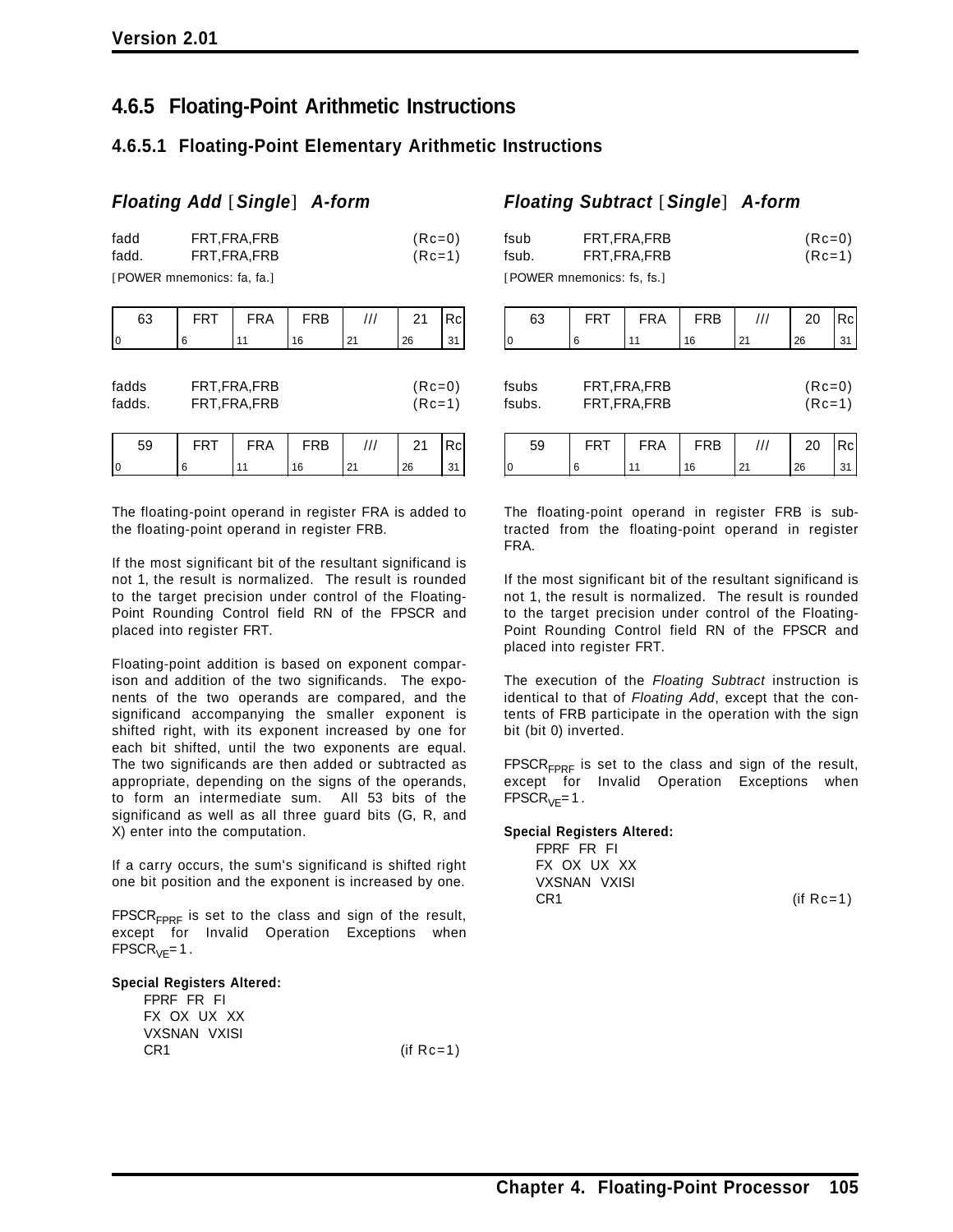### *Floating Multiply* [*Single*] *A-form*

| fmul  | FRT, FRA, FRC | $(Re=0)$ |
|-------|---------------|----------|
| fmul. | FRT,FRA,FRC   | $(Re=1)$ |

[POWER mnemonics: fm, fm.]

| 63              | <b>FRT</b> | <b>FRA</b>                     | /// | <b>FRC</b> | 25                   | Rc |
|-----------------|------------|--------------------------------|-----|------------|----------------------|----|
|                 | 6          |                                | 16  | 21         | 26                   | 31 |
| fmuls<br>fmuls. |            | FRT, FRA, FRC<br>FRT, FRA, FRC |     |            | $(Rc=0)$<br>$(Rc=1)$ |    |
| 59              | FRT        | <b>FRA</b>                     |     | <b>FRC</b> | 25                   |    |

0 6 11 16 21 26 31

The floating-point operand in register FRA is multiplied by the floating-point operand in register FRC.

If the most significant bit of the resultant significand is not 1, the result is normalized. The result is rounded to the target precision under control of the Floating-Point Rounding Control field RN of the FPSCR and placed into register FRT.

Floating-point multiplication is based on exponent addition and multiplication of the significands.

 $FPSCR<sub>FPRF</sub>$  is set to the class and sign of the result, except for Invalid Operation Exceptions when  $FPSCR<sub>VF</sub>=1$ .

#### **Special Registers Altered:**

| FPRF FR FL   |              |
|--------------|--------------|
| FX OX UX XX  |              |
| VXSNAN VXIMZ |              |
| CR1          | (if $Rc=1$ ) |

### *Floating Divide* [*Single*] *A-form*

| fdiv  | FRT, FRA, FRB              | $(Re=0)$ |
|-------|----------------------------|----------|
| fdiv. | FRT, FRA, FRB              | $(Rc=1)$ |
|       | [POWER mnemonics: fd, fd.] |          |

| 63              | <b>FRT</b> | <b>FRA</b>                     | <b>FRB</b> | /// | 18                   | Rcl |
|-----------------|------------|--------------------------------|------------|-----|----------------------|-----|
| 0               | 6          | 11                             | 16         | 21  | 26                   | 31  |
| fdivs<br>fdivs. |            | FRT, FRA, FRB<br>FRT, FRA, FRB |            |     | $(Rc=0)$<br>$(Rc=1)$ |     |
| -^              | ---        | -- ^                           | ---        | 111 | $\overline{ }$       |     |

59 | FRT | FRA | FRB | *|||* | 18 |Rc 0 6 11 16 21 26 31

The floating-point operand in register FRA is divided by the floating-point operand in register FRB. The remainder is not supplied as a result.

If the most significant bit of the resultant significand is not 1, the result is normalized. The result is rounded to the target precision under control of the Floating-Point Rounding Control field RN of the FPSCR and placed into register FRT.

Floating-point division is based on exponent subtraction and division of the significands.

FPSCR<sub>FPRF</sub> is set to the class and sign of the result, except for Invalid Operation Exceptions when<br> $\text{FPSCR}_{\text{VF}} = 1$  and Zero Divide Exceptions when and Zero Divide Exceptions when  $FPSCR_{ZE}=1$ .

#### **Special Registers Altered:**

FPRF FR FI FX OX UX ZX XX VXSNAN VXIDI VXZDZ  $CR1$  (if  $Rc=1$ )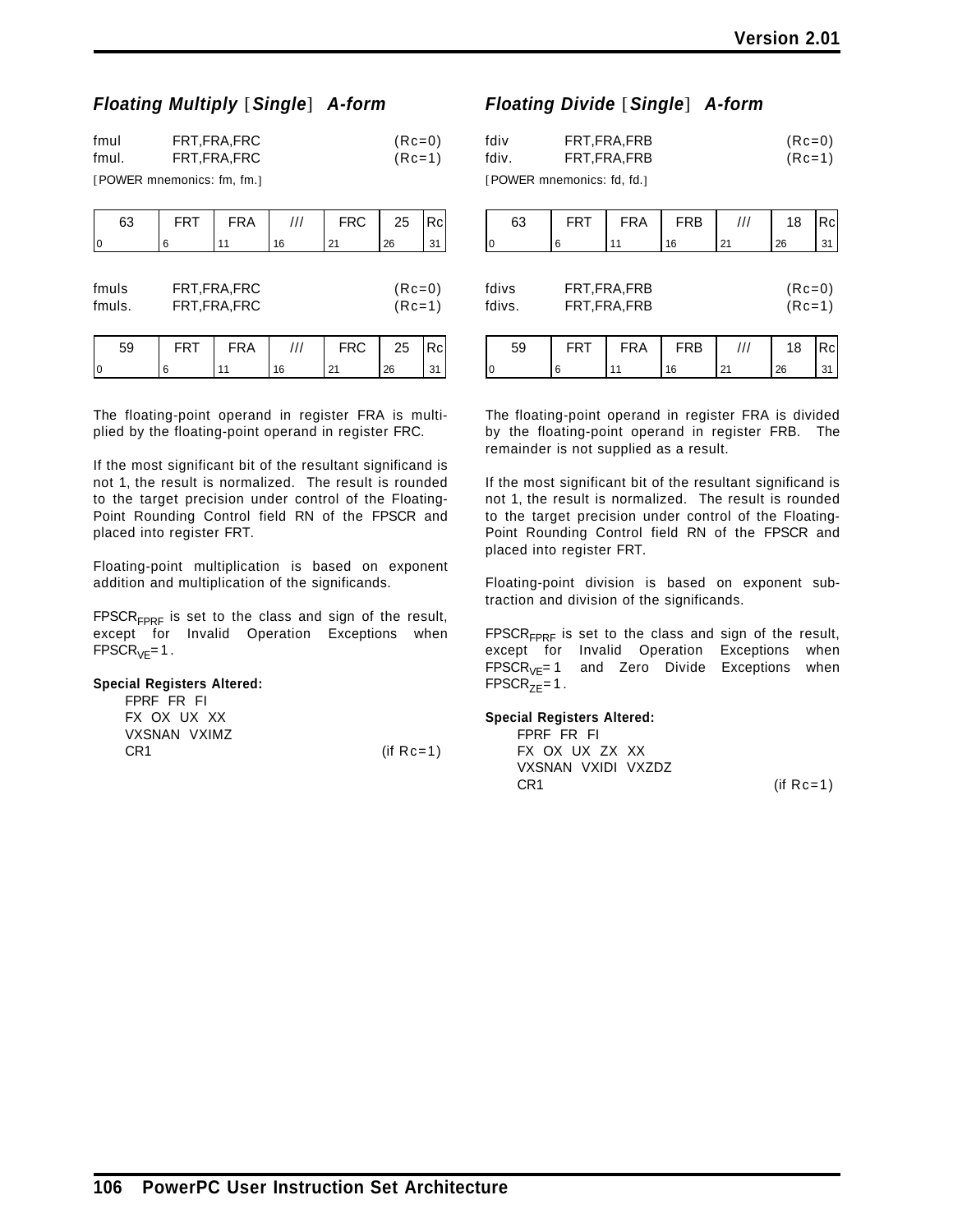### **4.6.5.2 Floating-Point Multiply-Add Instructions**

These instructions combine a multiply and an add operation without an intermediate rounding operation. The fraction part of the intermediate product is 106 bits wide (L bit, FRACTION), and all 106 bits take part in the add/subtract portion of the instruction.

Status bits are set as follows.

**Diam-** Overflow, Underflow, and Inexact Exception bits, the FR and FI bits, and the FPRF field are set

#### *Floating Multiply-Add* [*Single*] *A-form*

| fmadd  | FRT, FRA, FRC, FRB | $(Re=0)$ |
|--------|--------------------|----------|
| fmadd. | FRT, FRA, FRC, FRB | $(Re=1)$ |

[POWER mnemonics: fma, fma.]

| 63                | <b>FRT</b>                               | <b>FRA</b> | <b>FRB</b> | <b>FRC</b> | 29                   | Rcl |
|-------------------|------------------------------------------|------------|------------|------------|----------------------|-----|
|                   | 6                                        | 11         | 16         | 21         | 26                   | 31  |
| fmadds<br>fmadds. | FRT, FRA, FRC, FRB<br>FRT, FRA, FRC, FRB |            |            |            | $(Rc=0)$<br>$(Rc=1)$ |     |
| 59                | FRT                                      | FRA        | <b>FRB</b> | <b>FRC</b> | 29                   |     |

0 6 11 16 21 26 31

The operation

FRT  $\leftarrow$  [(FRA) $\times$ (FRC)] + (FRB) is performed.

The floating-point operand in register FRA is multiplied by the floating-point operand in register FRC. The floating-point operand in register FRB is added to this intermediate result.

If the most significant bit of the resultant significand is not 1, the result is normalized. The result is rounded to the target precision under control of the Floating-Point Rounding Control field RN of the FPSCR and placed into register FRT.

 $FPSCR<sub>FPRF</sub>$  is set to the class and sign of the result, except for Invalid Operation Exceptions when  $FPSCR<sub>VE</sub>=1$ .

#### **Special Registers Altered:**

| FPRF FR FL         |              |
|--------------------|--------------|
| FX OX UX XX        |              |
| VXSNAN VXISI VXIMZ |              |
| CR1                | (if $Rc=1$ ) |

based on the final result of the operation, and not on the result of the multiplication.

Invalid Operation Exception bits are set as if the multiplication and the addition were performed using two separate instructions (*fmul*[ *s*], followed by *fadd*[ *s*] or *fsub*[ *s*]). That is, multiplication of infinity by 0 or of anything by an SNaN, and/or addition of an SNaN, cause the corresponding exception bits to be set.

### *Floating Multiply-Subtract* [*Single*] *A-form*

| fmsub  | FRT, FRA, FRC, FRB | $(Re=0)$ |
|--------|--------------------|----------|
| fmsub. | FRT, FRA, FRC, FRB | $(Re=1)$ |

[POWER mnemonics: fms, fms.]

| 63                | <b>FRT</b>                               | <b>FRA</b> | <b>FRB</b> | <b>FRC</b> | 28                   | Rcl |
|-------------------|------------------------------------------|------------|------------|------------|----------------------|-----|
| 10                | 6                                        | 11         | 16         | 21         | 26                   | 31  |
| fmsubs<br>fmsubs. | FRT, FRA, FRC, FRB<br>FRT, FRA, FRC, FRB |            |            |            | $(Rc=0)$<br>$(Rc=1)$ |     |
| 59                | <b>FRT</b>                               | <b>FRA</b> | <b>FRB</b> | <b>FRC</b> | 28                   | Rcl |
|                   | 6                                        |            | 16         | 21         | 26                   | 31  |

The operation

FRT  $\leftarrow$  [(FRA)×(FRC)] – (FRB) is performed.

The floating-point operand in register FRA is multiplied by the floating-point operand in register FRC. The floating-point operand in register FRB is subtracted from this intermediate result.

If the most significant bit of the resultant significand is not 1, the result is normalized. The result is rounded to the target precision under control of the Floating-Point Rounding Control field RN of the FPSCR and placed into register FRT.

FPSCR<sub>FPRF</sub> is set to the class and sign of the result, except for Invalid Operation Exceptions when  $FPSCR<sub>VE</sub>=1$ .

#### **Special Registers Altered:**

FPRF FR FI FX OX UX XX VXSNAN VXISI VXIMZ CR1 (if Rc=1)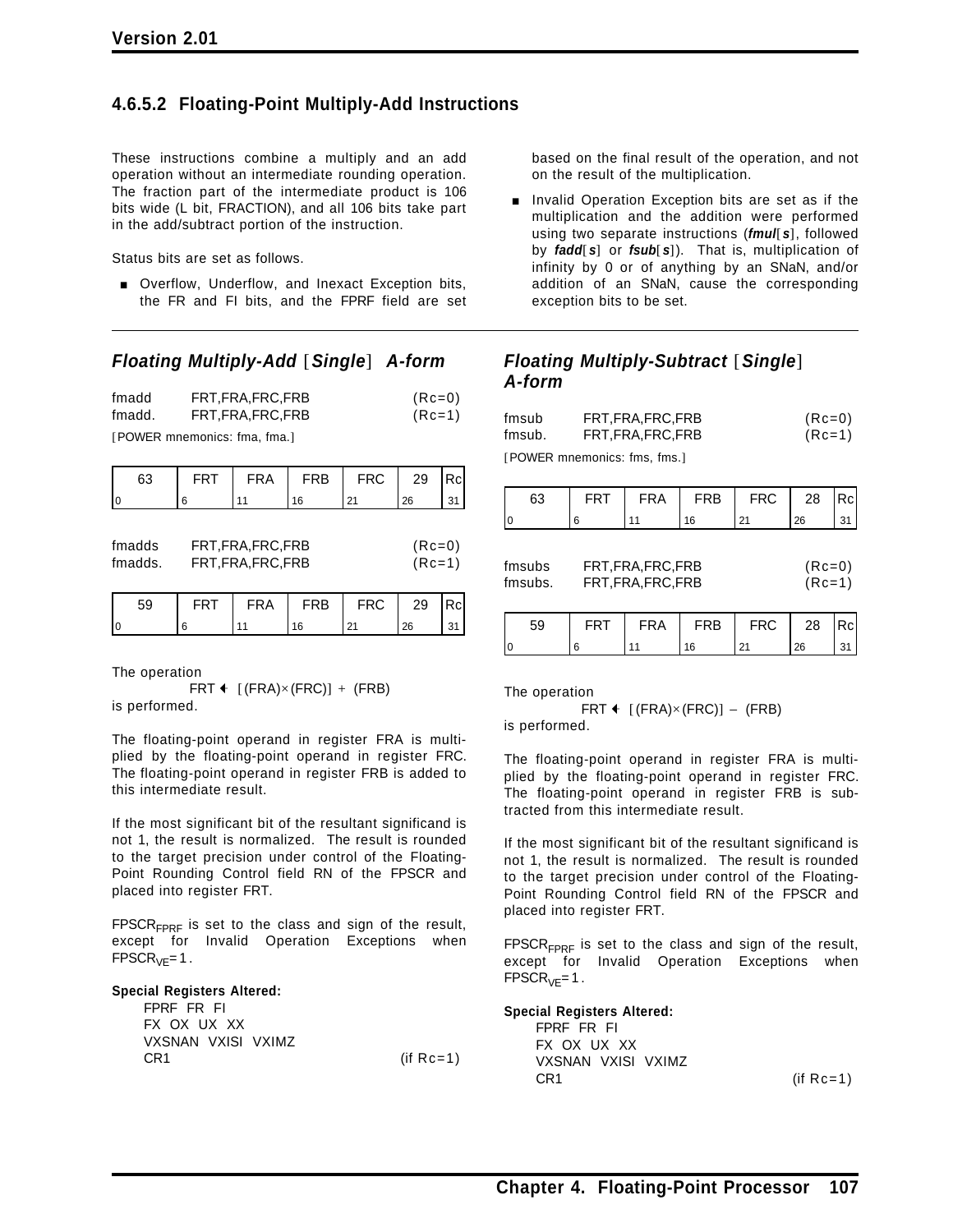### *Floating Negative Multiply-Add* [*Single*] *A-form*

| fnmadd  | FRT, FRA, FRC, FRB | $(Re=0)$ |
|---------|--------------------|----------|
| fnmadd. | FRT, FRA, FRC, FRB | $(Re=1)$ |

[POWER mnemonics: fnma, fnma.]

| 63                  | FRT | <b>FRA</b>                               | <b>FRB</b> | <b>FRC</b> | 31                   | Rcl |
|---------------------|-----|------------------------------------------|------------|------------|----------------------|-----|
|                     | 6   | 11                                       | 16         | 21         | 26                   | 31  |
| fnmadds<br>fnmadds. |     | FRT, FRA, FRC, FRB<br>FRT, FRA, FRC, FRB |            |            | $(Rc=0)$<br>$(Rc=1)$ |     |

| 59  | <b>ERT</b> | <b>FRA</b> | FRB | FRC | -31 | Rcl |
|-----|------------|------------|-----|-----|-----|-----|
| I ( |            |            |     |     | 26  |     |

The operation

FRT  $\leftarrow$  ( [(FRA)×(FRC)] + (FRB) ) is performed.

The floating-point operand in register FRA is multiplied by the floating-point operand in register FRC. The floating-point operand in register FRB is added to this intermediate result.

If the most significant bit of the resultant significand is not 1, the result is normalized. The result is rounded to the target precision under control of the Floating-Point Rounding Control field RN of the FPSCR, then negated and placed into register FRT.

This instruction produces the same result as would be obtained by using the *Floating Multiply-Add* instruction and then negating the result, with the following exceptions.

- **QNaNs propagate with no effect on their "sign"** bit.
- QNaNs that are generated as the result of a disabled Invalid Operation Exception have a "sign" bit of 0.
- **BURGING SNANS that are converted to QNaNs as the result** of a disabled Invalid Operation Exception retain the "sign" bit of the SNaN.

FPSCR<sub>FPRF</sub> is set to the class and sign of the result, except for Invalid Operation Exceptions when  $FPSCR<sub>VE</sub>=1$ .

#### **Special Registers Altered:**

| FPRF FR FL         |              |
|--------------------|--------------|
| FX OX UX XX        |              |
| VXSNAN VXISI VXIMZ |              |
| CR1                | (if $Rc=1$ ) |

### *Floating Negative Multiply-Subtract* [*Single*] *A-form*

| fnmsub  | FRT, FRA, FRC, FRB | $(Rc=0)$ |
|---------|--------------------|----------|
| fnmsub. | FRT, FRA, FRC, FRB | $(Rc=1)$ |
|         |                    |          |

[POWER mnemonics: fnms, fnms.]

| 63                  | FRT                                      | <b>FRA</b> | <b>FRB</b> | <b>FRC</b> | 30                   | Rcl |
|---------------------|------------------------------------------|------------|------------|------------|----------------------|-----|
| $\overline{0}$      | 6                                        | 11         | 16         | 21         | 26                   | 31  |
| fnmsubs<br>fnmsubs. | FRT, FRA, FRC, FRB<br>FRT, FRA, FRC, FRB |            |            |            | $(Rc=0)$<br>$(Rc=1)$ |     |
| 59                  | <b>FRT</b>                               | FRA        | <b>FRB</b> | <b>FRC</b> | 30                   |     |

0 6 11 16 21 26 31

The operation

FRT  $\leftarrow$  ( [(FRA)×(FRC)] – (FRB) ) is performed.

The floating-point operand in register FRA is multiplied by the floating-point operand in register FRC. The floating-point operand in register FRB is subtracted from this intermediate result.

If the most significant bit of the resultant significand is not 1, the result is normalized. The result is rounded to the target precision under control of the Floating-Point Rounding Control field RN of the FPSCR, then negated and placed into register FRT.

This instruction produces the same result as would be obtained by using the *Floating Multiply-Subtract* instruction and then negating the result, with the following exceptions.

- **QNaNs propagate with no effect on their "sign"** bit.
- QNaNs that are generated as the result of a disabled Invalid Operation Exception have a "sign" bit of 0.
- **BURGING SNANS that are converted to QNaNs as the result** of a disabled Invalid Operation Exception retain the "sign" bit of the SNaN.

FPSCR<sub>FPRF</sub> is set to the class and sign of the result, except for Invalid Operation Exceptions when  $FPSCR<sub>VE</sub>=1.$ 

#### **Special Registers Altered:**

FPRF FR FI FX OX UX XX VXSNAN VXISI VXIMZ CR1 (if Rc=1)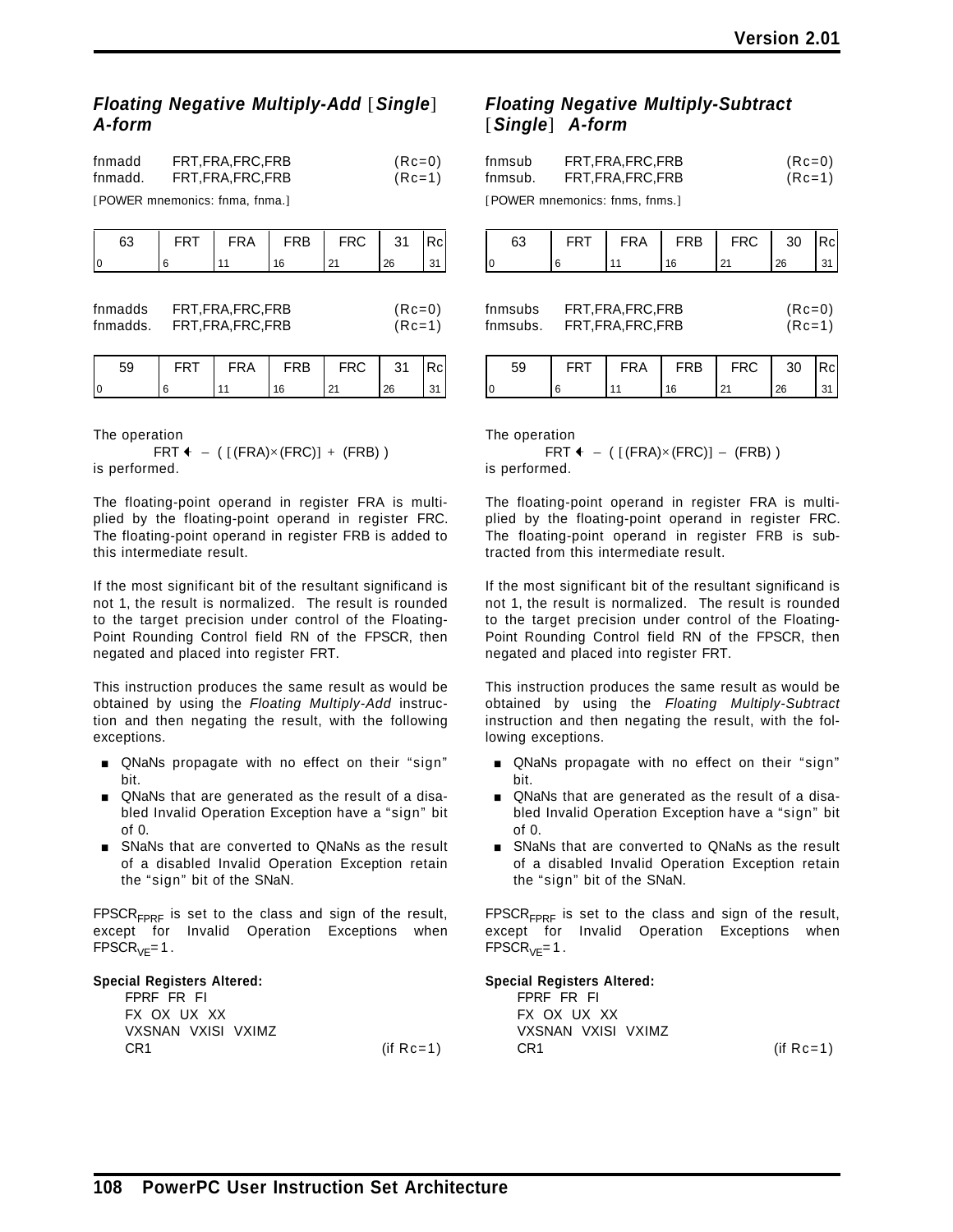# **4.6.6 Floating-Point Rounding and Conversion Instructions**

#### **Programming Note**

Examples of uses of these instructions to perform various conversions can be found in Section C.2, "Floating-Point Conversions" on page 158.

### *Floating Round to Single-Precision X-form*

| frsp  | FRT, FRB | $(Rc=0)$ |
|-------|----------|----------|
| frsp. | FRT, FRB | $(Rc=1)$ |

| 63 |  | RВ |  |
|----|--|----|--|
| ١r |  |    |  |

The floating-point operand in register FRB is rounded to single-precision, using the rounding mode specified by FPSCR<sub>RN</sub>, and placed into register FRT.

The rounding is described fully in Section A.1, "Floating-Point Round to Single-Precision Model" on page 133.

FPSCR<sub>FPRF</sub> is set to the class and sign of the result, except for Invalid Operation Exceptions when  $FPSCR<sub>VE</sub>=1$ .

#### **Special Registers Altered:**

FPRF FR FI FX OX UX XX VXSNAN CR1 (if Rc=1)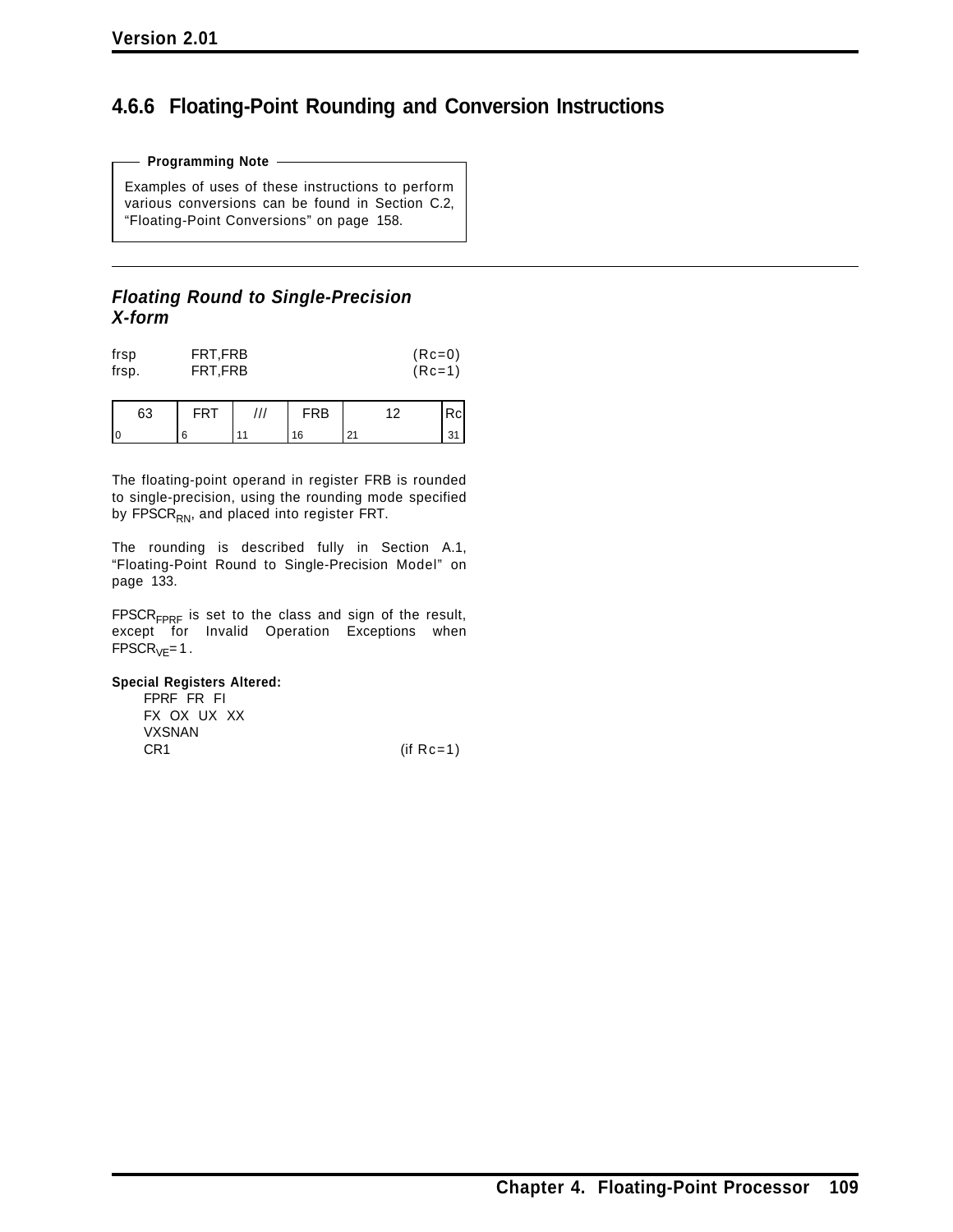### *Floating Convert To Integer Doubleword X-form*

| fctid  | FRT.FRB | $(Re=0)$ |
|--------|---------|----------|
| fctid. | FRT.FRB | $(RC=1)$ |

| 63 |                | ∓RB | 814      | SС |
|----|----------------|-----|----------|----|
|    | $\overline{A}$ | 16  | $\Omega$ |    |

The floating-point operand in register FRB is converted to a 64-bit signed fixed-point integer, using the rounding mode specified by FPSCR<sub>RN</sub>, and placed into register FRT.

If the operand in FRB is greater than  $2^{63} - 1$ , then FRT is set to 0x7FFF\_FFFF\_FFFF\_FFFF. If the operand in FRB is less than  $-2^{63}$ , then FRT is set to 0x8000\_0000\_0000\_0000.

The conversion is described fully in Section A.2, "Floating-Point Convert to Integer Model" on page 138.

Except for enabled Invalid Operation Exceptions,  $FPSCR<sub>FPRF</sub>$  is undefined.  $FPSCR<sub>FR</sub>$  is set if the result is incremented when rounded. FPSCR $F_1$  is set if the result is inexact.

#### **Special Registers Altered:**

| FPRF (undefined) FR FI |  |              |
|------------------------|--|--------------|
| FX XX                  |  |              |
| <b>VXSNAN VXCVI</b>    |  |              |
| CR1                    |  | (if $Rc=1$ ) |

## *Floating Convert To Integer Doubleword with round toward Zero X-form*

| fctidz  | FRT.FRB | $(Re=0)$ |
|---------|---------|----------|
| fctidz. | FRT.FRB | $(Re=1)$ |
|         |         |          |

| 63     |  | ₹B | 815 |  |
|--------|--|----|-----|--|
| ∩<br>u |  | Ι۵ | ົ   |  |

The floating-point operand in register FRB is converted to a 64-bit signed fixed-point integer, using the rounding mode Round toward Zero, and placed into register FRT.

If the operand in FRB is greater than  $2^{63} - 1$ , then FRT is set to 0x7FFF\_FFFF\_FFFF\_FFFF. If the operand in FRB is less than  $-2^{63}$ , then FRT is set to 0x8000\_0000\_0000\_0000.

The conversion is described fully in Section A.2, "Floating-Point Convert to Integer Model" on page 138.

Except for enabled Invalid Operation Exceptions,  $FPSCR<sub>FPRF</sub>$  is undefined.  $FPSCR<sub>FR</sub>$  is set if the result is incremented when rounded. FPSCR $F_1$  is set if the result is inexact.

#### **Special Registers Altered:**

FPRF (undefined) FR FI FX XX VXSNAN VXCVI CR1 (if Rc=1)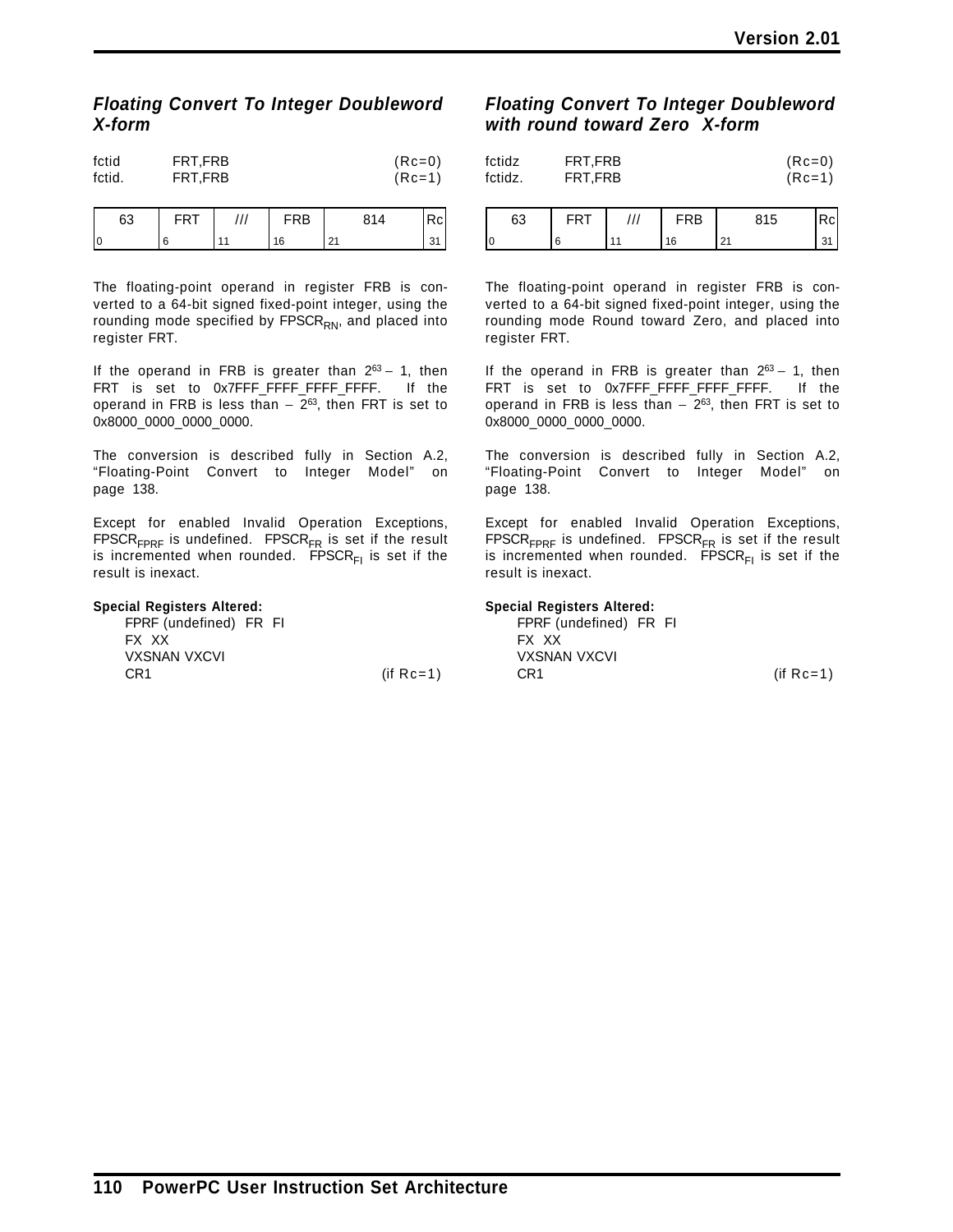### *Floating Convert To Integer Word X-form*

| fctiw  | FRT.FRB | $(Re=0)$ |
|--------|---------|----------|
| fctiw. | FRT.FRB | (Rc=1)   |

[POWER2 mnemonics: fcir, fcir.]

| 63 | - | <b>FRB</b> | ,         |  |
|----|---|------------|-----------|--|
|    |   |            | n.<br>. I |  |

The floating-point operand in register FRB is converted to a 32-bit signed fixed-point integer, using the rounding mode specified by  $FPSCR<sub>RN</sub>$ , and placed into  $FRT_{32:63}$ . The contents of  $FRT_{0:31}$  are undefined.

If the operand in FRB is greater than  $2^{31} - 1$ , then bits 32:63 of FRT are set to 0x7FFF\_FFFF. If the operand in FRB is less than  $-2^{31}$ , then bits 32:63 of FRT are set to 0x8000\_0000.

The conversion is described fully in Section A.2, "Floating-Point Convert to Integer Model" on page 138.

Except for enabled Invalid Operation Exceptions,  $FPSCR<sub>FPRF</sub>$  is undefined.  $FPSCR<sub>FR</sub>$  is set if the result is incremented when rounded. FPSCR $F_1$  is set if the result is inexact.

#### **Special Registers Altered:**

FPRF (undefined) FR FI FX XX VXSNAN VXCVI  $CR1$  (if  $Rc=1$ )

### *Floating Convert To Integer Word with round toward Zero X-form*

| fctiwz  | FRT.FRB | $(Re=0)$ |
|---------|---------|----------|
| fctiwz. | FRT.FRB | $(Re=1)$ |

[POWER2 mnemonics: fcirz, fcirz.]

| 63 | . | $^{\prime}$ | RB |  |
|----|---|-------------|----|--|
|    |   |             | 16 |  |

The floating-point operand in register FRB is converted to a 32-bit signed fixed-point integer, using the rounding mode Round toward Zero, and placed into  $FRT_{32:63}$ . The contents of  $FRT_{0:31}$  are undefined.

If the operand in FRB is greater than  $2^{31} - 1$ , then bits 32:63 of FRT are set to 0x7FFF\_FFFF. If the operand in FRB is less than  $-2^{31}$ , then bits 32:63 of FRT are set to 0x8000\_0000.

The conversion is described fully in Section A.2, "Floating-Point Convert to Integer Model" on page 138.

Except for enabled Invalid Operation Exceptions,  $FPSCR<sub>FPRF</sub>$  is undefined.  $FPSCR<sub>FR</sub>$  is set if the result is incremented when rounded. FPSCR $F_1$  is set if the result is inexact.

#### **Special Registers Altered:**

FPRF (undefined) FR FI FX XX VXSNAN VXCVI  $CR1$  (if  $Rc=1$ )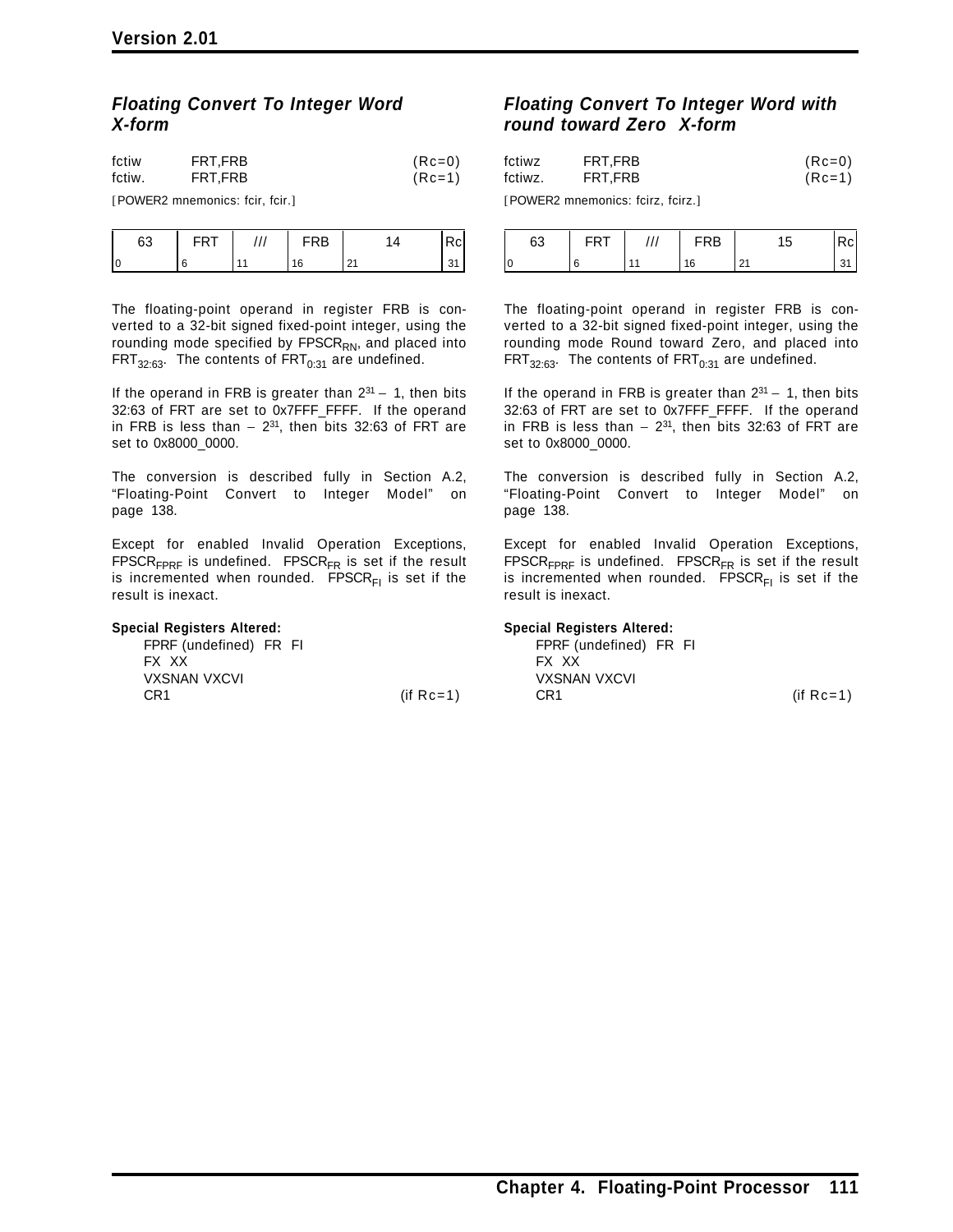### *Floating Convert From Integer Doubleword X-form*

| fcfid  | FRT.FRB | $(Rc=0)$ |
|--------|---------|----------|
| fcfid. | FRT.FRB | $(Rc=1)$ |

| 63 |  | FRB | 846 | u |
|----|--|-----|-----|---|
|    |  | 16  | 21  | ູ |

The 64-bit signed fixed-point operand in register FRB is converted to an infinitely precise floating-point integer. The result of the conversion is rounded to double-precision, using the rounding mode specified by FPSCR<sub>RN</sub>, and placed into register FRT.

The conversion is described fully in Section A.3, "Floating-Point Convert from Integer Model" on page 141.

 $FPSCR<sub>FPRF</sub>$  is set to the class and sign of the result.  $FPSCR_{FR}$  is set if the result is incremented when rounded. FPSCR $F_1$  is set if the result is inexact.

#### **Special Registers Altered:**

| FPRF FR FI      |              |
|-----------------|--------------|
| FX XX           |              |
| CR <sub>1</sub> | (if $Rc=1$ ) |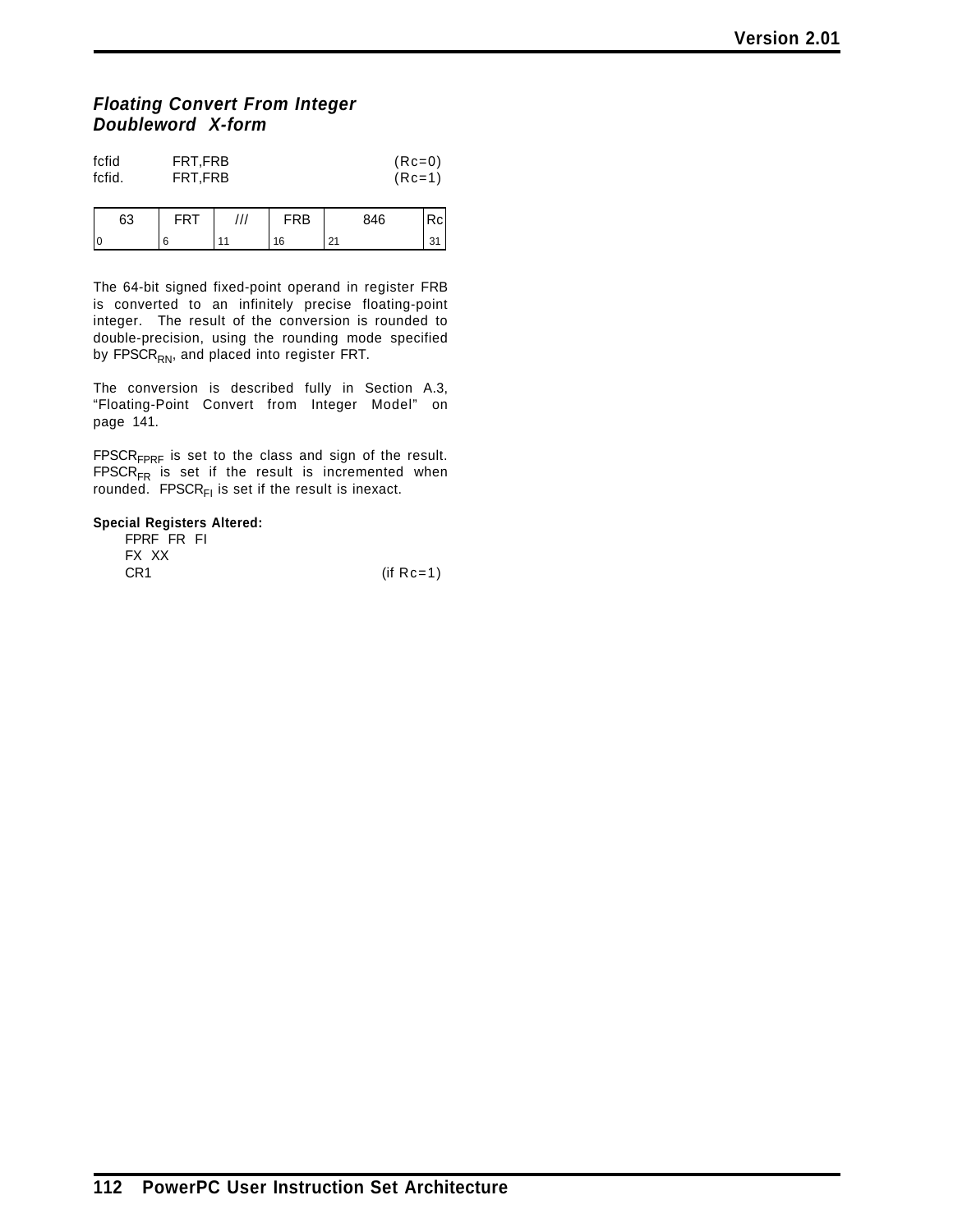# **4.6.7 Floating-Point Compare Instructions**

The floating-point *Compare* instructions compare the contents of two floating-point registers. Comparison ignores the sign of zero (i.e., regards + 0 as equal to − 0). The comparison can be ordered or unordered.

The comparison sets one bit in the designated CR field to 1 and the other three to 0. The FPCC is set in the same way.

### *Floating Compare Unordered X-form*

fcmpu BF,FRA,FRB

| 63                                                    | ΒF |   | FRA                   | <b>FRB</b>                                |    |    |
|-------------------------------------------------------|----|---|-----------------------|-------------------------------------------|----|----|
|                                                       | 6  | 9 | 11                    | 16                                        | 21 | 31 |
|                                                       |    |   |                       |                                           |    |    |
| if (FRA) is a NaN or                                  |    |   |                       |                                           |    |    |
|                                                       |    |   |                       | (FRB) is a NaN then $c \leftarrow 0b0001$ |    |    |
| else if $(FRA) < (FRB)$ then $c \leftarrow 0b1000$    |    |   |                       |                                           |    |    |
| else if $(FRA) > (FRB)$ then $c \triangleleft 0b0100$ |    |   |                       |                                           |    |    |
| else                                                  |    |   |                       | $c + 0b0010$                              |    |    |
| $FPCC + c$                                            |    |   |                       |                                           |    |    |
| $CR_{4\times BF:4\times BF+3}$ + C                    |    |   |                       |                                           |    |    |
| if (FRA) is an SNaN or                                |    |   |                       |                                           |    |    |
|                                                       |    |   | (FRB) is an SNaN then |                                           |    |    |

The floating-point operand in register FRA is compared to the floating-point operand in register FRB. The result of the compare is placed into CR field BF and the FPCC.

If either of the operands is a NaN, either quiet or signaling, then CR field BF and the FPCC are set to reflect unordered. If either of the operands is a Signaling NaN, then VXSNAN is set.

#### **Special Registers Altered:**

|             | CR field BF |  |
|-------------|-------------|--|
| <b>FPCC</b> |             |  |
| FX          |             |  |
|             | VXSNAN      |  |

VXSNAN  $\leftarrow$  1

The CR field and the FPCC are set as follows.

| <b>Bit</b>    | Name | <b>Description</b>        |
|---------------|------|---------------------------|
| $\Omega$      | FL.  | (FRA) < (FRB)             |
| -1            | FG   | (FRA) > (FRB)             |
| $\mathcal{P}$ | FE   | $(FRA) = (FRB)$           |
| 3             | FIJ  | (FRA) ? (FRB) (unordered) |

#### *Floating Compare Ordered X-form*

fcmpo BF,FRA,FRB

| 63 | BF. |   | <b>FRA</b> | RB<br>⊢ |          |  |
|----|-----|---|------------|---------|----------|--|
| 11 |     | 9 |            |         | <u>.</u> |  |

if (FRA) is a NaN or (FRB) is a NaN then  $c \leftarrow 0b0001$ else if  $(FRA) < (FRB)$  then  $c \leftarrow 0b1000$ else if (FRA) > (FRB) then  $c \triangleleft 0b0100$ else c + 0b0010  $FPCC$   $\leftarrow$  c  $CR_{4\times BF:4\times BF+3}$  + c if (FRA) is an SNaN or (FRB) is an SNaN then VXSNAN  $\leftarrow$  1 if  $VE = 0$  then VXVC  $\triangleleft 1$ else if (FRA) is a QNaN or (FRB) is a QNaN then VXVC  $\leftarrow$  1

The floating-point operand in register FRA is compared to the floating-point operand in register FRB. The result of the compare is placed into CR field BF and the FPCC.

If either of the operands is a NaN, either quiet or signaling, then CR field BF and the FPCC are set to reflect unordered. If either of the operands is a Signaling NaN, then VXSNAN is set and, if Invalid Operation is disabled (VE=0), VXVC is set. If neither operand is a Signaling NaN but at least one operand is a Quiet NaN, then VXVC is set.

#### **Special Registers Altered:**

CR field BF **FPCC** FX VXSNAN VXVC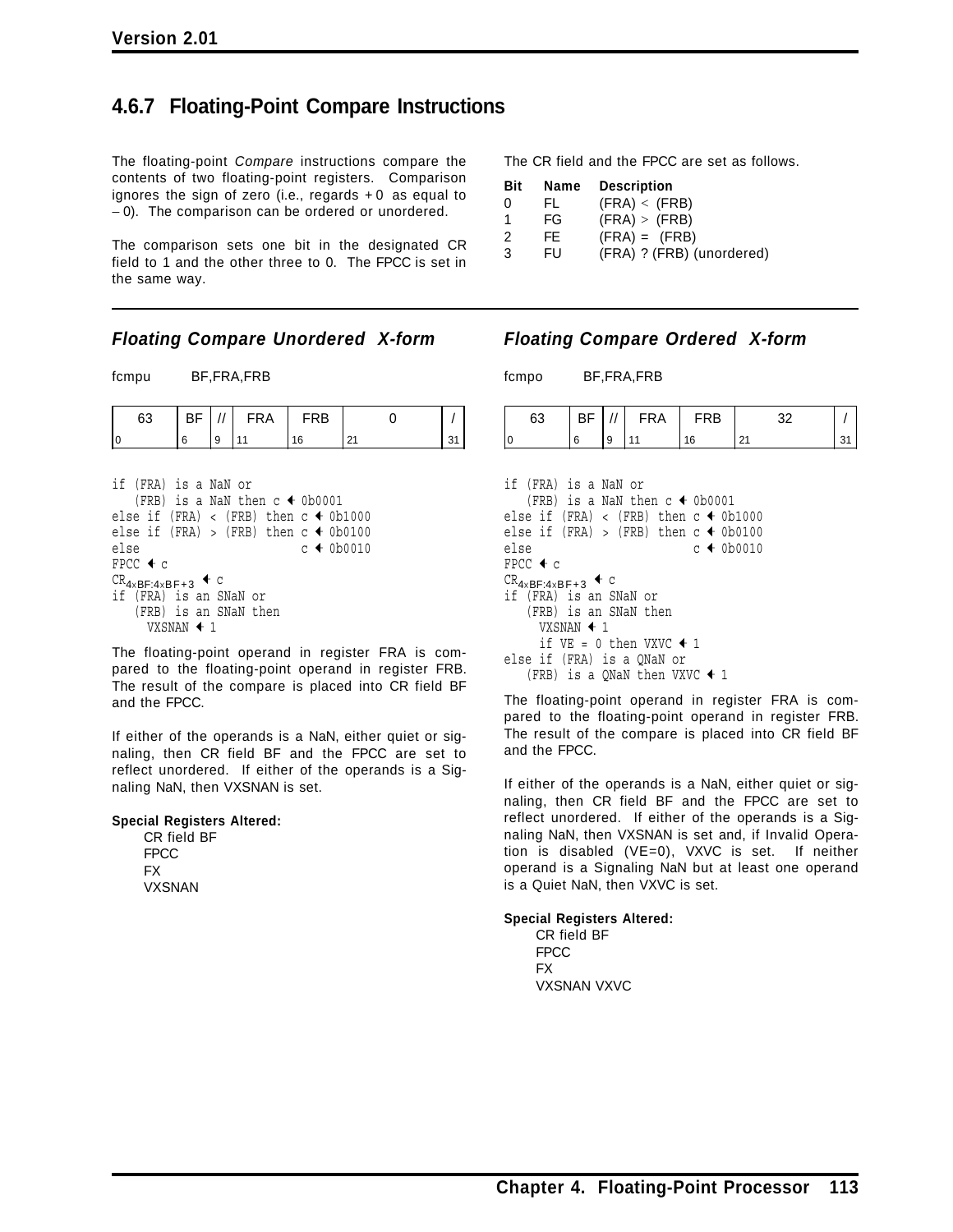# **4.6.8 Floating-Point Status and Control Register Instructions**

Every *Floating-Point Status and Control Register* instruction synchronizes the effects of all floatingpoint instructions executed by a given processor. Executing a *Floating-Point Status and Control Register* instruction ensures that all floating-point instructions previously initiated by the given processor have completed before the *Floating-Point Status and Control Register* instruction is initiated, and that no subsequent floating-point instructions are initiated by the given processor until the *Floating-Point Status and Control Register* instruction has completed. In particular:

**E** All exceptions that will be caused by the previously initiated instructions are recorded in the

### *Move From FPSCR X-form*

| mffs  | <b>FRT</b> | $(Re=0)$ |
|-------|------------|----------|
| mffs. | <b>FRT</b> | $(Rc=1)$ |

| r<br>υJ |  |   | 583    |  |
|---------|--|---|--------|--|
|         |  | ĥ | $\sim$ |  |

The contents of the FPSCR are placed into  $FRT_{32:63}$ . The contents of  $FRT_{0:31}$  are undefined.

#### **Special Registers Altered:**

| CR <sub>1</sub> | $(if Rc=1)$ |  |
|-----------------|-------------|--|

FPSCR before the *Floating-Point Status and Control Register* instruction is initiated.

- **All invocations of the system floating-point** enabled exception error handler that will be caused by the previously initiated instructions have occurred before the *Floating-Point Status and Control Register* instruction is initiated.
- **No** subsequent floating-point instruction that depends on or alters the settings of any FPSCR bits is initiated until the *Floating-Point Status and Control Register* instruction has completed.

(Floating-point *Storage Access* instructions are not affected.)

### *Move to Condition Register from FPSCR X-form*

mcrfs BF,BFA

| 63 | ВF |   | $^{\prime}$ BFA $^{\prime\prime}$ // |   |    |        |  |
|----|----|---|--------------------------------------|---|----|--------|--|
|    |    | 9 |                                      | . | 16 | $\sim$ |  |

The contents of FPSCR field BFA are copied to Condition Register field BF. All exception bits copied are set to 0 in the FPSCR. If the FX bit is copied, it is set to 0 in the FPSCR.

#### **Special Registers Altered:**

| CR field BF             |              |
|-------------------------|--------------|
| FX OX                   | $(if BFA=0)$ |
| UX ZX XX VXSNAN         | $(if BFA=1)$ |
| VXISI VXIDI VXZDZ VXIMZ | $(if BFA=2)$ |
| VXVC                    | $(if BFA=3)$ |
| VXSOFT VXSORT VXCVI     | $(if BFA=5)$ |
|                         |              |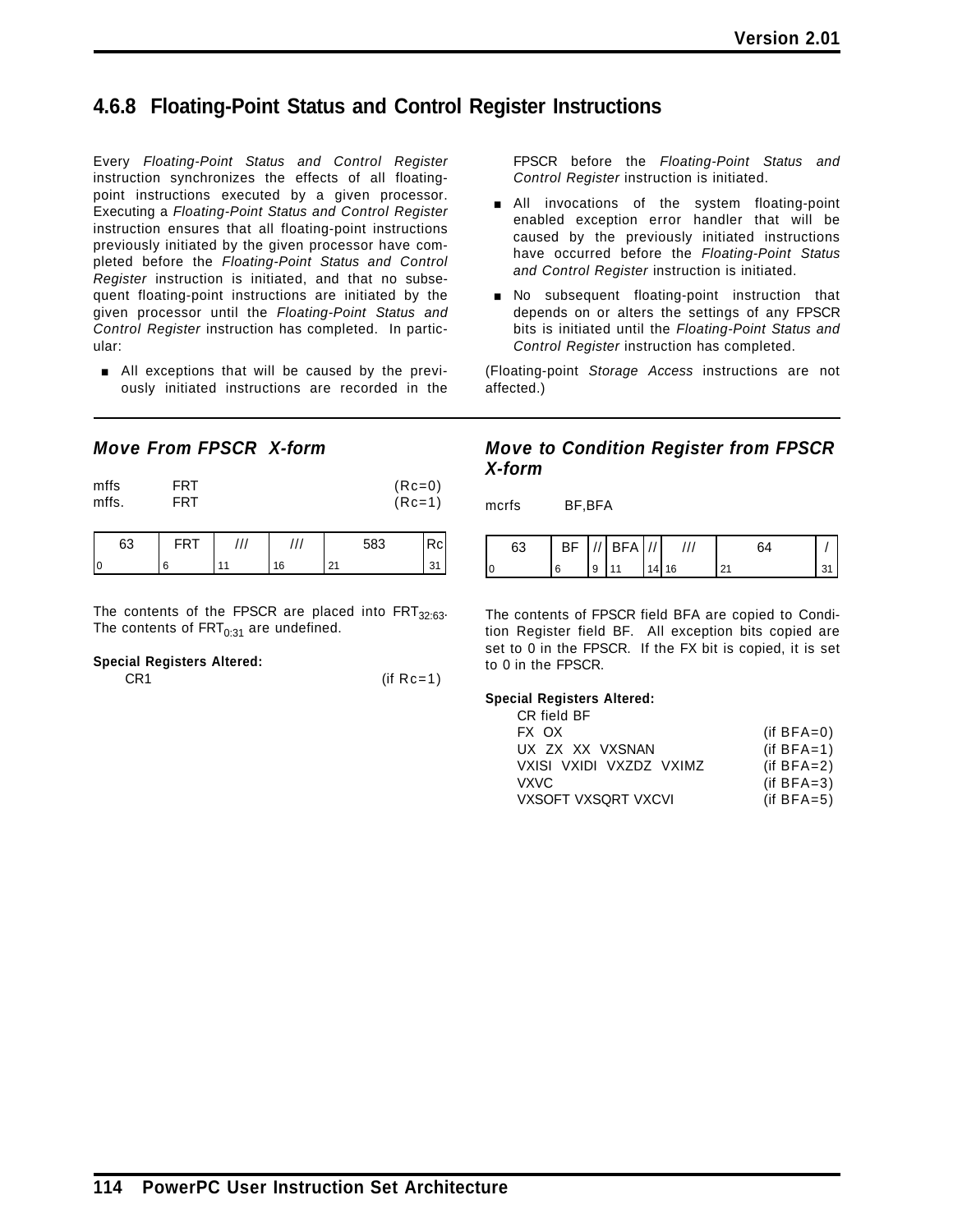### *Move To FPSCR Field Immediate X-form*

| mtfsfi  | BF.U | $(Re=0)$ |
|---------|------|----------|
| mtfsfi. | BF.U | $(Rc=1)$ |
|         |      |          |

| 63 | ВF |   | $^{\prime}$    | U  | 134            | Rcl |
|----|----|---|----------------|----|----------------|-----|
|    |    | 9 | $\overline{A}$ | 16 | <b>l</b> 2d 21 | ັ   |

The value of the U field is placed into FPSCR field BF.

FPSCR<sub>FX</sub> is altered only if BF = 0.

#### **Special Registers Altered:**

FPSCR field BF

CR1 (if Rc=1)

#### **Programming Note**

When FPSCR $_{0:3}$  is specified, bits 0 (FX) and 3 (OX) are set to the values of  $U_0$  and  $U_3$  (i.e., even if this instruction causes OX to change from 0 to 1, FX is set from  $U_0$  and not by the usual rule that FX is set to 1 when an exception bit changes from 0 to 1). Bits 1 and 2 (FEX and VX) are set according to the usual rule, given on page 83, and not from  $U_{1:2}$ .

### *Move To FPSCR Fields XFL-form*

| mtfsf<br>mtfsf. | FLM,FRB<br>FLM.FRB |  |            |     | $(Rc=0)$<br>$(Rc=1)$ |  |
|-----------------|--------------------|--|------------|-----|----------------------|--|
| 63              | FLM                |  | <b>FRB</b> | 711 | Rcl                  |  |

| 63 | —— | ΆB |  |  |
|----|----|----|--|--|
| ТC |    |    |  |  |

The contents of bits 32:63 of register FRB are placed into the FPSCR under control of the field mask specified by FLM. The field mask identifies the 4-bit fields affected. Let i be an integer in the range 0-7. If FLM $_{\sf i}$ = 1 then FPSCR field i (FPSCR bits 4 $\times$ i:4 $\times$ i+3) is set to the contents of the corresponding field of the low-order 32 bits of register FRB.

FPSCR<sub>FX</sub> is altered only if  $FLM_0 = 1$ .

#### **Special Registers Altered:**

FPSCR fields selected by mask CR1 (if Rc=1)

#### **Programming Note**

Updating fewer than all eight fields of the FPSCR may have substantially poorer performance on some implementations than updating all the fields.

#### - Programming Note -

When FPSCR $_{0:3}$  is specified, bits 0 (FX) and 3 (OX) are set to the values of  $(FRB)_{32}$  and  $(FRB)_{35}$  (i.e., even if this instruction causes OX to change from 0 to 1, FX is set from  $(FRB)_{32}$  and not by the usual rule that FX is set to 1 when an exception bit changes from 0 to 1). Bits 1 and 2 (FEX and VX) are set according to the usual rule, given on page 83, and not from  $(FRB)_{33:34}$ .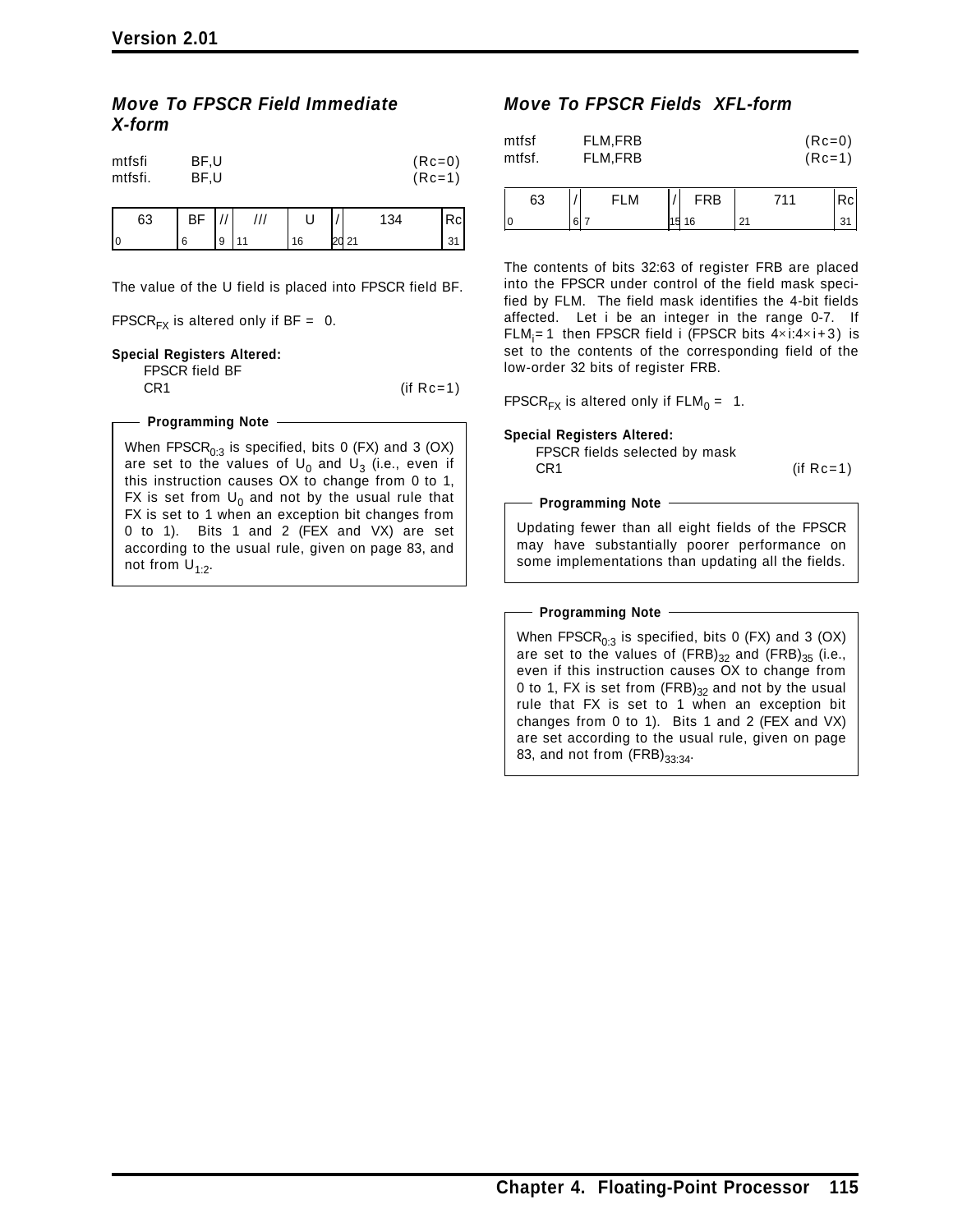# *Move To FPSCR Bit 0 X-form*

| mtfsb0<br><b>BT</b><br>mtfsb0.<br>вT | $(Re=0)$<br>$(Re=1)$ |
|--------------------------------------|----------------------|
|--------------------------------------|----------------------|

| 63 | ві | ,,, | $\cdot$ 1 1 | ⊾             | w |
|----|----|-----|-------------|---------------|---|
| ١r |    |     | 16          | $\sim$<br>2 I | ັ |

Bit BT of the FPSCR is set to 0.

#### **Special Registers Altered:**

| FPSCR bit BT    |              |
|-----------------|--------------|
| CR <sub>1</sub> | (if $Rc=1$ ) |
|                 |              |

### **Programming Note**

Bits 1 and 2 (FEX and VX) cannot be explicitly reset.

### *Move To FPSCR Bit 1 X-form*

| mtfsb1<br>mtfsb1. | ΒТ<br>BТ |     |     |    | $(Rc=0)$<br>$(Rc=1)$ |    |
|-------------------|----------|-----|-----|----|----------------------|----|
| 63                | ВT       | /// | /// |    | 38                   | Rc |
| 0                 | 6        | 11  | 16  | 21 |                      | 31 |
|                   |          |     |     |    |                      |    |

Bit BT of the FPSCR is set to 1.

| Special Registers Altered:<br>FPSCR bits BT and FX<br>CR <sub>1</sub> | (if $Rc=1$ ) |
|-----------------------------------------------------------------------|--------------|
| <b>Programming Note</b>                                               |              |

Bits 1 and 2 (FEX and VX) cannot be explicitly set.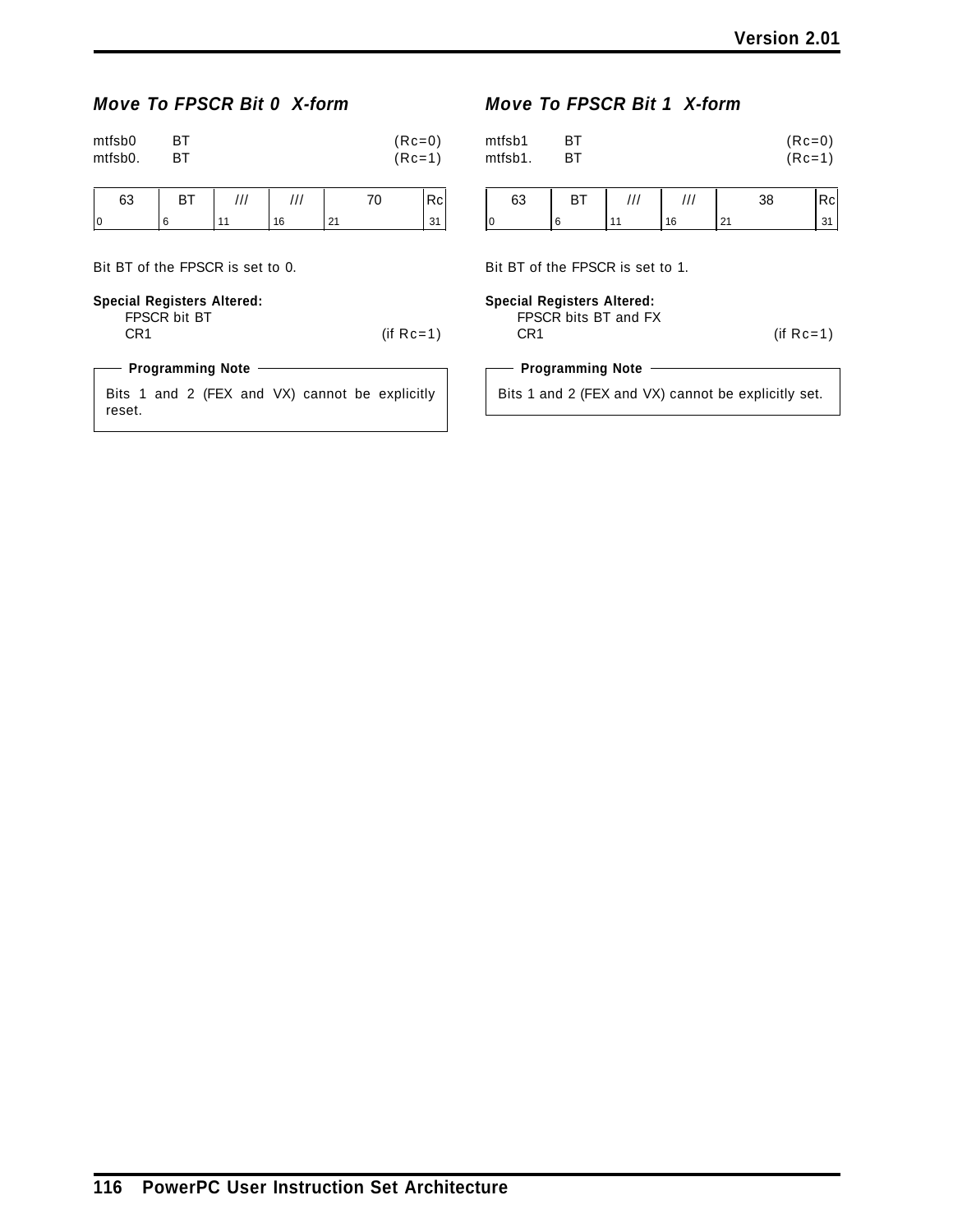# **Chapter 5. Optional Facilities and Instructions**

| 5.1 Fixed-Point Processor Instructions<br>5.1.1 Move To/From System Register                                                                                                                                                   | 118 |
|--------------------------------------------------------------------------------------------------------------------------------------------------------------------------------------------------------------------------------|-----|
| Instructions research and the set of the set of the set of the set of the set of the set of the set of the set of the set of the set of the set of the set of the set of the set of the set of the set of the set of the set o | 118 |
| 5.2 Floating-Point Processor                                                                                                                                                                                                   |     |
| Instructions                                                                                                                                                                                                                   | 119 |
| 5.2.1 Floating-Point Arithmetic                                                                                                                                                                                                |     |
| Instructions                                                                                                                                                                                                                   | 120 |
| 5.2.1.1 Floating-Point Elementary                                                                                                                                                                                              |     |
| Arithmetic Instructions                                                                                                                                                                                                        | 120 |
| 5.2.2 Floating-Point Select Instruction                                                                                                                                                                                        | 121 |
| 5.3 Little-Endian                                                                                                                                                                                                              | 122 |
| 5.3.1 Byte Ordering                                                                                                                                                                                                            | 122 |
| 5.3.2 Structure Mapping Examples                                                                                                                                                                                               | 122 |
| 5.3.2.1 Big-Endian Mapping                                                                                                                                                                                                     | 122 |
| 5.3.2.2 Little-Endian Mapping                                                                                                                                                                                                  | 123 |
| 5.3.3 PowerPC Byte Ordering                                                                                                                                                                                                    | 123 |

The facilities and instructions described in this chapter are optional. An implementation may provide all, some, or none of them, except as described in Section 5.2.

| 5.3.3.1 Controlling PowerPC Byte     |     |
|--------------------------------------|-----|
| Ordering                             | 123 |
| 5.3.3.2 PowerPC Little-Endian Byte   |     |
| Ordering                             | 123 |
| 5.3.4 PowerPC Data Addressing in     |     |
| Little-Endian Mode                   | 125 |
| 5.3.4.1 Individual Aligned Scalars   | 125 |
| 5.3.4.2 Other Scalars                | 125 |
| 5.3.4.3 Page Table                   | 126 |
| 5.3.5 PowerPC Instruction Addressing |     |
| in Little-Endian Mode                | 126 |
| 5.3.6 PowerPC Cache Management       |     |
| Instructions in Little-Endian Mode   | 127 |
| 5.3.7 PowerPC I/O in Little-Endian   |     |
|                                      | 128 |
| 5.3.8 Origin of Endian               | 128 |
|                                      |     |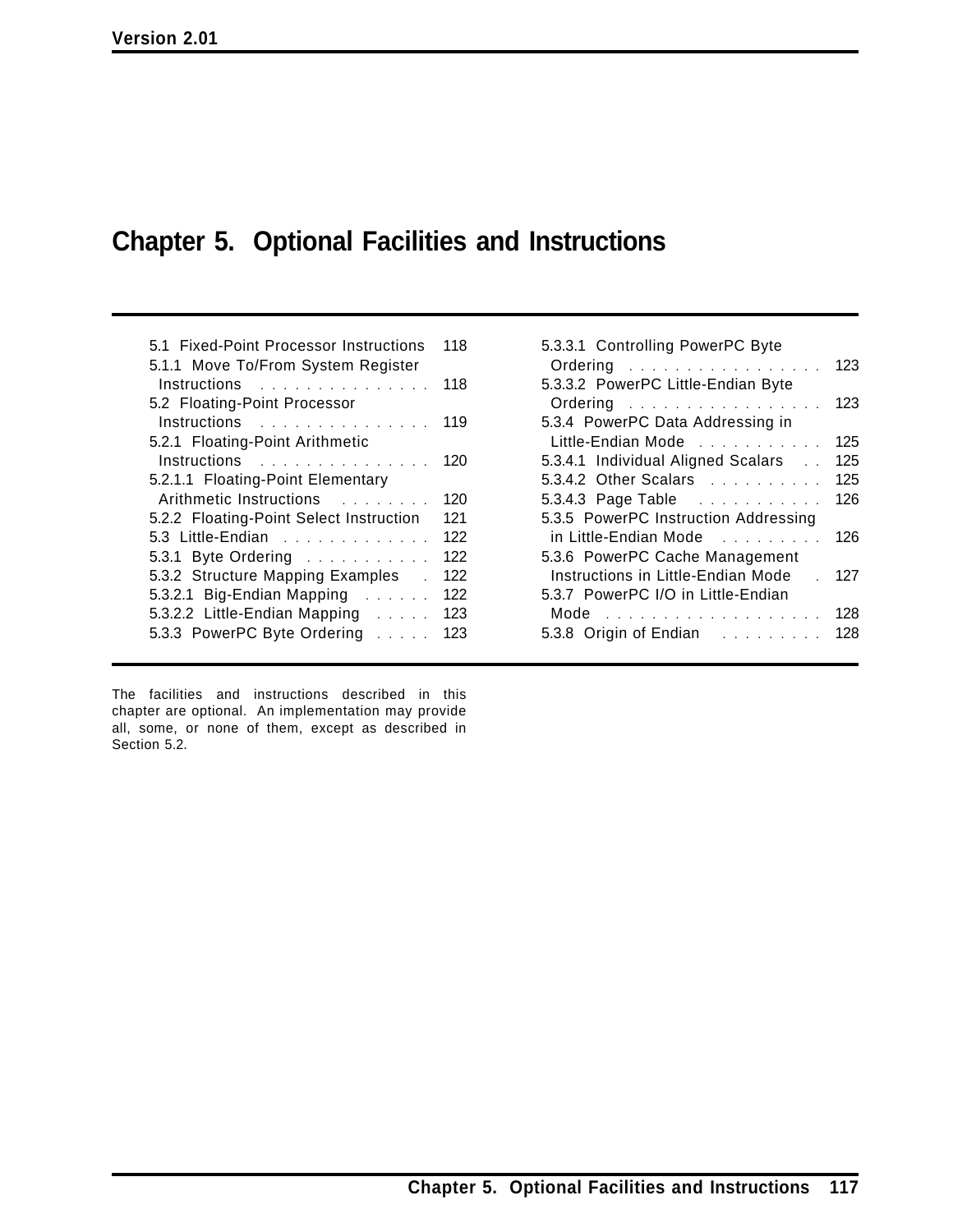# **5.1 Fixed-Point Processor Instructions**

# **5.1.1 Move To/From System Register Instructions**

The optional versions of the *Move To Condition Register Field* and *Move From Condition Register* instructions move to or from a single CR field.

### *Move To One Condition Register Field XFX-form*

| mtocrf | FXM,RS |
|--------|--------|
|        |        |

| ັ | nu | <b>1171</b> |  |  |
|---|----|-------------|--|--|
|   |    |             |  |  |

count  $\triangleleft$  0 do i = 0 to 7

if  $FXM_i = 1$  then  $n + i$ count  $\triangleleft$  count + 1 if count = 1 then  $CR_{4\times n:4\times n+3}$   $\leftarrow$   $(RS)_{32+4\times n:32+4\times n+3}$  else CR  $\leftarrow$  undefined

If exactly one bit of the FXM field is set to 1, let n be the position of that bit in the field  $(0 \le n \le 7)$ . The contents of bits  $32+4\times n:32+4\times n+3$  of register RS are placed into CR field n (CR bits 4×n:4×n+3). Otherwise, the contents of the Condition Register are undefined.

#### **Special Registers Altered:**

CR field selected by FXM

#### - Programming Note -

These forms of the *mtcrf* and *mfcr* instructions are intended to replace the old forms of the instructions (the forms shown in Section 3.3.13), which will eventually be phased out of the architecture. The new forms are backward compatible with most processors that comply with versions of the architecture that precede Version 2.00. On those processors, the new forms are treated as the old forms.

However, on some processors that comply with versions of the architecture that precede Version 2.00 the new forms may be treated as follows:

*mtocrf***:** may cause the system illegal instruction error handler to be invoked

*mfocrf***:** may copy the contents of an SPR, possibly a privileged SPR, into register RT

### *Move From One Condition Register Field XFX-form*

mfocrf RT,FXM



 $RT$  + undefined count  $\triangleleft$  0 do i = 0 to 7 if FXM<sub>i</sub> = 1 then<br>n ← i count  $\triangleleft$  count + 1

if count = 1 then  $RT_{32+4\times n:32+4\times n+3}$   $\leftarrow$   $CR_{4\times n:4\times n+3}$ 

If exactly one bit of the FXM field is set to 1, let n be the position of that bit in the field  $(0 \le n \le 7)$ . The contents of CR field n (CR bits  $4 \times n:4 \times n+3$ ) are placed into bits  $32+4\times n:32+4\times n+3$  of register RT and the contents of the remaining bits of register RT are undefined. Otherwise, the contents of register RT are undefined.

#### **Special Registers Altered:**

None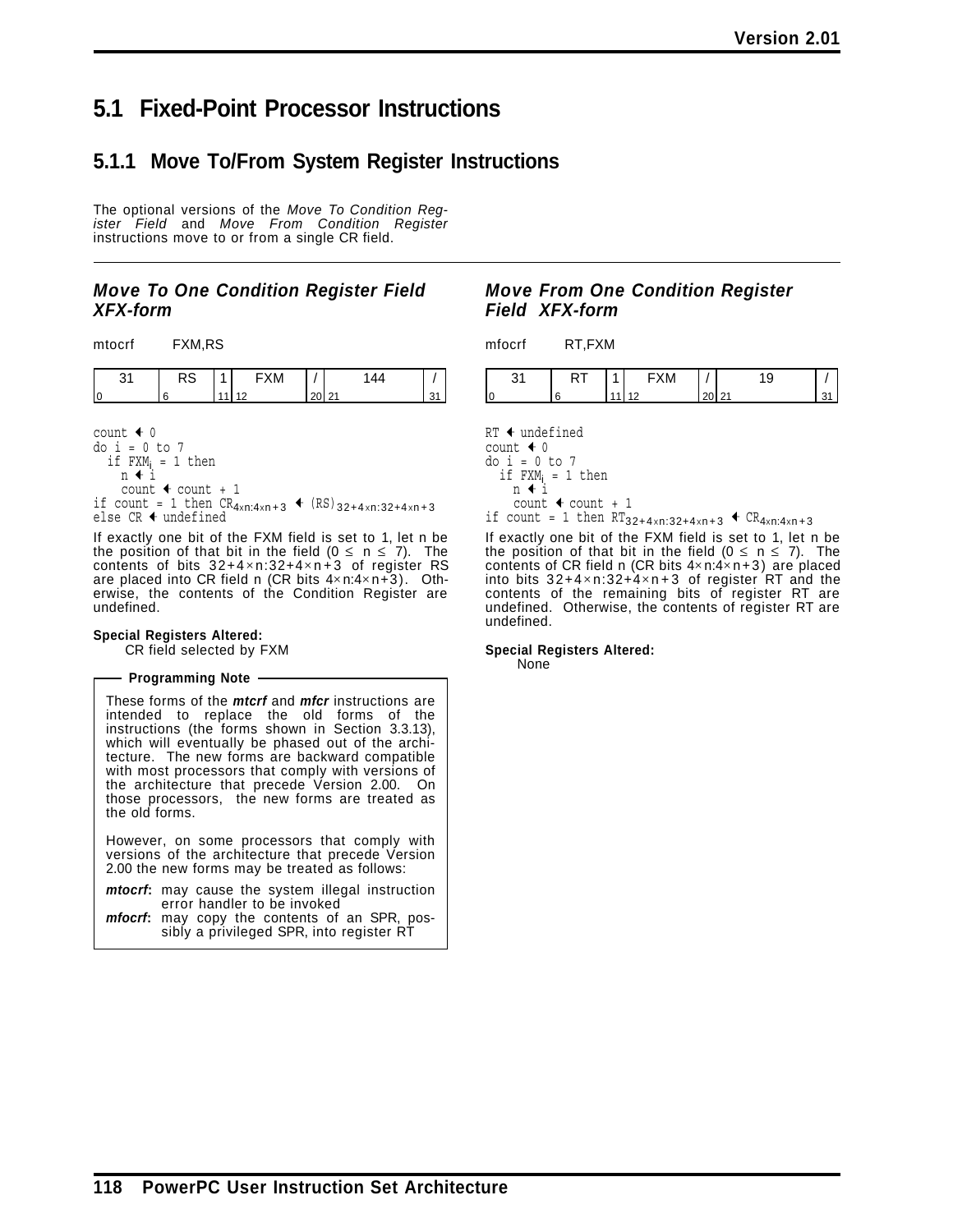# **5.2 Floating-Point Processor Instructions**

The optional instructions described in this section are divided into two groups. Additional groups may be defined in the future.

- [ General Purpose group: *fsqrt*, *fsqrts*
- [ Graphics group: *fres, frsqrte*, *fsel*

An implementation that claims to support a given group implements all the instructions in the group.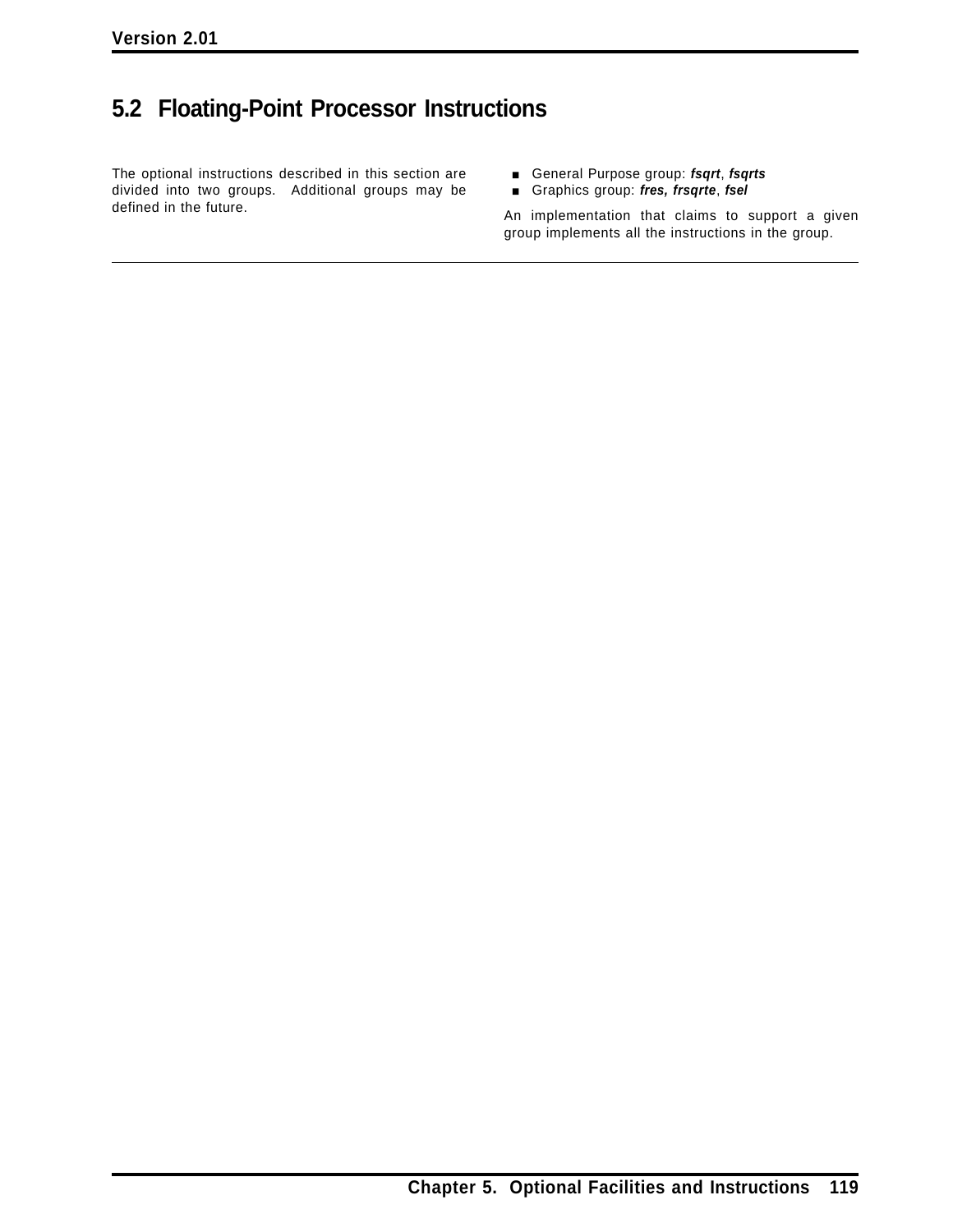# **5.2.1 Floating-Point Arithmetic Instructions**

### **5.2.1.1 Floating-Point Elementary Arithmetic Instructions**

### *Floating Square Root* [*Single*] *A-form*

| fsqrt<br>fsqrt.   | FRT,FRB<br>FRT, FRB |     |            |                         | $(Rc=0)$<br>$(Rc=1)$ |    |  |
|-------------------|---------------------|-----|------------|-------------------------|----------------------|----|--|
| 63                | <b>FRT</b>          | /// | <b>FRB</b> | $^{\prime\prime\prime}$ | 22                   | Rc |  |
| <b>0</b>          | 6                   | 11  | 16         | 21                      | 26                   | 31 |  |
| fsqrts<br>fsqrts. | FRT,FRB<br>FRT,FRB  |     |            |                         | $(Rc=0)$<br>$(Rc=1)$ |    |  |
| 59                | FRT                 |     | <b>FRB</b> | ///                     | 22                   |    |  |

The square root of the floating-point operand in register FRB is placed into register FRT.

0 6 11 16 21 26 31

If the most significant bit of the resultant significand is not 1, the result is normalized. The result is rounded to the target precision under control of the Floating-Point Rounding Control field RN of the FPSCR and placed into register FRT.

Operation with various special values of the operand is summarized below.

| Operand         | Result            | Exception |
|-----------------|-------------------|-----------|
|                 | $Q$ Na $N1$       | VXSORT    |
| $\langle \ \  $ | ONaN <sup>1</sup> | VXSORT    |
| —0              | -0                | None      |
| $+\infty$       | $+\infty$         | None      |
| SNaN            | QNaN <sup>1</sup> | VXSNAN    |
| ONaN            | ONaN              | None      |
|                 |                   |           |

<sup>1</sup>No result if FPSCR<sub>VE</sub> = 1.

 $FPSCR<sub>FPRF</sub>$  is set to the class and sign of the result, except for Invalid Operation Exceptions when  $FPSCR<sub>VF</sub>=1.$ 

#### **Special Registers Altered:**

| FPRF FR FI    |             |
|---------------|-------------|
| FX XX         |             |
| VXSNAN VXSQRT |             |
| CR1           | $(if Rc=1)$ |

#### *Floating Reciprocal Estimate Single A-form*

| fres  | FRT.FRB | $(Re=0)$ |
|-------|---------|----------|
| fres. | FRT.FRB | $(Re=1)$ |

| 59 |  | FRB |    | 24 | Rcl           |
|----|--|-----|----|----|---------------|
| 0  |  | 16  | 21 | 26 | $\sim$<br>. ب |

A single-precision estimate of the reciprocal of the floating-point operand in register FRB is placed into register FRT. The estimate placed into register FRT is correct to a precision of one part in 256 of the reciprocal of (FRB), i.e.,

$$
ABS\left(\frac{\text{estimate} - 1/x}{1/x}\right) \leq \frac{1}{256}
$$

where x is the initial value in FRB. Note that the value placed into register FRT may vary between implementations, and between different executions on the same implementation.

Operation with various special values of the operand is summarized below.

| Operand   | Result                                                                                                | Exception |
|-----------|-------------------------------------------------------------------------------------------------------|-----------|
| $\infty$  | $-0$                                                                                                  | None      |
| -0        | 1؞                                                                                                    | ZХ        |
| $+0$      | ∔∞∤                                                                                                   | ZХ        |
| $+\infty$ | $+0$                                                                                                  | None      |
| SNaN      | $Q$ Na $N^2$                                                                                          | VXSNAN    |
| ONaN      | ONaN                                                                                                  | None      |
|           | <sup>1</sup> No result if FPSCR <sub>ZE</sub> =<br><sup>2</sup> No result if FPSCR <sub>VF</sub> = 1. | 1.        |

 $FPSCR<sub>FPRF</sub>$  is set to the class and sign of the result, except for Invalid Operation Exceptions when  $FPSCR<sub>VE</sub>=1$  and Zero Divide Exceptions when  $FPSCR_{ZF}=1$ .

#### **Special Registers Altered:**

| FPRF FR (undefined) FI (undefined) |              |
|------------------------------------|--------------|
| FX OX UX ZX                        |              |
| <b>VXSNAN</b>                      |              |
| CR <sub>1</sub>                    | (if $Rc=1$ ) |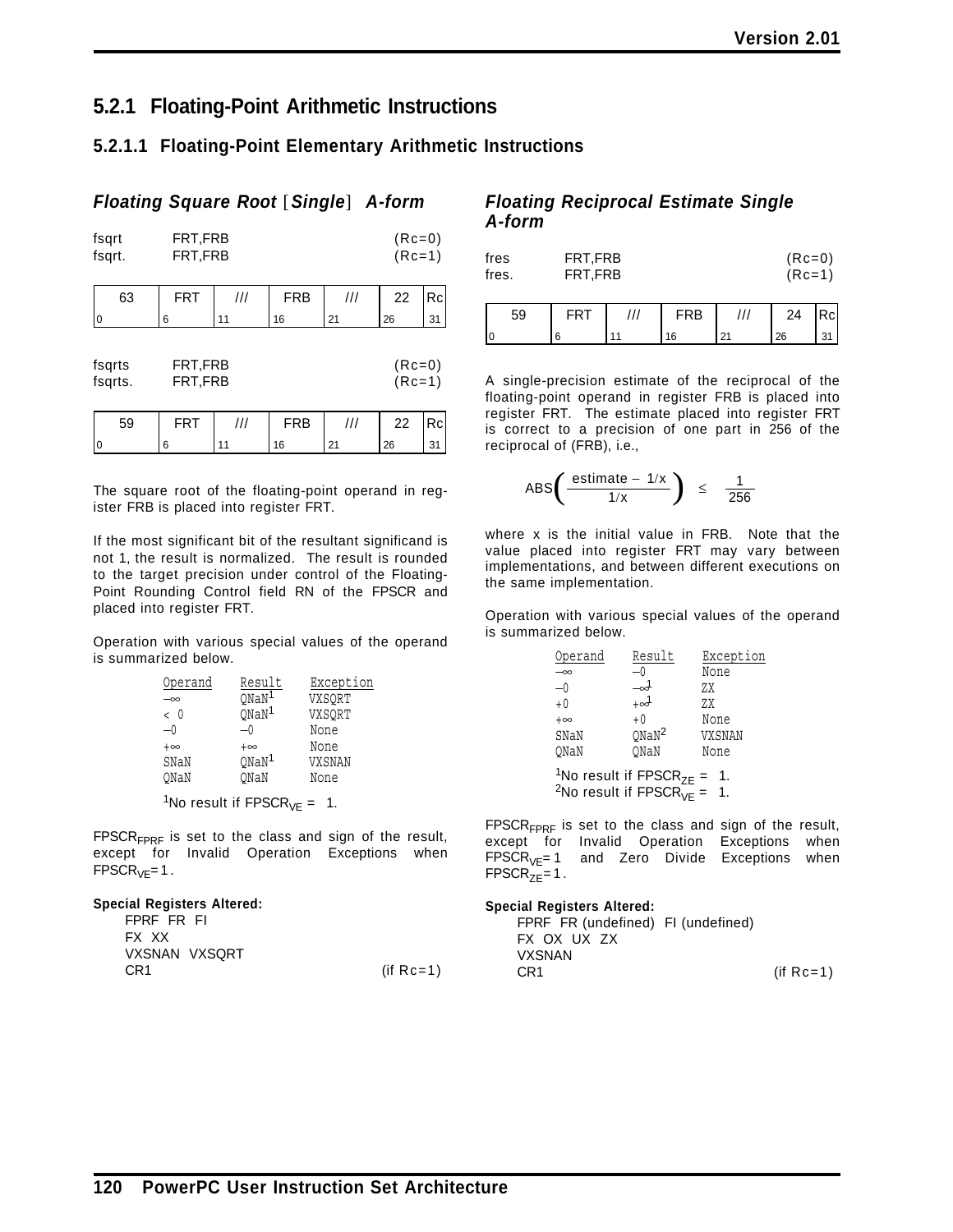### *Floating Reciprocal Square Root Estimate A-form*

| FRT.FRB | $(Rc=0)$ |
|---------|----------|
| FRT.FRB | $(Rc=1)$ |
|         |          |

| 63 |  |  | FRB | 26 | Rcl |
|----|--|--|-----|----|-----|
|    |  |  |     | 26 |     |

A double-precision estimate of the reciprocal of the square root of the floating-point operand in register FRB is placed into register FRT. The estimate placed into register FRT is correct to a precision of one part in 32 of the reciprocal of the square root of (FRB), i.e.,



where x is the initial value in FRB. Note that the value placed into register FRT may vary between implementations, and between different executions on the same implementation.

Operation with various special values of the operand is summarized below.

| Result       | Exception                                      |
|--------------|------------------------------------------------|
|              | VXSORT                                         |
|              | VXSORT                                         |
| $\sim^1$     | 7.X                                            |
| +∞ി          | 7.X                                            |
| $+0$         | None                                           |
| $Q$ Na $N^2$ | VXSNAN                                         |
| ONaN         | None                                           |
|              | $Q$ NaN $\overline{2}$<br>$Q$ NaN <sup>2</sup> |

<sup>1</sup>No result if  $\text{FPSCR}_{\text{ZE}} = 1$ . <sup>2</sup>No result if FPSCR<sub>VE</sub> = 1.

 $FPSCR<sub>FPRF</sub>$  is set to the class and sign of the result, except for Invalid Operation Exceptions when  $FPSCR<sub>VE</sub>=1$  and Zero Divide Exceptions when  $FPSCR_{ZE}=1$ .

#### **Special Registers Altered:**

FPRF FR (undefined) FI (undefined) FX ZX VXSNAN VXSQRT  $CR1$  (if  $Rc=1$ )

# **5.2.2 Floating-Point Select Instruction**

#### *Floating Select A-form*

| fsel  | FRT, FRA, FRC, FRB | $(Re=0)$ |
|-------|--------------------|----------|
| fsel. | FRT, FRA, FRC, FRB | $(RC=1)$ |

| 63<br>FRT |  | <b>FRA</b> | FRB | <b>FRC</b> | 23 | <b>IRcl</b> |
|-----------|--|------------|-----|------------|----|-------------|
|           |  |            | 16  |            | 26 |             |

if (FRA)  $\geq$  0.0 then FRT  $\triangleleft$  (FRC) else FRT  $\triangleleft$  (FRB)

The floating-point operand in register FRA is compared to the value zero. If the operand is greater than or equal to zero, register FRT is set to the contents of register FRC. If the operand is less than zero or is a NaN, register FRT is set to the contents of register FRB. The comparison ignores the sign of zero (i.e., regards + 0 as equal to  $-0$ ).

#### **Special Registers Altered:**

 $CR1$  (if  $Rc=1$ )

#### **Programming Note**

Examples of uses of this instruction can be found in Sections C.2, "Floating-Point Conversions" on page 158 and C.3, "Floating-Point Selection" on page 160.

**Warning:** Care must be taken in using *fsel* if IEEE compatibility is required, or if the values being tested can be NaNs or infinities; see Section C.3.4, "Notes" on page 160.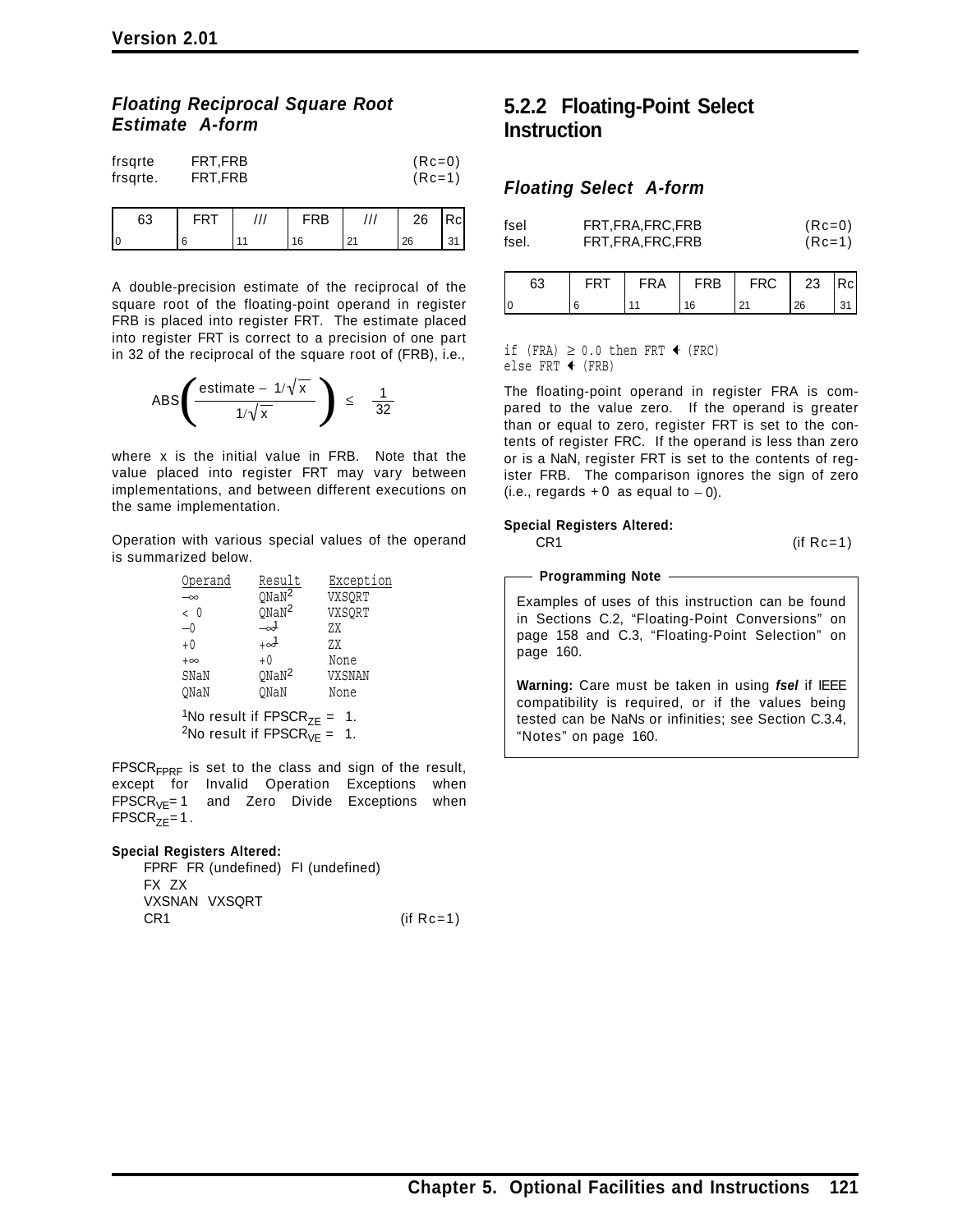# **5.3 Little-Endian**

It is computed that eleven Thousand Persons have, at several Times, suffered Death, rather than submit to break their Eggs at the smaller End. Many hundred large Volumes have been published upon this Controversy ....

Jonathan Swift, *Gulliver's Travels*

The Little-Endian facility permits a program to access storage using Little-Endian byte ordering.

# **5.3.1 Byte Ordering**

If scalars (individual data items and instructions) were indivisible, then there would be no such concept as "byte ordering". It is meaningless to talk of the "order" of bits or groups of bits within the smallest addressable unit of storage, because nothing can be observed about such order. Only when scalars, which the programmer and processor regard as indivisible quantities, can be made up of more than one addressable unit of storage does the question of "order" arise.

For a machine in which the smallest addressable unit of storage is the 64-bit doubleword, there is no question of the ordering of "bytes" within doublewords. All transfers of individual scalars to and from storage (e.g., between registers and storage) are of doublewords, and the address of the "byte" containing the high-order 8 bits of a scalar is no different from the address of a "byte" containing any other part of the scalar.

For PowerPC, as for most computers currently available, the smallest addressable unit of storage is the 8-bit byte. Many scalars are halfwords, words, or doublewords, which consist of groups of bytes. When a word-length scalar is moved from a register to storage, the scalar occupies four consecutive byte addresses. It thus becomes meaningful to discuss the order of the byte addresses with respect to the value of the scalar: which byte contains the highest-order 8 bits of the scalar, which byte contains the nexthighest-order 8 bits, and so on.

Given a scalar that spans multiple bytes, the choice of byte ordering is essentially arbitrary. There are  $4! = 24$  ways to specify the ordering of four bytes within a word, but only two of these orderings are sensible:

**The ordering that assigns the lowest address to** the highest-order ("leftmost") 8 bits of the scalar, the next sequential address to the next-highestorder 8 bits, and so on. This is called *Big-Endian* because the "big end" of the scalar, considered as a binary number, comes first in storage. IBM RISC System/6000, IBM System/370, and Motorola 680x0 are examples of computers using this byte ordering.

**The ordering that assigns the lowest address to** the lowest-order ("rightmost") 8 bits of the scalar, the next sequential address to the next-lowestorder 8 bits, and so on. This is called *Little-Endian* because the "little end" of the scalar, considered as a binary number, comes first in storage. DEC VAX and Intel x86 are examples of computers using this byte ordering.

# **5.3.2 Structure Mapping Examples**

Figure 39 on page 123 shows an example of a C language structure **s** containing an assortment of scalars and one character string. The value assumed to be in each structure element is shown in hex in the C comments; these values are used below to show how the bytes making up each structure element are mapped into storage.

C structure mapping rules permit the use of padding (skipped bytes) in order to align the scalars on desirable boundaries. Figures 40 and 41 show each scalar aligned at its natural boundary. This alignment introduces padding of four bytes between **a** and **b**, one byte between **d** and **e**, and two bytes between **e** and **f**. The same amount of padding is present for both Big-Endian and Little-Endian mappings.

## **5.3.2.1 Big-Endian Mapping**

The Big-Endian mapping of structure **s** is shown in Figure 40. Addresses are shown in hex at the left of each doubleword, and in small figures below each byte. The contents of each byte, as indicated in the C example in Figure 39, are shown in hex (as characters for the elements of the string).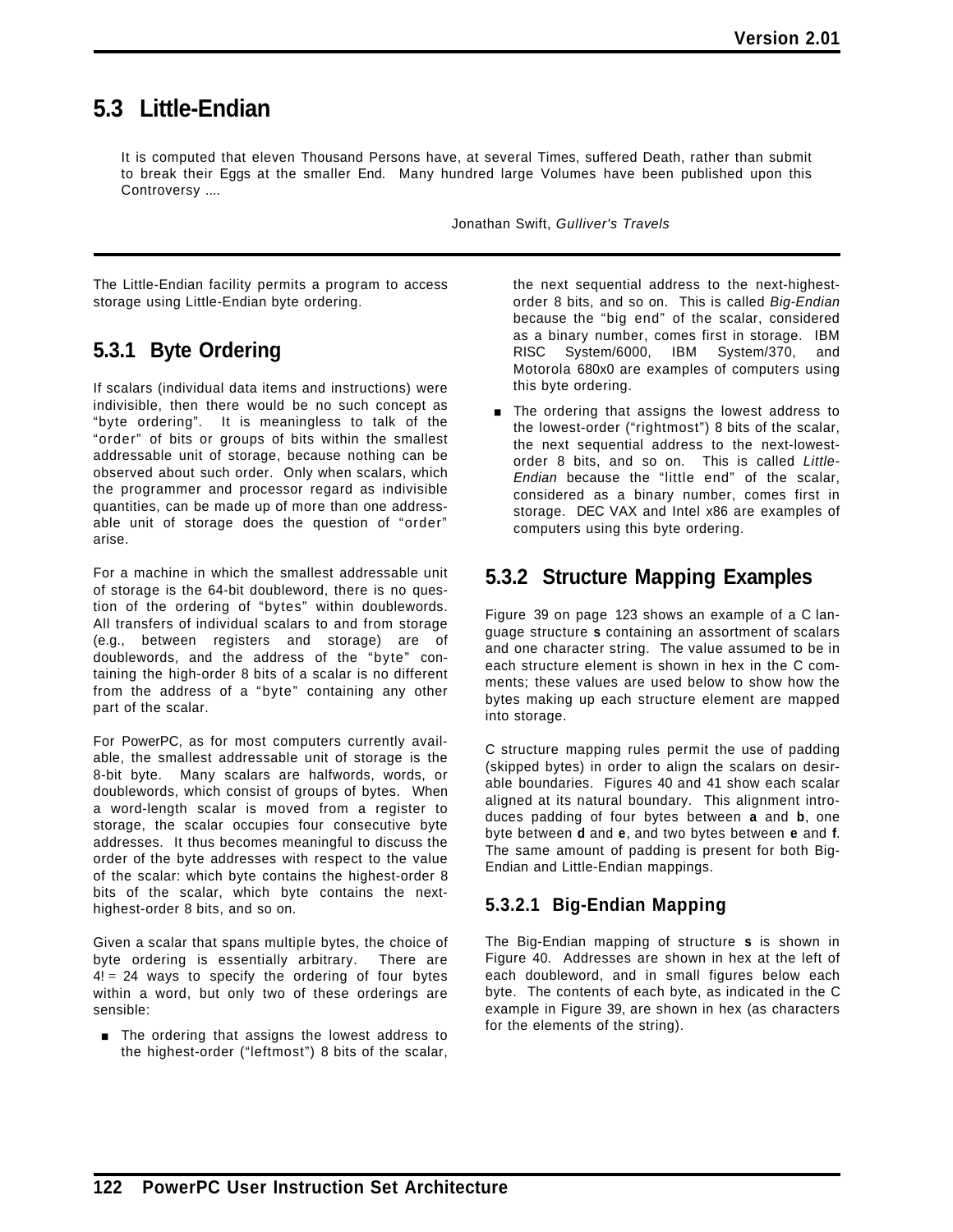| struct { |       |                                   |                |              |
|----------|-------|-----------------------------------|----------------|--------------|
| int      | a:    | 0x1112 1314                       | word           | $*$          |
| double   | b:    | 0x2122 2324 2526 2728             | doubleword     | $*$          |
| char *   | c:    | 0x3132 3334                       | word           | $^{\star}$ / |
| char     | df71: | 'A', 'B', 'C', 'D', 'E', 'F', 'G' | array of bytes | $^*/$        |
| short    | e:    | 0x5152                            | halfword       | $*$          |
| int      | f٠    | 0x6162 6364                       | word           | $*1$         |
| s:       |       |                                   |                |              |

**Figure 39. C structure 's', showing values of elements**

| 00 | 11  | 12   | 13  | 14 |      |      |     |      |
|----|-----|------|-----|----|------|------|-----|------|
|    | 00  | 01   | 02  | 03 | 04   | 05   | 06  | 07   |
| 08 | 21  | 22   | 23  | 24 | 25   | 26   | 27  | 28   |
|    | 08  | 09   | 0A  | 0B | 0C   | 0D   | 0E  | 0F   |
| 10 | 31  | 32   | 33  | 34 | י גי | י פי | יטי | י מי |
|    | 10  | 11   | 12  | 13 | 14   | 15   | 16  | 17   |
| 18 | 'E' | up t | י G |    | 51   | 52   |     |      |
|    | 18  | 19   | 1A  | 1B | 1C   | 1D   | 1E  | 1F   |
| 20 | 61  | 62   | 63  | 64 |      |      |     |      |
|    | 20  | 21   | 22  | 23 |      |      |     |      |

**Figure 40. Big-Endian mapping of structure 's'**

### **5.3.2.2 Little-Endian Mapping**

The same structure **s** is shown mapped Little-Endian in Figure 41. Doublewords are shown laid out from right to left, which is the common way of showing storage maps for Little-Endian machines.

|      |     |      |      | 11 | 12  | 13  | 14  | 00 |
|------|-----|------|------|----|-----|-----|-----|----|
| 07   | 06  | 05   | 04   | 03 | 02  | 01  | 00  |    |
| 21   | 22  | 23   | 24   | 25 | 26  | 27  | 28  | 08 |
| 0F   | 0E  | 0D   | 0C   | 0B | 0A  | 09  | 08  |    |
| י מי | יטי | י פי | י גי | 31 | 32  | 33  | 34  | 10 |
| 17   | 16  | 15   | 14   | 13 | 12  | 11  | 10  |    |
|      |     | 51   | 52   |    | י G | יקי | יצי | 18 |
| 1F   | 1E  | 1D   | 1C   | 1B | 1A  | 19  | 18  |    |
|      |     |      |      | 61 | 62  | 63  | 64  | 20 |
|      |     |      |      | 23 | 22  | 21  | 20  |    |

**Figure 41. Little-Endian mapping of structure 's'**

# **5.3.3 PowerPC Byte Ordering**

The body of each of the three PowerPC Architecture Books, Book I, *PowerPC User Instruction Set Architecture*, Book II, *PowerPC Virtual Environment Architecture*, and Book III, *PowerPC Operating Environment Architecture*, is written as if a PowerPC system runs only in Big-Endian mode. In fact, a PowerPC system can instead run in Little-Endian mode, in which the instruction set behaves as if the byte ordering were Little-Endian, and can change Endian mode dynamically. The remainder of Section 5.3 describes how

the mode is controlled, and how running in Little-Endian mode differs from running in Big-Endian mode.

## **5.3.3.1 Controlling PowerPC Byte Ordering**

The Endian mode of a PowerPC processor is controlled by two bits: the LE (Little-Endian Mode) bit specifies the current mode of the processor, and the ILE (Interrupt Little-Endian Mode) bit specifies the mode that the processor enters when the system error handler is invoked. For both bits, a value of 0 specifies Big-Endian mode and a value of 1 specifies Little-Endian mode. The location of these bits and the requirements for altering them are described in Book III, *PowerPC Operating Environment Architecture*.

When a PowerPC system comes up after power-onreset, Big-Endian mode is in effect (see Book III). Thereafter, methods described in Book III can be used to change the mode, as can both invoking the system error handler and returning from the system error handler.

**Programming Note** For a discussion of software synchronization requirements when altering the LE and ILE bits, see Book III (e.g., to the chapter entitled "Synchronization Requirements for Context Alterations" in Book III).

### **5.3.3.2 PowerPC Little-Endian Byte Ordering**

One might expect that a PowerPC system running in Little-Endian mode would have to perform a 2-way, 4-way, or 8-way byte swap when transferring a halfword, word, or doubleword to or from storage, e.g., when transferring data between storage and a General Purpose Register or Floating-Point Register, when fetching instructions, and when transferring data between storage and an Input/Output (I/O) device. PowerPC systems do not do such swapping, but instead achieve the effect of Little-Endian byte ordering by modifying the low-order three bits of the effective address (EA) as described below. Individual scalars actually appear in storage in Big-Endian byte order.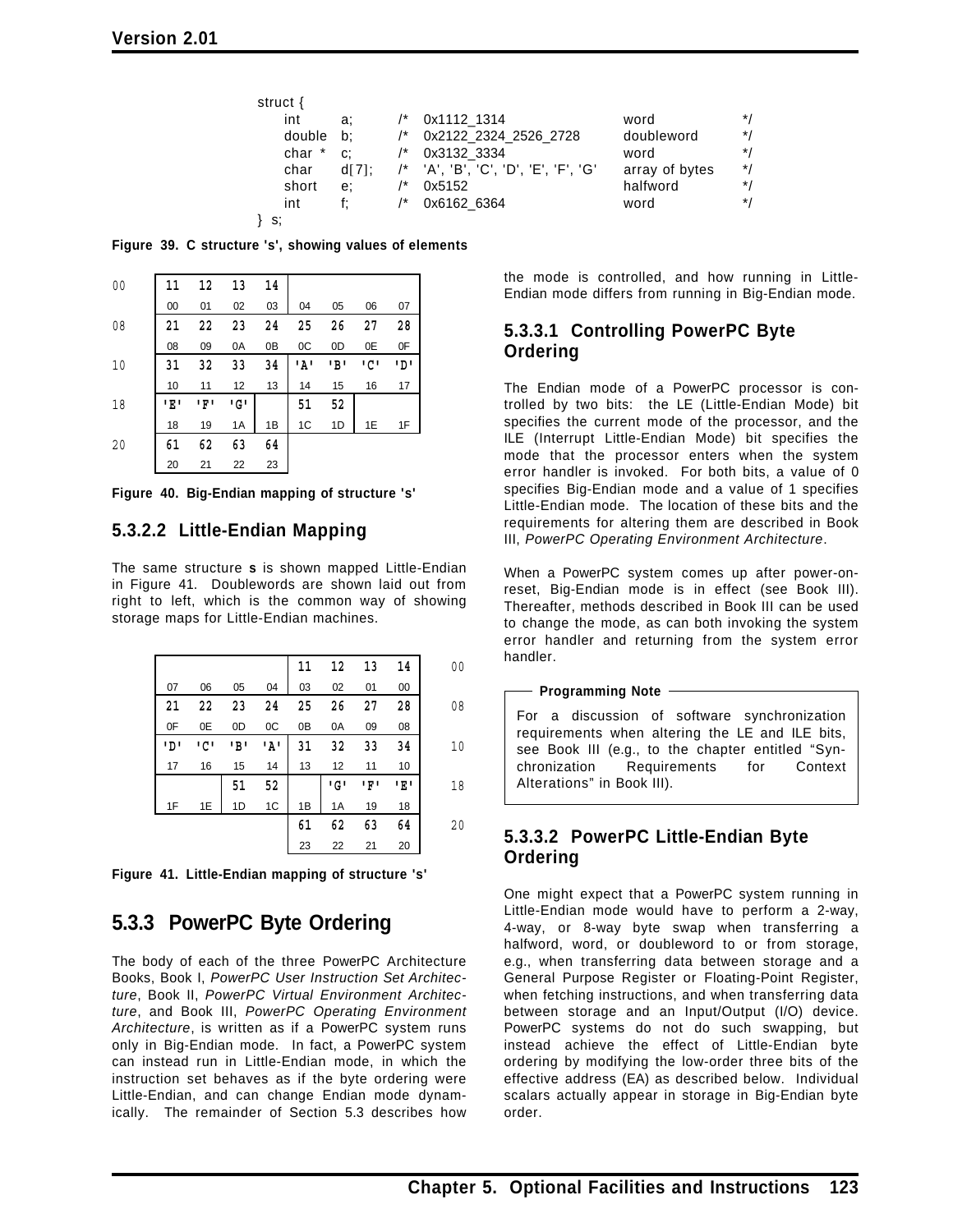The modification affects only the addresses presented to the storage subsystem (see Book III, *PowerPC Operating Environment Architecture*). All effective addresses in architecturally defined registers, as well as the Current Instruction Address (CIA) and Next Instruction Address (NIA), are independent of Endian mode. For example:

- **The effective address placed into the Link Reg**ister by a *Branch* instruction with LK=1 is equal to the CIA of the *Branch* instruction + 4.
- **The effective address placed into RA by a** *Load/Store with Update* instruction is the value computed as described in the instruction description.
- **The effective addresses placed into System Reg**isters when the system error handler is invoked (e.g., SRR0, DAR; see Book III, *PowerPC Operating Environment Architecture*) are those that were computed or would have been computed by the interrupted program.

The modification is performed regardless of whether address translation is enabled or disabled and, if address translation is enabled, regardless of the translation mechanism used (see Book III, *PowerPC Operating Environment Architecture*). The actual transfer of data and instructions to and from storage is unaffected (and thus unencumbered by multiplexors for byte swapping).

The modification of the low-order three bits of the effective address in Little-Endian mode is done as follows, for access to an individual aligned scalar. (Alignment is as determined before this modification.) Access to an individual unaligned scalar or to multiple scalars is described in subsequent sections, as is access to certain architecturally defined data in storage, data in caches (e.g., see Book II, *PowerPC Virtual Environment Architecture*, and Book III, *PowerPC Operating Environment Architecture*), etc.

In Little-Endian mode, the effective address is computed in the same way as in Big-Endian mode. Then, in Little-Endian mode only, the low-order three bits of the effective address are Exclusive ORed with a three-bit value that depends on the length of the operand (1, 2, 4, or 8 bytes), as shown in Table 2. This modified effective address is then presented to the storage subsystem, and data of the specified length are transferred to or from the addressed (as modified) storage locations(s).

| Data Length (bytes) | <b>EA Modification</b> |
|---------------------|------------------------|
|                     | XOR with 0b111         |
|                     | XOR with 0b110         |
|                     | XOR with 0b100         |
|                     | (no change)            |
|                     |                        |

|  |                                             |  | Table 2. PowerPC Little-Endian, effective address |
|--|---------------------------------------------|--|---------------------------------------------------|
|  | modification for individual aligned scalars |  |                                                   |

The effective address modification makes it appear to the processor that individual aligned scalars are stored Little-Endian, while in fact they are stored Big-Endian but in different bytes within doublewords from the order in which they are stored in Big-Endian mode.

For example, in Little-Endian mode structure **s** would be placed in storage as follows, from the point of view of the storage subsystem (i.e., after the effective address modification described above).

| 00 |      |     |     |      | 11 | 12    | 13  | 14  |
|----|------|-----|-----|------|----|-------|-----|-----|
|    | 00   | 01  | 02  | 03   | 04 | 05    | 06  | 07  |
| 08 | 21   | 22  | 23  | 24   | 25 | 26    | 27  | 28  |
|    | 08   | 09  | 0A  | 0B   | 0C | 0D    | 0E  | 0F  |
| 10 | י מי | יטי | יפי | י גי | 31 | 32    | 33  | 34  |
|    | 10   | 11  | 12  | 13   | 14 | 15    | 16  | 17  |
| 18 |      |     | 51  | 52   |    | י G י | יקי | יצי |
|    | 18   | 19  | 1A  | 1B   | 1C | 1D    | 1E  | 1F  |
| 20 |      |     |     |      | 61 | 62    | 63  | 64  |
|    | 20   | 21  | 22  | 23   | 24 | 25    | 26  | 27  |

#### **Figure 42. PowerPC Little-Endian, structure 's' in storage subsystem**

Figure 42 is identical to Figure 41 except that the byte numbers within each doubleword are reversed. (This identity is in some sense an artifact of depicting storage as a sequence of doublewords. If storage is instead depicted as a sequence of words, a single byte stream, etc., then no such identity appears. However, regardless of the unit in which storage is depicted or accessed, the address of a given byte in Figure 42 differs from the address of the same byte in Figure 41 only in the low-order three bits, and the sum of the two 3-bit values that comprise the loworder three bits of the two addresses is equal to 7. Depicting storage as a sequence of doublewords makes this relationship easy to see.)

Because of the modification performed on effective addresses, structure **s** appears to the processor to be mapped into storage as follows when the processor is in Little-Endian mode.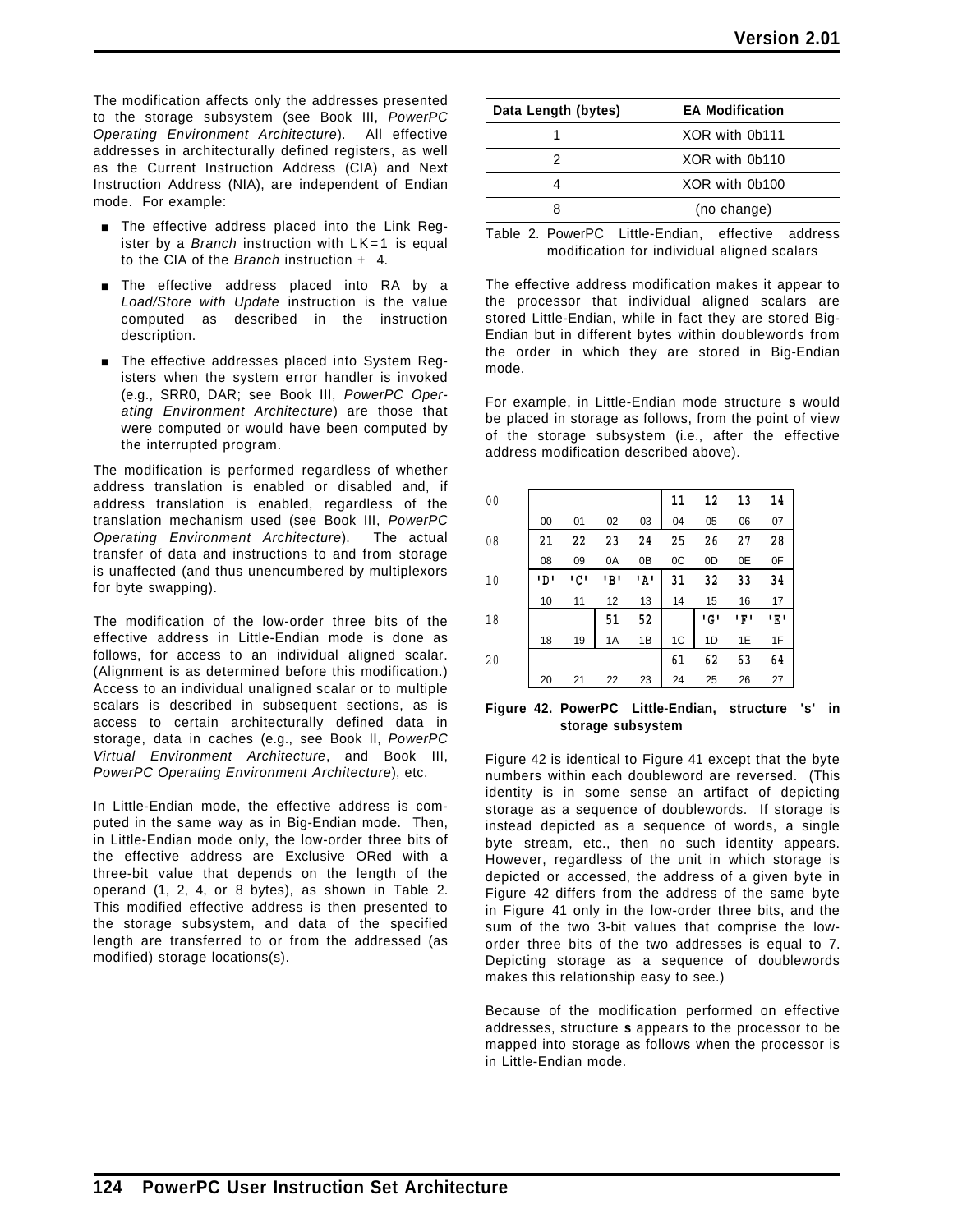|      |     |      |      | 11 | 12  | 13  | 14  | 0 <sub>0</sub> |
|------|-----|------|------|----|-----|-----|-----|----------------|
| 07   | 06  | 05   | 04   | 03 | 02  | 01  | 00  |                |
| 21   | 22  | 23   | 24   | 25 | 26  | 27  | 28  | 08             |
| 0F   | 0E  | 0D   | 0C   | 0B | 0A  | 09  | 08  |                |
| י מי | יטי | י פי | י גי | 31 | 32  | 33  | 34  | 10             |
| 17   | 16  | 15   | 14   | 13 | 12  | 11  | 10  |                |
|      |     | 51   | 52   |    | י G | יקי | יצי | 18             |
| 1F   | 1E  | 1D   | 1C   | 1B | 1A  | 19  | 18  |                |
|      |     |      |      | 61 | 62  | 63  | 64  | 20             |
|      |     |      |      | 23 | 22  | 21  | 20  |                |
|      |     |      |      |    |     |     |     |                |

#### **Figure 43. PowerPC Little-Endian, structure 's' as seen by processor**

Notice that, as seen by the program executing in the processor, the mapping for structure **s** is identical to the Little-Endian mapping shown in Figure 41. From a point of view outside the processor, however, the addresses of the bytes making up structure **s** are as shown in Figure 42. These addresses match neither the Big-Endian mapping of Figure 40 nor the Little-Endian mapping of Figure 41; allowance must be made for this in certain circumstances (e.g., when performing I/O; see Section 5.3.7).

The following four sections describe in greater detail the effects of running in Little-Endian mode on accessing data, on fetching instructions, on explicitly accessing the caches and any address translation lookaside buffers (e.g., see Book II, *PowerPC Virtual Environment Architecture*, and Book III, *PowerPC Operating Environment Architecture*), and on doing I/O.

## **5.3.4 PowerPC Data Addressing in Little-Endian Mode**

### **5.3.4.1 Individual Aligned Scalars**

When the storage operand is aligned for any instruction in the following classes, the effective address presented to the storage subsystem is computed as described in Section 5.3.3.2: *Fixed-Point Load*, *Fixed-Point Store*, *Load and Store with Byte Reversal*, *Floating-Point Load*, *Floating-Point Store* (including *stfiwx*), and *Load And Reserve* and *Store Conditional* (see Book II).

The *Load and Store with Byte Reversal* instructions have the effect of loading or storing data in the opposite Endian mode from that in which the processor is running. That is, data are loaded or stored in Little-Endian order if the processor is running in Big-Endian mode, and in Big-Endian order if the processor is running in Little-Endian mode.

## **5.3.4.2 Other Scalars**

As described below, the system alignment error handler may be (see the subsection entitled "Individual Unaligned Scalars") or is (see the subsection entitled "Multiple Scalars") invoked if attempt is made in Little-Endian mode to execute any of the instructions described in the following two subsections.

### **Individual Unaligned Scalars**

The "trick" of Exclusive ORing the low-order three bits of the effective address of an individual scalar does not work unless the scalar is aligned. In Little-Endian mode, PowerPC processors may cause the system alignment error handler to be invoked whenever any of the *Load* or *Store* instructions listed in Section 5.3.4.1 is issued with an unaligned effective address, regardless of whether such an access could be handled without invoking the system alignment error handler in Big-Endian mode.

PowerPC processors are not *required* to invoke the system alignment error handler when an unaligned access is attempted in Little-Endian mode. The implementation may handle some or all such accesses without invoking the system alignment error handler, just as in Big-Endian mode. The architectural requirement is that halfwords, words, and doublewords be placed in storage such that the Little-Endian effective address of the lowest-order byte is the effective address computed by the *Load* or *Store* instruction, the Little-Endian address of the next-lowest-order byte is one greater, and so on. (*Load And Reserve* and *Store Conditional* differ somewhat from the rest of the instructions listed in Section 5.3.4.1, in that neither the implementation nor the system alignment error handler is expected to handle these four instructions "correctly" if their operands are not aligned.)

Figure 44 shows an example of a word **w** stored at Little-Endian address 5. The word is assumed to contain the binary value 0x1112\_1314.



#### **Figure 44. Little-Endian mapping of word 'w' stored at address 5**

In Little-Endian mode word **w** would be placed in storage as follows, from the point of view of the storage subsystem (i.e., after the effective address modification described in Section 5.3.3.2).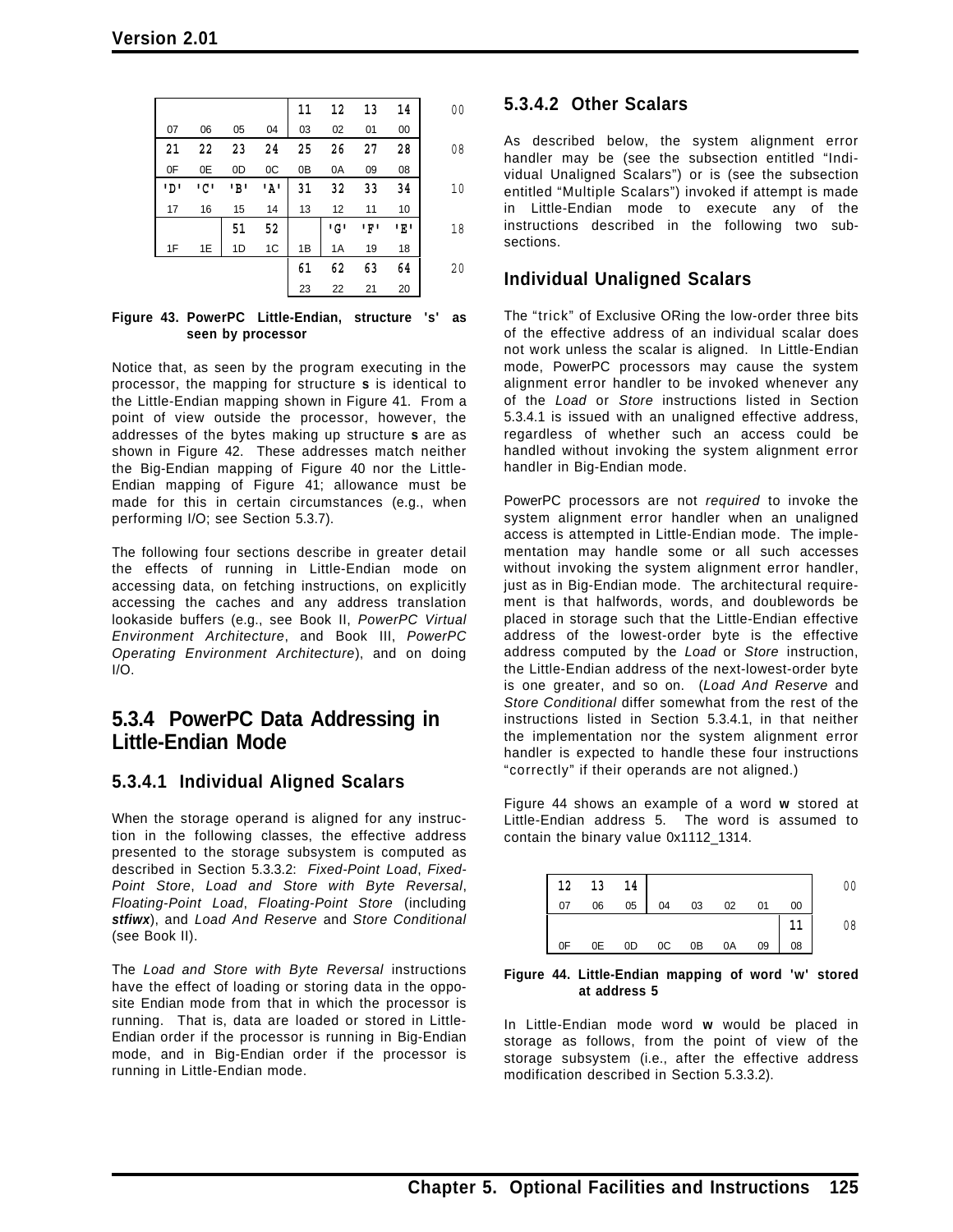

**Figure 45. PowerPC Little-Endian, word 'w' stored at address 5 in storage subsystem**

Notice that the unaligned word **w** in Figure 45 spans two doublewords. The two parts of the unaligned word are not contiguous as seen by the storage subsystem.

An implementation may choose to support some but not all unaligned Little-Endian accesses. For example, an unaligned Little-Endian access that is contained within a single doubleword may be supported, while one that spans doublewords may cause the system alignment error handler to be invoked.

### **Multiple Scalars**

PowerPC has two classes of instructions that handle multiple scalars, namely the *Load and Store Multiple* instructions and the *Move Assist* instructions. Because both classes of instructions potentially deal with more than one word-length scalar, neither class is amenable to the effective address modification described in Section 5.3.3.2 (e.g., pairs of aligned words would be accessed in reverse order from what the program would expect). Attempting to execute any of these instructions in Little-Endian mode causes the system alignment error handler to be invoked.

### **5.3.4.3 Page Table**

The layout of the Page Table in storage (see Book III, *PowerPC Operating Environment Architecture*) is independent of Endian mode. A given byte in the Page Table must be accessed using an effective address appropriate to the mode of the executing program (e.g., the high-order byte of a Page Table Entry must be accessed with an effective address ending with 0b000 in Big-Endian mode, and with an effective address ending with 0b111 in Little-Endian mode).

# **5.3.5 PowerPC Instruction Addressing in Little-Endian Mode**

Each PowerPC instruction occupies an aligned word in storage. The processor fetches and executes instructions as if the CIA were advanced by four for each sequentially fetched instruction. When the processor is in Little-Endian mode, the effective

address presented to the storage subsystem in order to fetch an instruction is the value from the CIA, modified as described in Section 5.3.3.2 for aligned wordlength scalars. A Little-Endian program is thus an array of aligned Little-Endian words, with each word fetched and executed in order (discounting branches and invocations of the system error handler).

Figure 46 shows an example of a small assembly language program **p**.

| loop:  |            |
|--------|------------|
| cmplwi | r5,0       |
| beq    | done       |
| lwzux  | r4, r5, r6 |
| hha    | r7, r7, r4 |
| subi   | r5, r5, 4  |
| b      | loop       |
| done:  |            |
| stw    | r7,total   |

**Figure 46. Assembly language program 'p'**

The Big-Endian mapping for program **p** is shown in Figure 47 (assuming the program starts at address 0).

| 00 | loop: cmplwi r5,0   |            |                       |    |                  | beg done |    |    |
|----|---------------------|------------|-----------------------|----|------------------|----------|----|----|
|    | 00                  | $^{\circ}$ | 02                    | 03 | 04               | 05       | 06 | 07 |
| 08 |                     |            | $1$ wzux $r4, r5, r6$ |    | add $r7, r7, r4$ |          |    |    |
|    | 08                  | 09         | 0A                    | 0B | 0C               | 0D       | 0E | 0F |
| 10 | subi $r5, r5, 4$    |            |                       |    | b loop           |          |    |    |
|    | 10                  | 11         | 12                    | 13 | 14               | 15       | 16 | 17 |
| 18 | done: stw r7, total |            |                       |    |                  |          |    |    |
|    | 18                  | 19         | 1A                    | 1B | 1C               | 1D       | 1Ε | 1F |

**Figure 47. Big-Endian mapping of program 'p'**

The same program **p** is shown mapped Little-Endian in Figure 48.

| 00  | loop: cmplwi r5,0   |    |                       |    | beg done |                  |    |    |
|-----|---------------------|----|-----------------------|----|----------|------------------|----|----|
|     | 00                  | 01 | 02                    | 03 | 04       | 0 <sub>5</sub>   | 06 | 07 |
| 08  |                     |    | $1$ wzux $r4, r5, r6$ |    |          | add $r7, r7, r4$ |    |    |
|     | 08                  | 09 | 0A                    | 0B | 0C       | 0D               | 0E | 0F |
| 1 N |                     |    | subi $r5, r5, 4$      |    |          | b loop           |    |    |
|     | 10                  | 11 | 12                    | 13 | 14       | 15               | 16 | 17 |
| 18  | done: stw r7, total |    |                       |    |          |                  |    |    |
|     | 18                  | 19 | 1Α                    | 1B | 1C       | 1D               |    |    |

**Figure 48. Little-Endian mapping of program 'p'**

In Little-Endian mode program **p** would be placed in storage as follows, from the point of view of the storage subsystem (i.e., after the effective address modification described in Section 5.3.3.2).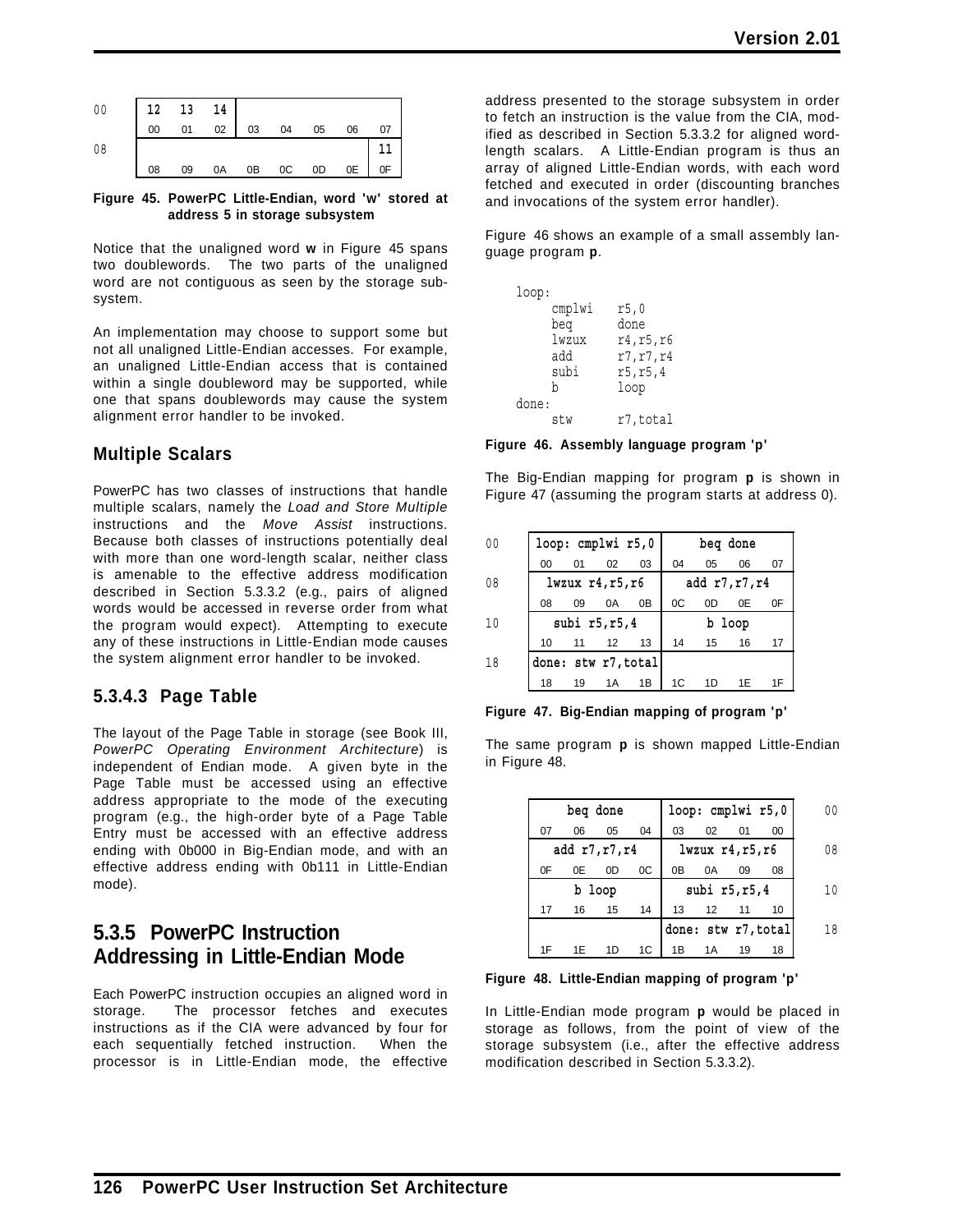| 00 |    | beg done         |      |                |                       |                | loop: cmplwi r5,0 |                     |
|----|----|------------------|------|----------------|-----------------------|----------------|-------------------|---------------------|
|    | 00 | 01               | 02   | 03             | 04                    | 05             | 06                | 07                  |
| 08 |    | add $r7, r7, r4$ |      |                | $lwayux$ $r4, r5, r6$ |                |                   |                     |
|    | 08 | 09               | 0A   | 0 <sub>B</sub> | 0C                    | 0D             | 0E                | 0F                  |
| 10 |    | b                | loop |                | subi $r5, r5, 4$      |                |                   |                     |
|    | 10 | 11               | 12   | 13             | 14                    | 15             | 16                | 17                  |
| 18 |    |                  |      |                |                       |                |                   | done: stw r7, total |
|    | 18 | 19               | 1 A  | 1B             | 1C                    | 1 <sub>D</sub> | 1E                | 1F                  |

**Figure 49. PowerPC Little-Endian, program 'p' in storage subsystem**

Figure 49 is identical to Figure 48 on page 126 except that the byte numbers within each doubleword are reversed. (This identity is in some sense an artifact of depicting storage as a sequence of doublewords. If storage is instead depicted as a sequence of words, a single byte stream, etc., then no such identity appears. However, regardless of the unit in which storage is depicted or accessed, the address of a given byte in Figure 49 differs from the address of the same byte in Figure 48 on page 126 only in the low-order three bits, and the sum of the two 3-bit values that comprise the low-order three bits of the two addresses is equal to 7. Depicting storage as a sequence of doublewords makes this relationship easy to see.)

Each individual machine instruction appears in storage as a 32-bit integer containing the value described in the instruction description, regardless of the Endian mode. This is a consequence of the fact that individual aligned scalars are mapped in storage in Big-Endian byte order.

Notice that, as seen by the processor when executing program **p**, the mapping for program **p** is identical to the Little-Endian mapping shown in Figure 48. From a point of view outside the processor, however, the addresses of the bytes making up program **p** are as shown in Figure 49. These addresses match neither the Big-Endian mapping of Figure 47 nor the Little-Endian mapping of Figure 48.

All instruction effective addresses visible to an executing program are the effective addresses that are computed by that program or, in the case of the system error handler, effective addresses that were or could have been computed by the interrupted program. These effective addresses are independent of Endian mode. Examples for Little-Endian mode include the following.

An instruction address placed into the Link Register by a *Branch* instruction with LK=1, or an instruction address saved in a System Register when the system error handler is invoked, is the

effective address that a program executing in Little-Endian mode would use to access the instruction as a data word using a *Load* instruction.

- [ An offset in a relative *Branch* instruction (*Branch* or *Branch Conditional* with AA=0) reflects the difference between the addresses of the branch and target instructions, using the addresses that a program executing in Little-Endian mode would use to access the instructions as data words using *Load* instructions.
- [ A target address in an absolute *Branch* instruction (*Branch* or *Branch Conditional* with AA=1) is the address that a program executing in Little-Endian mode would use to access the target instruction as a data word using a *Load* instruction.
- **The storage locations that contain the first set of** instructions executed by each kind of system error handler must be set in a manner consistent with the Endian mode in which the system error handler will be invoked. (These sets of instructions occupy architecturally defined locations; see Book III, *PowerPC Operating Environment Architecture*.) Thus if the system error handler is to be invoked in Little-Endian mode, the first set of instructions for each kind of system error handler must appear in storage, from the point of view of the storage subsystem (i.e., after the effective address modification described in Section 5.3.3.2), with the pair of instructions within each doubleword reversed from the order in which they are to be executed. (If the instructions are placed into storage by a program running in the same Endian mode as that in which the system error handler will be invoked, the appropriate order will be achieved naturally.)

#### **Programming Note**

In general, a given subroutine in storage cannot be shared between programs running in different Endian modes. This affects the sharing of subroutine libraries.

# **5.3.6 PowerPC Cache Management Instructions in Little-Endian Mode**

Instructions for explicitly accessing the caches (see Book II, *PowerPC Virtual Environment Architecture*) are unaffected by Endian mode. (Identification of the block to be accessed is not affected by the low-order three bits of the effective address.)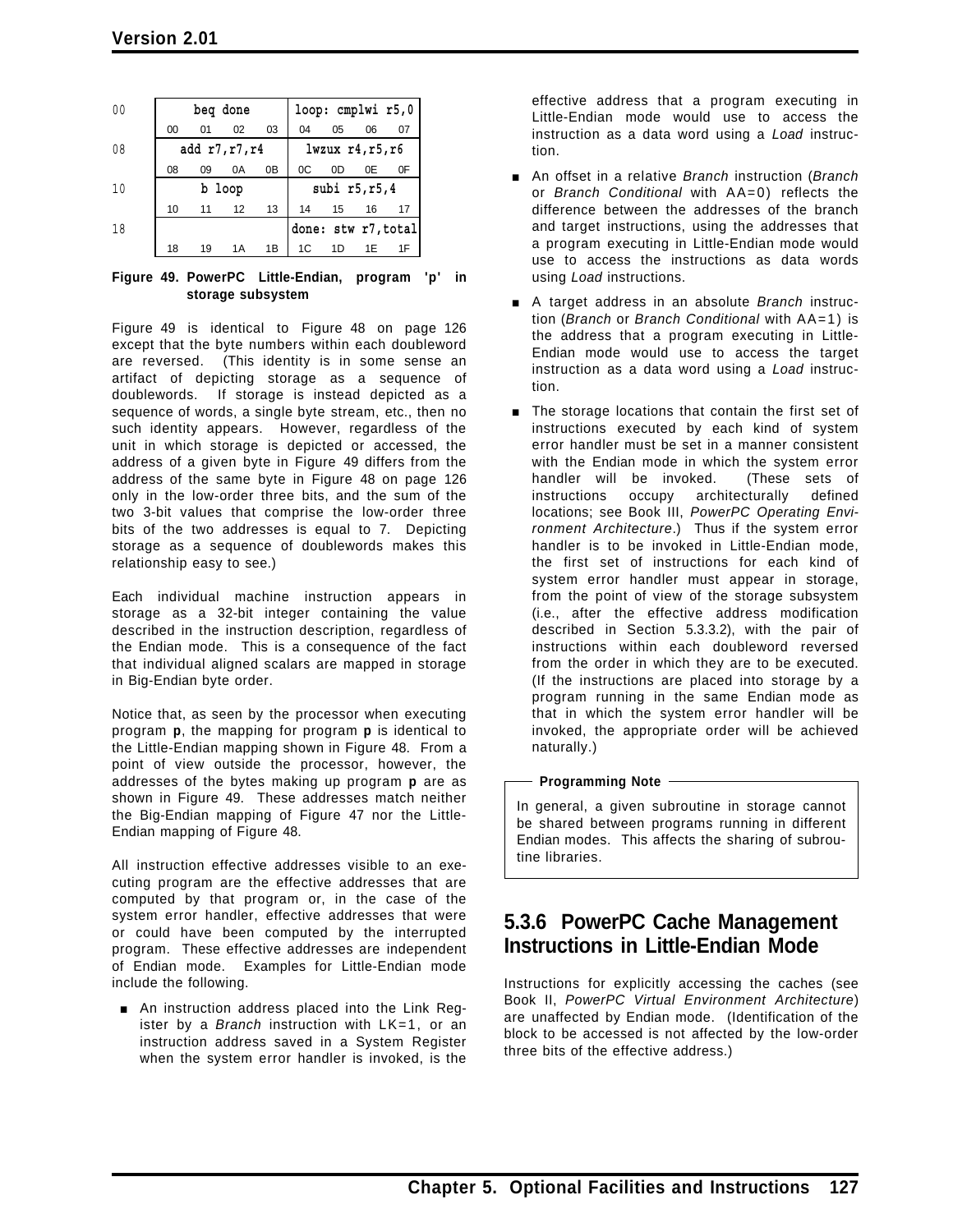## **5.3.7 PowerPC I/O in Little-Endian Mode**

Input/output (I/O), such as writing the contents of a large area of storage to disk, transfers a byte stream on both Big-Endian and Little-Endian systems. For the disk transfer, the first byte of the area is written to the first byte of the disk record and so on.

For a PowerPC system running in Big-Endian mode, I/O transfers happen "naturally" because the byte that the processor sees as byte 0 is the same one that the storage subsystem sees as byte 0.

For a PowerPC system running in Little-Endian mode this is not the case, because of the modification of the low-order three bits of the effective address when the processor accesses storage. In order for I/O transfers to transfer byte streams properly, in Little-Endian mode I/O transfers must be performed as if the bytes transferred were accessed one byte at a time, using the address modification described in Section 5.3.3.2 for single-byte scalars. This does not mean that I/O on Little-Endian PowerPC systems must use only 1-byte-wide transfers; data transfers can be as wide as desired, but the order of the bytes transferred within doublewords must appear as if the bytes were fetched or stored one byte at a time. See the System Architecture documentation for a given PowerPC system for details on the transfer width and byte ordering on that system.

However, not all I/O done on PowerPC systems is for large areas of storage as described above. I/O can be performed with certain devices merely by storing to or loading from addresses that are associated with the devices (the terms "memory-mapped I/O" and "programmed I/O" or "PIO" are used for this). For such PIO transfers, care must be taken when defining the addresses to be used, for these addresses are subject to the effective address modification shown in Table 2 on page 124. A *Load* or *Store* instruction that maps to a control register on a device may require that the value loaded or stored have its bytes reversed; if this is required, the *Load and Store with Byte Reversal* instructions can be used. Any requirement for such byte reversal for a particular I/O device register is independent of whether the PowerPC system is running in Big-Endian or Little-Endian mode.

Similarly, the address sent to an I/O device by an *eciwx* or *ecowx* instruction (see Book II, *PowerPC Virtual Environment Architecture*) is subject to the effective address modification shown in Table 2.

# **5.3.8 Origin of Endian**

The terms *Big-Endian* and *Little-Endian* come from Part I, Chapter 4, of Jonathan Swift's *Gulliver's Travels*. Here is the complete passage, from the edition printed in 1734 by George Faulkner in Dublin.

... our Histories of six Thousand Moons make no Mention of any other Regions, than the two great Empires of *Lilliput* and *Blefuscu.* Which two mighty Powers have, as I was going to tell you, been engaged in a most obstinate War for six and thirty Moons past. It began upon the following Occasion. It is allowed on all Hands, that the primitive Way of breaking Eggs before we eat them, was upon the larger End: But his present Majesty's Grand-father, while he was a Boy, going to eat an Egg, and breaking it according to the ancient Practice, happened to cut one of his Fingers. Whereupon the Emperor his Father, published an Edict, commanding all his Subjects, upon great Penalties, to break the smaller End of their Eggs. The People so highly resented this Law, that our Histories tell us, there have been six Rebellions raised on that Account; wherein one Emperor lost his Life, and another his Crown. These civil Commotions were constantly fomented by the Monarchs of *Blefuscu*; and when they were quelled, the Exiles always fled for Refuge to that Empire. It is computed that eleven Thousand Persons have, at several Times, suffered Death, rather than submit to break their Eggs at the smaller End. Many hundred large Volumes have been published upon this Controversy: But the Books of the *Big-Endians* have been long forbidden, and the whole Party rendered incapable by Law of holding Employments. During the Course of these Troubles, the Emperors of *Blefuscu* did frequently expostulate by their Ambassadors, accusing us of making a Schism in Religion, by offending against a fundamental Doctrine of our great Prophet *Lustrog*, in the fiftyfourth Chapter of the *Brundrecal*, (which is their *Alcoran*.) This, however, is thought to be a mere Strain upon the text: For the Words are these; *That all true Believers shall break their Eggs at the convenient End*: and which is the convenient End, seems, in my humble Opinion, to be left to every Man's Conscience, or at least in the Power of the chief Magistrate to determine. Now the *Big-Endian* Exiles have found so much Credit in the Emperor of *Blefuscu's* Court; and so much private Assistance and Encouragement from their Party here at home, that a bloody War has been carried on between the two Empires for six and thirty Moons with various Success; during which Time we have lost Forty Capital Ships, and a much greater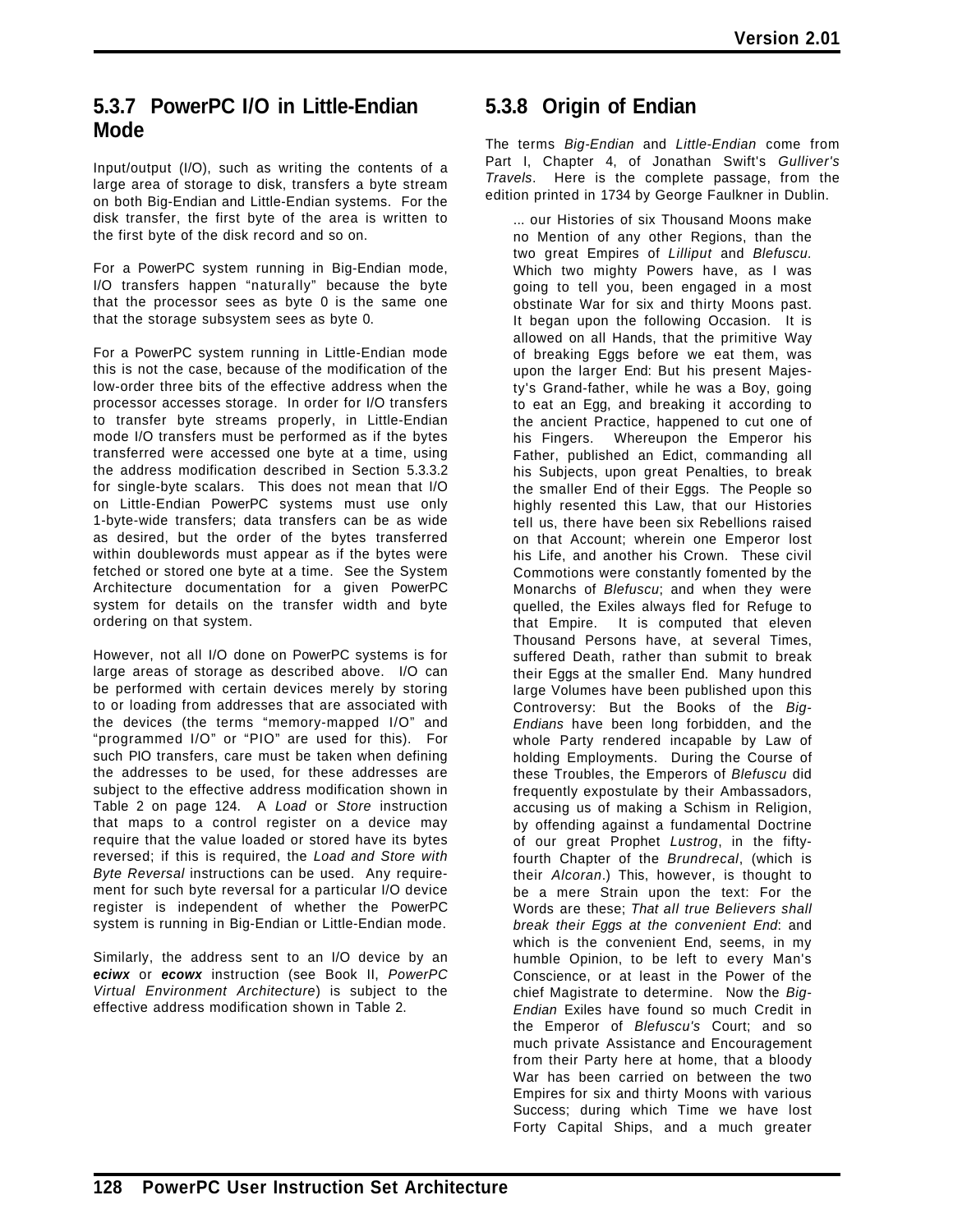Number of smaller Vessels, together with thirty thousand of our best Seamen and Soldiers; and the Damage received by the Enemy is reckoned to be somewhat greater than ours. However, they have now equipped a numerous Fleet, and are just pre-

paring to make a Descent upon us: and his Imperial Majesty, placing great Confidence in your Valour and Strength, hath commanded me to lay this Account of his Affairs before you.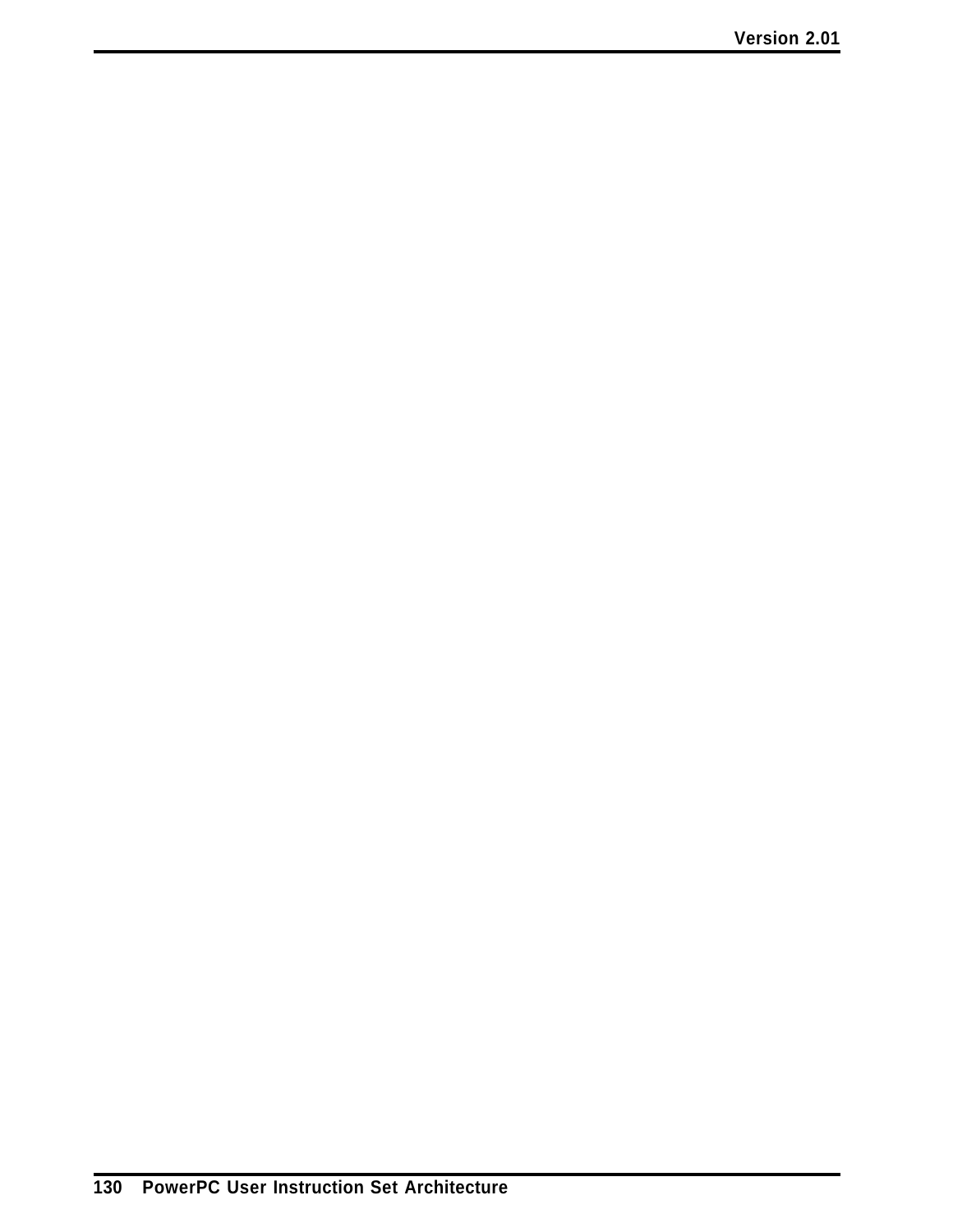# **Chapter 6. Optional Facilities and Instructions that are being Phased Out of the Architecture**

6.1 Move To Condition Register from XER .................... 131

The facilities and instructions described in this chapter are optional. An implementation may provide all, some, or none of them.

**Warning:** These facilities and instructions are being phased out of the architecture.

# **6.1 Move To Condition Register from XER**

The *mcrxr* instruction is being phased out of the architecture. Its description is included here as an aid to constructing operating system code to emulate it.

### *Move to Condition Register from XER X-form*

mcrxr BF

| - - |   |  |  |
|-----|---|--|--|
|     | 9 |  |  |

 $CR_{4\times BF:4\times BF+3}$  +  $XER_{32:35}$  $XER_{32:35}$  + 0b0000

The contents of  $XER_{32:35}$  are copied to Condition Register field BF.  $XER_{32:35}$  are set to zero.

**Special Registers Altered:**

CR field BF  $XER_{32:35}$ 

**Programming Note**

**Warning:** This instruction has been phased out of the architecture. Attempting to execute this instruction will cause the system illegal instruction error handler to be invoked.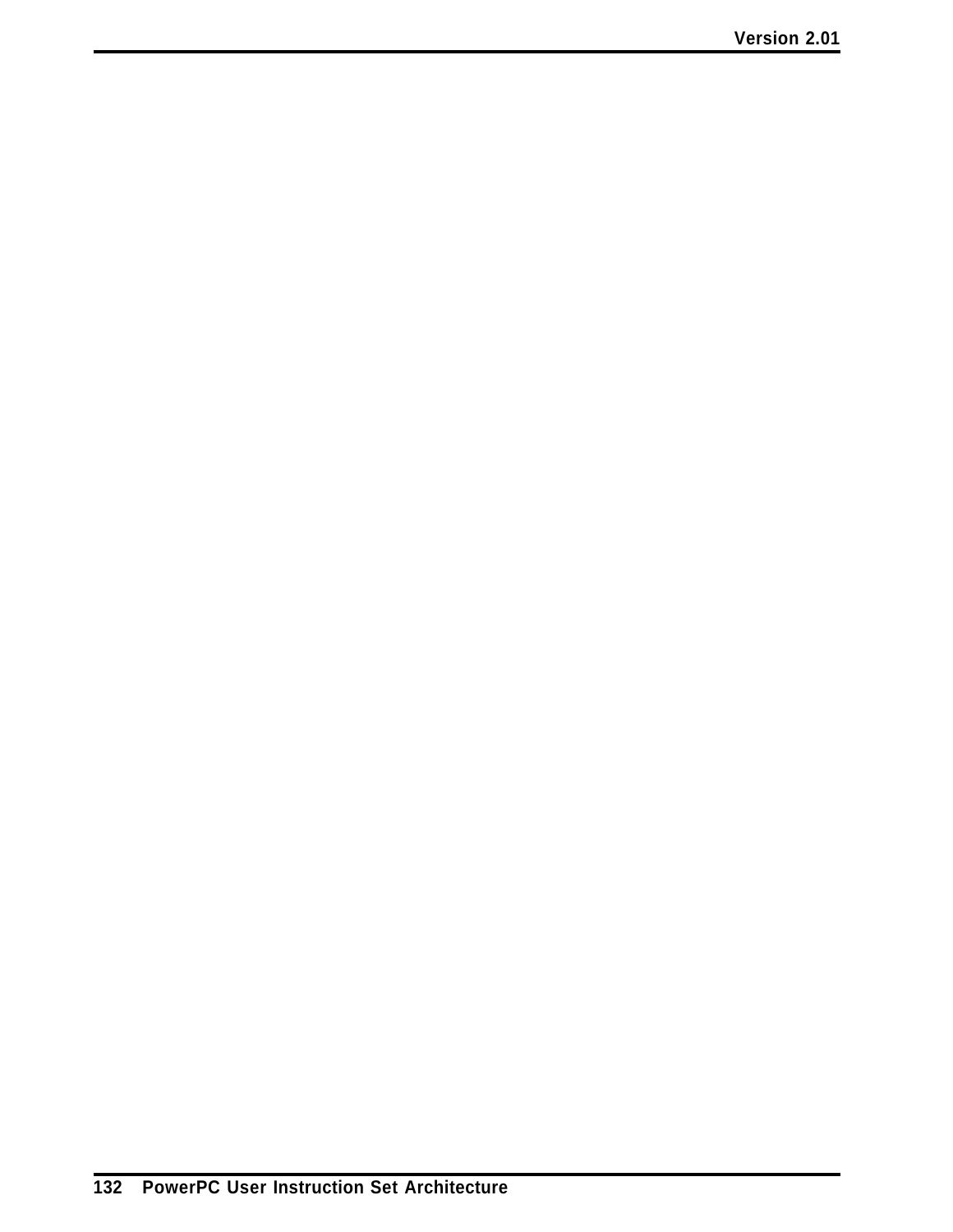# **Appendix A. Suggested Floating-Point Models**

# **A.1 Floating-Point Round to Single-Precision Model**

The following describes algorithmically the operation of the *Floating Round to Single-Precision* instruction.

```
If (FRB)_{1:11} < 897 and (FRB)_{1:63} > 0 then
    Do
       If FPSCR<sub>UE</sub> = 0 then goto Disabled Exponent Underflow
       If FPSCR_{UE} = 1 then goto Enabled Exponent Underflow
    End
If (FRB)_{1:11} > 1150 and (FRB)_{1:11} < 2047 then
    Do
       If FPSCR<sub>OE</sub> = 0 then goto Disabled Exponent Overflow
       If FPSCR<sub>OF</sub> = 1 then goto Enabled Exponent Overflow
    End
If (FRB)_{1:11} > 896 and (FRB)_{1:11} < 1151 then goto Normal Operand
If (FRB)_{1:63} = 0 then goto Zero Operand
If (FRB)_{1:11} = 2047 then
   Do
       If (FRB)_{12:63} = 0 then goto Infinity Operand
       If (FRB)_{12} = 1 then goto QNaN Operand
       If (FRB)_{12} = 0 and (FRB)_{13:63} > 0 then goto SNaN Operand
   End
```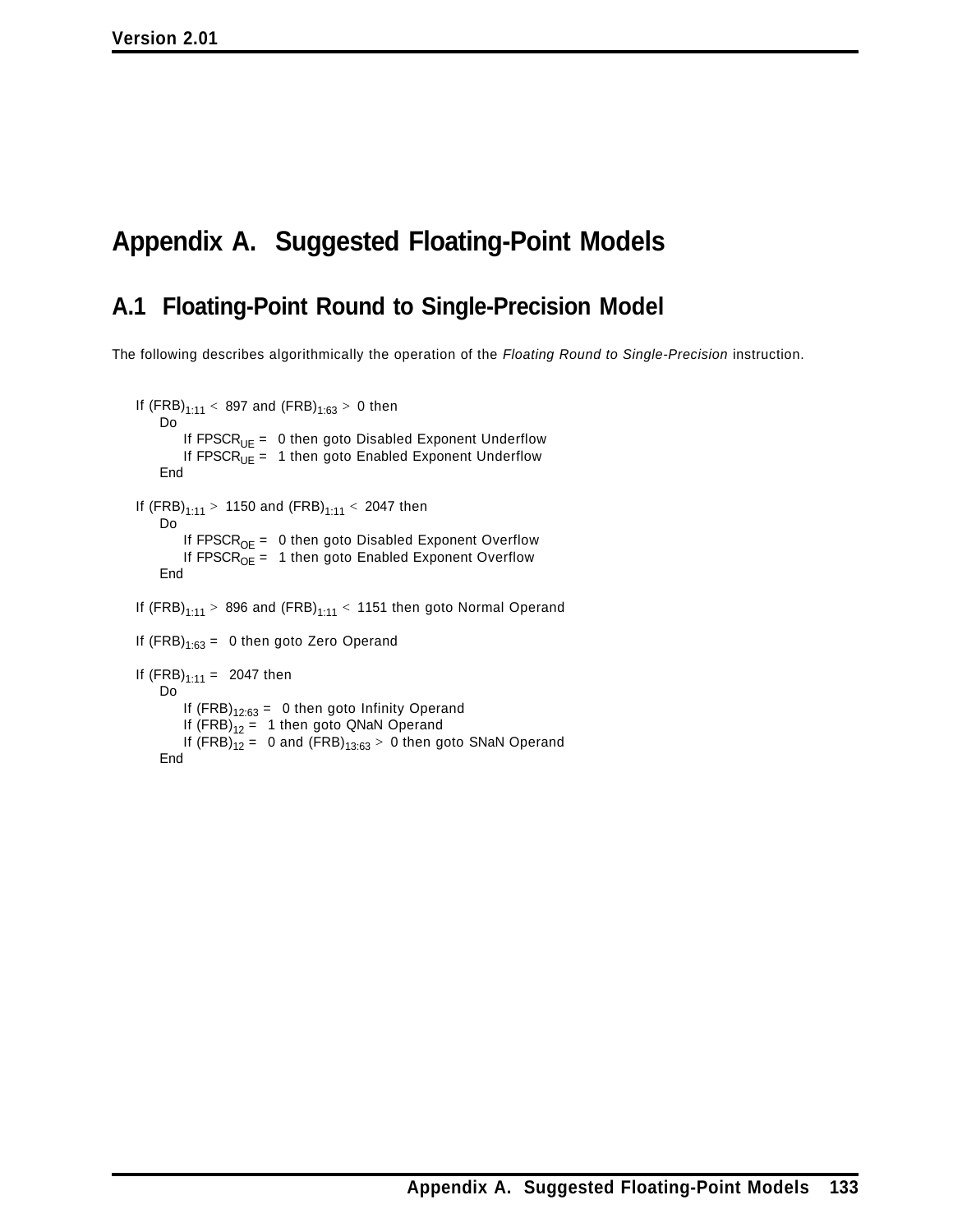*Disabled Exponent Underflow*:

```
sign \leftarrow (FRB)<sub>0</sub>
If (FRB)_{1:11} = 0 then
    Do
         exp + - 1022frac<sub>0:52</sub> \leftarrow 0b0 || (FRB)<sub>12:63</sub>
     End
If (FRB)_{1:11} > 0 then
    Do
         exp \leftarrow (FRB)<sub>1:11</sub> - 1023
         frac_{0:52} + 0b1 || (FRB)<sub>12:63</sub>
    End
Denormalize operand:
     G \parallel R \parallel X + 0b000Do while exp < -126exp + exp + 1
         \text{frac}_{0:52} || G || R || X + 0b0 || frac_{0:52} || G || (R | X)
     End
FPSCR<sub>UX</sub> \leftarrow (frac<sub>24:52</sub> || G || R || X) > 0
Round Single(sign,exp,frac_{0:52},G,R,X)
FPSCR_{XX} + FPSCR_{XX} | FPSCR_{FI}If frac_{0:52} = 0 then
    Do
          FRT<sub>0</sub> \leftarrow sign
          FRT<sub>1:63</sub> \leftarrow 0
          If sign = 0 then FPSCR<sub>FPRF</sub> \leftarrow "+zero"
          If sign = 1 then FPSCR_{FPRF} + " - zero"
     End
If frac_{0:52} > 0 then
    Do
         If frac<sub>0</sub> = 1 then
               Do
                    If sign = 0 then FPSCR<sub>FPRF</sub> \leftrightarrow "+ normal number"
                    If sign = 1 then FPSCR_{FPRF}^+ + " – normal number"
               End
          If frac<sub>0</sub> = 0 then
               Do
                    If sign = 0 then FPSCR<sub>FPRF</sub> \leftrightarrow "+ denormalized number"
                    If sign = 1 then FPSCR<sub>FPRF</sub> \leftarrow " – denormalized number"
               End
         Normalize operand:
               Do while frac<sub>0</sub> = 0
                    exp + exp- 1
                    frac<sub>0:52</sub> + frac<sub>1:52</sub> || 0b0
              End
          FRT_0 + sign
          FRT<sub>1:11</sub> + exp + 1023
          FRT_{12:63} + frac<sub>1:52</sub>
     End
Done
```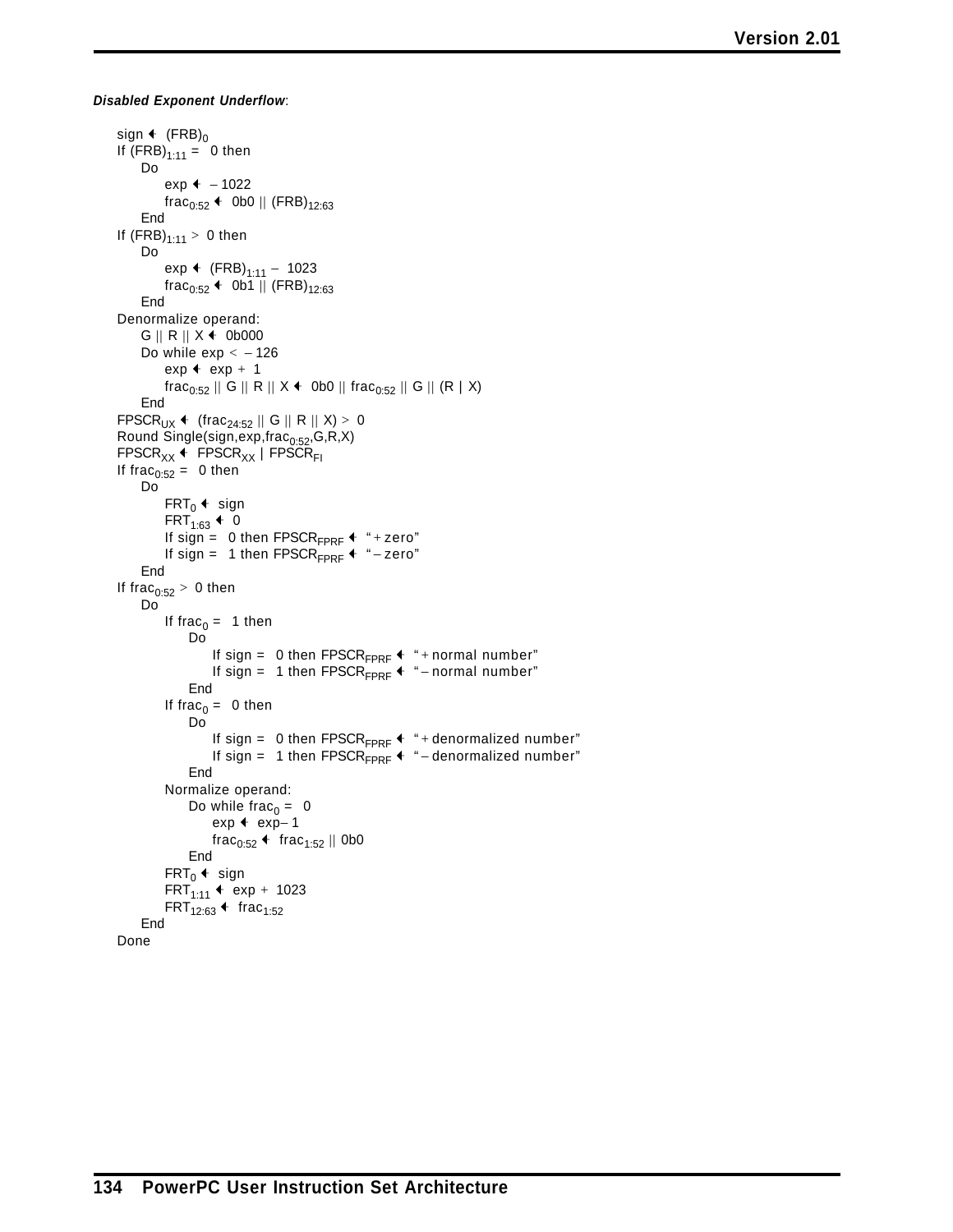#### *Enabled Exponent Underflow*:

```
FPSCR_{UX} + 1
sign \leftarrow (FRB)<sub>0</sub>
If (FRB)_{1:11} = 0 then
     Do
          exp ← - 1022frac<sub>0:52</sub> \leftarrow 0b0 || (FRB)<sub>12:63</sub>
     End
If (FRB)_{1:11} > 0 then
     Do
          exp \leftarrow (FRB)<sub>1:11</sub> - 1023
          frac_{0:52} + 0b1 || (FRB)<sub>12:63</sub>
     End
Normalize operand:
     Do while frac<sub>0</sub> = 0
          exp + exp - 1
          frac<sub>0:52</sub> + frac<sub>1:52</sub> || 0b0
     End
Round Single(sign,exp, frac_{0:52}, 0, 0, 0)
FPSCR_{XX} + FPSCR<sub>XX</sub> | FPSCR<sub>FI</sub>
exp \leftarrow exp + 192
FRT_0 + sign
FRT<sub>1:11</sub> + exp + 1023
FRT_{12:63} \leftarrow frac_{1:52}If sign = 0 then \text{FPSCR}_{\text{FPRF}} \leftarrow " + normal number"
If sign = 1 then FPSCR_{FPRF} + " – normal number"
Done
```
#### *Disabled Exponent Overflow*:

```
\text{FPSCR}_{OX} + 1
If \text{FPSC}\hat{R}_{RN} = 0 b00 then \frac{1}{r} Round to Nearest \frac{1}{r}Do
        If (FRB)_0 = 0 then FRT \leftarrow 0x7FF0_0000_0000_0000If (FRB)_0 = 1 then FRT \triangleleft 0xFFF0_0000_0000_0000
        If (FRB)_0 = 0 then FPSCR_{FPRF} + "+ infinity"
        If (FRB)_0 = 1 then FPSCR_{FPRF} + " – infinity"
    End
If \text{FPSCR}_{\text{RN}} = 0b01 then \frac{1}{2} Round toward Zero \frac{*}{2}Do
        If (FRB)_0 = 0 then FRT \leftrightarrow 0x47EF_FFFF_E000_0000
        If (FRB)_0 = 1 then FRT \leftarrow 0xC7EF_FFFF_E000_0000
        If (FRB)_0 = 0 then FPSCR_{FPRF} + "+ normal number"
        If (FRB)_0 = 1 then FPSCR_{FPRF} + " – normal number"
    End
If \text{FPSCR}_{\text{RN}} = 0b10 then \frac{1}{2} Round toward +Infinity \frac{1}{2}Do
        If (FRB)_0 = 0 then FRT \triangleleft 0x7FF0_0000_0000_0000
        If (FRB)_0 = 1 then FRT \triangleleft 0xC7EF_FFFF_E000_0000
        If (FRB)_0 = 0 then FPSCR_{FPRF} + "+ infinity"
        If (FRB)_0 = 1 then FPSCR_{FPRF} + " – normal number"
    End
If \text{FPSCR}_{\text{RN}} = 0b11 then /* Round toward − Infinity */
    Do
        If (FRB)_0 = 0 then FRT \leftrightarrow 0x47EF_FFFF_E000_0000
        If (FRB)_0 = 1 then FRT \triangleleft 0xFFF0_0000_0000_0000
        If (FRB)_0 = 0 then FPSCR_{FPRF} \leftarrow " + normal number"
        If (FRB)_0 = 1 then FPSCR_{FPRF} + " – infinity"
    End
\text{FPSCR}_{\text{FR}} \leftarrow undefined
FPSCR<sub>FI</sub> \leftarrow 1
FPSCR<sub>XX</sub> \leftarrow 1
Done
```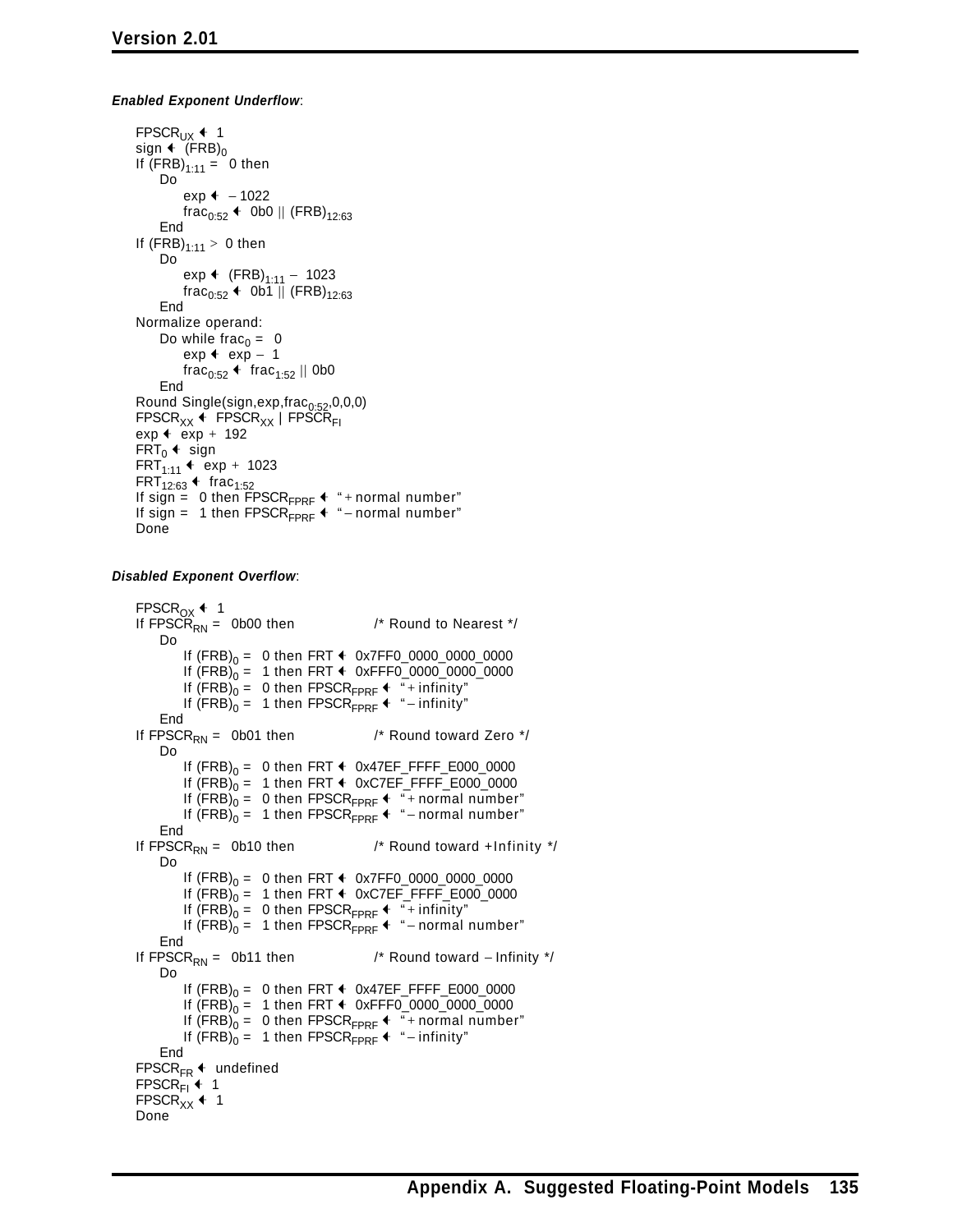#### *Enabled Exponent Overflow*:

sign  $\leftarrow$  (FRB)<sub>0</sub> exp ←  $(FRB)_{1:11}$  – 1023  $frac_{0:52}$  + 0b1 || (FRB)<sub>12:63</sub> Round Single(sign,exp,frac $_{0:52}$ ,0,0,0)  $FPSCR_{XX}$  +  $FPSCR_{XX}$  |  $FPSCR_{FI}$ Enabled Overflow: FPSCR<sub>OX</sub> $+1$ exp  $\leftarrow$  exp  $-$  192  $FRT_0$  + sign  $FRT_{1:11}$  + exp + 1023  $FRT_{12:63}$  + frac<sub>1:52</sub> If sign = 0 then  $FPSCR_{FPRF}$  + " + normal number" If sign = 1 then FPSCR<sub>FPRF</sub>  $\leftarrow$  " – normal number" Done

#### *Zero Operand*:

```
FRT + (FRB)If (FRB)_0 = 0 then FPSCR_{FPRF} + "+zero"
If (FRB)_0 = 1 then FPSCR_{FPRF} + " − zero"
FPSCR<sub>FR FI</sub> \leftarrow 0b00
Done
```
#### *Infinity Operand*:

```
FRT + (FRB)If (FRB)_0 = 0 then FPSCR_{FPRF} + "+ infinity"
If (FRB)_0 = 1 then FPSCR<sub>FPRF</sub> \leftarrow " – infinity"
FPSCR<sub>FR FI</sub> \leftarrow 0b00
Done
```
*QNaN Operand*:

```
FRT \leftarrow (FRB)<sub>0:34</sub> || <sup>29</sup>0
FPSCR<sub>FPRF</sub> + "QNaN"
\text{FPSCR}_{\text{FR} \text{ FI}} + 0b00
Done
```
#### *SNaN Operand*:

```
\text{FPSCR}_{VXSNAN} + 1
If FPSCR_{VE} = 0 then
    Do
         FRT_{0:11} + (FRB)<sub>0:11</sub>
         FRT_{12} + 1
         FRT_{13:63} + (FRB)_{13:34} ||^{29}0FPSCR<sub>FPRF</sub> + "QNaN"
    End
FPSCR<sub>FR FI</sub> \leftarrow 0b00
Done
```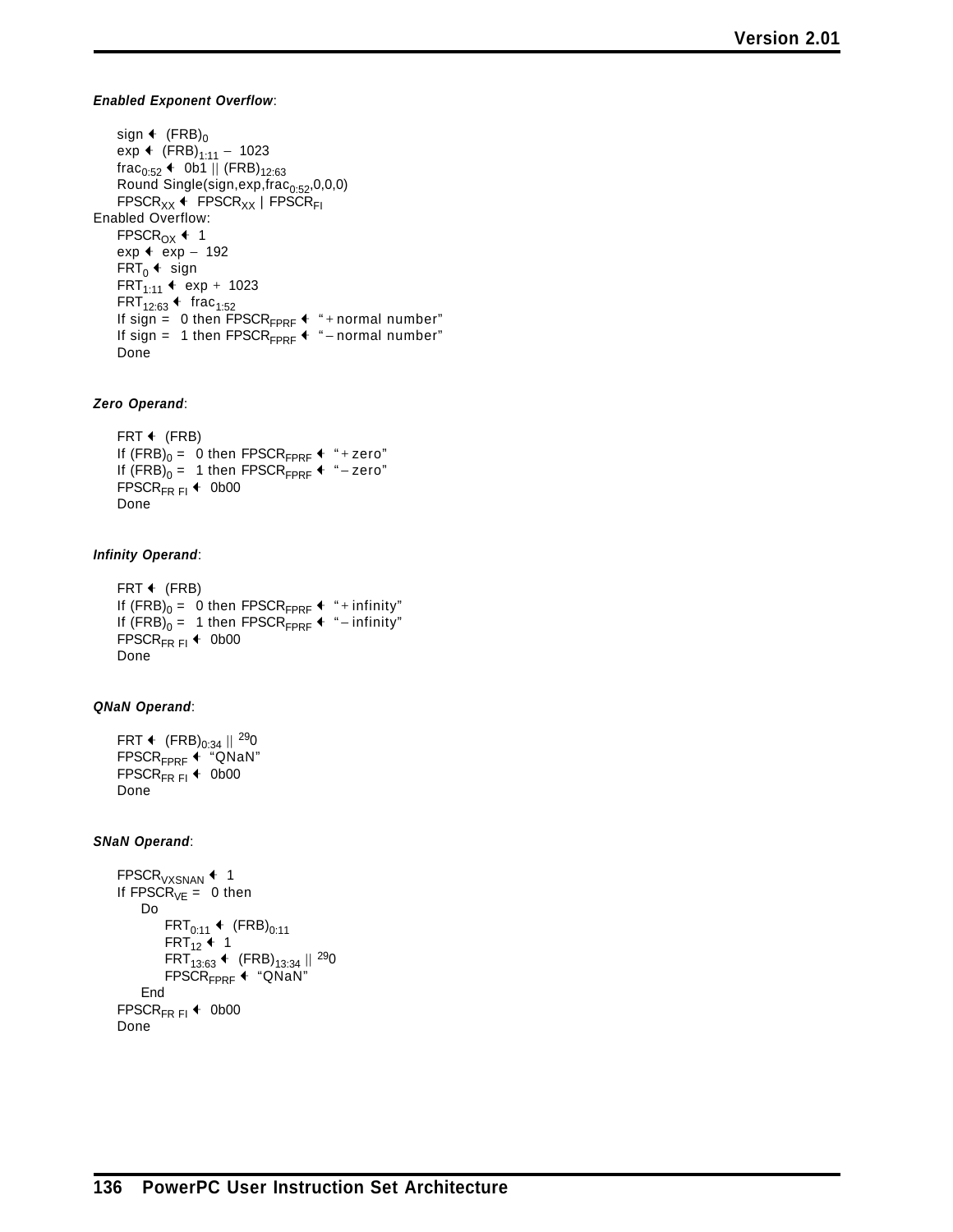#### *Normal Operand*:

```
sign \leftarrow (FRB)<sub>0</sub>
exp ← (FRB)_{1:11} – 1023
frac_{0:52} + 0b1 || (FRB)<sub>12:63</sub>
Round Single(sign,exp,frac_{0:52},0,0,0)
FPSCR_{XX} + FPSCR_{XX} | FPSCR_{FI}If exp > 127 and FPSCR<sub>OE</sub> = 0 then go to Disabled Exponent Overflow
If exp > 127 and FPSCR<sub>OE</sub> = 1 then go to Enabled Overflow
FRT_0 + sign
FRT_{1:11} + exp + 1023
FRT_{12:63} + frac<sub>1:52</sub>
If sign = 0 then \text{FPSCR}_{\text{FPRF}} + " + normal number"
If sign = 1 then FPSCR<sub>FPRF</sub> \triangleq " – normal number"
Done
```
*Round Single(sign,exp,frac*0:52*,G,R,X)*:

```
inc \leftarrow 0
\mathsf{lsb} + frac<sub>23</sub>
gbit \triangleleft frac<sub>24</sub>
rbit \triangleleft frac<sub>25</sub>
xbit ← (frac<sub>26:52</sub>||G||R||X)≠ 0
If \text{FPSCR}_{\text{RN}} = 0000 then \frac{1}{2} Round to Nearest \frac{*}{2}<br>Do \frac{1}{2} comparisons ignore u bits \frac{*}{2}/* comparisons ignore u bits */If sign || lsb || gbit || rbit || xbit = 0bu11uu then inc \leftarrow 1
           If sign || lsb || gbit || rbit || xbit = 0bu011u then inc \leftarrow 1
           If sign || lsb || gbit || rbit || xbit = 0bu01u1 then inc \triangleleft 1
     End
If \text{FPSCR}_{\text{RN}} = 0b10 then \frac{1}{2} Round toward +Infinity \frac{1}{2}<br>Do \frac{1}{2} comparisons ignore u bits \frac{1}{2}/* comparisons ignore u bits */If sign || lsb || gbit || rbit || xbit = 0b0u1uu then inc \leftarrow 1
           If sign || lsb || gbit || rbit || xbit = 0b0uu1u then inc \triangleleft 1
           If sign || lsb || gbit || rbit || xbit = 0b0uuu1 then inc \triangleleft 1
     End
If FPSCR<sub>RN</sub> = 0b11 then /* Round toward − Infinity */<br>Do /* comparisons ignore u bits */
                                 /* comparisons ignore u bits */If sign || lsb || gbit || rbit || xbit = 0b1u1uu then inc \triangleleft 1
           If sign || lsb || gbit || rbit || xbit = 0b1uu1u then inc \triangleleft 1
           If sign || lsb || gbit || rbit || xbit = 0b1uuu1 then inc \leftarrow 1
     End
frac<sub>0:23</sub> \leftarrow frac<sub>0:23</sub> + inc
If carry_out = 1 then
     Do
          frac<sub>0:23</sub> \leftarrow 0b1 || frac<sub>0:22</sub>
           exp + exp + 1
     End
frac_{24:52} + 290FPSCR<sub>FR</sub> \leftarrow inc
FPSCR_{F1} + gbit | rbit | xbit
Return
```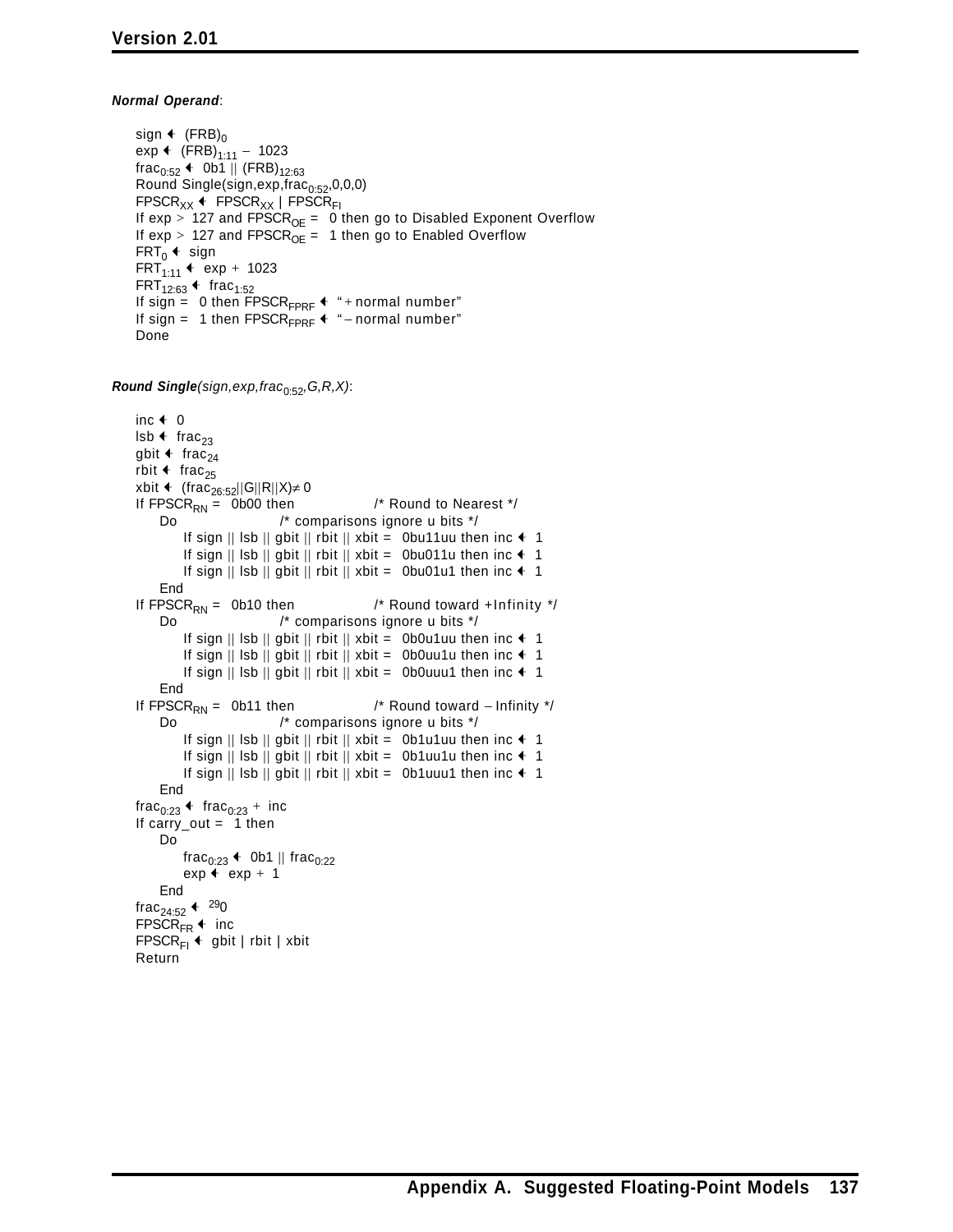### **A.2 Floating-Point Convert to Integer Model**

The following describes algorithmically the operation of the *Floating Convert To Integer* instructions.

```
If Floating Convert To Integer Word then
         Do
             round_mode \leftarrow FPSCR<sub>RN</sub>
             tgt_precision \leftarrow "32-bit integer"
         End
    If Floating Convert To Integer Word with round toward Zero then
         Do
             round_mode \leftarrow 0b01
             tgt_precision + "32-bit integer"
         End
    If Floating Convert To Integer Doubleword then
         Do
             round_mode \leftarrow FPSCR<sub>RN</sub>
             tgt_precision + "64-bit integer"
         End
    If Floating Convert To Integer Doubleword with round toward Zero then
         Do
             round_mode \leftarrow 0b01
             tgt_precision + "64-bit integer"
         End
    sign \leftarrow (FRB)<sub>0</sub>
    If (FRB)_{1:11} = 2047 and (FRB)_{12:63} = 0 then goto Infinity Operand
    If (FRB)_{1:11} = 2047 and (FRB)_{12} = 0 then goto SNaN Operand
    If (FRB)_{1:11} = 2047 and (FRB)_{12} = 1 then goto QNaN Operand
    If (FRB)_{1:11} > 1086 then goto Large Operand
    If (FRB)<sub>1:11</sub> > 0 then exp \leftarrow (FRB)<sub>1:11</sub> − 1023 /* exp − bias */
    If (FRB)<sub>1:11</sub> = 0 then exp \triangleleft − 1022
    If (FRB)<sub>1:11</sub> > 0 then frac<sub>0:64</sub> \leftrightarrow 0b01 || (FRB)<sub>12:63</sub> || <sup>11</sup>0 /* normal; need leading 0 for later complement */
    If (FRB)<sub>1:11</sub> = 0 then frac<sub>0:64</sub> \leftarrow 0b00 || (FRB)<sub>12:63</sub> || <sup>11</sup>0 /* denormal */
    gbit || \text{ rbit} || \text{ xbit } + 0b000Do i=1,63– exp /* do the loop 0 times if exp = 63 */
        frac_{0.64} || gbit || rbit || xbit \triangleq 0b0 || frac
0:64 || gbit || (rbit | xbit)
    End
    Round Integer(sign,frac<sub>0:64</sub>,gbit,rbit,xbit,round_mode)
    If sign = 1 then frac<sub>0:64</sub> \leftrightarrow ¬ frac<sub>0:64</sub> + 1 /* needed leading 0 for -2^{64} < (FRB) < -2^{63} */
    If tgt_precision = "32-bit integer" and frac_{0:64} > 2^{31} - 1 then goto Large Operand
    If tgt_precision = "64-bit integer" and frac_{0.64} > 2^{63} 1 then goto Large Operand
     If tgt_precision = "32-bit integer" and frac_{0.64} < - 2^{31}_{0.2} then goto Large Operand
     If tgt_precision = "64-bit integer" and frac_{0:64} < -2^{63} then goto Large Operand
    FPSCR_{XX} + FPSCR_{XX} | FPSCR_{FI}If tgt_precision = "32-bit integer" then FRT \triangleq 0xuuuu_uuuu || frac<sub>33:64</sub> /* u is undefined hex digit */
    If tgt_precision = "64-bit integer" then FRT \leftarrow frac<sub>1:64</sub>
    FPSCR<sub>FPRF</sub> + undefined
    Done
```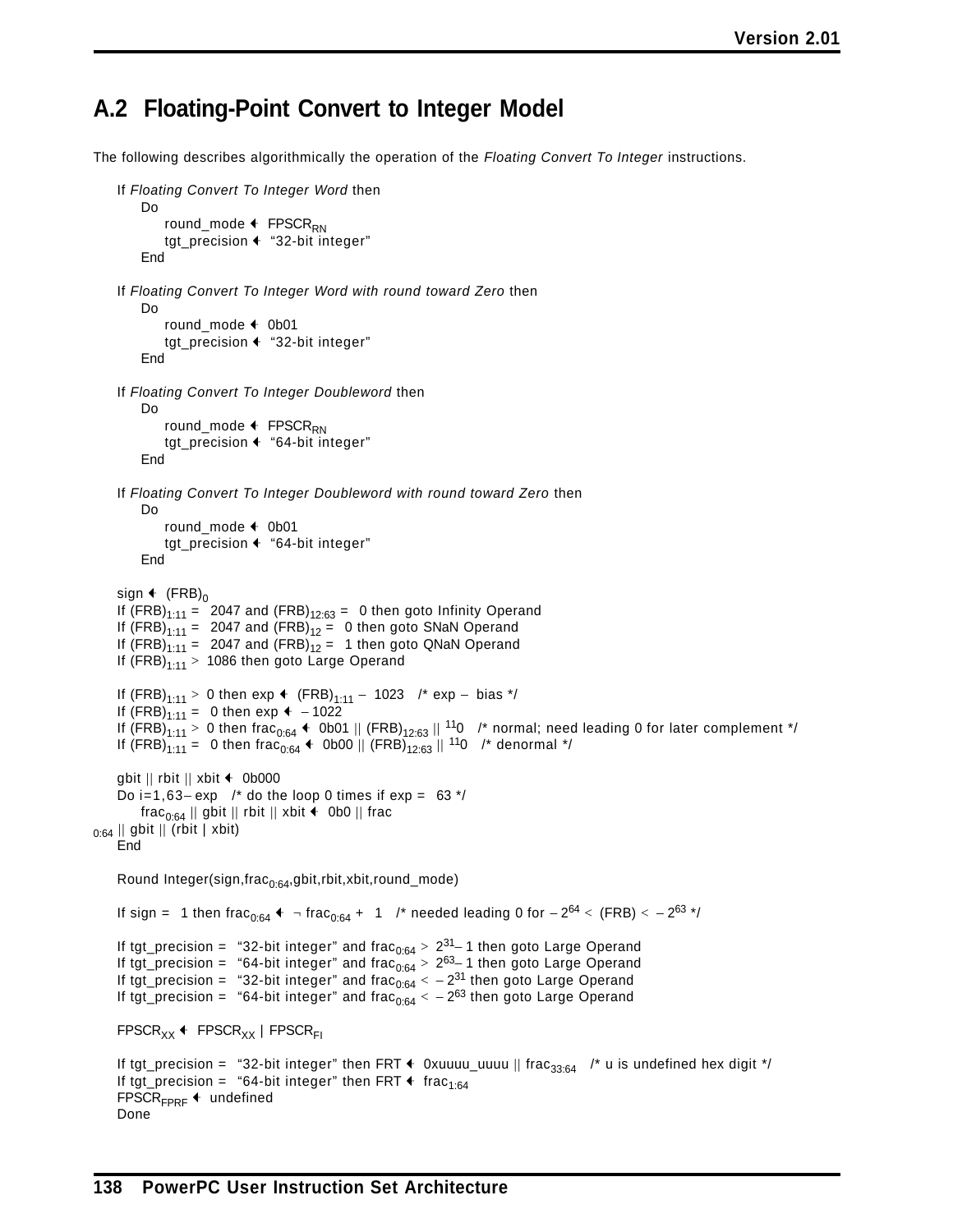*Round Integer(sign,frac*0:64*,gbit,rbit,xbit,round\_mode)*:

```
inc \leftarrow 0
If round_mode = 0b00 then /* Round to Nearest */
    Do /* comparisons ignore u bits */
         If sign || frac<sub>64</sub> || gbit || rbit || xbit = 0bu11uu then inc \triangleleft 1
         If sign || frac<sub>64</sub> || gbit || rbit || xbit = 0bu011u then inc \leftarrow 1
         If sign || frac<sub>64</sub> || gbit || rbit || xbit = 0bu01u1 then inc \leftarrow 1
    End
If round_mode = 0b10 then \frac{1}{2} Round toward +Infinity \frac{1}{2}Do /* comparisons ignore u bits */
         If sign || frac<sub>64</sub> || gbit || rbit || xbit = 0b0u1uu then inc \leftarrow 1
         If sign || frac<sub>64</sub> || gbit || rbit || xbit = 0b0uu1u then inc \leftrightarrow 1
         If sign || frac<sub>64</sub> || gbit || rbit || xbit = 0b0uuu1 then inc \leftarrow 1
    End
If round_mode = 0b11 then /* Round toward − Infinity */
    Do /* comparisons ignore u bits */
         If sign || frac<sub>64</sub> || gbit || rbit || xbit = 0b1u1uu then inc \leftarrow 1
         If sign || frac<sub>64</sub> || gbit || rbit || xbit = 0b1uu1u then inc \leftarrow 1
         If sign || frac<sub>64</sub> || gbit || rbit || xbit = 0b1uuu1 then inc \leftarrow 1
    End
frac_{0:64} + frac<sub>0:64</sub> + inc
FPSCR<sub>FR</sub> \leftarrow inc
FPSCR_{FI} + gbit | rbit | xbit
Return
```
#### *Infinity Operand*:

```
FPSCR<sub>FR FI VXCVI</sub> \triangleleft 0b001
If \text{FPSCR}_{VE} = 0 then Do
    If tgt_precision = "32-bit integer" then
        Do
            If sign = 0 then FRT \triangleq 0xuuuu_uuuu_7FFF_FFFF /* u is undefined hex digit */
            If sign = 1 then FRT \triangleq 0xuuuu_uuuu_8000_0000 /* u is undefined hex digit */
        End
    Else
        Do
            If sign = 0 then FRT \leftrightarrow 0x7FFF_FFFF_FFFF_FFFF
            If sign = 1 then FRT \leftarrow 0x8000_0000_0000_0000
        End
    FPSCR<sub>FPRF</sub> + undefined
    End
Done
```
#### *SNaN Operand*:

```
FPSCR<sub>FR FI</sub> VXSNAN VXCVI \triangleq 0b0011
If \text{FPSCR}_{VE} = 0 then
    Do
        If tgt_precision = "32-bit integer" then FRT \leftarrow 0xuuuu_uuuu_8000_0000 /* u is undefined hex digit */
        If tgt\_precision = "64-bit integer" then FRT \leftarrow 0x8000_0000_0000_0000
        FPSCR<sub>FPRF</sub> + undefined
    End
Done
```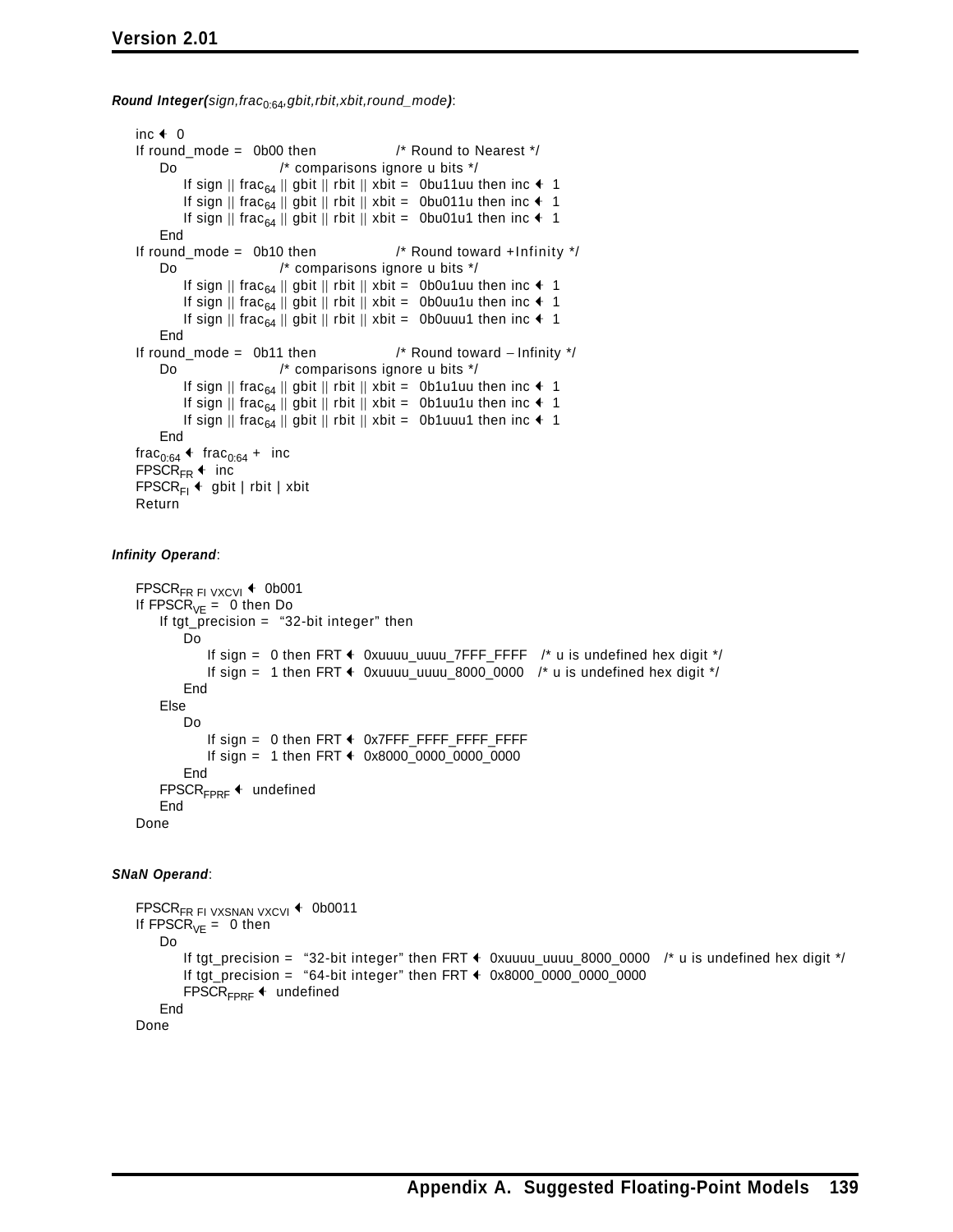*QNaN Operand*:

```
FPSCR<sub>FR FI VXCVI</sub> \leftarrow 0b001
If FPSCR_{VE} = 0 then
   Do
       If tgt_precision = "32-bit integer" then FRT \triangleleft 0xuuuu_uuuu_8000_0000 /* u is undefined hex digit */
        If tgt\_precision = "64-bit integer" then FFT + 0x8000_0000_0000_0000FPSCR<sub>FPRF</sub> + undefined
   End
Done
```
#### *Large Operand*:

```
FPSCRFR FI VXCVI Q 0b001
If \mathsf{FPSCR}_{\mathsf{VE}} = 0 then Do
   If tgt_precision = "32-bit integer" then
        Do
            If sign = 0 then FRT \triangleleft 0xuuuu_uuuu_7FFF_FFFF /* u is undefined hex digit */
            If sign = 1 then FRT \triangleleft 0xuuuu_uuuu_8000_0000 /* u is undefined hex digit */
        End
   Else
       Do
            If sign = 0 then FRT \leftarrow 0x7FFF_FFFF_FFFF_FFFF
            If sign = 1 then FRT \leftrightarrow 0x8000_0000_0000_0000
        End
    FPSCR<sub>FPRF</sub> + undefined
   End
Done
```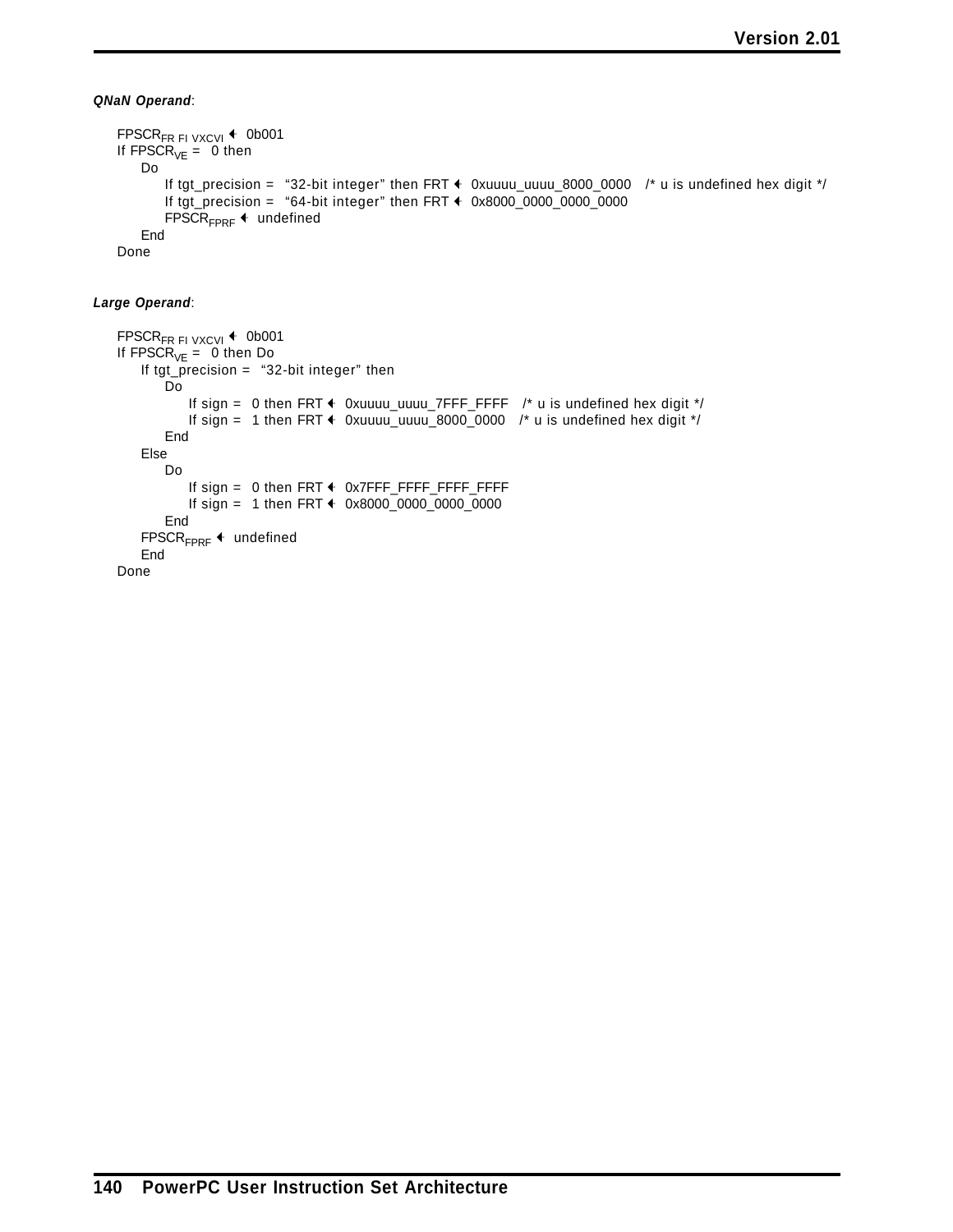### **A.3 Floating-Point Convert from Integer Model**

The following describes algorithmically the operation of the *Floating Convert From Integer Doubleword* instruction.

```
sign \leftarrow (FRB)<sub>0</sub>
exp + 63
frac_{0:63} + (FRB)
If frac_{0.63} = 0 then go to Zero Operand
If sign = 1 then frac<sub>0:63</sub> \leftrightarrow \neg frac<sub>0:63</sub> + 1
Do while frac<sub>0</sub> = 0 \text{/*} do the loop 0 times if (FRB) = maximum negative integer \text{/*}frac<sub>0:63</sub> + frac<sub>1:63</sub> || 0b0
     exp + exp - 1
End
Round Float(sign,exp,frac_{0:63},FPSCR<sub>RN</sub>)
If sign = 0 then \text{FPSCR}_{\text{FPRF}} + " + normal number"
If sign = 1 then \text{FPSCR}_{\text{FPRF}} + " – normal number"
FRT_0 + sign
FRT<sub>1:11</sub> \leftrightarrow exp + 1023 /* exp + bias */
```

```
FRT_{12:63} + frac<sub>1:52</sub>
Done
```
*Zero Operand*:

```
FPSCR<sub>FR FI</sub> \leftarrow 0b00
\text{FPSCR}_{\text{FPRF}} + "+ zero"
FRT + 0x0000_0000_0000_0000
Done
```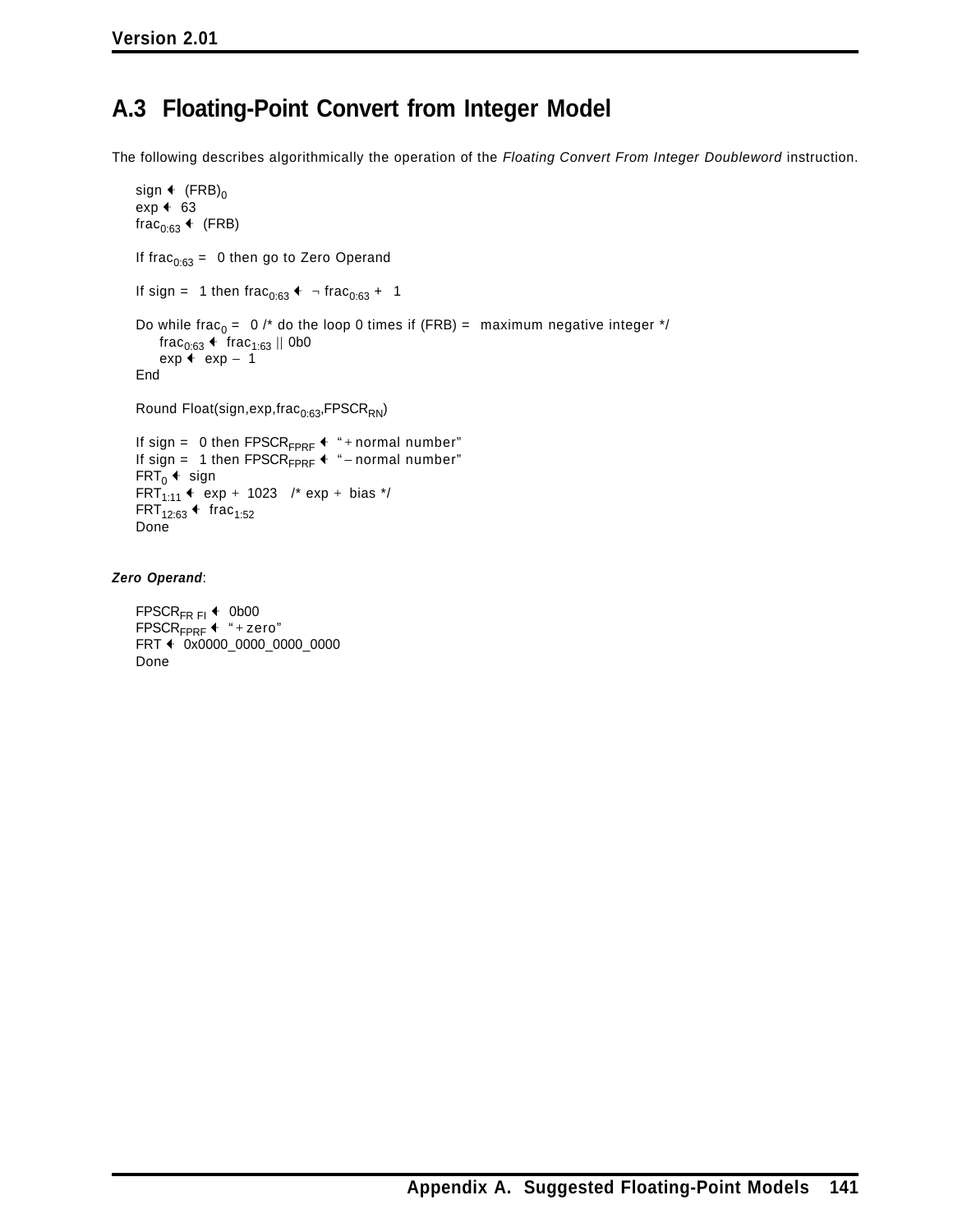*Round Float(sign,exp,frac*0:63*,round\_mode)*:

```
inc \div 0
lsb \leftarrow frac<sub>52</sub>
gbit \triangleleft frac<sub>53</sub>
rbit \leftarrow frac<sub>54</sub>
xbit \triangleleft frac<sub>55:63</sub> > 0
If round_mode = 0b00 then /* Round to Nearest */
    Do /* comparisons ignore u bits */
        If sign || lsb || gbit || rbit || xbit = 0bu11uu then inc \leftarrow 1
        If sign || lsb || gbit || rbit || xbit = 0bu011u then inc \leftarrow 1
        If sign || lsb || gbit || rbit || xbit = 0bu01u1 then inc \triangleleft 1
    End
If round_mode = 0b10 then \frac{1}{2} Round toward +Infinity \frac{1}{2}Do /* comparisons ignore u bits */
         If sign || lsb || gbit || rbit || xbit = 0b0u1uu then inc \triangleleft 1
         If sign || lsb || gbit || rbit || xbit = 0b0uu1u then inc \triangleleft 1
         If sign || lsb || gbit || rbit || xbit = 0b0uuu1 then inc \leftarrow 1
    End
If round_mode = 0b11 then /* Round toward − Infinity */
    Do /* comparisons ignore u bits */
         If sign || Isb || gbit || rbit || xbit = 0b1u1uu then inc \leftarrow 1
         If sign || lsb || gbit || rbit || xbit = 0b1uu1u then inc \leftarrow 1
         If sign || lsb || gbit || rbit || xbit = 0b1uuu1 then inc \leftarrow 1
    End
frac_{0:52} + frac<sub>0:52</sub> + inc
If carry_out = 1 then exp + exp + 1FPSCR<sub>FR</sub> \leftarrow inc
FPSCR_{F1} + gbit | rbit | xbit
\text{FPSCR}_{XX} + \text{FPSCR}_{XX} | \text{FPSCR}_{FI}Return
```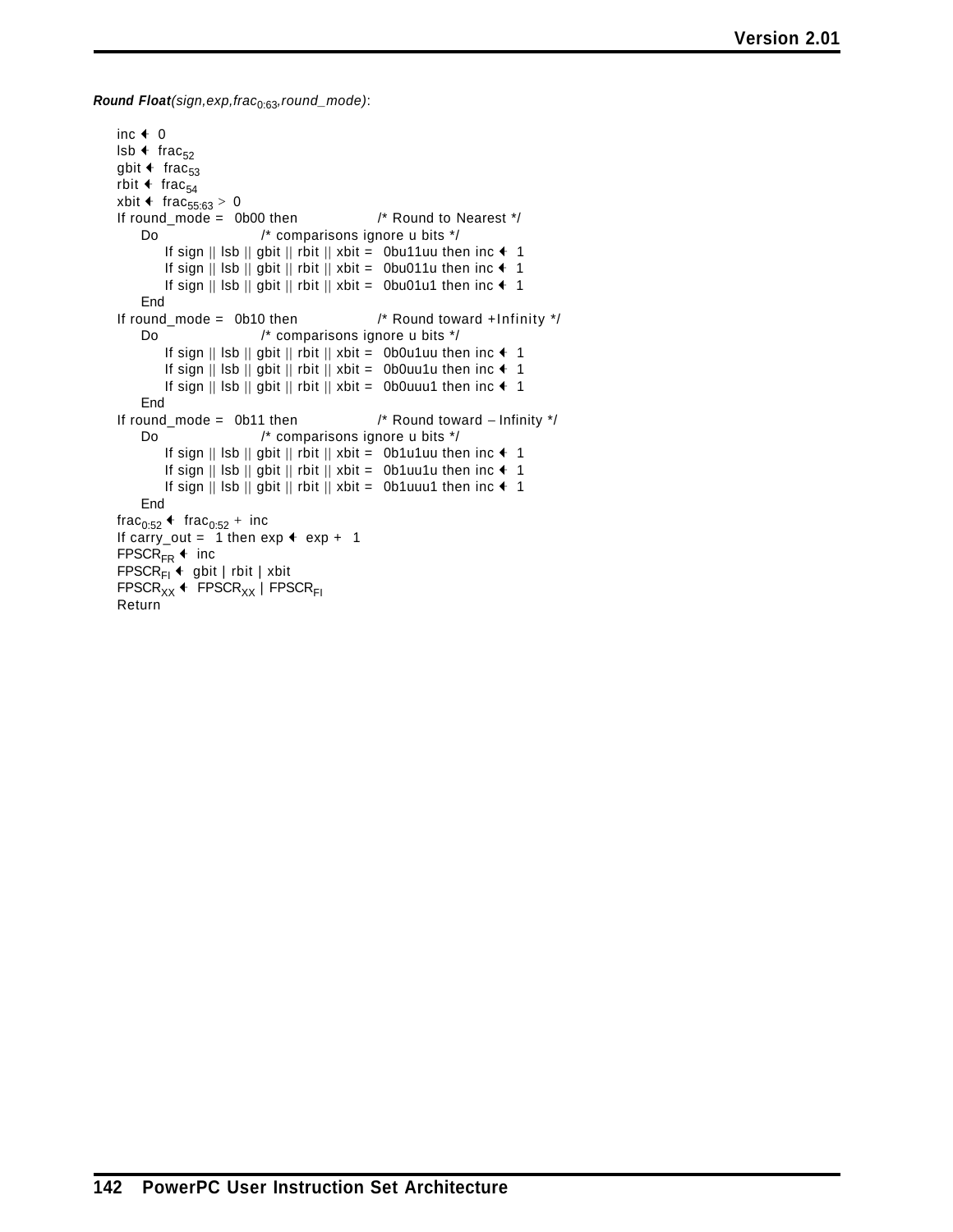# **Appendix B. Assembler Extended Mnemonics**

In order to make assembler language programs simpler to write and easier to understand, a set of extended mnemonics and symbols is provided that defines simple shorthand for the most frequently used forms of *Branch Conditional, Compare, Trap, Rotate and Shift,* and certain other instructions.

Assemblers should provide the extended mnemonics and symbols listed here, and may provide others.

### **B.1 Symbols**

The following symbols are defined for use in instructions (basic or extended mnemonics) that specify a Condition Register field or a Condition Register bit. The first five (lt, ..., un) identify a bit number within a CR field. The remainder (cr0, ..., cr7) identify a CR field. An expression in which a CR field symbol is multiplied by 4 and then added to a bit-number-within-CR-field symbol can be used to identify a CR bit.

| Symbol | Value | <b>Meaning</b>                              |
|--------|-------|---------------------------------------------|
| It     | 0     | Less than                                   |
| gt     | 1     | Greater than                                |
| eq     | 2     | Equal                                       |
| SO.    | 3     | Summary overflow                            |
| un     | 3     | Unordered (after floating-point comparison) |
| cr0    | 0     | CR Field 0                                  |
| cr1    | 1     | CR Field 1                                  |
| cr2    | 2     | CR Field 2                                  |
| cr3    | 3     | CR Field 3                                  |
| cr4    | 4     | CR Field 4                                  |
| cr5    | 5     | CR Field 5                                  |
| cr6    | 6     | CR Field 6                                  |
| cr7    | 7     | CR Field 7                                  |

The extended mnemonics in Sections B.2.2 and B.3 require identification of a CR bit: if one of the CR field symbols is used, it must be multiplied by 4 and added to a bit-number-within-CR-field (value in the range 0-3, explicit or symbolic). The extended mnemonics in Sections B.2.3 and B.5 require identification of a CR field: if one of the CR field symbols is used, it must *not* be multiplied by 4. (For the extended mnemonics in Section B.2.3, the bit number within the CR field is part of the extended mnemonic. The programmer identifies the CR field, and the Assembler does the multiplication and addition required to produce a CR bit number for the BI field of the underlying basic mnemonic.)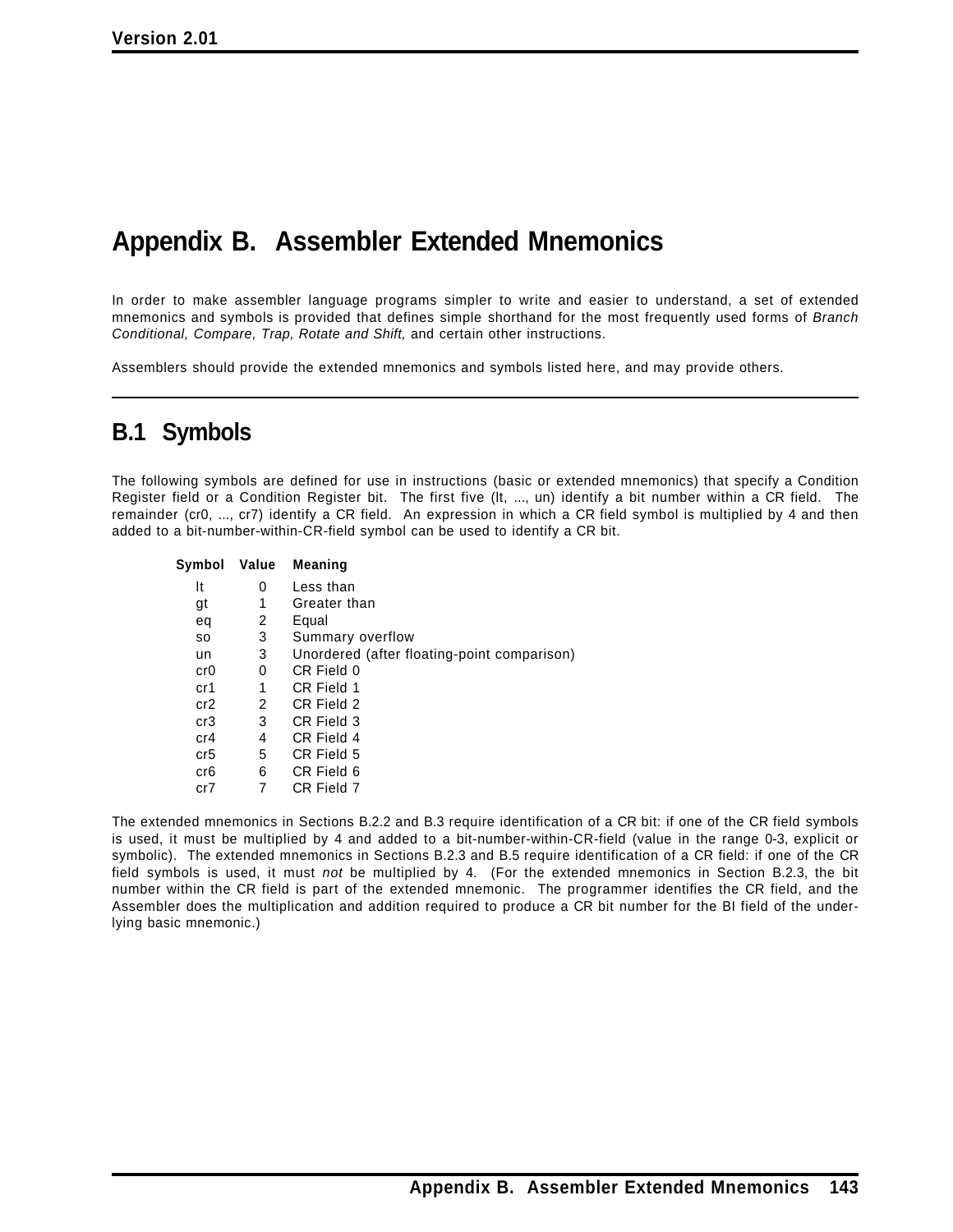# **B.2 Branch Mnemonics**

The mnemonics discussed in this section are variations of the *Branch Conditional* instructions.

**Note:** *bclr, bclrl, bcctr*, and *bcctrl* each serve as both a basic and an extended mnemonic. The Assembler will recognize a *bclr, bclrl, bcctr*, or *bcctrl* mnemonic with three operands as the basic form, and a *bclr, bclrl, bcctr*, or *bcctrl* mnemonic with two operands as the extended form. In the extended form the BH operand is omitted and assumed to be 0b00. Similarly, for all the extended mnemonics described in Sections B.2.2 - B.2.4 that devolve to any of these four basic mnemonics the BH operand can either be coded or omitted. If it is omitted it is assumed to be 0b00.

### **B.2.1 BO and BI Fields**

The 5-bit BO and BI fields control whether the branch is taken. Providing an extended mnemonic for every possible combination of these fields would be neither useful nor practical. The mnemonics described in Sections B.2.2 - B.2.4 include the most useful cases. Other cases can be coded using a basic *Branch Conditional* mnemonic (*bc*[*l*][*a*], *bclr*[*l*], *bcctr*[*l*]) with the appropriate operands.

### **B.2.2 Simple Branch Mnemonics**

Instructions using one of the mnemonics in Table 3 that tests a Condition Register bit specify the corresponding bit as the first operand. The symbols defined in Section B.1 can be used in this operand.

Notice that there are no extended mnemonics for relative and absolute unconditional branches. For these the basic mnemonics *b, ba, bl,* and *bla* should be used.

| Table 3. Simple branch mnemonics                             |                       |                          |               |                          |                          |                         |                       |                         |
|--------------------------------------------------------------|-----------------------|--------------------------|---------------|--------------------------|--------------------------|-------------------------|-----------------------|-------------------------|
|                                                              |                       | <b>LR not Set</b>        |               |                          | LR Set                   |                         |                       |                         |
| <b>Branch Semantics</b>                                      | bc<br><b>Relative</b> | bca<br><b>Absolute</b>   | bclr<br>To LR | bcctr<br><b>To CTR</b>   | bcl<br><b>Relative</b>   | bcla<br><b>Absolute</b> | bclrl<br><b>To LR</b> | bcctrl<br><b>To CTR</b> |
| Branch unconditionally                                       |                       | $\overline{\phantom{0}}$ | blr           | bctr                     | $\overline{\phantom{0}}$ |                         | blrl                  | bctrl                   |
| Branch if $CR_{BI} = 1$                                      | bt                    | bta                      | btlr          | btctr                    | btl                      | btla                    | btlrl                 | btctrl                  |
| Branch if $CR_{B1} = 0$                                      | bf                    | bfa                      | bflr          | bfctr                    | bfl                      | bfla                    | bflrl                 | bfctrl                  |
| Decrement CTR.<br>branch if CTR nonzero                      | bdnz                  | bdnza                    | bdnzlr        |                          | bdnzl                    | bdnzla                  | bdnzlrl               |                         |
| Decrement CTR,<br>branch if CTR nonzero<br>and $CR_{BI} = 1$ | bdnzt                 | bdnzta                   | bdnztlr       |                          | bdnztl                   | bdnztla                 | bdnztlrl              |                         |
| Decrement CTR,<br>branch if CTR nonzero<br>and $CR_{BI} = 0$ | bdnzf                 | bdnzfa                   | bdnzflr       | $\overline{\phantom{0}}$ | bdnzfl                   | bdnzfla                 | bdnzflrl              |                         |
| Decrement CTR.<br>branch if CTR zero                         | bdz                   | bdza                     | bdzlr         |                          | bdzl                     | bdzla                   | bdzlrl                |                         |
| Decrement CTR.<br>branch if CTR zero<br>and $CR_{BI} = 1$    | bdzt                  | bdzta                    | bdztlr        |                          | bdztl                    | bdztla                  | bdztlrl               |                         |
| Decrement CTR.<br>branch if CTR zero<br>and $CR_{BI} = 0$    | bdzf                  | bdzfa                    | bdzflr        |                          | bdzfl                    | bdzfla                  | bdzflrl               |                         |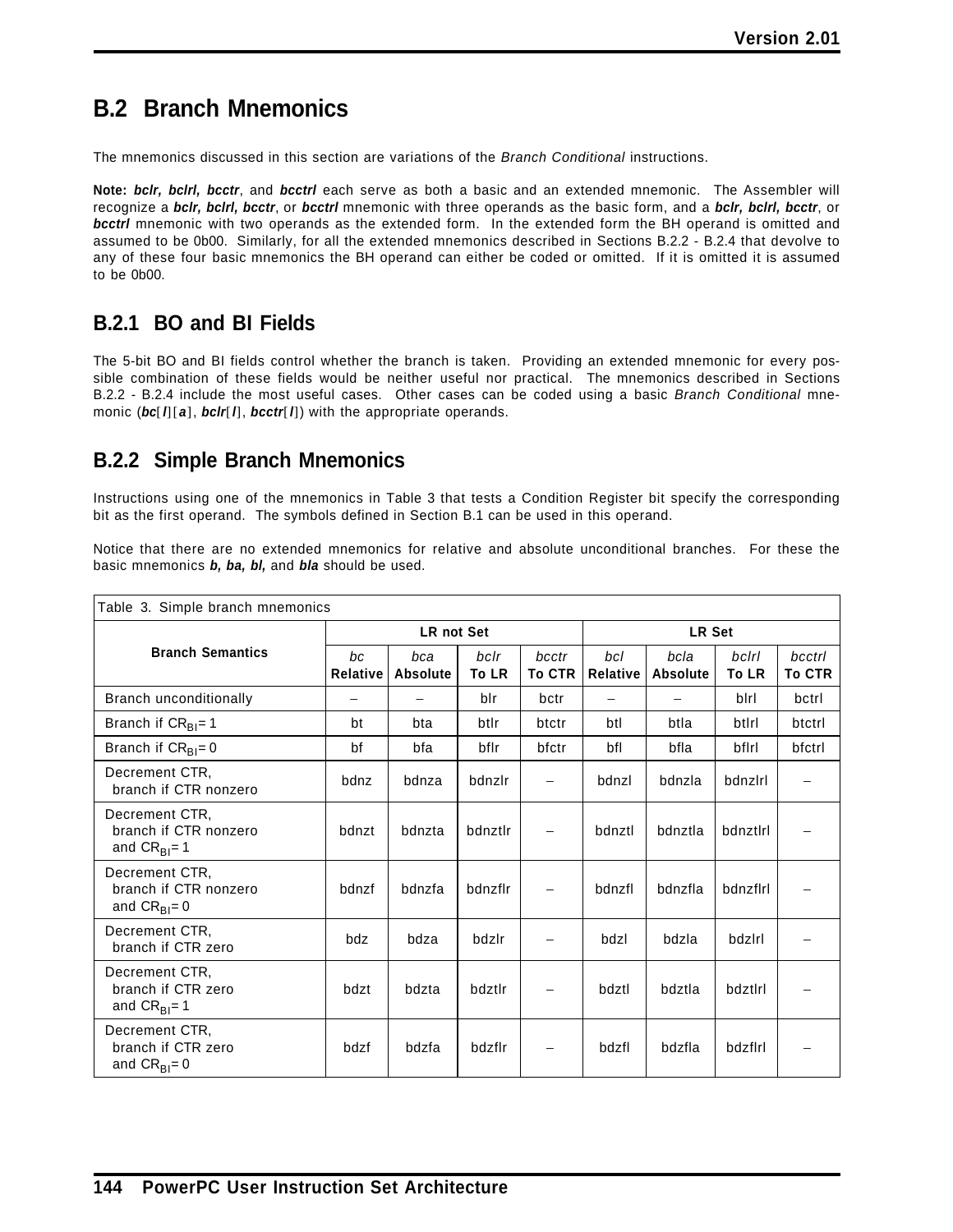### **Examples**

1. Decrement CTR and branch if it is still nonzero (closure of a loop controlled by a count loaded into CTR).

|     | bdnz target                                                                       | (equivalent to: bc |     | $16.0$ , target) |
|-----|-----------------------------------------------------------------------------------|--------------------|-----|------------------|
|     | 2. Same as (1) but branch only if CTR is nonzero and condition in CR0 is "equal". |                    |     |                  |
|     | bdnzt eq, target                                                                  | (equivalent to:    | bc  | 8.2, target)     |
|     | 3. Same as (2), but "equal" condition is in CR5.                                  |                    |     |                  |
|     | bdnzt 4*cr5+eq, target                                                            | (equivalent to:    | bc  | $8,22,$ target)  |
|     | 4. Branch if bit 27 of CR is 0.                                                   |                    |     |                  |
| bf  | 27, target                                                                        | (equivalent to:    | bc  | $4,27$ , target) |
|     | 5. Same as (4), but set the Link Register. This is a form of conditional "call".  |                    |     |                  |
| bfl | 27, target                                                                        | (equivalent to:    | bcl | $4,27$ , target) |

### **B.2.3 Branch Mnemonics Incorporating Conditions**

In the mnemonics defined in Table 4 on page 146, the test of a bit in a Condition Register field is encoded in the mnemonic.

Instructions using the mnemonics in Table 4 specify the Condition Register field as an optional first operand. One of the CR field symbols defined in Section B.1 can be used for this operand. If the CR field being tested is CR Field 0, this operand need not be specified unless the resulting basic mnemonic is *bclr*[*l*] or *bcctr*[*l*] and the BH operand is specified.

A standard set of codes has been adopted for the most common combinations of branch conditions.

#### **Code Meaning**

- lt Less than
- le Less than or equal
- eq Equal
- ge Greater than or equal
- gt Greater than
- nl Not less than
- ne Not equal
- ng Not greater than
- so Summary overflow
- ns Not summary overflow
- un Unordered (after floating-point comparison)
- nu Not unordered (after floating-point comparison)

These codes are reflected in the mnemonics shown in Table 4.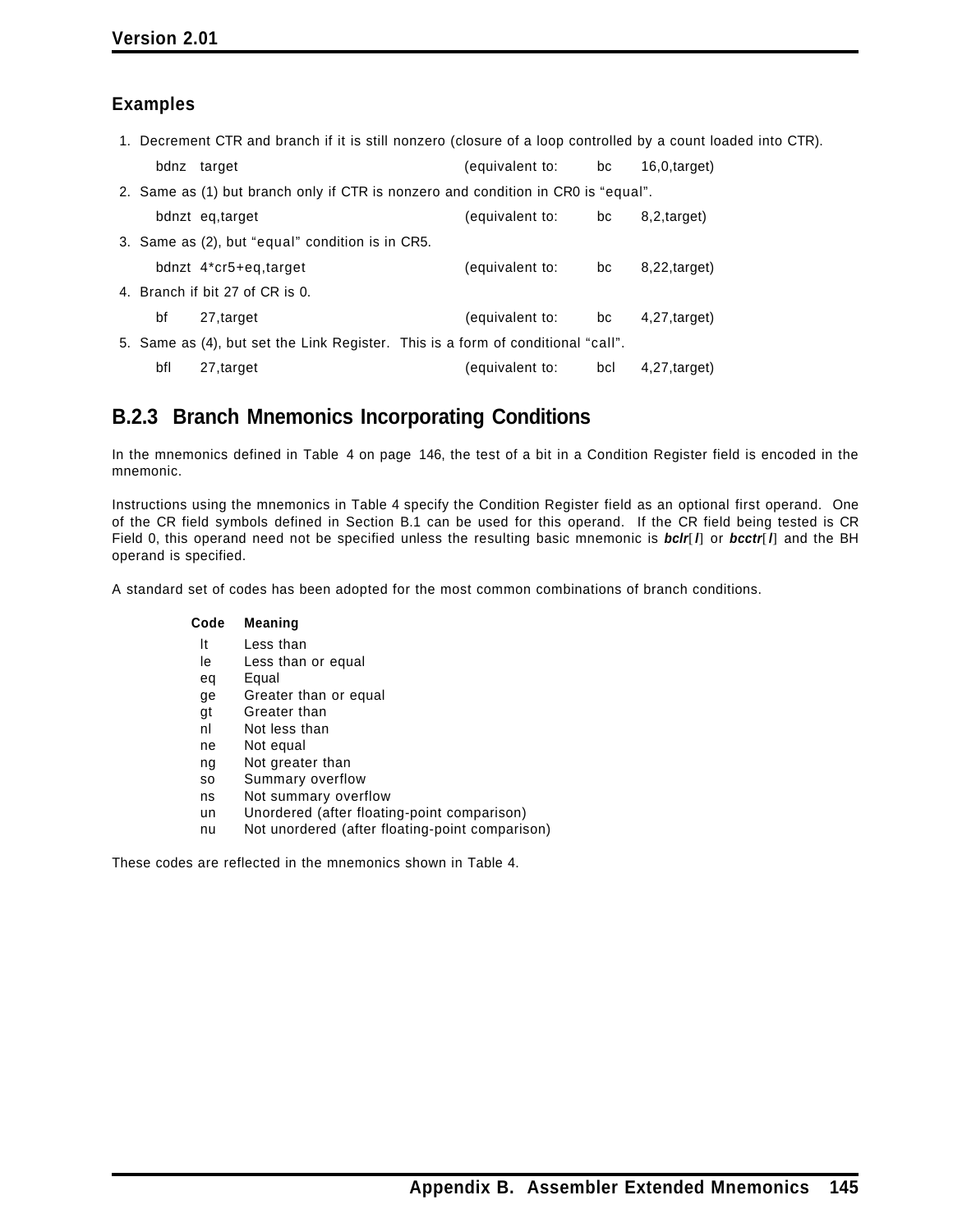| Table 4. Branch mnemonics incorporating conditions |                       |                        |                      |                        |                        |                         |                |                         |  |
|----------------------------------------------------|-----------------------|------------------------|----------------------|------------------------|------------------------|-------------------------|----------------|-------------------------|--|
|                                                    |                       | <b>LR not Set</b>      |                      |                        |                        | <b>LR Set</b>           |                |                         |  |
| <b>Branch Semantics</b>                            | bc<br><b>Relative</b> | bca<br><b>Absolute</b> | bclr<br><b>To LR</b> | bcctr<br><b>To CTR</b> | bcl<br><b>Relative</b> | bcla<br><b>Absolute</b> | bclrl<br>To LR | bcctrl<br><b>To CTR</b> |  |
| Branch if less than                                | blt                   | blta                   | bitir                | bltctr                 | bltl                   | bltla                   | bitiri         | bltctrl                 |  |
| Branch if less than or equal                       | ble                   | blea                   | blelr                | blectr                 | blel                   | blela                   | bleiri         | blectrl                 |  |
| Branch if equal                                    | beq                   | bega                   | begir                | begctr                 | begl                   | beqla                   | begiri         | beqctrl                 |  |
| Branch if greater than or equal                    | bge                   | bgea                   | bgelr                | bgectr                 | bgel                   | bgela                   | bgelrl         | bgectrl                 |  |
| Branch if greater than                             | bgt                   | bgta                   | bgtlr                | bgtctr                 | bgtl                   | bgtla                   | bgtlrl         | bgtctrl                 |  |
| Branch if not less than                            | bnl                   | bnla                   | bnllr                | bnictr                 | bnll                   | bnlla                   | bnllrl         | bnictri                 |  |
| Branch if not equal                                | bne                   | bnea                   | bnelr                | bnectr                 | bnel                   | bnela                   | bnelrl         | bnectrl                 |  |
| Branch if not greater than                         | bng                   | bnga                   | bnglr                | bngctr                 | bngl                   | bngla                   | bnglrl         | bngctrl                 |  |
| Branch if summary overflow                         | bso                   | bsoa                   | bsolr                | bsoctr                 | bsol                   | bsola                   | bsolrl         | bsoctrl                 |  |
| Branch if not summary overflow                     | bns                   | bnsa                   | bnslr                | bnsctr                 | bnsl                   | bnsla                   | bnslrl         | bnsctrl                 |  |
| Branch if unordered                                | bun                   | buna                   | bunlr                | bunctr                 | bunl                   | bunla                   | buniri         | bunctrl                 |  |
| Branch if not unordered                            | bnu                   | bnua                   | bnulr                | bnuctr                 | bnul                   | bnula                   | bnulrl         | bnuctrl                 |  |

#### **Examples**

|             | 1. Branch if CRO reflects condition "not equal".                                                                                     |                 |      |                   |  |
|-------------|--------------------------------------------------------------------------------------------------------------------------------------|-----------------|------|-------------------|--|
| bne         | target                                                                                                                               | (equivalent to: | bc   | 4,2, target)      |  |
|             | 2. Same as (1), but condition is in CR3.                                                                                             |                 |      |                   |  |
| bne         | cr3, target                                                                                                                          | (equivalent to: | bc   | $4,14,4$ arget)   |  |
|             | 3. Branch to an absolute target if CR4 specifies "greater than", setting the Link Register. This is a form of<br>conditional "call". |                 |      |                   |  |
|             | bgtla cr4, target                                                                                                                    | (equivalent to: | bcla | $12,17$ , target) |  |
|             | 4. Same as (3), but target address is in the Count Register.                                                                         |                 |      |                   |  |
| bgtctrl cr4 |                                                                                                                                      | (equivalent to: |      | bcctrl 12,17,0)   |  |

### **B.2.4 Branch Prediction**

Software can use the "at" bits of *Branch Conditional* instructions to provide a hint to the processor about the behavior of the branch. If, for a given such instruction, the branch is almost always taken or almost always not taken, a suffix can be added to the mnemonic indicating the value to be used for the "at" bits.

- **+** Predict branch to be taken (at=0b11)
- Predict branch not to be taken (at=0b10)

Such a suffix can be added to any *Branch Conditional* mnemonic, either basic or extended, that tests either the Count Register or a CR bit (but not both). Assemblers should use 0b00 as the default value for the "at" bits, indicating that software has offered no prediction.

#### **Examples**

1. Branch if CR0 reflects condition "less than", specifying that the branch should be predicted to be taken.

blt+ target

2. Same as (1), but target address is in the Link Register and the branch should be predicted not to be taken. bltlr−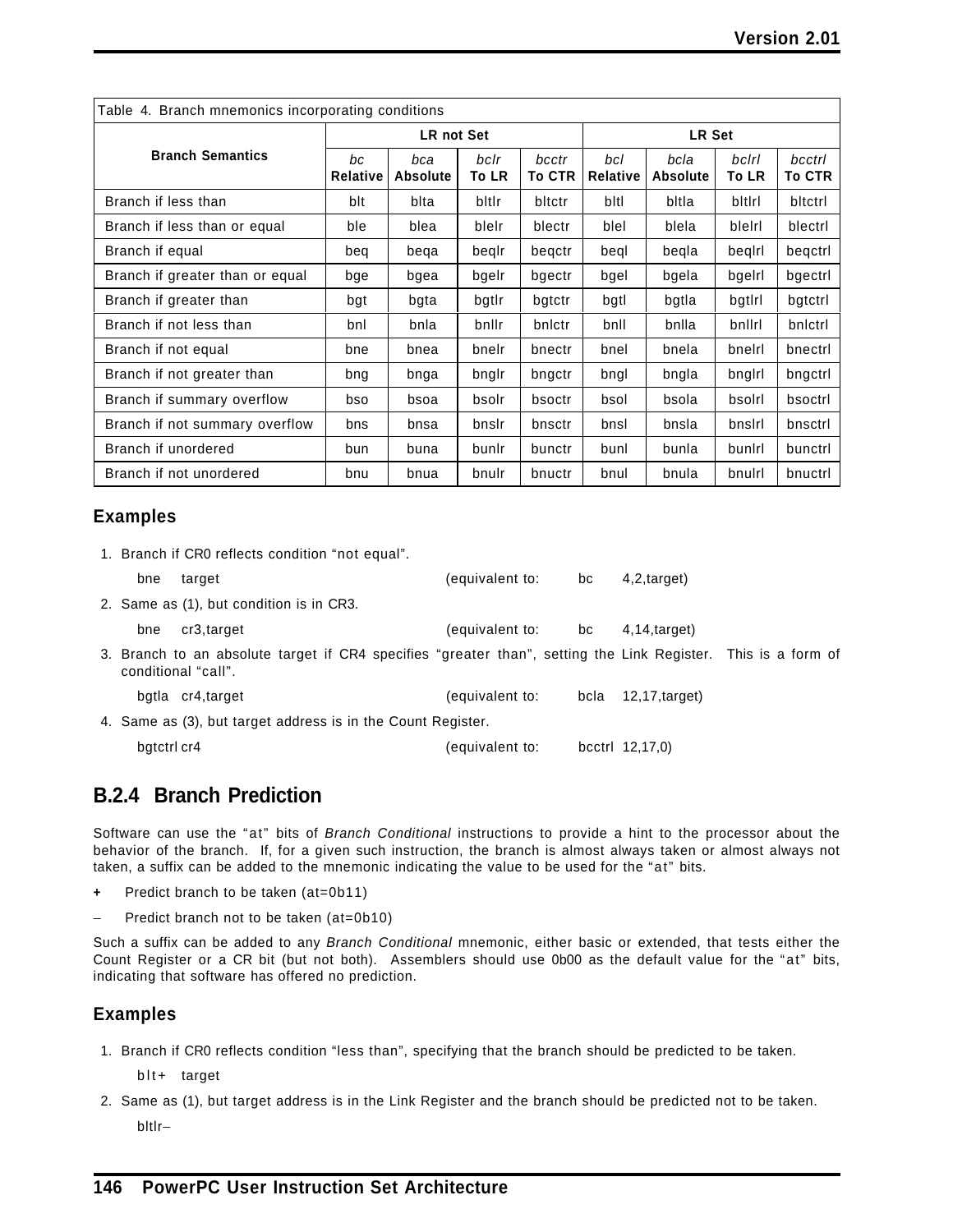# **B.3 Condition Register Logical Mnemonics**

The *Condition Register Logical* instructions can be used to set (to 1), clear (to 0), copy, or invert a given Condition Register bit. Extended mnemonics are provided that allow these operations to be coded easily.

| Table 5. Condition Register logical mnemonics |                          |                      |  |  |  |
|-----------------------------------------------|--------------------------|----------------------|--|--|--|
| <b>Operation</b>                              | <b>Extended Mnemonic</b> | <b>Equivalent to</b> |  |  |  |
| <b>Condition Register set</b>                 | crset bx                 | cregy bx, bx, bx     |  |  |  |
| <b>Condition Register clear</b>               | crclr bx                 | crxor bx,bx,bx       |  |  |  |
| <b>Condition Register move</b>                | crmove bx, by            | cror bx, by, by      |  |  |  |
| <b>Condition Register not</b>                 | crnot bx, by             | crnor bx, by, by     |  |  |  |

The symbols defined in Section B.1 can be used to identify the Condition Register bits.

### **Examples**

| 1. Set CR bit 25.     |                                                                                                             |                       |       |             |
|-----------------------|-------------------------------------------------------------------------------------------------------------|-----------------------|-------|-------------|
| crset 25              |                                                                                                             | (equivalent to:       | cregv | 25, 25, 25) |
|                       | 2. Clear the SO bit of CRO.                                                                                 |                       |       |             |
| crclr                 | so                                                                                                          | (equivalent to:       | crxor | 3,3,3)      |
|                       | 3. Same as (2), but SO bit to be cleared is in CR3.                                                         |                       |       |             |
| crclr                 | $4*cr3+so$                                                                                                  | (equivalent to:       | crxor | 15, 15, 15) |
| 4. Invert the EQ bit. |                                                                                                             |                       |       |             |
| crnot                 | eg.eg                                                                                                       | (equivalent to: crnor |       | 2,2,2)      |
|                       | 5. Same as (4), but EQ bit to be inverted is in CR4, and the result is to be placed into the EQ bit of CR5. |                       |       |             |
| crnot                 | $4*cr5+eq, 4*cr4+eq$                                                                                        | (equivalent to:       | crnor | 22,18,18)   |

# **B.4 Subtract Mnemonics**

### **B.4.1 Subtract Immediate**

Although there is no "Subtract Immediate" instruction, its effect can be achieved by using an *Add Immediate* instruction with the immediate operand negated. Extended mnemonics are provided that include this negation, making the intent of the computation clearer.

| subi Rx, Ry, value   | (equivalent to: | addi Rx, Ry, – value)   |
|----------------------|-----------------|-------------------------|
| subis Rx, Ry, value  | (equivalent to: | addis Rx, Ry, - value)  |
| subic Rx, Ry, value  | (equivalent to: | addic Rx, Ry, - value)  |
| subic. Rx, Ry, value | (equivalent to: | addic. Rx, Ry, - value) |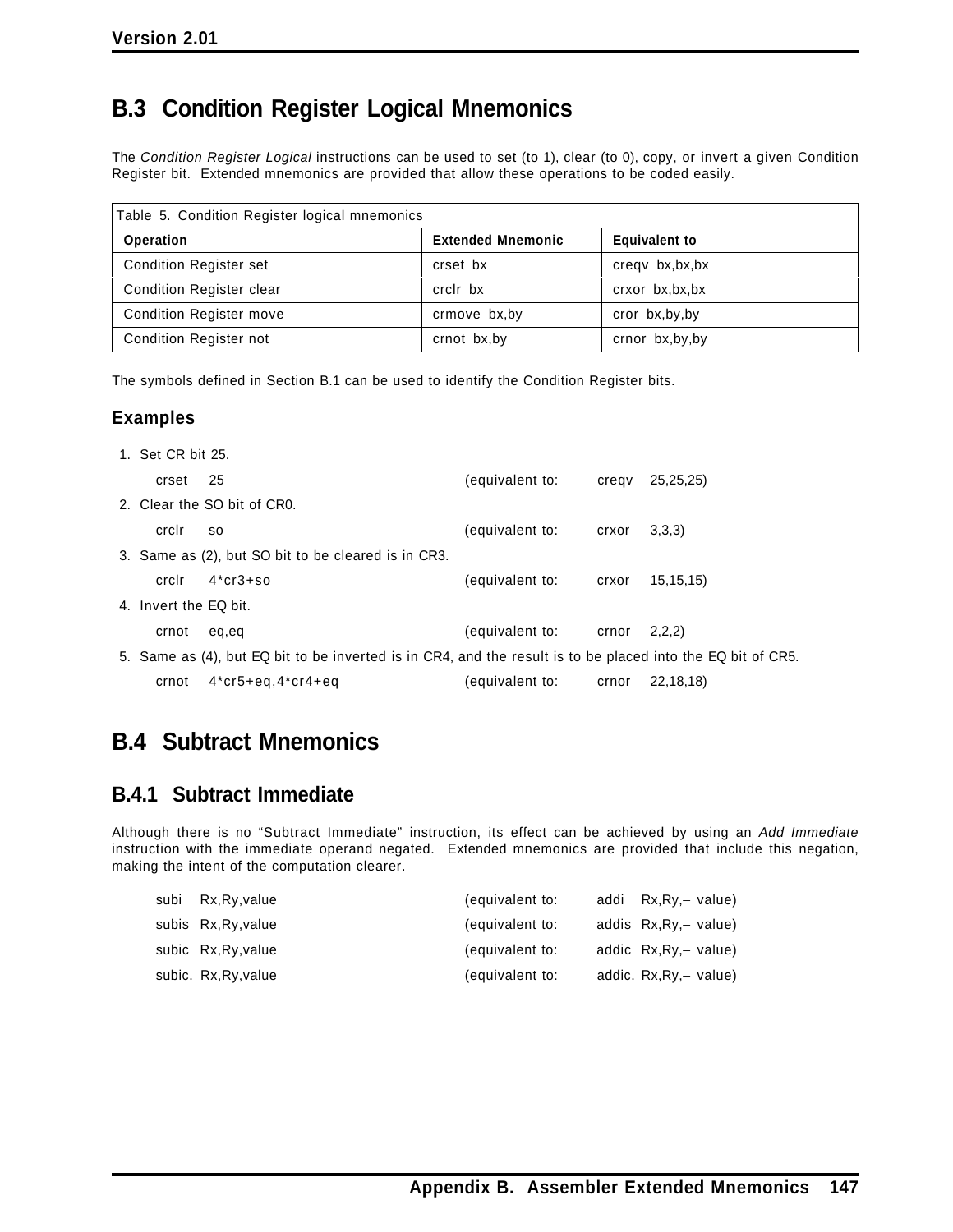### **B.4.2 Subtract**

The *Subtract From* instructions subtract the second operand (RA) from the third (RB). Extended mnemonics are provided that use the more "normal" order, in which the third operand is subtracted from the second. Both these mnemonics can be coded with a final "o" and/or "." to cause the OE and/or Rc bit to be set in the underlying instruction.

| sub | Rx,Ry,Rz      | (equivalent to: | subf Rx, Rz, Ry)  |
|-----|---------------|-----------------|-------------------|
|     | subc Rx,Ry,Rz | (equivalent to: | subfc Rx, Rz, Ry) |

# **B.5 Compare Mnemonics**

The L field in the fixed-point *Compare* instructions controls whether the operands are treated as 64-bit quantities or as 32-bit quantities. Extended mnemonics are provided that represent the L value in the mnemonic rather than requiring it to be coded as a numeric operand.

The BF field can be omitted if the result of the comparison is to be placed into CR Field 0. Otherwise the target CR field must be specified as the first operand. One of the CR field symbols defined in Section B.1 can be used for this operand.

**Note:** The basic *Compare* mnemonics of PowerPC are the same as those of POWER, but the POWER instructions have three operands while the PowerPC instructions have four. The Assembler will recognize a basic *Compare* mnemonic with three operands as the POWER form, and will generate the instruction with  $L=0$ . (Thus the Assembler must require that the BF field, which normally can be omitted when CR Field 0 is the target, be specified explicitly if L is.)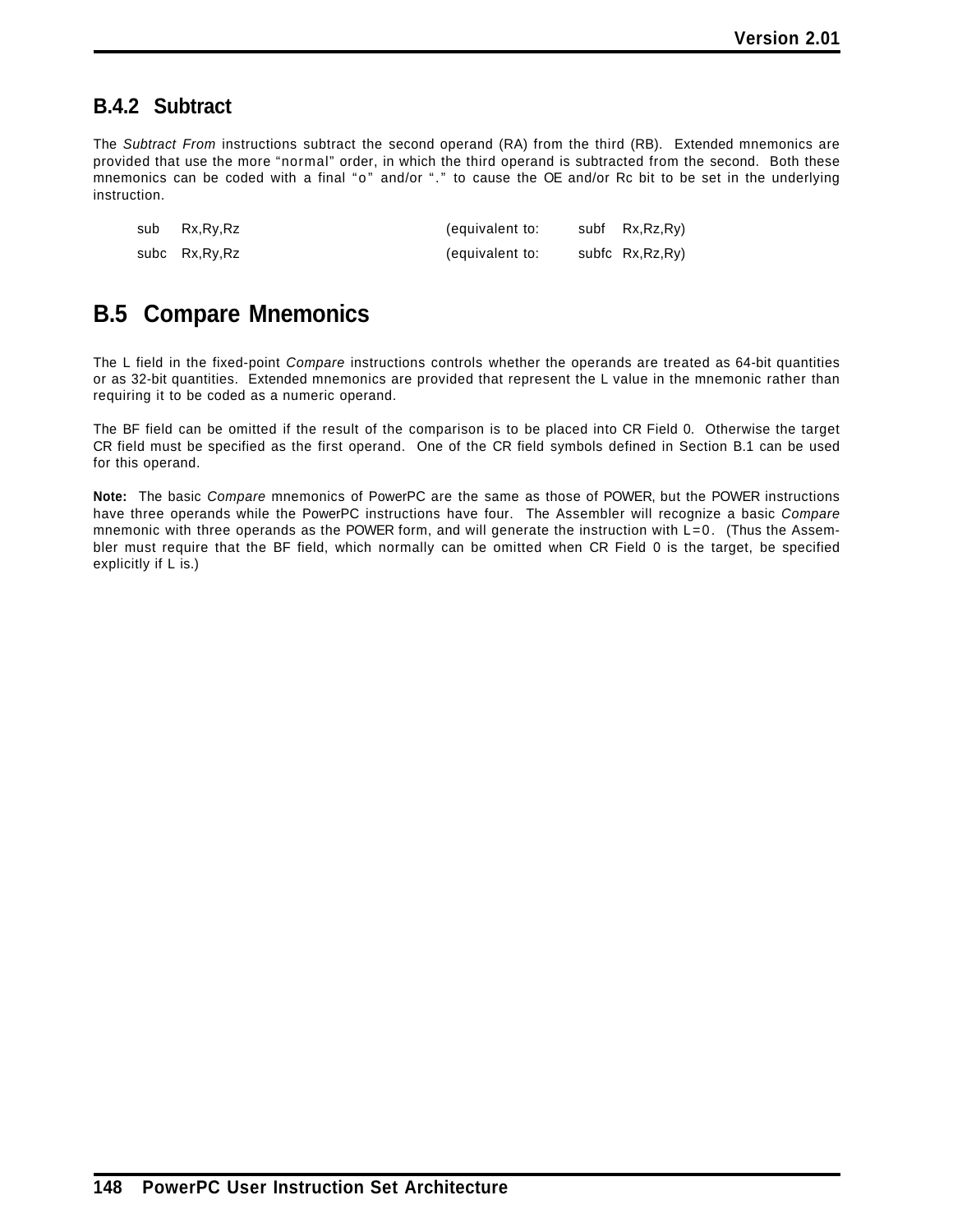# **B.5.1 Doubleword Comparisons**

| Table 6. Doubleword compare mnemonics |                          |                      |  |  |  |
|---------------------------------------|--------------------------|----------------------|--|--|--|
| <b>Operation</b>                      | <b>Extended Mnemonic</b> | <b>Equivalent to</b> |  |  |  |
| Compare doubleword immediate          | cmpdi bf,ra,si           | cmpi bf,1,ra,si      |  |  |  |
| Compare doubleword                    | cmpd bf,ra,rb            | cmp $bf, 1, ra, rb$  |  |  |  |
| Compare logical doubleword immediate  | cmpldi bf,ra,ui          | cmpli bf,1,ra,ui     |  |  |  |
| Compare logical doubleword            | cmpld bf,ra,rb           | cmpl $bf, 1, ra, rb$ |  |  |  |

### **Examples**

1. Compare register Rx and immediate value 100 as unsigned 64-bit integers and place result into CR0. cmpldi Rx,100 (equivalent to: cmpli 0,1,Rx,100)

|      | UIIIVIUI IVALIUU                                                                    | <i>i</i> cyulvalchi tu. |     | UUUU U, LINA, IUU   |  |
|------|-------------------------------------------------------------------------------------|-------------------------|-----|---------------------|--|
|      | 2. Same as (1), but place result into CR4.                                          |                         |     |                     |  |
|      | cmpldi cr4, Rx, 100                                                                 | (equivalent to:         |     | cmpli 4,1, Rx, 100) |  |
|      | 3. Compare registers Rx and Ry as signed 64-bit integers and place result into CR0. |                         |     |                     |  |
| cmpd | Rx,Ry                                                                               | (equivalent to:         | cmp | 0,1,Rx,Ry)          |  |

### **B.5.2 Word Comparisons**

| Table 7. Word compare mnemonics |                          |                      |  |  |
|---------------------------------|--------------------------|----------------------|--|--|
| <b>Operation</b>                | <b>Extended Mnemonic</b> | <b>Equivalent to</b> |  |  |
| Compare word immediate          | cmpwi bf,ra,si           | cmpi bf,0,ra,si      |  |  |
| Compare word                    | cmpw bf,ra,rb            | cmp $bf,0,ra,rb$     |  |  |
| Compare logical word immediate  | cmplwi bf,ra,ui          | cmpli bf,0,ra,ui     |  |  |
| Compare logical word            | cmplw bf,ra,rb           | cmpl $bf,0,ra,rb$    |  |  |

### **Examples**

1. Compare bits 32:63 of register Rx and immediate value 100 as signed 32-bit integers and place result into CR0.

|              | cmpwi Rx,100                                                                                        | (equivalent to: | cmpi | 0.0.Rx.100) |
|--------------|-----------------------------------------------------------------------------------------------------|-----------------|------|-------------|
|              | 2. Same as (1), but place result into CR4.                                                          |                 |      |             |
|              | cmpwi cr4, Rx, 100                                                                                  | (equivalent to: | cmpi | 4,0,Rx,100) |
|              | 3. Compare bits 32:63 of registers Rx and Ry as unsigned 32-bit integers and place result into CR0. |                 |      |             |
| cmplw Rx, Ry |                                                                                                     | (equivalent to: | cmpl | 0,0,Rx,Ry)  |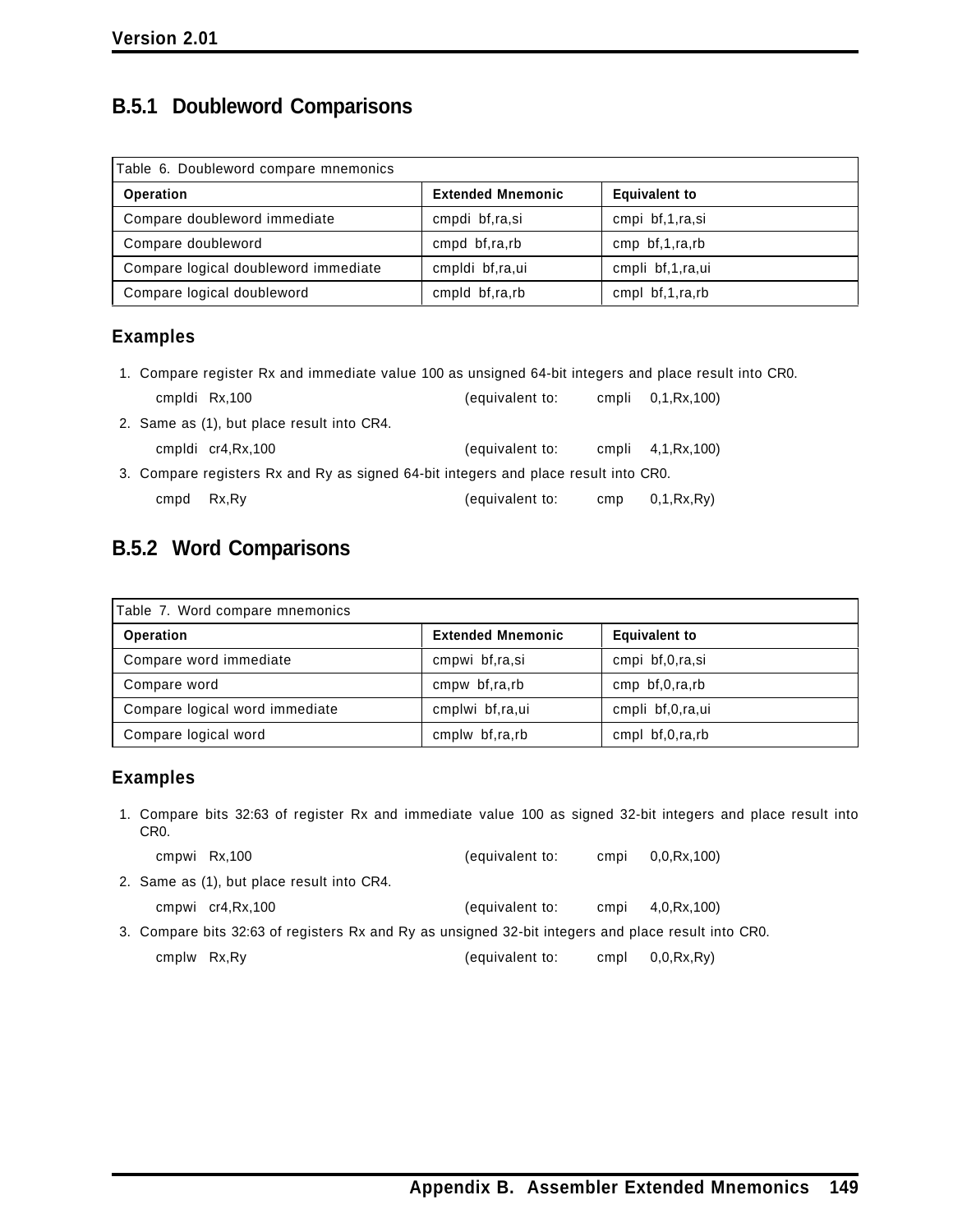# **B.6 Trap Mnemonics**

The mnemonics defined in Table 8 are variations of the *Trap* instructions, with the most useful values of TO represented in the mnemonic rather than specified as a numeric operand.

A standard set of codes has been adopted for the most common combinations of trap conditions.

| Code   | <b>Meaning</b>                  | TO encoding | u<br>$\hat{z}$                 |
|--------|---------------------------------|-------------|--------------------------------|
| It     | Less than                       | 16          | 0                              |
| le     | Less than or equal              | 20          | 0                              |
| eq     | Equal                           | 4           | <sup>0</sup><br>0              |
| ge     | Greater than or equal           | 12          | $\mathbf{I}$                   |
| gt     | Greater than                    | 8           | 0<br>0<br>$\mathbf{0}$         |
| nl     | Not less than                   | 12          | 0                              |
| ne     | Not equal                       | 24          | 0<br>O<br>O                    |
| ng     | Not greater than                | 20          | <sup>0</sup><br>O              |
| llt    | Logically less than             | 2           | 0<br>O<br>$\mathbf{0}$         |
| lle    | Logically less than or equal    | 6           | 0<br>0                         |
| lge    | Logically greater than or equal | 5           | 0<br>0                         |
| lgt    | Logically greater than          | 1           | 0<br>0<br>$^{(1)}$<br>$\Omega$ |
| Inl    | Logically not less than         | 5           | 0<br>0<br>U                    |
| Ing    | Logically not greater than      | 6           | <sup>0</sup><br>0<br>O         |
| u      | Unconditionally with parameters | 31          |                                |
| (none) | Unconditional                   | 31          |                                |

These codes are reflected in the mnemonics shown in Table 8.

| Table 8. Trap mnemonics                 |                   |                |                   |                |
|-----------------------------------------|-------------------|----------------|-------------------|----------------|
|                                         | 64-bit Comparison |                | 32-bit Comparison |                |
| <b>Trap Semantics</b>                   | tdi<br>Immediate  | td<br>Register | twi<br>Immediate  | tw<br>Register |
| Trap unconditionally                    |                   |                |                   | trap           |
| Trap unconditionally with parameters    | tdui              | tdu            | twui              | twu            |
| Trap if less than                       | tdlti             | tdlt           | twlti             | twlt           |
| Trap if less than or equal              | tdlei             | tdle           | twlei             | twle           |
| Trap if equal                           | tdeqi             | tdeg           | twegi             | tweg           |
| Trap if greater than or equal           | tdgei             | tdge           | twgei             | twge           |
| Trap if greater than                    | tdgti             | tdgt           | twgti             | twgt           |
| Trap if not less than                   | tdnli             | tdnl           | twnli             | twnl           |
| Trap if not equal                       | tdnei             | tdne           | twnei             | twne           |
| Trap if not greater than                | tdngi             | tdng           | twngi             | twng           |
| Trap if logically less than             | tdllti            | tdllt          | twllti            | twllt          |
| Trap if logically less than or equal    | tdllei            | tdlle          | twllei            | twlle          |
| Trap if logically greater than or equal | tdlgei            | tdlge          | twlgei            | twlge          |
| Trap if logically greater than          | tdlgti            | tdlgt          | twlgti            | twigt          |
| Trap if logically not less than         | tdlnli            | tdlnl          | twinli            | twinl          |
| Trap if logically not greater than      | tdlngi            | tdlng          | twlngi            | twing          |

### **Examples**

1. Trap if register Rx is not 0.

tdnei Rx,0 (equivalent to: tdi 24,Rx,0)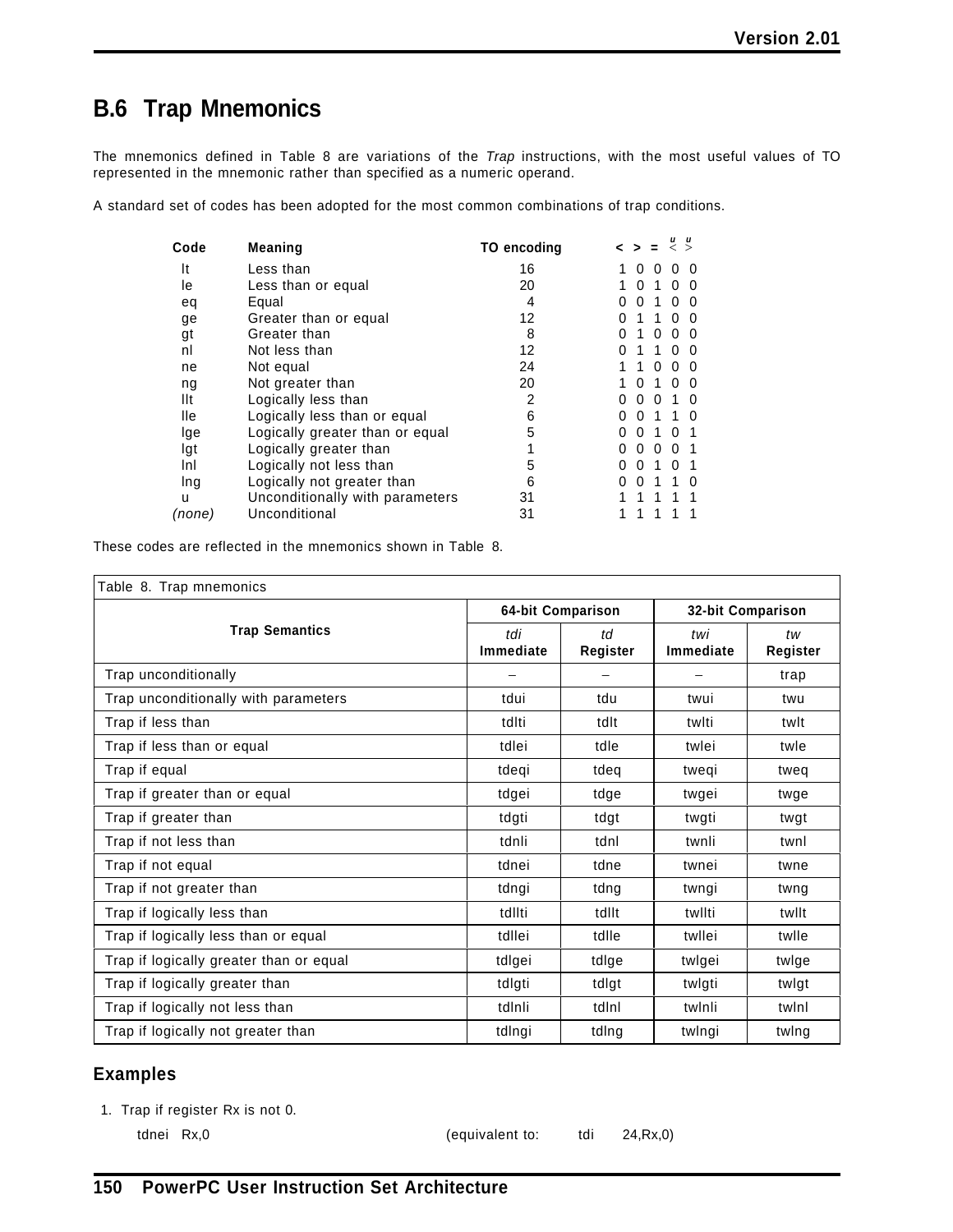2. Same as (1), but comparison is to register Ry.

| tdne | Rx,Ry                                                                                                    | (equivalent to:<br>td. |     | 24, Rx, Ry) |
|------|----------------------------------------------------------------------------------------------------------|------------------------|-----|-------------|
|      | 3. Trap if bits 32:63 of register Rx, considered as a 32-bit quantity, are logically greater than 0x7FF. |                        |     |             |
|      | twlgti Rx,0x7FF                                                                                          | (equivalent to:        | twi | 1.Rx.0x7FF  |
|      | 4. Trap unconditionally.                                                                                 |                        |     |             |
| trap |                                                                                                          | (equivalent to:        | tw  | 31,0,0)     |
|      | 5. Trap unconditionally with immediate parameters Rx and Ry                                              |                        |     |             |
| tdu  | Rx, Ry                                                                                                   | (equivalent to:        | td  | 31, Rx, Ry) |

### **B.7 Rotate and Shift Mnemonics**

The *Rotate and Shift* instructions provide powerful and general ways to manipulate register contents, but can be difficult to understand. Extended mnemonics are provided that allow some of the simpler operations to be coded easily.

Mnemonics are provided for the following types of operation.

- *Extract* Select a field of n bits starting at bit position b in the source register; left or right justify this field in the target register; clear all other bits of the target register to 0.
- *Insert* Select a left-justified or right-justified field of n bits in the source register; insert this field starting at bit position b of the target register; leave other bits of the target register unchanged. (No extended mnemonic is provided for insertion of a left-justified field when operating on doublewords, because such an insertion requires more than one instruction.)
- *Rotate* Rotate the contents of a register right or left n bits without masking.
- *Shift* Shift the contents of a register right or left n bits, clearing vacated bits to 0 (logical shift).
- *Clear* Clear the leftmost or rightmost n bits of a register to 0.

*Clear left and shift left*

Clear the leftmost b bits of a register, then shift the register left by n bits. This operation can be used to scale a (known nonnegative) array index by the width of an element.

### **B.7.1 Operations on Doublewords**

All these mnemonics can be coded with a final "." to cause the Rc bit to be set in the underlying instruction.

| Table 9. Doubleword rotate and shift mnemonics |                                         |                                |  |
|------------------------------------------------|-----------------------------------------|--------------------------------|--|
| <b>Operation</b>                               | <b>Extended Mnemonic</b>                | <b>Equivalent to</b>           |  |
| Extract and left justify immediate             | extidi ra, rs, n, b $(n > 0)$           | ridicr $ra, rs, b, n-1$        |  |
| Extract and right justify immediate            | extrdi ra, rs, n, b $(n > 0)$           | rldicl $ra, rs, b+n, 64- n$    |  |
| Insert from right immediate                    | insrdi ra, rs, n, b $(n > 0)$           | rldimi $ra, rs, 64 - (b+n), b$ |  |
| Rotate left immediate                          | rotidi ra, rs, n                        | ridici ra, rs, n, 0            |  |
| Rotate right immediate                         | rotrdi ra,rs,n                          | rldicl $ra, rs, 64 - n, 0$     |  |
| Rotate left                                    | rotld ra.rs.rb                          | ridci ra.rs.rb.0               |  |
| Shift left immediate                           | sidi ra, rs, n $(n < 64)$               | rldicr ra, rs, n, 63- n        |  |
| Shift right immediate                          | srdi ra, rs, n $(n < 64)$               | ridici $ra, rs, 64 - n, n$     |  |
| Clear left immediate                           | ciridi ra, rs, n $(n < 64)$             | ridici ra, rs, 0, n            |  |
| Clear right immediate                          | clrrdi ra, rs, n $(n < 64)$             | rldicr $ra, rs, 0, 63 - n$     |  |
| Clear left and shift left immediate            | cirisidi ra, rs, b, n $(n \leq b < 64)$ | rldic $ra, rs, n, b - n$       |  |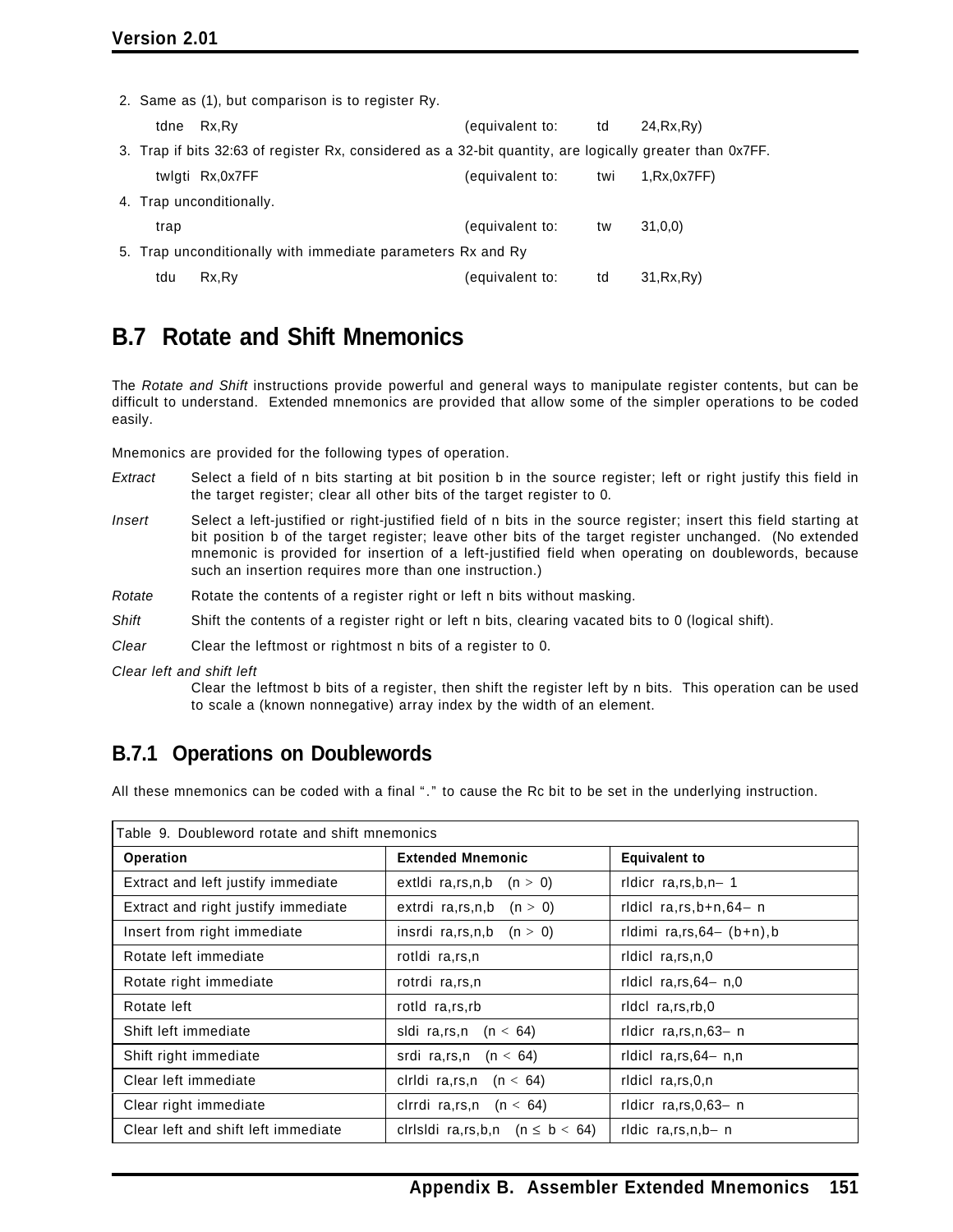#### **Examples**

1. Extract the sign bit (bit 0) of register Ry and place the result right-justified into register Rx.

|        | extrdi Rx, Ry, 1, 0                                                                   | (equivalent to: | ridici $Rx,Ry,1,63$   |
|--------|---------------------------------------------------------------------------------------|-----------------|-----------------------|
|        | 2. Insert the bit extracted in (1) into the sign bit (bit 0) of register Rz.          |                 |                       |
| insrdi | Rz.Rx.1.0                                                                             | (equivalent to: | rldimi Rz, Rx, 63, 0) |
|        | 3. Shift the contents of register Rx left 8 bits.                                     |                 |                       |
| sldi   | Rx.Rx.8                                                                               | (equivalent to: | ridicr $Rx,Rx,8,55$   |
|        | 4. Clear the high-order 32 bits of register Ry and place the result into register Rx. |                 |                       |
| ciridi | Rx, Ry, 32                                                                            | (equivalent to: | ridici Rx, Ry, 0, 32) |

### **B.7.2 Operations on Words**

All these mnemonics can be coded with a final "." to cause the Rc bit to be set in the underlying instruction. The operations as described above apply to the low-order 32 bits of the registers, as if the registers were 32-bit registers. The Insert operations either preserve the high-order 32 bits of the target register or place rotated data there; the other operations clear these bits.

| Table 10. Word rotate and shift mnemonics |                                         |                                           |  |
|-------------------------------------------|-----------------------------------------|-------------------------------------------|--|
| <b>Operation</b>                          | <b>Extended Mnemonic</b>                | <b>Equivalent to</b>                      |  |
| Extract and left justify immediate        | extlwi ra, rs, n, b $(n > 0)$           | rlwinm $ra, rs, b, 0, n-1$                |  |
| Extract and right justify immediate       | extrwi ra, rs, n, b $(n > 0)$           | rlwinm $ra, rs, b+n, 32 - n, 31$          |  |
| Insert from left immediate                | inslwi ra, rs, n, b $(n > 0)$           | rlwimi $ra, rs, 32 - b, b, (b+n) - 1$     |  |
| Insert from right immediate               | insrwi ra, rs, n, b $(n > 0)$           | rlwimi $ra, rs, 32 - (b+n), b, (b+n) - 1$ |  |
| Rotate left immediate                     | rotlwi ra,rs,n                          | rlwinm $ra, rs, n, 0, 31$                 |  |
| Rotate right immediate                    | rotrwi ra, rs, n                        | rlwinm $ra, rs, 32 - n, 0, 31$            |  |
| Rotate left                               | rotlw ra, rs, rb                        | rlwnm $ra, rs, rb, 0, 31$                 |  |
| Shift left immediate                      | slwi ra, rs, n $(n < 32)$               | rlwinm $ra, rs, n, 0, 31 - n$             |  |
| Shift right immediate                     | (n < 32)<br>srwi ra,rs,n                | rlwinm $ra, rs, 32 - n, n, 31$            |  |
| Clear left immediate                      | ciriwi ra, rs, n $(n < 32)$             | rlwinm $ra, rs, 0, n, 31$                 |  |
| Clear right immediate                     | clrrwi ra, rs, n $(n < 32)$             | rlwinm $ra, rs, 0, 0, 31 - n$             |  |
| Clear left and shift left immediate       | cirisiwi ra, rs, b, n $(n \leq b < 32)$ | rlwinm $ra, rs, n, b- n, 31- n$           |  |

#### **Examples**

1. Extract the sign bit (bit 32) of register Ry and place the result right-justified into register Rx.

extrwi Rx,Ry,1,0 (equivalent to: rlwinm Rx,Ry,1,31,31)

2. Insert the bit extracted in (1) into the sign bit (bit 32) of register Rz.

insrwi Rz,Rx,1,0 (equivalent to: rlwimi Rz,Rx,31,0,0)

3. Shift the contents of register Rx left 8 bits, clearing the high-order 32 bits.

slwi Rx,Rx,8 (equivalent to: rlwinm Rx,Rx,8,0,23)

4. Clear the high-order 16 bits of the low-order 32 bits of register Ry and place the result into register Rx, clearing the high-order 32 bits of register Rx.

clrlwi Rx,Ry,16 (equivalent to: rlwinm Rx,Ry,0,16,31)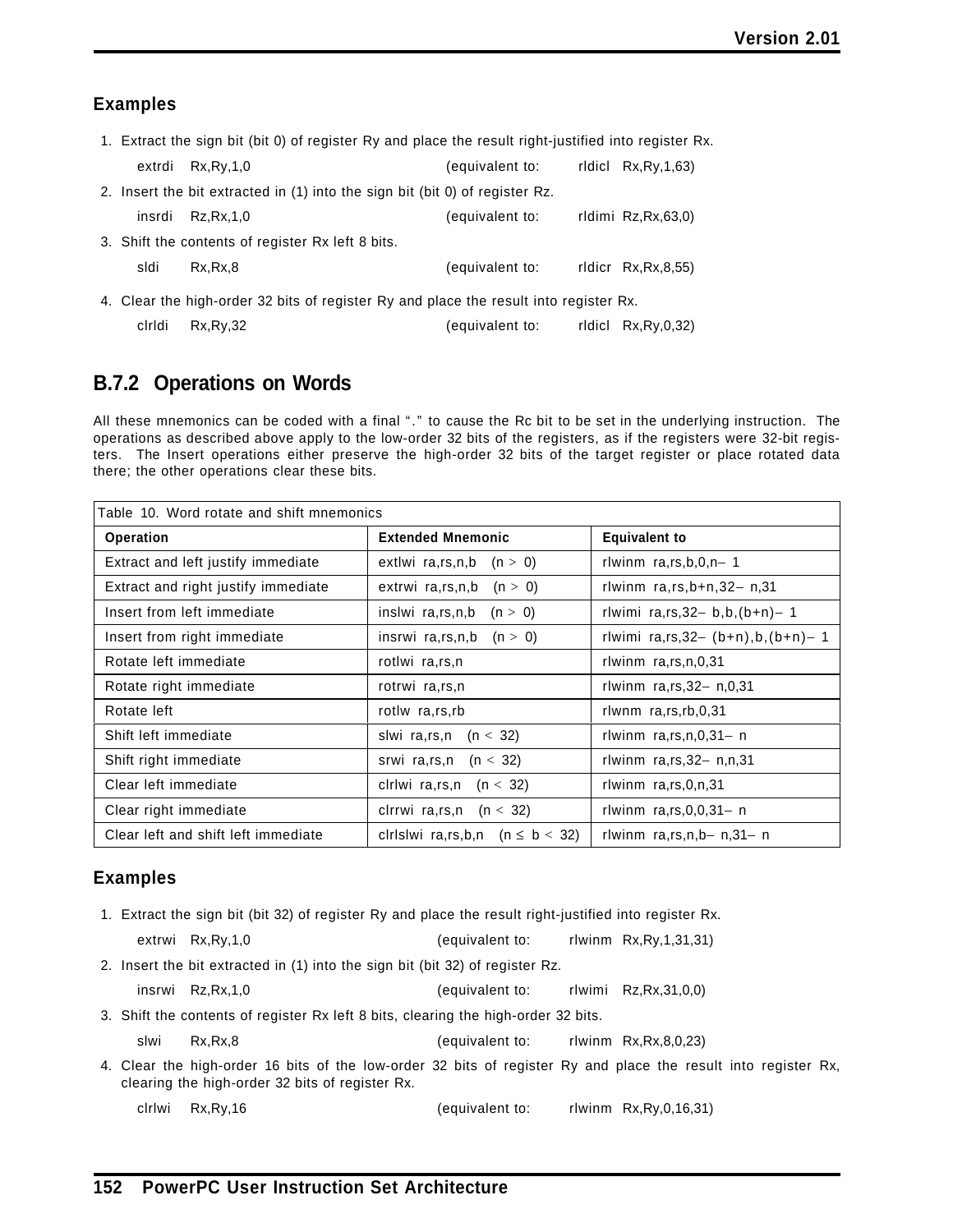# **B.8 Move To/From Special Purpose Register Mnemonics**

The *mtspr* and *mfspr* instructions specify a Special Purpose Register (SPR) as a numeric operand. Extended mnemonics are provided that represent the SPR in the mnemonic rather than requiring it to be coded as an operand.

| Table 11. Extended mnemonics for moving to/from an SPR |                 |                      |                      |                      |
|--------------------------------------------------------|-----------------|----------------------|----------------------|----------------------|
|                                                        | Move To SPR     |                      | <b>Move From SPR</b> |                      |
| <b>Special Purpose Register</b>                        | <b>Extended</b> | <b>Equivalent to</b> | <b>Extended</b>      | <b>Equivalent to</b> |
| Fixed-Point Exception Register (XER)                   | mtxer Rx        | mtspr 1, Rx          | mfxer Rx             | mfspr Rx,1           |
| Link Register (LR)                                     | mtlr Rx         | mtspr 8,Rx           | mflr Rx              | mfspr Rx,8           |
| Count Register (CTR)                                   | mtctr Rx        | mtspr 9,Rx           | mfctr Rx             | mfspr Rx,9           |

#### **Examples**

1. Copy the contents of register Rx to the XER.

| mtxer Rx |                                                 | (equivalent to: | mtspr 1, Rx)  |
|----------|-------------------------------------------------|-----------------|---------------|
|          | 2. Copy the contents of the LR to register Rx.  |                 |               |
| mflr     | Rx                                              | (equivalent to: | mfspr $Rx, 8$ |
|          | 3. Copy the contents of register Rx to the CTR. |                 |               |
| mtctr    | <b>Rx</b>                                       | (equivalent to: | mtspr 9, Rx)  |

# **B.9 Miscellaneous Mnemonics**

#### **No-op**

Many PowerPC instructions can be coded in a way such that, effectively, no operation is performed. An extended mnemonic is provided for the preferred form of no-op. If an implementation performs any type of run-time optimization related to no-ops, the preferred form is the no-op that will trigger this.

| nop | (equivalent to: | ori | 0, 0, 0) |
|-----|-----------------|-----|----------|
|-----|-----------------|-----|----------|

#### **Load Immediate**

The *addi* and *addis* instructions can be used to load an immediate value into a register. Extended mnemonics are provided to convey the idea that no addition is being performed but merely data movement (from the immediate field of the instruction to a register).

Load a 16-bit signed immediate value into register Rx.

li Rx,value (equivalent to: addi Rx,0,value)

Load a 16-bit signed immediate value, shifted left by 16 bits, into register Rx.

lis Rx,value (equivalent to: addis Rx,0,value)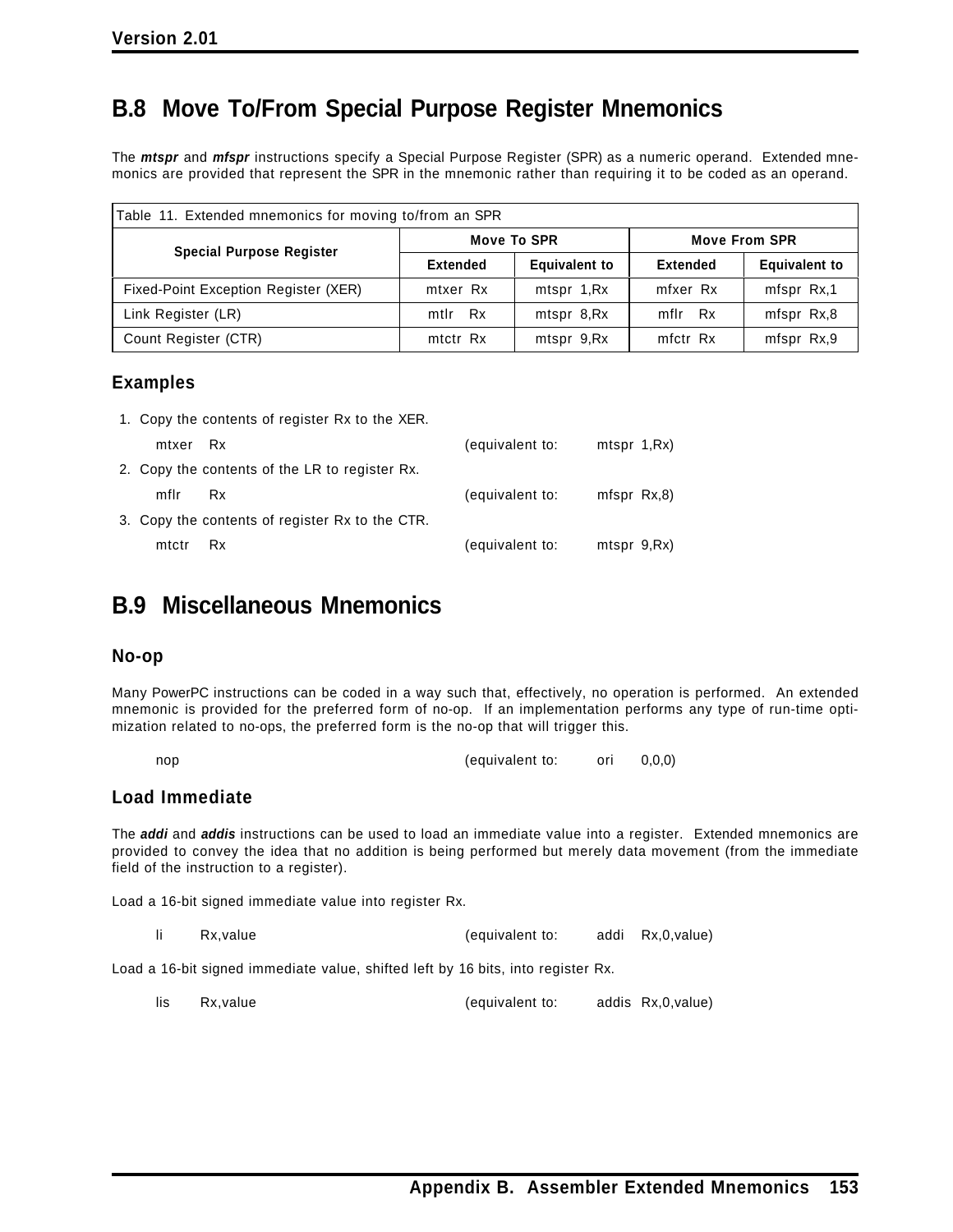#### **Load Address**

This mnemonic permits computing the value of a base-displacement operand, using the *addi* instruction which normally requires separate register and immediate operands.

```
la Rx,D(Ry) (equivalent to: addi Rx,Ry,D)
```
The *la* mnemonic is useful for obtaining the address of a variable specified by name, allowing the Assembler to supply the base register number and compute the displacement. If the variable v is located at offset Dv bytes from the address in register Rv, and the Assembler has been told to use register Rv as a base for references to the data structure containing v, then the following line causes the address of v to be loaded into register Rx.

la Rx,v (equivalent to: addi Rx,Rv,Dv)

#### **Move Register**

Several PowerPC instructions can be coded in a way such that they simply copy the contents of one register to another. An extended mnemonic is provided to convey the idea that no computation is being performed but merely data movement (from one register to another).

The following instruction copies the contents of register Ry to register Rx. This mnemonic can be coded with a final "." to cause the Rc bit to be set in the underlying instruction.

mr Rx,Ry (equivalent to: or Rx,Ry,Ry)

#### **Complement Register**

Several PowerPC instructions can be coded in a way such that they complement the contents of one register and place the result into another register. An extended mnemonic is provided that allows this operation to be coded easily.

The following instruction complements the contents of register Ry and places the result into register Rx. This mnemonic can be coded with a final "." to cause the Rc bit to be set in the underlying instruction.

```
not Rx,Ry (equivalent to: nor Rx,Ry,Ry)
```
#### **Move To/From Condition Register**

This mnemonic permits copying the contents of the low-order 32 bits of a GPR to the Condition Register, using the same style as the *mfcr* instruction.

mtcr Rx (equivalent to: mtcrf 0xFF,Rx)

The following instructions may generate either the (old) *mtcrf* or *mfcr* instructions or the (new) *mtocrf* or *mfocrf* instruction, respectively, depending on the target machine type assembler parameter.

mtcrf FXM,Rx mfcr Rx

All three extended mnemonics in this subsection are being phased out. In future assemblers the form "mtcr Rx" may not exist, and the *mtcrf* and *mfcr* mnemonics may generate the old form instructions (with bit 11 = 0) regardless of the target machine type assembler parameter, or may cease to exist.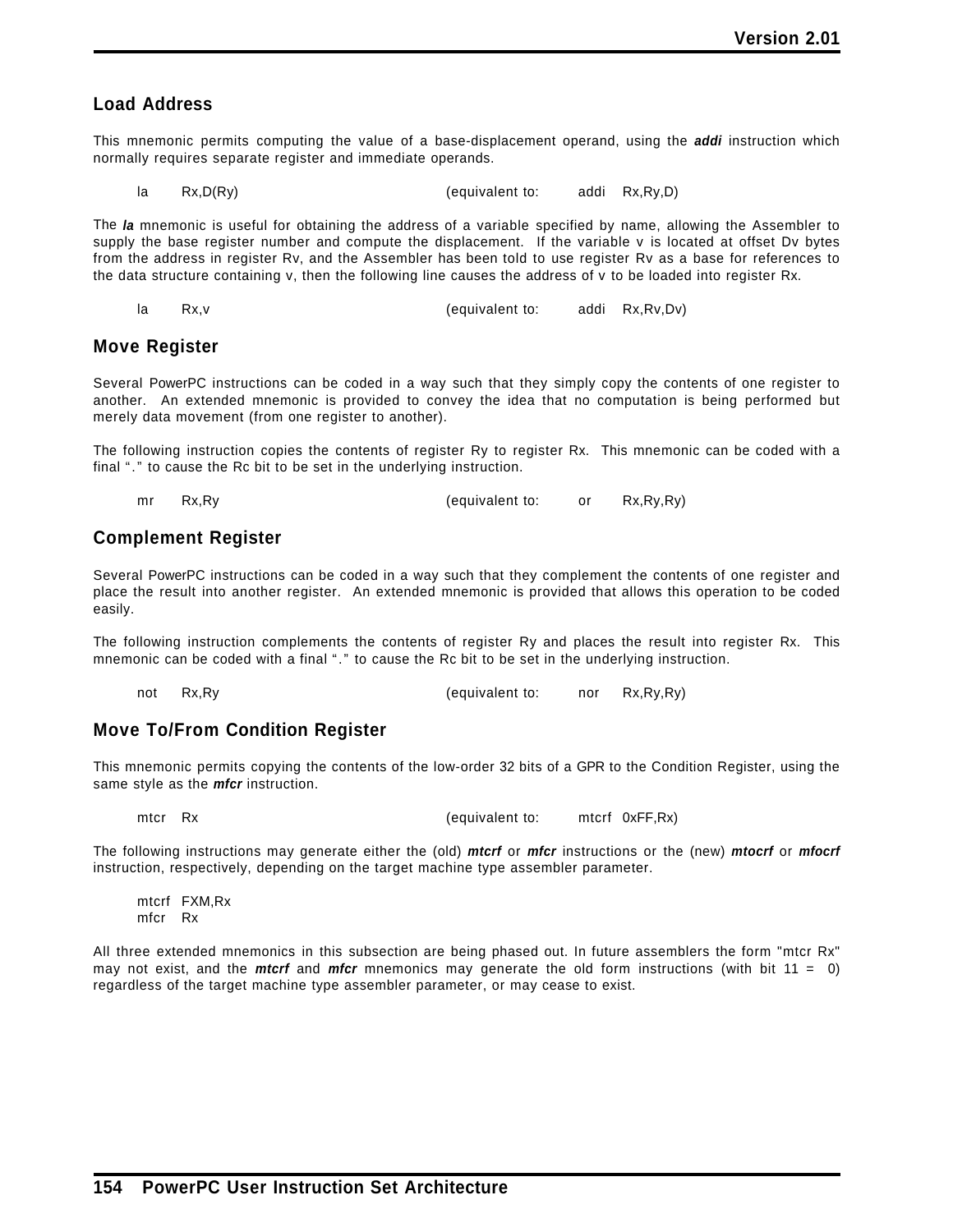# **Appendix C. Programming Examples**

### **C.1 Multiple-Precision Shifts**

This section gives examples of how multiple-precision shifts can be programmed.

A multiple-precision shift is defined to be a shift of an N-doubleword quantity (64-bit mode) or an N-word quantity (32-bit mode), where  $N>1$ . The quantity to be shifted is contained in N registers. The shift amount is specified either by an immediate value in the instruction or by a value in a register.

The examples shown below distinguish between the cases  $N=2$  and  $N>2$ . If  $N=2$ , the shift amount may be in the range 0 through 127 (64-bit mode) or 0 through 63 (32-bit mode), which are the maximum ranges supported by the *Shift* instructions used. However if  $N> 2$ , the shift amount must be in the range 0 through 63 (64-bit mode) or 0 through 31 (32-bit mode), in order for the examples to yield the desired result. The specific instance shown for  $N>2$  is  $N=3$ ; extending those code sequences to larger N is straightforward, as is reducing them to the case  $N=2$  when the more stringent restriction on shift amount is met. For shifts with immediate shift amounts only the case  $N=3$  is shown, because the more stringent restriction on shift amount is always met.

In the examples it is assumed that GPRs 2 and 3 (and 4) contain the quantity to be shifted, and that the result is to be placed into the same registers, except for the immediate left shifts in 64-bit mode for which the result is placed into GPRs 3, 4, and 5. In all cases, for both input and result, the lowest-numbered register contains the highest-order part of the data and highest-numbered register contains the lowestorder part. For non-immediate shifts, the shift amount is assumed to be in GPR 6. For immediate shifts, the shift amount is assumed to be greater than 0. GPRs 0 and 31 are used as scratch registers.

For N> 2, the number of instructions required is 2N− 1 (immediate shifts) or 3N− 1 (non-immediate shifts).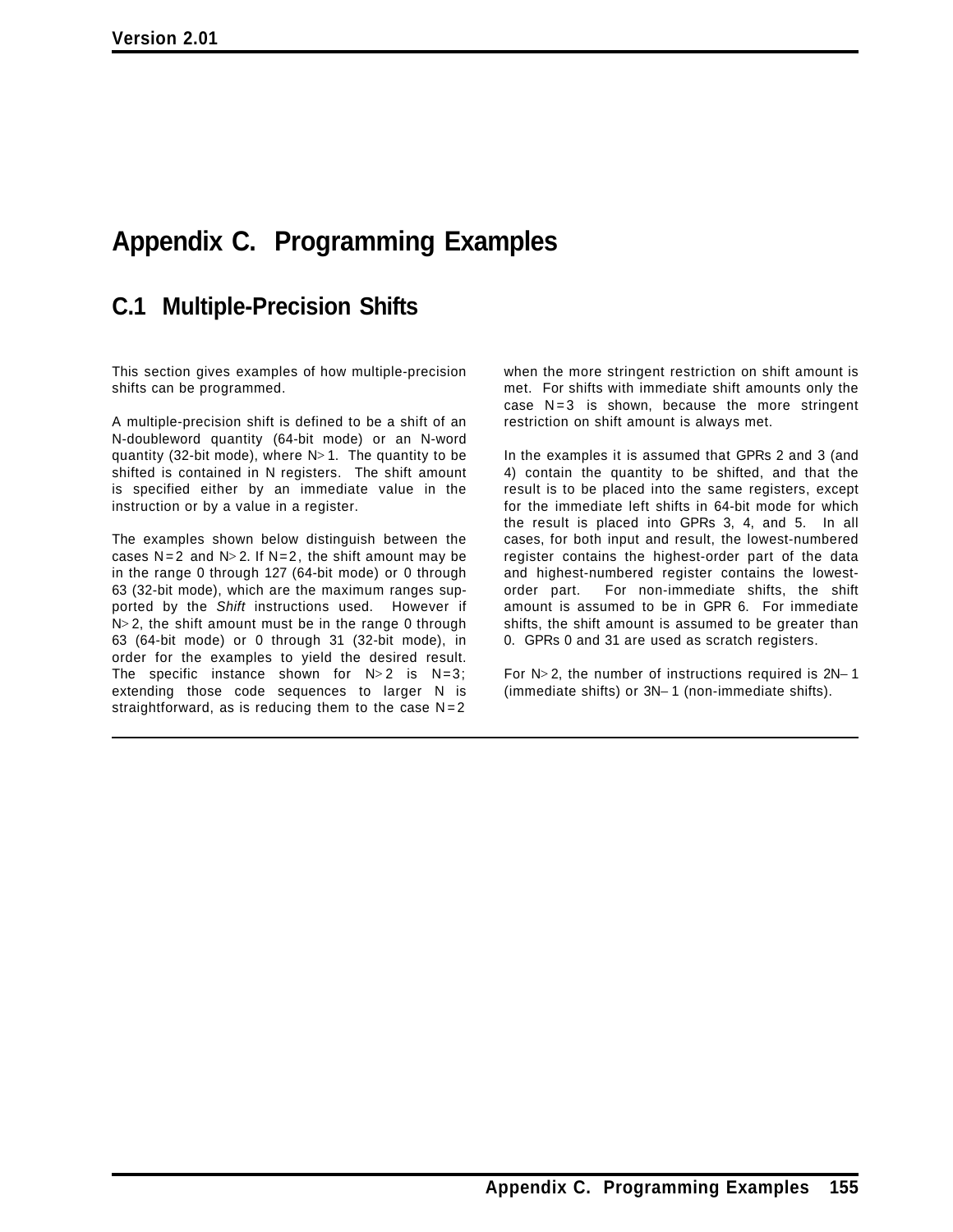#### **Shift Left Immediate, N = 3 (shift amnt < 64)** rldicr r5,r4,sh,63-sh

|        | Shift Left, $N = 2$ (shift amnt < 128) |  |
|--------|----------------------------------------|--|
| ridici | r3.r3.sh.0                             |  |
| rldimi | r3.r2.0.sh                             |  |
| ridici | r4.r4.sh.0                             |  |
| rldimi | r4.r3.0.sh                             |  |

subfic r31,r6,64 sld r2,r2,r6 srd r0,r3,r31 or r2,r2,r0 addi r31,r6,-64 sld r0,r3,r31 or r2,r2,r0 sld r3,r3,r6

#### **Shift Left, N = 3 (shift amnt < 64)** subfic r31,r6,64

sld r2,r2,r6 srd r0,r3,r31 or r2,r2,r0 sld r3,r3,r6 srd r0,r4,r31 or r3,r3,r0 sld r4,r4,r6

#### **Shift Right Immediate, N = 3 (shift amnt < 64)**

| rldimi | r4,r3,0,64-sh  |
|--------|----------------|
| ridici | r4,r4,64-sh,0  |
| rldimi | r3.r2.0.64-sh  |
| ridici | r3.r3.64-sh.0  |
| ridici | r2,r2,64-sh,sh |
|        |                |

#### **Shift Right, N = 2 (shift amnt < 128)** subfic r31,r6,64 srd r3,r3,r6 sld r0,r2,r31 or r3,r3,r0

addi r31,r6,-64 srd r0,r2,r31 or r3,r3,r0 srd r2,r2,r6

#### **Shift Right, N = 3 (shift amnt < 64)** subfic r31,r6,64<br>srd r4,r4,r6 srd r4,r4,r6

| sld | r0.r3.r31 |
|-----|-----------|
| or  | r4.r4.r0  |
| srd | r3.r3.r6  |
| sld | r0.r2.r31 |
| or  | r3.r3.r0  |
| srd | r2,r2,r6  |

#### **Multiple-precision shifts in 64-bit mode Multiple-precision shifts in 32-bit mode**

#### **Shift Left Immediate, N = 3 (shift amnt < 32)**

| rlwinm | r2.r2.sh.0.31-sh  |
|--------|-------------------|
| rlwimi | r2.r3.sh.32-sh.31 |
| rlwinm | r3.r3.sh.0.31-sh  |
| rlwimi | r3,r4,sh,32-sh,31 |
| rlwinm | r4,r4,sh,0,31-sh  |

#### **Shift Left, N = 2 (shift amnt < 64)**

| subfic | r31.r6.32    |
|--------|--------------|
| slw    | r2,r2,r6     |
| srw    | r0.r3.r31    |
| or     | r2.r2.r0     |
| addi   | r31, r6, -32 |
| slw    | r0.r3.r31    |
| or     | r2.r2.r0     |
| slw    | r3,r3,r6     |

#### **Shift Left, N = 3 (shift amnt < 32)**

subfic r31,r6,32 slw r2,r2,r6 srw r0,r3,r31 or r2,r2,r0 slw r3,r3,r6 srw r0,r4,r31 or r3,r3,r0 slw r4,r4,r6

#### **Shift Right Immediate, N = 3 (shift amnt < 32)**

| rlwinm | r4.r4.32-sh.sh.31  |
|--------|--------------------|
| rlwimi | r4.r3.32-sh.0.sh-1 |
| rlwinm | r3,r3,32-sh,sh,31  |
| rlwimi | r3,r2,32-sh,0,sh-1 |
| rlwinm | r2,r2,32-sh,sh,31  |
|        |                    |

#### **Shift Right, N = 2 (shift amnt < 64)**

| subfic | r31.r6.32  |
|--------|------------|
| srw    | r3,r3,r6   |
| slw    | r0.r2.r31  |
| or     | r3.r3.r0   |
| addi   | r31,r6,-32 |
| srw    | r0.r2.r31  |
| or     | r3.r3.r0   |
| srw    | r2.r2.r6   |
|        |            |

#### **Shift Right, N = 3 (shift amnt < 32)**

| subfic | r31.r6.32 |
|--------|-----------|
| srw    | r4.r4.r6  |
| slw    | r0.r3.r31 |
| or     | r4.r4.r0  |
| srw    | r3,r3,r6  |
| slw    | r0.r2.r31 |
| or     | r3.r3.r0  |
| srw    | r2.r2.r6  |
|        |           |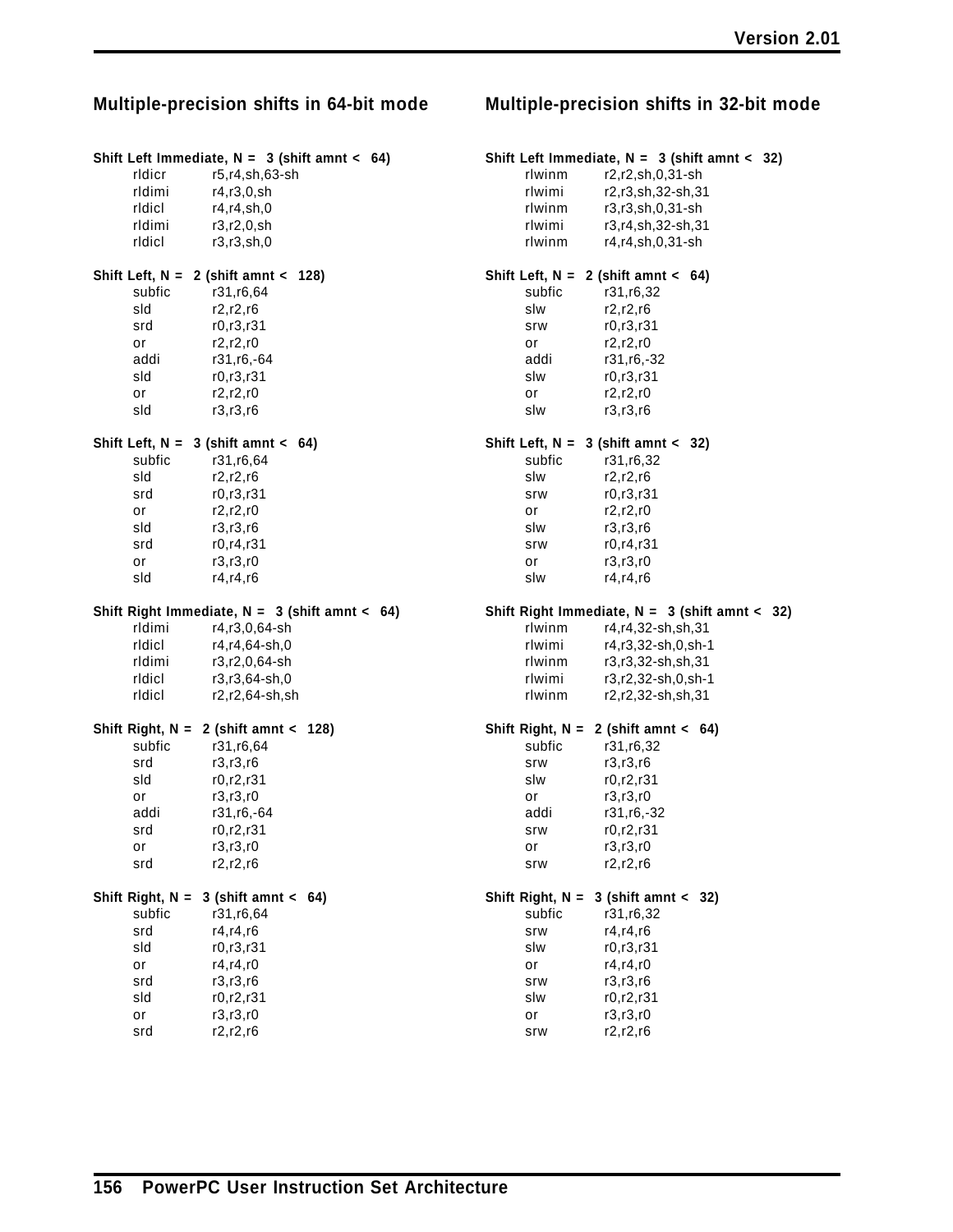| Multiple-precision shifts in 64-bit mode,<br>continued |                                                            | Multiple-precision shifts in 32-bit mode,<br>continued |                                                            |
|--------------------------------------------------------|------------------------------------------------------------|--------------------------------------------------------|------------------------------------------------------------|
|                                                        | Shift Right Algebraic Immediate, $N = 3$ (shift amnt < 64) |                                                        | Shift Right Algebraic Immediate, $N = 3$ (shift amnt < 32) |
| rldimi                                                 | r4,r3,0,64-sh                                              | rlwinm                                                 | r4, r4, 32-sh, sh, 31                                      |
| ridici                                                 | r4,r4,64-sh,0                                              | rlwimi                                                 | r4,r3,32-sh,0,sh-1                                         |
| rldimi                                                 | r3,r2,0,64-sh                                              | rlwinm                                                 | r3,r3,32-sh,sh,31                                          |
| ridici                                                 | r3,r3,64-sh,0                                              | rlwimi                                                 | r3,r2,32-sh,0,sh-1                                         |
| sradi                                                  | r2.r2.sh                                                   | srawi                                                  | r2.r2.sh                                                   |
|                                                        | Shift Right Algebraic, $N = 2$ (shift amnt < 128)          |                                                        | Shift Right Algebraic, $N = 2$ (shift amnt < 64)           |
| subfic                                                 | r31, r6, 64                                                | subfic                                                 | r31, r6, 32                                                |
| srd                                                    | r3,r3,r6                                                   | srw                                                    | r3,r3,r6                                                   |
| sld                                                    | r0, r2, r31                                                | slw                                                    | r0, r2, r31                                                |
| or                                                     | r3, r3, r0                                                 | or                                                     | r3, r3, r0                                                 |
| addic.                                                 | r31, r6, -64                                               | addic.                                                 | r31,r6,-32                                                 |
| srad                                                   | r0, r2, r31                                                | sraw                                                   | r0, r2, r31                                                |
| ble                                                    | $$+8$                                                      | ble                                                    | $$+8$                                                      |
| ori                                                    | r3.r0.0                                                    | ori                                                    | r3.r0.0                                                    |
| srad                                                   | r2, r2, r6                                                 | sraw                                                   | r2, r2, r6                                                 |
|                                                        | Shift Right Algebraic, $N = 3$ (shift amnt < 64)           |                                                        | Shift Right Algebraic, $N = 3$ (shift amnt < 32)           |
| subfic                                                 | r31, r6, 64                                                | subfic                                                 | r31, r6, 32                                                |
| srd                                                    | r4, r4, r6                                                 | srw                                                    | r4, r4, r6                                                 |
| sld                                                    | r0, r3, r31                                                | slw                                                    | r0, r3, r31                                                |
| or                                                     | r4, r4, r0                                                 | or                                                     | r4, r4, r0                                                 |
| srd                                                    | r3,r3,r6                                                   | srw                                                    | r3,r3,r6                                                   |
| sld                                                    | r0, r2, r31                                                | slw                                                    | r0, r2, r31                                                |
| or                                                     | r3, r3, r0                                                 | or                                                     | r3,r3,r0                                                   |
| srad                                                   | r2, r2, r6                                                 | sraw                                                   | r2, r2, r6                                                 |
|                                                        |                                                            |                                                        |                                                            |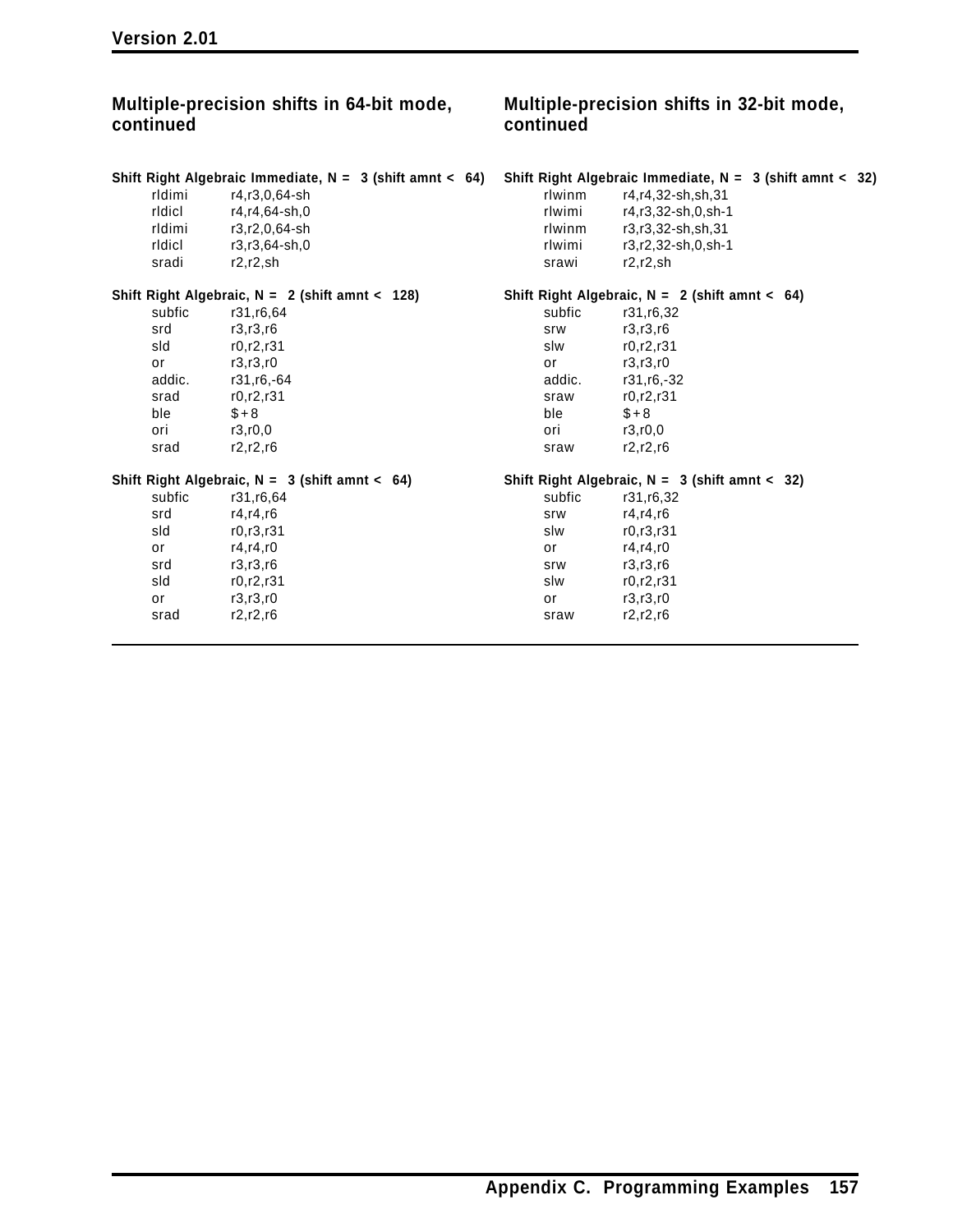# **C.2 Floating-Point Conversions**

This section gives examples of how the *Floating-Point Conversion* instructions can be used to perform various conversions.

### **C.2.1 Conversion from Floating-Point Number to Floating-Point Integer**

The full *convert to floating-point integer* function can be implemented with the sequence shown below, assuming the floating-point value to be converted is in FPR 1 and the result is returned in FPR 3.

| mtfsb0 23       |           | #clear VXCVI         |
|-----------------|-----------|----------------------|
| fctid[z] f3, f1 |           | #convert to fx int   |
| fcfid f3.f3     |           | #convert back again  |
| mcrfs           | 7.5       | #VXCVI to CR         |
| bf              | $31, 5+8$ | #skip if VXCVI was 0 |
| fmr             | f3,f1     | #input was fp int    |

### **C.2.2 Conversion from Floating-Point Number to Signed Fixed-Point Integer Doubleword**

The full *convert to signed fixed-point integer doubleword* function can be implemented with the sequence shown below, assuming the floating-point value to be converted is in FPR 1, the result is returned in GPR 3, and a doubleword at displacement "disp" from the address in GPR 1 can be used as scratch space.

| fctid[z] f2, f1 |                    | #convert to dword int |
|-----------------|--------------------|-----------------------|
| stfd            | $f2$ , disp $(r1)$ | #store float          |
| ld              | $r3$ , disp $(r1)$ | #load dword           |

**Warning:** Some of the examples use the optional *fsel* instruction. Care must be taken in using *fsel* if IEEE compatibility is required, or if the values being tested can be NaNs or infinities; see Section C.3.4, "Notes" on page 160.

### **C.2.3 Conversion from Floating-Point Number to Unsigned Fixed-Point Integer Doubleword**

The full *convert to unsigned fixed-point integer doubleword* function can be implemented with the sequence shown below, assuming the floating-point value to be converted is in FPR 1, the value 0 is in FPR 0, the value  $2^{64}$  – 2048 is in FPR 3, the value  $2^{63}$  is in FPR 4 and GPR 4, the result is returned in GPR 3, and a doubleword at displacement "disp" from the address in GPR 1 can be used as scratch space.

| fsel     | f2, f1, f1, f0     | #use $0$ if $< 0$         |
|----------|--------------------|---------------------------|
| fsub     | f5,f3,f1           | #use max if > max         |
| fsel     | f2, f5, f2, f3     |                           |
| fsub     | f5,f2,f4           | #subtract 2**63           |
| fcmpu    | cr2,f2,f4          | #use diff if $\geq 2**63$ |
| fsel     | f2, f5, f5, f2     |                           |
| fctid[z] | f2,f2              | #convert to fx int        |
| stfd     | $f2$ , disp $(r1)$ | #store float              |
| ld       | $r3$ , disp $(r1)$ | #load dword               |
| blt      | $cr2, $+8$         | #add 2**63 if input       |
| add      | r3, r3, r4         | # was $\geq 2**63$        |

### **C.2.4 Conversion from Floating-Point Number to Signed Fixed-Point Integer Word**

The full *convert to signed fixed-point integer word* function can be implemented with the sequence shown below, assuming the floating-point value to be converted is in FPR 1, the result is returned in GPR 3, and a doubleword at displacement "disp" from the address in GPR 1 can be used as scratch space.

| fctiw[z] f2, f1 |                | #convert to fx int                  |
|-----------------|----------------|-------------------------------------|
| stfd            | f2, $disp(r1)$ | #store float                        |
| lwa             |                | r3, disp+4(r1) #load word algebraic |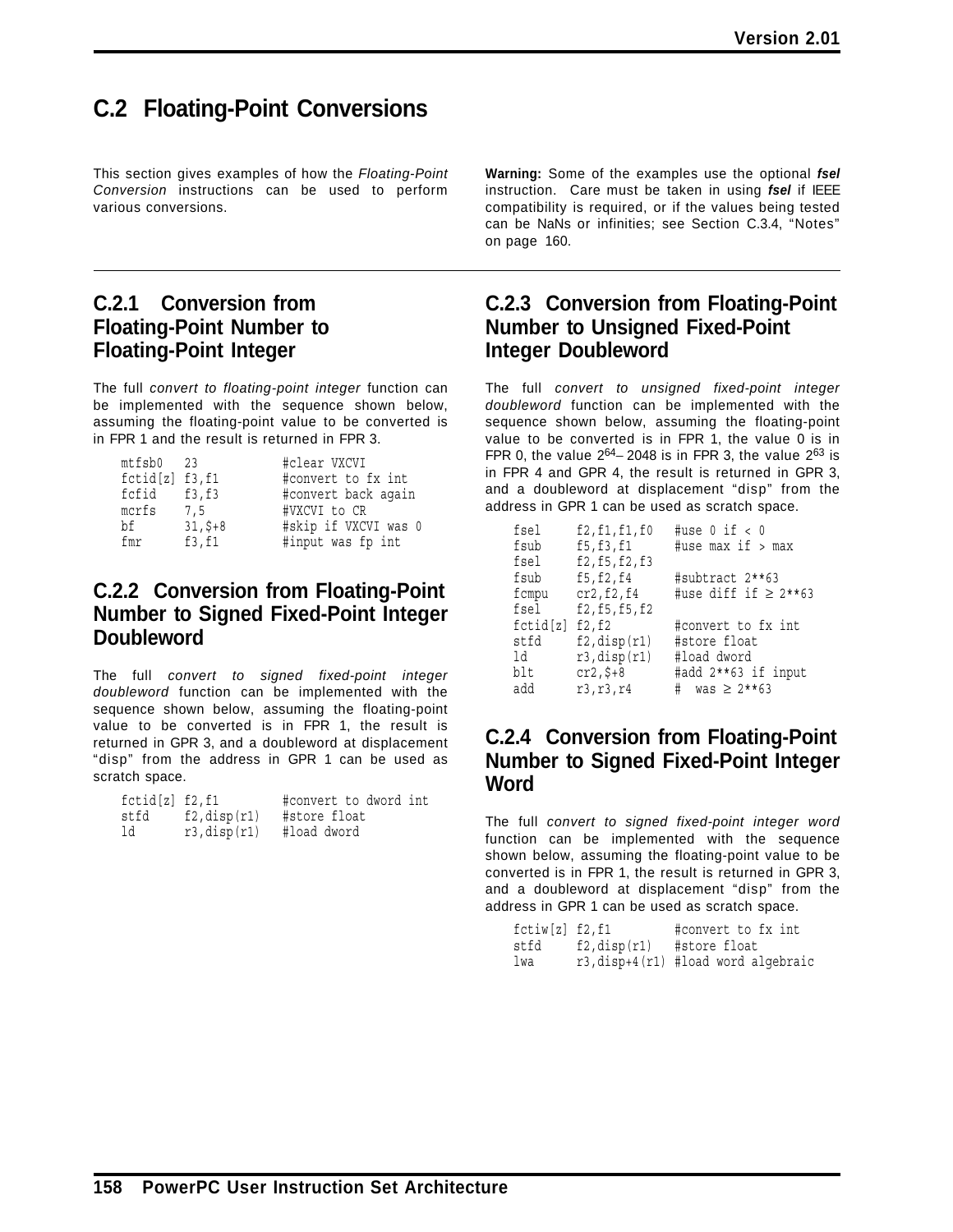### **C.2.5 Conversion from Floating-Point Number to Unsigned Fixed-Point Integer Word**

The full *convert to unsigned fixed-point integer word* function can be implemented with the sequence shown below, assuming the floating-point value to be converted is in FPR 1, the value 0 is in FPR 0, the value  $2^{32}$ −1 is in FPR 3, the result is returned in GPR 3, and a doubleword at displacement "disp" from the address in GPR 1 can be used as scratch space.

| fsel           | f2, f1, f1, f0     | #use $0$ if $< 0$                  |
|----------------|--------------------|------------------------------------|
| fsub           | f4,f3,f1           | #use max if > max                  |
| fsel           | f2, f4, f2, f3     |                                    |
| fctid[z] f2,f2 |                    | #convert to fx int                 |
| stfd           | $f2$ , disp $(r1)$ | #store float                       |
| lwz            |                    | r3, disp+4(r1) #load word and zero |

### **C.2.6 Conversion from Signed Fixed-Point Integer Doubleword to Floating-Point Number**

The full *convert from signed fixed-point integer doubleword* function, using the rounding mode specified by  $FPSCR_{RN}$ , can be implemented with the sequence shown below, assuming the fixed-point value to be converted is in GPR 3, the result is returned in FPR 1, and a doubleword at displacement "disp" from the address in GPR 1 can be used as scratch space.

| std   | $r3$ , disp $(r1)$ | #store dword       |
|-------|--------------------|--------------------|
| lfd   | f1, disp(r1)       | #load float        |
| fcfid | f1,f1              | #convert to fp int |

### **C.2.7 Conversion from Unsigned Fixed-Point Integer Doubleword to Floating-Point Number**

The full *convert from unsigned fixed-point integer doubleword* function, using the rounding mode specified by  $FPSCR_{RN}$ , can be implemented with the sequence shown below, assuming the fixed-point value to be converted is in GPR 3, the value  $2^{32}$  is in FPR 4, the result is returned in FPR 1, and two doublewords at displacement "disp" from the address in GPR 1 can be used as scratch space.

| r2, r3, 32, 32      | #isolate high half<br>#isolate low half                           |
|---------------------|-------------------------------------------------------------------|
|                     | #store dword both                                                 |
| $r0,$ disp+8 $(r1)$ |                                                                   |
| $f2$ , disp $(r1)$  | #load float both                                                  |
|                     |                                                                   |
|                     | #convert each half to                                             |
| f1, f1              | # fp int (exact result)                                           |
| f1, f4, f2, f1      | # $(2**32)*high + low$                                            |
|                     | r0, r3, 0, 32<br>$r2$ , disp $(r1)$<br>$f1, disp+8(r1)$<br>f2, f2 |

An alternative, shorter, sequence can be used if rounding according to  $FSCPR<sub>RN</sub>$  is desired and FPSCR<sub>RN</sub> specifies *Round toward* + *Infinity* or *Round toward* − *Infinity*, or if it is acceptable for the rounded answer to be either of the two representable floatingpoint integers nearest to the given fixed-point integer. In this case the full *convert from unsigned fixed-point integer doubleword* function can be implemented with the sequence shown below, assuming the value  $2^{64}$  is in FPR 2.

| std   | $r3$ , disp $(r1)$ | #store dword       |
|-------|--------------------|--------------------|
| lfd   | f1, disp(r1)       | #load float        |
| fcfid | f1,f1              | #convert to fp int |
| fadd  | f4, f1, f2         | #add 2**64         |
| fsel  | f1, f1, f1, f4     | $\#$ if r3 < 0     |

### **C.2.8 Conversion from Signed Fixed-Point Integer Word to Floating-Point Number**

The full *convert from signed fixed-point integer word* function can be implemented with the sequence shown below, assuming the fixed-point value to be converted is in GPR 3, the result is returned in FPR 1, and a doubleword at displacement "disp" from the address in GPR 1 can be used as scratch space. (The result is exact.)

| extsw | r3, r3             | #extend sign       |
|-------|--------------------|--------------------|
| std   | $r3$ , disp $(r1)$ | #store dword       |
| lfd   | f1, disp(r1)       | #load float        |
| fcfid | f1,f1              | #convert to fp int |

### **C.2.9 Conversion from Unsigned Fixed-Point Integer Word to Floating-Point Number**

The full *convert from unsigned fixed-point integer word* function can be implemented with the sequence shown below, assuming the fixed-point value to be converted is in GPR 3, the result is returned in FPR 1, and a doubleword at displacement "disp" from the address in GPR 1 can be used as scratch space. (The result is exact.)

| rldicl | r0, r3, 0, 32         | #zero-extend       |
|--------|-----------------------|--------------------|
| std    | $r0, \text{disp}(r1)$ | #store dword       |
| lfd    | f1, disp(r1)          | #load float        |
| fcfid  | f1,f1                 | #convert to fp int |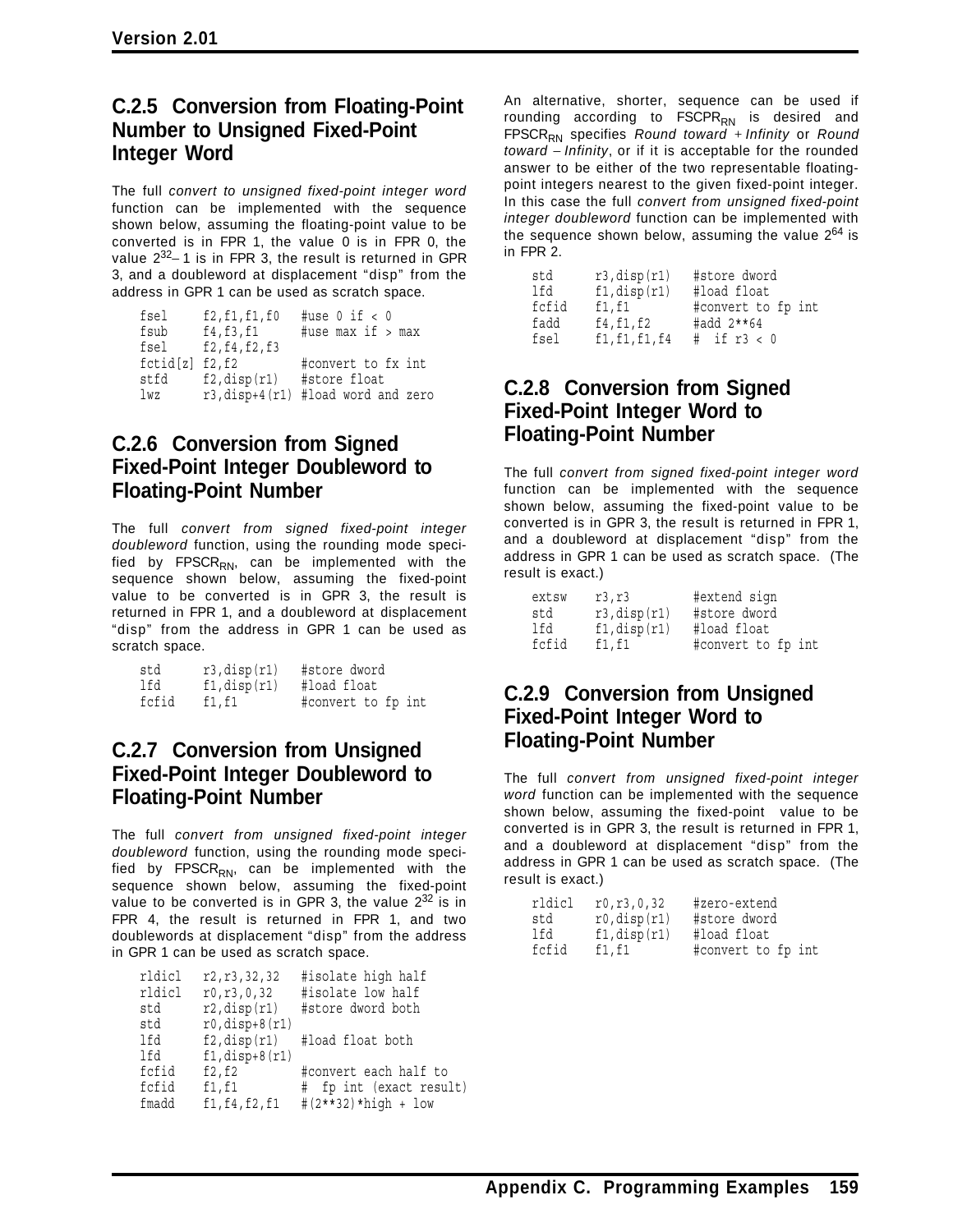### **C.3 Floating-Point Selection**

This section gives examples of how the optional *Floating Select* instruction can be used to implement floating-point minimum and maximum functions, and certain simple forms of if-then-else constructions, without branching.

The examples show program fragments in an imaginary, C-like, high-level programming language, and the corresponding program fragment using *fsel* and other PowerPC instructions. In the examples, a, b, x,

### **C.3.1 Comparison to Zero**

| High-level language:                                     | PowerPC:                                                  | Notes  |
|----------------------------------------------------------|-----------------------------------------------------------|--------|
| if $a \geq 0.0$ then $x \triangleleft y$<br>else $x + z$ | fsel fx, fa, fy, fz                                       | (1)    |
| if $a > 0.0$ then $x + y$<br>else $x + z$                | fneg fs,fa<br>fsel fx, fs, fz, fy                         | (1, 2) |
| if $a = 0.0$ then $x \triangleleft y$<br>else $x + z$    | fsel fx, fa, fy, fz<br>fneg fs, fa<br>fsel fx, fs, fx, fz | (1)    |

### **C.3.2 Minimum and Maximum**

| High-level language:        | PowerPC: |                                      | <b>Notes</b> |
|-----------------------------|----------|--------------------------------------|--------------|
| $x \triangleleft min(a, b)$ |          | fsub fs,fa,fb<br>fsel fx, fs, fb, fa | (3, 4, 5)    |
| $x \triangleleft max(a, b)$ |          | fsub fs,fa,fb<br>fsel fx, fs, fa, fb | (3, 4, 5)    |

### **C.3.3 Simple if-then-else Constructions**

| High-level language:                                   | PowerPC:                                                                     | <b>Notes</b> |
|--------------------------------------------------------|------------------------------------------------------------------------------|--------------|
| if $a \geq b$ then $x \triangleleft y$<br>else $x + z$ | fsub fs, fa, fb<br>fsel fx, fs, fy, fz                                       | (4, 5)       |
| if $a > b$ then $x \triangleleft y$<br>else $x + z$    | fsub fs,fb,fa<br>fsel fx, fs, fz, fy                                         | (3, 4, 5)    |
| if $a = b$ then $x \triangleleft y$<br>else $x + z$    | fsub fs, fa, fb<br>fsel fx, fs, fy, fz<br>fneg fs, fs<br>fsel fx, fs, fx, fz | (4, 5)       |

y, and z are floating-point variables, which are assumed to be in FPRs fa, fb, fx, fy, and fz. FPR fs is assumed to be available for scratch space.

Additional examples can be found in Section C.2, "Floating-Point Conversions" on page 158.

**Warning:** Care must be taken in using *fsel* if IEEE compatibility is required, or if the values being tested can be NaNs or infinities; see Section C.3.4.

### **C.3.4 Notes**

The following Notes apply to the preceding examples and to the corresponding cases using the other three arithmetic relations  $(<, \le,$  and  $\neq$ ). They should also be considered when any other use of *fsel* is contemplated.

In these Notes, the "optimized program" is the PowerPC program shown, and the "unoptimized program" (not shown) is the corresponding PowerPC program that uses *fcmpu* and *Branch Conditional* instructions instead of *fsel*.

- 1. The unoptimized program affects the VXSNAN bit of the FPSCR, and therefore may cause the system error handler to be invoked if the corresponding exception is enabled, while the optimized program does not affect this bit. This property of the optimized program is incompatible with the IEEE standard.
- 2. The optimized program gives the incorrect result if a is a NaN.
- 3. The optimized program gives the incorrect result if a and/or b is a NaN (except that it may give the correct result in some cases for the minimum and maximum functions, depending on how those functions are defined to operate on NaNs).
- 4. The optimized program gives the incorrect result if a and b are infinities of the same sign. (Here it is assumed that Invalid Operation Exceptions are disabled, in which case the result of the subtraction is a NaN. The analysis is more complicated if Invalid Operation Exceptions are enabled, because in that case the target register of the subtraction is unchanged.)
- 5. The optimized program affects the OX, UX, XX, and VXISI bits of the FPSCR, and therefore may cause the system error handler to be invoked if the corresponding exceptions are enabled, while the unoptimized program does not affect these bits. This property of the optimized program is incompatible with the IEEE standard.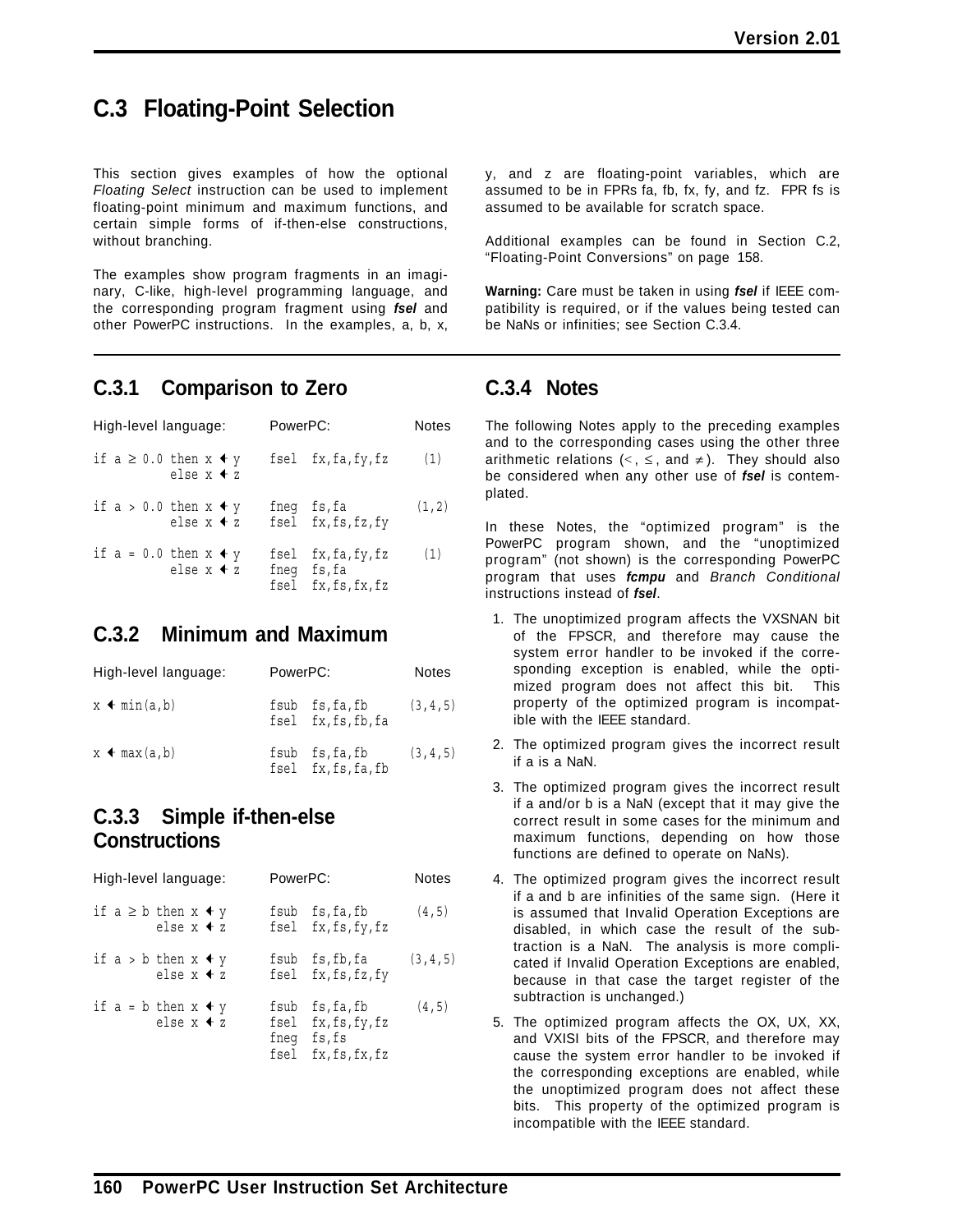# **Appendix D. Cross-Reference for Changed POWER Mnemonics**

The following table lists the POWER instruction mnemonics that have been changed in the PowerPC Architecture, sorted by POWER mnemonic.

To determine the PowerPC mnemonic for one of these POWER mnemonics, find the POWER mnemonic in the second column of the table: the remainder of the line gives the PowerPC mnemonic and the page or Book in which the instruction is described, as well as the instruction names. A page number is shown for instructions that are defined in this Book (Book I, *PowerPC User Instruction Set Architecture*), and the

Book number is shown for instructions that are defined in other Books (Book II, *PowerPC Virtual Environment Architecture*, and Book III, *PowerPC Operating Environment Architecture*). If an instruction is defined in more than one of these Books, the lowestnumbered Book is used.

POWER mnemonics that have not changed are not listed. POWER instruction names that are the same in PowerPC are not repeated; i.e., for these, the last column of the table is blank.

| Page /    | <b>POWER</b>         |                                             | <b>PowerPC</b>  |                                   |
|-----------|----------------------|---------------------------------------------|-----------------|-----------------------------------|
| <b>Bk</b> | <b>Mnemonic</b>      | <b>Instruction</b>                          | <b>Mnemonic</b> | <b>Instruction</b>                |
| 51        | a[0][.]              | Add                                         | addc[0][.]      | Add Carrying                      |
| 52        | ae[0][.]             | Add Extended                                | $adde[0]$ [.]   |                                   |
| 50        | ai                   | Add Immediate                               | addic           | Add Immediate Carrying            |
| 50        | ai.                  | Add Immediate and Record                    | addic.          | Add Immediate Carrying and Record |
| 52        | ame[0][.]            | Add To Minus One Extended                   | addme[0][.]     | Add to Minus One Extended         |
| 62        | andil.               | <b>AND Immediate Lower</b>                  | andi.           | <b>AND Immediate</b>              |
| 62        | andiu.               | AND Immediate Upper                         | andis.          | <b>AND Immediate Shifted</b>      |
| 53        | aze[0][.]            | Add To Zero Extended                        | addze[0][.]     | Add to Zero Extended              |
| 24        | bcc[1]               | <b>Branch Conditional to Count Register</b> | bcctr[l]        |                                   |
| 24        | bcr[1]               | <b>Branch Conditional to Link Register</b>  | bclr[l]         |                                   |
| 49        | cal                  | <b>Compute Address Lower</b>                | addi            | Add Immediate                     |
| 49        | cau                  | Compute Address Upper                       | addis           | Add Immediate Shifted             |
| 50        | $\textsf{cax[o][}.]$ | <b>Compute Address</b>                      | add[0][.]       | Add                               |
| 67        | cntz[.]              | <b>Count Leading Zeros</b>                  | cntzw[.]        | Count Leading Zeros Word          |
| Ш         | dclz                 | Data Cache Line Set to Zero                 | dcbz            | Data Cache Block set to Zero      |
| Ш         | dcs                  | Data Cache Synchronize                      | sync            | Synchronize                       |
| 66        | exts[.]              | <b>Extend Sign</b>                          | extsh[.]        | <b>Extend Sign Halfword</b>       |
| 105       | fa $\lceil . \rceil$ | <b>Floating Add</b>                         | fadd[.]         |                                   |
| 106       | fd[.]                | <b>Floating Divide</b>                      | fdiv[.]         |                                   |
| 106       | fm[.]                | <b>Floating Multiply</b>                    | fmul[.]         |                                   |
| 107       | fma[.]               | Floating Multiply-Add                       | fmad[.]         |                                   |
| 107       | fms[.]               | <b>Floating Multiply-Subtract</b>           | fmsub[.]        |                                   |
| 108       | [1.1]                | Floating Negative Multiply-Add              | fnmadd[.]       |                                   |
| 108       | fnms[.]              | Floating Negative Multiply-Subtract         | fnmsub[.]       |                                   |
| 105       | fs[.]                | <b>Floating Subtract</b>                    | fsub[.]         |                                   |
|           | ics                  | Instruction Cache Synchronize               | isync           | Instruction Synchronize           |
| 35        |                      | Load                                        | lwz             | Load Word and Zero                |
| 42        | <b>lbrx</b>          | Load Byte-Reverse Indexed                   | <b>lwbrx</b>    | Load Word Byte-Reverse Indexed    |
| 44        | Im                   | Load Multiple                               | Imw             | Load Multiple Word                |
| 46        | Isi                  | Load String Immediate                       | Iswi            | Load String Word Immediate        |
| 46        | <b>Isx</b>           | Load String Indexed                         | <b>Iswx</b>     | Load String Word Indexed          |
| 35        | lu                   | Load with Update                            | lwzu            | Load Word and Zero with Update    |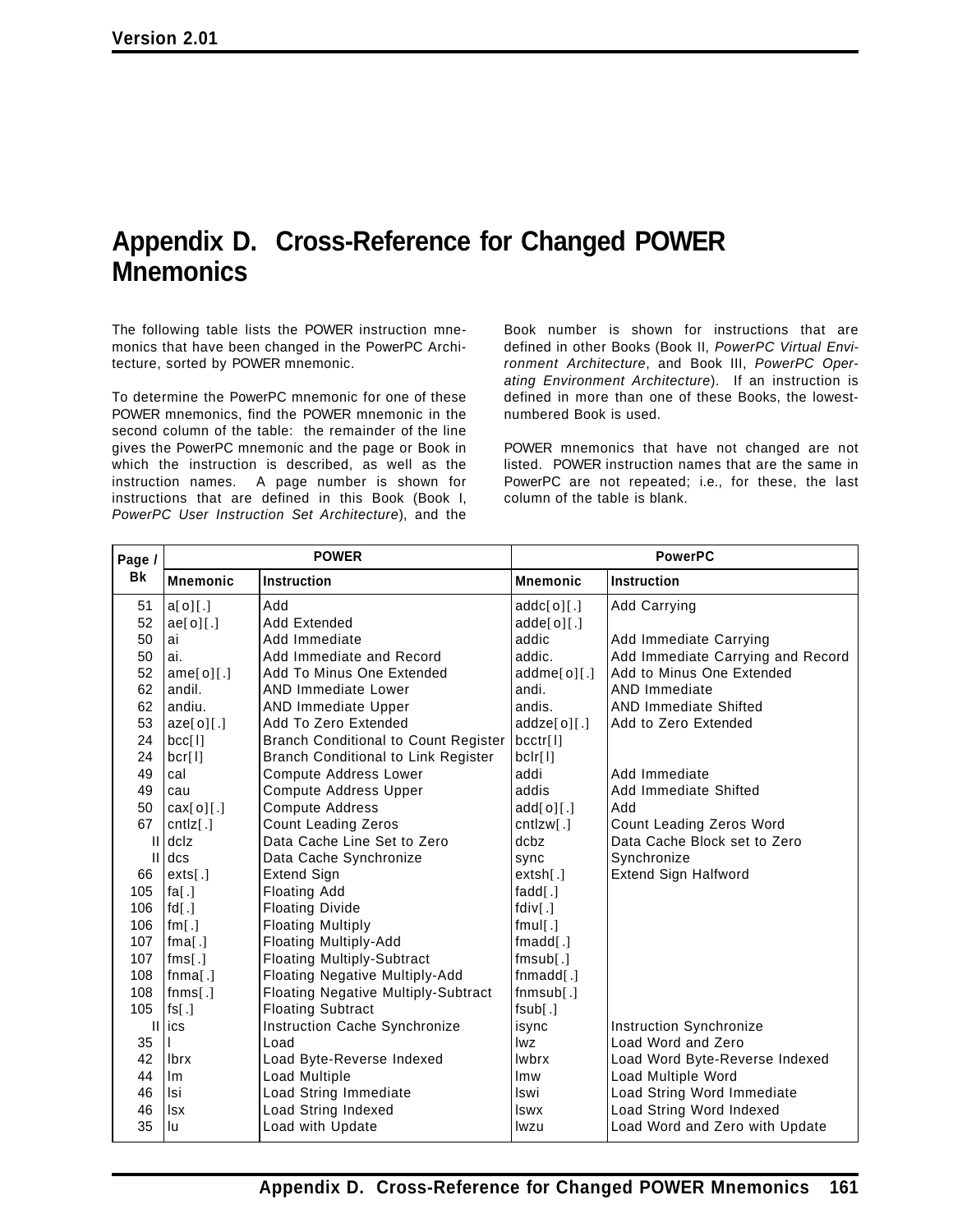| Page /    | <b>POWER</b>          |                                             | <b>PowerPC</b>  |                                                         |
|-----------|-----------------------|---------------------------------------------|-----------------|---------------------------------------------------------|
| <b>Bk</b> | <b>Mnemonic</b>       | Instruction                                 | <b>Mnemonic</b> | <b>Instruction</b>                                      |
| 35        | lux                   | Load with Update Indexed                    | lwzux           | Load Word and Zero with Update<br>Indexed               |
| 35        | lx                    | Load Indexed                                | <b>Iwzx</b>     | Load Word and Zero Indexed                              |
|           | III   mtsri           | Move To Segment Register Indirect           | mtsrin          |                                                         |
| 54        | muli                  | Multiply Immediate                          | mulli           | Multiply Low Immediate                                  |
| 54        | muls[0][.]            | <b>Multiply Short</b>                       | mullw[0][.]     | Multiply Low Word                                       |
| 63        | oril                  | OR Immediate Lower                          | ori             | OR Immediate                                            |
| 63        | oriu                  | OR Immediate Upper                          | oris            | OR Immediate Shifted                                    |
| 73        | rlimi[.]              | Rotate Left Immediate Then Mask<br>Insert   | $rlwimi$ .]     | Rotate Left Word Immediate then<br>Mask Insert          |
| 70        | rlimm[.]              | Rotate Left Immediate Then AND<br>With Mask | rlwinm[.]       | Rotate Left Word Immediate then<br><b>AND with Mask</b> |
| 72        | rlnm[.]               | Rotate Left Then AND With Mask              | rlwm[.]         | Rotate Left Word then AND with<br>Mask                  |
| 51        | sf[0][.]              | Subtract From                               | subfc[0][.]     | <b>Subtract From Carrying</b>                           |
| 52        | sfe[0][.]             | <b>Subtract From Extended</b>               | subfe[o][.]     |                                                         |
| 51        | sfi                   | <b>Subtract From Immediate</b>              | subfic          | Subtract From Immediate Carrying                        |
| 52        | $s$ fme $[0]$ [.]     | Subtract From Minus One Extended            | subfme[0][.]    |                                                         |
| 53        | $\mathsf{size}[0][.]$ | <b>Subtract From Zero Extended</b>          | subfze[o][.]    |                                                         |
| 74        | sl[.]                 | Shift Left                                  | slw[.]          | Shift Left Word                                         |
| 75        | sr[.]                 | Shift Right                                 | srw[.]          | Shift Right Word                                        |
| 77        | sra[.]                | Shift Right Algebraic                       | sraw[.]         | Shift Right Algebraic Word                              |
| 76        | srai[.]               | Shift Right Algebraic Immediate             | srawi[.]        | Shift Right Algebraic Word Imme-<br>diate               |
| 40        | st                    | Store                                       | stw             | Store Word                                              |
| 43        | stbrx                 | Store Byte-Reverse Indexed                  | stwbrx          | Store Word Byte-Reverse Indexed                         |
| 44        | stm                   | <b>Store Multiple</b>                       | stmw            | Store Multiple Word                                     |
| 47        | stsi                  | Store String Immediate                      | stswi           | Store String Word Immediate                             |
| 47        | stsx                  | Store String Indexed                        | stswx           | Store String Word Indexed                               |
| 40        | stu                   | Store with Update                           | stwu            | Store Word with Update                                  |
| 40        | stux                  | Store with Update Indexed                   | stwux           | Store Word with Update Indexed                          |
| 40        | stx                   | Store Indexed                               | stwx            | Store Word Indexed                                      |
| 25        | svca                  | <b>Supervisor Call</b>                      | SC              | System Call                                             |
| 61        | t                     | Trap                                        | tw              | Trap Word                                               |
| 60        | ti                    | Trap Immediate                              | twi             | Trap Word Immediate                                     |
|           | III tibi              | <b>TLB Invalidate Entry</b>                 | tlbie           |                                                         |
| 63        | xoril                 | <b>XOR Immediate Lower</b>                  | xori            | <b>XOR Immediate</b>                                    |
| 63        | xoriu                 | <b>XOR Immediate Upper</b>                  | xoris           | <b>XOR Immediate Shifted</b>                            |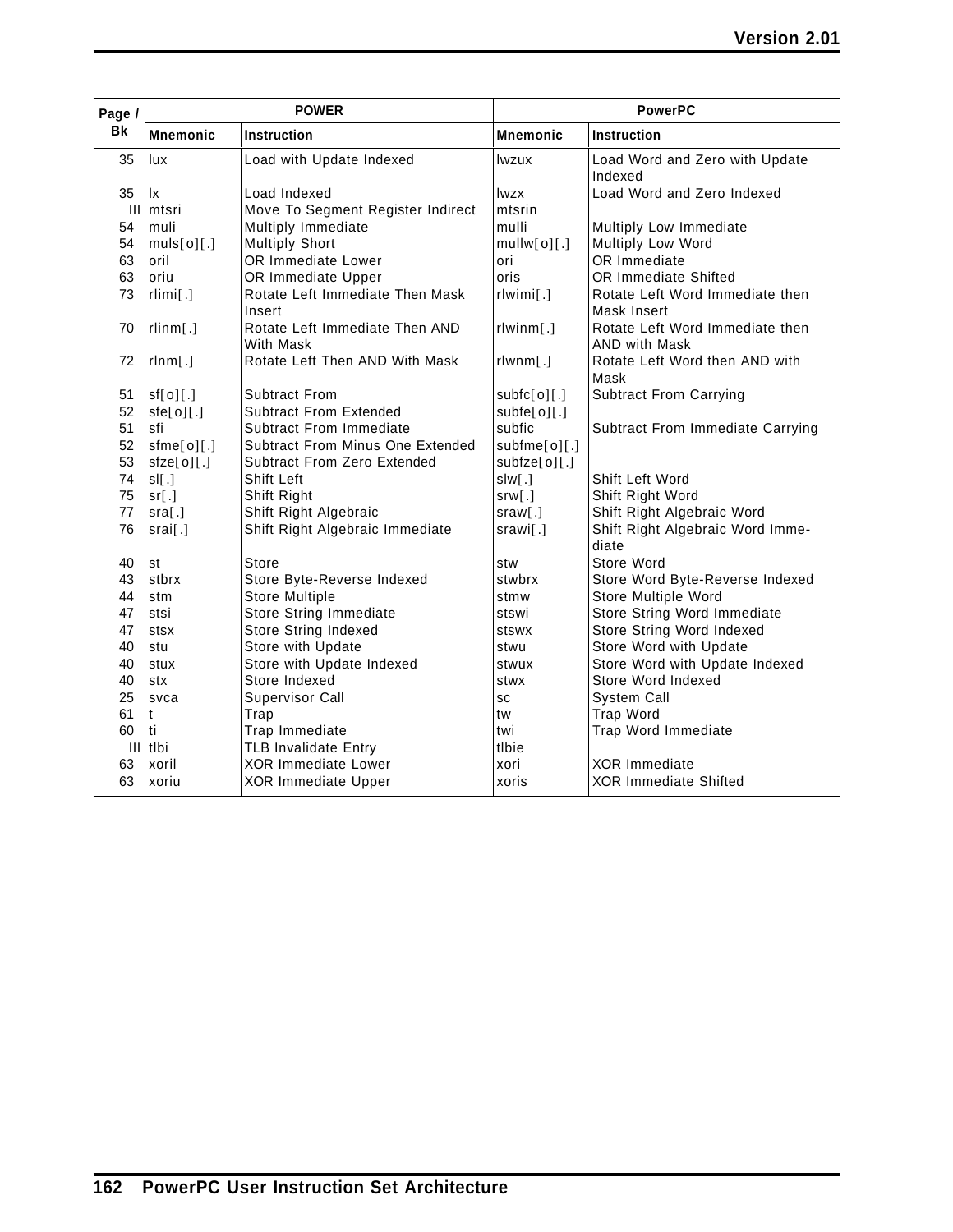# **Appendix E. Incompatibilities with the POWER Architecture**

This appendix identifies the known incompatibilities that must be managed in the migration from the POWER Architecture to the PowerPC Architecture. Some of the incompatibilities can, at least in principle, be detected by the processor, which could trap and let software simulate the POWER operation. Others cannot be detected by the processor even in principle.

**E.1 New Instructions, Formerly Privileged Instructions**

Instructions new to PowerPC typically use opcode values (including extended opcode) that are illegal in POWER. A few instructions that are privileged in POWER (e.g., *dclz*, called *dcbz* in PowerPC) have been made nonprivileged in PowerPC. Any POWER program that executes one of these now-valid or nownonprivileged instructions, expecting to cause the system illegal instruction error handler or the system privileged instruction error handler to be invoked, will not execute correctly on PowerPC.

### **E.2 Newly Privileged Instructions**

The following instructions are nonprivileged in POWER but privileged in PowerPC.

*mfmsr mfsr*

### **E.3 Reserved Fields in Instructions**

These fields are shown with "/"s in the instruction layouts. In both POWER and PowerPC these fields are ignored by the processor. The PowerPC Architecture states that these fields should be coded as zero. The POWER Architecture lacks such a statement, but it is expected that essentially all POWER programs contain zero in these fields.

In general, the incompatibilities identified here are those that affect a POWER application program; incompatibilities for instructions that can be used only by POWER system programs are not necessarily discussed.

In several cases the PowerPC Architecture assumes that reserved fields in POWER instructions indeed contain zero. The cases include the following.

- [ *bclr*[*l*] and *bcctr*[*l*] assume that bits 19:20 in the POWER instructions are 0.
- **Examplem** *cmpi, cmpli*, and **cmpl** assume that bit 10 in the POWER instructions is 0.
- **mitspr** and **mfspr** assume that bits 16:20 in the POWER instructions are 0.
- *mtcrf* and *mfcr* assume that bit 11 in the POWER instructions is 0.
- [ *Synchronize* assumes that bits 9:10 in the POWER instruction (*dcs*) are 0. (This assumption provides compatibility for application programs, but not necessarily for operating system programs; see Section E.22.)

# **E.4 Reserved Bits in Registers**

Both POWER and PowerPC permit software to write any value to these bits. However in POWER reading such a bit always returns 0, while in PowerPC reading it may return either 0 or the value that was last written to it.

# **E.5 Alignment Check**

The POWER MSR AL bit (bit 24) is no longer supported; the corresponding PowerPC MSR bit, bit 56, is reserved. The low-order bits of the EA are always used. (Notice that the value 0 —the normal value for a reserved bit —means "ignore the low-order EA bits" in POWER, and the value 1 means "use the low-order EA bits".) POWER-compatible operating system code will probably write the value 1 to this bit.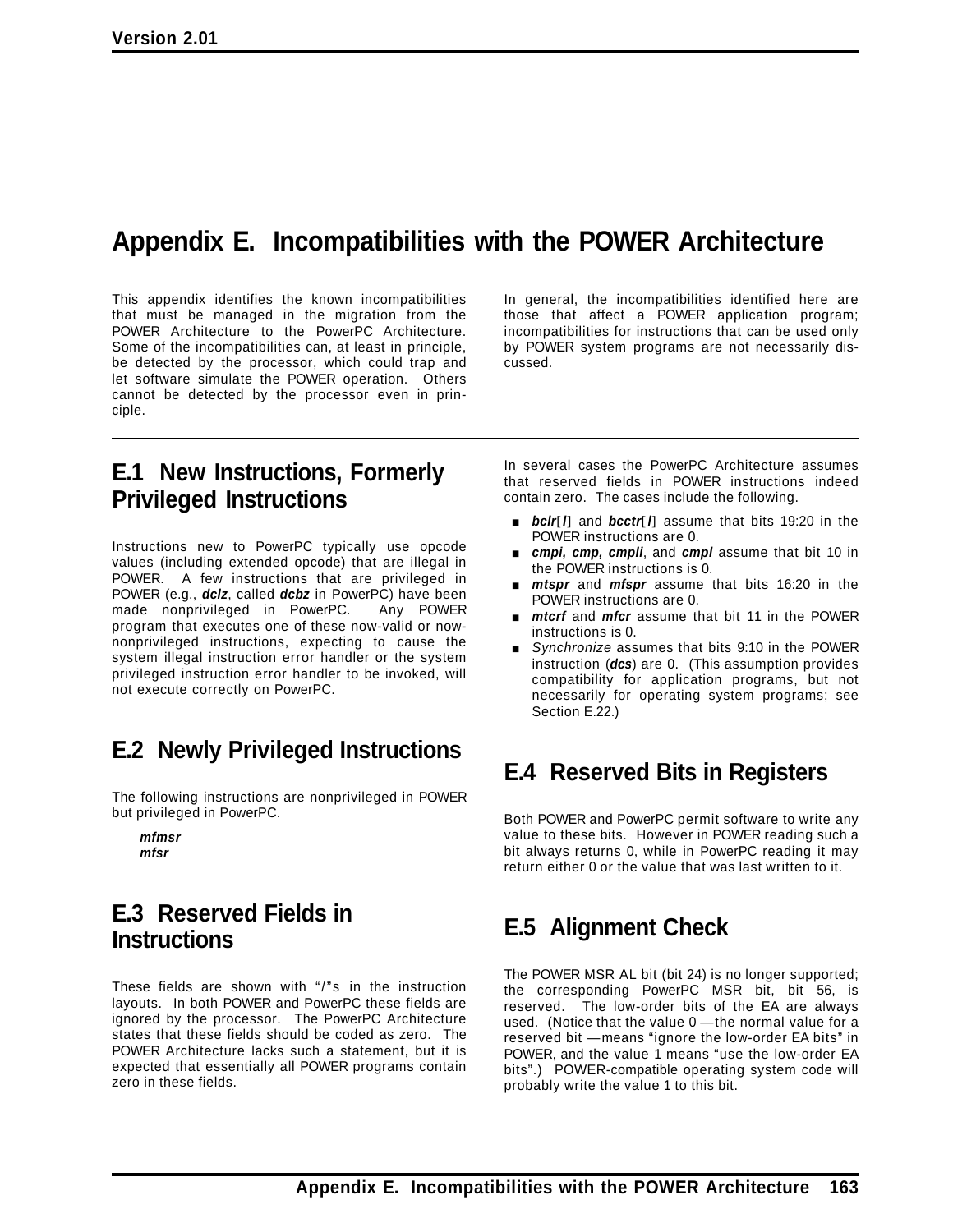# **E.6 Condition Register**

The following instructions specify a field in the CR explicitly (via the BF field) and also, in POWER, use bit 31 as the Record bit. In PowerPC, bit 31 is a reserved field for these instructions and is ignored by the processor. In POWER, if bit 31 contains 1 the instructions execute normally (i.e., as if the bit contained 0) except as follows:

| cmp   | CR0 is undefined if $Rc=1$ and $BF \neq 0$ |
|-------|--------------------------------------------|
| cmpl  | CR0 is undefined if $Rc=1$ and $BF\neq 0$  |
| mcrxr | CR0 is undefined if $Rc=1$ and $BF\neq 0$  |
| fcmpu | CR1 is undefined if $Rc=1$                 |
| fcmpo | CR1 is undefined if $Rc=1$                 |
| mcrfs | CR1 is undefined if $Rc=1$ and BF $\neq$ 1 |
|       |                                            |

# **E.7 LK and Rc Bits**

For the instructions listed below, if bit 31 (LK or Rc bit in POWER) contains 1, in POWER the instruction executes as if the bit contained 0 with the following exceptions: if LK=1, the Link Register is set; if Rc=1, Condition Register Field 0 or 1 is set to an undefined value. In PowerPC, bit 31 is a reserved field for these instructions and is ignored by the processor.

PowerPC instructions for which bit 31 is the LK bit in POWER:

*sc* (*svc* in POWER) the *Condition Register Logical* instructions *mcrf isync* (*ics* in POWER)

PowerPC instructions for which bit 31 is the Rc bit in POWER:

fixed-point X-form *Load* and *Store* instructions fixed-point X-form *Compare* instructions the X-form *Trap* instruction *mtspr, mfspr, mtcrf, mcrxr, mfcr, mtocrf, mfocrf* floating-point X-form *Load* and *Store* instructions floating-point *Compare* instructions *mcrfs dcbz* (*dclz* in POWER)

# **E.8 BO Field**

POWER shows certain bits in the BO field — used by *Branch Conditional* instructions —as "x". Although the POWER Architecture does not say how these bits are to be interpreted, they are in fact ignored by the processor.

PowerPC shows these bits as "z", "a", or "t". The "z" bits are ignored, as in POWER. However, the "a" and "t" bits can be used by software to provide a hint about how the branch is likely to behave. If a POWER program has the "wrong" value for these bits, the program will produce the same results as on POWER but performance may be affected.

# **E.9 BH Field**

Bits 19:20 of the *Branch Conditional to Link Register* and *Branch Conditional to Count Register* instructions are reserved in POWER but are defined as a branch hint (BH) field in PowerPC. Because these bits are hints, they may affect performance but do not affect the results of executing the instruction.

### **E.10 Branch Conditional to Count Register**

For the case in which the Count Register is decremented and tested (i.e., the case in which  $BO<sub>2</sub>=0$ ), POWER specifies only that the branch target address is undefined, with the implication that the Count Register, and the Link Register if LK=1, are updated in the normal way. PowerPC specifies that this instruction form is invalid.

# **E.11 System Call**

There are several respects in which PowerPC is incompatible with POWER for *System Call* instructions which in POWER are called *Supervisor Call* instructions.

- **POWER provides a version of the Supervisor Call** instruction (bit  $30 = 0$ ) that allows instruction fetching to continue at any one of 128 locations. It is used for "fast SVCs". PowerPC provides no such version: if bit 30 of the instruction is 0 the instruction form is invalid.
- **POWER provides a version of the Supervisor Call** instruction (bits  $30:31 = 0b11$ ) that resumes instruction fetching at one location and sets the Link Register to the address of the next instruction. PowerPC provides no such version: bit 31 is a reserved field.
- **For POWER, information from the MSR is saved in** the Count Register. For PowerPC this information is saved in SRR1.
- In POWER bits 16:19 and 27:29 of the instruction comprise defined instruction fields or a portion thereof, while in PowerPC these bits comprise reserved fields.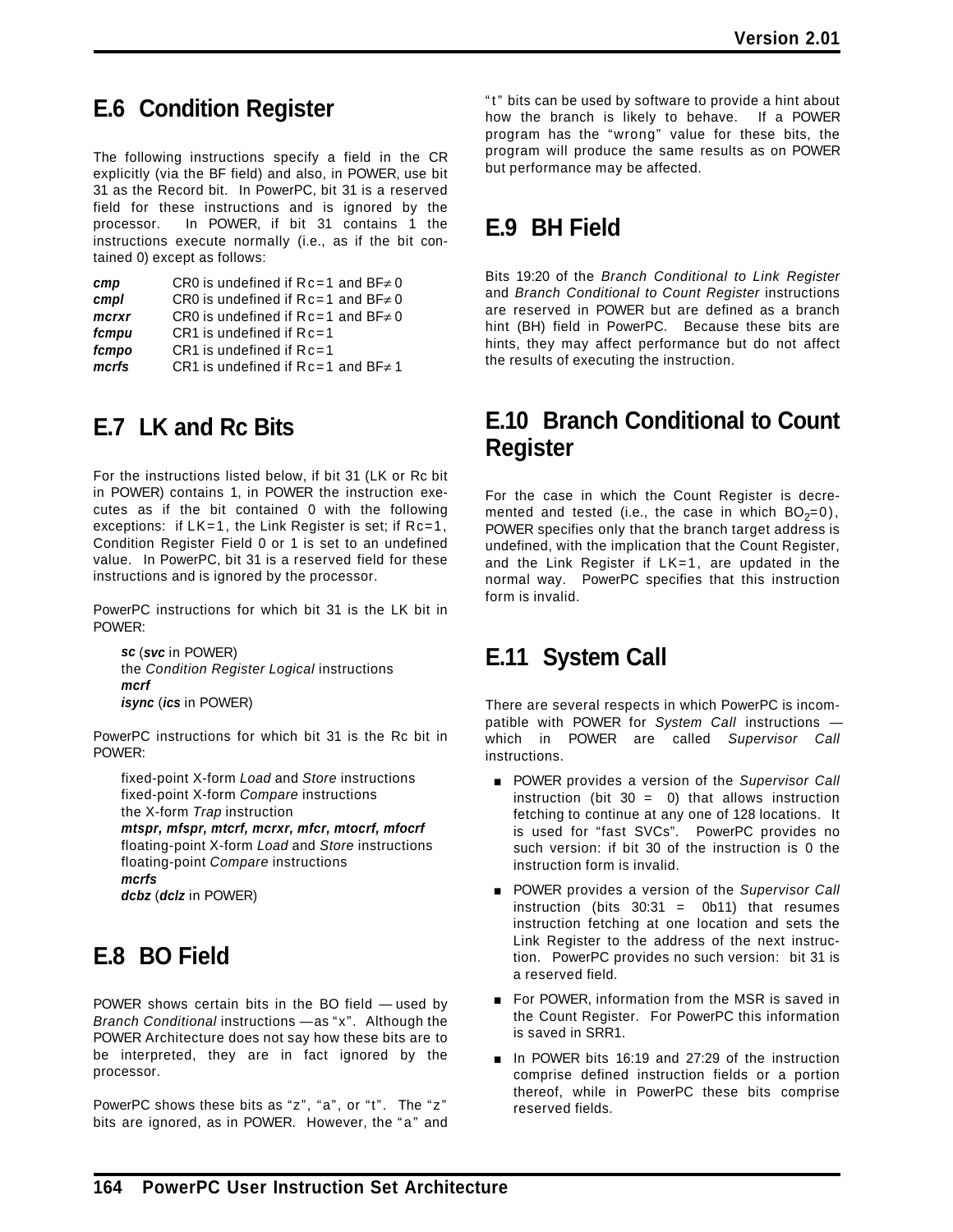- **n** In POWER bits 20:26 of the instruction comprise a portion of the SV field, while in PowerPC these bits comprise the LEV field.
- **POWER saves the low-order 16 bits of the instruc**tion, in the Count Register. PowerPC does not save them.
- $\blacksquare$  The settings of MSR bits by the associated interrupt differ between POWER and PowerPC; see *POWER Processor Architecture* and Book III, *PowerPC Operating Environment Architecture*.

# **E.12 Fixed-Point Exception Register (XER)**

Bits 48:55 of the XER are reserved in PowerPC, while in POWER the corresponding bits (16:23) are defined and contain the comparison byte for the *lscbx* instruction (which PowerPC lacks).

### **E.13 Update Forms of Storage Access Instructions**

PowerPC requires that RA not be equal to either RT (fixed-point *Load* only) or 0. If the restriction is violated the instruction form is invalid. POWER permits these cases, and simply avoids saving the EA.

# **E.14 Multiple Register Loads**

PowerPC requires that RA, and RB if present in the instruction format, not be in the range of registers to be loaded, while POWER permits this and does not alter RA or RB in this case. (The PowerPC restriction applies even if RA=0, although there is no obvious benefit to the restriction in this case since RA is not used to compute the effective address if RA=0.) If the PowerPC restriction is violated, either the system illegal instruction error handler is invoked or the results are boundedly undefined. The instructions affected are:

*lmw* (*lm* in POWER) *lswi* (*lsi* in POWER) *lswx* (*lsx* in POWER)

For example, an *lmw* instruction that loads all 32 registers is valid in POWER but is an invalid form in PowerPC.

### **E.15 Load/Store Multiple Instructions**

There are two respects in which PowerPC is incompatible with POWER for *Load Multiple* and *Store Multiple* instructions.

- If the EA is not word-aligned, in PowerPC either an Alignment exception occurs or the addressed bytes are loaded, while in POWER an Alignment interrupt occurs if  $MSR_{Al}=1$  (the low-order two bits of the EA are ignored if  $MSR_{\Delta 1}=0$ ).
- In PowerPC the instruction may be interrupted by a system-caused interrupt, while in POWER the instruction cannot be thus interrupted.

# **E.16 Move Assist Instructions**

There are several respects in which PowerPC is incompatible with POWER for *Move Assist* instructions.

- **In PowerPC an** *Iswx* instruction with zero length leaves the contents of RT undefined (if RT≠ RA and RT≠ RB) or is an invalid instruction form (if RT=RA or RT=RB), while in POWER the corresponding instruction (*lsx*) is a no-op in these cases.
- In PowerPC an *Iswx* instruction with zero length may alter the Reference bit, and a *stswx* instruction with zero length may alter the Reference and Change bits, while in POWER the corresponding instructions (*lsx* and *stsx*) do not alter the Reference and Change bits in this case.
- $\blacksquare$  In PowerPC a *Move Assist* instruction may be interrupted by a system-caused interrupt, while in POWER the instruction cannot be thus interrupted.

# **E.17 Move To/From SPR**

There are several respects in which PowerPC is incompatible with POWER for *Move To/From Special Purpose Register* instructions.

- **The SPR field is ten bits long in PowerPC, but only** five in POWER (see also Section E.3, "Reserved Fields in Instructions" on page 163).
- **mispr** can be used to read the Decrementer in problem state in POWER, but only in privileged state in PowerPC.
- $\blacksquare$  If the SPR value specified in the instruction is not one of the defined values, POWER behaves as follows.
	- If the instruction is executed in problem state and  $SPR_0=1$ , a Privileged Instruction type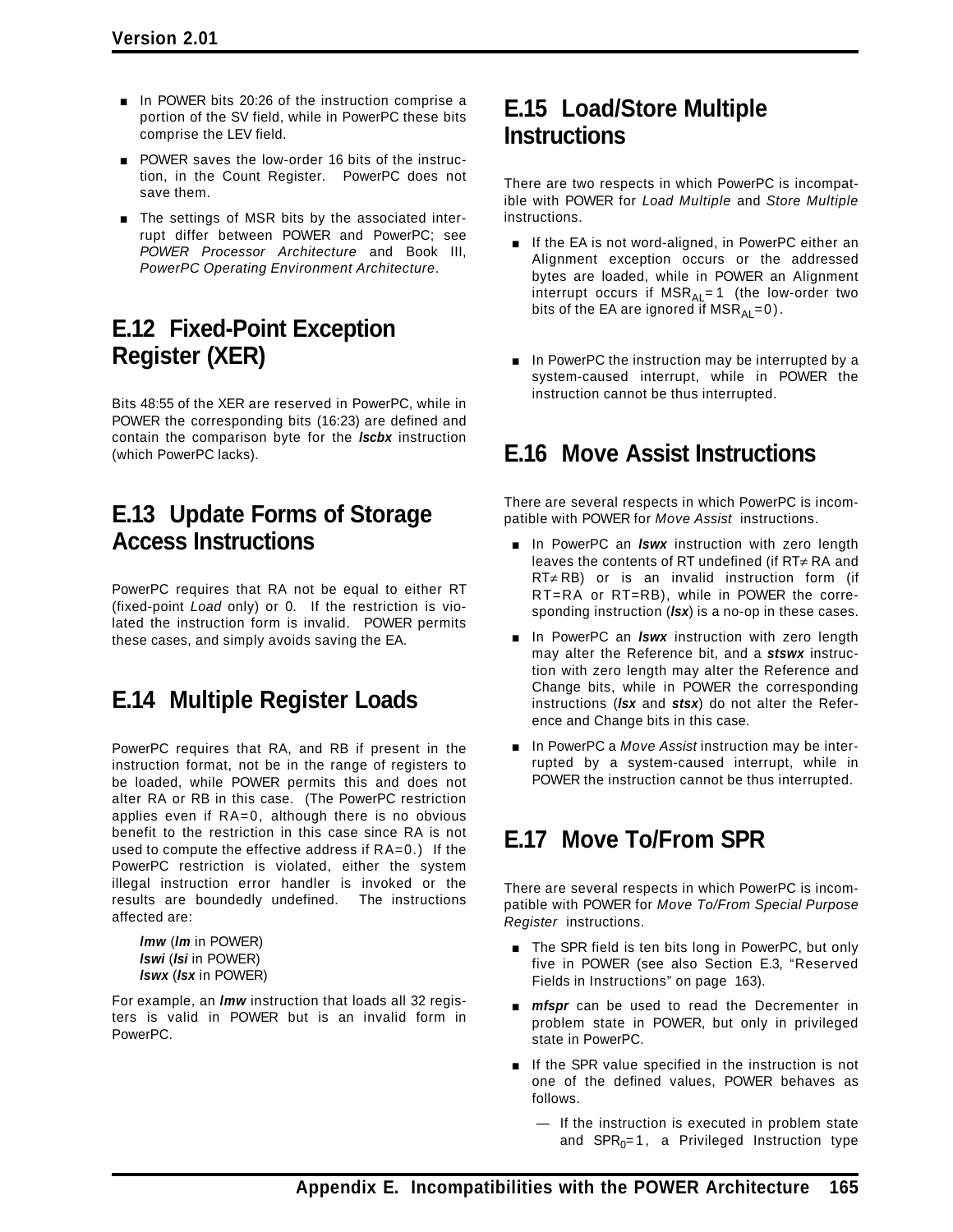Program interrupt occurs. No architected registers are altered except those set by the interrupt.

— Otherwise no architected registers are altered.

In this same case, PowerPC behaves as follows.

- If the instruction is executed in problem state and spr $<sub>0</sub>=1$ , either an Illegal Instruction type</sub> Program interrupt or a Privileged Instruction type Program interrupt occurs. No architected registers are altered except those set by the interrupt.
- Otherwise either an Illegal Instruction type Program interrupt occurs (in which case no architected registers are altered except those set by the interrupt) or the results are boundedly undefined (or possibly undefined, for *mtspr*; see Book III).

### **E.18 Effects of Exceptions on FPSCR Bits FR and FI**

For the following cases, POWER does not specify how FR and FI are set, while PowerPC preserves them for Invalid Operation Exception caused by a *Compare* instruction, sets FI to 1 and FR to an undefined value for disabled Overflow Exception, and clears them otherwise.

- **n** Invalid Operation Exception (enabled or disabled)
- Zero Divide Exception (enabled or disabled)
- **Disabled Overflow Exception**

# **E.19 Store Floating-Point Single Instructions**

There are several respects in which PowerPC is incompatible with POWER for *Store Floating-Point Single* instructions.

- **POWER uses FPSCR<sub>UE</sub>** to help determine whether denormalization should be done, while PowerPC does not. Using  $FPSCR_{UE}$  is in fact incorrect: if  $FPSCR_{UE} = 1$  and a denormalized single-precision number is copied from one storage location to another by means of *lfs* followed by *stfs*, the two "copies" may not be the same.
- **For an operand having an exponent that is less** than 874 (unbiased exponent less than - 149), POWER stores a zero (if  $FPSCR_{UE} = 0$ ) while PowerPC stores an undefined value.

# **E.20 Move From FPSCR**

POWER defines the high-order 32 bits of the result of *mffs* to be 0xFFFF\_FFFF, while PowerPC specifies that they are undefined.

### **E.21 Zeroing Bytes in the Data Cache**

The *dclz* instruction of POWER and the *dcbz* instruction of PowerPC have the same opcode. However, the functions differ in the following respects.

- dclz clears a line while dcbz clears a block.
- [ *dclz* saves the EA in RA (if RA≠ 0) while *dcbz* does not.
- **dclz** is privileged while **dcbz** is not.

# **E.22 Synchronization**

The *Synchronize* instruction (called *dcs* in POWER) and the *isync* instruction (called *ics* in POWER) cause more pervasive synchronization in PowerPC than in POWER. However, unlike *dcs*, *Synchronize* does not wait until data cache block writes caused by preceding instructions have been performed in main storage. Also, *Synchronize* has an L field while *dcs* does not, and some uses of the instruction by the operating system require L=2. (The L field corresponds to reserved bits in *dcs* and hence will be 0 in POWER programs.)

# **E.23 Move To Machine State Register Instruction**

The *mtmsr* instruction has an L field in PowerPC but not in POWER. The function of the variant of *mtmsr* with L=1 differs from the function of the instruction in the POWER architecture in the following ways.

- [ In PowerPC, this variant of *mtmsr* modifies only the EE and RI bits of the MSR, while in the POWER *mtmsr* modifies all bits of the MSR.
- **This variant of** *mtmsr* is execution synchronizing in PowerPC but is context synchronizing in POWER. (The POWER architecture lacks PowerPC's distinction between execution synchronization and context synchronization. The statement in the POWER architecture specification that *mtmsr* is "synchronizing" is equivalent to stating that the instruction is context synchronizing.)

Also, *mtmsr* is optional in PowerPC but required in **POWER**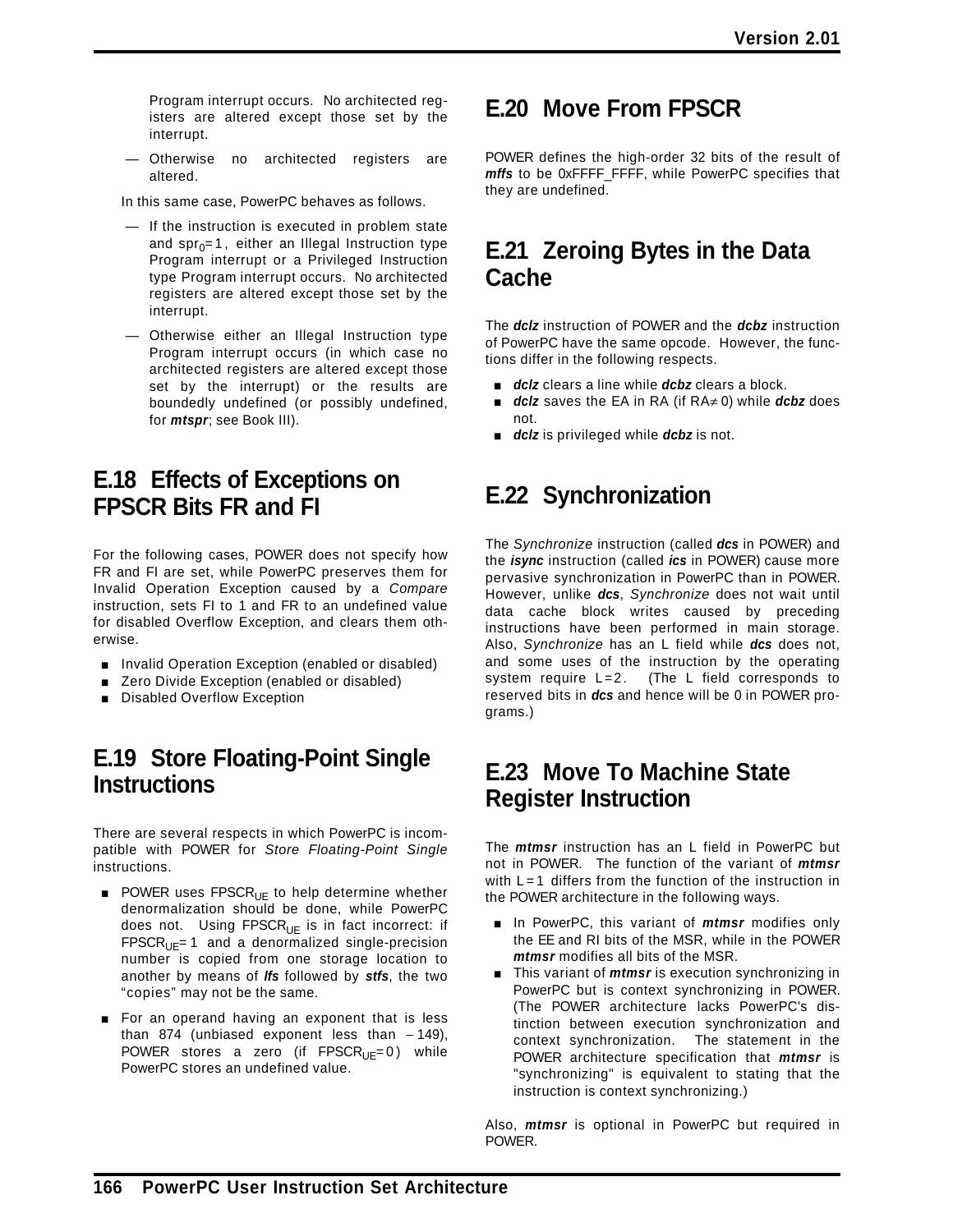### **E.24 Direct-Store Segments**

POWER's direct-store segments are not supported in PowerPC.

### **E.25 Segment Register Manipulation Instructions**

The definitions of the four *Segment Register Manipulation* instructions *mtsr, mtsrin, mfsr,* and *mfsrin* differ in two respects between POWER and PowerPC. Instructions similar to *mtsrin* and *mfsrin* are called *mtsri* and *mfsri* in POWER.

- privilege: *mfsr* and *mfsri* are problem state instructions in POWER, while *mfsr* and *mfsrin* are privileged in PowerPC.
- function: the "indirect" instructions (*mtsri* and *mfsri*) in POWER use an RA register in computing the Segment Register number, and the computed EA is stored into RA (if RA≠ 0 and RA≠ RT), while in PowerPC *mtsrin* and *mfsrin* have no RA field and the EA is not stored.

*mtsr, mtsrin (mtsri),* and *mfsr* have the same opcodes in PowerPC as in POWER. *mfsri* (POWER) and *mfsrin* (PowerPC) have different opcodes.

Also, the *Segment Register Manipulation* instructions are required in POWER whereas they are optional in PowerPC.

### **E.26 TLB Entry Invalidation**

The *tlbi* instruction of POWER and the *tlbie* instruction of PowerPC have the same opcode. However, the functions differ in the following respects.

- [ *tlbi* computes the EA as (RA|0) + (RB), while *tlbie* lacks an RA field and computes the EA and related information as (RB).
- *tlbi* saves the EA in RA (if RA≠ 0), while *tlbie* lacks an RA field and does not save the EA.
- For *tlbi* the high-order 36 bits of RB are used in computing the EA, while for *tlbie* these bits contain additional information that is not directly related to the EA.
- **fight** *tlbie* has an L field, while *tlbi* does not.

Also, *tlbi* is required in POWER whereas *tlbie* is optional in PowerPC.

### **E.27 Alignment Interrupts**

Placing information about the interrupting instruction into the DSISR and the DAR when an Alignment interrupt occurs is optional in PowerPC but required in POWER.

### **E.28 Floating-Point Interrupts**

POWER uses MSR bit 20 to control the generation of interrupts for floating-point enabled exceptions, and PowerPC uses the corresponding MSR bit, bit 52, for the same purpose. However, in PowerPC this bit is part of a two-bit value that controls the occurrence, precision, and recoverability of the interrupt, while in POWER this bit is used independently to control the occurrence of the interrupt (in POWER all floating-point interrupts are precise).

### **E.29 Timing Facilities**

### **E.29.1 Real-Time Clock**

The POWER Real-Time Clock is not supported in PowerPC. Instead, PowerPC provides a Time Base. Both the RTC and the TB are 64-bit Special Purpose Registers, but they differ in the following respects.

- **The RTC counts seconds and nanoseconds, while** the TB counts "ticks". The ticking rate of the TB is implementation-dependent.
- $\blacksquare$  The RTC increments discontinuously: 1 is added to RTCU when the value in RTCL passes 999\_999\_999. The TB increments continuously: 1 is added to TBU when the value in TBL passes 0xFFFF\_FFFF.
- [ The RTC is written and read by the *mtspr* and *mfspr* instructions, using SPR numbers that denote the RTCU and RTCL. The TB is written by the *mtspr* instruction (using new SPR numbers), and read by the new *mftb* instruction.
- The SPR numbers that denote POWER's RTCL and RTCU are invalid in PowerPC.
- $\blacksquare$  The RTC is quaranteed to increment at least once in the time required to execute ten *Add Immediate* instructions. No analogous guarantee is made for the TB.
- Not all bits of RTCL need be implemented, while all bits of the TB must be implemented.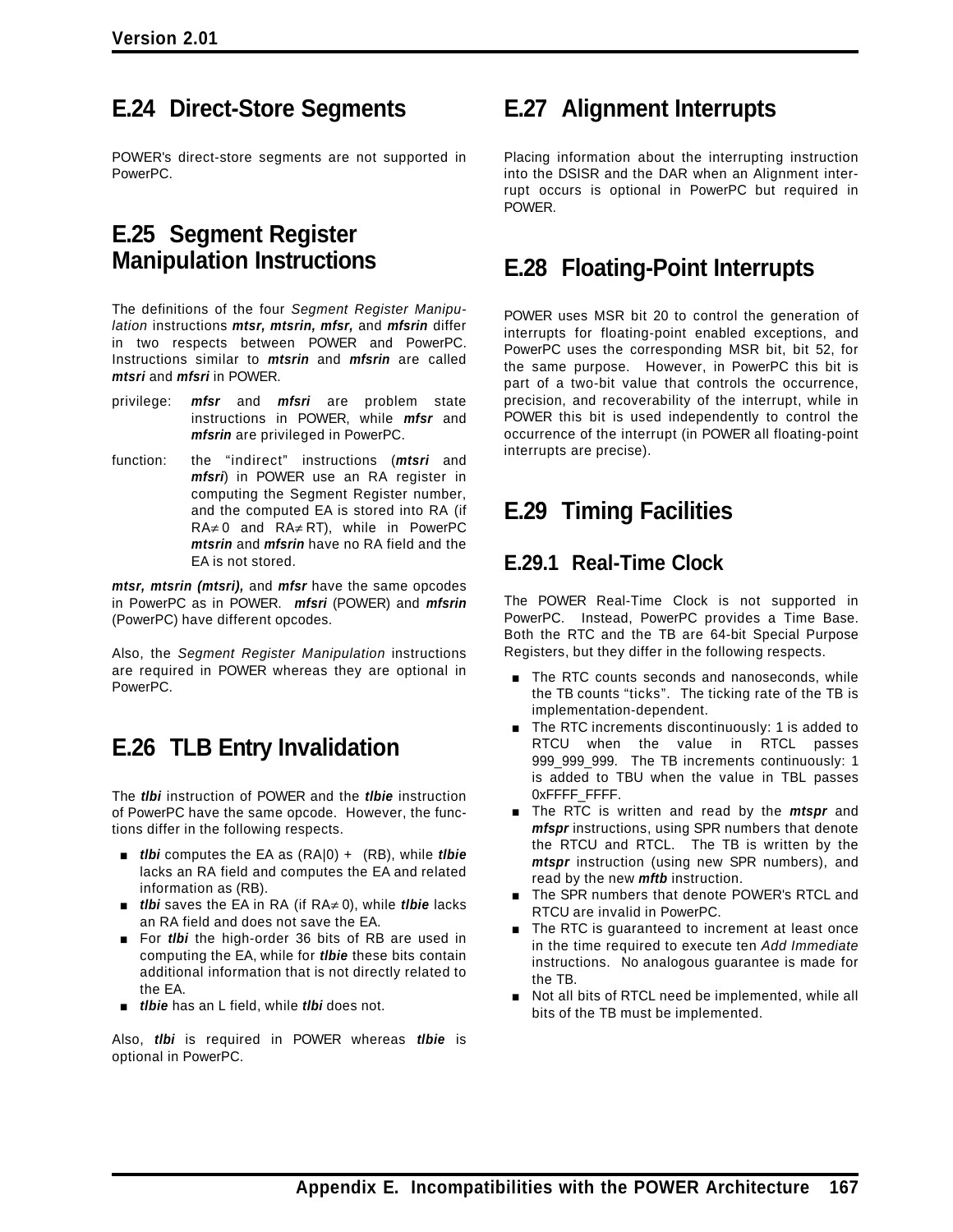### **E.29.2 Decrementer**

The PowerPC Decrementer differs from the POWER Decrementer in the following respects.

- **The PowerPC DEC decrements at the same rate** that the TB increments, while the POWER DEC decrements every nanosecond (which is the same rate that the RTC increments).
- Not all bits of the POWER DEC need be implemented, while all bits of the PowerPC DEC must be implemented.
- The interrupt caused by the DEC has its own interrupt vector location in PowerPC, but is considered an External interrupt in POWER.

### **E.30 Deleted Instructions**

The following instructions are part of the POWER Architecture but have been dropped from the PowerPC Architecture.

| abs                          | Absolute                                |
|------------------------------|-----------------------------------------|
| clcs                         | Cache Line Compute Size                 |
| clf                          | Cache Line Flush                        |
| $\mathsf{cli}\,(\mathsf{A})$ | Cache Line Invalidate                   |
| dclst                        | Data Cache Line Store                   |
| div                          | Divide                                  |
| divs                         | Divide Short                            |
| doz                          | Difference Or Zero                      |
| dozi                         | Difference Or Zero Immediate            |
| Iscbx                        | Load String And Compare Byte Indexed    |
| maskg                        | <b>Mask Generate</b>                    |
| maskir                       | Mask Insert From Register               |
| mfsri                        | Move From Segment Register Indirect     |
| mul                          | Multiply                                |
| nabs                         | Negative Absolute                       |
| rac $(*)$                    | Real Address Compute                    |
| rfi (*)                      | Return From Interrupt                   |
| $rfsvc$ $(*)$                | <b>Return From SVC</b>                  |
| rlmi                         | Rotate Left Then Mask Insert            |
| rrib                         | Rotate Right And Insert Bit             |
| sle                          | Shift Left Extended                     |
| sleq                         | Shift Left Extended With MQ             |
| sliq                         | Shift Left Immediate With MQ            |
| sllig                        | Shift Left Long Immediate With MQ       |
| sllq                         | Shift Left Long With MQ                 |
| slq                          | Shift Left With MQ                      |
| sraiq                        | Shift Right Algebraic Immediate With MQ |
| sraq                         | Shift Right Algebraic With MQ           |
| sre                          | Shift Right Extended                    |
| srea                         | Shift Right Extended Algebraic          |
| sreq                         | Shift Right Extended With MQ            |
| sriq                         | Shift Right Immediate With MQ           |
| srlig                        | Shift Right Long Immediate With MQ      |
| srlq                         | Shift Right Long With MQ                |
| srq                          | Shift Right With MQ                     |

(\*) This instruction is privileged.

**Note:** Many of these instructions use the MQ register. The MQ is not defined in the PowerPC Architecture.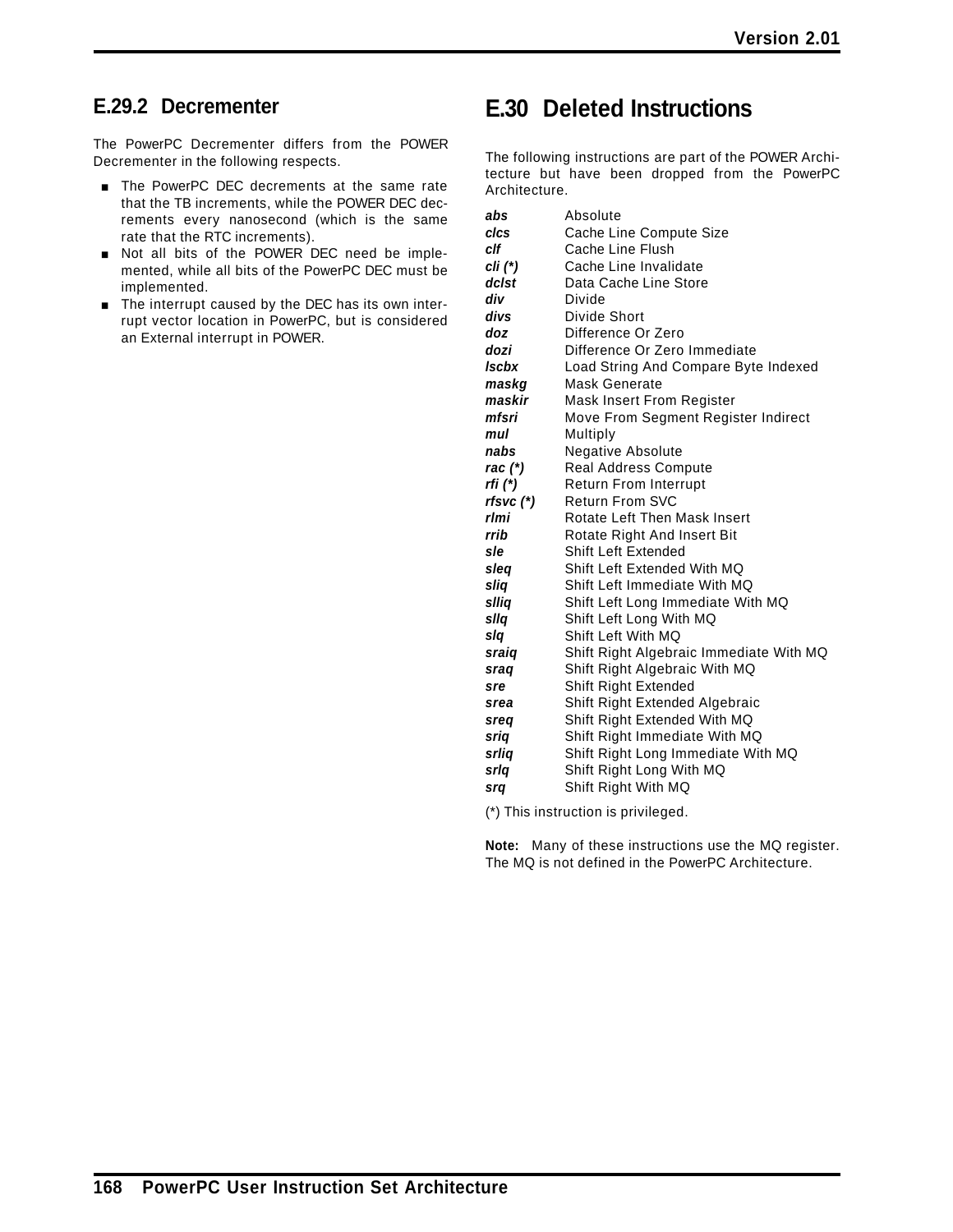# **E.31 Discontinued Opcodes**

The opcodes listed below are defined in the POWER Architecture but have been dropped from the PowerPC Architecture. The list contains the POWER mnemonic (MNEM), the primary opcode (PRI), and the extended opcode (XOP) if appropriate. The corresponding instructions are reserved in PowerPC.

| <b>MNEM</b>  | PRI | XOP |
|--------------|-----|-----|
| abs          | 31  | 360 |
| clcs         | 31  | 531 |
| clf          | 31  | 118 |
| cli (*)      | 31  | 502 |
| dclst        | 31  | 630 |
| div          | 31  | 331 |
| divs         | 31  | 363 |
| doz          | 31  | 264 |
| dozi         | 09  |     |
| <b>Iscbx</b> | 31  | 277 |
| maskq        | 31  | 29  |
| maskir       | 31  | 541 |
| mfsri        | 31  | 627 |
| mul          | 31  | 107 |
| nabs         | 31  | 488 |
| rac (*)      | 31  | 818 |

| rfi (*)   | 19 | 50  |
|-----------|----|-----|
| rfsvc (*) | 19 | 82  |
| rlmi      | 22 |     |
| rrib      | 31 | 537 |
| sle       | 31 | 153 |
| slea      | 31 | 217 |
| slig      | 31 | 184 |
| sllia     | 31 | 248 |
| sllq      | 31 | 216 |
| slq       | 31 | 152 |
| sraiq     | 31 | 952 |
| sraq      | 31 | 920 |
| sre       | 31 | 665 |
| srea      | 31 | 921 |
| sreq      | 31 | 729 |
| sriq      | 31 | 696 |
| srlia     | 31 | 760 |
| srla      | 31 | 728 |
| srq       | 31 | 664 |
|           |    |     |

(\*) This instruction is privileged.

#### **Assembler Note**

It might be helpful to current software writers for the Assembler to flag the discontinued POWER instructions.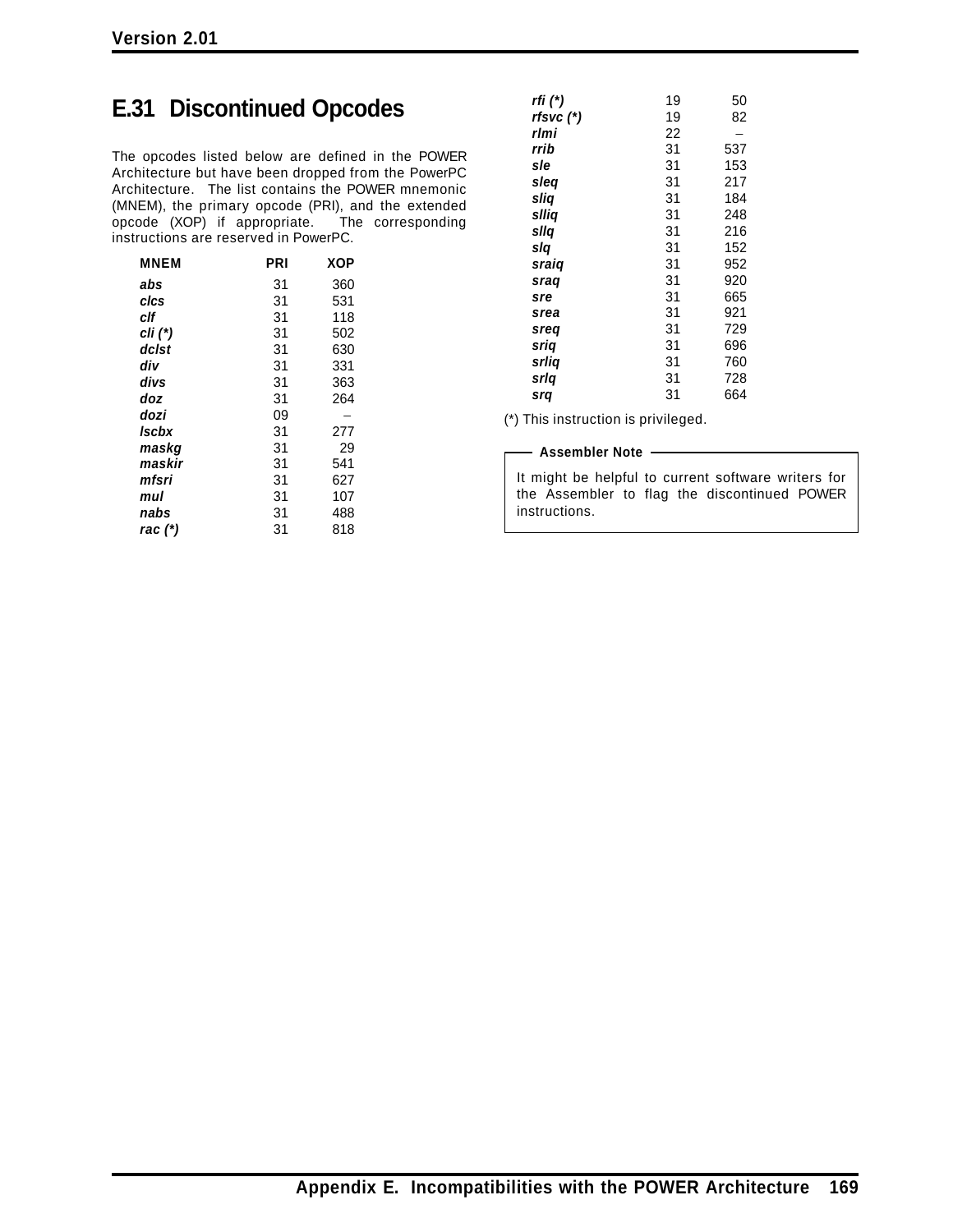# **E.32 POWER2 Compatibility**

The POWER2 instruction set is a superset of the POWER instruction set. Some of the instructions added for POWER2 are included in the PowerPC Architecture. Those that have been renamed in the PowerPC Architecture are listed in this section, as are the new POWER2 instructions that are not included in the PowerPC Architecture.

Other incompatibilities are also listed.

### **E.32.1 Cross-Reference for Changed POWER2 Mnemonics**

The following table lists the new POWER2 instruction mnemonics that have been changed in the PowerPC User Instruction Set Architecture, sorted by POWER2 mnemonic.

To determine the PowerPC mnemonic for one of these POWER2 mnemonics, find the POWER2 mnemonic in the second column of the table: the remainder of the line gives the PowerPC mnemonic and the page on which the instruction is described, as well as the instruction names.

POWER2 mnemonics that have not changed are not listed.

| POWER <sub>2</sub><br>Page |                            | <b>PowerPC</b>                                           |                       |                                                                    |
|----------------------------|----------------------------|----------------------------------------------------------|-----------------------|--------------------------------------------------------------------|
|                            | Mnemonic                   | Instruction                                              | Mnemonic              | <b>Instruction</b>                                                 |
|                            | $f$ cir $\lceil . \rceil$  | Floating Convert Double to Integer<br>with Round         | fctiw <sub>[</sub> .] | Floating Convert To Integer Word                                   |
|                            | $f$ cirz $\lceil . \rceil$ | Floating Convert Double to Integer<br>with Round to Zero | fctiwz[.]             | <b>Floating Convert To Integer Word</b><br>with round toward Zero! |

### **E.32.2 Floating-Point Conversion to Integer**

The *fcir* and *fcirz* instructions of POWER2 have the same opcodes as do the *fctiw* and *fctiwz* instructions, respectively, of PowerPC. However, the functions differ in the following respects.

- *fcir* and *fcirz* set the high-order 32 bits of the target FPR to 0xFFFF\_FFFF, while *fctiw* and *fctiwz* set them to an undefined value.
- **Except for enabled Invalid Operation Exceptions,** *fcir* and *fcirz* set the FPRF field of the FPSCR based on the result, while *fctiw* and *fctiwz* set it to an undefined value.
- **fight** field field field a not affect the VXSNAN bit of the FPSCR, while *fctiw* and *fctiwz* do.
- **ficir** and *fcirz* set FPSCR<sub>XX</sub> to 1 for certain cases of "Large Operands" (i.e., operands that are too large to be represented as a 32-bit signed fixedpoint integer), while *fctiw* and *fctiwz* do not alter it for any case of "Large Operand". (The IEEE standard requires not altering it for "Large Operands".)

### **E.32.3 Floating-Point Interrupts**

POWER2 uses MSR bits 20 and 23 to control the generation of interrupts for floating-point enabled exceptions, and PowerPC uses the corresponding MSR bits, bits 52 and 55, for the same purpose. However, in PowerPC these bits comprise a two-bit value that controls the occurrence, precision, and recoverability of the interrupt, while in POWER2 these bits are used independently to control the occurrence (bit 20) and the precision (bit 23) of the interrupt. Moreover, in PowerPC all floating-point interrupts are considered Program interrupts, while in POWER2 imprecise floating-point interrupts have their own interrupt vector location.

### **E.32.4 Trace**

The Trace interrupt vector location differs between the two architectures, and there are many other differences.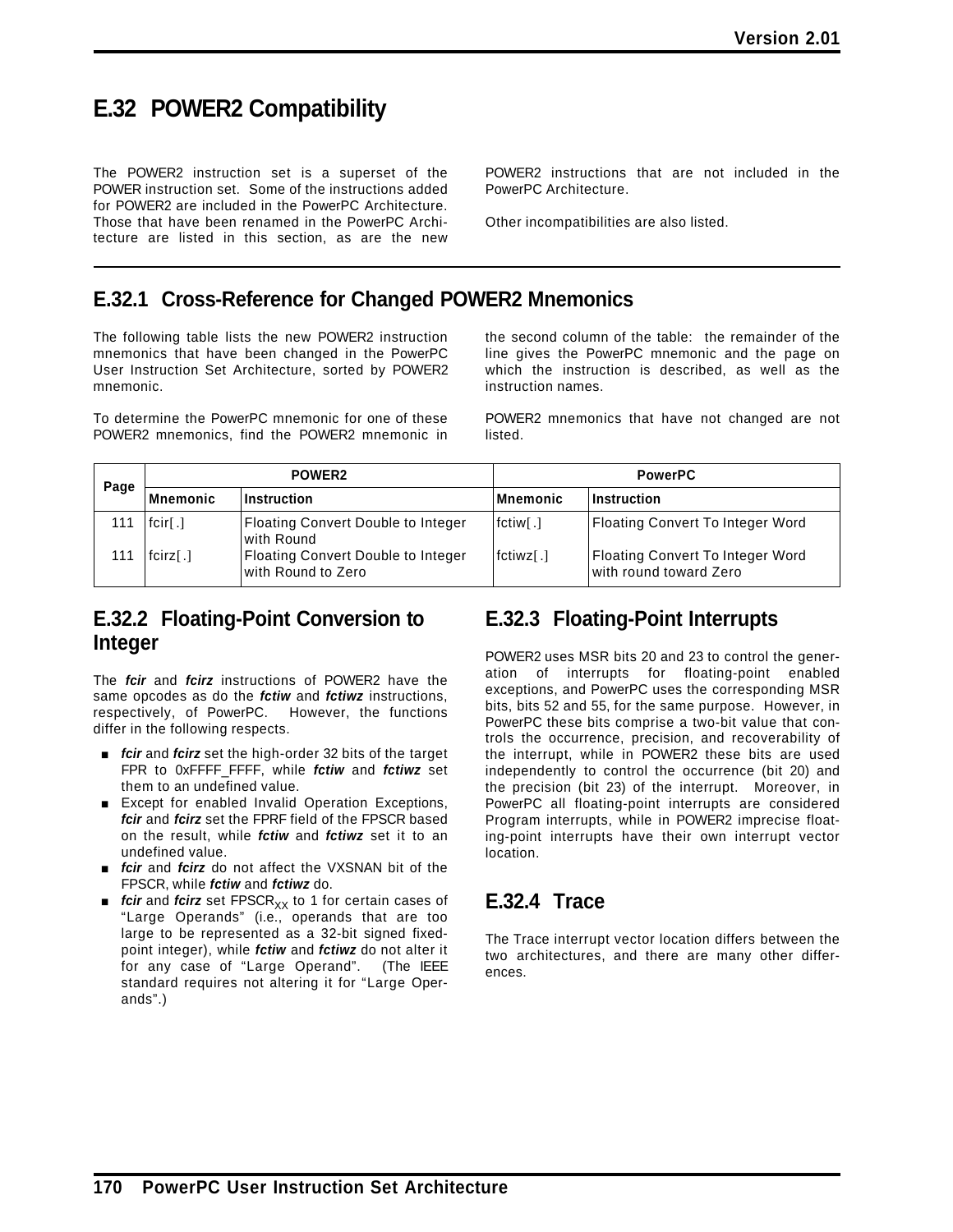#### **E.32.5 Deleted Instructions**

The following instructions are new in POWER2 implementations of the POWER Architecture but have been dropped from the PowerPC Architecture.

| lfa          | Load Floating-Point Quad                         |  |  |  |  |  |  |  |  |
|--------------|--------------------------------------------------|--|--|--|--|--|--|--|--|
| <b>Ifgu</b>  | Load Floating-Point Quad with Update             |  |  |  |  |  |  |  |  |
| <b>Ifgux</b> | Load Floating-Point Quad with Update<br>Indexed  |  |  |  |  |  |  |  |  |
| lfqx         | Load Floating-Point Quad Indexed                 |  |  |  |  |  |  |  |  |
| stfa         | Store Floating-Point Quad                        |  |  |  |  |  |  |  |  |
| stfqu        | Store Floating-Point Quad with Update            |  |  |  |  |  |  |  |  |
| stfqux       | Store Floating-Point Quad with Update<br>Indexed |  |  |  |  |  |  |  |  |
| stfax        | Store Floating-Point Quad Indexed                |  |  |  |  |  |  |  |  |

#### **E.32.6 Discontinued Opcodes**

The opcodes listed below are new in POWER2 implementations of the POWER Architecture but have been dropped from the PowerPC Architecture. The list contains the POWER2 mnemonic (MNEM), the primary opcode (PRI), and the extended opcode (XOP) if appropriate. The corresponding instructions are reserved in PowerPC.

| <b>MNEM</b>  | PRI | <b>XOP</b> |
|--------------|-----|------------|
| lfq          | 56  |            |
| lfqu         | 57  |            |
| <b>Ifqux</b> | 31  | 823        |
| <b>Ifgx</b>  | 31  | 791        |
| stfq         | 60  |            |
| stfqu        | 61  |            |
| stfqux       | 31  | 951        |
| stfqx        | 31  | 919        |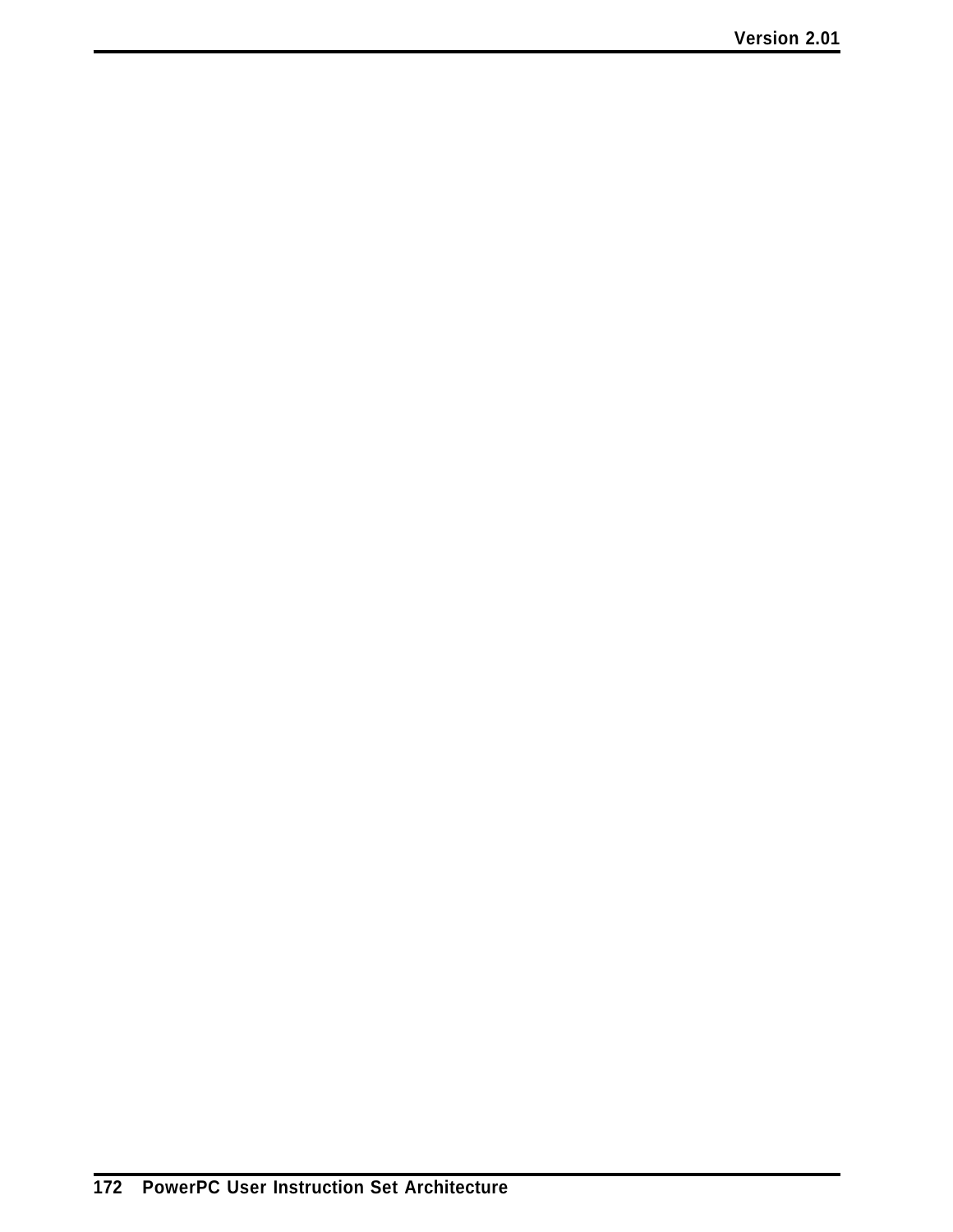# **Appendix F. New Instructions**

The following instructions in the PowerPC User Instruction Set Architecture are new; they are not in the POWER Architecture. The *fres, frsqrte, fsel,* and *fsqrt*[ *s*] instructions are optional.

| cntlzd         | Count Leading Zeros Doubleword                    | ,,,,,,,,<br>mulhd |
|----------------|---------------------------------------------------|-------------------|
| divd           | Divide Doubleword                                 | mulhdi            |
| divdu          | Divide Doubleword Unsigned                        | mulhw             |
| divw           | Divide Word                                       | mulhw             |
| divwu          | Divide Word Unsigned                              | mulld             |
| extsb          | <b>Extend Sign Byte</b>                           | ridci             |
| extsw          | <b>Extend Sign Word</b>                           | rldcr             |
| fadds          | <b>Floating Add Single</b>                        | rldic             |
| fcfid          | Floating Convert From Integer Doubleword          |                   |
| fctid          | <b>Floating Convert To Integer Doubleword</b>     | ridici            |
| fctidz         | Floating Convert To Integer Doubleword            |                   |
|                | with round toward Zero                            | rldicr            |
| fctiw          | <b>Floating Convert To Integer Word</b>           |                   |
| fctiwz         | Floating Convert To Integer Word with             | rldimi            |
|                | round toward Zero                                 |                   |
| fdivs          | <b>Floating Divide Single</b>                     | sld               |
| fmadds         | <b>Floating Multiply-Add Single</b>               | srad              |
| <i>fmsubs</i>  | <b>Floating Multiply-Subtract Single</b>          | sradi             |
| fmuls          | <b>Floating Multiply Single</b>                   |                   |
| fnmadds        | <b>Floating Negative Multiply-Add Single</b>      | srd               |
| fnmsubs        | <b>Floating Negative Multiply-Subtract Single</b> | std               |
| fres           | <b>Floating Reciprocal Estimate Single</b>        | stdu              |
| frsarte        | <b>Floating Reciprocal Square Root Estimate</b>   | stdux             |
| fsel           | <b>Floating Select</b>                            | stdx              |
| $f$ sqrt $[s]$ | Floating Square Root [Single]                     | stfiwx            |
| fsubs          | <b>Floating Subtract Single</b>                   |                   |
| ld             | <b>Load Doubleword</b>                            | subf              |
| ldu            | Load Doubleword with Update                       | td                |
| <b>Idux</b>    | Load Doubleword with Update Indexed               | tdi               |
| ldx            | Load Doubleword Indexed                           |                   |

| lwa    | Load Word Algebraic                        |  |  |  |  |  |  |  |  |  |
|--------|--------------------------------------------|--|--|--|--|--|--|--|--|--|
| lwaux  | Load Word Algebraic with Update Indexed    |  |  |  |  |  |  |  |  |  |
| lwax   | Load Word Algebraic Indexed                |  |  |  |  |  |  |  |  |  |
| mfocrf | Move From One Condition Register Field     |  |  |  |  |  |  |  |  |  |
| mtocrf | Move To One Condition Register Field       |  |  |  |  |  |  |  |  |  |
| mulhd  | Multiply High Doubleword                   |  |  |  |  |  |  |  |  |  |
| mulhdu | Multiply High Doubleword Unsigned          |  |  |  |  |  |  |  |  |  |
| mulhw  | Multiply High Word                         |  |  |  |  |  |  |  |  |  |
| mulhwu | Multiply High Word Unsigned                |  |  |  |  |  |  |  |  |  |
| mulld  | <b>Multiply Low Doubleword</b>             |  |  |  |  |  |  |  |  |  |
| rldcl  | Rotate Left Doubleword then Clear Left     |  |  |  |  |  |  |  |  |  |
| rldcr  | Rotate Left Doubleword then Clear Right    |  |  |  |  |  |  |  |  |  |
| rldic  | Rotate Left Doubleword Immediate then      |  |  |  |  |  |  |  |  |  |
|        | Clear                                      |  |  |  |  |  |  |  |  |  |
| rldicl | Rotate Left Doubleword Immediate then      |  |  |  |  |  |  |  |  |  |
|        | Clear Left                                 |  |  |  |  |  |  |  |  |  |
| rldicr | Rotate Left Doubleword Immediate then      |  |  |  |  |  |  |  |  |  |
|        | Clear Right                                |  |  |  |  |  |  |  |  |  |
| rldimi | Rotate Left Doubleword Immediate then      |  |  |  |  |  |  |  |  |  |
|        | Mask Insert                                |  |  |  |  |  |  |  |  |  |
| sld    | <b>Shift Left Doubleword</b>               |  |  |  |  |  |  |  |  |  |
| srad   | Shift Right Algebraic Doubleword           |  |  |  |  |  |  |  |  |  |
| sradi  | Shift Right Algebraic Doubleword Imme-     |  |  |  |  |  |  |  |  |  |
|        | diate                                      |  |  |  |  |  |  |  |  |  |
| srd    | Shift Right Doubleword                     |  |  |  |  |  |  |  |  |  |
| std    | Store Doubleword                           |  |  |  |  |  |  |  |  |  |
| stdu   | Store Doubleword with Update               |  |  |  |  |  |  |  |  |  |
| stdux  | Store Doubleword with Update Indexed       |  |  |  |  |  |  |  |  |  |
| stdx   | Store Doubleword Indexed                   |  |  |  |  |  |  |  |  |  |
| stfiwx | Store Floating-Point as<br>Integer<br>Word |  |  |  |  |  |  |  |  |  |
|        | Indexed                                    |  |  |  |  |  |  |  |  |  |
| subf   | <b>Subtract From</b>                       |  |  |  |  |  |  |  |  |  |
| td     | <b>Trap Doubleword</b>                     |  |  |  |  |  |  |  |  |  |
| tdi    | <b>Trap Doubleword Immediate</b>           |  |  |  |  |  |  |  |  |  |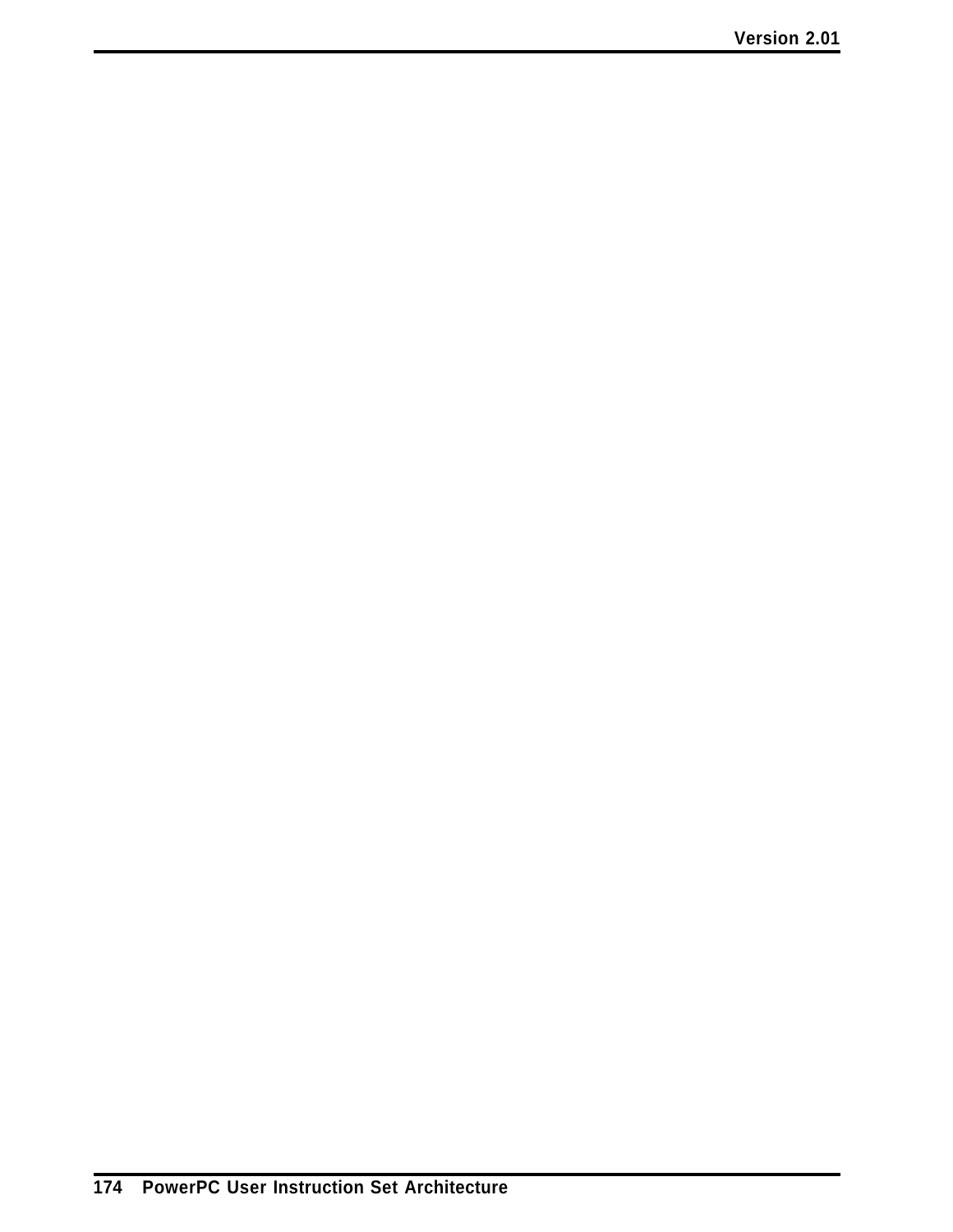## **Appendix G. Illegal Instructions**

With the exception of the instruction consisting entirely of binary 0s, the instructions in this class are available for future extensions of the PowerPC Architecture; that is, some future version of the PowerPC Architecture may define any of these instructions to perform new functions.

The following primary opcodes are illegal.

1, 4, 5, 6

The following primary opcodes have unused extended opcodes. Their unused extended opcodes can be determined from the opcode maps in Appendix I. All unused extended opcodes are illegal.

19, 30, 31, 56, 57, 58, 59, 60, 61, 62, 63

An instruction consisting entirely of binary 0s is illegal, and is guaranteed to be illegal in all future versions of this architecture.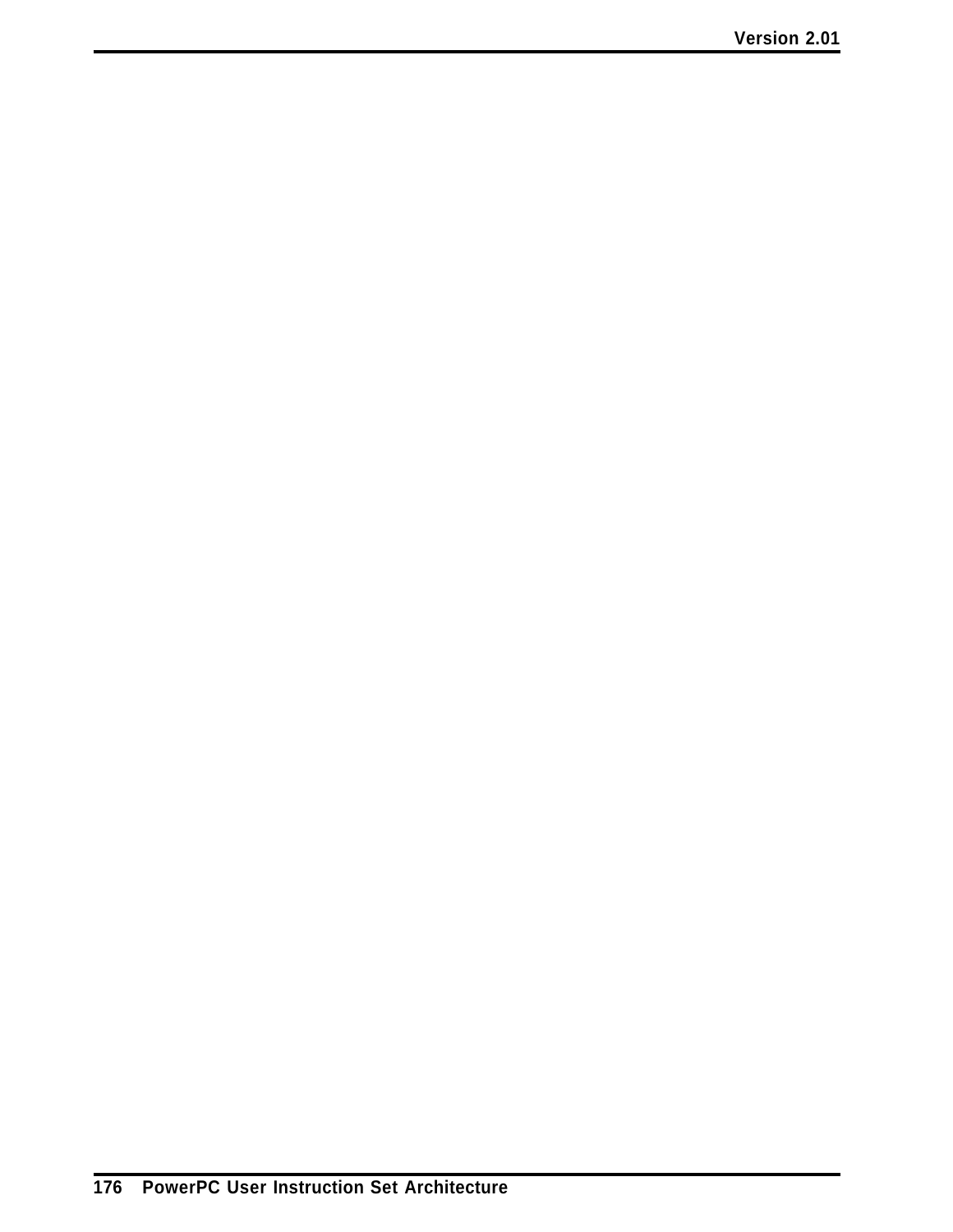### **Appendix H. Reserved Instructions**

The instructions in this class are allocated to specific purposes that are outside the scope of the PowerPC User Instruction Set Architecture, PowerPC Virtual Environment Architecture, and PowerPC Operating Environment Architecture.

The following types of instruction are included in this class.

- 1. The instruction having primary opcode 0, except the instruction consisting entirely of binary 0s (which is an illegal instruction; see Section 1.8.2, "Illegal Instruction Class" on page 12) and the extended opcode shown below.
	- **256** Service Processor "Attention" (PowerPC only)
- 2. Instructions for the POWER Architecture that have not been included in the PowerPC Architecture. These are listed in Section E.31, "Discontinued Opcodes" on page 169 and Section E.32.6, "Discontinued Opcodes" on page 171.
- 3. Implementation-specific instructions used to conform to the PowerPC Architecture specification.
- 4. Any other instructions contained in Book IV, *PowerPC Implementation Features* for any implementation, that are not defined in the PowerPC User Instruction Set Architecture, PowerPC Virtual Environment Architecture, or PowerPC Operating Environment Architecture.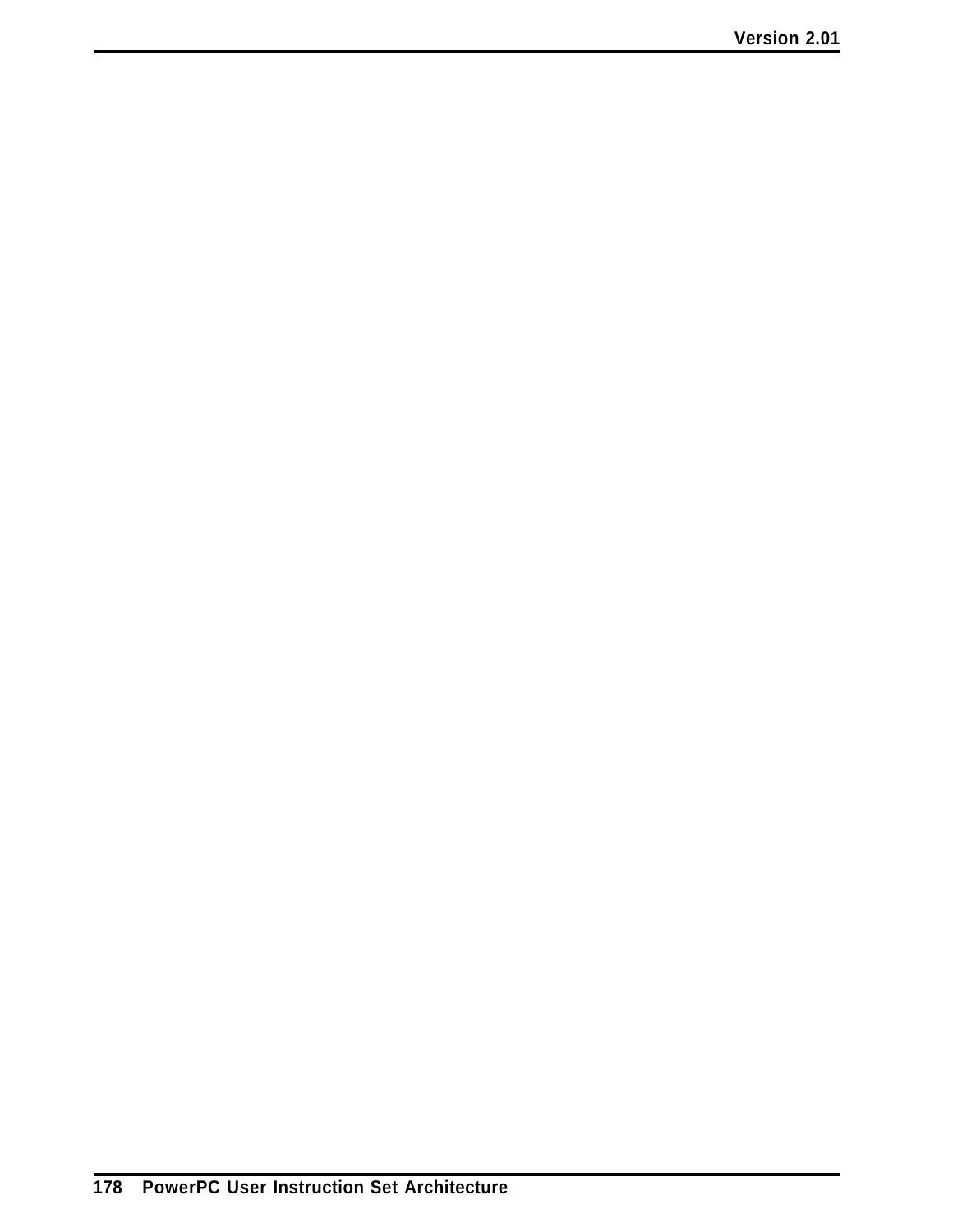### **Appendix I. Opcode Maps**

This section contains tables showing the opcodes and extended opcodes in all members of the POWER architecture family.

For the primary opcode table (Table 12 on page 181), each cell is in the following format.

| Opcode in  | Opcode in               |
|------------|-------------------------|
| Decimal    | Hexadecimal             |
|            | Instruction<br>Mnemonic |
| Applicable | Instruction             |
| Machines   | Format                  |

"Applicable Machines" identifies the POWER architecture family members that recognize the opcode, encoded as follows:

- **A** PowerPC
- **P** PowerPC<br>**2** POWER2
- **2** POWER2
- **O** Original POWER (RS/6000)
- **All** All of the above

The extended opcode tables show the extended opcode in decimal, the instruction mnemonic, the applicable machines, and the instruction format. These tables appear in order of primary opcode within two groups. The first group consists of the primary opcodes that have small extended opcode fields (2-4 bits), namely 30, 56, 57, 58, 60, 61, and 62. The second group consists of primary opcodes that have 10-bit extended opcode fields. The tables for the second group are rotated.

In the extended opcode tables several special markings are used.

■ A prime (') following an instruction mnemonic denotes an additional cell, after the lowestnumbered one, used by the instruction. For example, *subfc* occupies cells 8 and 520 of primary opcode 31, with the former corresponding to OE=0 and the latter to OE=1. Similarly, *sradi* occupies cells 826 and 827, with the former corresponding to sh<sub>5</sub>= 0 and the latter to sh<sub>5</sub>= 1 (the 9-bit extended opcode 413, shown on page 76, excludes the  $sh<sub>5</sub>$  bit).

- Two vertical bars (II) are used instead of primed mnemonics when an instruction occupies an entire column of a table. The instruction mnemonic is repeated in the last cell of the column.
- For primary opcode 31, an asterisk  $(*)$  in a cell that would otherwise be empty means that the cell is reserved because it is "overlaid", by a fixed-point or *Storage Access* instruction having only a primary opcode, by an instruction having an extended opcode in primary opcode 30, 58, or 62, or by a potential instruction in any of the categories just mentioned. The overlaying instruction, if any, is also shown. A cell thus reserved should not be assigned to an instruction having primary opcode 31. (The overlaying is a consequence of opcode decoding for fixed-point instructions: the primary opcode, and the extended opcode if any, are mapped internally to a 10-bit "compressed opcode" for ease of subsequent decoding.)
- Parentheses around the opcode or extended opcode mean that the instruction was defined in earlier versions of the PowerPC Architecture but is no longer defined in the PowerPC Architecture.

An empty cell, a cell containing only an asterisk, or a cell in which the opcode or extended opcode is parenthesized, corresponds to an illegal instruction.

When instruction names and/or mnemonics differ among the family members, the PowerPC/PowerPC terminology is used.

The instruction consisting entirely of binary 0s causes the system illegal instruction error handler to be invoked for all members of the POWER family, and this is likely to remain true in future models (it is guaranteed in the PowerPC Architecture). An instruction having primary opcode 0 but not consisting entirely of binary 0s is reserved except for the following extended opcode (instruction bits 21:30).

**256** Service Processor "Attention" (PowerPC only)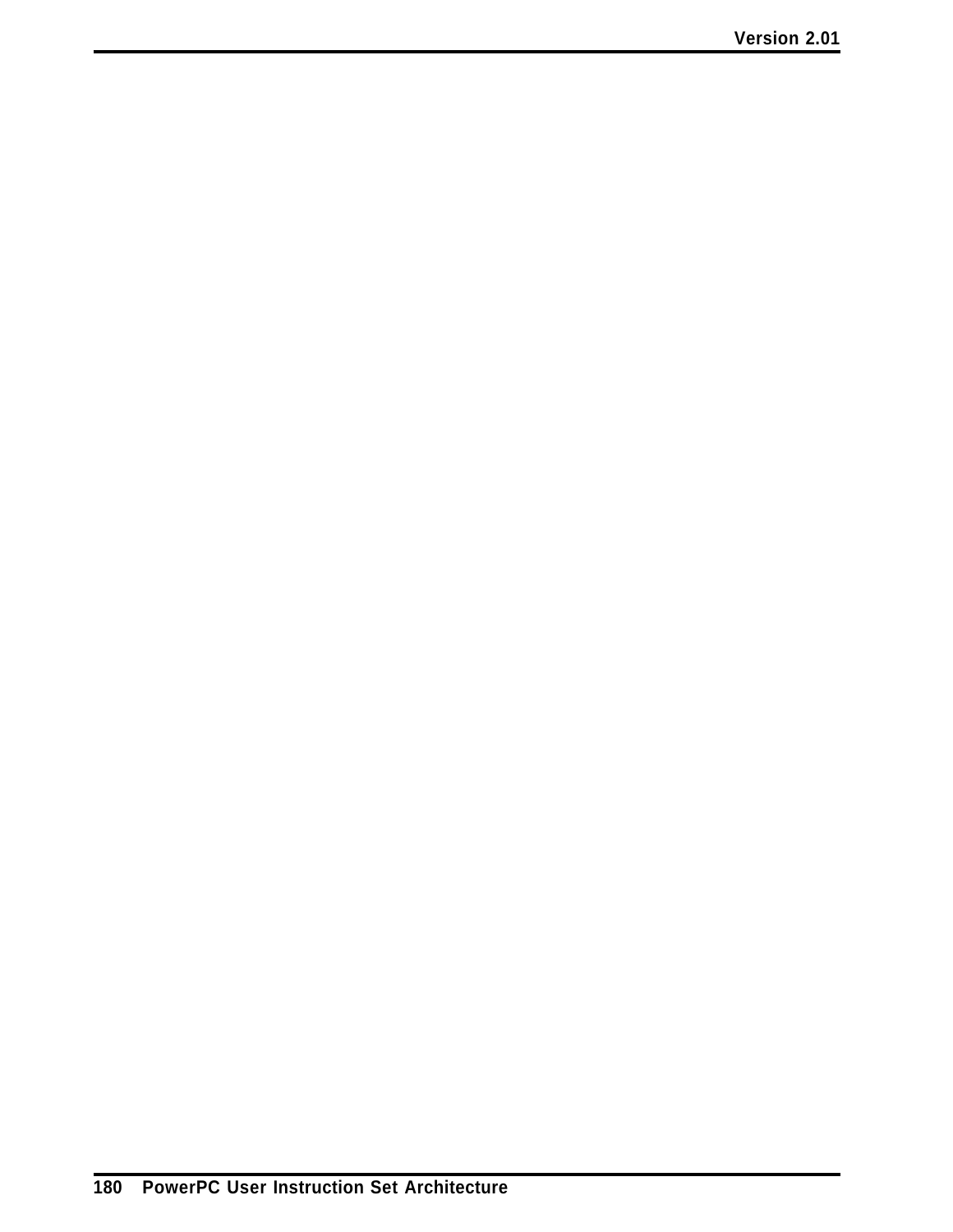|     | Table 12. Primary opcodes |         |     |                    |           |     |                     |         |       |                                  |         |                                                                                    |
|-----|---------------------------|---------|-----|--------------------|-----------|-----|---------------------|---------|-------|----------------------------------|---------|------------------------------------------------------------------------------------|
| 0   | Illegal,                  | 0011    |     |                    | 01 2      |     | tdi                 | 02 3    |       | twi                              | 03      | See primary opcode 0 extensions on page 179                                        |
| All | Reserved                  |         |     |                    |           | AP  |                     | D       | All   |                                  | D       | <b>Trap Doubleword Immediate</b><br><b>Trap Word Immediate</b>                     |
| 4   |                           | 04      | 5   |                    | 05        | 6   |                     | 06      | 17    | mulli                            | 07      |                                                                                    |
|     |                           |         |     |                    |           |     |                     |         | All   |                                  |         |                                                                                    |
| 8   |                           | 08      | 9 ا |                    | 09        | 10  |                     | 0A      | 11    |                                  | D<br>0B | <b>Multiply Low Immediate</b><br><b>Subtract From Immediate Carrying</b>           |
|     | subfic                    |         |     | dozi               |           |     | cmpli               |         |       | cmpi                             |         | Difference or Zero Immediate                                                       |
| All |                           | D       | 20  |                    | D         | All |                     | D       | All   |                                  | D       | Compare Logical Immediate<br>Compare Immediate                                     |
| 12  |                           | OC      | 13  |                    | 0D        | 14  |                     | 0E      | 15    |                                  | 0F      | Add Immediate Carrying                                                             |
|     | addic                     |         |     | addic.             |           |     | addi                |         |       | addis                            |         | Add Immediate Carrying and Record<br>Add Immediate                                 |
| All |                           | D       | All |                    | D         | All |                     | D       | All   |                                  | D       | Add Immediate Shifted                                                              |
| 16  | bc                        | 10      | 17  | sc                 | 11        | 18  | b                   | 12      | 19    | CR ops,                          | 13      | <b>Branch Conditional</b><br>System Call                                           |
|     |                           |         |     |                    |           |     |                     |         |       | etc.                             |         | <b>Branch</b>                                                                      |
| All |                           | В       | All |                    | SC        | All |                     |         | All   |                                  | XL      | See Table 20 on page 184                                                           |
| 20  | rlwimi                    | 14      | 21  | rlwinm             | 15        | 22  | rlmi                | 16      | 23    | rlwnm                            | 17      | Rotate Left Word Imm. then Mask Insert<br>Rotate Left Word Imm. then AND with Mask |
| All |                           | М       | All |                    | м         | 20  |                     | М       | All   |                                  | М       | Rotate Left then Mask Insert<br>Rotate Left Word then AND with Mask                |
| 24  |                           | 18 25   |     |                    | 19        | 26  |                     | 1A      | 27    |                                  | 1B      | OR Immediate                                                                       |
|     | ori                       |         |     | oris               |           |     | xori                |         |       | xoris                            |         | <b>OR Immediate Shifted</b>                                                        |
| All |                           | D       | All |                    | D         | All |                     | D       | All   |                                  | D       | XOR Immediate<br><b>XOR Immediate Shifted</b>                                      |
| 28  |                           | 1C      | 29  |                    | 1D        | 30  |                     | 1E      | 31    |                                  | 1F      | <b>AND Immediate</b>                                                               |
|     | andi.                     |         |     | andis.             |           |     | FX Dwd Rot          |         |       | FX<br><b>Extended Ops</b>        |         | <b>AND Immediate Shifted</b><br>See Table 13 on page 182                           |
| All |                           | D       | All |                    | D         | AP  | MD[S]               |         | All   |                                  |         | See Table 21 on page 186                                                           |
| 32  | lwz                       | 20      | 33  | lwzu               | 21        | 34  | lbz                 | 22      | 35    | Ibzu                             | 23      | Load Word and Zero<br>Load Word and Zero with Update                               |
|     |                           |         |     |                    |           |     |                     |         |       |                                  |         | Load Byte and Zero                                                                 |
| All |                           | D<br>24 | All |                    | D<br>25   | All |                     | D<br>26 | All   |                                  | D<br>27 | Load Byte and Zero with Update<br>Store Word                                       |
| 36  | stw                       |         | 37  | stwu               |           | 38  | stb                 |         | 39    | stbu                             |         | Store Word with Update                                                             |
| All |                           | D       | All |                    | D         | All |                     | D       | All   |                                  | D       | Store Byte<br>Store Byte with Update                                               |
| 40  |                           | 28      | 41  |                    | 29        | 42  |                     | 2A      | 43    |                                  | 2B      | Load Half and Zero                                                                 |
|     | lhz                       |         |     | lhzu               |           |     | lha                 |         |       | Ihau                             |         | Load Half and Zero with Update<br>Load Half Algebraic                              |
| All |                           | D       | All |                    | D         | All |                     | D       | All   |                                  | D       | Load Half Algebraic with Update                                                    |
| 44  | sth                       | 2C      | 45  | sthu               | 2D        | 46  | lmw                 | 2E      | 47    | stmw                             | 2F      | <b>Store Half</b><br>Store Half with Update                                        |
|     |                           |         |     |                    |           |     |                     |         |       |                                  |         | Load Multiple Word                                                                 |
| All |                           | D       | All |                    | D         | All |                     | D       | All   |                                  | D       | Store Multiple Word                                                                |
| 48  | lfs                       | 30      | 49  | Ifsu               | 31        | 50  | lfd                 | 32 51   |       | Ifdu                             | 33      | Load Floating-Point Single<br>Load Floating-Point Single with Update               |
| All |                           | D       | All |                    | D         | All |                     | D       | All   |                                  | D       | Load Floating-Point Double<br>Load Floating-Point Double with Update               |
| 52  |                           | 34      | 53  |                    | 35 54     |     |                     |         | 36 55 |                                  | 37      | Store Floating-Point Single                                                        |
|     | stfs                      |         |     | stfsu              |           |     | stfd                |         |       | stfdu                            |         | Store Floating-Point Single with Update<br><b>Store Floating-Point Double</b>      |
| All |                           | D       | All |                    | D         | All |                     | D       | All   |                                  | D       | Store Floating-Point Double with Update                                            |
| 56  |                           | 38      | 57  |                    | 39        | 58  |                     | 3A      | 59    |                                  | 3B      | See Table 14 on page 183                                                           |
|     | lfq,<br>3 illegal         |         |     | lfqu,<br>3 illegal |           |     | FX DS-form<br>Loads |         |       | FP Single<br><b>Extended Ops</b> |         | See Table 15 on page 183<br>See Table 16 on page 183                               |
| 2   |                           | DS 2    |     |                    | $DS$ $AP$ |     |                     | DS      | AP    |                                  | A       | See Table 22 on page 188                                                           |
| 60  |                           | 3C      | 61  |                    | 3D 62     |     | FX DS-Form          | 3E      | 63    | FP Double                        | 3F      | See Table 17 on page 183                                                           |
|     | 3 illegal                 |         |     | 3 illegal          |           |     | <b>Stores</b>       |         |       | <b>Extended Ops</b>              |         | See Table 19 on page 183                                                           |
| 2   | stfq,                     | DS 2    |     | stfqu,             | $DS$ $AP$ |     |                     | DS      | All   |                                  |         | See Table 18 on page 183<br>See Table 23 on page 190                               |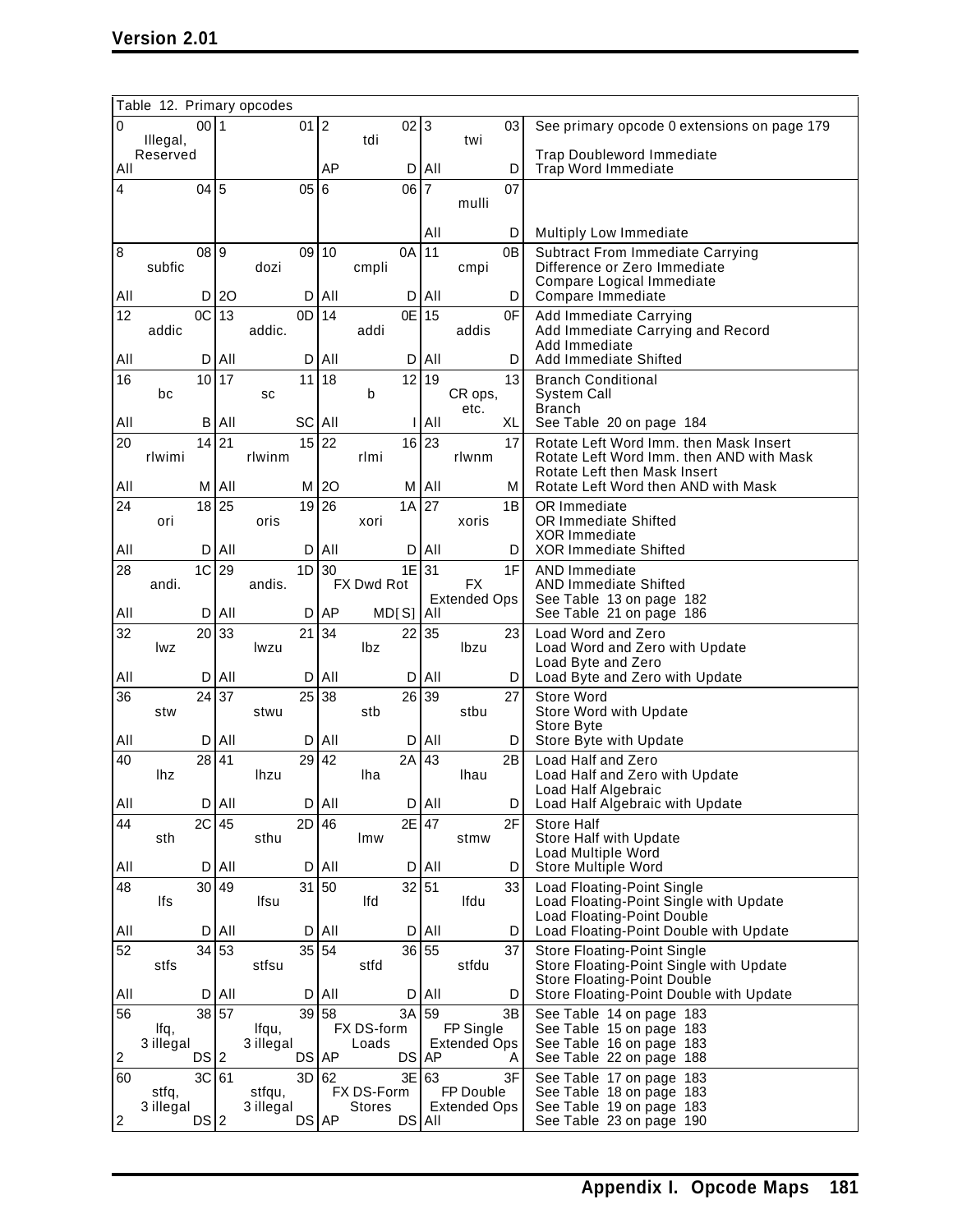| <b>Version 2.01</b> |  |
|---------------------|--|
|---------------------|--|

| Table 13. Extended opcodes for primary opcode 30<br>(instruction bits 27:30) |                                |                         |                                |                          |  |  |  |  |
|------------------------------------------------------------------------------|--------------------------------|-------------------------|--------------------------------|--------------------------|--|--|--|--|
| 11<br>01<br>10<br>00                                                         |                                |                         |                                |                          |  |  |  |  |
| 00                                                                           | 0<br><b>rldicl</b><br>AP<br>MD | rldicľ<br>AP<br>MD      | 2<br>rldicr<br>AP<br><b>MD</b> | 3<br>rldicr'<br>AP<br>MD |  |  |  |  |
| 01                                                                           | 4<br>rldic<br>AP<br>MD         | 5<br>rldic'<br>AP<br>MD | 6<br>rldimi<br>AP<br>MD        | 7<br>rldimi'<br>AP<br>MD |  |  |  |  |
| 10                                                                           | 8<br>ridci<br>AP<br>MDS        | 9<br>rldcr<br>AP<br>MDS |                                |                          |  |  |  |  |
| 11                                                                           |                                |                         |                                |                          |  |  |  |  |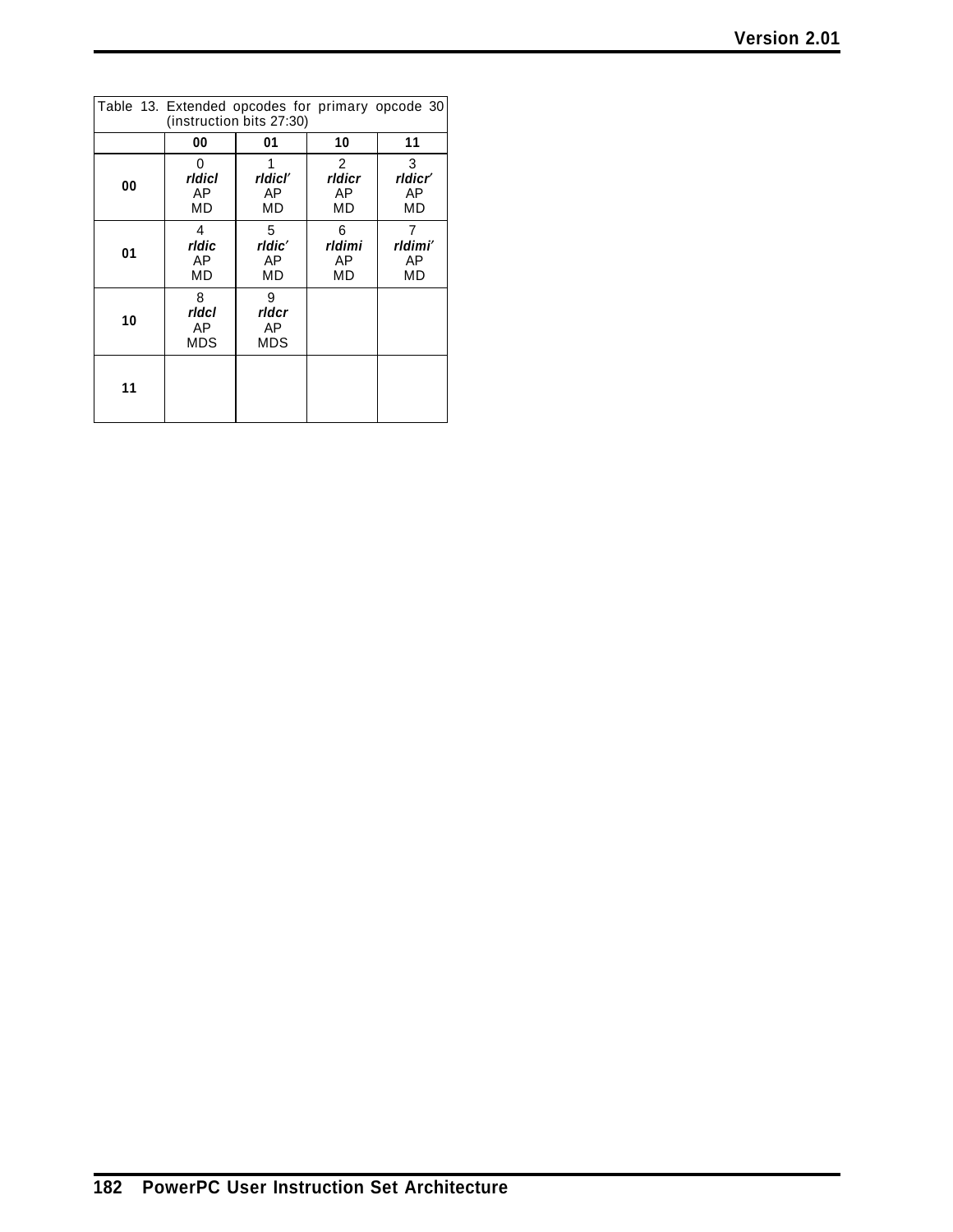| Table 14. Extended opcodes for primary opcode 56<br>(instruction bits 30:31) |  | Table 15 |
|------------------------------------------------------------------------------|--|----------|
|                                                                              |  |          |
| lfa<br>DS                                                                    |  |          |
|                                                                              |  |          |

| 30:31)         | les for primary opcode 56 |  | Table 15. Extended opcodes for primary opcode 57<br>(instruction bits 30:31) |  |
|----------------|---------------------------|--|------------------------------------------------------------------------------|--|
|                |                           |  |                                                                              |  |
| lfq<br>2<br>CS |                           |  | lfqu<br>DS                                                                   |  |
|                |                           |  |                                                                              |  |

| Table 16. Extended opcodes for primary opcode 58<br>(instruction bits 30:31) |                      |                 |  |  |  |  |  |  |
|------------------------------------------------------------------------------|----------------------|-----------------|--|--|--|--|--|--|
|                                                                              |                      |                 |  |  |  |  |  |  |
|                                                                              | ld<br>AP<br>DS       | Idu<br>AP<br>DS |  |  |  |  |  |  |
|                                                                              | 2<br>lwa<br>AP<br>DS |                 |  |  |  |  |  |  |

| 30:31)              | les for primary opcode 58 |  | Table 17. Extended opcodes for primary opcode 60<br>(instruction bits 30:31) |  |
|---------------------|---------------------------|--|------------------------------------------------------------------------------|--|
|                     |                           |  |                                                                              |  |
| ld<br>۱Р<br>CS      | ldu<br>AP<br>DS           |  | stfq<br>DS                                                                   |  |
| 2<br>wa<br>۱Р<br>CS |                           |  |                                                                              |  |

| Table 18. Extended opcodes for primary opcode 61 | (instruction bits 30:31) |  | Table 19 |  |
|--------------------------------------------------|--------------------------|--|----------|--|
|                                                  |                          |  |          |  |
|                                                  | stfqu<br>DS              |  |          |  |
|                                                  |                          |  |          |  |

| 30:31)          | les for primary opcode 61 |  | Table 19. Extended opcodes for primary opcode 62<br>(instruction bits 30:31) |                  |
|-----------------|---------------------------|--|------------------------------------------------------------------------------|------------------|
|                 |                           |  |                                                                              |                  |
| 'fqu<br>2<br>CS |                           |  | std<br>AP<br>DS                                                              | stdu<br>AP<br>DS |
|                 |                           |  |                                                                              |                  |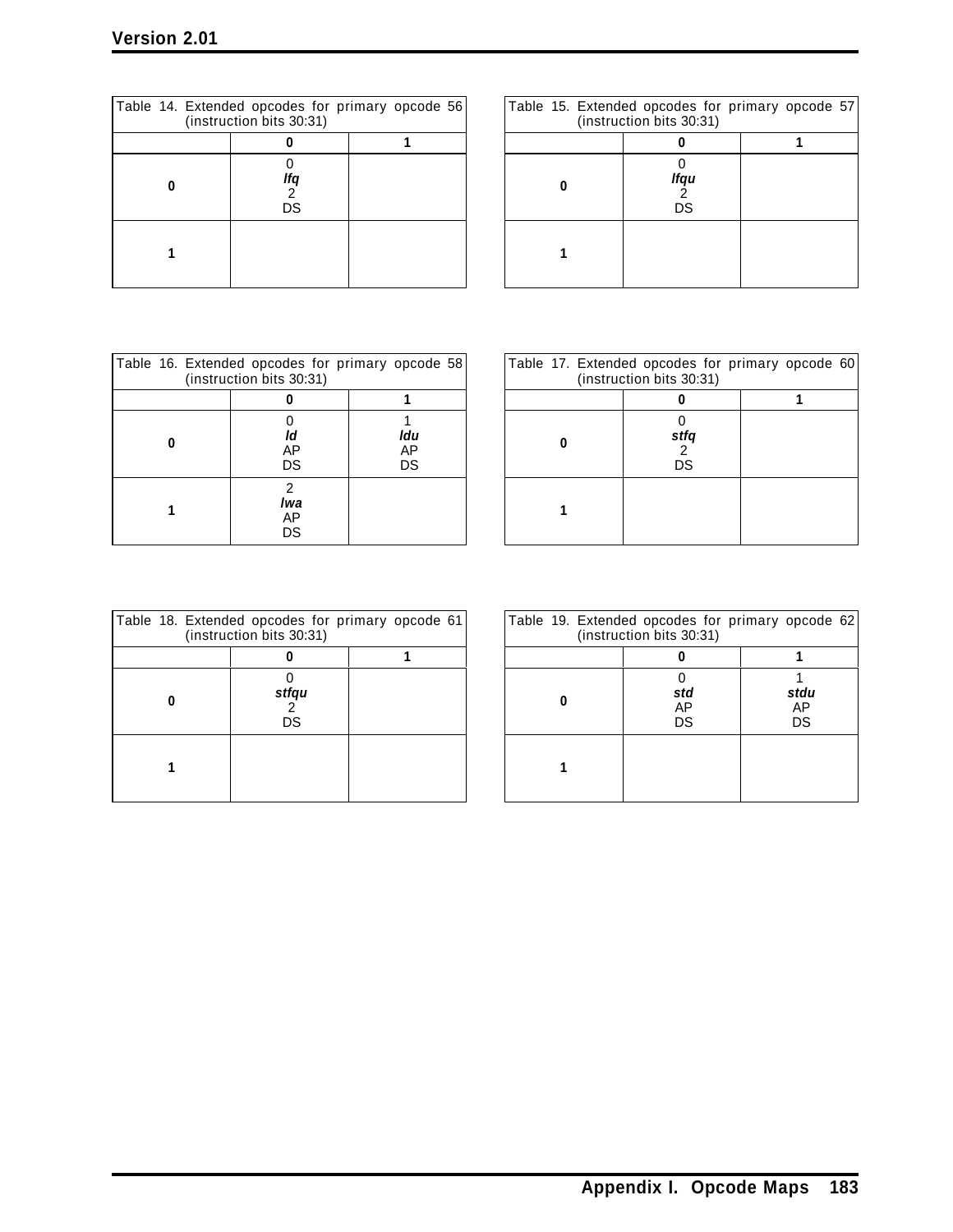|                                                                                         |                                                                            |                                                                                                                                                                                                                                                                                                                                                     |       |       | $\sqrt{\frac{150}{15}}$                                                                 |       |                                                                                                                                                                                                                         |       |       |       |       |       |       |                                                                                |       |       |
|-----------------------------------------------------------------------------------------|----------------------------------------------------------------------------|-----------------------------------------------------------------------------------------------------------------------------------------------------------------------------------------------------------------------------------------------------------------------------------------------------------------------------------------------------|-------|-------|-----------------------------------------------------------------------------------------|-------|-------------------------------------------------------------------------------------------------------------------------------------------------------------------------------------------------------------------------|-------|-------|-------|-------|-------|-------|--------------------------------------------------------------------------------|-------|-------|
|                                                                                         |                                                                            |                                                                                                                                                                                                                                                                                                                                                     |       |       |                                                                                         |       |                                                                                                                                                                                                                         |       |       |       |       |       |       |                                                                                |       |       |
|                                                                                         |                                                                            |                                                                                                                                                                                                                                                                                                                                                     |       |       |                                                                                         |       |                                                                                                                                                                                                                         |       |       |       |       |       |       |                                                                                |       |       |
|                                                                                         |                                                                            | $\begin{array}{c}\n\overline{57} \\ \overline{3980} \\ \overline{4P}\n\end{array}$                                                                                                                                                                                                                                                                  |       |       |                                                                                         |       |                                                                                                                                                                                                                         |       |       |       |       |       |       |                                                                                |       |       |
|                                                                                         |                                                                            | $\begin{picture}(180,10) \put(0,0){\line(1,0){15}} \put(10,0){\line(1,0){15}} \put(10,0){\line(1,0){15}} \put(10,0){\line(1,0){15}} \put(10,0){\line(1,0){15}} \put(10,0){\line(1,0){15}} \put(10,0){\line(1,0){15}} \put(10,0){\line(1,0){15}} \put(10,0){\line(1,0){15}} \put(10,0){\line(1,0){15}} \put(10,0){\line(1,0){15}} \put(10,0){\line($ |       |       |                                                                                         |       |                                                                                                                                                                                                                         |       |       |       |       |       |       |                                                                                |       |       |
|                                                                                         |                                                                            |                                                                                                                                                                                                                                                                                                                                                     |       |       |                                                                                         |       |                                                                                                                                                                                                                         |       |       |       |       |       |       |                                                                                |       |       |
|                                                                                         | $\frac{1}{2}$ $\frac{1}{2}$ $\frac{1}{2}$ $\frac{1}{2}$                    |                                                                                                                                                                                                                                                                                                                                                     |       |       |                                                                                         |       |                                                                                                                                                                                                                         |       |       |       |       |       |       |                                                                                |       |       |
|                                                                                         |                                                                            |                                                                                                                                                                                                                                                                                                                                                     |       |       |                                                                                         |       |                                                                                                                                                                                                                         |       |       |       |       |       |       |                                                                                |       |       |
|                                                                                         |                                                                            |                                                                                                                                                                                                                                                                                                                                                     |       |       |                                                                                         |       |                                                                                                                                                                                                                         |       |       |       |       |       |       |                                                                                |       |       |
|                                                                                         |                                                                            |                                                                                                                                                                                                                                                                                                                                                     |       |       |                                                                                         |       |                                                                                                                                                                                                                         |       |       |       |       |       |       |                                                                                |       |       |
|                                                                                         |                                                                            |                                                                                                                                                                                                                                                                                                                                                     |       |       |                                                                                         |       |                                                                                                                                                                                                                         |       |       |       |       |       |       |                                                                                |       |       |
|                                                                                         |                                                                            |                                                                                                                                                                                                                                                                                                                                                     |       |       |                                                                                         |       |                                                                                                                                                                                                                         |       |       |       |       |       |       |                                                                                |       |       |
|                                                                                         |                                                                            |                                                                                                                                                                                                                                                                                                                                                     |       |       |                                                                                         |       |                                                                                                                                                                                                                         |       |       |       |       |       |       |                                                                                |       |       |
|                                                                                         |                                                                            |                                                                                                                                                                                                                                                                                                                                                     |       |       |                                                                                         |       |                                                                                                                                                                                                                         |       |       |       |       |       |       |                                                                                |       |       |
|                                                                                         |                                                                            |                                                                                                                                                                                                                                                                                                                                                     |       |       |                                                                                         |       |                                                                                                                                                                                                                         |       |       |       |       |       |       |                                                                                |       |       |
|                                                                                         |                                                                            |                                                                                                                                                                                                                                                                                                                                                     |       |       |                                                                                         |       |                                                                                                                                                                                                                         |       |       |       |       |       |       |                                                                                |       |       |
|                                                                                         |                                                                            |                                                                                                                                                                                                                                                                                                                                                     |       |       |                                                                                         |       |                                                                                                                                                                                                                         |       |       |       |       |       |       |                                                                                |       |       |
|                                                                                         |                                                                            |                                                                                                                                                                                                                                                                                                                                                     |       |       |                                                                                         |       |                                                                                                                                                                                                                         |       |       |       |       |       |       |                                                                                |       |       |
|                                                                                         |                                                                            |                                                                                                                                                                                                                                                                                                                                                     |       |       |                                                                                         |       |                                                                                                                                                                                                                         |       |       |       |       |       |       |                                                                                |       |       |
|                                                                                         |                                                                            |                                                                                                                                                                                                                                                                                                                                                     |       |       |                                                                                         |       |                                                                                                                                                                                                                         |       |       |       |       |       |       |                                                                                |       |       |
|                                                                                         |                                                                            |                                                                                                                                                                                                                                                                                                                                                     |       |       |                                                                                         |       |                                                                                                                                                                                                                         |       |       |       |       |       |       |                                                                                |       |       |
|                                                                                         |                                                                            | $\overline{\mathbb{R}^3$ and $\overline{\mathbb{R}^4}$                                                                                                                                                                                                                                                                                              |       |       | $\begin{matrix} 129 \\ \text{crand} \\ \hline \text{A} \parallel \text{A} \end{matrix}$ |       | $\begin{array}{ c c c c c }\hline \hline \varphi & \varphi & \varphi & \varphi \\ \hline \varphi & \xi & \xi & \xi & \xi \\ \hline \varphi & \xi & \xi & \xi \\ \hline \varphi & \xi & \xi & \xi \\ \hline \end{array}$ |       |       |       |       |       |       | $\frac{417}{140}$<br>$\frac{17}{140}$<br>$\frac{449}{140}$<br>$\frac{17}{140}$ |       |       |
|                                                                                         | $\begin{array}{c} 0 \\ \text{merf} \\ \text{All} \\ \text{XL} \end{array}$ |                                                                                                                                                                                                                                                                                                                                                     |       |       |                                                                                         |       |                                                                                                                                                                                                                         |       |       |       |       |       |       |                                                                                |       |       |
| Table 20 (Page 1 of 2). Extended opcodes for primary opcode 19 (instruction bits 21:30) | 00000                                                                      | 00001                                                                                                                                                                                                                                                                                                                                               | 00010 | 00011 | 00100                                                                                   | 00101 | 00110                                                                                                                                                                                                                   | 00111 | 01000 | 01001 | 01010 | 01011 | 01100 | 01101                                                                          | 01110 | 01111 |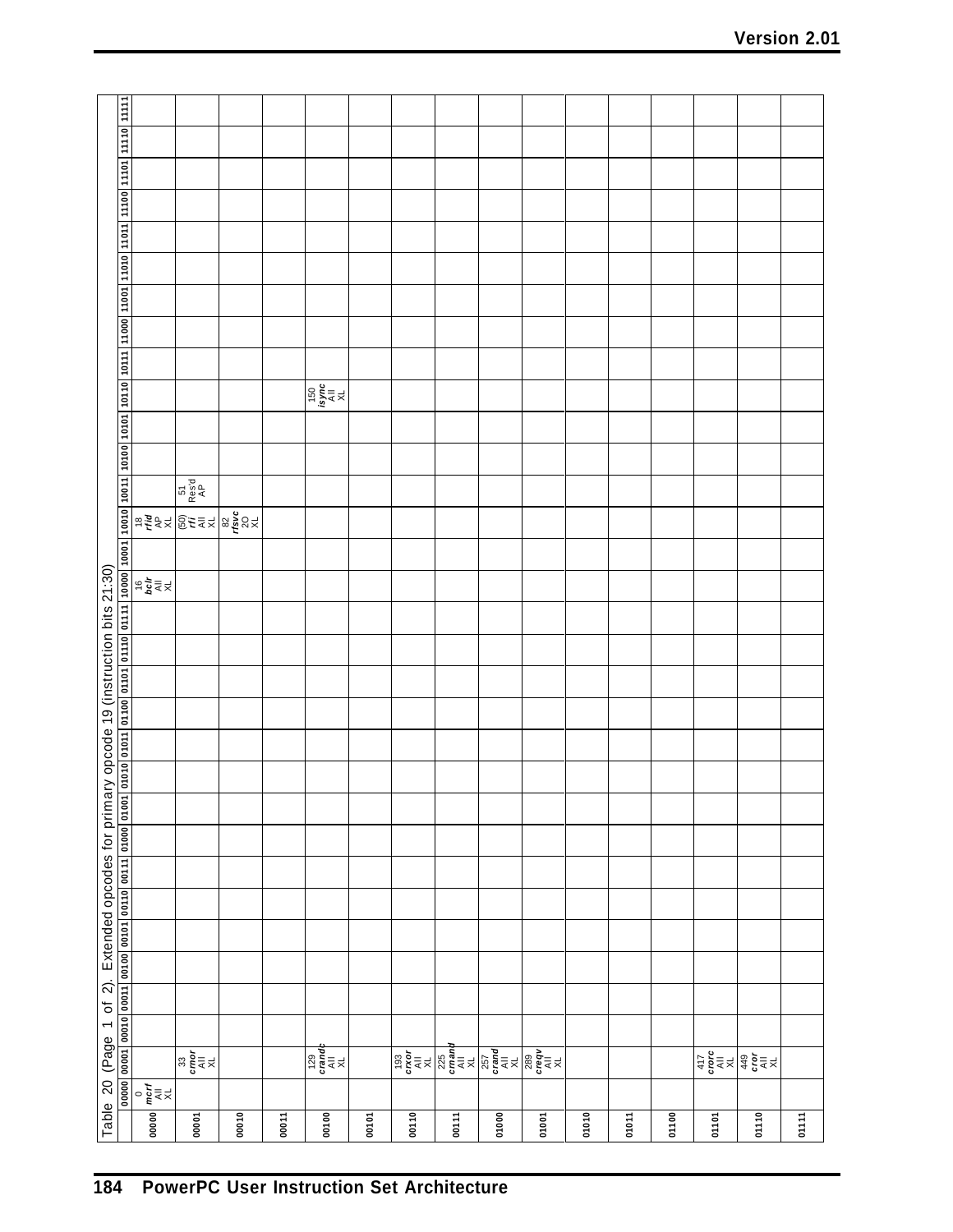|       | Table 20 (Page 2 of 2). Extended opcodes for primary opcode 19 (instruction bits 21:30)<br>00000 00001 00010 00011 00100 00101 00110 00111 01000 01001 |  |  |  |  |  |  |  |                                                                                          |  |  |  |  |  | 01010 01011 01100 01101 01110 0111   1000   1000   10010   10011   1000   1010   1011   1100   1101   1101   1110   1110   11110   11111   1110   11110   11111   1110   11110   11110   11110   11110   11110   11110   11110 |  |  |
|-------|--------------------------------------------------------------------------------------------------------------------------------------------------------|--|--|--|--|--|--|--|------------------------------------------------------------------------------------------|--|--|--|--|--|--------------------------------------------------------------------------------------------------------------------------------------------------------------------------------------------------------------------------------|--|--|
| 10000 |                                                                                                                                                        |  |  |  |  |  |  |  | $\begin{array}{c} 528 \\ \textit{bcstr} \\ \textit{A\bot} \\ \textit{A\bot} \end{array}$ |  |  |  |  |  |                                                                                                                                                                                                                                |  |  |
| 10001 |                                                                                                                                                        |  |  |  |  |  |  |  |                                                                                          |  |  |  |  |  |                                                                                                                                                                                                                                |  |  |
| 10010 |                                                                                                                                                        |  |  |  |  |  |  |  |                                                                                          |  |  |  |  |  |                                                                                                                                                                                                                                |  |  |
| 10011 |                                                                                                                                                        |  |  |  |  |  |  |  |                                                                                          |  |  |  |  |  |                                                                                                                                                                                                                                |  |  |
| 10100 |                                                                                                                                                        |  |  |  |  |  |  |  |                                                                                          |  |  |  |  |  |                                                                                                                                                                                                                                |  |  |
| 10101 |                                                                                                                                                        |  |  |  |  |  |  |  |                                                                                          |  |  |  |  |  |                                                                                                                                                                                                                                |  |  |
| 10110 |                                                                                                                                                        |  |  |  |  |  |  |  |                                                                                          |  |  |  |  |  |                                                                                                                                                                                                                                |  |  |
| 10111 |                                                                                                                                                        |  |  |  |  |  |  |  |                                                                                          |  |  |  |  |  |                                                                                                                                                                                                                                |  |  |
| 11000 |                                                                                                                                                        |  |  |  |  |  |  |  |                                                                                          |  |  |  |  |  |                                                                                                                                                                                                                                |  |  |
| 11001 |                                                                                                                                                        |  |  |  |  |  |  |  |                                                                                          |  |  |  |  |  |                                                                                                                                                                                                                                |  |  |
| 11010 |                                                                                                                                                        |  |  |  |  |  |  |  |                                                                                          |  |  |  |  |  |                                                                                                                                                                                                                                |  |  |
| 11011 |                                                                                                                                                        |  |  |  |  |  |  |  |                                                                                          |  |  |  |  |  |                                                                                                                                                                                                                                |  |  |
| 11100 |                                                                                                                                                        |  |  |  |  |  |  |  |                                                                                          |  |  |  |  |  |                                                                                                                                                                                                                                |  |  |
| 11101 |                                                                                                                                                        |  |  |  |  |  |  |  |                                                                                          |  |  |  |  |  |                                                                                                                                                                                                                                |  |  |
| 11110 |                                                                                                                                                        |  |  |  |  |  |  |  |                                                                                          |  |  |  |  |  |                                                                                                                                                                                                                                |  |  |
| 11111 |                                                                                                                                                        |  |  |  |  |  |  |  |                                                                                          |  |  |  |  |  |                                                                                                                                                                                                                                |  |  |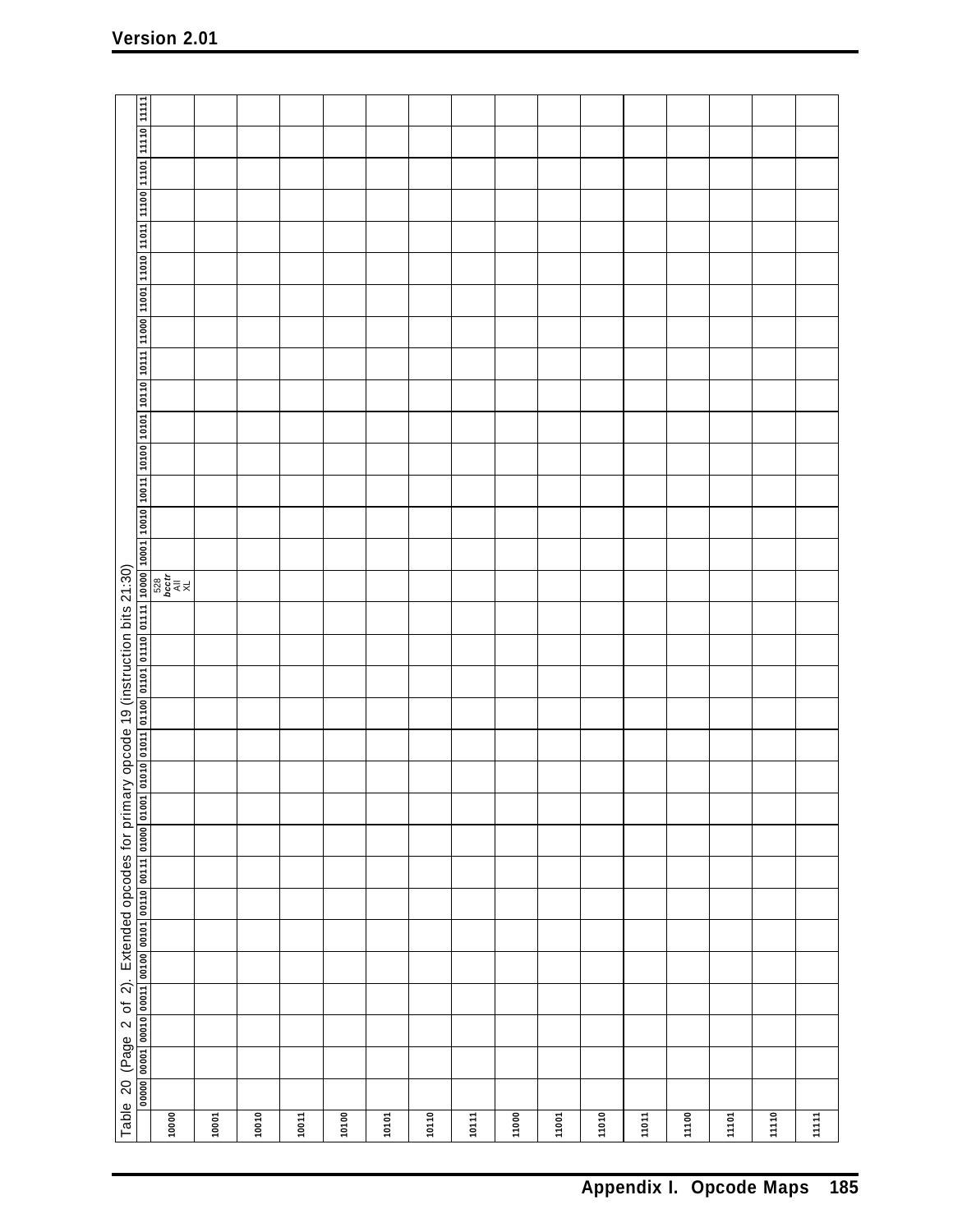|                                                     |                                                                               |                                                                                                                                                                                                                                                                                                                                                                                                                                                                                                           |                           |                                                                                                                                      |                                                                                                                                                                  |                                                                                                                                                                                                                                                                                                                                                                                                                                   |                                                                                                                                                                                                                                                                                                                                                                                                              |                            |                                                                                                                                                                                                                                                                                                                                                                                                                                                                               |                                                                               |                                                                 |                    |                                                                                                                                                                                                                         |       |                                                                                                                                                                            |                                                                                                                                                                                                                                                                                     | 510                                                                                                                                                           |
|-----------------------------------------------------|-------------------------------------------------------------------------------|-----------------------------------------------------------------------------------------------------------------------------------------------------------------------------------------------------------------------------------------------------------------------------------------------------------------------------------------------------------------------------------------------------------------------------------------------------------------------------------------------------------|---------------------------|--------------------------------------------------------------------------------------------------------------------------------------|------------------------------------------------------------------------------------------------------------------------------------------------------------------|-----------------------------------------------------------------------------------------------------------------------------------------------------------------------------------------------------------------------------------------------------------------------------------------------------------------------------------------------------------------------------------------------------------------------------------|--------------------------------------------------------------------------------------------------------------------------------------------------------------------------------------------------------------------------------------------------------------------------------------------------------------------------------------------------------------------------------------------------------------|----------------------------|-------------------------------------------------------------------------------------------------------------------------------------------------------------------------------------------------------------------------------------------------------------------------------------------------------------------------------------------------------------------------------------------------------------------------------------------------------------------------------|-------------------------------------------------------------------------------|-----------------------------------------------------------------|--------------------|-------------------------------------------------------------------------------------------------------------------------------------------------------------------------------------------------------------------------|-------|----------------------------------------------------------------------------------------------------------------------------------------------------------------------------|-------------------------------------------------------------------------------------------------------------------------------------------------------------------------------------------------------------------------------------------------------------------------------------|---------------------------------------------------------------------------------------------------------------------------------------------------------------|
|                                                     |                                                                               |                                                                                                                                                                                                                                                                                                                                                                                                                                                                                                           |                           |                                                                                                                                      |                                                                                                                                                                  |                                                                                                                                                                                                                                                                                                                                                                                                                                   |                                                                                                                                                                                                                                                                                                                                                                                                              |                            |                                                                                                                                                                                                                                                                                                                                                                                                                                                                               |                                                                               |                                                                 |                    |                                                                                                                                                                                                                         |       |                                                                                                                                                                            |                                                                                                                                                                                                                                                                                     |                                                                                                                                                               |
|                                                     |                                                                               |                                                                                                                                                                                                                                                                                                                                                                                                                                                                                                           |                           |                                                                                                                                      |                                                                                                                                                                  |                                                                                                                                                                                                                                                                                                                                                                                                                                   |                                                                                                                                                                                                                                                                                                                                                                                                              |                            |                                                                                                                                                                                                                                                                                                                                                                                                                                                                               |                                                                               |                                                                 |                    |                                                                                                                                                                                                                         |       | $\stackrel{+}{\approx}$ $\stackrel{+}{\approx}$ $\times$ $\stackrel{+}{\approx}$ $\stackrel{+}{\approx}$ $\times$ $\stackrel{+}{\approx}$ $\stackrel{+}{\approx}$ $\times$ |                                                                                                                                                                                                                                                                                     |                                                                                                                                                               |
|                                                     |                                                                               |                                                                                                                                                                                                                                                                                                                                                                                                                                                                                                           |                           |                                                                                                                                      |                                                                                                                                                                  |                                                                                                                                                                                                                                                                                                                                                                                                                                   |                                                                                                                                                                                                                                                                                                                                                                                                              |                            |                                                                                                                                                                                                                                                                                                                                                                                                                                                                               |                                                                               |                                                                 |                    |                                                                                                                                                                                                                         |       |                                                                                                                                                                            |                                                                                                                                                                                                                                                                                     |                                                                                                                                                               |
|                                                     |                                                                               |                                                                                                                                                                                                                                                                                                                                                                                                                                                                                                           |                           |                                                                                                                                      |                                                                                                                                                                  |                                                                                                                                                                                                                                                                                                                                                                                                                                   |                                                                                                                                                                                                                                                                                                                                                                                                              |                            |                                                                                                                                                                                                                                                                                                                                                                                                                                                                               |                                                                               |                                                                 |                    |                                                                                                                                                                                                                         |       |                                                                                                                                                                            |                                                                                                                                                                                                                                                                                     |                                                                                                                                                               |
|                                                     | 11001                                                                         |                                                                                                                                                                                                                                                                                                                                                                                                                                                                                                           |                           |                                                                                                                                      |                                                                                                                                                                  | $\frac{5}{5}$ 8 $\times$                                                                                                                                                                                                                                                                                                                                                                                                          |                                                                                                                                                                                                                                                                                                                                                                                                              | $\frac{5}{2}$ ទីន $\times$ |                                                                                                                                                                                                                                                                                                                                                                                                                                                                               |                                                                               |                                                                 |                    |                                                                                                                                                                                                                         |       |                                                                                                                                                                            |                                                                                                                                                                                                                                                                                     |                                                                                                                                                               |
|                                                     |                                                                               | $\begin{array}{c c}\n\hline\n11000 \\ \hline\n818 \\ \hline\n818 \\ \hline\n\end{array}$                                                                                                                                                                                                                                                                                                                                                                                                                  |                           |                                                                                                                                      |                                                                                                                                                                  |                                                                                                                                                                                                                                                                                                                                                                                                                                   | $\Big  \underset{\omega}{\mathbb{E}} \, \overset{\omega}{\mathbb{E}} \, \mathbb{S}^\times \Big  \underset{\omega}{\mathbb{E}} \, \overset{\omega}{\mathbb{E}} \, \mathbb{S}^\times \Big  \times \Big  \underset{\omega}{\mathbb{E}} \, \overset{\omega}{\mathbb{E}} \, \mathbb{S}^\times \Big  \times \Big  \underset{\omega}{\mathbb{E}} \, \overset{\omega}{\mathbb{E}} \, \mathbb{S}^\times \Big  \times$ |                            |                                                                                                                                                                                                                                                                                                                                                                                                                                                                               |                                                                               |                                                                 |                    |                                                                                                                                                                                                                         |       |                                                                                                                                                                            |                                                                                                                                                                                                                                                                                     |                                                                                                                                                               |
|                                                     | 10110 10111                                                                   |                                                                                                                                                                                                                                                                                                                                                                                                                                                                                                           |                           |                                                                                                                                      |                                                                                                                                                                  |                                                                                                                                                                                                                                                                                                                                                                                                                                   |                                                                                                                                                                                                                                                                                                                                                                                                              |                            |                                                                                                                                                                                                                                                                                                                                                                                                                                                                               |                                                                               |                                                                 |                    |                                                                                                                                                                                                                         |       |                                                                                                                                                                            |                                                                                                                                                                                                                                                                                     | $\begin{bmatrix} \frac{1}{2} & \frac{1}{2} & \frac{1}{2} \\ \frac{1}{2} & \frac{1}{2} & \frac{1}{2} \\ \frac{1}{2} & \frac{1}{2} & \frac{1}{2} \end{bmatrix}$ |
|                                                     |                                                                               |                                                                                                                                                                                                                                                                                                                                                                                                                                                                                                           |                           |                                                                                                                                      | $\frac{\frac{1}{66688}}{\frac{1}{66684}}$ $\frac{1}{6684}$ $\frac{1}{6684}$ $\frac{1}{6684}$ $\frac{1}{6684}$ $\frac{1}{6684}$ $\frac{1}{6684}$ $\frac{1}{6684}$ |                                                                                                                                                                                                                                                                                                                                                                                                                                   |                                                                                                                                                                                                                                                                                                                                                                                                              |                            | $\begin{array}{ c c c }\hline \hline \hline \arg\limits_{\mathbf{X}\in\mathbf{G}} & \mathbf{g} \\ \hline \arg\limits_{\mathbf{X}\in\mathbf{G}} & \mathbf{g} \\ \hline \arg\limits_{\mathbf{X}\in\mathbf{G}} & \mathbf{g} \\ \hline \arg\limits_{\mathbf{X}\in\mathbf{G}} & \mathbf{g} \\ \hline \arg\limits_{\mathbf{X}\in\mathbf{G}} & \mathbf{g} \\ \hline \arg\limits_{\mathbf{X}\in\mathbf{G}} & \mathbf{g} \\ \hline \arg\limits_{\mathbf{X}\in\mathbf{G}} & \mathbf{g}$ |                                                                               |                                                                 |                    |                                                                                                                                                                                                                         |       |                                                                                                                                                                            | $\begin{array}{c}\n\hline\n\text{38} \\ \text{48} \\ \text{68} \\ \hline\n\text{48} \\ \hline\n\text{48} \\ \hline\n\text{48} \\ \hline\n\text{48} \\ \hline\n\text{48} \\ \hline\n\text{48} \\ \hline\n\text{58} \\ \hline\n\text{58} \\ \hline\n\text{58} \\ \hline\n\end{array}$ |                                                                                                                                                               |
|                                                     | 10101                                                                         | $\overline{\mathcal{Z}}$ $\overline{\mathcal{Z}}$ $\overline{\mathcal{Z}}$ $\times$                                                                                                                                                                                                                                                                                                                                                                                                                       | នៃទី្ម $\ast$             |                                                                                                                                      |                                                                                                                                                                  | $\sqrt{\frac{49}{148}}$<br>$\frac{49}{148}$<br>$\frac{49}{148}$<br>$\frac{49}{148}$<br>$\frac{49}{148}$                                                                                                                                                                                                                                                                                                                           |                                                                                                                                                                                                                                                                                                                                                                                                              |                            |                                                                                                                                                                                                                                                                                                                                                                                                                                                                               | $\frac{1}{2} \sum_{\mathbf{S} \in \mathbf{B}}^{\mathbf{S}} \mathbf{S} \times$ |                                                                 |                    | $\begin{array}{c c}\n\text{341} \\ \text{Nax} \\ \text{AB} \\ \text{Nax} \\ \text{Nax} \\ \text{Nax} \\ \text{Nax} \\ \text{Nax} \\ \text{Nax}\n\end{array}$                                                            |       |                                                                                                                                                                            | 469                                                                                                                                                                                                                                                                                 | $50*$                                                                                                                                                         |
|                                                     | 10100                                                                         | $\begin{array}{c}\n\sqrt{20} \\ \hline\n\sqrt{20} \\ \hline\n\sqrt{20} \\ \hline\n\sqrt{20} \\ \hline\n\sqrt{20} \\ \hline\n\sqrt{20} \\ \hline\n\sqrt{20} \\ \hline\n\sqrt{20} \\ \hline\n\sqrt{20} \\ \hline\n\sqrt{20} \\ \hline\n\sqrt{20} \\ \hline\n\sqrt{20} \\ \hline\n\sqrt{20} \\ \hline\n\sqrt{20} \\ \hline\n\sqrt{20} \\ \hline\n\sqrt{20} \\ \hline\n\sqrt{20} \\ \hline\n\sqrt{20} \\ \hline\n\sqrt{20} \\ \hline\n\sqrt{$                                                                 |                           | $\begin{array}{c}\n\downarrow \frac{\text{diag}}{\text{diag}}\\ \downarrow \frac{\text{diag}}{\text{diag}}\\ \downarrow \end{array}$ |                                                                                                                                                                  |                                                                                                                                                                                                                                                                                                                                                                                                                                   |                                                                                                                                                                                                                                                                                                                                                                                                              |                            |                                                                                                                                                                                                                                                                                                                                                                                                                                                                               |                                                                               | $\begin{bmatrix} 308 \\ \text{Resd} \\ \text{AP} \end{bmatrix}$ |                    |                                                                                                                                                                                                                         |       |                                                                                                                                                                            |                                                                                                                                                                                                                                                                                     |                                                                                                                                                               |
|                                                     |                                                                               | $\begin{array}{c}\n\mathbb{P}\left(\frac{1}{2},\frac{1}{2}\right)\\ \mathbb{P}\left(\frac{1}{2},\frac{1}{2}\right)\\ \mathbb{P}\left(\frac{1}{2},\frac{1}{2}\right)\\ \mathbb{P}\left(\frac{1}{2},\frac{1}{2}\right)\\ \mathbb{P}\left(\frac{1}{2},\frac{1}{2}\right)\\ \mathbb{P}\left(\frac{1}{2},\frac{1}{2}\right)\\ \mathbb{P}\left(\frac{1}{2},\frac{1}{2}\right)\\ \mathbb{P}\left(\frac{1}{2},\frac{1}{2}\right)\\ \mathbb{P}\left(\frac{1}{$                                                     |                           | $\begin{array}{c c}\n(82) & 83 \\ mtsrd & mfmsd \\ \hline\nA^D & AII \\ X & X\n\end{array}$                                          |                                                                                                                                                                  |                                                                                                                                                                                                                                                                                                                                                                                                                                   |                                                                                                                                                                                                                                                                                                                                                                                                              |                            |                                                                                                                                                                                                                                                                                                                                                                                                                                                                               |                                                                               |                                                                 |                    | $\begin{array}{c}\n\text{S}^{\text{max}}_{\text{max}}\\ \text{S}^{\text{max}}_{\text{max}}\\ \text{S}^{\text{max}}_{\text{max}}\\ \text{S}^{\text{max}}_{\text{max}}\\ \text{S}^{\text{max}}_{\text{max}}\n\end{array}$ |       |                                                                                                                                                                            | $467$<br>mtspr<br>$\overline{=}$                                                                                                                                                                                                                                                    |                                                                                                                                                               |
|                                                     |                                                                               |                                                                                                                                                                                                                                                                                                                                                                                                                                                                                                           |                           |                                                                                                                                      |                                                                                                                                                                  |                                                                                                                                                                                                                                                                                                                                                                                                                                   |                                                                                                                                                                                                                                                                                                                                                                                                              |                            | $\begin{array}{ c c c c c }\hline \epsilon_{\text{max}} & \text{d} & \text{d} & \text{d} & \text{d} \\ \hline \epsilon_{\text{max}} & \text{d} & \text{d} & \text{d} & \text{d} & \text{d} \\ \hline \epsilon_{\text{max}} & \text{d} & \text{d} & \text{d} & \text{d} & \text{d} & \text{d} \\ \hline \epsilon_{\text{max}} & \text{d} & \text{d} & \text{d} & \text{d} & \text{d} & \text{d} & \text{d} \\ \hline \epsilon_{\text{max}} & \text{d} & \text{d} &$            |                                                                               | $\frac{1}{36}$ $\frac{1}{36}$ $\frac{1}{36}$ $\times$           |                    |                                                                                                                                                                                                                         |       | $\frac{1}{\frac{1}{2} \sum_{i=1}^{n} x_i}$                                                                                                                                 |                                                                                                                                                                                                                                                                                     | $498$<br>sibia<br>$49$                                                                                                                                        |
|                                                     |                                                                               |                                                                                                                                                                                                                                                                                                                                                                                                                                                                                                           |                           |                                                                                                                                      |                                                                                                                                                                  |                                                                                                                                                                                                                                                                                                                                                                                                                                   |                                                                                                                                                                                                                                                                                                                                                                                                              |                            |                                                                                                                                                                                                                                                                                                                                                                                                                                                                               |                                                                               |                                                                 |                    |                                                                                                                                                                                                                         |       |                                                                                                                                                                            |                                                                                                                                                                                                                                                                                     |                                                                                                                                                               |
|                                                     |                                                                               |                                                                                                                                                                                                                                                                                                                                                                                                                                                                                                           |                           |                                                                                                                                      |                                                                                                                                                                  | $\begin{array}{l} \frac{1}{44} \\ \frac{1}{44} \\ \frac{1}{44} \\ \frac{1}{44} \\ \frac{1}{44} \\ \frac{1}{44} \\ \frac{1}{44} \\ \frac{1}{44} \\ \frac{1}{44} \\ \frac{1}{44} \\ \frac{1}{44} \\ \frac{1}{44} \\ \frac{1}{44} \\ \frac{1}{44} \\ \frac{1}{44} \\ \frac{1}{44} \\ \frac{1}{44} \\ \frac{1}{44} \\ \frac{1}{44} \\ \frac{1}{44} \\ \frac{1}{44} \\ \frac{1}{44} \\ \frac{1}{44} \\ \frac{1}{4$                     |                                                                                                                                                                                                                                                                                                                                                                                                              |                            |                                                                                                                                                                                                                                                                                                                                                                                                                                                                               |                                                                               |                                                                 |                    |                                                                                                                                                                                                                         |       |                                                                                                                                                                            |                                                                                                                                                                                                                                                                                     |                                                                                                                                                               |
|                                                     |                                                                               | $Res_{A  }^{15}$                                                                                                                                                                                                                                                                                                                                                                                                                                                                                          | łż.                       |                                                                                                                                      | R 출 수 미 든 출 후 미 용 *                                                                                                                                              |                                                                                                                                                                                                                                                                                                                                                                                                                                   | 175                                                                                                                                                                                                                                                                                                                                                                                                          | $\overline{\mathcal{Q}}$ . |                                                                                                                                                                                                                                                                                                                                                                                                                                                                               |                                                                               |                                                                 |                    |                                                                                                                                                                                                                         |       |                                                                                                                                                                            |                                                                                                                                                                                                                                                                                     |                                                                                                                                                               |
|                                                     |                                                                               |                                                                                                                                                                                                                                                                                                                                                                                                                                                                                                           |                           |                                                                                                                                      |                                                                                                                                                                  |                                                                                                                                                                                                                                                                                                                                                                                                                                   |                                                                                                                                                                                                                                                                                                                                                                                                              |                            |                                                                                                                                                                                                                                                                                                                                                                                                                                                                               |                                                                               |                                                                 |                    |                                                                                                                                                                                                                         |       |                                                                                                                                                                            |                                                                                                                                                                                                                                                                                     |                                                                                                                                                               |
|                                                     |                                                                               |                                                                                                                                                                                                                                                                                                                                                                                                                                                                                                           |                           |                                                                                                                                      |                                                                                                                                                                  |                                                                                                                                                                                                                                                                                                                                                                                                                                   |                                                                                                                                                                                                                                                                                                                                                                                                              |                            |                                                                                                                                                                                                                                                                                                                                                                                                                                                                               |                                                                               |                                                                 |                    |                                                                                                                                                                                                                         |       |                                                                                                                                                                            |                                                                                                                                                                                                                                                                                     |                                                                                                                                                               |
|                                                     |                                                                               |                                                                                                                                                                                                                                                                                                                                                                                                                                                                                                           |                           |                                                                                                                                      |                                                                                                                                                                  |                                                                                                                                                                                                                                                                                                                                                                                                                                   |                                                                                                                                                                                                                                                                                                                                                                                                              |                            |                                                                                                                                                                                                                                                                                                                                                                                                                                                                               |                                                                               |                                                                 |                    |                                                                                                                                                                                                                         |       |                                                                                                                                                                            |                                                                                                                                                                                                                                                                                     |                                                                                                                                                               |
| y opcode 31 (instruction bits 21:30)                | 1000  0101  01100  01101  01110  01111  10000  10001  10010  10011            |                                                                                                                                                                                                                                                                                                                                                                                                                                                                                                           |                           |                                                                                                                                      | $k_{\text{max}} = 5.8$                                                                                                                                           |                                                                                                                                                                                                                                                                                                                                                                                                                                   |                                                                                                                                                                                                                                                                                                                                                                                                              |                            | $\begin{array}{c}\n\overline{235} \\ \overline{235} \\ \overline{111} \\ \overline{14} \\ \overline{10} \\ \overline{11}\n\end{array}$                                                                                                                                                                                                                                                                                                                                        |                                                                               |                                                                 | <b>និទ្</b> ឌិន    | <u>န္</u> တီး ၁၃                                                                                                                                                                                                        |       |                                                                                                                                                                            |                                                                                                                                                                                                                                                                                     | $\frac{459}{4540}$                                                                                                                                            |
|                                                     |                                                                               | $\begin{array}{c c}\n\text{Supp} & \text{or} \\ \text{Supp} & \text{then} \\ \text{Supp} & \text{then} \\ \text{Supp} & \text{then} \\ \text{Supp} & \text{then} \\ \text{Supp} & \text{then} \\ \text{Supp} & \text{then} \\ \text{Supp} & \text{then} \\ \text{Supp} & \text{then} \\ \text{Supp} & \text{then} \\ \text{Supp} & \text{then} \\ \text{Supp} & \text{then} \\ \text{Supp} & \text{then} \\ \text{Supp} & \text{then} \\ \text{Supp} & \text{then} \\ \text{Supp} & \text{then} \\ \text$ |                           |                                                                                                                                      |                                                                                                                                                                  | $\begin{array}{c}\n\frac{1}{2} \\ \frac{1}{2} \\ \frac{1}{2} \\ \frac{1}{2} \\ \frac{1}{2} \\ \frac{1}{2} \\ \frac{1}{2} \\ \frac{1}{2} \\ \frac{1}{2} \\ \frac{1}{2} \\ \frac{1}{2} \\ \frac{1}{2} \\ \frac{1}{2} \\ \frac{1}{2} \\ \frac{1}{2} \\ \frac{1}{2} \\ \frac{1}{2} \\ \frac{1}{2} \\ \frac{1}{2} \\ \frac{1}{2} \\ \frac{1}{2} \\ \frac{1}{2} \\ \frac{1}{2} \\ \frac{1}{2} \\ \frac{1}{2} \\ \frac{1}{2} \\ \frac{1$ |                                                                                                                                                                                                                                                                                                                                                                                                              |                            |                                                                                                                                                                                                                                                                                                                                                                                                                                                                               |                                                                               |                                                                 |                    |                                                                                                                                                                                                                         |       |                                                                                                                                                                            |                                                                                                                                                                                                                                                                                     |                                                                                                                                                               |
|                                                     |                                                                               |                                                                                                                                                                                                                                                                                                                                                                                                                                                                                                           |                           | $\begin{bmatrix} 73 \\ 73 \\ 84 \end{bmatrix}$                                                                                       |                                                                                                                                                                  |                                                                                                                                                                                                                                                                                                                                                                                                                                   |                                                                                                                                                                                                                                                                                                                                                                                                              |                            | $\begin{array}{ c c } \hline 0000 & 00000 \\ \hline 0000 & 000000 \\ \hline 00000 & 000000 \\ \hline 00000 & 00000 \\ \hline 00000 & 00000 \\ \hline 00000 & 00000 \\ \hline 00000 & 00000 \\ \hline 00000 & 00000 \\ \hline 00000 & 00000 \\ \hline \end{array}$                                                                                                                                                                                                             |                                                                               |                                                                 |                    |                                                                                                                                                                                                                         |       |                                                                                                                                                                            | $\frac{45}{45}$ $\frac{45}{4}$ $\frac{45}{4}$ $\frac{45}{4}$ $\frac{45}{4}$ $\frac{45}{4}$                                                                                                                                                                                          |                                                                                                                                                               |
|                                                     |                                                                               |                                                                                                                                                                                                                                                                                                                                                                                                                                                                                                           | $\frac{1}{3}$             |                                                                                                                                      |                                                                                                                                                                  | $\begin{array}{c c}\n\hline\n104 \\ \hline\n140 \\ \hline\n136 \\ \hline\n136 \\ \hline\n\end{array}$                                                                                                                                                                                                                                                                                                                             |                                                                                                                                                                                                                                                                                                                                                                                                              |                            |                                                                                                                                                                                                                                                                                                                                                                                                                                                                               |                                                                               |                                                                 |                    | ន្ល <b>ំ ៖</b> ୪୪                                                                                                                                                                                                       |       |                                                                                                                                                                            |                                                                                                                                                                                                                                                                                     | $\begin{array}{c}\n 488 \\  \hline\n 700 \\  \times 0\n \end{array}$                                                                                          |
|                                                     |                                                                               |                                                                                                                                                                                                                                                                                                                                                                                                                                                                                                           |                           |                                                                                                                                      |                                                                                                                                                                  |                                                                                                                                                                                                                                                                                                                                                                                                                                   |                                                                                                                                                                                                                                                                                                                                                                                                              |                            |                                                                                                                                                                                                                                                                                                                                                                                                                                                                               |                                                                               |                                                                 |                    |                                                                                                                                                                                                                         |       |                                                                                                                                                                            |                                                                                                                                                                                                                                                                                     |                                                                                                                                                               |
|                                                     |                                                                               |                                                                                                                                                                                                                                                                                                                                                                                                                                                                                                           |                           |                                                                                                                                      |                                                                                                                                                                  |                                                                                                                                                                                                                                                                                                                                                                                                                                   |                                                                                                                                                                                                                                                                                                                                                                                                              |                            |                                                                                                                                                                                                                                                                                                                                                                                                                                                                               | 262<br>Res'd<br>AP                                                            |                                                                 |                    |                                                                                                                                                                                                                         |       |                                                                                                                                                                            | $\frac{454}{R$ es'd<br>AP                                                                                                                                                                                                                                                           | 486<br>Res'd<br>AP                                                                                                                                            |
|                                                     |                                                                               |                                                                                                                                                                                                                                                                                                                                                                                                                                                                                                           |                           |                                                                                                                                      |                                                                                                                                                                  |                                                                                                                                                                                                                                                                                                                                                                                                                                   |                                                                                                                                                                                                                                                                                                                                                                                                              |                            |                                                                                                                                                                                                                                                                                                                                                                                                                                                                               |                                                                               |                                                                 |                    |                                                                                                                                                                                                                         |       |                                                                                                                                                                            |                                                                                                                                                                                                                                                                                     |                                                                                                                                                               |
|                                                     |                                                                               | ≁≩≨×                                                                                                                                                                                                                                                                                                                                                                                                                                                                                                      |                           | $*928$                                                                                                                               |                                                                                                                                                                  |                                                                                                                                                                                                                                                                                                                                                                                                                                   |                                                                                                                                                                                                                                                                                                                                                                                                              |                            |                                                                                                                                                                                                                                                                                                                                                                                                                                                                               |                                                                               |                                                                 |                    |                                                                                                                                                                                                                         |       |                                                                                                                                                                            |                                                                                                                                                                                                                                                                                     |                                                                                                                                                               |
|                                                     |                                                                               |                                                                                                                                                                                                                                                                                                                                                                                                                                                                                                           |                           |                                                                                                                                      |                                                                                                                                                                  | $\begin{array}{c} 131 \\ \text{Res'd} \\ \text{AP} \end{array}$                                                                                                                                                                                                                                                                                                                                                                   | $\begin{array}{c} \text{163} \\ \text{Resid} \\ \text{AP} \end{array}$                                                                                                                                                                                                                                                                                                                                       |                            |                                                                                                                                                                                                                                                                                                                                                                                                                                                                               |                                                                               |                                                                 | 323<br>Res'd<br>AP |                                                                                                                                                                                                                         |       |                                                                                                                                                                            | $rac{451}{R$ es'd<br>AP                                                                                                                                                                                                                                                             |                                                                                                                                                               |
|                                                     |                                                                               |                                                                                                                                                                                                                                                                                                                                                                                                                                                                                                           |                           |                                                                                                                                      |                                                                                                                                                                  |                                                                                                                                                                                                                                                                                                                                                                                                                                   |                                                                                                                                                                                                                                                                                                                                                                                                              |                            |                                                                                                                                                                                                                                                                                                                                                                                                                                                                               |                                                                               |                                                                 |                    |                                                                                                                                                                                                                         |       |                                                                                                                                                                            |                                                                                                                                                                                                                                                                                     |                                                                                                                                                               |
| Table 21 (Page 1 of 2). Extended opcodes for primar | 10010   00010   01100   01100   00100   00100   01000   01000   00000   00000 | $\circ \overline{\xi} = \overline{\xi} \times$                                                                                                                                                                                                                                                                                                                                                                                                                                                            | ន្ត្រី $\frac{1}{3}$ ន្ត្ |                                                                                                                                      |                                                                                                                                                                  |                                                                                                                                                                                                                                                                                                                                                                                                                                   |                                                                                                                                                                                                                                                                                                                                                                                                              |                            |                                                                                                                                                                                                                                                                                                                                                                                                                                                                               |                                                                               |                                                                 |                    |                                                                                                                                                                                                                         |       |                                                                                                                                                                            |                                                                                                                                                                                                                                                                                     |                                                                                                                                                               |
|                                                     |                                                                               | 00000                                                                                                                                                                                                                                                                                                                                                                                                                                                                                                     | 00001                     | 00010                                                                                                                                | 00011                                                                                                                                                            | 00100                                                                                                                                                                                                                                                                                                                                                                                                                             |                                                                                                                                                                                                                                                                                                                                                                                                              | 00110                      |                                                                                                                                                                                                                                                                                                                                                                                                                                                                               | 01000                                                                         |                                                                 | 01010              | 01011                                                                                                                                                                                                                   | 01100 |                                                                                                                                                                            | 01110                                                                                                                                                                                                                                                                               | 01111                                                                                                                                                         |
|                                                     |                                                                               |                                                                                                                                                                                                                                                                                                                                                                                                                                                                                                           |                           |                                                                                                                                      |                                                                                                                                                                  |                                                                                                                                                                                                                                                                                                                                                                                                                                   | 00101                                                                                                                                                                                                                                                                                                                                                                                                        |                            | 00111                                                                                                                                                                                                                                                                                                                                                                                                                                                                         |                                                                               | 01001                                                           |                    |                                                                                                                                                                                                                         |       | 01101                                                                                                                                                                      |                                                                                                                                                                                                                                                                                     |                                                                                                                                                               |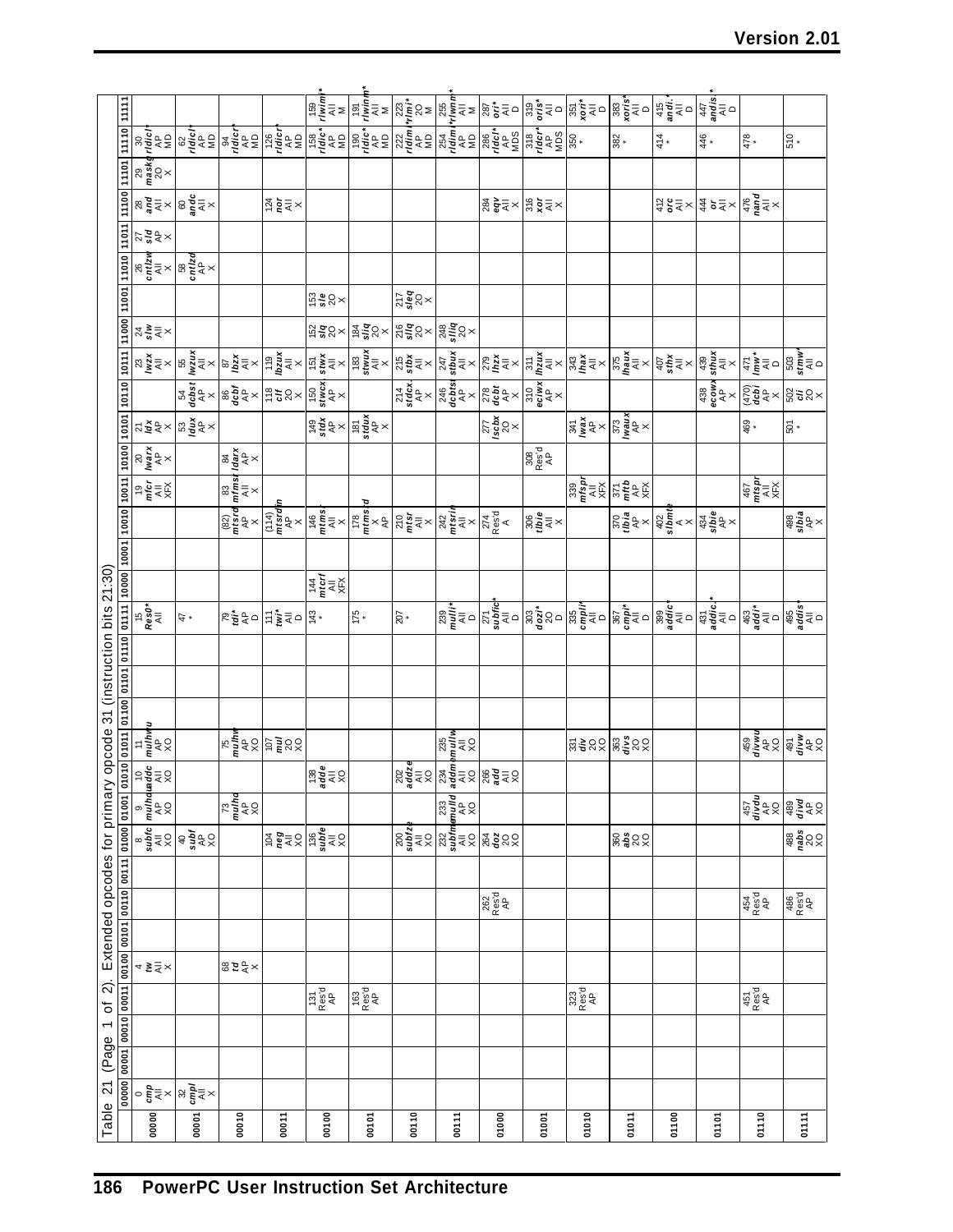| 11010 11011 10111 00111 11011 1010                                                      |                                                                                                                                                                                                                                                                                                         |               |                                 |                                  |                                                                                                                                                                                                                                                                                                                                                                                                                                                                                                                                                                        |       |                                                               |                                                                                                                                        |                     |                                                                                                                                                                                                                                                                                                                                                                                                                                   |                                                                                                                                                                                                                                                                                                                                                                                                                                                                                                                                                                              |                           |                                                            |                                                                                                                                                                  |                                                                                                                                                         |                                                                 |
|-----------------------------------------------------------------------------------------|---------------------------------------------------------------------------------------------------------------------------------------------------------------------------------------------------------------------------------------------------------------------------------------------------------|---------------|---------------------------------|----------------------------------|------------------------------------------------------------------------------------------------------------------------------------------------------------------------------------------------------------------------------------------------------------------------------------------------------------------------------------------------------------------------------------------------------------------------------------------------------------------------------------------------------------------------------------------------------------------------|-------|---------------------------------------------------------------|----------------------------------------------------------------------------------------------------------------------------------------|---------------------|-----------------------------------------------------------------------------------------------------------------------------------------------------------------------------------------------------------------------------------------------------------------------------------------------------------------------------------------------------------------------------------------------------------------------------------|------------------------------------------------------------------------------------------------------------------------------------------------------------------------------------------------------------------------------------------------------------------------------------------------------------------------------------------------------------------------------------------------------------------------------------------------------------------------------------------------------------------------------------------------------------------------------|---------------------------|------------------------------------------------------------|------------------------------------------------------------------------------------------------------------------------------------------------------------------|---------------------------------------------------------------------------------------------------------------------------------------------------------|-----------------------------------------------------------------|
|                                                                                         |                                                                                                                                                                                                                                                                                                         |               |                                 |                                  |                                                                                                                                                                                                                                                                                                                                                                                                                                                                                                                                                                        |       |                                                               |                                                                                                                                        |                     |                                                                                                                                                                                                                                                                                                                                                                                                                                   |                                                                                                                                                                                                                                                                                                                                                                                                                                                                                                                                                                              |                           |                                                            |                                                                                                                                                                  |                                                                                                                                                         |                                                                 |
|                                                                                         | $\begin{bmatrix} 541 \\ \text{mask1} \\ 20 \\ \times \end{bmatrix}$                                                                                                                                                                                                                                     |               |                                 |                                  |                                                                                                                                                                                                                                                                                                                                                                                                                                                                                                                                                                        |       |                                                               |                                                                                                                                        |                     |                                                                                                                                                                                                                                                                                                                                                                                                                                   |                                                                                                                                                                                                                                                                                                                                                                                                                                                                                                                                                                              |                           |                                                            |                                                                                                                                                                  |                                                                                                                                                         |                                                                 |
|                                                                                         |                                                                                                                                                                                                                                                                                                         |               |                                 |                                  |                                                                                                                                                                                                                                                                                                                                                                                                                                                                                                                                                                        |       |                                                               |                                                                                                                                        |                     |                                                                                                                                                                                                                                                                                                                                                                                                                                   |                                                                                                                                                                                                                                                                                                                                                                                                                                                                                                                                                                              |                           |                                                            |                                                                                                                                                                  |                                                                                                                                                         |                                                                 |
|                                                                                         | ន្រ្តិ ទី $\frac{8}{3}$ ន៍ $\times$                                                                                                                                                                                                                                                                     |               |                                 |                                  |                                                                                                                                                                                                                                                                                                                                                                                                                                                                                                                                                                        |       |                                                               |                                                                                                                                        |                     | $\begin{array}{c}\n\hline\n\text{327} \\ \text{548} \\ \text{568}\n\end{array}$                                                                                                                                                                                                                                                                                                                                                   |                                                                                                                                                                                                                                                                                                                                                                                                                                                                                                                                                                              |                           |                                                            |                                                                                                                                                                  |                                                                                                                                                         |                                                                 |
|                                                                                         |                                                                                                                                                                                                                                                                                                         |               |                                 |                                  |                                                                                                                                                                                                                                                                                                                                                                                                                                                                                                                                                                        |       |                                                               |                                                                                                                                        |                     | $\begin{array}{c}\n\frac{1}{2} \\ \frac{1}{2} \\ \frac{1}{2} \\ \frac{1}{2} \\ \frac{1}{2} \\ \frac{1}{2} \\ \frac{1}{2} \\ \frac{1}{2} \\ \frac{1}{2} \\ \frac{1}{2} \\ \frac{1}{2} \\ \frac{1}{2} \\ \frac{1}{2} \\ \frac{1}{2} \\ \frac{1}{2} \\ \frac{1}{2} \\ \frac{1}{2} \\ \frac{1}{2} \\ \frac{1}{2} \\ \frac{1}{2} \\ \frac{1}{2} \\ \frac{1}{2} \\ \frac{1}{2} \\ \frac{1}{2} \\ \frac{1}{2} \\ \frac{1}{2} \\ \frac{1$ |                                                                                                                                                                                                                                                                                                                                                                                                                                                                                                                                                                              |                           |                                                            |                                                                                                                                                                  |                                                                                                                                                         |                                                                 |
|                                                                                         |                                                                                                                                                                                                                                                                                                         |               |                                 |                                  |                                                                                                                                                                                                                                                                                                                                                                                                                                                                                                                                                                        |       |                                                               |                                                                                                                                        |                     |                                                                                                                                                                                                                                                                                                                                                                                                                                   |                                                                                                                                                                                                                                                                                                                                                                                                                                                                                                                                                                              |                           | ន្ធ<br>នៃក្នុ                                              |                                                                                                                                                                  |                                                                                                                                                         |                                                                 |
|                                                                                         |                                                                                                                                                                                                                                                                                                         |               |                                 |                                  |                                                                                                                                                                                                                                                                                                                                                                                                                                                                                                                                                                        |       |                                                               |                                                                                                                                        |                     |                                                                                                                                                                                                                                                                                                                                                                                                                                   |                                                                                                                                                                                                                                                                                                                                                                                                                                                                                                                                                                              |                           |                                                            |                                                                                                                                                                  |                                                                                                                                                         |                                                                 |
|                                                                                         |                                                                                                                                                                                                                                                                                                         |               |                                 |                                  |                                                                                                                                                                                                                                                                                                                                                                                                                                                                                                                                                                        |       |                                                               |                                                                                                                                        |                     |                                                                                                                                                                                                                                                                                                                                                                                                                                   |                                                                                                                                                                                                                                                                                                                                                                                                                                                                                                                                                                              |                           |                                                            | $\begin{tabular}{ c c c } \hline 919 & 920 \\ \hline \hline \end{tabular}$ strax stray<br>strax strax<br>strax strategy<br>strax x<br>strax<br>strax x<br>x<br>x |                                                                                                                                                         |                                                                 |
|                                                                                         |                                                                                                                                                                                                                                                                                                         |               |                                 |                                  |                                                                                                                                                                                                                                                                                                                                                                                                                                                                                                                                                                        |       |                                                               |                                                                                                                                        |                     |                                                                                                                                                                                                                                                                                                                                                                                                                                   | န္းမီ $\frac{1}{3}$ န္က                                                                                                                                                                                                                                                                                                                                                                                                                                                                                                                                                      |                           | $\begin{array}{c}\n\text{and} \\ \text{supp}\n\end{array}$ |                                                                                                                                                                  | $\begin{vmatrix} 0 & 0 & 0 \\ 0 & 0 & 0 \\ 0 & 0 & 0 \end{vmatrix} \leq \begin{vmatrix} 0 & 0 & 0 \\ 0 & 0 & 0 \\ 0 & 0 & 0 \end{vmatrix} \leq \lambda$ |                                                                 |
|                                                                                         |                                                                                                                                                                                                                                                                                                         |               |                                 |                                  |                                                                                                                                                                                                                                                                                                                                                                                                                                                                                                                                                                        |       |                                                               |                                                                                                                                        |                     |                                                                                                                                                                                                                                                                                                                                                                                                                                   |                                                                                                                                                                                                                                                                                                                                                                                                                                                                                                                                                                              |                           |                                                            |                                                                                                                                                                  |                                                                                                                                                         |                                                                 |
|                                                                                         |                                                                                                                                                                                                                                                                                                         |               |                                 |                                  |                                                                                                                                                                                                                                                                                                                                                                                                                                                                                                                                                                        |       |                                                               |                                                                                                                                        |                     |                                                                                                                                                                                                                                                                                                                                                                                                                                   |                                                                                                                                                                                                                                                                                                                                                                                                                                                                                                                                                                              |                           |                                                            |                                                                                                                                                                  |                                                                                                                                                         |                                                                 |
|                                                                                         |                                                                                                                                                                                                                                                                                                         |               |                                 |                                  |                                                                                                                                                                                                                                                                                                                                                                                                                                                                                                                                                                        |       |                                                               |                                                                                                                                        |                     |                                                                                                                                                                                                                                                                                                                                                                                                                                   | $\begin{array}{c}\n\overline{\text{851}} \\ \overline{\text{slb}} \\ \overline{\text{slb}} \\ \overline{\text{K}} \\ \overline{\text{K}} \\ \overline{\text{K}} \\ \overline{\text{K}} \\ \overline{\text{K}} \\ \overline{\text{K}} \\ \overline{\text{K}} \\ \overline{\text{K}} \\ \overline{\text{K}} \\ \overline{\text{K}} \\ \overline{\text{K}} \\ \overline{\text{K}} \\ \overline{\text{K}} \\ \overline{\text{K}} \\ \overline{\text{K}} \\ \overline{\text{K}} \\ \overline{\text{K}} \\ \overline{\text{K}} \\ \overline{\text{K}} \\ \overline{\text{K}} \\ \$ |                           | X<br>Res'd simmie<br>Pis p'se<br>Pis pis                   |                                                                                                                                                                  |                                                                                                                                                         |                                                                 |
|                                                                                         |                                                                                                                                                                                                                                                                                                         |               |                                 |                                  |                                                                                                                                                                                                                                                                                                                                                                                                                                                                                                                                                                        |       |                                                               |                                                                                                                                        |                     |                                                                                                                                                                                                                                                                                                                                                                                                                                   |                                                                                                                                                                                                                                                                                                                                                                                                                                                                                                                                                                              |                           |                                                            | 946<br>Resu<br>AP                                                                                                                                                | 978<br>Res'd<br>AP                                                                                                                                      | $\begin{array}{c} 1010 \\ \text{Resd} \\ \text{AP} \end{array}$ |
|                                                                                         |                                                                                                                                                                                                                                                                                                         |               |                                 |                                  |                                                                                                                                                                                                                                                                                                                                                                                                                                                                                                                                                                        |       |                                                               |                                                                                                                                        |                     |                                                                                                                                                                                                                                                                                                                                                                                                                                   |                                                                                                                                                                                                                                                                                                                                                                                                                                                                                                                                                                              |                           |                                                            |                                                                                                                                                                  |                                                                                                                                                         |                                                                 |
|                                                                                         |                                                                                                                                                                                                                                                                                                         |               |                                 |                                  |                                                                                                                                                                                                                                                                                                                                                                                                                                                                                                                                                                        |       |                                                               |                                                                                                                                        |                     |                                                                                                                                                                                                                                                                                                                                                                                                                                   |                                                                                                                                                                                                                                                                                                                                                                                                                                                                                                                                                                              |                           |                                                            |                                                                                                                                                                  |                                                                                                                                                         |                                                                 |
|                                                                                         |                                                                                                                                                                                                                                                                                                         |               |                                 |                                  |                                                                                                                                                                                                                                                                                                                                                                                                                                                                                                                                                                        |       |                                                               |                                                                                                                                        |                     |                                                                                                                                                                                                                                                                                                                                                                                                                                   |                                                                                                                                                                                                                                                                                                                                                                                                                                                                                                                                                                              |                           |                                                            |                                                                                                                                                                  |                                                                                                                                                         |                                                                 |
|                                                                                         |                                                                                                                                                                                                                                                                                                         |               |                                 |                                  |                                                                                                                                                                                                                                                                                                                                                                                                                                                                                                                                                                        |       |                                                               |                                                                                                                                        |                     |                                                                                                                                                                                                                                                                                                                                                                                                                                   |                                                                                                                                                                                                                                                                                                                                                                                                                                                                                                                                                                              |                           |                                                            |                                                                                                                                                                  |                                                                                                                                                         |                                                                 |
|                                                                                         |                                                                                                                                                                                                                                                                                                         |               |                                 |                                  |                                                                                                                                                                                                                                                                                                                                                                                                                                                                                                                                                                        |       |                                                               |                                                                                                                                        |                     |                                                                                                                                                                                                                                                                                                                                                                                                                                   |                                                                                                                                                                                                                                                                                                                                                                                                                                                                                                                                                                              |                           |                                                            |                                                                                                                                                                  |                                                                                                                                                         |                                                                 |
|                                                                                         |                                                                                                                                                                                                                                                                                                         |               |                                 |                                  |                                                                                                                                                                                                                                                                                                                                                                                                                                                                                                                                                                        |       |                                                               |                                                                                                                                        |                     |                                                                                                                                                                                                                                                                                                                                                                                                                                   |                                                                                                                                                                                                                                                                                                                                                                                                                                                                                                                                                                              |                           |                                                            |                                                                                                                                                                  |                                                                                                                                                         |                                                                 |
|                                                                                         |                                                                                                                                                                                                                                                                                                         |               |                                 |                                  |                                                                                                                                                                                                                                                                                                                                                                                                                                                                                                                                                                        |       |                                                               |                                                                                                                                        |                     |                                                                                                                                                                                                                                                                                                                                                                                                                                   |                                                                                                                                                                                                                                                                                                                                                                                                                                                                                                                                                                              |                           |                                                            |                                                                                                                                                                  | <b>STAR DOS</b>                                                                                                                                         |                                                                 |
|                                                                                         |                                                                                                                                                                                                                                                                                                         |               |                                 |                                  |                                                                                                                                                                                                                                                                                                                                                                                                                                                                                                                                                                        |       |                                                               |                                                                                                                                        |                     |                                                                                                                                                                                                                                                                                                                                                                                                                                   |                                                                                                                                                                                                                                                                                                                                                                                                                                                                                                                                                                              |                           |                                                            |                                                                                                                                                                  |                                                                                                                                                         |                                                                 |
|                                                                                         |                                                                                                                                                                                                                                                                                                         |               |                                 |                                  |                                                                                                                                                                                                                                                                                                                                                                                                                                                                                                                                                                        |       |                                                               |                                                                                                                                        |                     |                                                                                                                                                                                                                                                                                                                                                                                                                                   |                                                                                                                                                                                                                                                                                                                                                                                                                                                                                                                                                                              |                           |                                                            |                                                                                                                                                                  |                                                                                                                                                         |                                                                 |
|                                                                                         | $\begin{array}{c c}\n 520 & 521 \\  \hline\n \end{array}\n\quad \begin{array}{c}\n 521 \\  \hline\n \end{array}\n\quad \begin{array}{c}\n 521 \\  \hline\n \end{array}\n\quad \begin{array}{c}\n 521 \\  \hline\n \end{array}\n\quad \begin{array}{c}\n 81 \\  \hline\n \end{array}\n\quad \end{array}$ |               | 585<br><b>mulha</b><br>AD<br>XO |                                  |                                                                                                                                                                                                                                                                                                                                                                                                                                                                                                                                                                        |       |                                                               | $\begin{array}{c c}\n744 & 745 \\ \hline\n8ubfm & \uparrow 0 \\ \uparrow 0 \\ \uparrow 0 \\ \downarrow 0 \\ \downarrow 0\n\end{array}$ |                     |                                                                                                                                                                                                                                                                                                                                                                                                                                   |                                                                                                                                                                                                                                                                                                                                                                                                                                                                                                                                                                              |                           |                                                            |                                                                                                                                                                  | 88 4 50 50 4 50                                                                                                                                         |                                                                 |
| 00000 00001 00010 00011 00100 00101 00110 00111 01000 01001                             |                                                                                                                                                                                                                                                                                                         | 옮 <b>흘</b> 수☆ |                                 | $\frac{6}{26}$<br>$\frac{6}{26}$ | $\begin{array}{c}\n\overline{\text{gug}} \\ \overline{\text{gug}} \\ \overline{\text{gug}} \\ \overline{\text{gug}} \\ \overline{\text{gug}} \\ \overline{\text{gug}} \\ \overline{\text{gug}} \\ \overline{\text{gug}} \\ \overline{\text{gug}} \\ \overline{\text{gug}} \\ \overline{\text{gug}} \\ \overline{\text{gug}} \\ \overline{\text{gug}} \\ \overline{\text{gug}} \\ \overline{\text{gug}} \\ \overline{\text{gug}} \\ \overline{\text{gug}} \\ \overline{\text{gug}} \\ \overline{\text{gug}} \\ \overline{\text{gug}} \\ \overline{\text{gug}} \\ \over$ |       | $\begin{array}{c}\n712 \\ \hline\n345 \\ \hline\n\end{array}$ |                                                                                                                                        | ្តុ <b>ខ្ញុ</b> ខ្ល |                                                                                                                                                                                                                                                                                                                                                                                                                                   |                                                                                                                                                                                                                                                                                                                                                                                                                                                                                                                                                                              | និ <b>ន្ទ័</b> ន្ទ<br>និង |                                                            |                                                                                                                                                                  |                                                                                                                                                         | $\frac{1}{2}$                                                   |
|                                                                                         |                                                                                                                                                                                                                                                                                                         |               |                                 |                                  |                                                                                                                                                                                                                                                                                                                                                                                                                                                                                                                                                                        |       |                                                               |                                                                                                                                        |                     |                                                                                                                                                                                                                                                                                                                                                                                                                                   |                                                                                                                                                                                                                                                                                                                                                                                                                                                                                                                                                                              |                           |                                                            |                                                                                                                                                                  |                                                                                                                                                         |                                                                 |
| Table 21 (Page 2 of 2). Extended opcodes for primary opcode 31 (instruction bits 21:30) |                                                                                                                                                                                                                                                                                                         |               |                                 |                                  |                                                                                                                                                                                                                                                                                                                                                                                                                                                                                                                                                                        |       |                                                               |                                                                                                                                        |                     |                                                                                                                                                                                                                                                                                                                                                                                                                                   |                                                                                                                                                                                                                                                                                                                                                                                                                                                                                                                                                                              |                           |                                                            |                                                                                                                                                                  | 966<br>Res'd<br>AP                                                                                                                                      | 998<br>Res'd<br>AP                                              |
|                                                                                         |                                                                                                                                                                                                                                                                                                         |               |                                 |                                  |                                                                                                                                                                                                                                                                                                                                                                                                                                                                                                                                                                        |       |                                                               |                                                                                                                                        |                     |                                                                                                                                                                                                                                                                                                                                                                                                                                   |                                                                                                                                                                                                                                                                                                                                                                                                                                                                                                                                                                              |                           |                                                            |                                                                                                                                                                  |                                                                                                                                                         |                                                                 |
|                                                                                         |                                                                                                                                                                                                                                                                                                         |               |                                 |                                  |                                                                                                                                                                                                                                                                                                                                                                                                                                                                                                                                                                        |       |                                                               |                                                                                                                                        |                     |                                                                                                                                                                                                                                                                                                                                                                                                                                   |                                                                                                                                                                                                                                                                                                                                                                                                                                                                                                                                                                              |                           |                                                            |                                                                                                                                                                  |                                                                                                                                                         |                                                                 |
|                                                                                         |                                                                                                                                                                                                                                                                                                         |               |                                 |                                  |                                                                                                                                                                                                                                                                                                                                                                                                                                                                                                                                                                        |       |                                                               |                                                                                                                                        |                     |                                                                                                                                                                                                                                                                                                                                                                                                                                   |                                                                                                                                                                                                                                                                                                                                                                                                                                                                                                                                                                              |                           |                                                            |                                                                                                                                                                  |                                                                                                                                                         |                                                                 |
|                                                                                         |                                                                                                                                                                                                                                                                                                         |               |                                 |                                  |                                                                                                                                                                                                                                                                                                                                                                                                                                                                                                                                                                        |       |                                                               |                                                                                                                                        |                     |                                                                                                                                                                                                                                                                                                                                                                                                                                   |                                                                                                                                                                                                                                                                                                                                                                                                                                                                                                                                                                              |                           |                                                            |                                                                                                                                                                  |                                                                                                                                                         |                                                                 |
|                                                                                         |                                                                                                                                                                                                                                                                                                         |               |                                 |                                  |                                                                                                                                                                                                                                                                                                                                                                                                                                                                                                                                                                        |       |                                                               |                                                                                                                                        |                     |                                                                                                                                                                                                                                                                                                                                                                                                                                   |                                                                                                                                                                                                                                                                                                                                                                                                                                                                                                                                                                              |                           |                                                            |                                                                                                                                                                  |                                                                                                                                                         |                                                                 |
|                                                                                         | $\frac{1}{\sqrt{\frac{1}{2} \sum_{i=1}^{n} x_i}}$                                                                                                                                                                                                                                                       |               |                                 |                                  |                                                                                                                                                                                                                                                                                                                                                                                                                                                                                                                                                                        |       |                                                               |                                                                                                                                        |                     |                                                                                                                                                                                                                                                                                                                                                                                                                                   |                                                                                                                                                                                                                                                                                                                                                                                                                                                                                                                                                                              |                           |                                                            |                                                                                                                                                                  |                                                                                                                                                         |                                                                 |
|                                                                                         | 10000                                                                                                                                                                                                                                                                                                   | 10001         | 10010                           | 10011                            | 10100                                                                                                                                                                                                                                                                                                                                                                                                                                                                                                                                                                  | 10101 | 10110                                                         | 10111                                                                                                                                  | 11000               | 11001                                                                                                                                                                                                                                                                                                                                                                                                                             | 11010                                                                                                                                                                                                                                                                                                                                                                                                                                                                                                                                                                        | 11011                     | 11100                                                      | 11101                                                                                                                                                            | 11110                                                                                                                                                   | 11111                                                           |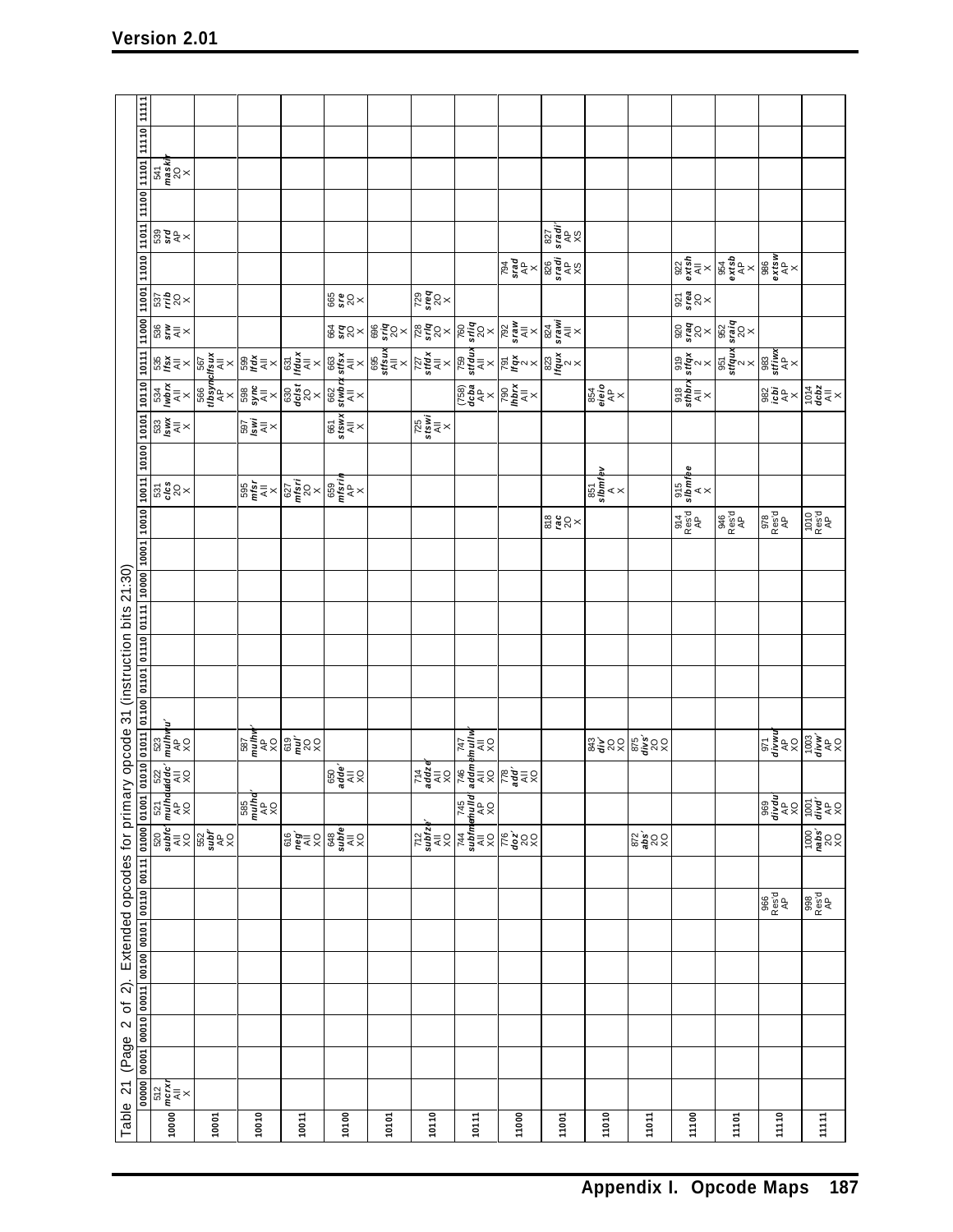| 010 01011 01101 01101 01110 01111 0010 0001 0010 0110 0010 0010 0010 01010 01010 01010 01010 01010 01010 01011                             | $\frac{1}{\sqrt{\frac{25}{\pi n}}}\right)$<br>$\frac{24}{1}$ es<br>4 $\approx$<br>$\begin{array}{c c}\n\mathbf{y} & \mathbf{y} & \mathbf{y} \\ \hline\n\mathbf{y} & \mathbf{y} & \mathbf{y} \\ \mathbf{y} & \mathbf{y} & \mathbf{y}\n\end{array}$<br>$\frac{1}{\sqrt{2}}\left \frac{\sinh(\theta)}{\sin(\theta)}\right $<br>$\frac{1}{\sqrt{\frac{25}{6}}\frac{1}{6}}$ |       |       | ≕<br>≕ |       |       |       | ==    |       | --<br>≕ | ===<br>≕ | ≕     |       |       |       |       |
|--------------------------------------------------------------------------------------------------------------------------------------------|------------------------------------------------------------------------------------------------------------------------------------------------------------------------------------------------------------------------------------------------------------------------------------------------------------------------------------------------------------------------|-------|-------|--------|-------|-------|-------|-------|-------|---------|----------|-------|-------|-------|-------|-------|
| opcode 59 (instruction bits 21:30)                                                                                                         |                                                                                                                                                                                                                                                                                                                                                                        |       |       |        |       |       |       |       |       |         |          |       |       |       |       |       |
| Table 22 (Page 1 of 2). Extended opcodes for primary<br>00000   00001   00010   00011   00100   00101   00110   00111   01000   01001   01 |                                                                                                                                                                                                                                                                                                                                                                        |       |       |        |       |       |       |       |       |         |          |       |       |       |       |       |
|                                                                                                                                            | 00000                                                                                                                                                                                                                                                                                                                                                                  | 00001 | 00010 | 00011  | 00100 | 00101 | 00110 | 00111 | 01000 | 01001   | 01010    | 01011 | 01100 | 01101 | 01110 | 01111 |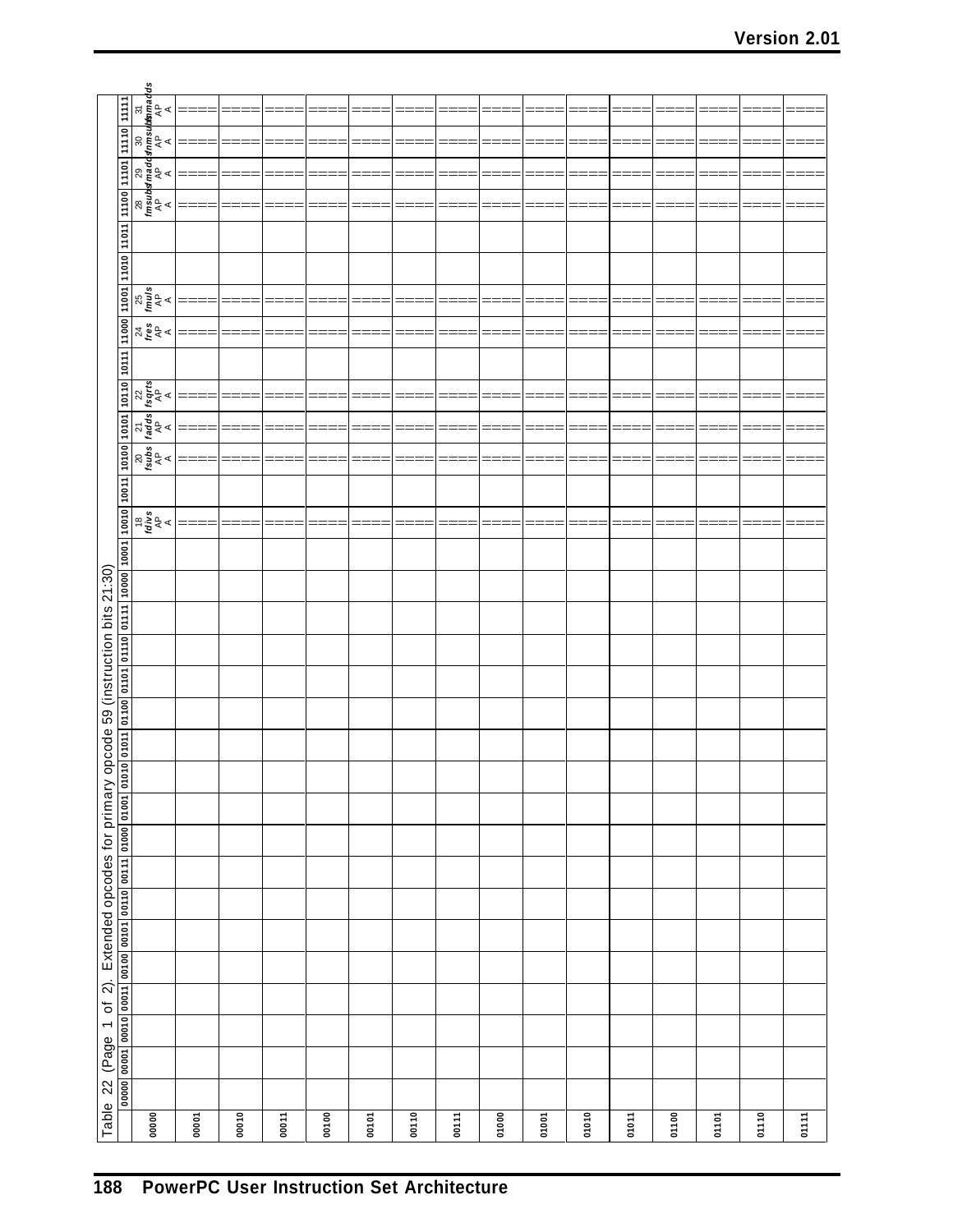|                                                      | 11111                                                                               | ====  | ===<br>$=$ | ====    | ====  | $====$ | ====  | ====  | ====             | ====  | ====  | ====  | ====  | ⋍<br>=== | ====  | ====    | =                                             |
|------------------------------------------------------|-------------------------------------------------------------------------------------|-------|------------|---------|-------|--------|-------|-------|------------------|-------|-------|-------|-------|----------|-------|---------|-----------------------------------------------|
|                                                      |                                                                                     |       |            |         |       |        | $=$   | ===   | ====             |       | ≕     |       | ⋍     |          | ≕     |         |                                               |
|                                                      | 11101 11110                                                                         |       |            |         |       |        |       |       |                  |       |       |       |       |          |       |         |                                               |
|                                                      |                                                                                     |       | ====       | ====    | ====  | ====   | ====  | ====  | ====             | ====  | ====  | ====  | ====  | ====     | ====  | ====    | ∏      <br>fmsub sfmaddsfnmsulbfsnmadds<br>== |
|                                                      |                                                                                     |       | ===        |         | ===   | ===    | $==$  | ===   | ====             | ===   | ===   |       | ====  |          | ===   |         |                                               |
|                                                      |                                                                                     |       |            |         |       |        |       |       |                  |       |       |       |       |          |       |         |                                               |
|                                                      | 10110   10111   11000   11001   11010   1101   11100                                |       |            |         |       |        |       |       |                  |       |       |       |       |          |       |         |                                               |
|                                                      |                                                                                     |       |            |         |       |        |       |       |                  |       |       |       |       |          |       |         |                                               |
|                                                      |                                                                                     |       |            |         |       |        |       |       |                  |       |       |       |       |          |       |         |                                               |
|                                                      |                                                                                     |       |            |         |       |        |       | ≕     | Ξ<br>==          |       |       |       | =     |          |       |         | $f_{muls}$                                    |
|                                                      |                                                                                     | ====  | ====       | ====    | ====  | ====   | ====  | ====  | ====             | ====  | ====  | ====  | ====  | ====     | ====  | ====    | $=$ $=$                                       |
|                                                      |                                                                                     |       |            |         |       |        |       |       |                  |       |       |       |       |          |       |         |                                               |
|                                                      |                                                                                     |       |            |         |       |        |       |       |                  |       |       |       |       |          |       |         |                                               |
|                                                      |                                                                                     |       |            |         |       |        |       |       |                  |       |       |       |       |          |       |         |                                               |
|                                                      |                                                                                     |       |            |         |       |        |       |       |                  |       |       |       |       |          |       |         |                                               |
|                                                      | $\sqrt{10101}$                                                                      |       | =          | $=$ $=$ | ====  | ====   | $=$   | $=$   | ====             | ====  | ===   | ≕     | ====  | ⋍<br>=== | ====  | $=$ $=$ | Ξ                                             |
|                                                      |                                                                                     |       |            |         |       |        |       | Ξ     | $=$ $=$ $=$<br>Ξ |       |       |       | ⋍     |          | Ξ     |         | fsubs   fadds   fsqrts                        |
|                                                      | 010   01011   01100   01101   01110   01111   10000   10001   10010   10011   10100 |       |            |         |       |        |       |       |                  |       |       |       |       |          |       |         |                                               |
|                                                      |                                                                                     |       |            |         |       |        |       |       |                  |       |       |       |       |          |       |         |                                               |
|                                                      |                                                                                     |       | ==:        |         | ===   | ===    | ≕     | ====  | ====             | ===   | ==:   |       | ====  |          | ===   |         | fdivs                                         |
|                                                      |                                                                                     |       |            |         |       |        |       |       |                  |       |       |       |       |          |       |         |                                               |
|                                                      |                                                                                     |       |            |         |       |        |       |       |                  |       |       |       |       |          |       |         |                                               |
| opcode 59 (instruction bits 21:30)                   |                                                                                     |       |            |         |       |        |       |       |                  |       |       |       |       |          |       |         |                                               |
|                                                      |                                                                                     |       |            |         |       |        |       |       |                  |       |       |       |       |          |       |         |                                               |
|                                                      |                                                                                     |       |            |         |       |        |       |       |                  |       |       |       |       |          |       |         |                                               |
|                                                      |                                                                                     |       |            |         |       |        |       |       |                  |       |       |       |       |          |       |         |                                               |
|                                                      |                                                                                     |       |            |         |       |        |       |       |                  |       |       |       |       |          |       |         |                                               |
|                                                      |                                                                                     |       |            |         |       |        |       |       |                  |       |       |       |       |          |       |         |                                               |
|                                                      |                                                                                     |       |            |         |       |        |       |       |                  |       |       |       |       |          |       |         |                                               |
|                                                      |                                                                                     |       |            |         |       |        |       |       |                  |       |       |       |       |          |       |         |                                               |
|                                                      |                                                                                     |       |            |         |       |        |       |       |                  |       |       |       |       |          |       |         |                                               |
|                                                      |                                                                                     |       |            |         |       |        |       |       |                  |       |       |       |       |          |       |         |                                               |
|                                                      |                                                                                     |       |            |         |       |        |       |       |                  |       |       |       |       |          |       |         |                                               |
|                                                      |                                                                                     |       |            |         |       |        |       |       |                  |       |       |       |       |          |       |         |                                               |
|                                                      |                                                                                     |       |            |         |       |        |       |       |                  |       |       |       |       |          |       |         |                                               |
|                                                      |                                                                                     |       |            |         |       |        |       |       |                  |       |       |       |       |          |       |         |                                               |
|                                                      |                                                                                     |       |            |         |       |        |       |       |                  |       |       |       |       |          |       |         |                                               |
|                                                      |                                                                                     |       |            |         |       |        |       |       |                  |       |       |       |       |          |       |         |                                               |
|                                                      |                                                                                     |       |            |         |       |        |       |       |                  |       |       |       |       |          |       |         |                                               |
|                                                      |                                                                                     |       |            |         |       |        |       |       |                  |       |       |       |       |          |       |         |                                               |
|                                                      |                                                                                     |       |            |         |       |        |       |       |                  |       |       |       |       |          |       |         |                                               |
|                                                      |                                                                                     |       |            |         |       |        |       |       |                  |       |       |       |       |          |       |         |                                               |
|                                                      |                                                                                     |       |            |         |       |        |       |       |                  |       |       |       |       |          |       |         |                                               |
|                                                      |                                                                                     |       |            |         |       |        |       |       |                  |       |       |       |       |          |       |         |                                               |
| Table 22 (Page 2 of 2). Extended opcodes for primary | 00000   00001   00010   00011   00100   00101   00110   00111   01000   01001   01  |       |            |         |       |        |       |       |                  |       |       |       |       |          |       |         |                                               |
|                                                      |                                                                                     | 10000 | 10001      | 10010   | 10011 | 10100  | 10101 | 10110 | 10111            | 11000 | 11001 | 11010 | 11011 | 11100    | 11101 | 11110   | 11111                                         |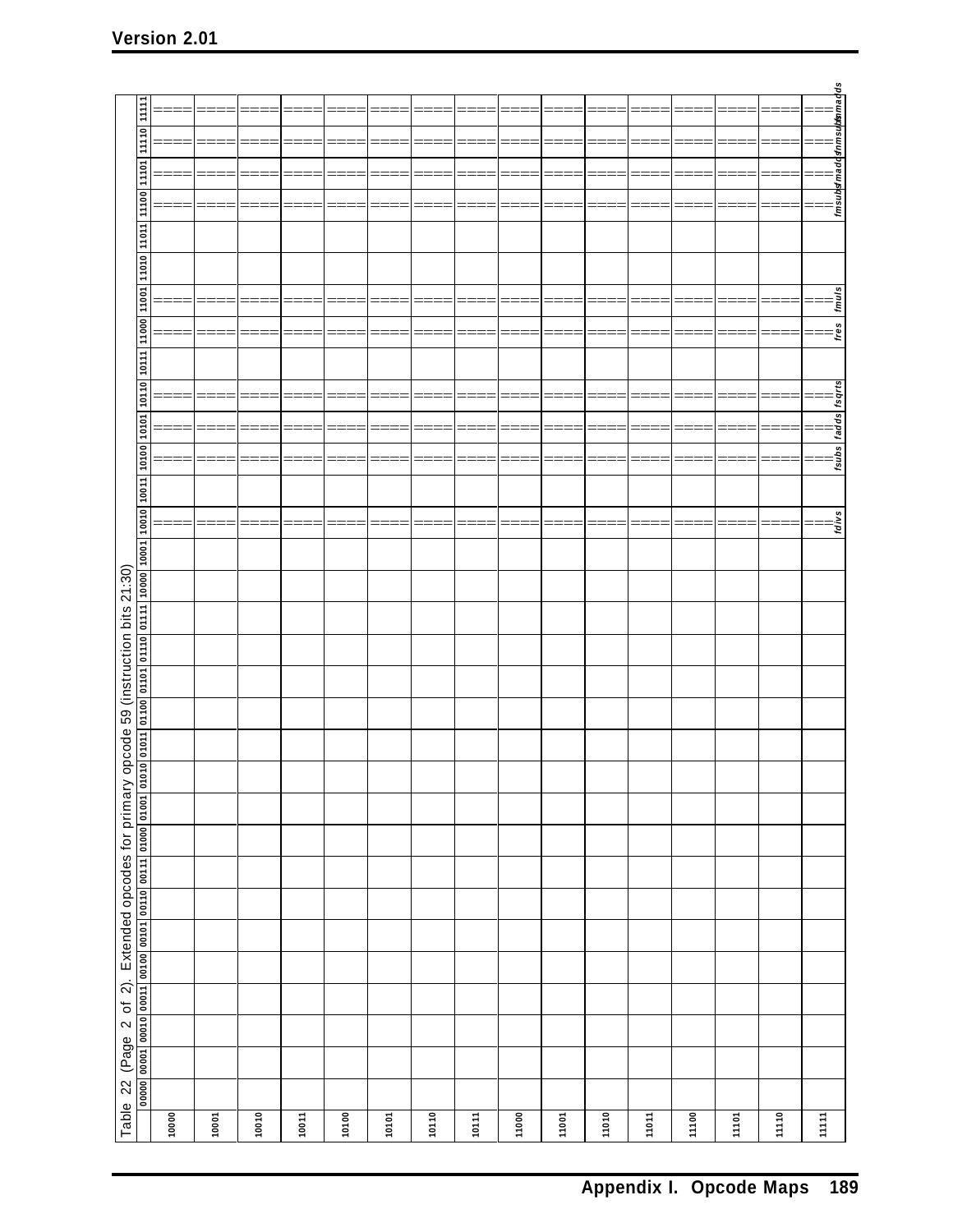|                                                                                         |                                                                                                                                                                                                                               | $\begin{array}{c c}\n 28 & 29 & 30 & 31 \\  \hline\n\text{fmsub } \text{fmaded } \text{fnmsub } \text{fnmaded} \\  \text{All} & \text{All} & \text{All} & \text{All} \\  \text{A} & \text{A} & \text{A}\n \end{array}$ |                                                                         |                                                                             |       |                                                                                                                                     |       |       |       |               |       |       |       |       |       |       |       |
|-----------------------------------------------------------------------------------------|-------------------------------------------------------------------------------------------------------------------------------------------------------------------------------------------------------------------------------|------------------------------------------------------------------------------------------------------------------------------------------------------------------------------------------------------------------------|-------------------------------------------------------------------------|-----------------------------------------------------------------------------|-------|-------------------------------------------------------------------------------------------------------------------------------------|-------|-------|-------|---------------|-------|-------|-------|-------|-------|-------|-------|
|                                                                                         |                                                                                                                                                                                                                               |                                                                                                                                                                                                                        |                                                                         |                                                                             |       |                                                                                                                                     |       |       |       |               |       |       |       |       |       |       |       |
|                                                                                         |                                                                                                                                                                                                                               |                                                                                                                                                                                                                        |                                                                         |                                                                             |       |                                                                                                                                     |       |       |       |               |       |       |       |       |       |       |       |
|                                                                                         |                                                                                                                                                                                                                               |                                                                                                                                                                                                                        |                                                                         |                                                                             |       |                                                                                                                                     |       |       |       |               |       |       |       |       |       |       |       |
|                                                                                         |                                                                                                                                                                                                                               |                                                                                                                                                                                                                        |                                                                         |                                                                             |       |                                                                                                                                     |       |       |       |               |       |       |       |       |       |       |       |
|                                                                                         |                                                                                                                                                                                                                               |                                                                                                                                                                                                                        |                                                                         |                                                                             |       |                                                                                                                                     |       |       |       |               |       |       |       |       |       |       |       |
|                                                                                         |                                                                                                                                                                                                                               |                                                                                                                                                                                                                        |                                                                         |                                                                             |       |                                                                                                                                     |       |       |       |               |       |       |       |       |       |       |       |
|                                                                                         |                                                                                                                                                                                                                               |                                                                                                                                                                                                                        |                                                                         |                                                                             |       |                                                                                                                                     |       |       |       |               |       |       |       |       |       |       |       |
|                                                                                         |                                                                                                                                                                                                                               |                                                                                                                                                                                                                        |                                                                         |                                                                             |       |                                                                                                                                     |       |       |       |               |       |       |       |       |       |       |       |
|                                                                                         |                                                                                                                                                                                                                               |                                                                                                                                                                                                                        |                                                                         |                                                                             |       |                                                                                                                                     |       |       |       |               |       |       |       |       |       |       |       |
|                                                                                         |                                                                                                                                                                                                                               |                                                                                                                                                                                                                        |                                                                         |                                                                             |       |                                                                                                                                     |       |       |       |               |       |       |       |       |       |       |       |
|                                                                                         |                                                                                                                                                                                                                               |                                                                                                                                                                                                                        |                                                                         |                                                                             |       |                                                                                                                                     |       |       |       |               |       |       |       |       |       |       |       |
|                                                                                         |                                                                                                                                                                                                                               | $\begin{array}{c c}\n 25 & 26 \\  \hline\n \text{fmul} & \text{frsgrte} \\  \mathbb{A}^{\parallel} & \mathbb{A}^{\mathsf{P}} \\  \mathbb{A} & \mathbb{A}\n \end{array}$                                                |                                                                         |                                                                             |       |                                                                                                                                     |       |       |       |               |       |       |       |       |       |       |       |
|                                                                                         |                                                                                                                                                                                                                               |                                                                                                                                                                                                                        |                                                                         |                                                                             |       |                                                                                                                                     |       |       |       |               |       |       |       |       |       |       |       |
|                                                                                         |                                                                                                                                                                                                                               |                                                                                                                                                                                                                        |                                                                         |                                                                             |       |                                                                                                                                     |       |       |       |               |       |       |       |       |       |       |       |
|                                                                                         |                                                                                                                                                                                                                               |                                                                                                                                                                                                                        |                                                                         |                                                                             |       |                                                                                                                                     |       |       |       |               |       |       |       |       |       |       |       |
|                                                                                         |                                                                                                                                                                                                                               |                                                                                                                                                                                                                        |                                                                         |                                                                             |       |                                                                                                                                     |       |       |       |               |       |       |       |       |       |       |       |
|                                                                                         |                                                                                                                                                                                                                               | $\frac{3}{2}$ $\frac{3}{2}$ $\frac{3}{2}$ $\frac{3}{2}$ $\frac{3}{2}$                                                                                                                                                  |                                                                         |                                                                             |       |                                                                                                                                     |       |       |       |               |       |       |       |       |       |       |       |
|                                                                                         |                                                                                                                                                                                                                               |                                                                                                                                                                                                                        |                                                                         |                                                                             |       |                                                                                                                                     |       |       |       |               |       |       |       |       |       |       |       |
|                                                                                         |                                                                                                                                                                                                                               | $\frac{1}{\sqrt{\frac{2}{\pi}}}\left\vert \frac{1}{\frac{2}{\pi}}\right\vert_{\mathcal{A}}$                                                                                                                            |                                                                         |                                                                             |       |                                                                                                                                     |       |       |       |               |       |       |       |       |       |       |       |
|                                                                                         |                                                                                                                                                                                                                               |                                                                                                                                                                                                                        |                                                                         |                                                                             |       |                                                                                                                                     |       |       |       |               |       |       |       |       |       |       |       |
|                                                                                         |                                                                                                                                                                                                                               | $\begin{array}{c c}\n\hline\nz_1 \\ \hline\n\text{had} \\ \hline\n\text{All}\n\end{array}$<br>⋖                                                                                                                        |                                                                         |                                                                             |       |                                                                                                                                     |       |       |       |               |       |       |       |       |       |       |       |
|                                                                                         |                                                                                                                                                                                                                               |                                                                                                                                                                                                                        |                                                                         |                                                                             |       |                                                                                                                                     |       |       |       |               |       |       |       |       |       |       |       |
|                                                                                         |                                                                                                                                                                                                                               | $\begin{array}{c}\n\sqrt{3} \\ \hline\n\sqrt{3} \\ \hline\n\sqrt{3} \\ \hline\n\sqrt{3}\n\end{array}$                                                                                                                  |                                                                         |                                                                             |       |                                                                                                                                     |       |       |       |               |       |       |       |       |       |       |       |
|                                                                                         |                                                                                                                                                                                                                               |                                                                                                                                                                                                                        |                                                                         |                                                                             |       |                                                                                                                                     |       |       |       |               |       |       |       |       |       |       |       |
|                                                                                         |                                                                                                                                                                                                                               |                                                                                                                                                                                                                        |                                                                         |                                                                             |       |                                                                                                                                     |       |       |       |               |       |       |       |       |       |       |       |
|                                                                                         |                                                                                                                                                                                                                               |                                                                                                                                                                                                                        |                                                                         |                                                                             |       |                                                                                                                                     |       |       |       |               |       |       |       |       |       |       |       |
|                                                                                         |                                                                                                                                                                                                                               | $\overset{\mathfrak{B}}{\mathfrak{F}}\overset{\mathfrak{g}}{\overline{\mathfrak{F}}}\overset{\mathfrak{g}}{\overline{\mathfrak{F}}}\mathfrak{K}$                                                                       |                                                                         |                                                                             |       |                                                                                                                                     |       |       |       |               |       |       |       |       |       |       |       |
|                                                                                         |                                                                                                                                                                                                                               |                                                                                                                                                                                                                        |                                                                         |                                                                             |       |                                                                                                                                     |       |       |       |               |       |       |       |       |       |       |       |
|                                                                                         |                                                                                                                                                                                                                               |                                                                                                                                                                                                                        |                                                                         |                                                                             |       |                                                                                                                                     |       |       |       |               |       |       |       |       |       |       |       |
|                                                                                         |                                                                                                                                                                                                                               |                                                                                                                                                                                                                        |                                                                         |                                                                             |       |                                                                                                                                     |       |       |       |               |       |       |       |       |       |       |       |
|                                                                                         |                                                                                                                                                                                                                               |                                                                                                                                                                                                                        |                                                                         |                                                                             |       |                                                                                                                                     |       |       |       |               |       |       |       |       |       |       |       |
|                                                                                         |                                                                                                                                                                                                                               |                                                                                                                                                                                                                        |                                                                         |                                                                             |       |                                                                                                                                     |       |       |       |               |       |       |       |       |       |       |       |
|                                                                                         |                                                                                                                                                                                                                               |                                                                                                                                                                                                                        |                                                                         |                                                                             |       |                                                                                                                                     |       |       |       |               |       |       |       |       |       |       |       |
|                                                                                         |                                                                                                                                                                                                                               |                                                                                                                                                                                                                        |                                                                         |                                                                             |       |                                                                                                                                     |       |       |       |               |       |       |       |       |       |       |       |
|                                                                                         |                                                                                                                                                                                                                               | $\frac{1}{\sqrt{\frac{1}{2}}\sum_{\substack{\alpha=1\\ \alpha\in\mathbb{N}}}x}$                                                                                                                                        |                                                                         |                                                                             |       |                                                                                                                                     |       |       |       |               |       |       |       |       |       |       |       |
|                                                                                         |                                                                                                                                                                                                                               |                                                                                                                                                                                                                        |                                                                         |                                                                             |       |                                                                                                                                     |       |       |       |               |       |       |       |       |       |       |       |
|                                                                                         |                                                                                                                                                                                                                               |                                                                                                                                                                                                                        |                                                                         |                                                                             |       |                                                                                                                                     |       |       |       |               |       |       |       |       |       |       |       |
|                                                                                         |                                                                                                                                                                                                                               |                                                                                                                                                                                                                        |                                                                         |                                                                             |       |                                                                                                                                     |       |       |       |               |       |       |       |       |       |       |       |
|                                                                                         |                                                                                                                                                                                                                               |                                                                                                                                                                                                                        |                                                                         |                                                                             |       |                                                                                                                                     |       |       |       |               |       |       |       |       |       |       |       |
|                                                                                         |                                                                                                                                                                                                                               | $\overset{\sim}{\approx} \frac{1}{2} \overset{\sim}{\approx}$                                                                                                                                                          |                                                                         |                                                                             |       |                                                                                                                                     |       |       |       |               |       |       |       |       |       |       |       |
|                                                                                         |                                                                                                                                                                                                                               |                                                                                                                                                                                                                        |                                                                         |                                                                             |       |                                                                                                                                     |       |       |       |               |       |       |       |       |       |       |       |
|                                                                                         |                                                                                                                                                                                                                               |                                                                                                                                                                                                                        |                                                                         |                                                                             |       |                                                                                                                                     |       |       |       |               |       |       |       |       |       |       |       |
|                                                                                         |                                                                                                                                                                                                                               |                                                                                                                                                                                                                        |                                                                         |                                                                             |       |                                                                                                                                     |       |       |       |               |       |       |       |       |       |       |       |
|                                                                                         | partel partel partel partel 1900   1900   1900   1900   1900   1900   1900   1910   1910   1900   1900   1910   1910   1910   1910   1910   1910   1910   1910   1910   1910   1910   1910   1910   1910   1910   1910   1910 |                                                                                                                                                                                                                        |                                                                         |                                                                             |       |                                                                                                                                     |       |       |       |               |       |       |       |       |       |       |       |
|                                                                                         |                                                                                                                                                                                                                               |                                                                                                                                                                                                                        |                                                                         |                                                                             |       |                                                                                                                                     |       |       |       |               |       |       |       |       |       |       |       |
|                                                                                         |                                                                                                                                                                                                                               |                                                                                                                                                                                                                        |                                                                         |                                                                             |       |                                                                                                                                     |       |       |       |               |       |       |       |       |       |       |       |
|                                                                                         |                                                                                                                                                                                                                               |                                                                                                                                                                                                                        |                                                                         |                                                                             |       |                                                                                                                                     |       |       |       |               |       |       |       |       |       |       |       |
|                                                                                         |                                                                                                                                                                                                                               |                                                                                                                                                                                                                        |                                                                         | $\exists \frac{\xi}{\xi} \exists x \in \mathbb{R} \exists y \in \mathbb{R}$ |       | $\begin{bmatrix} 136 \\ \text{mabs} \\ \text{Al} \end{bmatrix}$                                                                     |       |       |       | $\frac{1}{2}$ |       |       |       |       |       |       |       |
|                                                                                         |                                                                                                                                                                                                                               |                                                                                                                                                                                                                        |                                                                         |                                                                             |       |                                                                                                                                     |       |       |       |               |       |       |       |       |       |       |       |
|                                                                                         |                                                                                                                                                                                                                               |                                                                                                                                                                                                                        |                                                                         |                                                                             |       |                                                                                                                                     |       |       |       |               |       |       |       |       |       |       |       |
|                                                                                         |                                                                                                                                                                                                                               |                                                                                                                                                                                                                        |                                                                         | $\frac{1}{\sqrt{\frac{1}{n}}\sum\limits_{i=1}^{n}x_{i}}$                    |       |                                                                                                                                     |       |       |       |               |       |       |       |       |       |       |       |
|                                                                                         |                                                                                                                                                                                                                               |                                                                                                                                                                                                                        | $\begin{array}{c} \hline \text{as} \\ \text{mif} \\ \hline \end{array}$ |                                                                             |       | $\begin{array}{c}\n\stackrel{134}{\longrightarrow} \\ \stackrel{34}{\longrightarrow} \\ \stackrel{4}{\longrightarrow}\n\end{array}$ |       |       |       |               |       |       |       |       |       |       |       |
|                                                                                         |                                                                                                                                                                                                                               |                                                                                                                                                                                                                        |                                                                         |                                                                             |       |                                                                                                                                     |       |       |       |               |       |       |       |       |       |       |       |
|                                                                                         |                                                                                                                                                                                                                               |                                                                                                                                                                                                                        |                                                                         |                                                                             |       |                                                                                                                                     |       |       |       |               |       |       |       |       |       |       |       |
|                                                                                         |                                                                                                                                                                                                                               |                                                                                                                                                                                                                        |                                                                         |                                                                             |       |                                                                                                                                     |       |       |       |               |       |       |       |       |       |       |       |
|                                                                                         |                                                                                                                                                                                                                               |                                                                                                                                                                                                                        |                                                                         |                                                                             |       |                                                                                                                                     |       |       |       |               |       |       |       |       |       |       |       |
|                                                                                         |                                                                                                                                                                                                                               |                                                                                                                                                                                                                        |                                                                         |                                                                             |       |                                                                                                                                     |       |       |       |               |       |       |       |       |       |       |       |
|                                                                                         |                                                                                                                                                                                                                               |                                                                                                                                                                                                                        |                                                                         |                                                                             |       |                                                                                                                                     |       |       |       |               |       |       |       |       |       |       |       |
|                                                                                         |                                                                                                                                                                                                                               |                                                                                                                                                                                                                        |                                                                         |                                                                             |       |                                                                                                                                     |       |       |       |               |       |       |       |       |       |       |       |
|                                                                                         |                                                                                                                                                                                                                               |                                                                                                                                                                                                                        |                                                                         |                                                                             |       |                                                                                                                                     |       |       |       |               |       |       |       |       |       |       |       |
|                                                                                         |                                                                                                                                                                                                                               |                                                                                                                                                                                                                        |                                                                         |                                                                             |       |                                                                                                                                     |       |       |       |               |       |       |       |       |       |       |       |
|                                                                                         |                                                                                                                                                                                                                               |                                                                                                                                                                                                                        |                                                                         |                                                                             |       |                                                                                                                                     |       |       |       |               |       |       |       |       |       |       |       |
|                                                                                         |                                                                                                                                                                                                                               |                                                                                                                                                                                                                        |                                                                         |                                                                             |       |                                                                                                                                     |       |       |       |               |       |       |       |       |       |       |       |
|                                                                                         | 00000 00001 00010 00011 00100 00101 00110 00111 01000 01001                                                                                                                                                                   |                                                                                                                                                                                                                        |                                                                         |                                                                             |       |                                                                                                                                     |       |       |       |               |       |       |       |       |       |       |       |
|                                                                                         |                                                                                                                                                                                                                               |                                                                                                                                                                                                                        |                                                                         |                                                                             |       |                                                                                                                                     |       |       |       |               |       |       |       |       |       |       |       |
| Table 23 (Page 1 of 2). Extended opcodes for primary opcode 63 (instruction bits 21:30) |                                                                                                                                                                                                                               |                                                                                                                                                                                                                        |                                                                         |                                                                             | 00011 | 00100                                                                                                                               | 00101 | 00110 | 00111 | 01000         | 01001 | 01010 | 01011 | 01100 | 01101 | 01110 | 01111 |
|                                                                                         |                                                                                                                                                                                                                               |                                                                                                                                                                                                                        |                                                                         |                                                                             |       |                                                                                                                                     |       |       |       |               |       |       |       |       |       |       |       |
|                                                                                         |                                                                                                                                                                                                                               |                                                                                                                                                                                                                        |                                                                         |                                                                             |       |                                                                                                                                     |       |       |       |               |       |       |       |       |       |       |       |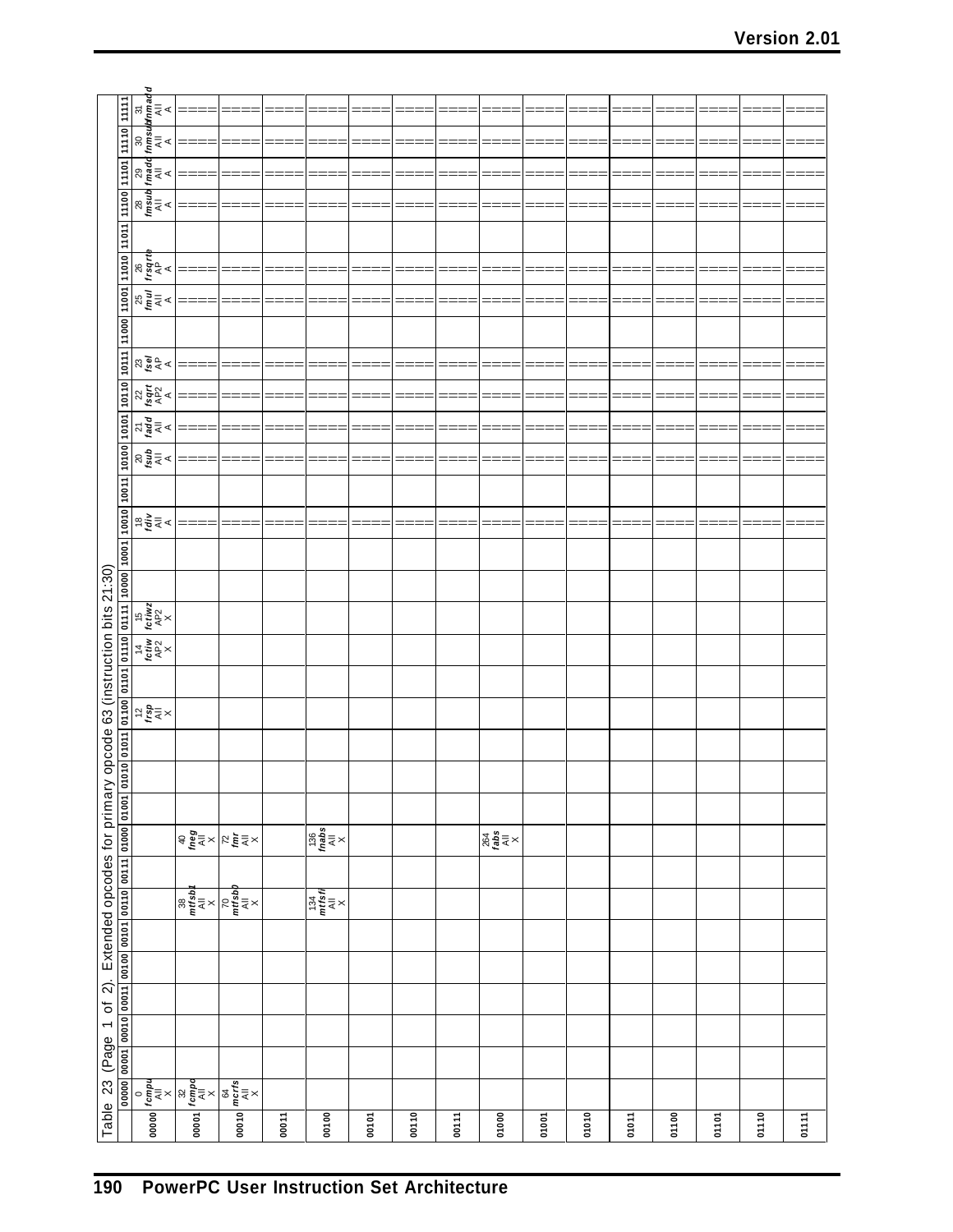|                                                      | 11111                                                                                                         |       | =     |                                     | ===   |       | ====    | ====                                                                                                                                                    | ====      |       |       | ====                                                                                                                                                                                         | ====  |       | ===   | ====  |                                                                                                                                                                                                                                                                                                                                                                                                                                                                                                                                                      |
|------------------------------------------------------|---------------------------------------------------------------------------------------------------------------|-------|-------|-------------------------------------|-------|-------|---------|---------------------------------------------------------------------------------------------------------------------------------------------------------|-----------|-------|-------|----------------------------------------------------------------------------------------------------------------------------------------------------------------------------------------------|-------|-------|-------|-------|------------------------------------------------------------------------------------------------------------------------------------------------------------------------------------------------------------------------------------------------------------------------------------------------------------------------------------------------------------------------------------------------------------------------------------------------------------------------------------------------------------------------------------------------------|
|                                                      | 01111                                                                                                         |       |       |                                     |       |       |         | ====                                                                                                                                                    | ===       |       | ===   |                                                                                                                                                                                              | ===   |       |       |       |                                                                                                                                                                                                                                                                                                                                                                                                                                                                                                                                                      |
|                                                      |                                                                                                               |       |       |                                     |       |       |         |                                                                                                                                                         |           |       |       |                                                                                                                                                                                              |       |       |       |       |                                                                                                                                                                                                                                                                                                                                                                                                                                                                                                                                                      |
|                                                      | 1101                                                                                                          |       |       |                                     |       |       | ⋍       | ====                                                                                                                                                    | ====      |       | ==    |                                                                                                                                                                                              |       |       |       |       |                                                                                                                                                                                                                                                                                                                                                                                                                                                                                                                                                      |
|                                                      | 00111                                                                                                         |       |       |                                     |       |       |         |                                                                                                                                                         |           |       |       |                                                                                                                                                                                              |       |       |       |       |                                                                                                                                                                                                                                                                                                                                                                                                                                                                                                                                                      |
|                                                      |                                                                                                               |       |       |                                     |       |       |         |                                                                                                                                                         |           |       |       |                                                                                                                                                                                              |       |       |       |       |                                                                                                                                                                                                                                                                                                                                                                                                                                                                                                                                                      |
|                                                      | 11010 11011                                                                                                   |       | ====  | ===                                 | ====  | ====  | $=$ $=$ | ====                                                                                                                                                    | $== == =$ | ====  | ====  | ====                                                                                                                                                                                         | ====  | ====  | ====  | $==$  |                                                                                                                                                                                                                                                                                                                                                                                                                                                                                                                                                      |
|                                                      |                                                                                                               | ⋍⋍⋍   | ===   | ≡≡≡                                 | ===   | ===   | ====    | ====                                                                                                                                                    | ====      | ===   | ===   |                                                                                                                                                                                              | ====  |       | ===   | ===   | $\begin{array}{c c} \hline \cdots \\ \hline \cdots \\ \hline \cdots \\ \hline \cdots \\ \hline \cdots \\ \hline \cdots \\ \hline \cdots \\ \hline \cdots \\ \hline \cdots \\ \hline \cdots \\ \hline \cdots \\ \hline \cdots \\ \hline \cdots \\ \hline \cdots \\ \hline \cdots \\ \hline \cdots \\ \hline \cdots \\ \hline \cdots \\ \hline \cdots \\ \hline \cdots \\ \hline \cdots \\ \hline \cdots \\ \hline \cdots \\ \hline \cdots \\ \hline \cdots \\ \hline \cdots \\ \hline \cdots \\ \hline \cdots \\ \hline \cdots \\ \hline \cdots \\ \$ |
|                                                      | 11000 11001                                                                                                   |       |       |                                     |       |       |         |                                                                                                                                                         |           |       |       |                                                                                                                                                                                              |       |       |       |       |                                                                                                                                                                                                                                                                                                                                                                                                                                                                                                                                                      |
|                                                      | 10111                                                                                                         |       |       |                                     |       |       |         |                                                                                                                                                         |           |       |       |                                                                                                                                                                                              |       |       |       |       | fsel                                                                                                                                                                                                                                                                                                                                                                                                                                                                                                                                                 |
|                                                      | $\frac{10110}{ }$                                                                                             |       |       |                                     |       |       |         |                                                                                                                                                         | ===       |       |       |                                                                                                                                                                                              |       |       |       |       | fsqrt                                                                                                                                                                                                                                                                                                                                                                                                                                                                                                                                                |
|                                                      |                                                                                                               |       | =     |                                     | ====  | ====  | $=$ $=$ | ====                                                                                                                                                    | ====      | ====  | ====  | ====                                                                                                                                                                                         | ====  | ====  | ====  | ====  | fadd<br>Ξ                                                                                                                                                                                                                                                                                                                                                                                                                                                                                                                                            |
|                                                      |                                                                                                               |       |       |                                     |       |       |         |                                                                                                                                                         |           |       |       |                                                                                                                                                                                              |       |       |       |       | fsub                                                                                                                                                                                                                                                                                                                                                                                                                                                                                                                                                 |
|                                                      |                                                                                                               | ====  | ===   |                                     | ===   |       | $==$    | ====                                                                                                                                                    | ====      |       | ===   |                                                                                                                                                                                              | ===   |       |       |       |                                                                                                                                                                                                                                                                                                                                                                                                                                                                                                                                                      |
|                                                      |                                                                                                               |       |       |                                     |       |       |         |                                                                                                                                                         |           |       |       |                                                                                                                                                                                              |       |       |       |       |                                                                                                                                                                                                                                                                                                                                                                                                                                                                                                                                                      |
|                                                      |                                                                                                               |       |       |                                     |       |       |         |                                                                                                                                                         |           |       |       |                                                                                                                                                                                              |       |       |       |       | fdiv                                                                                                                                                                                                                                                                                                                                                                                                                                                                                                                                                 |
|                                                      |                                                                                                               |       |       |                                     |       |       |         |                                                                                                                                                         |           |       |       |                                                                                                                                                                                              |       |       |       |       |                                                                                                                                                                                                                                                                                                                                                                                                                                                                                                                                                      |
|                                                      |                                                                                                               |       |       |                                     |       |       |         |                                                                                                                                                         |           |       |       |                                                                                                                                                                                              |       |       |       |       |                                                                                                                                                                                                                                                                                                                                                                                                                                                                                                                                                      |
| opcode 63 (instruction bits 21:30)                   |                                                                                                               |       |       |                                     |       |       |         |                                                                                                                                                         |           |       |       | $\begin{array}{c c}\n\hline\n814 & 815 \\ \hline\nfcitid & fctidz \\ \hline\nA^D & \times \\ \hline\n84^D & \times \\ \hline\n84^D & \times \\ \hline\n64^D & \times \\ \hline\n\end{array}$ |       |       |       |       |                                                                                                                                                                                                                                                                                                                                                                                                                                                                                                                                                      |
|                                                      |                                                                                                               |       |       |                                     |       |       |         |                                                                                                                                                         |           |       |       |                                                                                                                                                                                              |       |       |       |       |                                                                                                                                                                                                                                                                                                                                                                                                                                                                                                                                                      |
|                                                      |                                                                                                               |       |       |                                     |       |       |         |                                                                                                                                                         |           |       |       |                                                                                                                                                                                              |       |       |       |       |                                                                                                                                                                                                                                                                                                                                                                                                                                                                                                                                                      |
|                                                      |                                                                                                               |       |       |                                     |       |       |         |                                                                                                                                                         |           |       |       |                                                                                                                                                                                              |       |       |       |       |                                                                                                                                                                                                                                                                                                                                                                                                                                                                                                                                                      |
|                                                      |                                                                                                               |       |       |                                     |       |       |         |                                                                                                                                                         |           |       |       |                                                                                                                                                                                              |       |       |       |       |                                                                                                                                                                                                                                                                                                                                                                                                                                                                                                                                                      |
|                                                      |                                                                                                               |       |       |                                     |       |       |         |                                                                                                                                                         |           |       |       |                                                                                                                                                                                              |       |       |       |       |                                                                                                                                                                                                                                                                                                                                                                                                                                                                                                                                                      |
|                                                      |                                                                                                               |       |       |                                     |       |       |         |                                                                                                                                                         |           |       |       |                                                                                                                                                                                              |       |       |       |       |                                                                                                                                                                                                                                                                                                                                                                                                                                                                                                                                                      |
|                                                      |                                                                                                               |       |       |                                     |       |       |         |                                                                                                                                                         |           |       |       |                                                                                                                                                                                              |       |       |       |       |                                                                                                                                                                                                                                                                                                                                                                                                                                                                                                                                                      |
|                                                      |                                                                                                               |       |       | $\frac{1}{2}$ will be $\frac{1}{2}$ |       |       |         | $\begin{array}{c}\n711 \\ m t s f \\ \hline\n\lambda \parallel \ \ \downarrow \\ \chi \vdash \ \ \downarrow \\ \chi \vdash \ \ \downarrow\n\end{array}$ |           |       |       |                                                                                                                                                                                              |       |       |       |       |                                                                                                                                                                                                                                                                                                                                                                                                                                                                                                                                                      |
|                                                      |                                                                                                               |       |       |                                     |       |       |         |                                                                                                                                                         |           |       |       |                                                                                                                                                                                              |       |       |       |       |                                                                                                                                                                                                                                                                                                                                                                                                                                                                                                                                                      |
|                                                      |                                                                                                               |       |       |                                     |       |       |         |                                                                                                                                                         |           |       |       |                                                                                                                                                                                              |       |       |       |       |                                                                                                                                                                                                                                                                                                                                                                                                                                                                                                                                                      |
|                                                      |                                                                                                               |       |       |                                     |       |       |         |                                                                                                                                                         |           |       |       |                                                                                                                                                                                              |       |       |       |       |                                                                                                                                                                                                                                                                                                                                                                                                                                                                                                                                                      |
|                                                      |                                                                                                               |       |       |                                     |       |       |         |                                                                                                                                                         |           |       |       |                                                                                                                                                                                              |       |       |       |       |                                                                                                                                                                                                                                                                                                                                                                                                                                                                                                                                                      |
|                                                      |                                                                                                               |       |       |                                     |       |       |         |                                                                                                                                                         |           |       |       |                                                                                                                                                                                              |       |       |       |       |                                                                                                                                                                                                                                                                                                                                                                                                                                                                                                                                                      |
|                                                      |                                                                                                               |       |       |                                     |       |       |         |                                                                                                                                                         |           |       |       |                                                                                                                                                                                              |       |       |       |       |                                                                                                                                                                                                                                                                                                                                                                                                                                                                                                                                                      |
|                                                      |                                                                                                               |       |       |                                     |       |       |         |                                                                                                                                                         |           |       |       |                                                                                                                                                                                              |       |       |       |       |                                                                                                                                                                                                                                                                                                                                                                                                                                                                                                                                                      |
| Table 23 (Page 2 of 2). Extended opcodes for primary | 000001 00010 0001 0001 00100 0010 00110 0011 00100 0001 01010 01010 0110 0110 0110 0111 0000 10001 0010 10101 |       |       |                                     |       |       |         |                                                                                                                                                         |           |       |       |                                                                                                                                                                                              |       |       |       |       |                                                                                                                                                                                                                                                                                                                                                                                                                                                                                                                                                      |
|                                                      |                                                                                                               | 10000 | 10001 | 10010                               | 10011 | 10100 | 10101   | 10110                                                                                                                                                   | 10111     | 11000 | 11001 | 11010                                                                                                                                                                                        | 11011 | 11100 | 11101 | 11110 | 11111                                                                                                                                                                                                                                                                                                                                                                                                                                                                                                                                                |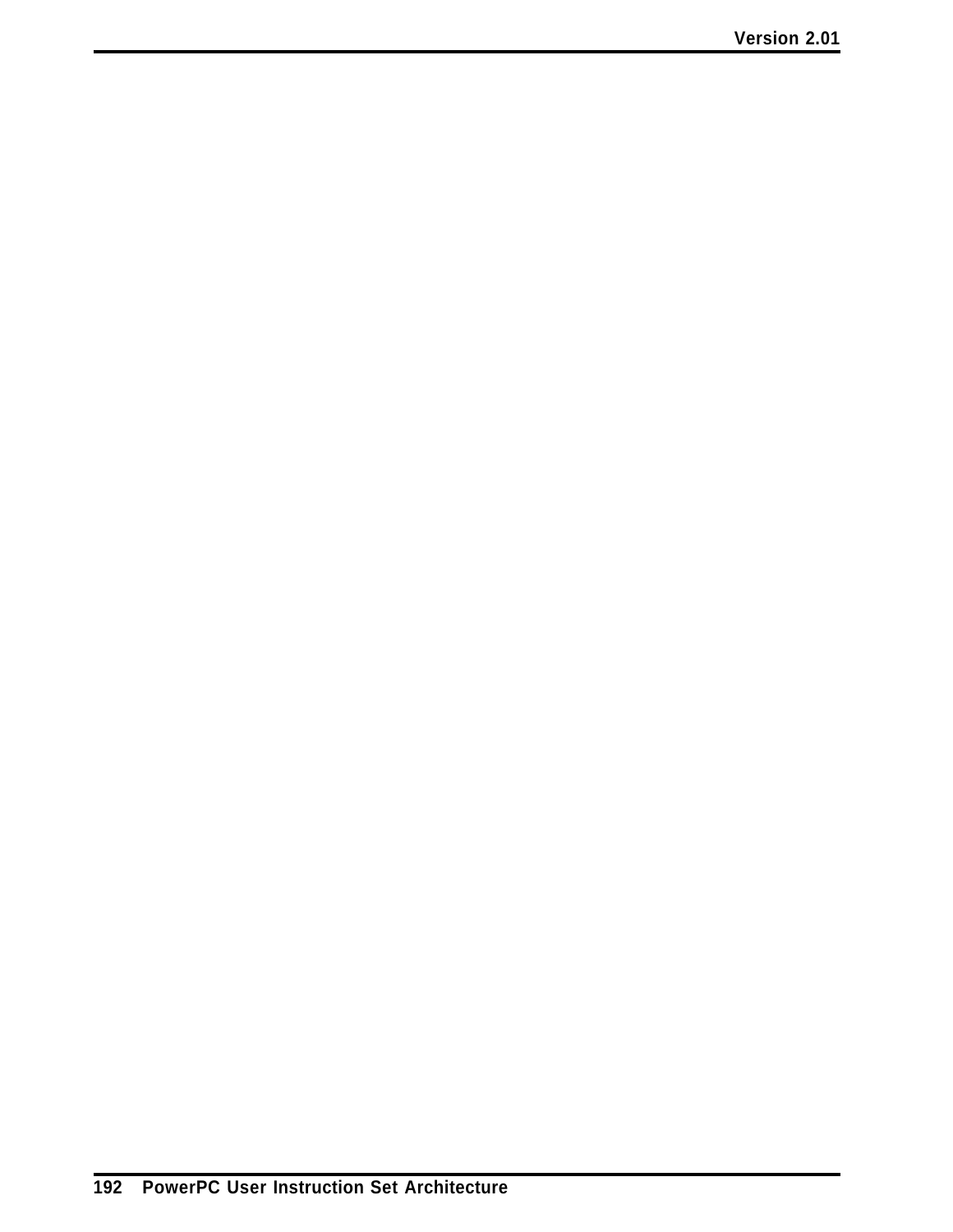## **Appendix J. PowerPC Instruction Set Sorted by Opcode**

This appendix lists all the instructions in the PowerPC Architecture, in order by opcode. A page number is shown for instructions that are defined in this Book (Book I, *PowerPC User Instruction Set Architecture*), and the Book number is shown for instructions that are

defined in other Books (Book II, *PowerPC Virtual Environment Architecture*, and Book III, *PowerPC Operating Environment Architecture*). If an instruction is defined in more than one of these Books, the lowestnumbered Book is used.

| Form       | Opcode  |                | Mode      | Page /       | <b>Mnemonic</b> | Instruction                                       |
|------------|---------|----------------|-----------|--------------|-----------------|---------------------------------------------------|
|            | Primary | <b>Extend</b>  | Dep. $1$  | Bk           |                 |                                                   |
| D          | 2       |                |           | 60           | tdi             | <b>Trap Doubleword Immediate</b>                  |
| D          | 3       |                |           | 60           | twi             | Trap Word Immediate                               |
| D          | 7       |                |           | 54           | mulli           | Multiply Low Immediate                            |
| D          | 8       |                | <b>SR</b> | 51           | subfic          | <b>Subtract From Immediate Carrying</b>           |
| D          | 10      |                |           | 59           | cmpli           | Compare Logical Immediate                         |
| D          | 11      |                |           | 58           | cmpi            | Compare Immediate                                 |
| D          | 12      |                | <b>SR</b> | 50           | addic           | Add Immediate Carrying                            |
| D          | 13      |                | <b>SR</b> | 50           | addic.          | Add Immediate Carrying and Record                 |
| D          | 14      |                |           | 49           | addi            | Add Immediate                                     |
| D          | 15      |                |           | 49           | addis           | Add Immediate Shifted                             |
| B          | 16      |                | <b>CT</b> | 23           | bc[1][a]        | <b>Branch Conditional</b>                         |
| SC         | 17      |                |           | 25           | SC              | System Call                                       |
| L          | 18      |                |           | 23           | b[1][a]         | <b>Branch</b>                                     |
| XL         | 19      | 0              |           | 28           | mcrf            | Move Condition Register Field                     |
| XL         | 19      | 16             | <b>CT</b> | 24           | bclr[1]         | <b>Branch Conditional to Link Register</b>        |
| XL         | 19      | 18             |           | $\mathbf{H}$ | rfid            | Return from Interrupt Doubleword                  |
| XL         | 19      | 33             |           | 27           | crnor           | <b>Condition Register NOR</b>                     |
| XL         | 19      | 129            |           | 27           | crandc          | <b>Condition Register AND with Complement</b>     |
| <b>XL</b>  | 19      | 150            |           | $\mathbf{H}$ | isync           | Instruction Synchronize                           |
| XL         | 19      | 193            |           | 26           | crxor           | <b>Condition Register XOR</b>                     |
| XL         | 19      | 225            |           | 26           | crnand          | <b>Condition Register NAND</b>                    |
| XL         | 19      | 257            |           | 26           | crand           | <b>Condition Register AND</b>                     |
| XL         | 19      | 289            |           | 27           | creqv           | <b>Condition Register Equivalent</b>              |
| XL         | 19      | 417            |           | 27           | crorc           | <b>Condition Register OR with Complement</b>      |
| XL         | 19      | 449            |           | 26           | cror            | <b>Condition Register OR</b>                      |
| XL         | 19      | 528            | <b>CT</b> | 24           | bcctr[1]        | <b>Branch Conditional to Count Register</b>       |
| M          | 20      |                | <b>SR</b> | 73           | $rlwimi$ .]     | Rotate Left Word Immediate then Mask Insert       |
| M          | 21      |                | <b>SR</b> | 70           | rlwinm[.]       | Rotate Left Word Immediate then AND with Mask     |
| M          | 23      |                | <b>SR</b> | 72           | rlwnm[.]        | Rotate Left Word then AND with Mask               |
| D          | 24      |                |           | 63           | ori             | OR Immediate                                      |
| D          | 25      |                |           | 63           | oris            | <b>OR Immediate Shifted</b>                       |
| D          | 26      |                |           | 63           | xori            | <b>XOR Immediate</b>                              |
| D          | 27      |                |           | 63           | xoris           | <b>XOR Immediate Shifted</b>                      |
| D          | 28      |                | <b>SR</b> | 62           | andi.           | <b>AND Immediate</b>                              |
| D          | 29      |                | <b>SR</b> | 62           | andis.          | <b>AND Immediate Shifted</b>                      |
| MD         | 30      | 0              | <b>SR</b> | 69           | ridici[.]       | Rotate Left Doubleword Immediate then Clear Left  |
| <b>MD</b>  | 30      | 1              | <b>SR</b> | 69           | rldicr[.]       | Rotate Left Doubleword Immediate then Clear Right |
| <b>MD</b>  | 30      | $\overline{c}$ | <b>SR</b> | 70           | rldic[.]        | Rotate Left Doubleword Immediate then Clear       |
| <b>MD</b>  | 30      | 3              | <b>SR</b> | 73           | rldimi[.]       | Rotate Left Doubleword Immediate then Mask Insert |
| <b>MDS</b> | 30      | 8              | <b>SR</b> | 71           | $r   \cdot  $   | Rotate Left Doubleword then Clear Left            |
| <b>MDS</b> | 30      | 9              | <b>SR</b> | 72           | rldcr[.]        | Rotate Left Doubleword then Clear Right           |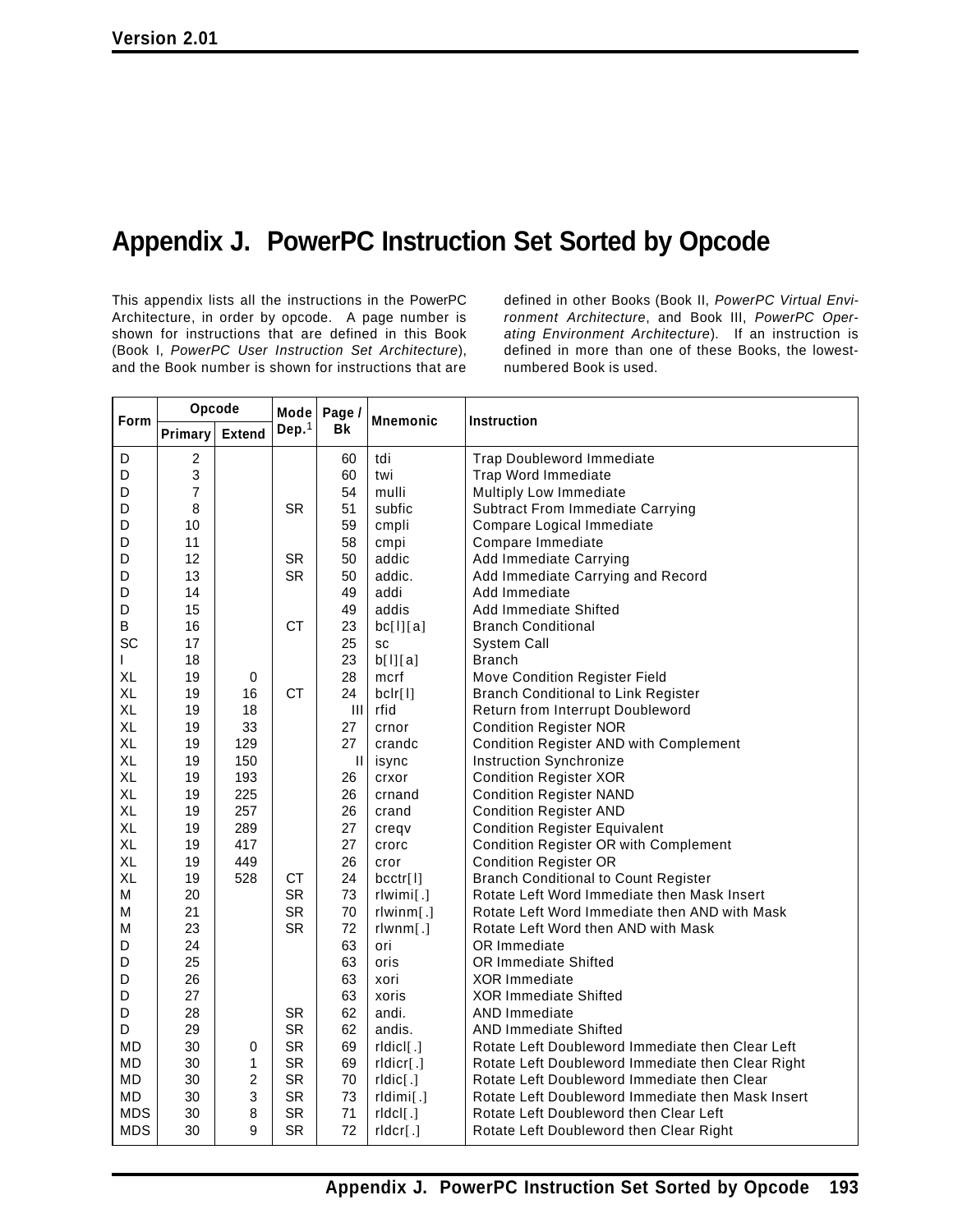|             | Opcode   |               | Mode      | Page /                                |                     |                                                     |
|-------------|----------|---------------|-----------|---------------------------------------|---------------------|-----------------------------------------------------|
| Form        | Primary  | <b>Extend</b> | Dep. $1$  | Bk                                    | <b>Mnemonic</b>     | Instruction                                         |
| X           | 31       | 0             |           | 58                                    | cmp                 | Compare                                             |
| X           | 31       | 4             |           | 61                                    | tw                  | <b>Trap Word</b>                                    |
| XO          | 31       | 8             | <b>SR</b> | 51                                    | subfc[0][.]         | <b>Subtract From Carrying</b>                       |
| XO          | 31       | 9             | SR        | 55                                    | mulhdu[.]           | Multiply High Doubleword Unsigned                   |
| XO          | 31       | 10            | <b>SR</b> | 51                                    | addc[0][.]          | <b>Add Carrying</b>                                 |
| XO          | 31       | 11            | <b>SR</b> | 55                                    | mulhwu[.]           | Multiply High Word Unsigned                         |
| <b>XFX</b>  | 31       | 19            |           | 80                                    | mfcr                | Move From Condition Register                        |
| <b>XFX</b>  | 31       | 19            |           | 118                                   | mfocrf              | Move From One Condition Register Field              |
| X           | 31       | 20            |           | $\mathbf{H}$                          | Iwarx               | Load Word And Reserve Indexed                       |
| X           | 31       | 21            |           | 37                                    | ldx                 | Load Doubleword Indexed                             |
| Χ           | 31       | 23            |           | 35                                    | lwzx                | Load Word and Zero Indexed                          |
| Χ           | 31       | 24            | <b>SR</b> | 74                                    | slw[.]              | Shift Left Word                                     |
| X           | 31       | 26            | <b>SR</b> | 67                                    | cntzw[.]            | Count Leading Zeros Word                            |
| Χ           | 31       | 27            | <b>SR</b> | 74                                    | sld[.]              | Shift Left Doubleword                               |
| X           | 31       | 28            | <b>SR</b> | 64                                    | $and$ [.]           | <b>AND</b>                                          |
| X           | 31       | 32            |           | 59                                    | cmpl                | Compare Logical                                     |
| XO          | 31       | 40            | <b>SR</b> | 50                                    | subf[0][.]          | <b>Subtract From</b>                                |
| X           | 31       | 53            |           | 37                                    | Idux                | Load Doubleword with Update Indexed                 |
| Χ           | 31       | 54            |           | $\mathbf{II}$                         | dcbst               | Data Cache Block Store                              |
| X           | 31       | 55            |           | 35                                    | lwzux               | Load Word and Zero with Update Indexed              |
| Χ           | 31       | 58            | <b>SR</b> | 67                                    | cntlzd[.]           | Count Leading Zeros Doubleword                      |
| Χ           | 31       | 60            | <b>SR</b> | 65                                    | andc $[.]$          | AND with Complement                                 |
| X           | 31       | 68            |           | 61                                    | td                  | <b>Trap Doubleword</b>                              |
| XO          | 31       | 73            | SR        | 55                                    | mulhd[.]            | Multiply High Doubleword                            |
| XO          | 31       | 75            | <b>SR</b> | 55                                    | mulhw[.]            | Multiply High Word                                  |
| X           | 31       | 83            |           | Ш                                     | mfmsr               | Move From Machine State Register                    |
| Χ           | 31       | 84            |           | $\mathbf{\mathsf{I}}$                 | Idarx               | Load Doubleword And Reserve Indexed                 |
| Χ           | 31       | 86            |           | $\begin{array}{c} \hline \end{array}$ | dcbf                | Data Cache Block Flush                              |
| Χ           | 31       | 87            |           | 32                                    | <b>lbzx</b>         | Load Byte and Zero Indexed                          |
| XO          | 31       | 104           | <b>SR</b> | 53                                    | neg[0][.]           | Negate                                              |
| Χ           | 31       | 119           |           | 32                                    | Ibzux               | Load Byte and Zero with Update Indexed              |
| X           | 31       | 124           | <b>SR</b> | 65                                    | nor[.]              | <b>NOR</b>                                          |
| XO          | 31       | 136           | <b>SR</b> | 52                                    | subfe[0][.]         | <b>Subtract From Extended</b>                       |
| XO          | 31       | 138           | <b>SR</b> | 52                                    | $adde[0]$ [.]       | <b>Add Extended</b>                                 |
| <b>XFX</b>  | 31       | 144           |           | 80                                    | mtcrf               | Move To Condition Register Fields                   |
| <b>XFX</b>  | 31       | 144           |           | 118                                   | mtocrf              | Move To One Condition Register Field                |
| Х           | 31       | 146           |           | Ш                                     | mtmsr               | Move To Machine State Register                      |
| X           | 31       | 149           |           | 41                                    | stdx                | Store Doubleword Indexed                            |
| $\mathsf X$ | 31       | 150           |           | $\mathbf{H}$                          | stwcx.              | Store Word Conditional Indexed                      |
| Χ           | 31       | 151           |           | 40                                    | stwx                | Store Word Indexed                                  |
| Χ           | 31       | 178           |           | Ш                                     | mtmsrd              | Move To Machine State Register Doubleword           |
| X           | 31       | 181           |           | 41<br>40                              | stdux               | Store Doubleword with Update Indexed                |
| X<br>XO     | 31       | 183           |           |                                       | stwux               | Store Word with Update Indexed                      |
| XO          | 31<br>31 | 200<br>202    | SR<br>SR  | 53<br>53                              | subfze[0][.]        | Subtract From Zero Extended<br>Add to Zero Extended |
| X           | 31       | 210           | 32        | Ш                                     | addze[0][.]<br>mtsr | Move To Segment Register                            |
| Χ           | 31       | 214           |           | $\mathbf{\mathsf{I}}$                 | stdcx.              | Store Doubleword Conditional Indexed                |
| X           | 31       | 215           |           | 38                                    | stbx                | Store Byte Indexed                                  |
| XO          | 31       | 232           | SR        | 52                                    | subfme[0][.]        | <b>Subtract From Minus One Extended</b>             |
| XO          | 31       | 233           | SR        | 54                                    | mulld[0][.]         | Multiply Low Doubleword                             |
| XO          | 31       | 234           | SR        | 52                                    | addme[o][.]         | Add to Minus One Extended                           |
| XO          | 31       | 235           | <b>SR</b> | 54                                    | mullw[0][.]         | Multiply Low Word                                   |
| X           | 31       | 242           | 32        | Ш                                     | mtsrin              | Move To Segment Register Indirect                   |
| X           | 31       | 246           |           | H                                     | dcbtst              | Data Cache Block Touch for Store                    |
| X           | 31       | 247           |           | 38                                    | stbux               | Store Byte with Update Indexed                      |
| XO          | 31       | 266           | SR        | 50                                    | add[0][.]           | Add                                                 |
| X           | 31       | 278           |           | $\mathbf{\mathsf{I}}$                 | dcbt                | Data Cache Block Touch                              |
| X           | 31       | 279           |           | 33                                    | <b>lhzx</b>         | Load Halfword and Zero Indexed                      |
|             |          |               |           |                                       |                     |                                                     |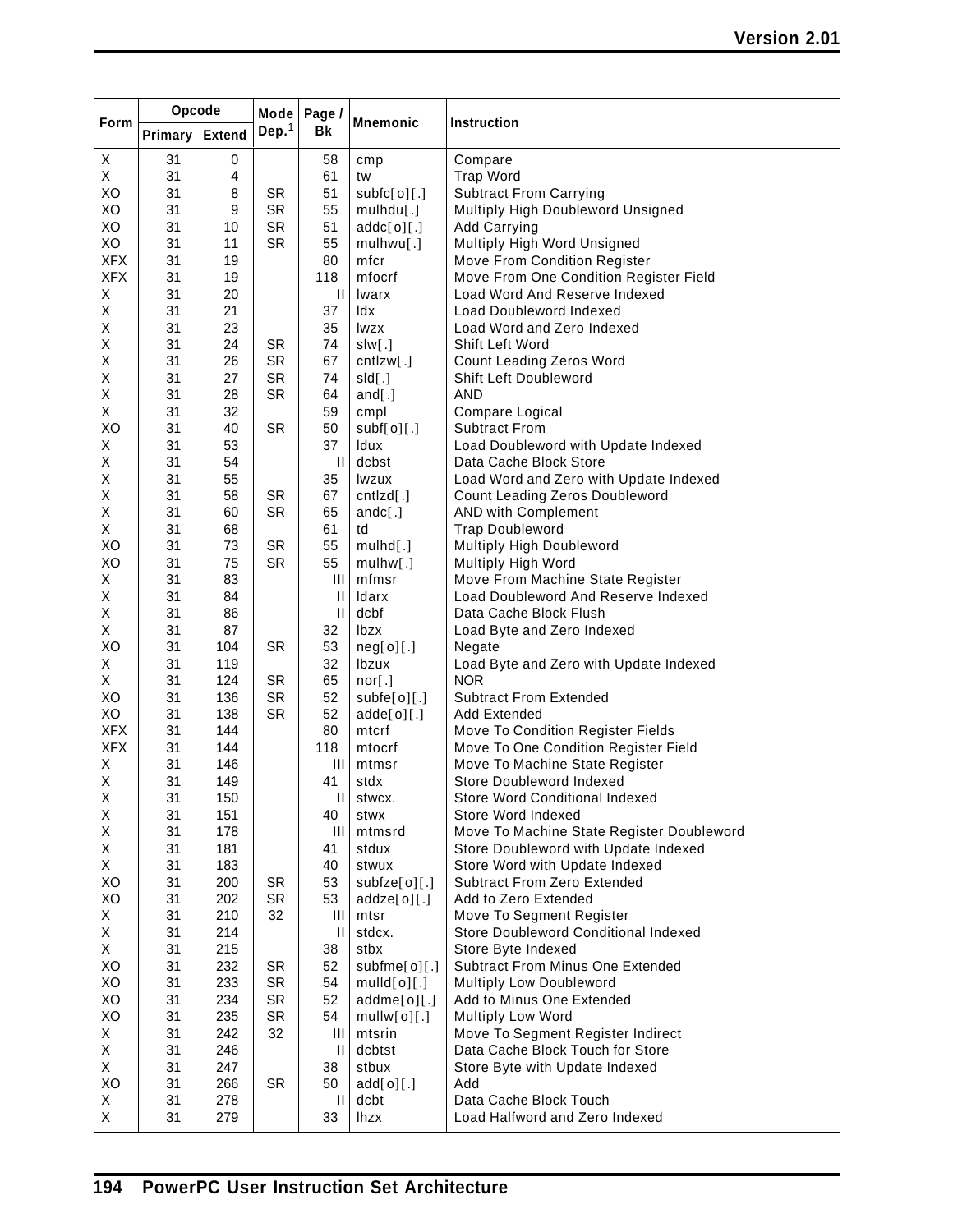| Dep. $1$<br>Bk<br><b>Extend</b><br>Primary<br>Χ<br>31<br>284<br><b>SR</b><br>Equivalent<br>65<br>eqv[.]<br>306<br><b>TLB Invalidate Entry</b><br>Χ<br>31<br>64<br>Ш<br>tlbie<br>Χ<br>31<br>310<br>$\mathbf{II}$<br><b>External Control In Word Indexed</b><br>eciwx<br>Χ<br>31<br>311<br><b>Ihzux</b><br>Load Halfword and Zero with Update Indexed<br>33<br>Χ<br>31<br>316<br><b>SR</b><br>64<br>xor[.]<br><b>XOR</b><br><b>XFX</b><br>31<br>339<br>79<br>mfspr<br>Move From Special Purpose Register<br>Χ<br>31<br>341<br>36<br>Load Word Algebraic Indexed<br>Iwax<br>Χ<br>31<br>343<br>34<br>Load Halfword Algebraic Indexed<br><b>Ihax</b><br>Χ<br>31<br>370<br>$\mathbf{III}$<br>tlbia<br><b>TLB Invalidate All</b><br><b>XFX</b><br>31<br>371<br>$\mathbf{II}$<br>mftb<br>Move From Time Base<br>31<br>Χ<br>373<br>Load Word Algebraic with Update Indexed<br>36<br>Iwaux<br>375<br>Χ<br>31<br>34<br>Load Halfword Algebraic with Update Indexed<br><b>Ihaux</b><br>Χ<br>31<br>402<br>Ш<br>slbmte<br><b>SLB Move To Entry</b><br>Χ<br>31<br>407<br>39<br>sthx<br>Store Halfword Indexed<br>Χ<br>31<br>412<br>SR<br>65<br>orc[.]<br>OR with Complement<br>XS<br>31<br>413<br><b>SR</b><br>76<br>Shift Right Algebraic Doubleword Immediate<br>sradi[.]<br>X<br>31<br>434<br>Ш<br>slbie<br><b>SLB Invalidate Entry</b><br>Χ<br>31<br>438<br>$\mathbf{II}$<br><b>External Control Out Word Indexed</b><br>ecowx<br>Χ<br>31<br>439<br>39<br>sthux<br>Store Halfword with Update Indexed<br>Χ<br>31<br>444<br><b>SR</b><br>64<br><b>OR</b><br>or $[.]$<br>XO<br>31<br>457<br>SR<br>57<br>Divide Doubleword Unsigned<br>divdu[o][.]<br>XO<br><b>SR</b><br>31<br>459<br>57<br>Divide Word Unsigned<br>divwu[0][.]<br><b>XFX</b><br>31<br>467<br>78<br>Move To Special Purpose Register<br>mtspr<br>Χ<br>31<br>476<br>SR<br>64<br>$nand$ [.]<br><b>NAND</b><br>XO<br>31<br><b>SR</b><br>489<br>56<br>Divide Doubleword<br>$divd[0]$ [.]<br>XO<br>31<br>491<br>SR<br>56<br>Divide Word<br>divw[0][.]<br>X<br>31<br>498<br>Ш<br>slbia<br><b>SLB Invalidate All</b><br>Χ<br>31<br>512<br>131<br>Move to Condition Register from XER<br>mcrxr<br>Χ<br>31<br>533<br>46<br><b>Iswx</b><br>Load String Word Indexed<br>Χ<br>31<br>534<br>42<br>lwbrx<br>Load Word Byte-Reverse Indexed<br>Χ<br>31<br>535<br>98<br>lfsx<br>Load Floating-Point Single Indexed<br>536<br><b>SR</b><br>Χ<br>31<br>75<br>Shift Right Word<br>srw[.]<br>Χ<br>31<br>539<br><b>SR</b><br>75<br>srd[.]<br>Shift Right Doubleword<br>Χ<br>31<br>566<br><b>TLB Synchronize</b><br>Ш<br>tlbsync<br>Χ<br>31<br>567<br>98<br>Load Floating-Point Single with Update Indexed<br>Ifsux<br>Χ<br>31<br>595<br>32<br>$\mathbf{III}$<br>Move From Segment Register<br>mfsr<br>Χ<br>31<br>597<br>Load String Word Immediate<br>46<br>Iswi<br>Χ<br>31<br>598<br>Ш<br>Synchronize<br>sync<br>х<br>31<br>599<br>99<br>lfdx<br>Load Floating-Point Double Indexed<br>Χ<br>31<br>631<br>99<br>Ifdux<br>Load Floating-Point Double with Update Indexed<br>Χ<br>31<br>659<br>32<br>Ш<br>mfsrin<br>Move From Segment Register Indirect<br>Χ<br>31<br>661<br>47<br>Store String Word Indexed<br>stswx<br>Χ<br>31<br>662<br>43<br>Store Word Byte-Reverse Indexed<br>stwbrx<br>Χ<br>31<br>663<br>stfsx<br>Store Floating-Point Single Indexed<br>101<br>Χ<br>31<br>695<br>101<br>Store Floating-Point Single with Update Indexed<br>stfsux<br>Χ<br>725<br>31<br>47<br>Store String Word Immediate<br>stswi<br>727<br>Χ<br>31<br>102<br>stfdx<br>Store Floating-Point Double Indexed<br>Χ<br>759<br>31<br>102<br>stfdux<br>Store Floating-Point Double with Update Indexed<br>Χ<br>31<br>790<br><b>Ihbrx</b><br>Load Halfword Byte-Reverse Indexed<br>42<br>Χ<br>31<br>792<br>SR<br>77<br>Shift Right Algebraic Word<br>sraw[.]<br>Χ<br>31<br>794<br><b>SR</b><br>Shift Right Algebraic Doubleword<br>77<br>srad[.]<br>824<br><b>SR</b><br>Χ<br>31<br>76<br>Shift Right Algebraic Word Immediate<br>srawi[.]<br>Χ<br>31<br>851<br>slbmfev<br>SLB Move From Entry VSID<br>$\mathop{\rm III}\nolimits$<br>Χ<br>31<br>854<br>eieio<br>Enforce In-order Execution of I/O<br>$\mathbf{\mathsf{I}}$<br>Χ<br>31<br>915<br>Ш<br>slbmfee<br>SLB Move From Entry ESID |      | Opcode | Mode | Page / |                 |             |
|------------------------------------------------------------------------------------------------------------------------------------------------------------------------------------------------------------------------------------------------------------------------------------------------------------------------------------------------------------------------------------------------------------------------------------------------------------------------------------------------------------------------------------------------------------------------------------------------------------------------------------------------------------------------------------------------------------------------------------------------------------------------------------------------------------------------------------------------------------------------------------------------------------------------------------------------------------------------------------------------------------------------------------------------------------------------------------------------------------------------------------------------------------------------------------------------------------------------------------------------------------------------------------------------------------------------------------------------------------------------------------------------------------------------------------------------------------------------------------------------------------------------------------------------------------------------------------------------------------------------------------------------------------------------------------------------------------------------------------------------------------------------------------------------------------------------------------------------------------------------------------------------------------------------------------------------------------------------------------------------------------------------------------------------------------------------------------------------------------------------------------------------------------------------------------------------------------------------------------------------------------------------------------------------------------------------------------------------------------------------------------------------------------------------------------------------------------------------------------------------------------------------------------------------------------------------------------------------------------------------------------------------------------------------------------------------------------------------------------------------------------------------------------------------------------------------------------------------------------------------------------------------------------------------------------------------------------------------------------------------------------------------------------------------------------------------------------------------------------------------------------------------------------------------------------------------------------------------------------------------------------------------------------------------------------------------------------------------------------------------------------------------------------------------------------------------------------------------------------------------------------------------------------------------------------------------------------------------------------------------------------------------------------------------------------------------------------------------------------------------------------------------------------------------------------------------------------------------------------------------------------------------------------------------------------------------------------------------------------------------------------------------------------------------------------------------------------------------------------------------------------------------------------------------------------------------------|------|--------|------|--------|-----------------|-------------|
|                                                                                                                                                                                                                                                                                                                                                                                                                                                                                                                                                                                                                                                                                                                                                                                                                                                                                                                                                                                                                                                                                                                                                                                                                                                                                                                                                                                                                                                                                                                                                                                                                                                                                                                                                                                                                                                                                                                                                                                                                                                                                                                                                                                                                                                                                                                                                                                                                                                                                                                                                                                                                                                                                                                                                                                                                                                                                                                                                                                                                                                                                                                                                                                                                                                                                                                                                                                                                                                                                                                                                                                                                                                                                                                                                                                                                                                                                                                                                                                                                                                                                                                                                                                                      | Form |        |      |        | <b>Mnemonic</b> | Instruction |
|                                                                                                                                                                                                                                                                                                                                                                                                                                                                                                                                                                                                                                                                                                                                                                                                                                                                                                                                                                                                                                                                                                                                                                                                                                                                                                                                                                                                                                                                                                                                                                                                                                                                                                                                                                                                                                                                                                                                                                                                                                                                                                                                                                                                                                                                                                                                                                                                                                                                                                                                                                                                                                                                                                                                                                                                                                                                                                                                                                                                                                                                                                                                                                                                                                                                                                                                                                                                                                                                                                                                                                                                                                                                                                                                                                                                                                                                                                                                                                                                                                                                                                                                                                                                      |      |        |      |        |                 |             |
|                                                                                                                                                                                                                                                                                                                                                                                                                                                                                                                                                                                                                                                                                                                                                                                                                                                                                                                                                                                                                                                                                                                                                                                                                                                                                                                                                                                                                                                                                                                                                                                                                                                                                                                                                                                                                                                                                                                                                                                                                                                                                                                                                                                                                                                                                                                                                                                                                                                                                                                                                                                                                                                                                                                                                                                                                                                                                                                                                                                                                                                                                                                                                                                                                                                                                                                                                                                                                                                                                                                                                                                                                                                                                                                                                                                                                                                                                                                                                                                                                                                                                                                                                                                                      |      |        |      |        |                 |             |
|                                                                                                                                                                                                                                                                                                                                                                                                                                                                                                                                                                                                                                                                                                                                                                                                                                                                                                                                                                                                                                                                                                                                                                                                                                                                                                                                                                                                                                                                                                                                                                                                                                                                                                                                                                                                                                                                                                                                                                                                                                                                                                                                                                                                                                                                                                                                                                                                                                                                                                                                                                                                                                                                                                                                                                                                                                                                                                                                                                                                                                                                                                                                                                                                                                                                                                                                                                                                                                                                                                                                                                                                                                                                                                                                                                                                                                                                                                                                                                                                                                                                                                                                                                                                      |      |        |      |        |                 |             |
|                                                                                                                                                                                                                                                                                                                                                                                                                                                                                                                                                                                                                                                                                                                                                                                                                                                                                                                                                                                                                                                                                                                                                                                                                                                                                                                                                                                                                                                                                                                                                                                                                                                                                                                                                                                                                                                                                                                                                                                                                                                                                                                                                                                                                                                                                                                                                                                                                                                                                                                                                                                                                                                                                                                                                                                                                                                                                                                                                                                                                                                                                                                                                                                                                                                                                                                                                                                                                                                                                                                                                                                                                                                                                                                                                                                                                                                                                                                                                                                                                                                                                                                                                                                                      |      |        |      |        |                 |             |
|                                                                                                                                                                                                                                                                                                                                                                                                                                                                                                                                                                                                                                                                                                                                                                                                                                                                                                                                                                                                                                                                                                                                                                                                                                                                                                                                                                                                                                                                                                                                                                                                                                                                                                                                                                                                                                                                                                                                                                                                                                                                                                                                                                                                                                                                                                                                                                                                                                                                                                                                                                                                                                                                                                                                                                                                                                                                                                                                                                                                                                                                                                                                                                                                                                                                                                                                                                                                                                                                                                                                                                                                                                                                                                                                                                                                                                                                                                                                                                                                                                                                                                                                                                                                      |      |        |      |        |                 |             |
|                                                                                                                                                                                                                                                                                                                                                                                                                                                                                                                                                                                                                                                                                                                                                                                                                                                                                                                                                                                                                                                                                                                                                                                                                                                                                                                                                                                                                                                                                                                                                                                                                                                                                                                                                                                                                                                                                                                                                                                                                                                                                                                                                                                                                                                                                                                                                                                                                                                                                                                                                                                                                                                                                                                                                                                                                                                                                                                                                                                                                                                                                                                                                                                                                                                                                                                                                                                                                                                                                                                                                                                                                                                                                                                                                                                                                                                                                                                                                                                                                                                                                                                                                                                                      |      |        |      |        |                 |             |
|                                                                                                                                                                                                                                                                                                                                                                                                                                                                                                                                                                                                                                                                                                                                                                                                                                                                                                                                                                                                                                                                                                                                                                                                                                                                                                                                                                                                                                                                                                                                                                                                                                                                                                                                                                                                                                                                                                                                                                                                                                                                                                                                                                                                                                                                                                                                                                                                                                                                                                                                                                                                                                                                                                                                                                                                                                                                                                                                                                                                                                                                                                                                                                                                                                                                                                                                                                                                                                                                                                                                                                                                                                                                                                                                                                                                                                                                                                                                                                                                                                                                                                                                                                                                      |      |        |      |        |                 |             |
|                                                                                                                                                                                                                                                                                                                                                                                                                                                                                                                                                                                                                                                                                                                                                                                                                                                                                                                                                                                                                                                                                                                                                                                                                                                                                                                                                                                                                                                                                                                                                                                                                                                                                                                                                                                                                                                                                                                                                                                                                                                                                                                                                                                                                                                                                                                                                                                                                                                                                                                                                                                                                                                                                                                                                                                                                                                                                                                                                                                                                                                                                                                                                                                                                                                                                                                                                                                                                                                                                                                                                                                                                                                                                                                                                                                                                                                                                                                                                                                                                                                                                                                                                                                                      |      |        |      |        |                 |             |
|                                                                                                                                                                                                                                                                                                                                                                                                                                                                                                                                                                                                                                                                                                                                                                                                                                                                                                                                                                                                                                                                                                                                                                                                                                                                                                                                                                                                                                                                                                                                                                                                                                                                                                                                                                                                                                                                                                                                                                                                                                                                                                                                                                                                                                                                                                                                                                                                                                                                                                                                                                                                                                                                                                                                                                                                                                                                                                                                                                                                                                                                                                                                                                                                                                                                                                                                                                                                                                                                                                                                                                                                                                                                                                                                                                                                                                                                                                                                                                                                                                                                                                                                                                                                      |      |        |      |        |                 |             |
|                                                                                                                                                                                                                                                                                                                                                                                                                                                                                                                                                                                                                                                                                                                                                                                                                                                                                                                                                                                                                                                                                                                                                                                                                                                                                                                                                                                                                                                                                                                                                                                                                                                                                                                                                                                                                                                                                                                                                                                                                                                                                                                                                                                                                                                                                                                                                                                                                                                                                                                                                                                                                                                                                                                                                                                                                                                                                                                                                                                                                                                                                                                                                                                                                                                                                                                                                                                                                                                                                                                                                                                                                                                                                                                                                                                                                                                                                                                                                                                                                                                                                                                                                                                                      |      |        |      |        |                 |             |
|                                                                                                                                                                                                                                                                                                                                                                                                                                                                                                                                                                                                                                                                                                                                                                                                                                                                                                                                                                                                                                                                                                                                                                                                                                                                                                                                                                                                                                                                                                                                                                                                                                                                                                                                                                                                                                                                                                                                                                                                                                                                                                                                                                                                                                                                                                                                                                                                                                                                                                                                                                                                                                                                                                                                                                                                                                                                                                                                                                                                                                                                                                                                                                                                                                                                                                                                                                                                                                                                                                                                                                                                                                                                                                                                                                                                                                                                                                                                                                                                                                                                                                                                                                                                      |      |        |      |        |                 |             |
|                                                                                                                                                                                                                                                                                                                                                                                                                                                                                                                                                                                                                                                                                                                                                                                                                                                                                                                                                                                                                                                                                                                                                                                                                                                                                                                                                                                                                                                                                                                                                                                                                                                                                                                                                                                                                                                                                                                                                                                                                                                                                                                                                                                                                                                                                                                                                                                                                                                                                                                                                                                                                                                                                                                                                                                                                                                                                                                                                                                                                                                                                                                                                                                                                                                                                                                                                                                                                                                                                                                                                                                                                                                                                                                                                                                                                                                                                                                                                                                                                                                                                                                                                                                                      |      |        |      |        |                 |             |
|                                                                                                                                                                                                                                                                                                                                                                                                                                                                                                                                                                                                                                                                                                                                                                                                                                                                                                                                                                                                                                                                                                                                                                                                                                                                                                                                                                                                                                                                                                                                                                                                                                                                                                                                                                                                                                                                                                                                                                                                                                                                                                                                                                                                                                                                                                                                                                                                                                                                                                                                                                                                                                                                                                                                                                                                                                                                                                                                                                                                                                                                                                                                                                                                                                                                                                                                                                                                                                                                                                                                                                                                                                                                                                                                                                                                                                                                                                                                                                                                                                                                                                                                                                                                      |      |        |      |        |                 |             |
|                                                                                                                                                                                                                                                                                                                                                                                                                                                                                                                                                                                                                                                                                                                                                                                                                                                                                                                                                                                                                                                                                                                                                                                                                                                                                                                                                                                                                                                                                                                                                                                                                                                                                                                                                                                                                                                                                                                                                                                                                                                                                                                                                                                                                                                                                                                                                                                                                                                                                                                                                                                                                                                                                                                                                                                                                                                                                                                                                                                                                                                                                                                                                                                                                                                                                                                                                                                                                                                                                                                                                                                                                                                                                                                                                                                                                                                                                                                                                                                                                                                                                                                                                                                                      |      |        |      |        |                 |             |
|                                                                                                                                                                                                                                                                                                                                                                                                                                                                                                                                                                                                                                                                                                                                                                                                                                                                                                                                                                                                                                                                                                                                                                                                                                                                                                                                                                                                                                                                                                                                                                                                                                                                                                                                                                                                                                                                                                                                                                                                                                                                                                                                                                                                                                                                                                                                                                                                                                                                                                                                                                                                                                                                                                                                                                                                                                                                                                                                                                                                                                                                                                                                                                                                                                                                                                                                                                                                                                                                                                                                                                                                                                                                                                                                                                                                                                                                                                                                                                                                                                                                                                                                                                                                      |      |        |      |        |                 |             |
|                                                                                                                                                                                                                                                                                                                                                                                                                                                                                                                                                                                                                                                                                                                                                                                                                                                                                                                                                                                                                                                                                                                                                                                                                                                                                                                                                                                                                                                                                                                                                                                                                                                                                                                                                                                                                                                                                                                                                                                                                                                                                                                                                                                                                                                                                                                                                                                                                                                                                                                                                                                                                                                                                                                                                                                                                                                                                                                                                                                                                                                                                                                                                                                                                                                                                                                                                                                                                                                                                                                                                                                                                                                                                                                                                                                                                                                                                                                                                                                                                                                                                                                                                                                                      |      |        |      |        |                 |             |
|                                                                                                                                                                                                                                                                                                                                                                                                                                                                                                                                                                                                                                                                                                                                                                                                                                                                                                                                                                                                                                                                                                                                                                                                                                                                                                                                                                                                                                                                                                                                                                                                                                                                                                                                                                                                                                                                                                                                                                                                                                                                                                                                                                                                                                                                                                                                                                                                                                                                                                                                                                                                                                                                                                                                                                                                                                                                                                                                                                                                                                                                                                                                                                                                                                                                                                                                                                                                                                                                                                                                                                                                                                                                                                                                                                                                                                                                                                                                                                                                                                                                                                                                                                                                      |      |        |      |        |                 |             |
|                                                                                                                                                                                                                                                                                                                                                                                                                                                                                                                                                                                                                                                                                                                                                                                                                                                                                                                                                                                                                                                                                                                                                                                                                                                                                                                                                                                                                                                                                                                                                                                                                                                                                                                                                                                                                                                                                                                                                                                                                                                                                                                                                                                                                                                                                                                                                                                                                                                                                                                                                                                                                                                                                                                                                                                                                                                                                                                                                                                                                                                                                                                                                                                                                                                                                                                                                                                                                                                                                                                                                                                                                                                                                                                                                                                                                                                                                                                                                                                                                                                                                                                                                                                                      |      |        |      |        |                 |             |
|                                                                                                                                                                                                                                                                                                                                                                                                                                                                                                                                                                                                                                                                                                                                                                                                                                                                                                                                                                                                                                                                                                                                                                                                                                                                                                                                                                                                                                                                                                                                                                                                                                                                                                                                                                                                                                                                                                                                                                                                                                                                                                                                                                                                                                                                                                                                                                                                                                                                                                                                                                                                                                                                                                                                                                                                                                                                                                                                                                                                                                                                                                                                                                                                                                                                                                                                                                                                                                                                                                                                                                                                                                                                                                                                                                                                                                                                                                                                                                                                                                                                                                                                                                                                      |      |        |      |        |                 |             |
|                                                                                                                                                                                                                                                                                                                                                                                                                                                                                                                                                                                                                                                                                                                                                                                                                                                                                                                                                                                                                                                                                                                                                                                                                                                                                                                                                                                                                                                                                                                                                                                                                                                                                                                                                                                                                                                                                                                                                                                                                                                                                                                                                                                                                                                                                                                                                                                                                                                                                                                                                                                                                                                                                                                                                                                                                                                                                                                                                                                                                                                                                                                                                                                                                                                                                                                                                                                                                                                                                                                                                                                                                                                                                                                                                                                                                                                                                                                                                                                                                                                                                                                                                                                                      |      |        |      |        |                 |             |
|                                                                                                                                                                                                                                                                                                                                                                                                                                                                                                                                                                                                                                                                                                                                                                                                                                                                                                                                                                                                                                                                                                                                                                                                                                                                                                                                                                                                                                                                                                                                                                                                                                                                                                                                                                                                                                                                                                                                                                                                                                                                                                                                                                                                                                                                                                                                                                                                                                                                                                                                                                                                                                                                                                                                                                                                                                                                                                                                                                                                                                                                                                                                                                                                                                                                                                                                                                                                                                                                                                                                                                                                                                                                                                                                                                                                                                                                                                                                                                                                                                                                                                                                                                                                      |      |        |      |        |                 |             |
|                                                                                                                                                                                                                                                                                                                                                                                                                                                                                                                                                                                                                                                                                                                                                                                                                                                                                                                                                                                                                                                                                                                                                                                                                                                                                                                                                                                                                                                                                                                                                                                                                                                                                                                                                                                                                                                                                                                                                                                                                                                                                                                                                                                                                                                                                                                                                                                                                                                                                                                                                                                                                                                                                                                                                                                                                                                                                                                                                                                                                                                                                                                                                                                                                                                                                                                                                                                                                                                                                                                                                                                                                                                                                                                                                                                                                                                                                                                                                                                                                                                                                                                                                                                                      |      |        |      |        |                 |             |
|                                                                                                                                                                                                                                                                                                                                                                                                                                                                                                                                                                                                                                                                                                                                                                                                                                                                                                                                                                                                                                                                                                                                                                                                                                                                                                                                                                                                                                                                                                                                                                                                                                                                                                                                                                                                                                                                                                                                                                                                                                                                                                                                                                                                                                                                                                                                                                                                                                                                                                                                                                                                                                                                                                                                                                                                                                                                                                                                                                                                                                                                                                                                                                                                                                                                                                                                                                                                                                                                                                                                                                                                                                                                                                                                                                                                                                                                                                                                                                                                                                                                                                                                                                                                      |      |        |      |        |                 |             |
|                                                                                                                                                                                                                                                                                                                                                                                                                                                                                                                                                                                                                                                                                                                                                                                                                                                                                                                                                                                                                                                                                                                                                                                                                                                                                                                                                                                                                                                                                                                                                                                                                                                                                                                                                                                                                                                                                                                                                                                                                                                                                                                                                                                                                                                                                                                                                                                                                                                                                                                                                                                                                                                                                                                                                                                                                                                                                                                                                                                                                                                                                                                                                                                                                                                                                                                                                                                                                                                                                                                                                                                                                                                                                                                                                                                                                                                                                                                                                                                                                                                                                                                                                                                                      |      |        |      |        |                 |             |
|                                                                                                                                                                                                                                                                                                                                                                                                                                                                                                                                                                                                                                                                                                                                                                                                                                                                                                                                                                                                                                                                                                                                                                                                                                                                                                                                                                                                                                                                                                                                                                                                                                                                                                                                                                                                                                                                                                                                                                                                                                                                                                                                                                                                                                                                                                                                                                                                                                                                                                                                                                                                                                                                                                                                                                                                                                                                                                                                                                                                                                                                                                                                                                                                                                                                                                                                                                                                                                                                                                                                                                                                                                                                                                                                                                                                                                                                                                                                                                                                                                                                                                                                                                                                      |      |        |      |        |                 |             |
|                                                                                                                                                                                                                                                                                                                                                                                                                                                                                                                                                                                                                                                                                                                                                                                                                                                                                                                                                                                                                                                                                                                                                                                                                                                                                                                                                                                                                                                                                                                                                                                                                                                                                                                                                                                                                                                                                                                                                                                                                                                                                                                                                                                                                                                                                                                                                                                                                                                                                                                                                                                                                                                                                                                                                                                                                                                                                                                                                                                                                                                                                                                                                                                                                                                                                                                                                                                                                                                                                                                                                                                                                                                                                                                                                                                                                                                                                                                                                                                                                                                                                                                                                                                                      |      |        |      |        |                 |             |
|                                                                                                                                                                                                                                                                                                                                                                                                                                                                                                                                                                                                                                                                                                                                                                                                                                                                                                                                                                                                                                                                                                                                                                                                                                                                                                                                                                                                                                                                                                                                                                                                                                                                                                                                                                                                                                                                                                                                                                                                                                                                                                                                                                                                                                                                                                                                                                                                                                                                                                                                                                                                                                                                                                                                                                                                                                                                                                                                                                                                                                                                                                                                                                                                                                                                                                                                                                                                                                                                                                                                                                                                                                                                                                                                                                                                                                                                                                                                                                                                                                                                                                                                                                                                      |      |        |      |        |                 |             |
|                                                                                                                                                                                                                                                                                                                                                                                                                                                                                                                                                                                                                                                                                                                                                                                                                                                                                                                                                                                                                                                                                                                                                                                                                                                                                                                                                                                                                                                                                                                                                                                                                                                                                                                                                                                                                                                                                                                                                                                                                                                                                                                                                                                                                                                                                                                                                                                                                                                                                                                                                                                                                                                                                                                                                                                                                                                                                                                                                                                                                                                                                                                                                                                                                                                                                                                                                                                                                                                                                                                                                                                                                                                                                                                                                                                                                                                                                                                                                                                                                                                                                                                                                                                                      |      |        |      |        |                 |             |
|                                                                                                                                                                                                                                                                                                                                                                                                                                                                                                                                                                                                                                                                                                                                                                                                                                                                                                                                                                                                                                                                                                                                                                                                                                                                                                                                                                                                                                                                                                                                                                                                                                                                                                                                                                                                                                                                                                                                                                                                                                                                                                                                                                                                                                                                                                                                                                                                                                                                                                                                                                                                                                                                                                                                                                                                                                                                                                                                                                                                                                                                                                                                                                                                                                                                                                                                                                                                                                                                                                                                                                                                                                                                                                                                                                                                                                                                                                                                                                                                                                                                                                                                                                                                      |      |        |      |        |                 |             |
|                                                                                                                                                                                                                                                                                                                                                                                                                                                                                                                                                                                                                                                                                                                                                                                                                                                                                                                                                                                                                                                                                                                                                                                                                                                                                                                                                                                                                                                                                                                                                                                                                                                                                                                                                                                                                                                                                                                                                                                                                                                                                                                                                                                                                                                                                                                                                                                                                                                                                                                                                                                                                                                                                                                                                                                                                                                                                                                                                                                                                                                                                                                                                                                                                                                                                                                                                                                                                                                                                                                                                                                                                                                                                                                                                                                                                                                                                                                                                                                                                                                                                                                                                                                                      |      |        |      |        |                 |             |
|                                                                                                                                                                                                                                                                                                                                                                                                                                                                                                                                                                                                                                                                                                                                                                                                                                                                                                                                                                                                                                                                                                                                                                                                                                                                                                                                                                                                                                                                                                                                                                                                                                                                                                                                                                                                                                                                                                                                                                                                                                                                                                                                                                                                                                                                                                                                                                                                                                                                                                                                                                                                                                                                                                                                                                                                                                                                                                                                                                                                                                                                                                                                                                                                                                                                                                                                                                                                                                                                                                                                                                                                                                                                                                                                                                                                                                                                                                                                                                                                                                                                                                                                                                                                      |      |        |      |        |                 |             |
|                                                                                                                                                                                                                                                                                                                                                                                                                                                                                                                                                                                                                                                                                                                                                                                                                                                                                                                                                                                                                                                                                                                                                                                                                                                                                                                                                                                                                                                                                                                                                                                                                                                                                                                                                                                                                                                                                                                                                                                                                                                                                                                                                                                                                                                                                                                                                                                                                                                                                                                                                                                                                                                                                                                                                                                                                                                                                                                                                                                                                                                                                                                                                                                                                                                                                                                                                                                                                                                                                                                                                                                                                                                                                                                                                                                                                                                                                                                                                                                                                                                                                                                                                                                                      |      |        |      |        |                 |             |
|                                                                                                                                                                                                                                                                                                                                                                                                                                                                                                                                                                                                                                                                                                                                                                                                                                                                                                                                                                                                                                                                                                                                                                                                                                                                                                                                                                                                                                                                                                                                                                                                                                                                                                                                                                                                                                                                                                                                                                                                                                                                                                                                                                                                                                                                                                                                                                                                                                                                                                                                                                                                                                                                                                                                                                                                                                                                                                                                                                                                                                                                                                                                                                                                                                                                                                                                                                                                                                                                                                                                                                                                                                                                                                                                                                                                                                                                                                                                                                                                                                                                                                                                                                                                      |      |        |      |        |                 |             |
|                                                                                                                                                                                                                                                                                                                                                                                                                                                                                                                                                                                                                                                                                                                                                                                                                                                                                                                                                                                                                                                                                                                                                                                                                                                                                                                                                                                                                                                                                                                                                                                                                                                                                                                                                                                                                                                                                                                                                                                                                                                                                                                                                                                                                                                                                                                                                                                                                                                                                                                                                                                                                                                                                                                                                                                                                                                                                                                                                                                                                                                                                                                                                                                                                                                                                                                                                                                                                                                                                                                                                                                                                                                                                                                                                                                                                                                                                                                                                                                                                                                                                                                                                                                                      |      |        |      |        |                 |             |
|                                                                                                                                                                                                                                                                                                                                                                                                                                                                                                                                                                                                                                                                                                                                                                                                                                                                                                                                                                                                                                                                                                                                                                                                                                                                                                                                                                                                                                                                                                                                                                                                                                                                                                                                                                                                                                                                                                                                                                                                                                                                                                                                                                                                                                                                                                                                                                                                                                                                                                                                                                                                                                                                                                                                                                                                                                                                                                                                                                                                                                                                                                                                                                                                                                                                                                                                                                                                                                                                                                                                                                                                                                                                                                                                                                                                                                                                                                                                                                                                                                                                                                                                                                                                      |      |        |      |        |                 |             |
|                                                                                                                                                                                                                                                                                                                                                                                                                                                                                                                                                                                                                                                                                                                                                                                                                                                                                                                                                                                                                                                                                                                                                                                                                                                                                                                                                                                                                                                                                                                                                                                                                                                                                                                                                                                                                                                                                                                                                                                                                                                                                                                                                                                                                                                                                                                                                                                                                                                                                                                                                                                                                                                                                                                                                                                                                                                                                                                                                                                                                                                                                                                                                                                                                                                                                                                                                                                                                                                                                                                                                                                                                                                                                                                                                                                                                                                                                                                                                                                                                                                                                                                                                                                                      |      |        |      |        |                 |             |
|                                                                                                                                                                                                                                                                                                                                                                                                                                                                                                                                                                                                                                                                                                                                                                                                                                                                                                                                                                                                                                                                                                                                                                                                                                                                                                                                                                                                                                                                                                                                                                                                                                                                                                                                                                                                                                                                                                                                                                                                                                                                                                                                                                                                                                                                                                                                                                                                                                                                                                                                                                                                                                                                                                                                                                                                                                                                                                                                                                                                                                                                                                                                                                                                                                                                                                                                                                                                                                                                                                                                                                                                                                                                                                                                                                                                                                                                                                                                                                                                                                                                                                                                                                                                      |      |        |      |        |                 |             |
|                                                                                                                                                                                                                                                                                                                                                                                                                                                                                                                                                                                                                                                                                                                                                                                                                                                                                                                                                                                                                                                                                                                                                                                                                                                                                                                                                                                                                                                                                                                                                                                                                                                                                                                                                                                                                                                                                                                                                                                                                                                                                                                                                                                                                                                                                                                                                                                                                                                                                                                                                                                                                                                                                                                                                                                                                                                                                                                                                                                                                                                                                                                                                                                                                                                                                                                                                                                                                                                                                                                                                                                                                                                                                                                                                                                                                                                                                                                                                                                                                                                                                                                                                                                                      |      |        |      |        |                 |             |
|                                                                                                                                                                                                                                                                                                                                                                                                                                                                                                                                                                                                                                                                                                                                                                                                                                                                                                                                                                                                                                                                                                                                                                                                                                                                                                                                                                                                                                                                                                                                                                                                                                                                                                                                                                                                                                                                                                                                                                                                                                                                                                                                                                                                                                                                                                                                                                                                                                                                                                                                                                                                                                                                                                                                                                                                                                                                                                                                                                                                                                                                                                                                                                                                                                                                                                                                                                                                                                                                                                                                                                                                                                                                                                                                                                                                                                                                                                                                                                                                                                                                                                                                                                                                      |      |        |      |        |                 |             |
|                                                                                                                                                                                                                                                                                                                                                                                                                                                                                                                                                                                                                                                                                                                                                                                                                                                                                                                                                                                                                                                                                                                                                                                                                                                                                                                                                                                                                                                                                                                                                                                                                                                                                                                                                                                                                                                                                                                                                                                                                                                                                                                                                                                                                                                                                                                                                                                                                                                                                                                                                                                                                                                                                                                                                                                                                                                                                                                                                                                                                                                                                                                                                                                                                                                                                                                                                                                                                                                                                                                                                                                                                                                                                                                                                                                                                                                                                                                                                                                                                                                                                                                                                                                                      |      |        |      |        |                 |             |
|                                                                                                                                                                                                                                                                                                                                                                                                                                                                                                                                                                                                                                                                                                                                                                                                                                                                                                                                                                                                                                                                                                                                                                                                                                                                                                                                                                                                                                                                                                                                                                                                                                                                                                                                                                                                                                                                                                                                                                                                                                                                                                                                                                                                                                                                                                                                                                                                                                                                                                                                                                                                                                                                                                                                                                                                                                                                                                                                                                                                                                                                                                                                                                                                                                                                                                                                                                                                                                                                                                                                                                                                                                                                                                                                                                                                                                                                                                                                                                                                                                                                                                                                                                                                      |      |        |      |        |                 |             |
|                                                                                                                                                                                                                                                                                                                                                                                                                                                                                                                                                                                                                                                                                                                                                                                                                                                                                                                                                                                                                                                                                                                                                                                                                                                                                                                                                                                                                                                                                                                                                                                                                                                                                                                                                                                                                                                                                                                                                                                                                                                                                                                                                                                                                                                                                                                                                                                                                                                                                                                                                                                                                                                                                                                                                                                                                                                                                                                                                                                                                                                                                                                                                                                                                                                                                                                                                                                                                                                                                                                                                                                                                                                                                                                                                                                                                                                                                                                                                                                                                                                                                                                                                                                                      |      |        |      |        |                 |             |
|                                                                                                                                                                                                                                                                                                                                                                                                                                                                                                                                                                                                                                                                                                                                                                                                                                                                                                                                                                                                                                                                                                                                                                                                                                                                                                                                                                                                                                                                                                                                                                                                                                                                                                                                                                                                                                                                                                                                                                                                                                                                                                                                                                                                                                                                                                                                                                                                                                                                                                                                                                                                                                                                                                                                                                                                                                                                                                                                                                                                                                                                                                                                                                                                                                                                                                                                                                                                                                                                                                                                                                                                                                                                                                                                                                                                                                                                                                                                                                                                                                                                                                                                                                                                      |      |        |      |        |                 |             |
|                                                                                                                                                                                                                                                                                                                                                                                                                                                                                                                                                                                                                                                                                                                                                                                                                                                                                                                                                                                                                                                                                                                                                                                                                                                                                                                                                                                                                                                                                                                                                                                                                                                                                                                                                                                                                                                                                                                                                                                                                                                                                                                                                                                                                                                                                                                                                                                                                                                                                                                                                                                                                                                                                                                                                                                                                                                                                                                                                                                                                                                                                                                                                                                                                                                                                                                                                                                                                                                                                                                                                                                                                                                                                                                                                                                                                                                                                                                                                                                                                                                                                                                                                                                                      |      |        |      |        |                 |             |
|                                                                                                                                                                                                                                                                                                                                                                                                                                                                                                                                                                                                                                                                                                                                                                                                                                                                                                                                                                                                                                                                                                                                                                                                                                                                                                                                                                                                                                                                                                                                                                                                                                                                                                                                                                                                                                                                                                                                                                                                                                                                                                                                                                                                                                                                                                                                                                                                                                                                                                                                                                                                                                                                                                                                                                                                                                                                                                                                                                                                                                                                                                                                                                                                                                                                                                                                                                                                                                                                                                                                                                                                                                                                                                                                                                                                                                                                                                                                                                                                                                                                                                                                                                                                      |      |        |      |        |                 |             |
|                                                                                                                                                                                                                                                                                                                                                                                                                                                                                                                                                                                                                                                                                                                                                                                                                                                                                                                                                                                                                                                                                                                                                                                                                                                                                                                                                                                                                                                                                                                                                                                                                                                                                                                                                                                                                                                                                                                                                                                                                                                                                                                                                                                                                                                                                                                                                                                                                                                                                                                                                                                                                                                                                                                                                                                                                                                                                                                                                                                                                                                                                                                                                                                                                                                                                                                                                                                                                                                                                                                                                                                                                                                                                                                                                                                                                                                                                                                                                                                                                                                                                                                                                                                                      |      |        |      |        |                 |             |
|                                                                                                                                                                                                                                                                                                                                                                                                                                                                                                                                                                                                                                                                                                                                                                                                                                                                                                                                                                                                                                                                                                                                                                                                                                                                                                                                                                                                                                                                                                                                                                                                                                                                                                                                                                                                                                                                                                                                                                                                                                                                                                                                                                                                                                                                                                                                                                                                                                                                                                                                                                                                                                                                                                                                                                                                                                                                                                                                                                                                                                                                                                                                                                                                                                                                                                                                                                                                                                                                                                                                                                                                                                                                                                                                                                                                                                                                                                                                                                                                                                                                                                                                                                                                      |      |        |      |        |                 |             |
|                                                                                                                                                                                                                                                                                                                                                                                                                                                                                                                                                                                                                                                                                                                                                                                                                                                                                                                                                                                                                                                                                                                                                                                                                                                                                                                                                                                                                                                                                                                                                                                                                                                                                                                                                                                                                                                                                                                                                                                                                                                                                                                                                                                                                                                                                                                                                                                                                                                                                                                                                                                                                                                                                                                                                                                                                                                                                                                                                                                                                                                                                                                                                                                                                                                                                                                                                                                                                                                                                                                                                                                                                                                                                                                                                                                                                                                                                                                                                                                                                                                                                                                                                                                                      |      |        |      |        |                 |             |
|                                                                                                                                                                                                                                                                                                                                                                                                                                                                                                                                                                                                                                                                                                                                                                                                                                                                                                                                                                                                                                                                                                                                                                                                                                                                                                                                                                                                                                                                                                                                                                                                                                                                                                                                                                                                                                                                                                                                                                                                                                                                                                                                                                                                                                                                                                                                                                                                                                                                                                                                                                                                                                                                                                                                                                                                                                                                                                                                                                                                                                                                                                                                                                                                                                                                                                                                                                                                                                                                                                                                                                                                                                                                                                                                                                                                                                                                                                                                                                                                                                                                                                                                                                                                      |      |        |      |        |                 |             |
|                                                                                                                                                                                                                                                                                                                                                                                                                                                                                                                                                                                                                                                                                                                                                                                                                                                                                                                                                                                                                                                                                                                                                                                                                                                                                                                                                                                                                                                                                                                                                                                                                                                                                                                                                                                                                                                                                                                                                                                                                                                                                                                                                                                                                                                                                                                                                                                                                                                                                                                                                                                                                                                                                                                                                                                                                                                                                                                                                                                                                                                                                                                                                                                                                                                                                                                                                                                                                                                                                                                                                                                                                                                                                                                                                                                                                                                                                                                                                                                                                                                                                                                                                                                                      |      |        |      |        |                 |             |
|                                                                                                                                                                                                                                                                                                                                                                                                                                                                                                                                                                                                                                                                                                                                                                                                                                                                                                                                                                                                                                                                                                                                                                                                                                                                                                                                                                                                                                                                                                                                                                                                                                                                                                                                                                                                                                                                                                                                                                                                                                                                                                                                                                                                                                                                                                                                                                                                                                                                                                                                                                                                                                                                                                                                                                                                                                                                                                                                                                                                                                                                                                                                                                                                                                                                                                                                                                                                                                                                                                                                                                                                                                                                                                                                                                                                                                                                                                                                                                                                                                                                                                                                                                                                      |      |        |      |        |                 |             |
|                                                                                                                                                                                                                                                                                                                                                                                                                                                                                                                                                                                                                                                                                                                                                                                                                                                                                                                                                                                                                                                                                                                                                                                                                                                                                                                                                                                                                                                                                                                                                                                                                                                                                                                                                                                                                                                                                                                                                                                                                                                                                                                                                                                                                                                                                                                                                                                                                                                                                                                                                                                                                                                                                                                                                                                                                                                                                                                                                                                                                                                                                                                                                                                                                                                                                                                                                                                                                                                                                                                                                                                                                                                                                                                                                                                                                                                                                                                                                                                                                                                                                                                                                                                                      |      |        |      |        |                 |             |
| 31<br>918<br>43<br>sthbrx<br>Store Halfword Byte-Reverse Indexed                                                                                                                                                                                                                                                                                                                                                                                                                                                                                                                                                                                                                                                                                                                                                                                                                                                                                                                                                                                                                                                                                                                                                                                                                                                                                                                                                                                                                                                                                                                                                                                                                                                                                                                                                                                                                                                                                                                                                                                                                                                                                                                                                                                                                                                                                                                                                                                                                                                                                                                                                                                                                                                                                                                                                                                                                                                                                                                                                                                                                                                                                                                                                                                                                                                                                                                                                                                                                                                                                                                                                                                                                                                                                                                                                                                                                                                                                                                                                                                                                                                                                                                                     | Χ    |        |      |        |                 |             |
| 922<br>Χ<br>31<br>SR<br>66<br><b>Extend Sign Halfword</b><br>extsh[.]                                                                                                                                                                                                                                                                                                                                                                                                                                                                                                                                                                                                                                                                                                                                                                                                                                                                                                                                                                                                                                                                                                                                                                                                                                                                                                                                                                                                                                                                                                                                                                                                                                                                                                                                                                                                                                                                                                                                                                                                                                                                                                                                                                                                                                                                                                                                                                                                                                                                                                                                                                                                                                                                                                                                                                                                                                                                                                                                                                                                                                                                                                                                                                                                                                                                                                                                                                                                                                                                                                                                                                                                                                                                                                                                                                                                                                                                                                                                                                                                                                                                                                                                |      |        |      |        |                 |             |
| Χ<br>31<br><b>SR</b><br>954<br><b>Extend Sign Byte</b><br>66<br>extsb[.]                                                                                                                                                                                                                                                                                                                                                                                                                                                                                                                                                                                                                                                                                                                                                                                                                                                                                                                                                                                                                                                                                                                                                                                                                                                                                                                                                                                                                                                                                                                                                                                                                                                                                                                                                                                                                                                                                                                                                                                                                                                                                                                                                                                                                                                                                                                                                                                                                                                                                                                                                                                                                                                                                                                                                                                                                                                                                                                                                                                                                                                                                                                                                                                                                                                                                                                                                                                                                                                                                                                                                                                                                                                                                                                                                                                                                                                                                                                                                                                                                                                                                                                             |      |        |      |        |                 |             |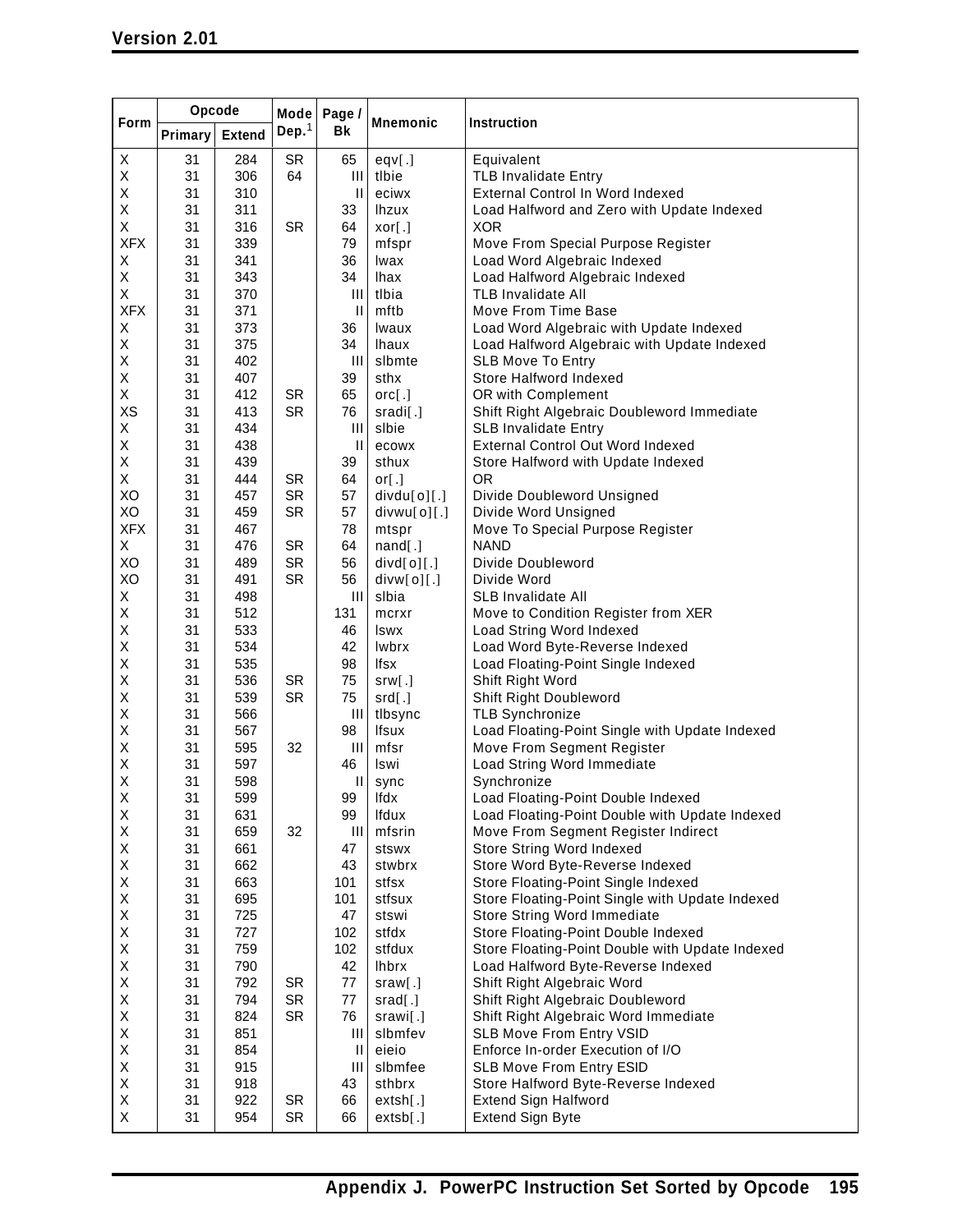|      | Opcode  |               | Mode      | Page /       |                 |                                                         |
|------|---------|---------------|-----------|--------------|-----------------|---------------------------------------------------------|
| Form | Primary | <b>Extend</b> | Dep. $1$  | Bk           | <b>Mnemonic</b> | <b>Instruction</b>                                      |
| X    | 31      | 982           |           | $\mathbf{I}$ | icbi            | Instruction Cache Block Invalidate                      |
| Χ    | 31      | 983           |           | 103          | stfiwx          | Store Floating-Point as Integer Word Indexed            |
| Χ    | 31      | 986           | <b>SR</b> | 66           | extsw[.]        | <b>Extend Sign Word</b>                                 |
| Χ    | 31      | 1014          |           | Ш            | dcbz            | Data Cache Block set to Zero                            |
| D    | 32      |               |           | 35           | lwz             | Load Word and Zero                                      |
| D    | 33      |               |           | 35           | lwzu            | Load Word and Zero with Update                          |
| D    | 34      |               |           | 32           | lbz             | Load Byte and Zero                                      |
| D    | 35      |               |           | 32           | Ibzu            | Load Byte and Zero with Update                          |
| D    | 36      |               |           | 40           | stw             | Store Word                                              |
| D    | 37      |               |           | 40           | stwu            | Store Word with Update                                  |
| D    | 38      |               |           | 38           | stb             | Store Byte                                              |
| D    | 39      |               |           | 38           | stbu            | Store Byte with Update                                  |
| D    | 40      |               |           | 33           | lhz             | Load Halfword and Zero                                  |
| D    | 41      |               |           | 33           | <b>lhzu</b>     | Load Halfword and Zero with Update                      |
| D    | 42      |               |           | 34           | lha             | Load Halfword Algebraic                                 |
| D    | 43      |               |           | 34           | <b>Ihau</b>     | Load Halfword Algebraic with Update                     |
| D    | 44      |               |           | 39           | sth             | Store Halfword                                          |
| D    | 45      |               |           | 39           | sthu            | Store Halfword with Update                              |
| D    | 46      |               |           | 44           | Imw             | Load Multiple Word                                      |
| D    | 47      |               |           | 44           | stmw            | Store Multiple Word                                     |
| D    | 48      |               |           | 98           | lfs             | Load Floating-Point Single                              |
| D    | 49      |               |           | 98           | Ifsu            | Load Floating-Point Single with Update                  |
| D    | 50      |               |           | 99           | Ifd             | <b>Load Floating-Point Double</b>                       |
| D    | 51      |               |           | 99           | Ifdu            | Load Floating-Point Double with Update                  |
| D    | 52      |               |           | 101          | stfs            | <b>Store Floating-Point Single</b>                      |
| D    | 53      |               |           | 101          | stfsu           | Store Floating-Point Single with Update                 |
| D    | 54      |               |           | 102          | stfd            | <b>Store Floating-Point Double</b>                      |
| D    | 55      |               |           | 102          | stfdu           | Store Floating-Point Double with Update                 |
| DS   | 58      | 0             |           | 37           | ld              | Load Doubleword                                         |
| DS   | 58      | 1             |           | 37           | ldu             | Load Doubleword with Update                             |
| DS   | 58      | 2             |           | 36           | Iwa             | Load Word Algebraic                                     |
| Α    | 59      | 18            |           | 106          | fdivs[.]        | <b>Floating Divide Single</b>                           |
| Α    | 59      | 20            |           | 105          | fsubs[.]        | <b>Floating Subtract Single</b>                         |
| Α    | 59      | 21            |           | 105          | fadds[.]        | <b>Floating Add Single</b>                              |
| Α    | 59      | 22            |           | 120          | fsqrts[.]       | <b>Floating Square Root Single</b>                      |
| Α    | 59      | 24            |           | 120          | ${\sf fres}[.]$ | <b>Floating Reciprocal Estimate Single</b>              |
| Α    | 59      | 25            |           | 106          | $f$ muls $[.]$  | <b>Floating Multiply Single</b>                         |
| Α    | 59      | 28            |           | 107          | fmsubs[.]       | <b>Floating Multiply-Subtract Single</b>                |
| A    | 59      | 29            |           | 107          | fmadds[.]       | Floating Multiply-Add Single                            |
| Α    | 59      | 30            |           | 108          | $fnmsubs$ [.]   | <b>Floating Negative Multiply-Subtract Single</b>       |
| Α    | 59      | 31            |           | 108          | fnmadds[.]      | Floating Negative Multiply-Add Single                   |
| DS   | 62      | 0             |           | 41           | std             | <b>Store Doubleword</b>                                 |
| DS   | 62      | 1             |           | 41           | stdu            | Store Doubleword with Update                            |
| X    | 63      | 0             |           | 113          | fcmpu           | <b>Floating Compare Unordered</b>                       |
| Χ    | 63      | 12            |           | 109          | frsp[.]         | Floating Round to Single-Precision                      |
| Χ    | 63      | 14            |           | 111          | fctiw[.]        | Floating Convert To Integer Word                        |
| Χ    | 63      | 15            |           | 111          | fctiwz[.]       | Floating Convert To Integer Word with round toward Zero |
| Α    | 63      | 18            |           | 106          | fdiv[.]         | <b>Floating Divide</b>                                  |
| Α    | 63      | 20            |           | 105          | fsub[.]         | <b>Floating Subtract</b>                                |
| Α    | 63      | 21            |           | 105          | $fadd$ [.]      | <b>Floating Add</b>                                     |
| Α    | 63      | 22            |           | 120          | $fsqrt[3]{1}$   | <b>Floating Square Root</b>                             |
| Α    | 63      | 23            |           | 121          | fsel[.]         | <b>Floating Select</b>                                  |
| Α    | 63      | 25            |           | 106          | fmul[.]         | <b>Floating Multiply</b>                                |
| Α    | 63      | 26            |           | 121          | frsqrte[.]      | <b>Floating Reciprocal Square Root Estimate</b>         |
| Α    | 63      | 28            |           | 107          | fmsub[.]        | <b>Floating Multiply-Subtract</b>                       |
| Α    | 63      | 29            |           | 107          | fmad[.]         | <b>Floating Multiply-Add</b>                            |
| Α    | 63      | 30            |           | 108          | fnmsub[.]       | <b>Floating Negative Multiply-Subtract</b>              |
| A    | 63      | 31            |           | 108          | fnmadd[.]       | <b>Floating Negative Multiply-Add</b>                   |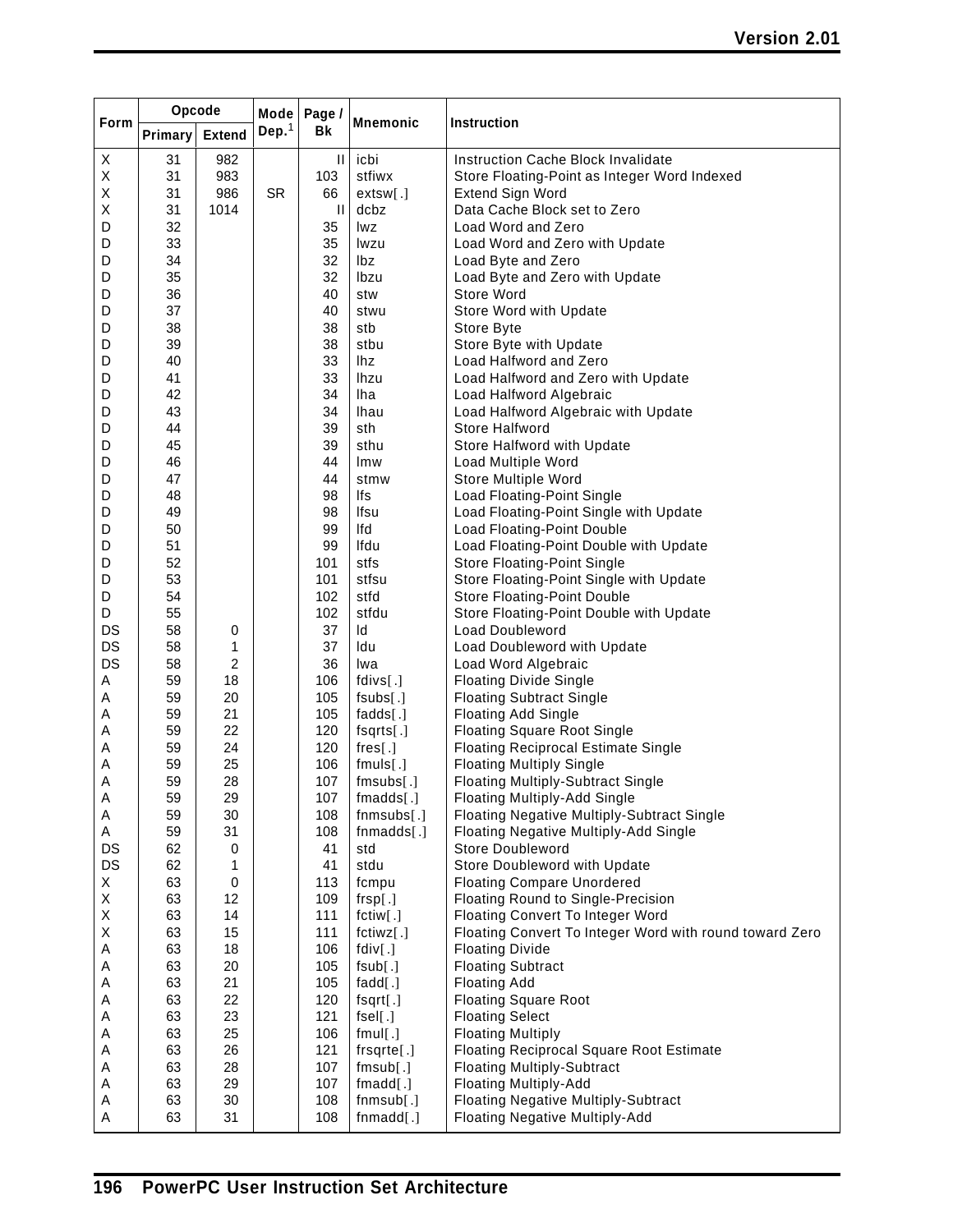| <b>Form</b> | Opcode  |               | Mode l | Page /                                                          | <b>Mnemonic</b>            | Instruction                                              |
|-------------|---------|---------------|--------|-----------------------------------------------------------------|----------------------------|----------------------------------------------------------|
|             | Primary | <b>Extend</b> | Dep.   | Bk                                                              |                            |                                                          |
| X           | 63      | 32            |        | 113                                                             | fcmpo                      | <b>Floating Compare Ordered</b>                          |
| X           | 63      | 38            |        | 116                                                             | $mtfsb1$ [.]               | Move To FPSCR Bit 1                                      |
| X           | 63      | 40            |        | 104                                                             | fneg[ $.$ ]                | <b>Floating Negate</b>                                   |
| X           | 63      | 64            |        | 114                                                             | mcrfs                      | Move to Condition Register from FPSCR                    |
| X           | 63      | 70            |        | 116                                                             | $mtfsb0$ [.]               | Move To FPSCR Bit 0                                      |
| Х           | 63      | 72            |        | 104                                                             | fmr[.]                     | <b>Floating Move Register</b>                            |
| Х           | 63      | 134           |        | 115                                                             | $m$ tfsfil $\lceil$        | Move To FPSCR Field Immediate                            |
| Х           | 63      | 136           |        | 104                                                             | $f$ nabs $\lceil . \rceil$ | <b>Floating Negative Absolute Value</b>                  |
| X           | 63      | 264           |        | <b>Floating Absolute Value</b><br>104<br>fabs $\lceil . \rceil$ |                            |                                                          |
| X           | 63      | 583           |        | 114                                                             | $mffs$ [.]                 | Move From FPSCR                                          |
| <b>XFL</b>  | 63      | 711           |        | 115                                                             | mtfsf[.]                   | Move To FPSCR Fields                                     |
| X           | 63      | 814           |        | 110                                                             | fctid[.]                   | Floating Convert To Integer Doubleword                   |
| X           | 63      | 815           |        | 110                                                             | fctidz[.]                  | Floating Convert To Integer Doubleword with round toward |
|             |         |               |        |                                                                 |                            | Zero                                                     |
| X           | 63      | 846           |        | 112                                                             | fcfid[.]                   | <b>Floating Convert From Integer Doubleword</b>          |

1See key to mode dependency column, on page 203.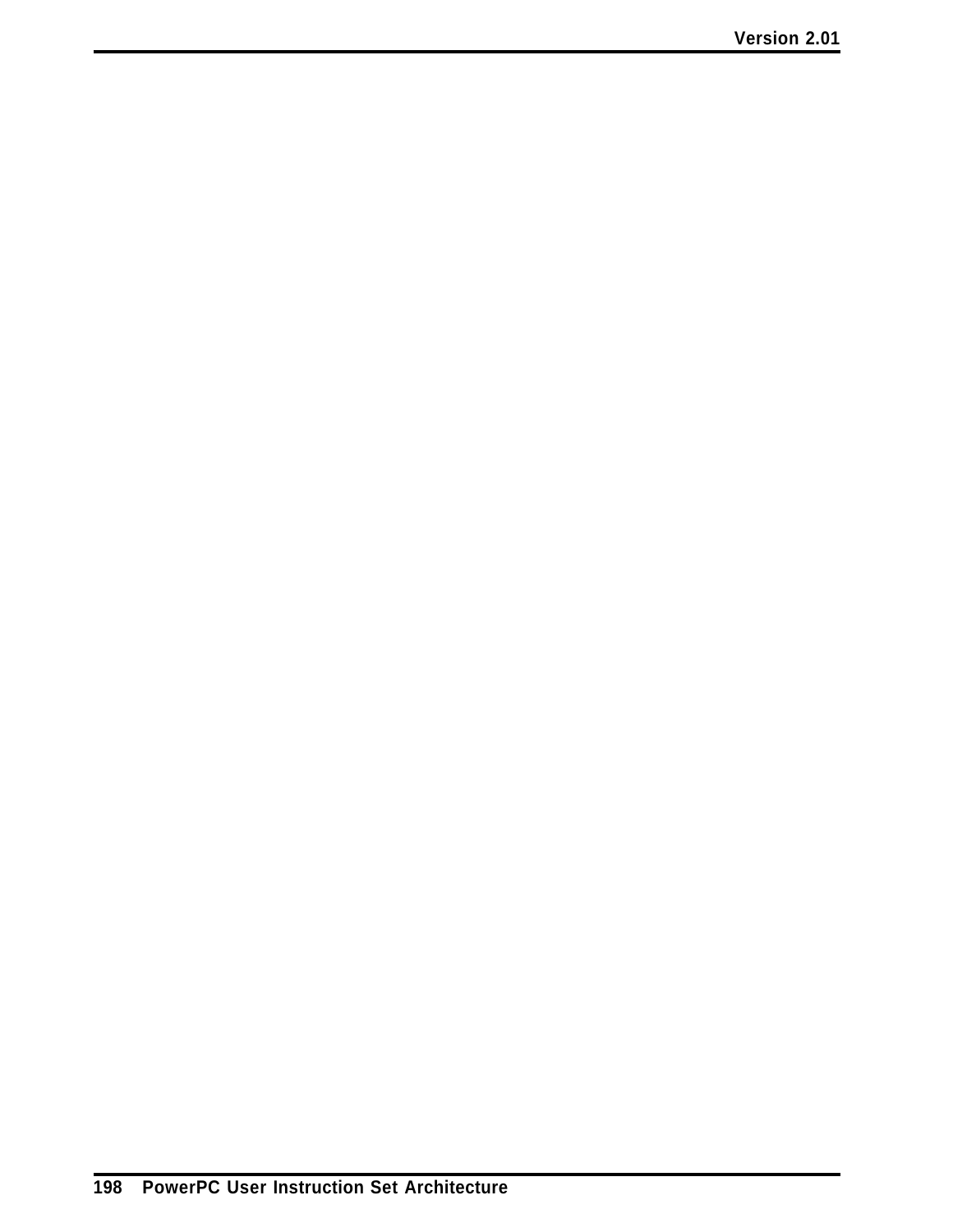## **Appendix K. PowerPC Instruction Set Sorted by Mnemonic**

This appendix lists all the instructions in the PowerPC Architecture, in order by mnemonic. A page number is shown for instructions that are defined in this Book (Book I, *PowerPC User Instruction Set Architecture*), and the Book number is shown for instructions that

are defined in other Books (Book II, *PowerPC Virtual Environment Architecture*, and Book III, *PowerPC Operating Environment Architecture*). If an instruction is defined in more than one of these Books, the lowest-numbered Book is used.

| Form | Opcode  |               | Mode      | Page /                                                                                       | <b>Mnemonic</b> | <b>Instruction</b>                          |
|------|---------|---------------|-----------|----------------------------------------------------------------------------------------------|-----------------|---------------------------------------------|
|      | Primary | <b>Extend</b> | Dep. $1$  | Bk                                                                                           |                 |                                             |
| XO   | 31      | 266           | <b>SR</b> | 50                                                                                           | add[0][.]       | Add                                         |
| XO   | 31      | 10            | <b>SR</b> | 51                                                                                           | addc[0][.]      | Add Carrying                                |
| XO   | 31      | 138           | SR        | 52                                                                                           | $adde[0]$ [.]   | Add Extended                                |
| D    | 14      |               |           | 49                                                                                           | addi            | Add Immediate                               |
| D    | 12      |               | <b>SR</b> | 50                                                                                           | addic           | Add Immediate Carrying                      |
| D    | 13      |               | <b>SR</b> | 50                                                                                           | addic.          | Add Immediate Carrying and Record           |
| D    | 15      |               |           | 49                                                                                           | addis           | Add Immediate Shifted                       |
| XO   | 31      | 234           | <b>SR</b> | 52                                                                                           | $addme[0]$ [.]  | Add to Minus One Extended                   |
| XO   | 31      | 202           | <b>SR</b> | 53                                                                                           | addze[0][.]     | Add to Zero Extended                        |
| Χ    | 31      | 28            | <b>SR</b> | 64                                                                                           | $and$ [.]       | <b>AND</b>                                  |
| Χ    | 31      | 60            | <b>SR</b> | 65                                                                                           | andc $[.]$      | AND with Complement                         |
| D    | 28      |               | <b>SR</b> | 62                                                                                           | andi.           | <b>AND Immediate</b>                        |
| D    | 29      |               | <b>SR</b> | 62                                                                                           | andis.          | <b>AND Immediate Shifted</b>                |
| L    | 18      |               |           | 23                                                                                           | b[1][a]         | <b>Branch</b>                               |
| B    | 16      |               | <b>CT</b> | 23                                                                                           | bc[1][a]        | <b>Branch Conditional</b>                   |
| XL   | 19      | 528           | <b>CT</b> | 24                                                                                           | bcctr[l]        | <b>Branch Conditional to Count Register</b> |
| XL   | 19      | 16            | <b>CT</b> | 24                                                                                           | bclr[1]         | <b>Branch Conditional to Link Register</b>  |
| Χ    | 31      | $\Omega$      |           | 58                                                                                           | cmp             | Compare                                     |
| D    | 11      |               |           | 58                                                                                           | cmpi            | Compare Immediate                           |
| X    | 31      | 32            |           | 59                                                                                           | cmpl            | Compare Logical                             |
| D    | 10      |               |           | 59                                                                                           | cmpli           | Compare Logical Immediate                   |
| Χ    | 31      | 58            | <b>SR</b> | 67                                                                                           | cntzd[.]        | Count Leading Zeros Doubleword              |
| Χ    | 31      | 26            | <b>SR</b> | 67                                                                                           | cntzw[.]        | Count Leading Zeros Word                    |
| XL   | 19      | 257           |           | 26                                                                                           | crand           | <b>Condition Register AND</b>               |
| XL   | 19      | 129           |           | 27                                                                                           | crandc          | Condition Register AND with Complement      |
| XL   | 19      | 289           |           | 27                                                                                           | creqv           | <b>Condition Register Equivalent</b>        |
| XL   | 19      | 225           |           | 26                                                                                           | crnand          | <b>Condition Register NAND</b>              |
| XL   | 19      | 33            |           | 27                                                                                           | crnor           | <b>Condition Register NOR</b>               |
| XL   | 19      | 449           |           | 26                                                                                           | cror            | <b>Condition Register OR</b>                |
| XL   | 19      | 417           |           | 27                                                                                           | crorc           | Condition Register OR with Complement       |
| XL   | 19      | 193           |           | 26                                                                                           | crxor           | <b>Condition Register XOR</b>               |
| X    | 31      | 86            |           | H                                                                                            | dcbf            | Data Cache Block Flush                      |
| X    | 31      | 54            |           | $\mathbf{I}$                                                                                 | dcbst           | Data Cache Block Store                      |
| X    | 31      | 278           |           | $\mathsf{H}% _{0}\left( \mathcal{M}_{0}\right) =\mathsf{H}_{0}\left( \mathcal{M}_{0}\right)$ | dcbt            | Data Cache Block Touch                      |
| X    | 31      | 246           |           | $\mathbf{  }$                                                                                | dcbtst          | Data Cache Block Touch for Store            |
| X    | 31      | 1014          |           | $\mathbf{II}$                                                                                | dcbz            | Data Cache Block set to Zero                |
| XO   | 31      | 489           | <b>SR</b> | 56                                                                                           | divd[o][.]      | Divide Doubleword                           |
| XO   | 31      | 457           | <b>SR</b> | 57                                                                                           | divdu[0][.]     | Divide Doubleword Unsigned                  |
| XO   | 31      | 491           | <b>SR</b> | 56                                                                                           | $divw[0]$ [.]   | Divide Word                                 |
| XO   | 31      | 459           | <b>SR</b> | 57                                                                                           | divwu[0][.]     | Divide Word Unsigned                        |
| X    | 31      | 310           |           | Ш                                                                                            | eciwx           | External Control In Word Indexed            |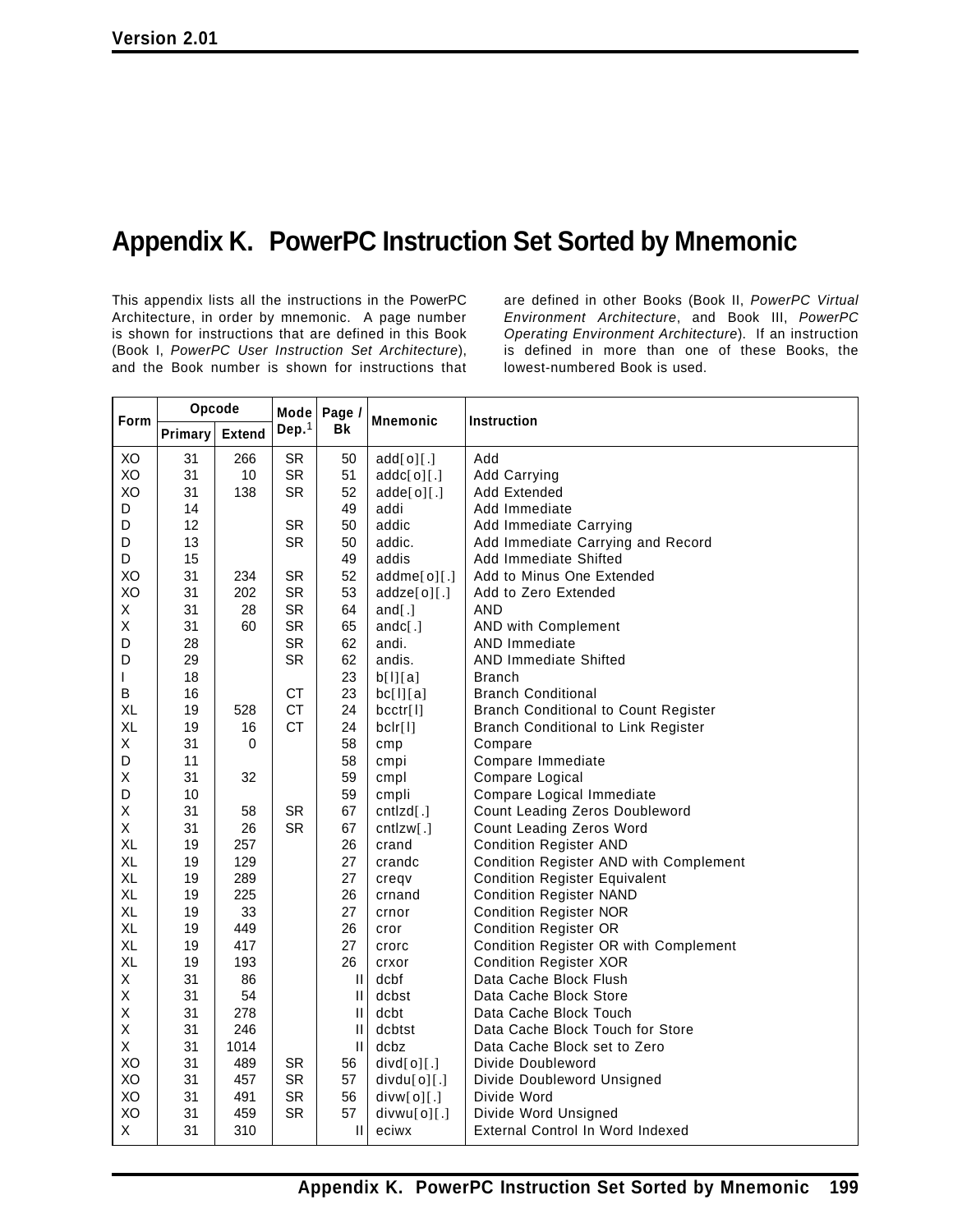|             | Opcode   |               | Mode      | Page /     |                      |                                                                  |
|-------------|----------|---------------|-----------|------------|----------------------|------------------------------------------------------------------|
| <b>Form</b> | Primary  | <b>Extend</b> | Dep. $1$  | <b>Bk</b>  | <b>Mnemonic</b>      | Instruction                                                      |
| X           | 31       | 438           |           | Ш          | ecowx                | External Control Out Word Indexed                                |
| Χ           | 31       | 854           |           | Ш          | eieio                | Enforce In-order Execution of I/O                                |
| Χ           | 31       | 284           | <b>SR</b> | 65         | eqv[.]               | Equivalent                                                       |
| Χ           | 31       | 954           | <b>SR</b> | 66         | extsb[.]             | <b>Extend Sign Byte</b>                                          |
| Χ           | 31       | 922           | SR        | 66         | extsh[.]             | Extend Sign Halfword                                             |
| Χ           | 31       | 986           | <b>SR</b> | 66         | extsw[.]             | Extend Sign Word                                                 |
| Χ           | 63       | 264           |           | 104        | $[$ .]               | <b>Floating Absolute Value</b>                                   |
| Α           | 63       | 21            |           | 105        | $fadd$ [.]           | <b>Floating Add</b>                                              |
| Α           | 59       | 21            |           | 105        | fadds[.]             | <b>Floating Add Single</b>                                       |
| Χ           | 63       | 846           |           | 112        | fcfid[.]             | Floating Convert From Integer Doubleword                         |
| Χ           | 63       | 32            |           | 113        | fcmpo                | <b>Floating Compare Ordered</b>                                  |
| Χ           | 63       | 0             |           | 113        | fcmpu                | <b>Floating Compare Unordered</b>                                |
| Χ           | 63       | 814           |           | 110        | fctid[.]             | Floating Convert To Integer Doubleword                           |
| X           | 63       | 815           |           | 110        | fctidz[.]            | Floating Convert To Integer Doubleword with round<br>toward Zero |
| Х           | 63       | 14            |           | 111        | fctiw[.]             | Floating Convert To Integer Word                                 |
| Χ           | 63       | 15            |           | 111        | fctiwz[.]            | Floating Convert To Integer Word with round toward Zero          |
| Α           | 63       | 18            |           | 106        | fdiv[.]              | <b>Floating Divide</b>                                           |
| Α           | 59       | 18            |           | 106        | fdivs[.]             | <b>Floating Divide Single</b>                                    |
| Α           | 63       | 29            |           | 107        | fmadd[.]             | <b>Floating Multiply-Add</b>                                     |
| Α           | 59       | 29            |           | 107        | fmadds[.]            | Floating Multiply-Add Single                                     |
| Χ           | 63       | 72            |           | 104        | fmr[.]               | <b>Floating Move Register</b>                                    |
| Α           | 63       | 28            |           | 107        | fmsub[.]             | <b>Floating Multiply-Subtract</b>                                |
| Α           | 59       | 28            |           | 107        | fmsubs[.]            | <b>Floating Multiply-Subtract Single</b>                         |
| Α           | 63       | 25            |           | 106        | fmul[.]              | <b>Floating Multiply</b>                                         |
| Α           | 59       | 25            |           | 106        | $f$ muls $[.]$       | <b>Floating Multiply Single</b>                                  |
| Χ           | 63       | 136           |           | 104        | [1.]                 | Floating Negative Absolute Value                                 |
| Χ           | 63       | 40            |           | 104        | fneg[.]              | <b>Floating Negate</b>                                           |
| A           | 63       | 31            |           | 108        | $fnmadd$ [.]         | <b>Floating Negative Multiply-Add</b>                            |
| Α           | 59       | 31            |           | 108        | fnmadds[.]           | Floating Negative Multiply-Add Single                            |
| Α           | 63       | 30            |           | 108        | fnmsub[.]            | <b>Floating Negative Multiply-Subtract</b>                       |
| Α           | 59       | 30            |           | 108        | $fnmsubs$ [.]        | Floating Negative Multiply-Subtract Single                       |
| Α           | 59       | 24            |           | 120        | ${\sf fres}[.]$      | <b>Floating Reciprocal Estimate Single</b>                       |
| Χ           | 63       | 12            |           | 109        | frsp[.]              | Floating Round to Single-Precision                               |
| Α           | 63       | 26            |           | 121        | $f$ rsqrte $[.]$     | Floating Reciprocal Square Root Estimate                         |
| Α           | 63       | 23            |           | 121        | fsel[.]              | <b>Floating Select</b>                                           |
| Α           | 63       | 22            |           | 120        | $fsqrt[3]{1}$        | <b>Floating Square Root</b>                                      |
| Α           | 59<br>63 | 22<br>20      |           | 120<br>105 | fsqrts[.]<br>fsub[.] | <b>Floating Square Root Single</b><br><b>Floating Subtract</b>   |
| A<br>Α      | 59       | 20            |           | 105        | fsubs[.]             | <b>Floating Subtract Single</b>                                  |
| X           | 31       | 982           |           | Ш          | icbi                 | Instruction Cache Block Invalidate                               |
| XL          | 19       | 150           |           | Ш          | isync                | Instruction Synchronize                                          |
| D           | 34       |               |           | 32         | lbz                  | Load Byte and Zero                                               |
| D           | 35       |               |           | 32         | Ibzu                 | Load Byte and Zero with Update                                   |
| X           | 31       | 119           |           | 32         | Ibzux                | Load Byte and Zero with Update Indexed                           |
| X           | 31       | 87            |           | 32         | <b>lbzx</b>          | Load Byte and Zero Indexed                                       |
| DS          | 58       | 0             |           | 37         | ld                   | Load Doubleword                                                  |
| X           | 31       | 84            |           | Ш          | Idarx                | Load Doubleword And Reserve Indexed                              |
| DS          | 58       | 1             |           | 37         | Idu                  | Load Doubleword with Update                                      |
| X           | 31       | 53            |           | 37         | <b>Idux</b>          | Load Doubleword with Update Indexed                              |
| X           | 31       | 21            |           | 37         | ldx                  | Load Doubleword Indexed                                          |
| D           | 50       |               |           | 99         | Ifd                  | Load Floating-Point Double                                       |
| D           | 51       |               |           | 99         | Ifdu                 | Load Floating-Point Double with Update                           |
| Χ           | 31       | 631           |           | 99         | Ifdux                | Load Floating-Point Double with Update Indexed                   |
| Χ           | 31       | 599           |           | 99         | lfdx                 | Load Floating-Point Double Indexed                               |
| D           | 48       |               |           | 98         | lfs                  | Load Floating-Point Single                                       |
| D           | 49       |               |           | 98         | Ifsu                 | Load Floating-Point Single with Update                           |
| X           | 31       | 567           |           | 98         | Ifsux                | Load Floating-Point Single with Update Indexed                   |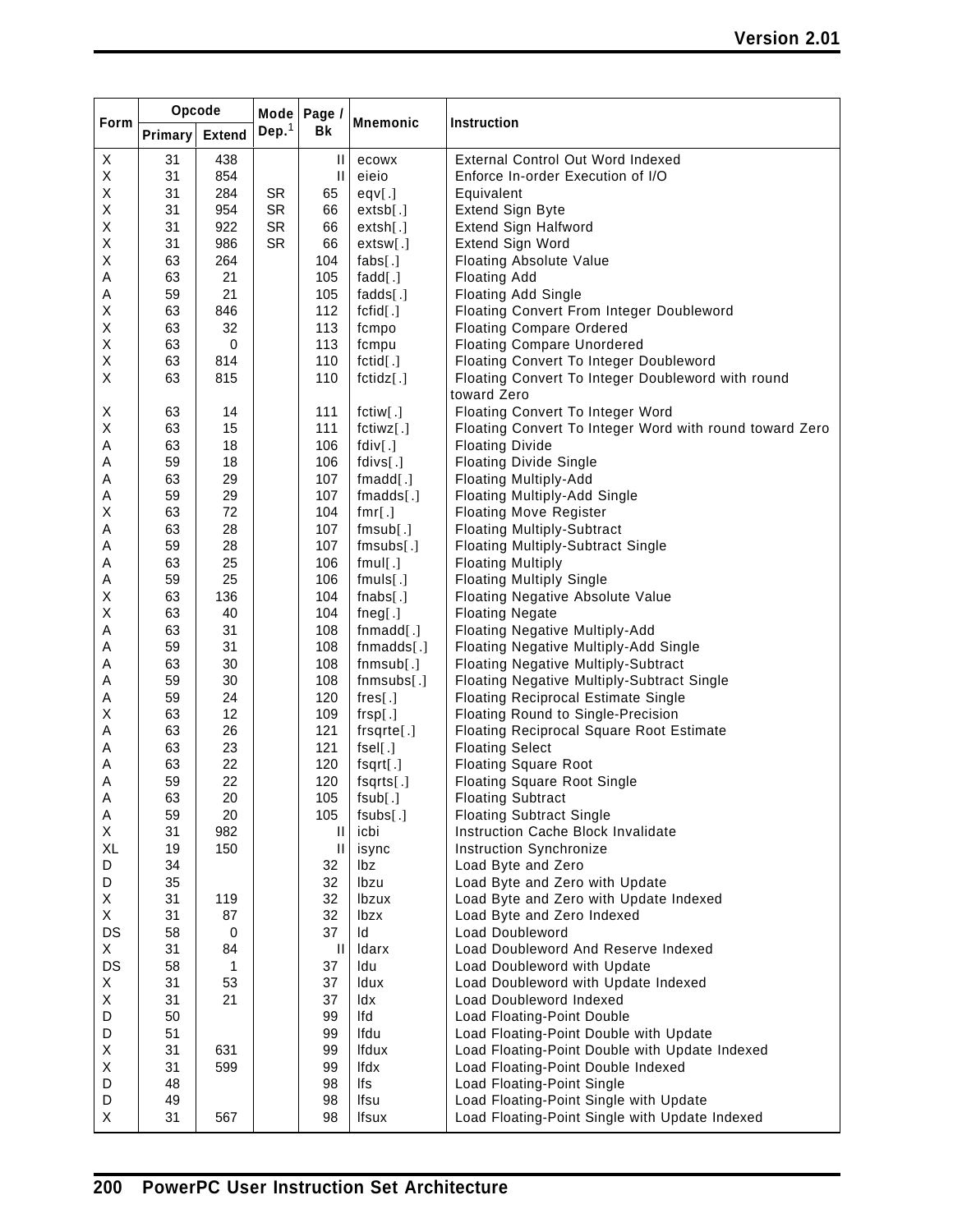|            |                | Opcode        |           | <b>Mode</b><br>Page /                 | <b>Mnemonic</b>                      |                                                                 |
|------------|----------------|---------------|-----------|---------------------------------------|--------------------------------------|-----------------------------------------------------------------|
| Form       | Primary        | <b>Extend</b> | Dep. $1$  | <b>Bk</b>                             |                                      | Instruction                                                     |
| X          | 31             | 535           |           | 98                                    | lfsx                                 | Load Floating-Point Single Indexed                              |
| D          | 42             |               |           | 34                                    | lha                                  | Load Halfword Algebraic                                         |
| D          | 43             |               |           | 34                                    | Ihau                                 | Load Halfword Algebraic with Update                             |
| Χ          | 31             | 375           |           | 34                                    | <b>Ihaux</b>                         | Load Halfword Algebraic with Update Indexed                     |
| Χ          | 31             | 343           |           | 34                                    | lhax                                 | Load Halfword Algebraic Indexed                                 |
| Χ          | 31             | 790           |           | 42                                    | <b>Ihbrx</b>                         | Load Halfword Byte-Reverse Indexed                              |
| D          | 40             |               |           | 33                                    | lhz                                  | Load Halfword and Zero                                          |
| D          | 41             |               |           | 33                                    | lhzu                                 | Load Halfword and Zero with Update                              |
| Χ<br>Χ     | 31<br>31       | 311<br>279    |           | 33                                    | <b>Ihzux</b>                         | Load Halfword and Zero with Update Indexed                      |
| D          | 46             |               |           | 33<br>44                              | lhzx<br><b>Imw</b>                   | Load Halfword and Zero Indexed                                  |
| Χ          | 31             | 597           |           | 46                                    | Iswi                                 | Load Multiple Word<br>Load String Word Immediate                |
| Χ          | 31             | 533           |           | 46                                    | <b>Iswx</b>                          | Load String Word Indexed                                        |
| <b>DS</b>  | 58             | 2             |           | 36                                    | lwa                                  | Load Word Algebraic                                             |
| Χ          | 31             | 20            |           | $\mathbf{  }$                         | Iwarx                                | Load Word And Reserve Indexed                                   |
| Χ          | 31             | 373           |           | 36                                    | Iwaux                                | Load Word Algebraic with Update Indexed                         |
| Χ          | 31             | 341           |           | 36                                    | lwax                                 | Load Word Algebraic Indexed                                     |
| Χ          | 31             | 534           |           | 42                                    | <b>lwbrx</b>                         | Load Word Byte-Reverse Indexed                                  |
| D          | 32             |               |           | 35                                    | lwz                                  | Load Word and Zero                                              |
| D          | 33             |               |           | 35                                    | lwzu                                 | Load Word and Zero with Update                                  |
| Χ          | 31             | 55            |           | 35                                    | lwzux                                | Load Word and Zero with Update Indexed                          |
| Χ          | 31             | 23            |           | 35                                    | lwzx                                 | Load Word and Zero Indexed                                      |
| XL         | 19             | 0             |           | 28                                    | mcrf                                 | Move Condition Register Field                                   |
| Χ          | 63             | 64            |           | 114                                   | mcrfs                                | Move to Condition Register from FPSCR                           |
| Χ          | 31             | 512           |           | 131                                   | mcrxr                                | Move to Condition Register from XER                             |
| <b>XFX</b> | 31             | 19            |           | 80                                    | mfcr                                 | Move From Condition Register                                    |
| <b>XFX</b> | 31             | 19            |           | 118                                   | mfocrf                               | Move From One Condition Register Field                          |
| Χ          | 63             | 583           |           | 114                                   | mfs[.]                               | Move From FPSCR                                                 |
| Χ          | 31             | 83            |           | Ш                                     | mfmsr                                | Move From Machine State Register                                |
| <b>XFX</b> | 31             | 339           |           | 79                                    | mfspr                                | Move From Special Purpose Register                              |
| Χ          | 31             | 595           | 32        | Ш                                     | mfsr                                 | Move From Segment Register                                      |
| X          | 31             | 659           | 32        | Ш                                     | mfsrin                               | Move From Segment Register Indirect                             |
| <b>XFX</b> | 31             | 371           |           | $\begin{array}{c} \hline \end{array}$ | mftb                                 | Move From Time Base                                             |
| <b>XFX</b> | 31             | 144           |           | 80                                    | mtcrf                                | Move To Condition Register Fields                               |
| <b>XFX</b> | 31             | 144           |           | 118                                   | mtocrf                               | Move To One Condition Register Field                            |
| Χ<br>Χ     | 63<br>63       | 70<br>38      |           | 116<br>116                            | mtfsb0[.]                            | Move To FPSCR Bit 0<br>Move To FPSCR Bit 1                      |
| <b>XFL</b> | 63             | 711           |           | 115                                   | $mtfsb1$ [.]                         | Move To FPSCR Fields                                            |
|            |                |               |           |                                       | mtfsf[.]                             |                                                                 |
| X<br>X     | 63<br>31       | 134<br>146    |           | 115<br>Ш                              | $m$ tfsfi $\lceil . \rceil$<br>mtmsr | Move To FPSCR Field Immediate<br>Move To Machine State Register |
| X          | 31             | 178           |           | Ш                                     | mtmsrd                               | Move To Machine State Register Doubleword                       |
| <b>XFX</b> | 31             | 467           |           | 78                                    | mtspr                                | Move To Special Purpose Register                                |
| Χ          | 31             | 210           | 32        | Ш                                     | mtsr                                 | Move To Segment Register                                        |
| X          | 31             | 242           | 32        | Ш                                     | mtsrin                               | Move To Segment Register Indirect                               |
| XO         | 31             | 73            | <b>SR</b> | 55                                    | mulhd[.]                             | Multiply High Doubleword                                        |
| XO         | 31             | 9             | <b>SR</b> | 55                                    | mulhdu[.]                            | Multiply High Doubleword Unsigned                               |
| XO         | 31             | 75            | <b>SR</b> | 55                                    | mulhw[.]                             | Multiply High Word                                              |
| XO         | 31             | 11            | <b>SR</b> | 55                                    | mulhwu[.]                            | Multiply High Word Unsigned                                     |
| XO         | 31             | 233           | <b>SR</b> | 54                                    | mulld[0][.]                          | Multiply Low Doubleword                                         |
| D          | $\overline{7}$ |               |           | 54                                    | mulli                                | Multiply Low Immediate                                          |
| XO         | 31             | 235           | <b>SR</b> | 54                                    | mullw[0][.]                          | Multiply Low Word                                               |
| X          | 31             | 476           | SR        | 64                                    | $nand$ [.]                           | <b>NAND</b>                                                     |
| XO         | 31             | 104           | SR        | 53                                    | neg[0][.]                            | Negate                                                          |
| Χ          | 31             | 124           | <b>SR</b> | 65                                    | nor[.]                               | <b>NOR</b>                                                      |
| Χ          | 31             | 444           | <b>SR</b> | 64                                    | or $[.]$                             | <b>OR</b>                                                       |
| Χ          | 31             | 412           | <b>SR</b> | 65                                    | orc[.]                               | OR with Complement                                              |
| D          | 24             |               |           | 63                                    | ori                                  | OR Immediate                                                    |
| D          | 25             |               |           | 63                                    | oris                                 | OR Immediate Shifted                                            |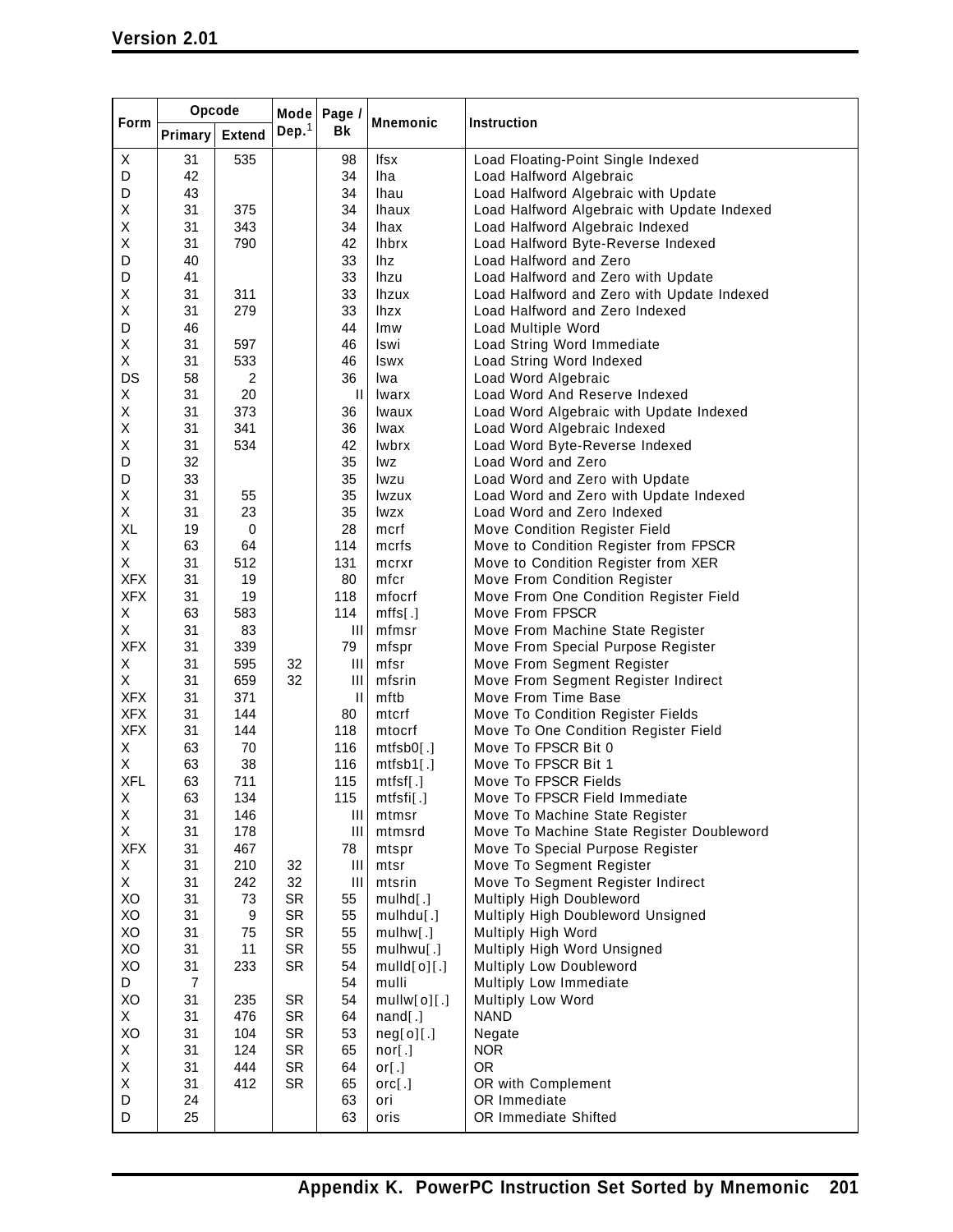|            | Opcode   |               | Mode              | Page /         | <b>Mnemonic</b>       |                                                      |
|------------|----------|---------------|-------------------|----------------|-----------------------|------------------------------------------------------|
| Form       | Primary  | <b>Extend</b> | Dep. <sup>1</sup> | Bk             |                       | <b>Instruction</b>                                   |
| XL         | 19       | 18            |                   | $\mathbf{III}$ | rfid                  | Return from Interrupt Doubleword                     |
| <b>MDS</b> | 30       | 8             | SR                | 71             | $r   \text{dcl}[\,.]$ | Rotate Left Doubleword then Clear Left               |
| <b>MDS</b> | 30       | 9             | <b>SR</b>         | 72             | rldcr[.]              | Rotate Left Doubleword then Clear Right              |
| MD         | 30       | 2             | <b>SR</b>         | 70             | rldic[.]              | Rotate Left Doubleword Immediate then Clear          |
| MD         | 30       | 0             | <b>SR</b>         | 69             | rldicl[.]             | Rotate Left Doubleword Immediate then Clear Left     |
| MD         | 30       | 1             | <b>SR</b>         | 69             | rldicr[.]             | Rotate Left Doubleword Immediate then Clear Right    |
| MD         | 30       | 3             | SR                | 73             | rldimi[.]             | Rotate Left Doubleword Immediate then Mask Insert    |
| M          | 20       |               | <b>SR</b>         | 73             | rlwimi[.]             | Rotate Left Word Immediate then Mask Insert          |
| M          | 21       |               | SR                | 70             | rlwinm[.]             | Rotate Left Word Immediate then AND with Mask        |
| М          | 23       |               | <b>SR</b>         | 72             | rlwm[.]               | Rotate Left Word then AND with Mask                  |
| SC         | 17       |               |                   | 25             | SC                    | System Call                                          |
| X          | 31       | 498           |                   | Ш              | slbia                 | SLB Invalidate All                                   |
| Χ          | 31       | 434           |                   | Ш              | slbie                 | <b>SLB Invalidate Entry</b>                          |
| Χ          | 31       | 915           |                   | $\mathbf{III}$ | slbmfee               | SLB Move From Entry ESID                             |
| X          | 31       | 851           |                   | Ш              | slbmfev               | SLB Move From Entry VSID                             |
| Χ          | 31       | 402           |                   | $\mathbf{III}$ | slbmte                | <b>SLB Move To Entry</b>                             |
| Χ          | 31       | 27            | SR                | 74             | sld[.]                | Shift Left Doubleword                                |
| Χ          | 31       | 24            | <b>SR</b>         | 74             | slw[.]                | Shift Left Word                                      |
| X          | 31       | 794           | <b>SR</b>         | 77             | srad[.]               | Shift Right Algebraic Doubleword                     |
| XS         | 31       | 413           | <b>SR</b>         | 76             | sradi[.]              | Shift Right Algebraic Doubleword Immediate           |
| X          | 31       | 792           | <b>SR</b>         | 77             | sraw[.]               | Shift Right Algebraic Word                           |
| Χ          | 31       | 824           | <b>SR</b>         | 76             | srawi[.]              | Shift Right Algebraic Word Immediate                 |
| Χ          | 31       | 539           | <b>SR</b>         | 75             | srd[.]                | Shift Right Doubleword                               |
| Χ<br>D     | 31<br>38 | 536           | SR                | 75<br>38       | srw[.]<br>stb         | Shift Right Word                                     |
| D          | 39       |               |                   | 38             | stbu                  | Store Byte                                           |
| X          | 31       | 247           |                   | 38             | stbux                 | Store Byte with Update                               |
| Χ          | 31       | 215           |                   | 38             | stbx                  | Store Byte with Update Indexed<br>Store Byte Indexed |
| DS         | 62       | 0             |                   | 41             | std                   | <b>Store Doubleword</b>                              |
| X          | 31       | 214           |                   | Ш              | stdcx.                | Store Doubleword Conditional Indexed                 |
| DS         | 62       | 1             |                   | 41             | stdu                  | Store Doubleword with Update                         |
| X          | 31       | 181           |                   | 41             | stdux                 | Store Doubleword with Update Indexed                 |
| Χ          | 31       | 149           |                   | 41             | stdx                  | Store Doubleword Indexed                             |
| D          | 54       |               |                   | 102            | stfd                  | Store Floating-Point Double                          |
| D          | 55       |               |                   | 102            | stfdu                 | Store Floating-Point Double with Update              |
| X          | 31       | 759           |                   | 102            | stfdux                | Store Floating-Point Double with Update Indexed      |
| Χ          | 31       | 727           |                   | 102            | stfdx                 | Store Floating-Point Double Indexed                  |
| Χ          | 31       | 983           |                   | 103            | stfiwx                | Store Floating-Point as Integer Word Indexed         |
| D          | 52       |               |                   | 101            | stfs                  | Store Floating-Point Single                          |
| D          | 53       |               |                   | 101            | stfsu                 | Store Floating-Point Single with Update              |
| Χ          | 31       | 695           |                   | 101            | stfsux                | Store Floating-Point Single with Update Indexed      |
| Χ          | 31       | 663           |                   | 101            | stfsx                 | Store Floating-Point Single Indexed                  |
| D          | 44       |               |                   | 39             | sth                   | Store Halfword                                       |
| Χ          | 31       | 918           |                   | 43             | sthbrx                | Store Halfword Byte-Reverse Indexed                  |
| D          | 45       |               |                   | 39             | sthu                  | Store Halfword with Update                           |
| Χ          | 31       | 439           |                   | 39             | sthux                 | Store Halfword with Update Indexed                   |
| X          | 31       | 407           |                   | 39             | sthx                  | Store Halfword Indexed                               |
| D          | 47       |               |                   | 44             | stmw                  | Store Multiple Word                                  |
| X          | 31       | 725           |                   | 47             | stswi                 | Store String Word Immediate                          |
| X          | 31       | 661           |                   | 47             | stswx                 | Store String Word Indexed                            |
| D          | 36       |               |                   | 40             | stw                   | Store Word                                           |
| X          | 31       | 662           |                   | 43             | stwbrx                | Store Word Byte-Reverse Indexed                      |
| Χ          | 31       | 150           |                   | H              | stwcx.                | Store Word Conditional Indexed                       |
| D          | 37       |               |                   | 40             | stwu                  | Store Word with Update                               |
| X          | 31       | 183           |                   | 40             | stwux                 | Store Word with Update Indexed                       |
| X          | 31       | 151           |                   | 40             | stwx                  | Store Word Indexed                                   |
| XO         | 31       | 40            | SR                | 50             | subf[0][.]            | Subtract From                                        |
| XO         | 31       | 8             | <b>SR</b>         | 51             | subfc[0][.]           | <b>Subtract From Carrying</b>                        |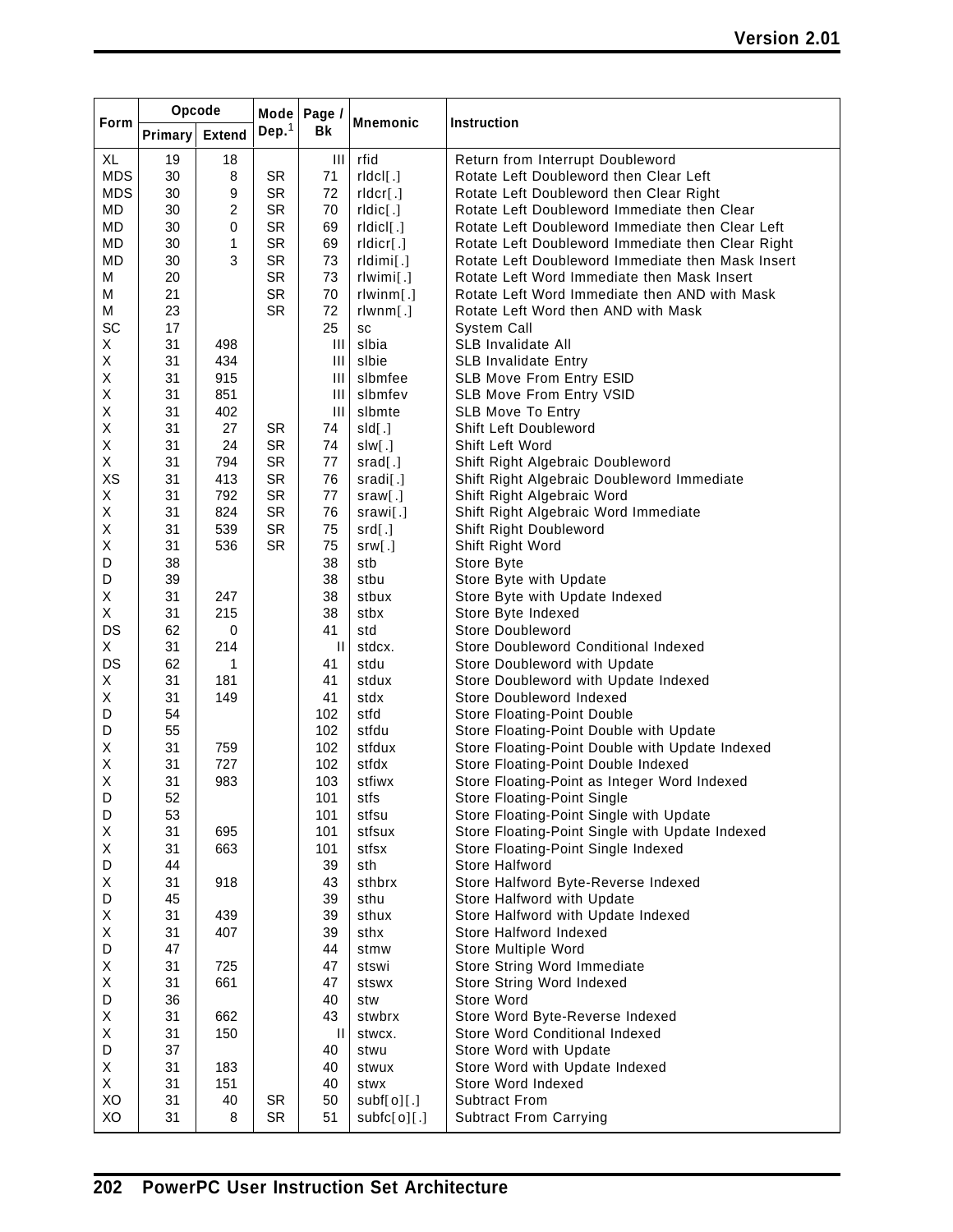| <b>Form</b> | Opcode  |               | Mode l            | Page / | <b>Mnemonic</b>          | Instruction                      |
|-------------|---------|---------------|-------------------|--------|--------------------------|----------------------------------|
|             | Primary | <b>Extend</b> | Dep. <sup>1</sup> | Bk     |                          |                                  |
| XO          | 31      | 136           | <b>SR</b>         | 52     | subfe[0][.]              | <b>Subtract From Extended</b>    |
| D           | 8       |               | SR.               | 51     | subfic                   | Subtract From Immediate Carrying |
| XO          | 31      | 232           | SR.               | 52     | subfine[0][.]            | Subtract From Minus One Extended |
| XO          | 31      | 200           | SR                | 53     | subfze[0][.]             | Subtract From Zero Extended      |
| X           | 31      | 598           |                   | Ш      | sync                     | Synchronize                      |
| X           | 31      | 68            |                   | 61     | td                       | <b>Trap Doubleword</b>           |
| D           | 2       |               |                   | 60     | tdi                      | <b>Trap Doubleword Immediate</b> |
| X           | 31      | 370           |                   | Ш      | tlbia                    | <b>TLB Invalidate All</b>        |
| X           | 31      | 306           | 64                | Ш      | tlbie                    | <b>TLB Invalidate Entry</b>      |
| Χ           | 31      | 566           |                   | Ш      | tlbsync                  | <b>TLB Synchronize</b>           |
| X           | 31      | 4             |                   | 61     | tw                       | Trap Word                        |
| D           | 3       |               |                   | 60     | twi                      | Trap Word Immediate              |
| Χ           | 31      | 316           | SR.               | 64     | $X$ or $\lceil . \rceil$ | <b>XOR</b>                       |
| D           | 26      |               |                   | 63     | xori                     | <b>XOR Immediate</b>             |
| D           | 27      |               |                   | 63     | xoris                    | <b>XOR Immediate Shifted</b>     |

<sup>1</sup>Key to Mode Dependency Column

Except as described below and in Section 1.12.2, "Effective Address Calculation" on page 14, all instructions are independent of whether the processor is in 32-bit or 64-bit mode.

- CT If the instruction tests the Count Register, it tests the low-order 32 bits in 32-bit mode and all 64 bits in 64-bit mode.
- SR The setting of status registers (such as XER and CR0) is mode-dependent.
- 32 The instruction must be executed only in 32-bit mode.
- 64 The instruction must be executed only in 64-bit mode.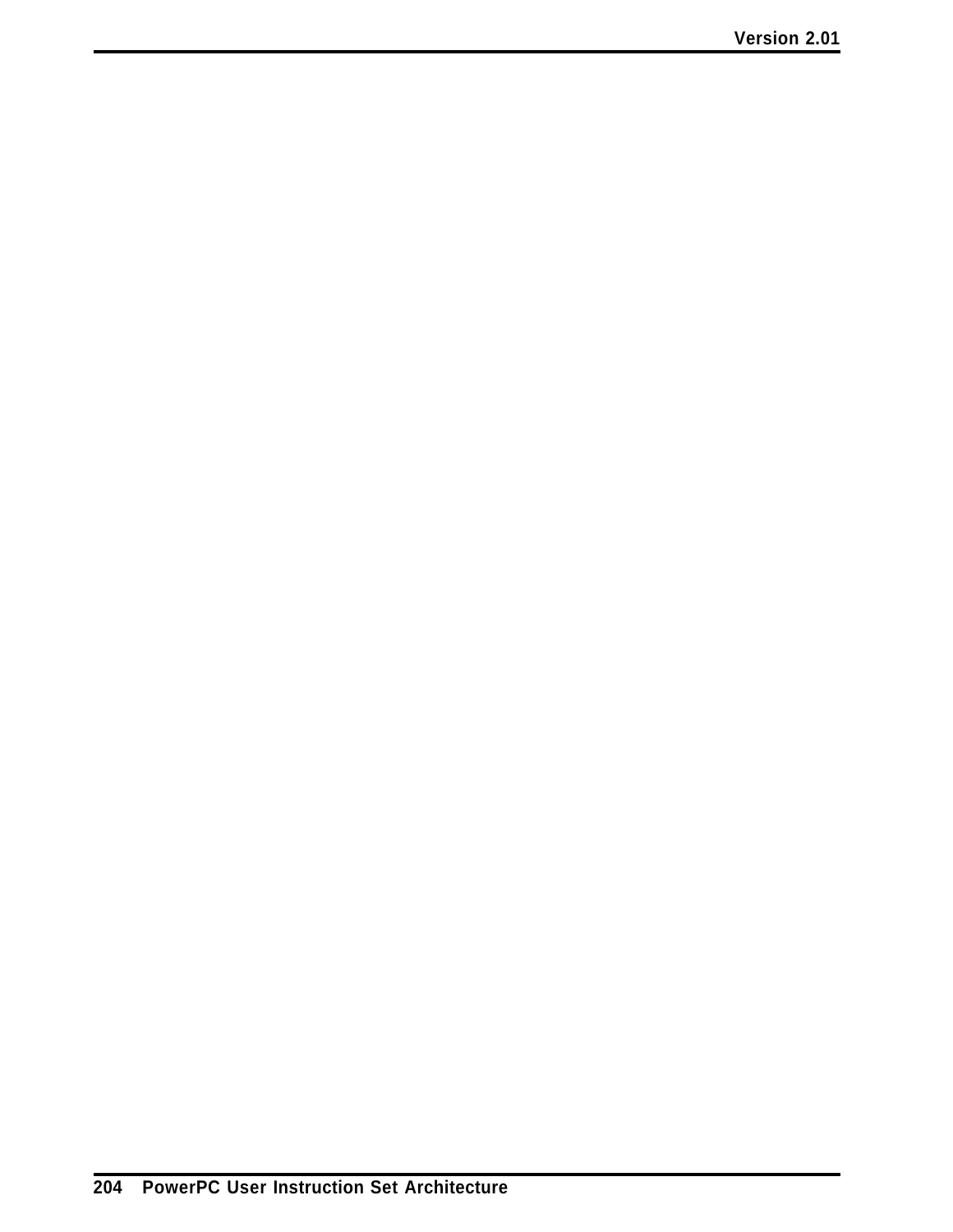## **Index**

### **A**

a bit 20 A-form 10 AA field 10 address 14 effective 14 assembler language extended mnemonics 143 mnemonics 143 symbols 143

#### **B**

B-form 8 BA field 10 BB field 10 BD field 10 BF field 10 BFA field 10 BH field 10 BI field 10 Big-Endian 122 BO field 10, 20 boundedly undefined 3 BT field 10 byte ordering 122 bytes 2

#### **C**

C 84 CA 30 CIA 4 CR 18 CTR 19

## **D**

D field 11 D-form 8 defined instructions 12 denormalization 87

denormalized number 86 double-precision 88 doublewords 2 DS field 11 DS-form 8

#### **E**

EA 14 effective address 14 EQ 18, 19

### **F**

facilities optional 13 FE 19, 84 FEX 83 FG 19, 84 FI 84 FL 18, 84 FLM field 11 floating-point denormalization 87 double-precision 88 exceptions 82, 89 inexact 94 invalid operation 91 overflow 93 underflow 93 zero divide 92 execution models 94 normalization 87 number denormalized 86 infinity 86 normalized 86 not a number 86 zero 86 rounding 89 sign 87 single-precision 88 FPCC 84 FPR 82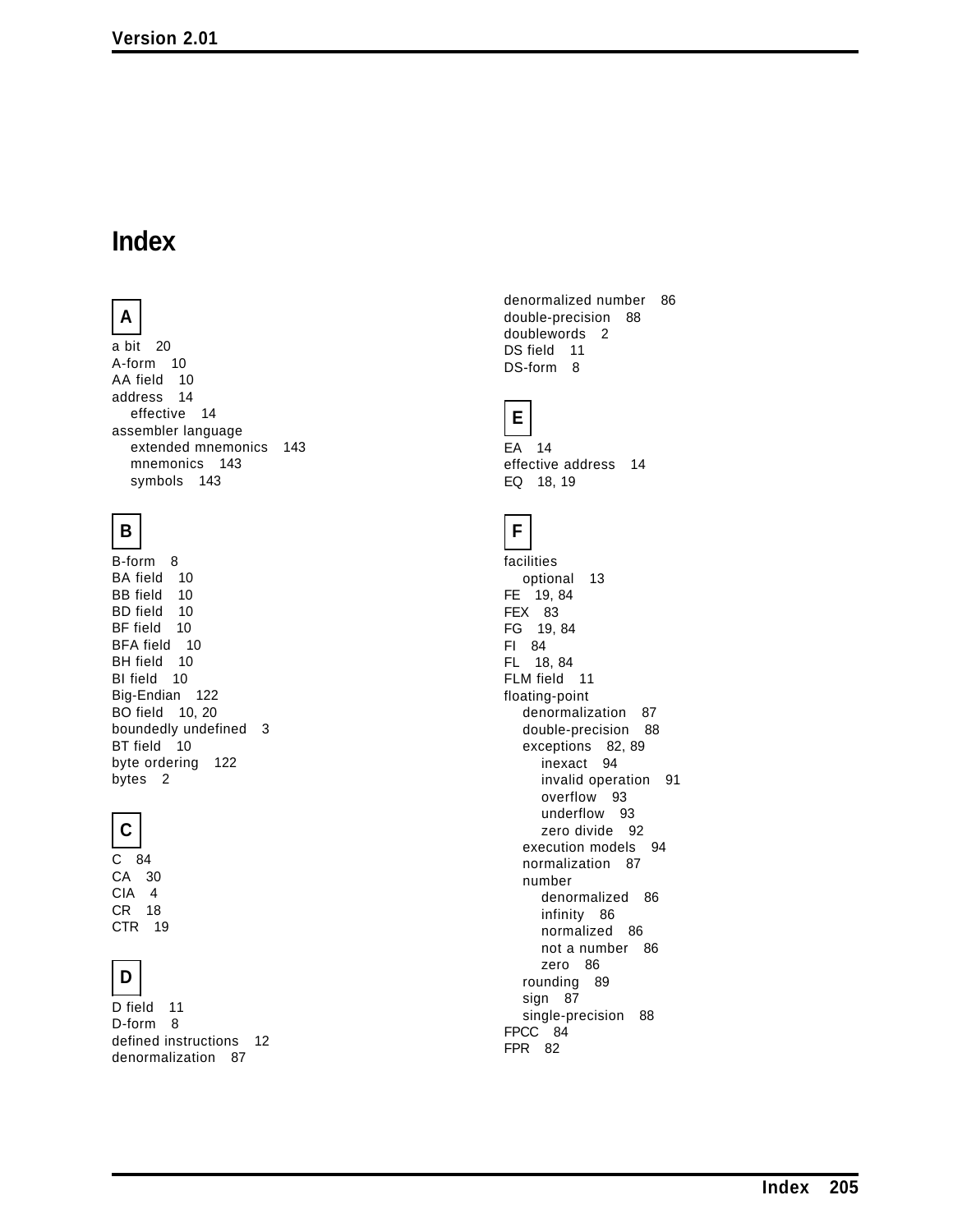FPRF 84 FPSCR 83 C 84 FE 84 FEX 83 FG 84 FI 84 FL 84 FPCC 84 FPRF 84 FR 84 FU 84 FX 83 NI 84 OE 84 OX 83 RN 85 UE 84 UX 83 VE 84 VX 83 VXCVI 84 VXIDI 83 VXIMZ 84 VXISI 83 VXSNAN 83 VXSOFT 84 VXSQRT 84 VXVC 84 VXZDZ 84 XE 84 XX 83 ZE 84 ZX 83 FR 84 FRA field 11 FRB field 11 FRC field 11 FRS field 11 FRT field 11 FU 19, 84 FX 83 FXM field 11

### **G**

GPR 29 GT 18, 19 Gulliver's Travels 122

# **H**

halfwords 2 hardware description language 4

|--|--|--|--|

I-form 7 illegal instructions 12 inexact 94 infinity 86 instruction fields 10, 11, 12 AA 10 BA 10 BB 10 BD 10 BF 10 BFA 10 BH 10 BI 10 BO 10 BT 10 D 11 DS 11 FLM 11 FRA 11 FRB 11 FRC 11 FRS 11 FRT 11 FXM 11 L 11 LEV 11 LI 11 LK 11 MB 11 ME 11 NB 11 OE 11 RA 11 RB 11 Rc 11 RS 11 RT 11 SH 11 SI 11 SPR 11 SR 12 TBR 12 TH 12 TO 12 U 12 UI 12 XO 12 formats 7, 8, 9, 10 A-form 10 B-form 8 D-form 8 DS-form 8 I-form 7 M-form 10 MD-form 10 MDS-form 10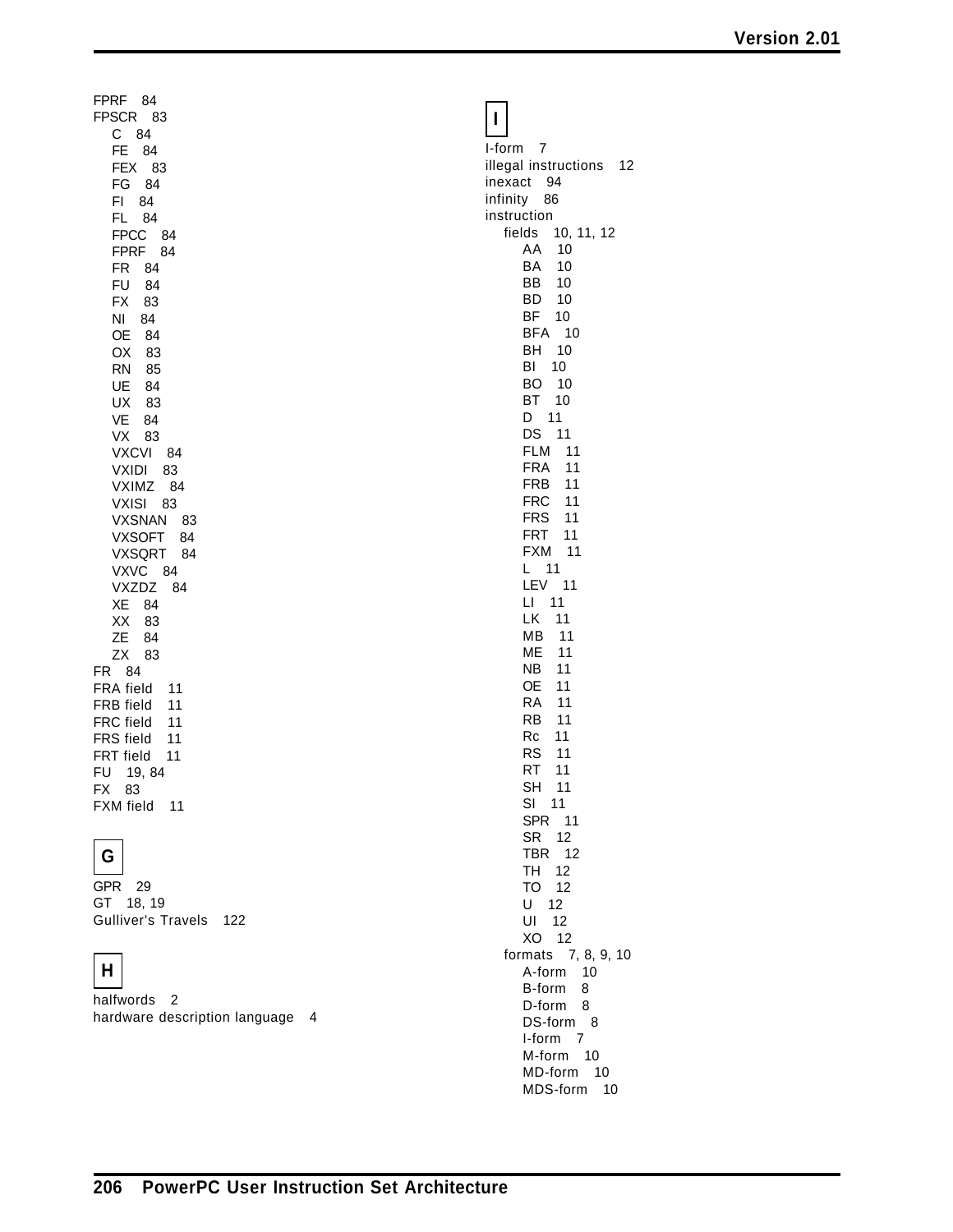instruction *(continued)* formats *(continued)* SC-form 8 X-form 9 XFL-form 9 XFX-form 9 XL-form 9 XO-form 9 XS-form 9 instructions classes 12 defined 12 forms 13 illegal 12 invalid forms 13 optional 13 preferred forms 13 reserved 12 invalid instruction forms 13 invalid operation 91

# **L**

L field 11 language used for instruction operation description 4 LEV field 11 LI field 11 Little-Endian 122 LK field 11 LR 19 LT 18

#### **M**

M-form 10 MB field 11 MD-form 10 MDS-form 10 ME field 11 mnemonics extended 143

### **N**

NB field 11 NI 84 NIA 4 no-op 63 normalization 87 normalized number 86 not a number 86

#### **O**

OE 84 OE field 11 optional facilities 131 optional facility 13 optional instruction 13 OV 30 overflow 93 OX 83

### **P**

preferred instruction forms 13



quadwords 2

### **R**

RA field 11 RB field 11 Rc field 11 register transfer level language 4 registers Condition Register 18 Count Register 19 Fixed-Point Exception Register 30 Floating-Point Registers 82 Floating-Point Status and Control Register 83 General Purpose Registers 29 Link Register 19 reserved field 3 reserved instructions 12 RN 85 rounding 89 RS field 11 RT field 11 RTL 4

### **S**

SC-form 8 sequential execution model 17 SH field 11 SI field 11 sign 87 single-precision 88 SO 18, 19, 30 split field notation 7 SPR field 11 SR field 12 storage access floating-point 97 storage address 14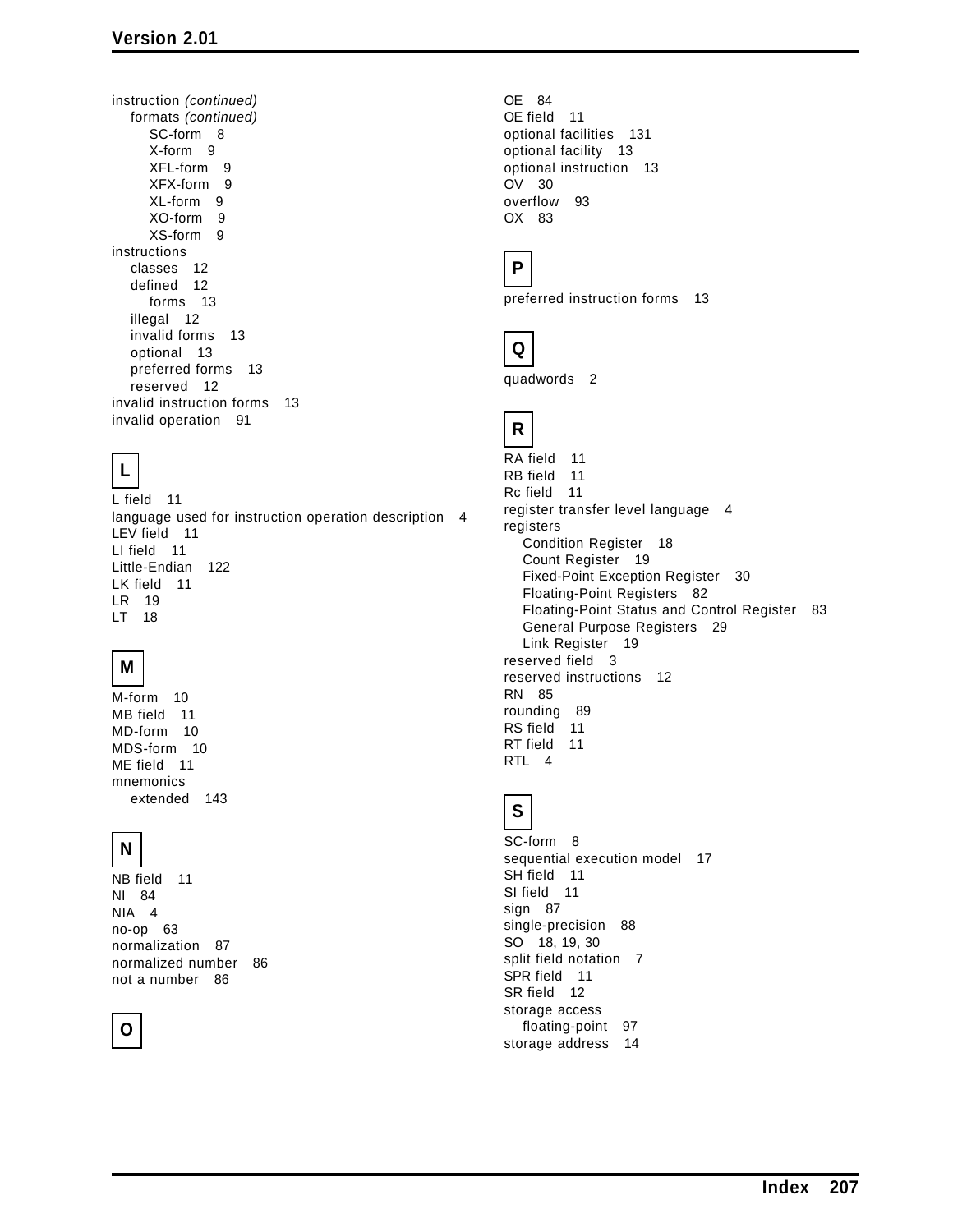Swift, Jonathan 122 symbols 143

## **T**

t bit 20 TBR field 12 TH field 12 TO field 12

# **U**

U field 12 UE 84 UI field 12 undefined boundedly 3 underflow 93 UX 83

### **V**

 $VE$  84 VX 83 VXCVI 84 VXIDI 83 VXIMZ 84 VXISI 83 VXSNAN 83 VXSOFT 84 VXSQRT 84 VXVC 84 VXZDZ 84

### **W**

words 2

# **X**

X-form 9 XE 84 XER 30 XFL-form 9 XFX-form 9 XL-form 9 XO field 12 XO-form 9 XS-form 9 XX 83

## **Z**

z bit 20 ZE 84 zero 86 zero divide 92 ZX 83